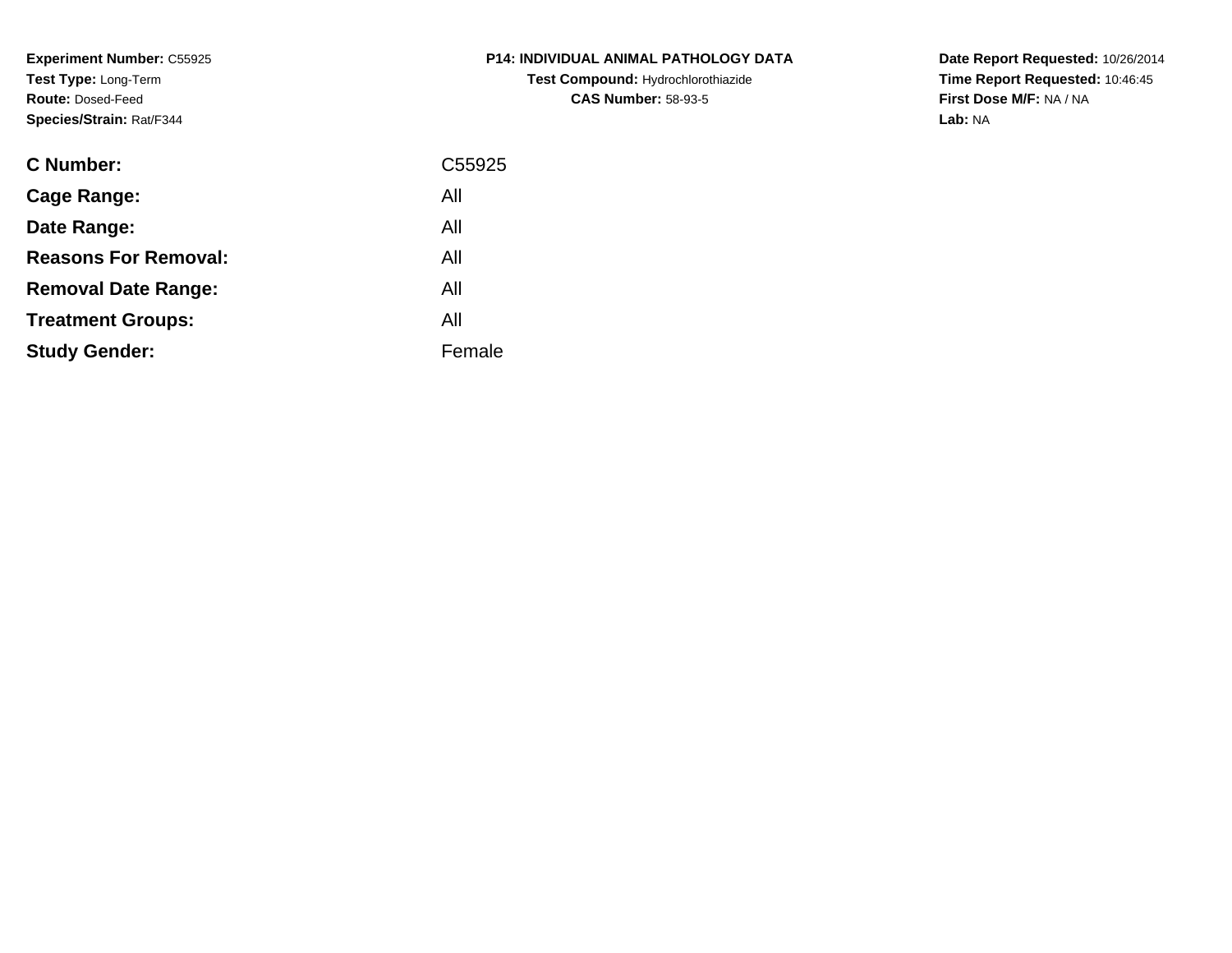**Test Type:** Long-Term

**Route:** Dosed-Feed

**Species/Strain:** Rat/F344

### **P14: INDIVIDUAL ANIMAL PATHOLOGY DATA**

# **Test Compound:** Hydrochlorothiazide**CAS Number:** 58-93-5

| <b>ANIMAL ID: 1_001</b> | <b>TRT#: 1</b>               | <b>SEX: Female</b>              | DAY ON TEST: |
|-------------------------|------------------------------|---------------------------------|--------------|
|                         | <b>DOSE: 2000 PPM</b>        | <b>DISP: Terminal Sacrifice</b> | HISTO:       |
| <b>OBSERVATIONS</b>     |                              |                                 |              |
| Adrenal gland           | Cortex Nos                   | Hypertrophy, Focal              |              |
| Clitoral gland          |                              | Atrophy, Nos                    |              |
|                         |                              | Hyperplasia, Nos                |              |
| Heart                   |                              | Inflammation, Chronic Focal     |              |
| Intestine Large         | Colon                        | Parasitism                      |              |
| Kidney                  |                              | Nephropathy                     |              |
|                         |                              | Tubular-Cell Adenoma            |              |
| Liver                   | Hepatocytes                  | Cytoplasmic Change, Basophilic  |              |
|                         |                              | Inflammation, Chronic Focal     |              |
| Lung                    |                              | Inflammation, Chronic Focal     |              |
|                         |                              | Pigmentation, Nos               |              |
| Lymph node              | Mandibular Lymph Node        | Cyst, Nos                       |              |
| Mammary gland           |                              | Hyperplasia, Cystic             |              |
| Ovary                   |                              | Cyst, Nos                       |              |
| Pancreas                | Acinus                       | Atrophy, Focal                  |              |
| Pituitary gland         | <b>Anterior Pituitary</b>    | Adenoma, Nos                    |              |
| Thymus                  |                              | Involution, Nos                 |              |
| Uterus                  |                              | Hydrometra                      |              |
| PRIMARY CAUSE OF DEATH  | $\qquad \qquad \blacksquare$ |                                 |              |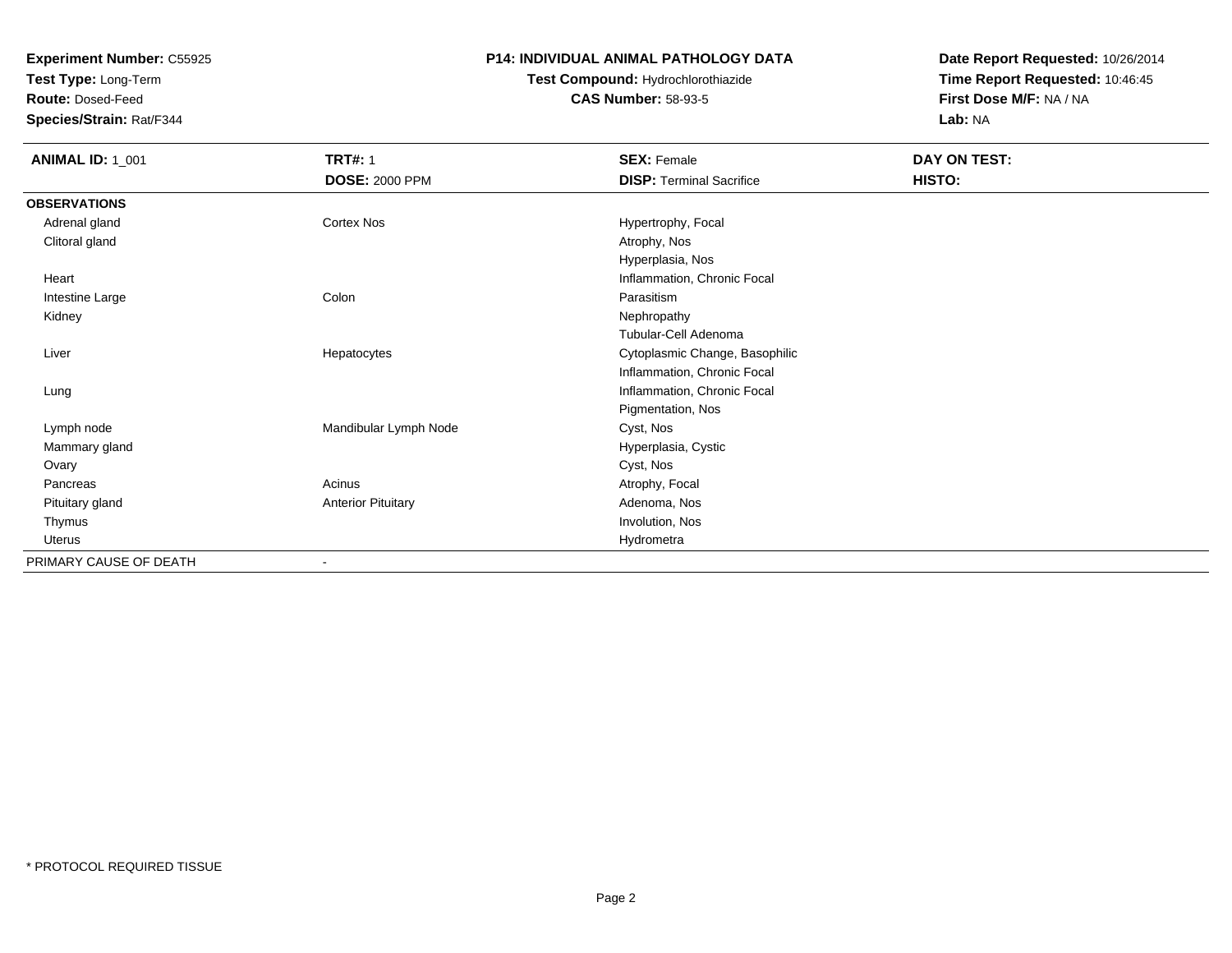**Test Type:** Long-Term

**Route:** Dosed-Feed

**Species/Strain:** Rat/F344

### **P14: INDIVIDUAL ANIMAL PATHOLOGY DATA**

# **Test Compound:** Hydrochlorothiazide**CAS Number:** 58-93-5

| <b>ANIMAL ID: 1_002</b> | <b>TRT#: 1</b>            | <b>SEX: Female</b>              | DAY ON TEST: |  |
|-------------------------|---------------------------|---------------------------------|--------------|--|
|                         | <b>DOSE: 2000 PPM</b>     | <b>DISP: Terminal Sacrifice</b> | HISTO:       |  |
| <b>OBSERVATIONS</b>     |                           |                                 |              |  |
| Adrenal gland           | <b>Cortex Nos</b>         | Cytoplasmic Vacuolization       |              |  |
| Clitoral gland          |                           | Atrophy, Nos                    |              |  |
|                         |                           | Carcinoma, Nos                  |              |  |
|                         |                           | Hyperplasia, Nos                |              |  |
|                         |                           | Inflammation, Chronic Focal     |              |  |
| Eye                     | Nasolacrimal Duct         | Inflammation, Acute Focal       |              |  |
|                         | Cornea                    | Inflammation, Chronic Focal     |              |  |
| Kidney                  |                           | Mineralization                  |              |  |
|                         |                           | Nephropathy                     |              |  |
| Liver                   | Hepatocytes               | Cytoplasmic Change, Basophilic  |              |  |
|                         |                           | Inflammation, Chronic Focal     |              |  |
| Lung                    |                           | Pigmentation, Nos               |              |  |
| Lymph node              | Mandibular Lymph Node     | Cyst, Nos                       |              |  |
| Pancreas                | Acinus                    | Atrophy, Focal                  |              |  |
|                         |                           | Inflammation, Chronic Focal     |              |  |
| Pituitary gland         | <b>Anterior Pituitary</b> | Cyst, Nos                       |              |  |
|                         | <b>Anterior Pituitary</b> | Hyperplasia, Focal              |              |  |
| Salivary gland          |                           | Hyperplasia, Focal              |              |  |
| Spleen                  |                           | Hematopoiesis                   |              |  |
| Thymus                  |                           | Involution, Nos                 |              |  |
| Thyroid                 |                           | Hyperplasia, C Cell             |              |  |
| PRIMARY CAUSE OF DEATH  |                           |                                 |              |  |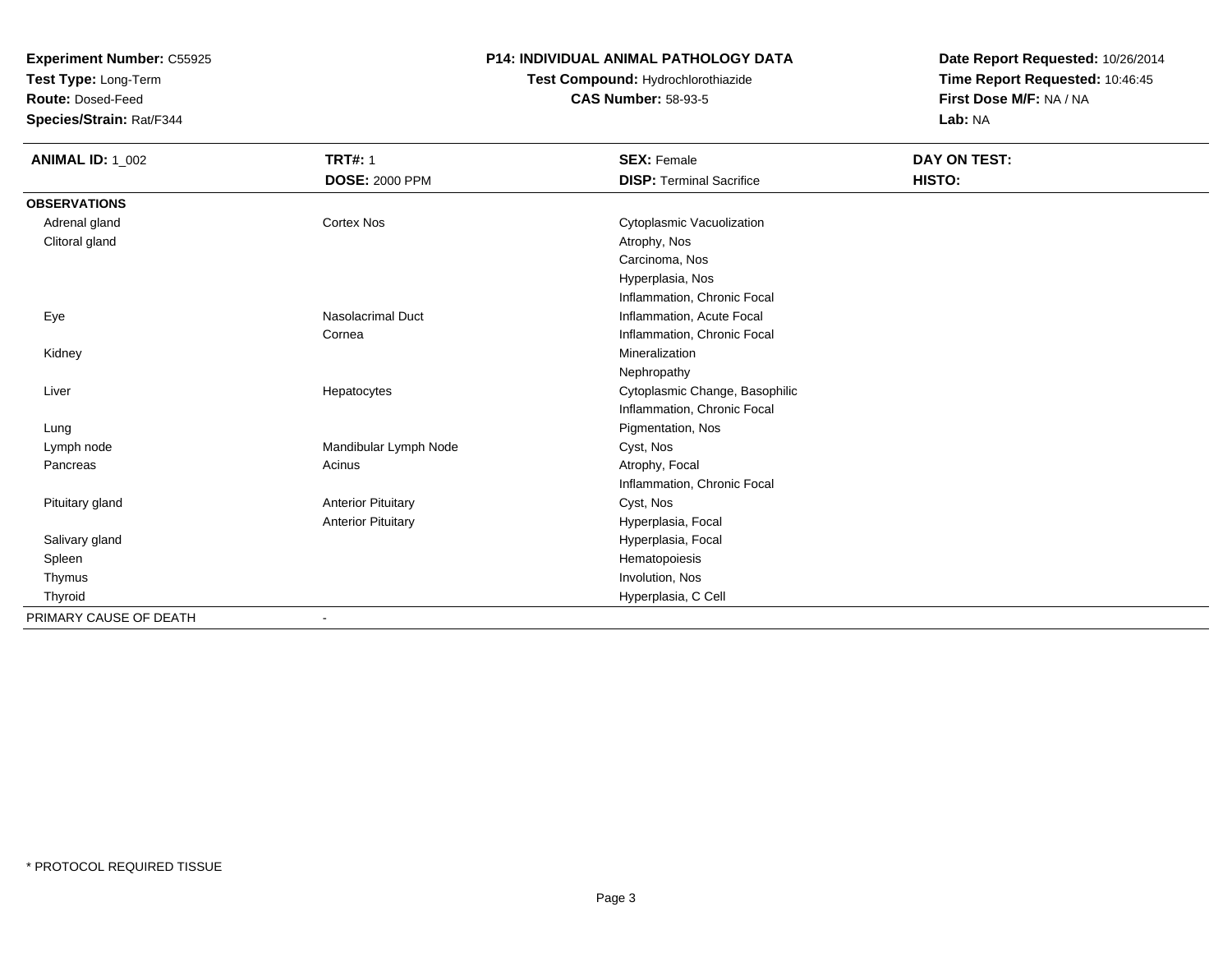**Test Type:** Long-Term

**Route:** Dosed-Feed

**Species/Strain:** Rat/F344

### **P14: INDIVIDUAL ANIMAL PATHOLOGY DATA**

**Test Compound:** Hydrochlorothiazide**CAS Number:** 58-93-5

| <b>ANIMAL ID: 1_003</b> | <b>TRT#: 1</b>              | <b>SEX: Female</b>              | DAY ON TEST: |
|-------------------------|-----------------------------|---------------------------------|--------------|
|                         | <b>DOSE: 2000 PPM</b>       | <b>DISP: Terminal Sacrifice</b> | HISTO:       |
| <b>OBSERVATIONS</b>     |                             |                                 |              |
| Adrenal gland           | <b>Cortex Nos</b>           | Angiectasis                     |              |
| Blood vessel            | <b>Pulmonary Artery Nos</b> | Mineralization                  |              |
| Clitoral gland          |                             | Atrophy, Nos                    |              |
| Eye                     | <b>Nasolacrimal Duct</b>    | Inflammation, Acute Focal       |              |
| Heart                   |                             | Inflammation, Chronic Focal     |              |
| Kidney                  |                             | Nephropathy                     |              |
| Liver                   | Hepatocytes                 | Cytoplasmic Change, Basophilic  |              |
|                         | Hepatocytes                 | Cytoplasmic Vacuolization       |              |
|                         | <b>Bile Duct</b>            | Hyperplasia, Focal              |              |
| Lung                    |                             | Inflammation, Chronic Focal     |              |
|                         |                             | Pigmentation, Nos               |              |
| Ovary                   |                             | Cyst, Nos                       |              |
| Pituitary gland         | <b>Anterior Pituitary</b>   | Adenoma, Nos                    |              |
|                         | <b>Anterior Pituitary</b>   | Hyperplasia, Focal              |              |
| Thymus                  |                             | Involution, Nos                 |              |
| Thyroid                 |                             | C-Cell Carcinoma                |              |
| PRIMARY CAUSE OF DEATH  |                             |                                 |              |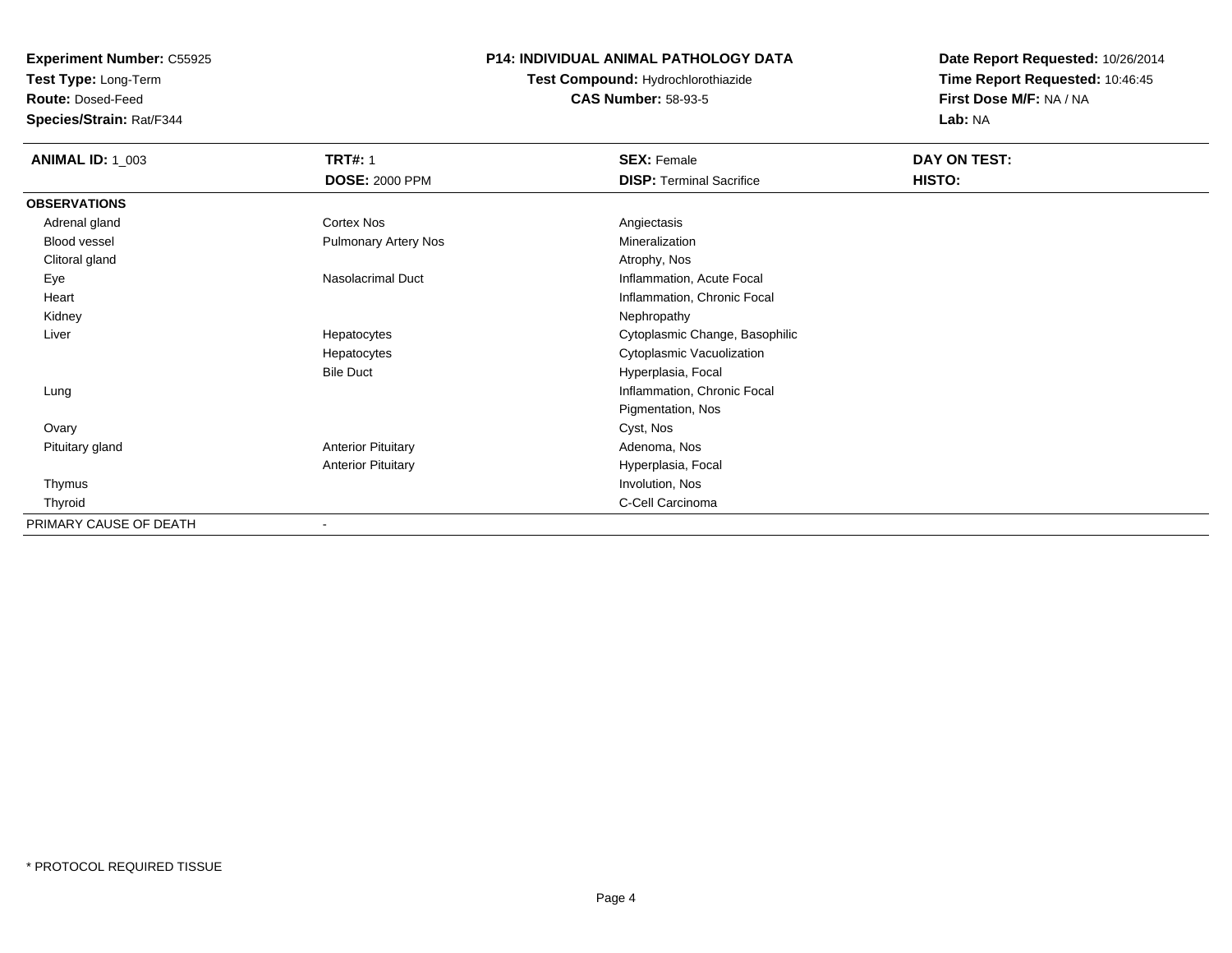**Test Type:** Long-Term

**Route:** Dosed-Feed

**Species/Strain:** Rat/F344

### **P14: INDIVIDUAL ANIMAL PATHOLOGY DATA**

**Test Compound:** Hydrochlorothiazide**CAS Number:** 58-93-5

| <b>ANIMAL ID: 1_004</b> | <b>TRT#: 1</b>            | <b>SEX: Female</b>               | DAY ON TEST: |
|-------------------------|---------------------------|----------------------------------|--------------|
|                         | <b>DOSE: 2000 PPM</b>     | <b>DISP:</b> Moribund Sacrifice  | HISTO:       |
| <b>OBSERVATIONS</b>     |                           |                                  |              |
| Adrenal gland           | Cortex Nos                | Angiectasis                      |              |
|                         | Medulla                   | Pheochromocytoma                 |              |
| Clitoral gland          |                           | Atrophy, Nos                     |              |
| Heart                   |                           | Fibrosis, Focal                  |              |
|                         |                           | Inflammation, Chronic Focal      |              |
| Kidney                  |                           | Mineralization                   |              |
|                         |                           | Nephropathy                      |              |
|                         |                           | Pigmentation, Nos                |              |
| Liver                   | <b>Bile Duct</b>          | Hyperplasia, Focal               |              |
| Lung                    |                           | Alveolar Macrophages             |              |
| Mammary gland           |                           | Hyperplasia, Cystic              |              |
| Pancreas                | Acinus                    | Atrophy, Focal                   |              |
| Pituitary gland         | <b>Anterior Pituitary</b> | Cyst, Nos                        |              |
| Stomach                 | Glandular Stomach         | Atrophy, Focal                   |              |
|                         | Forestomach               | Hyperplasia, Epithelial          |              |
| Unspecified             | Multiple Organs Nos       | Histiocytic Sarcoma              |              |
|                         | <b>Abdominal Cavity</b>   | Necrosis, Fat                    |              |
| <b>Uterus</b>           |                           | <b>Endometrial Stromal Polyp</b> |              |
| PRIMARY CAUSE OF DEATH  |                           |                                  |              |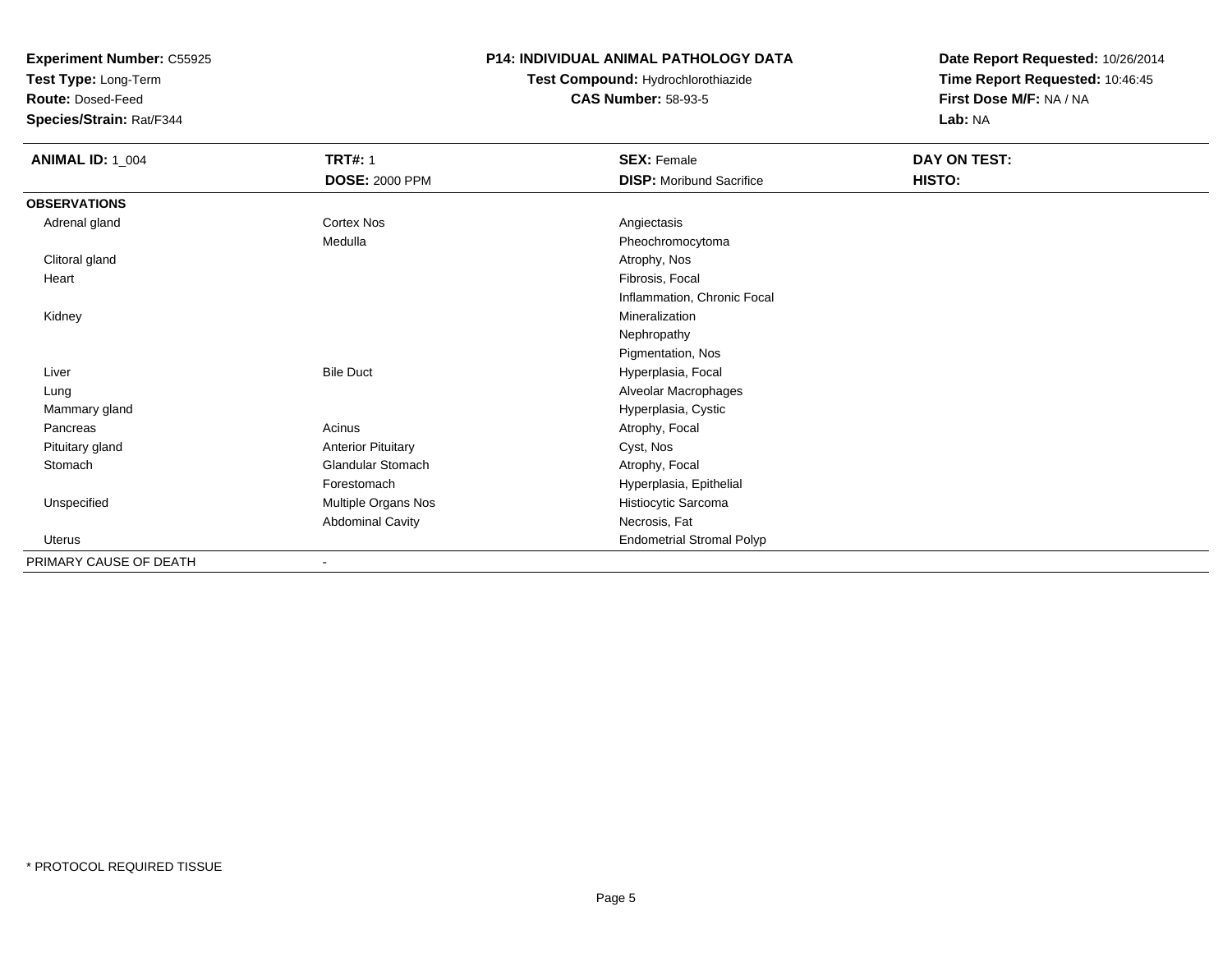**Test Type:** Long-Term

**Route:** Dosed-Feed

**Species/Strain:** Rat/F344

### **P14: INDIVIDUAL ANIMAL PATHOLOGY DATA**

**Test Compound:** Hydrochlorothiazide**CAS Number:** 58-93-5

| <b>ANIMAL ID: 1_005</b> | <b>TRT#: 1</b>              | <b>SEX: Female</b>               | DAY ON TEST: |
|-------------------------|-----------------------------|----------------------------------|--------------|
|                         | <b>DOSE: 2000 PPM</b>       | <b>DISP: Terminal Sacrifice</b>  | HISTO:       |
| <b>OBSERVATIONS</b>     |                             |                                  |              |
| Adrenal gland           | Cortex Nos                  | Angiectasis                      |              |
|                         | Medulla                     | Hyperplasia, Nos                 |              |
| Blood vessel            | <b>Pulmonary Artery Nos</b> | Mineralization                   |              |
| Clitoral gland          |                             | Atrophy, Nos                     |              |
| Heart                   |                             | Inflammation, Chronic Focal      |              |
| Kidney                  |                             | Mineralization                   |              |
|                         |                             | Nephropathy                      |              |
| Liver                   | Hepatocytes                 | Cytoplasmic Change, Basophilic   |              |
|                         |                             | Peliosis Hepatis                 |              |
| Lung                    |                             | Pigmentation, Nos                |              |
| Lymph node              | Mandibular Lymph Node       | Cyst, Nos                        |              |
| Mammary gland           |                             | Hyperplasia, Cystic              |              |
| Pituitary gland         | <b>Anterior Pituitary</b>   | Adenoma, Nos                     |              |
| Thymus                  |                             | Involution, Nos                  |              |
| Urinary bladder         | Submucosa                   | Inflammation, Chronic Focal      |              |
| Uterus                  |                             | <b>Endometrial Stromal Polyp</b> |              |
| PRIMARY CAUSE OF DEATH  |                             |                                  |              |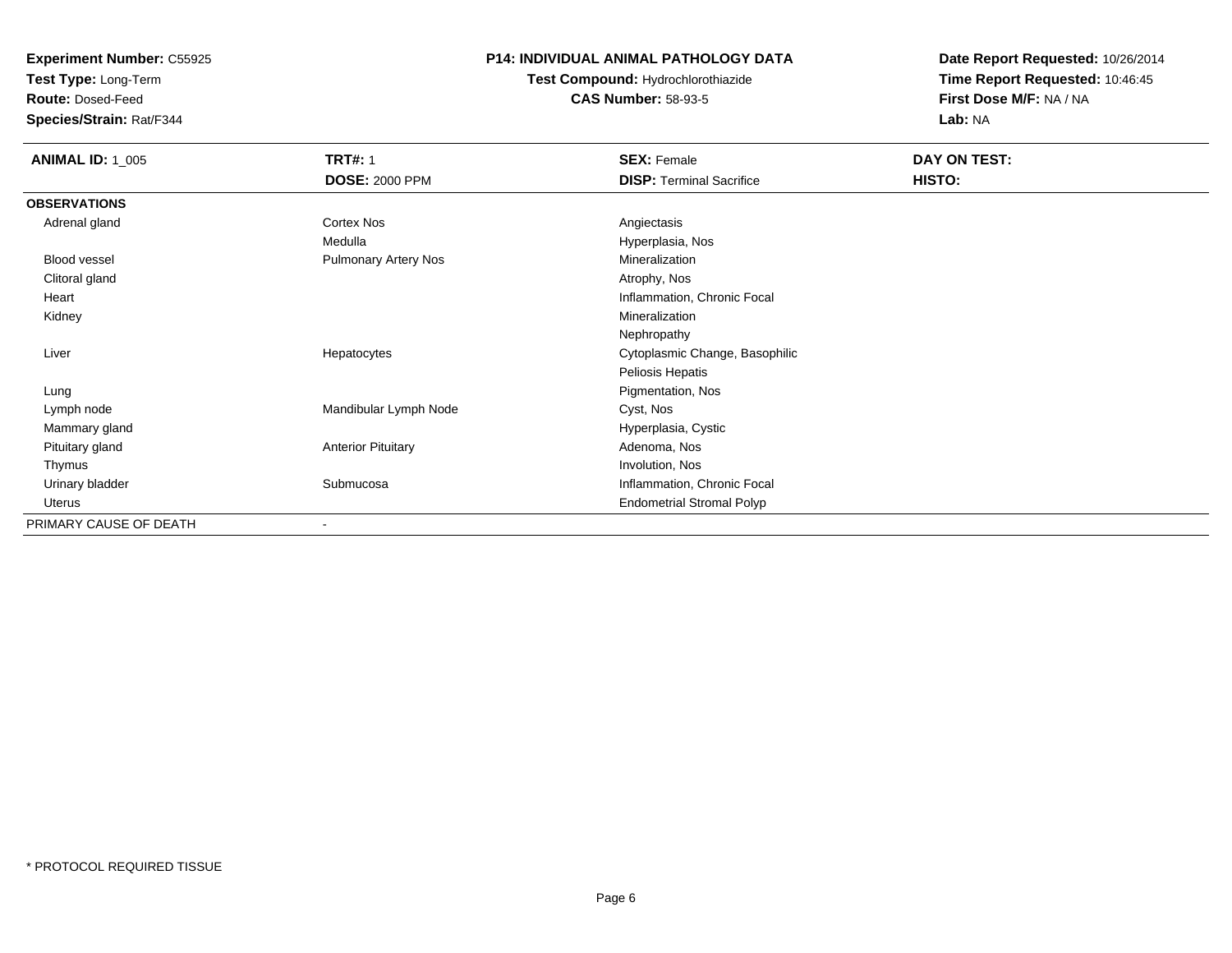**Test Type:** Long-Term

**Route:** Dosed-Feed

**Species/Strain:** Rat/F344

### **P14: INDIVIDUAL ANIMAL PATHOLOGY DATA**

# **Test Compound:** Hydrochlorothiazide**CAS Number:** 58-93-5

| <b>ANIMAL ID: 1_006</b> | <b>TRT#: 1</b>            | <b>SEX: Female</b>              | DAY ON TEST: |  |
|-------------------------|---------------------------|---------------------------------|--------------|--|
|                         | <b>DOSE: 2000 PPM</b>     | <b>DISP: Terminal Sacrifice</b> | HISTO:       |  |
| <b>OBSERVATIONS</b>     |                           |                                 |              |  |
| Clitoral gland          |                           | Hyperplasia, Nos                |              |  |
| Eye                     | <b>Nasolacrimal Duct</b>  | Inflammation, Acute Focal       |              |  |
| Heart                   |                           | Inflammation, Chronic Focal     |              |  |
| Kidney                  |                           | Mineralization                  |              |  |
|                         |                           | Nephropathy                     |              |  |
| Liver                   | Hepatocytes               | Cytoplasmic Change, Basophilic  |              |  |
|                         | <b>Bile Duct</b>          | Hyperplasia, Focal              |              |  |
|                         |                           | Inflammation, Chronic Focal     |              |  |
|                         |                           | Pigmentation, Nos               |              |  |
| Lung                    |                           | Pigmentation, Nos               |              |  |
| Ovary                   |                           | Cyst, Nos                       |              |  |
| Pancreas                | Acinus                    | Atrophy, Focal                  |              |  |
| Parathyroid gland       |                           | Hyperplasia, Nos                |              |  |
| Pituitary gland         | <b>Anterior Pituitary</b> | Hyperplasia, Focal              |              |  |
| Thymus                  |                           | Involution, Nos                 |              |  |
| Unspecified             | <b>Mediastinum Nos</b>    | Hemorrhage                      |              |  |
| Uterus                  |                           | Hydrometra                      |              |  |
| PRIMARY CAUSE OF DEATH  | ۰                         |                                 |              |  |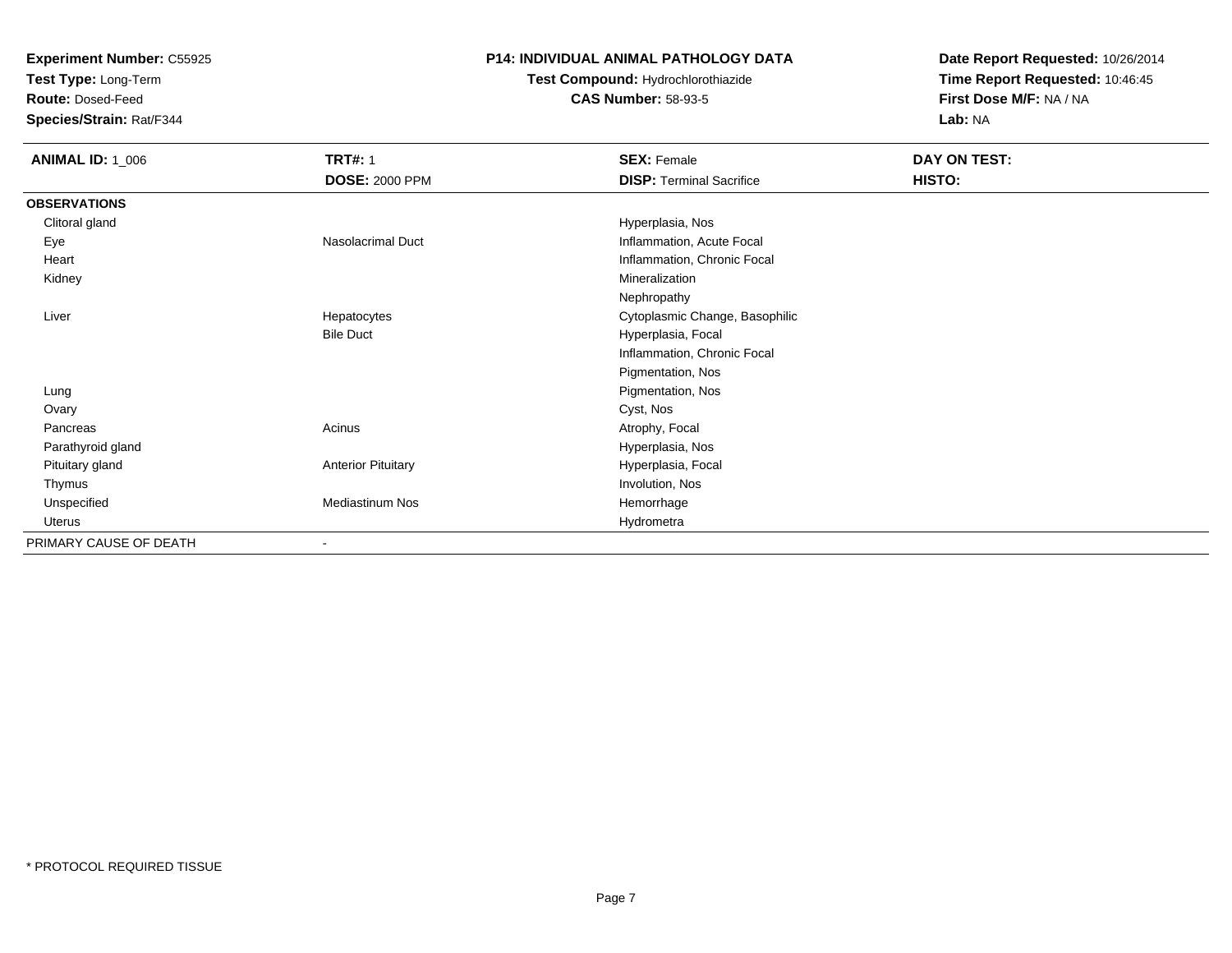**Test Type:** Long-Term

**Route:** Dosed-Feed

**Species/Strain:** Rat/F344

### **P14: INDIVIDUAL ANIMAL PATHOLOGY DATA**

**Test Compound:** Hydrochlorothiazide**CAS Number:** 58-93-5

| <b>ANIMAL ID: 1_007</b> | <b>TRT#: 1</b>            | <b>SEX: Female</b>              | DAY ON TEST: |
|-------------------------|---------------------------|---------------------------------|--------------|
|                         | <b>DOSE: 2000 PPM</b>     | <b>DISP: Terminal Sacrifice</b> | HISTO:       |
| <b>OBSERVATIONS</b>     |                           |                                 |              |
| Adrenal gland           | <b>Cortex Nos</b>         | Angiectasis                     |              |
|                         | <b>Cortex Nos</b>         | Hyperplasia, Focal              |              |
| Clitoral gland          |                           | Atrophy, Nos                    |              |
|                         |                           | Inflammation, Suppurative       |              |
| Heart                   |                           | Inflammation, Chronic Focal     |              |
| Kidney                  |                           | Mineralization                  |              |
|                         |                           | Nephropathy                     |              |
| Liver                   | Hepatocytes               | Cytoplasmic Change, Basophilic  |              |
|                         |                           | Inflammation, Chronic Focal     |              |
| Lung                    |                           | Pigmentation, Nos               |              |
| Mammary gland           |                           | Hyperplasia, Cystic             |              |
| Pancreas                | Acinus                    | Atrophy, Focal                  |              |
| Pituitary gland         | <b>Anterior Pituitary</b> | Cyst, Nos                       |              |
|                         | <b>Anterior Pituitary</b> | Hyperplasia, Focal              |              |
| Salivary gland          |                           | Atrophy, Focal                  |              |
| Thymus                  |                           | Involution, Nos                 |              |
| Thyroid                 |                           | Hyperplasia, C Cell             |              |
| PRIMARY CAUSE OF DEATH  |                           |                                 |              |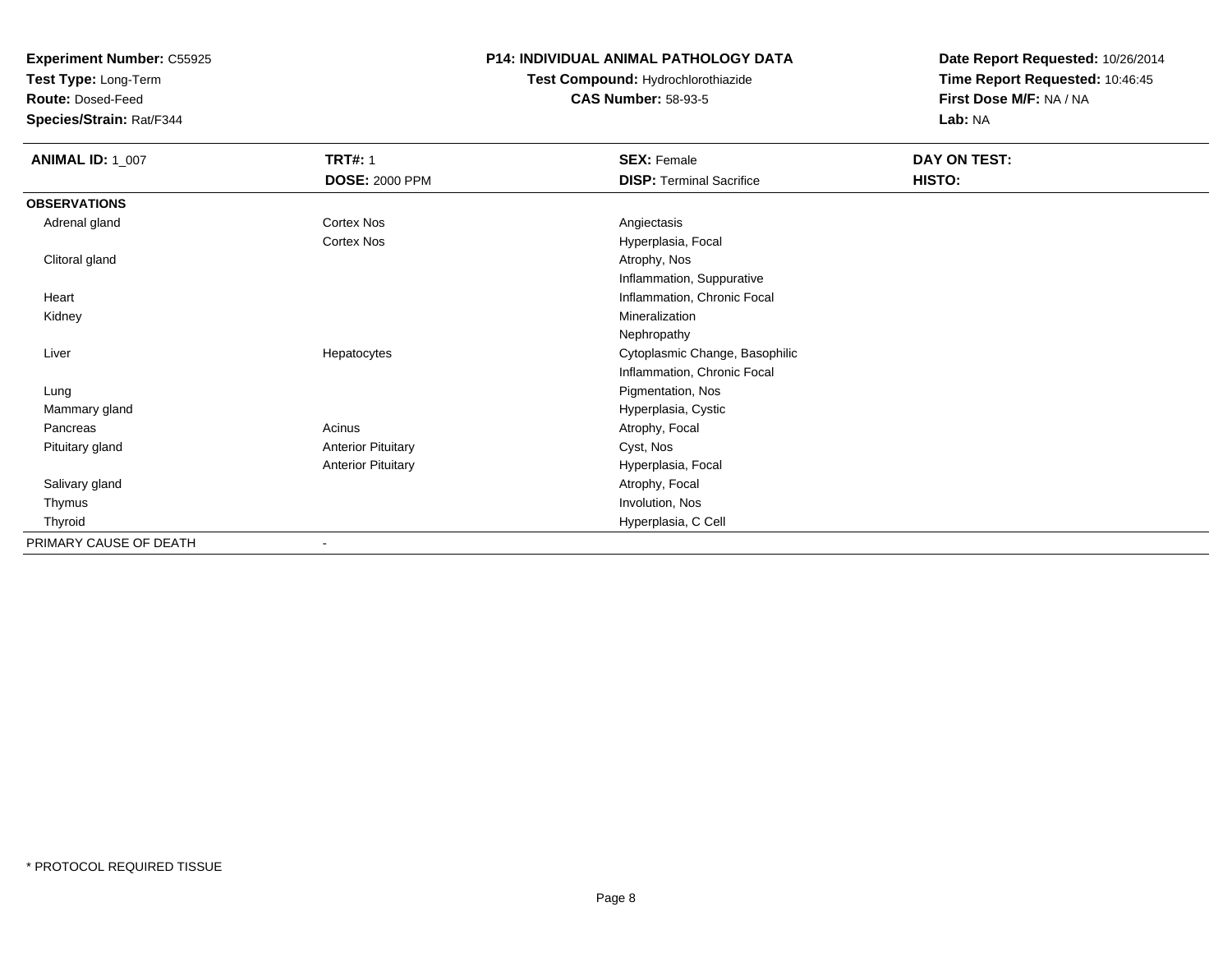**Test Type:** Long-Term

**Route:** Dosed-Feed

**Species/Strain:** Rat/F344

### **P14: INDIVIDUAL ANIMAL PATHOLOGY DATA**

**Test Compound:** Hydrochlorothiazide**CAS Number:** 58-93-5

| <b>ANIMAL ID: 1_008</b> | <b>TRT#: 1</b>              | <b>SEX: Female</b>               | DAY ON TEST: |
|-------------------------|-----------------------------|----------------------------------|--------------|
|                         | <b>DOSE: 2000 PPM</b>       | <b>DISP: Terminal Sacrifice</b>  | HISTO:       |
| <b>OBSERVATIONS</b>     |                             |                                  |              |
| <b>Blood vessel</b>     | <b>Pulmonary Artery Nos</b> | Mineralization                   |              |
| Clitoral gland          |                             | Atrophy, Nos                     |              |
| Eye                     | Retina                      | Atrophy, Focal                   |              |
| Heart                   |                             | Inflammation, Chronic Focal      |              |
| Kidney                  | Pelvis                      | Hyperplasia, Epithelial          |              |
|                         |                             | Mineralization                   |              |
|                         |                             | Nephropathy                      |              |
| Liver                   | Hepatocytes                 | Clear-Cell Change                |              |
|                         | Hepatocytes                 | Cytoplasmic Change, Basophilic   |              |
|                         |                             | Inflammation, Chronic Focal      |              |
| Lung                    |                             | Inflammation, Chronic Focal      |              |
|                         |                             | Pigmentation, Nos                |              |
| Lymph node              | Mandibular Lymph Node       | Hyperplasia, Plasma Cell         |              |
|                         | Mesenteric Lymph Node       | Hyperplasia, Plasma Cell         |              |
| Mammary gland           |                             | Adenoma, Nos                     |              |
|                         |                             | Lactation                        |              |
| Ovary                   |                             | Cyst, Nos                        |              |
| Parathyroid gland       |                             | Hyperplasia, Nos                 |              |
| Pituitary gland         | <b>Anterior Pituitary</b>   | Hyperplasia, Focal               |              |
| Thyroid                 |                             | Hyperplasia, C Cell              |              |
| Unspecified             | <b>Abdominal Cavity</b>     | Necrosis, Fat                    |              |
| Uterus                  |                             | <b>Endometrial Stromal Polyp</b> |              |
|                         |                             | Hydrometra                       |              |
| PRIMARY CAUSE OF DEATH  |                             |                                  |              |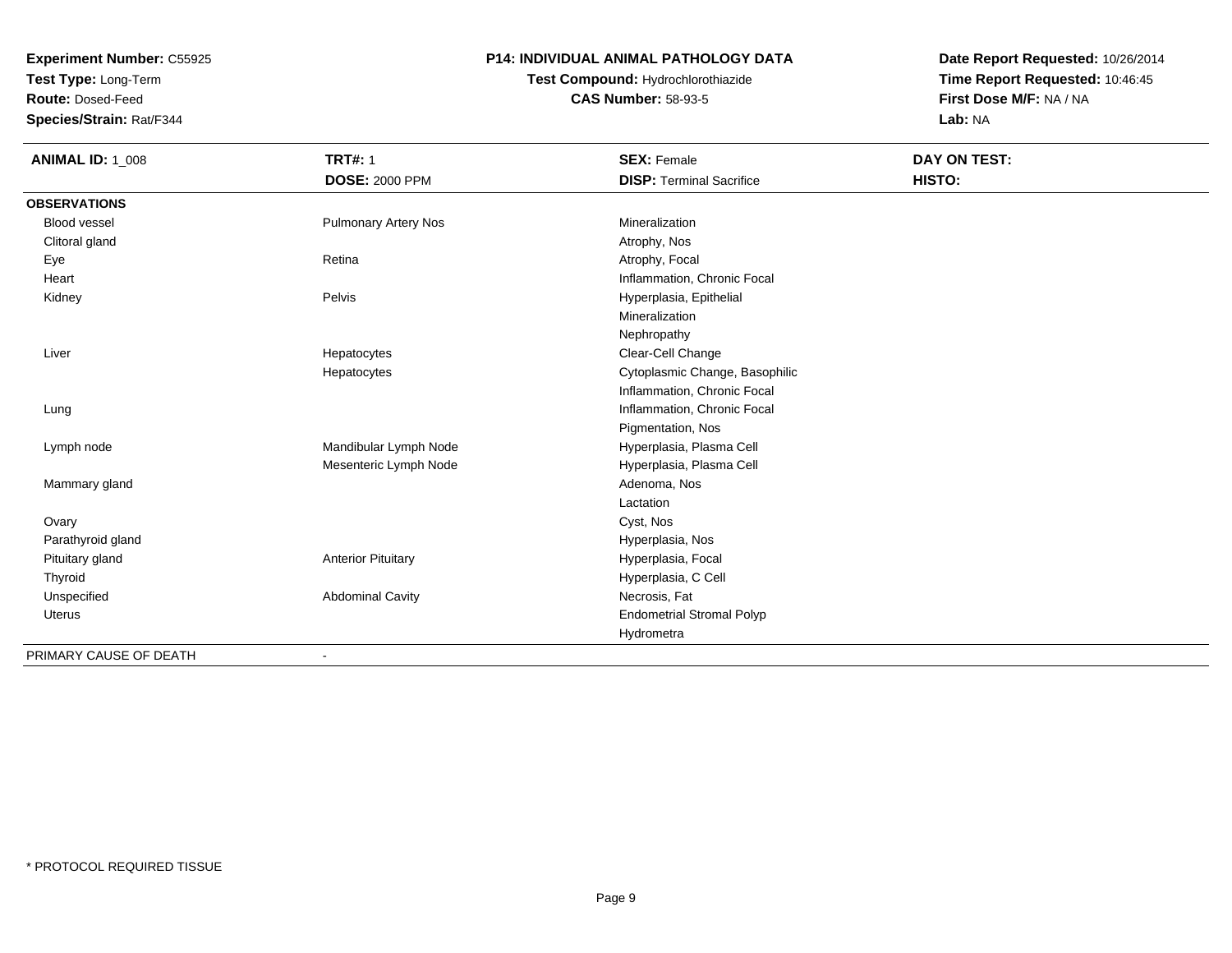**Test Type:** Long-Term

**Route:** Dosed-Feed

**Species/Strain:** Rat/F344

### **P14: INDIVIDUAL ANIMAL PATHOLOGY DATA**

**Test Compound:** Hydrochlorothiazide**CAS Number:** 58-93-5

| <b>ANIMAL ID: 1_009</b> | <b>TRT#: 1</b>              | <b>SEX: Female</b>               | DAY ON TEST: |  |
|-------------------------|-----------------------------|----------------------------------|--------------|--|
|                         | <b>DOSE: 2000 PPM</b>       | <b>DISP: Natural Death</b>       | HISTO:       |  |
| <b>OBSERVATIONS</b>     |                             |                                  |              |  |
| <b>Blood vessel</b>     | <b>Pulmonary Artery Nos</b> | Mineralization                   |              |  |
| Clitoral gland          |                             | Atrophy, Nos                     |              |  |
| Heart                   |                             | Inflammation, Chronic Focal      |              |  |
| Intestine Large         | Rectum                      | Dilatation, Nos                  |              |  |
| Kidney                  |                             | Mineralization                   |              |  |
|                         |                             | Nephropathy                      |              |  |
| Liver                   | Hepatocytes                 | Cytoplasmic Change, Basophilic   |              |  |
|                         | Hepatocytes                 | Cytoplasmic Vacuolization        |              |  |
| Lung                    |                             | Congestion, Nos                  |              |  |
|                         |                             | Pigmentation, Nos                |              |  |
| Mammary gland           |                             | Hyperplasia, Cystic              |              |  |
| Uterus                  |                             | <b>Endometrial Stromal Polyp</b> |              |  |
| PRIMARY CAUSE OF DEATH  |                             |                                  |              |  |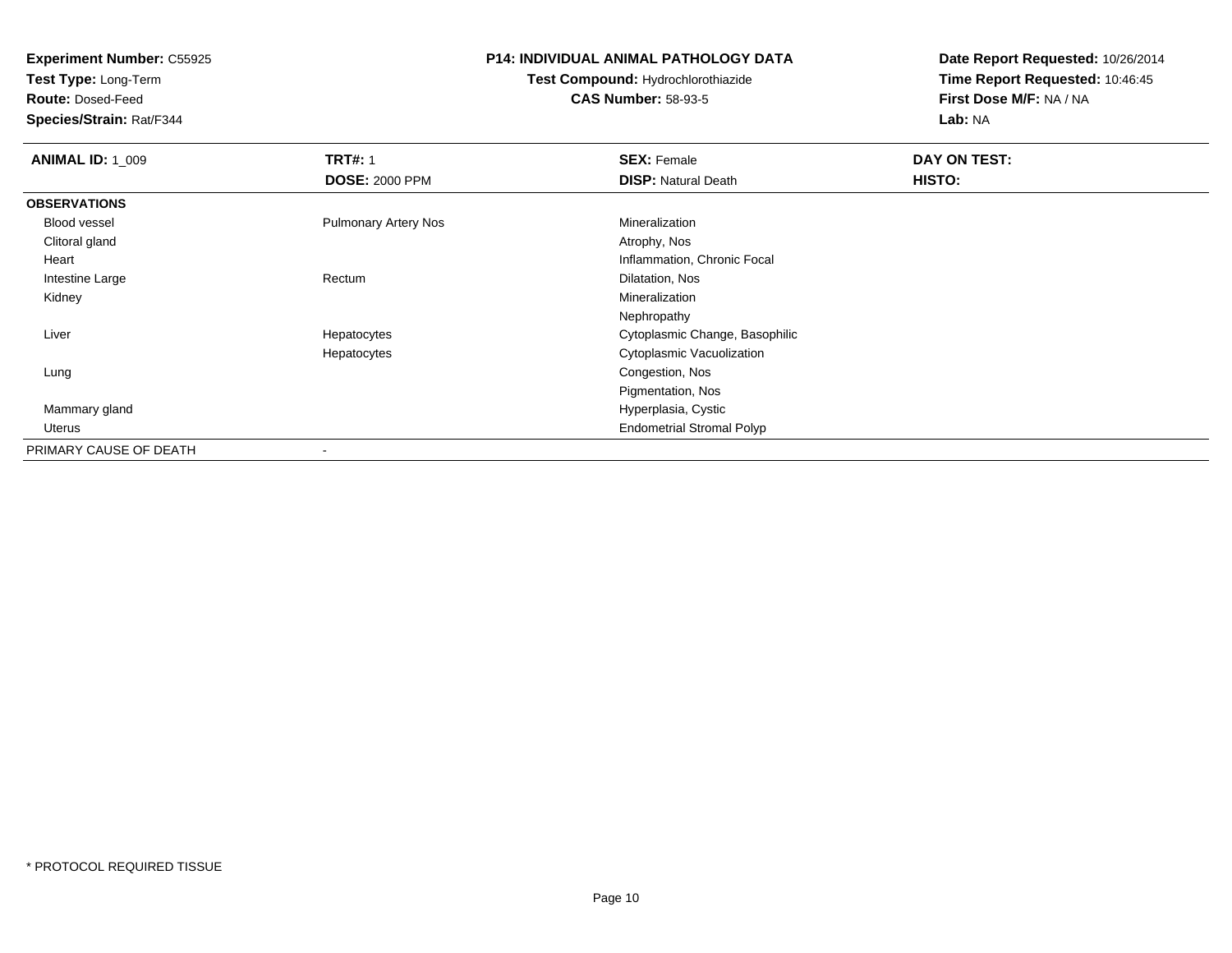**Test Type:** Long-Term

**Route:** Dosed-Feed

**Species/Strain:** Rat/F344

### **P14: INDIVIDUAL ANIMAL PATHOLOGY DATA**

**Test Compound:** Hydrochlorothiazide**CAS Number:** 58-93-5

| <b>ANIMAL ID: 1_010</b> | <b>TRT#: 1</b>              | <b>SEX: Female</b>              | DAY ON TEST: |  |
|-------------------------|-----------------------------|---------------------------------|--------------|--|
|                         | <b>DOSE: 2000 PPM</b>       | <b>DISP: Terminal Sacrifice</b> | HISTO:       |  |
| <b>OBSERVATIONS</b>     |                             |                                 |              |  |
| Blood vessel            | <b>Pulmonary Artery Nos</b> | Mineralization                  |              |  |
| Heart                   |                             | Inflammation, Chronic Focal     |              |  |
| Kidney                  |                             | Nephropathy                     |              |  |
| Liver                   | Hepatocytes                 | Cytoplasmic Change, Basophilic  |              |  |
|                         | <b>Bile Duct</b>            | Hyperplasia, Focal              |              |  |
|                         |                             | Inflammation, Chronic Focal     |              |  |
| Lung                    |                             | Pigmentation, Nos               |              |  |
| Lymph node              | Mesenteric Lymph Node       | Edema, Nos                      |              |  |
| Mammary gland           |                             | Fibroadenoma                    |              |  |
|                         |                             | Hyperplasia, Cystic             |              |  |
| Pituitary gland         | <b>Anterior Pituitary</b>   | Adenoma, Nos                    |              |  |
|                         | <b>Anterior Pituitary</b>   | Hyperplasia, Focal              |              |  |
| Salivary gland          |                             | Atrophy, Focal                  |              |  |
| Thymus                  |                             | Involution, Nos                 |              |  |
| Thyroid                 |                             | C-Cell Adenoma                  |              |  |
| PRIMARY CAUSE OF DEATH  |                             |                                 |              |  |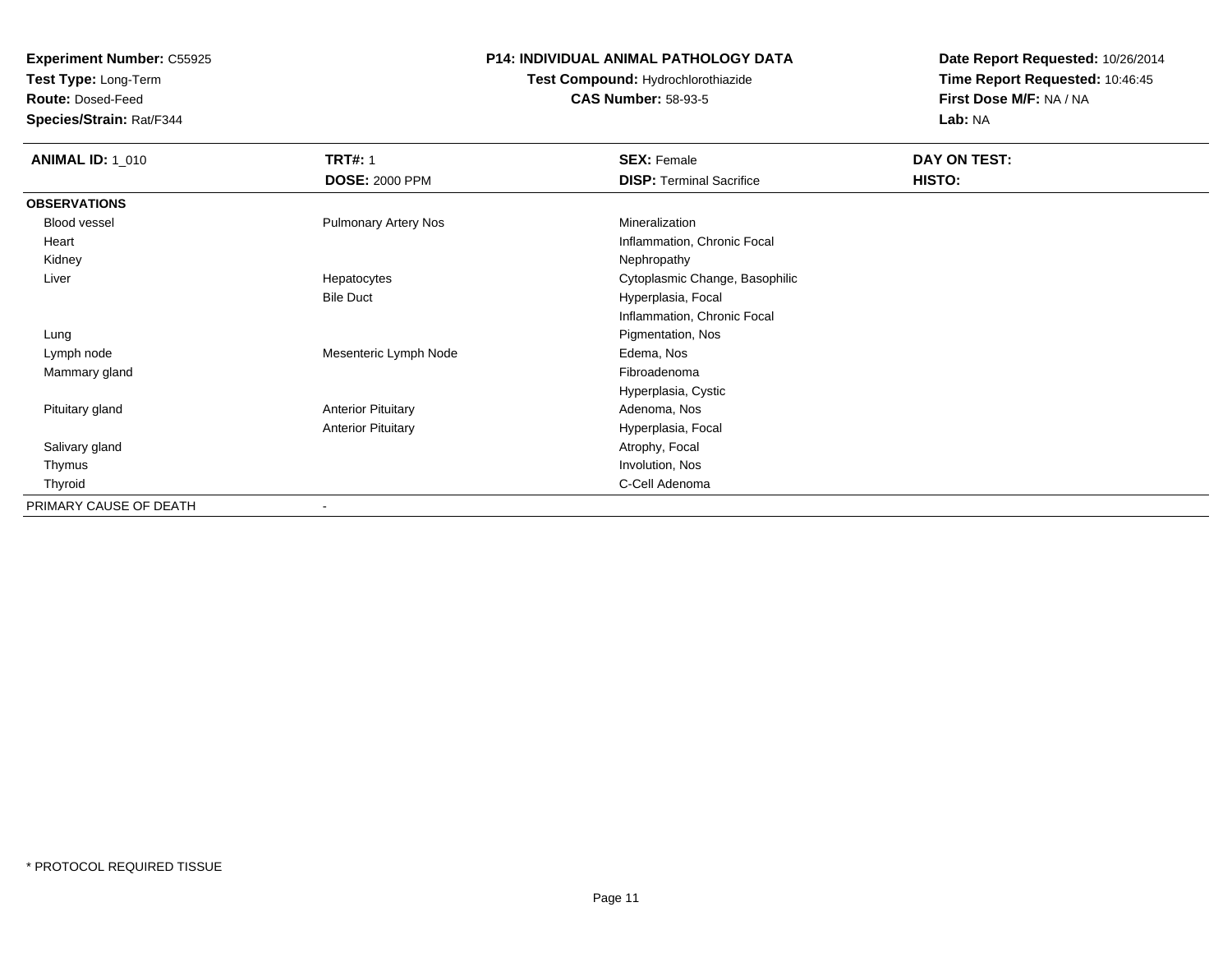**Test Type:** Long-Term

**Route:** Dosed-Feed

**Species/Strain:** Rat/F344

### **P14: INDIVIDUAL ANIMAL PATHOLOGY DATA**

### **Test Compound:** Hydrochlorothiazide**CAS Number:** 58-93-5

| <b>ANIMAL ID: 1_011</b> | <b>TRT#: 1</b>              | <b>SEX: Female</b>              | DAY ON TEST: |  |
|-------------------------|-----------------------------|---------------------------------|--------------|--|
|                         | <b>DOSE: 2000 PPM</b>       | <b>DISP: Terminal Sacrifice</b> | HISTO:       |  |
| <b>OBSERVATIONS</b>     |                             |                                 |              |  |
| Adrenal gland           | Cortex Nos                  | Hyperplasia, Focal              |              |  |
| Blood vessel            | <b>Pulmonary Artery Nos</b> | Mineralization                  |              |  |
| Clitoral gland          |                             | Atrophy, Nos                    |              |  |
|                         |                             | Hyperplasia, Nos                |              |  |
| Kidney                  |                             | Mineralization                  |              |  |
|                         | Tubule                      | Necrosis, Focal                 |              |  |
|                         |                             | Nephropathy                     |              |  |
|                         |                             | Pigmentation, Nos               |              |  |
| Liver                   | <b>Bile Duct</b>            | Hyperplasia, Focal              |              |  |
| Mammary gland           |                             | Hyperplasia, Cystic             |              |  |
| Nasal cavity            |                             | Inflammation, Acute Focal       |              |  |
| Pituitary gland         | <b>Anterior Pituitary</b>   | Cyst, Nos                       |              |  |
|                         | <b>Anterior Pituitary</b>   | Hyperplasia, Focal              |              |  |
| Salivary gland          |                             | Cytoplasmic Change, Basophilic  |              |  |
| Thymus                  |                             | Involution, Nos                 |              |  |
| Unspecified             | Multiple Organs Nos         | Leukemia, Mononuclear Cell      |              |  |
| PRIMARY CAUSE OF DEATH  |                             |                                 |              |  |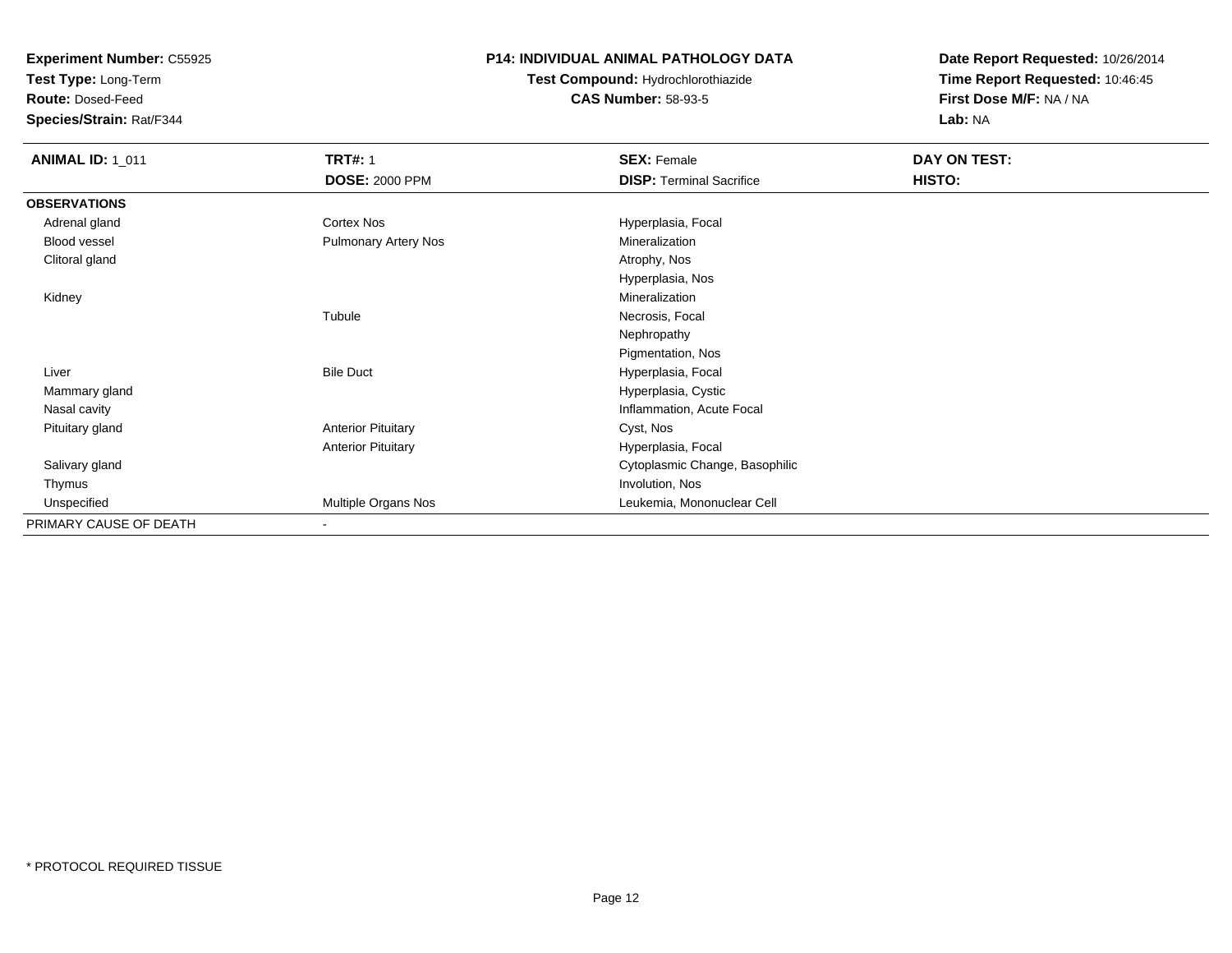**Test Type:** Long-Term

**Route:** Dosed-Feed

**Species/Strain:** Rat/F344

### **P14: INDIVIDUAL ANIMAL PATHOLOGY DATA**

**Test Compound:** Hydrochlorothiazide**CAS Number:** 58-93-5

| <b>ANIMAL ID: 1_012</b> | <b>TRT#: 1</b>            | <b>SEX: Female</b>              | DAY ON TEST: |
|-------------------------|---------------------------|---------------------------------|--------------|
|                         | <b>DOSE: 2000 PPM</b>     | <b>DISP:</b> Moribund Sacrifice | HISTO:       |
| <b>OBSERVATIONS</b>     |                           |                                 |              |
| Clitoral gland          |                           | Atrophy, Nos                    |              |
| Heart                   |                           | Inflammation, Chronic Focal     |              |
| Kidney                  |                           | Mineralization                  |              |
|                         |                           | Nephropathy                     |              |
| Liver                   | Hepatocytes               | Cytoplasmic Change, Basophilic  |              |
|                         | <b>Bile Duct</b>          | Hyperplasia, Focal              |              |
|                         |                           | Inflammation, Chronic Focal     |              |
| Lung                    |                           | Pigmentation, Nos               |              |
| Mammary gland           |                           | Hyperplasia, Cystic             |              |
| Ovary                   |                           | Cyst, Nos                       |              |
| Pancreas                | Acinus                    | Atrophy, Focal                  |              |
| Parathyroid gland       |                           | Hyperplasia, Nos                |              |
| Pituitary gland         | <b>Anterior Pituitary</b> | Adenoma, Nos                    |              |
| Stomach                 | Forestomach               | Hyperplasia, Epithelial         |              |
|                         | Forestomach               | Inflammation, Chronic Focal     |              |
|                         | Forestomach               | Ulcer, Nos                      |              |
| Thymus                  |                           | Involution, Nos                 |              |
| Thyroid                 |                           | Hyperplasia, C Cell             |              |
| PRIMARY CAUSE OF DEATH  |                           |                                 |              |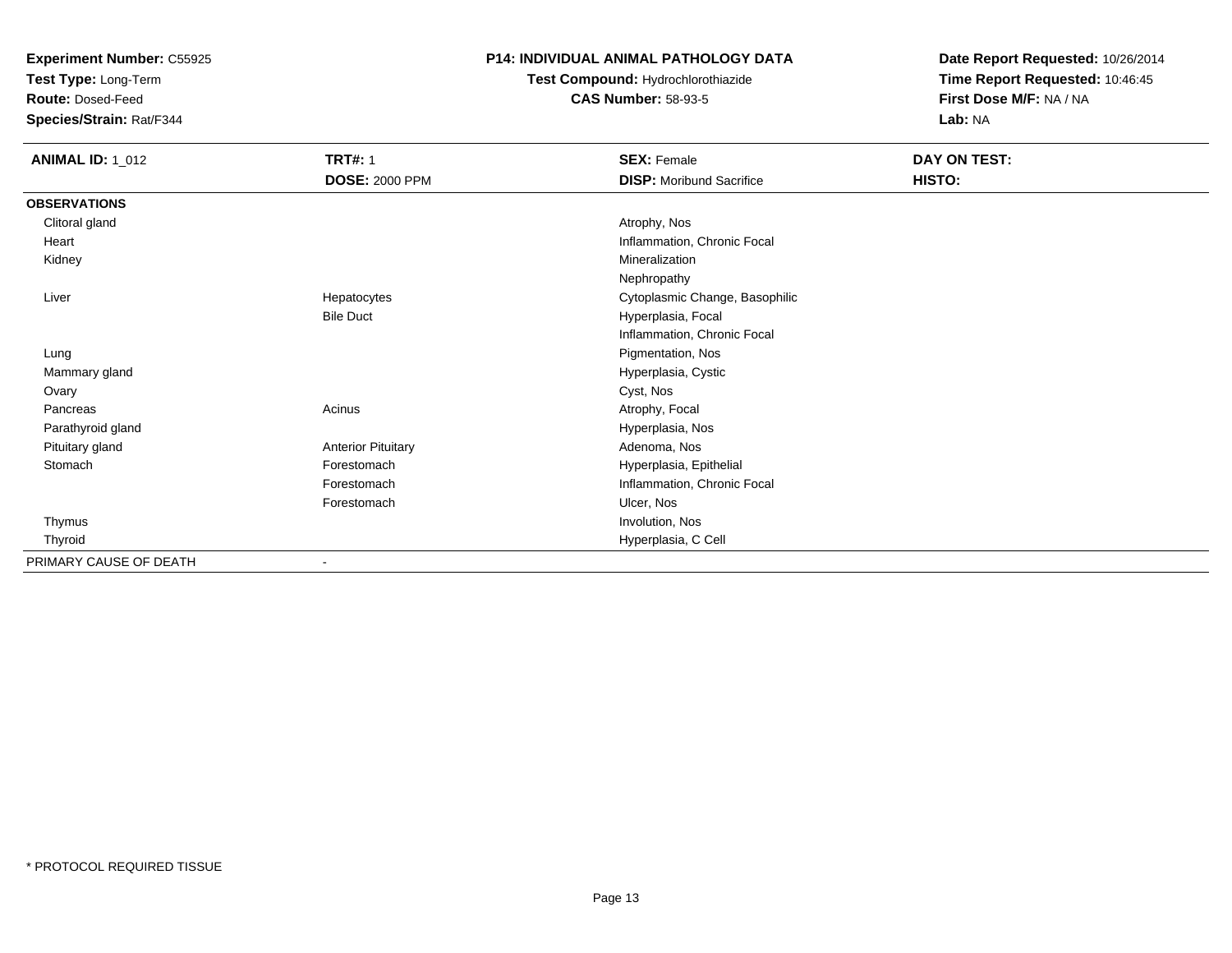**Test Type:** Long-Term

**Route:** Dosed-Feed

**Species/Strain:** Rat/F344

### **P14: INDIVIDUAL ANIMAL PATHOLOGY DATA**

# **Test Compound:** Hydrochlorothiazide**CAS Number:** 58-93-5

| <b>ANIMAL ID: 1_013</b> | <b>TRT#: 1</b>           | <b>SEX: Female</b>          | DAY ON TEST: |  |
|-------------------------|--------------------------|-----------------------------|--------------|--|
|                         | <b>DOSE: 2000 PPM</b>    | <b>DISP: Natural Death</b>  | HISTO:       |  |
| <b>OBSERVATIONS</b>     |                          |                             |              |  |
| Adrenal gland           | <b>Cortex Nos</b>        | Congestion, Nos             |              |  |
| <b>Brain</b>            |                          | Hemorrhage                  |              |  |
| Clitoral gland          |                          | Atrophy, Nos                |              |  |
| Heart                   |                          | Inflammation, Chronic Focal |              |  |
| <b>Intestine Small</b>  | <b>Mesentery Nos</b>     | Hemorrhage                  |              |  |
| Kidney                  |                          | Mineralization              |              |  |
|                         |                          | Nephropathy                 |              |  |
| Liver                   | Hepatocytes              | Cytoplasmic Vacuolization   |              |  |
|                         | <b>Bile Duct</b>         | Hyperplasia, Focal          |              |  |
|                         |                          | Inflammation, Chronic Focal |              |  |
| Lung                    |                          | Congestion, Nos             |              |  |
|                         |                          | Foreign Body, Nos           |              |  |
|                         |                          | Inflammation, Acute Focal   |              |  |
| Lymph node              | Mandibular Lymph Node    | Congestion, Nos             |              |  |
| Nasal cavity            |                          | Foreign Body, Nos           |              |  |
| Pancreas                | Acinus                   | Atrophy, Focal              |              |  |
| Pituitary gland         | Intermedia               | Hyperplasia, Focal          |              |  |
| Stomach                 | Forestomach              | Edema, Nos                  |              |  |
|                         | Forestomach              | Erosion                     |              |  |
|                         | Forestomach              | Inflammation, Acute Focal   |              |  |
| Thymus                  |                          | Hemorrhage                  |              |  |
|                         |                          | Involution, Nos             |              |  |
| Thyroid                 |                          | Cyst, Nos                   |              |  |
| PRIMARY CAUSE OF DEATH  | $\overline{\phantom{a}}$ |                             |              |  |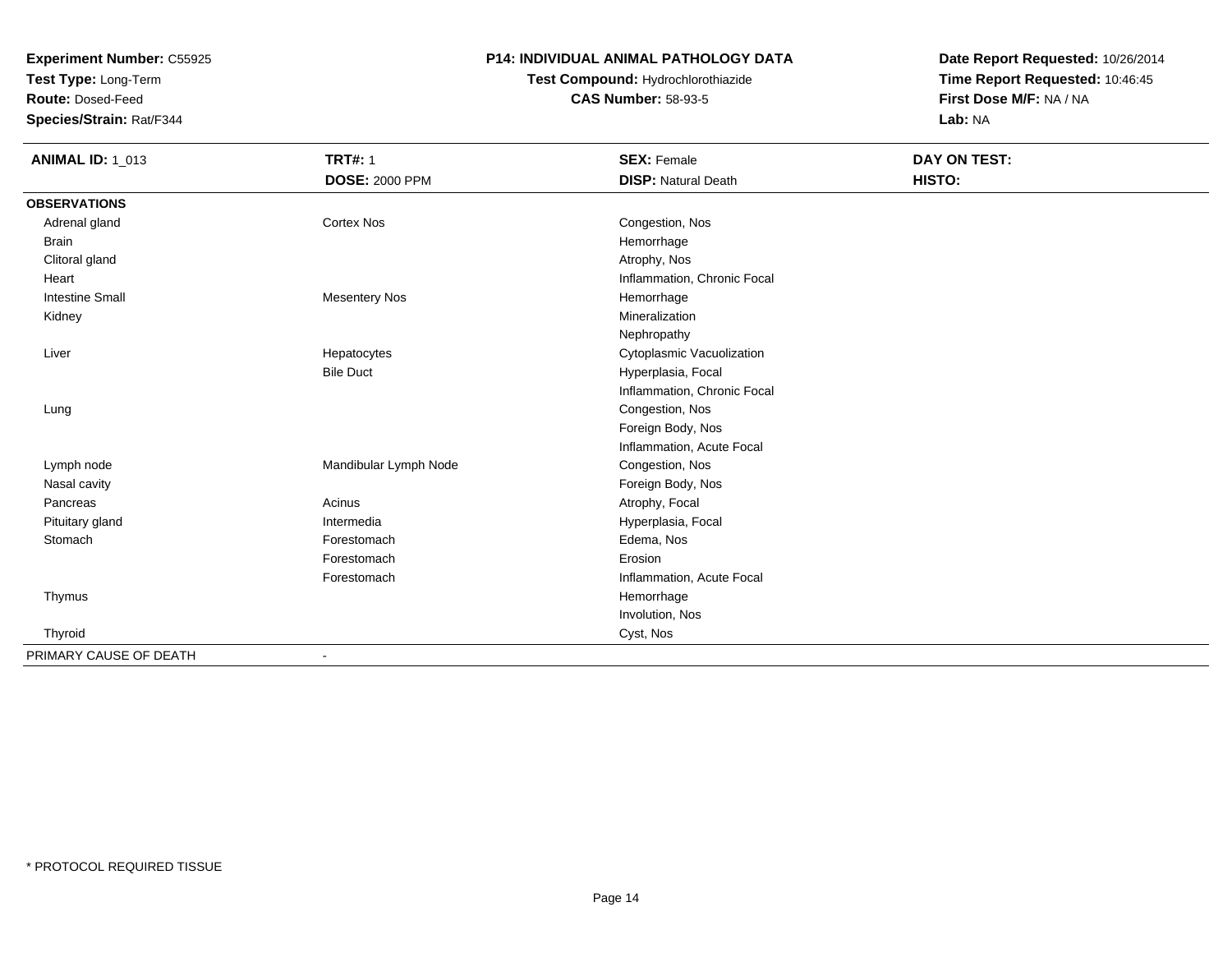**Test Type:** Long-Term

**Route:** Dosed-Feed

**Species/Strain:** Rat/F344

### **P14: INDIVIDUAL ANIMAL PATHOLOGY DATA**

### **Test Compound:** Hydrochlorothiazide**CAS Number:** 58-93-5

| <b>ANIMAL ID: 1_014</b> | <b>TRT#: 1</b><br><b>DOSE: 2000 PPM</b> | <b>SEX: Female</b><br><b>DISP: Natural Death</b> | DAY ON TEST:<br>HISTO: |
|-------------------------|-----------------------------------------|--------------------------------------------------|------------------------|
| <b>OBSERVATIONS</b>     |                                         |                                                  |                        |
| Adrenal gland           | <b>Cortex Nos</b>                       | Congestion, Nos                                  |                        |
| <b>Brain</b>            |                                         | Congestion, Nos                                  |                        |
| Heart                   |                                         | Inflammation, Chronic Focal                      |                        |
| <b>Intestine Small</b>  | Mucosa, Duodenum                        | Hemorrhage                                       |                        |
| Kidney                  |                                         | Mineralization                                   |                        |
| Liver                   |                                         | Congestion, Nos                                  |                        |
| Lung                    |                                         | Congestion, Nos                                  |                        |
|                         |                                         | Hemorrhage                                       |                        |
| Lymph node              | Mesenteric Lymph Node                   | Hyperplasia, Lymphoid                            |                        |
| Nasal cavity            |                                         | Congestion, Nos                                  |                        |
|                         |                                         | Foreign Body, Nos                                |                        |
|                         |                                         | Inflammation, Acute Focal                        |                        |
| Ovary                   |                                         | Congestion, Nos                                  |                        |
| Pituitary gland         | <b>Anterior Pituitary</b>               | Congestion, Nos                                  |                        |
| Stomach                 | Forestomach                             | Edema, Nos                                       |                        |
|                         | Forestomach                             | Hemorrhage                                       |                        |
|                         | Forestomach                             | Ulcer, Nos                                       |                        |
| Thymus                  |                                         | Congestion, Nos                                  |                        |
| PRIMARY CAUSE OF DEATH  | $\overline{\phantom{a}}$                |                                                  |                        |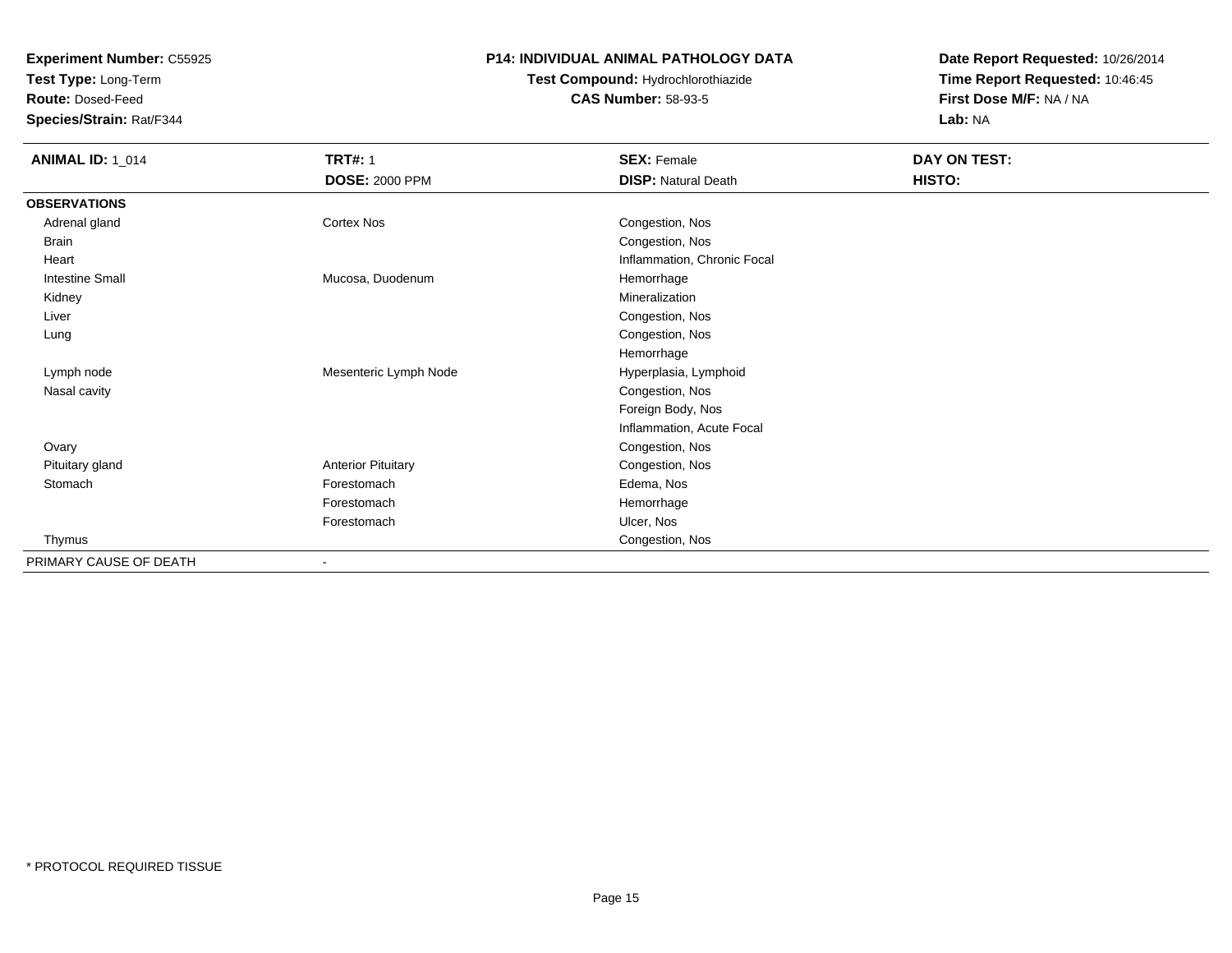**Test Type:** Long-Term

**Route:** Dosed-Feed

**Species/Strain:** Rat/F344

### **P14: INDIVIDUAL ANIMAL PATHOLOGY DATA**

**Test Compound:** Hydrochlorothiazide**CAS Number:** 58-93-5

| <b>ANIMAL ID: 1_015</b> | <b>TRT#: 1</b><br><b>DOSE: 2000 PPM</b> | <b>SEX: Female</b><br><b>DISP: Terminal Sacrifice</b> | <b>DAY ON TEST:</b><br>HISTO: |
|-------------------------|-----------------------------------------|-------------------------------------------------------|-------------------------------|
| <b>OBSERVATIONS</b>     |                                         |                                                       |                               |
| Adrenal gland           | Cortex Nos                              | Hyperplasia, Focal                                    |                               |
|                         | Medulla                                 | Inflammation, Chronic Focal                           |                               |
| Blood vessel            | <b>Pulmonary Artery Nos</b>             | Mineralization                                        |                               |
| Clitoral gland          |                                         | Atrophy, Nos                                          |                               |
| Heart                   |                                         | Inflammation, Chronic Focal                           |                               |
| Intestine Large         | Colon                                   | Parasitism                                            |                               |
| Kidney                  |                                         | Mineralization                                        |                               |
|                         |                                         | Nephropathy                                           |                               |
| Liver                   | Hepatocytes                             | Cytoplasmic Change, Basophilic                        |                               |
|                         | <b>Bile Duct</b>                        | Hyperplasia, Focal                                    |                               |
|                         |                                         | Inflammation, Chronic Focal                           |                               |
| Lung                    |                                         | Pigmentation, Nos                                     |                               |
| Mammary gland           |                                         | Hyperplasia, Cystic                                   |                               |
| Pancreas                | Acinus                                  | Atrophy, Focal                                        |                               |
| Pituitary gland         | <b>Anterior Pituitary</b>               | Cyst, Nos                                             |                               |
| Spleen                  | Capsule                                 | Fibrosis, Focal                                       |                               |
| Thymus                  |                                         | Involution, Nos                                       |                               |
| Unspecified             | <b>Abdominal Cavity</b>                 | Necrosis, Fat                                         |                               |
| PRIMARY CAUSE OF DEATH  | ٠                                       |                                                       |                               |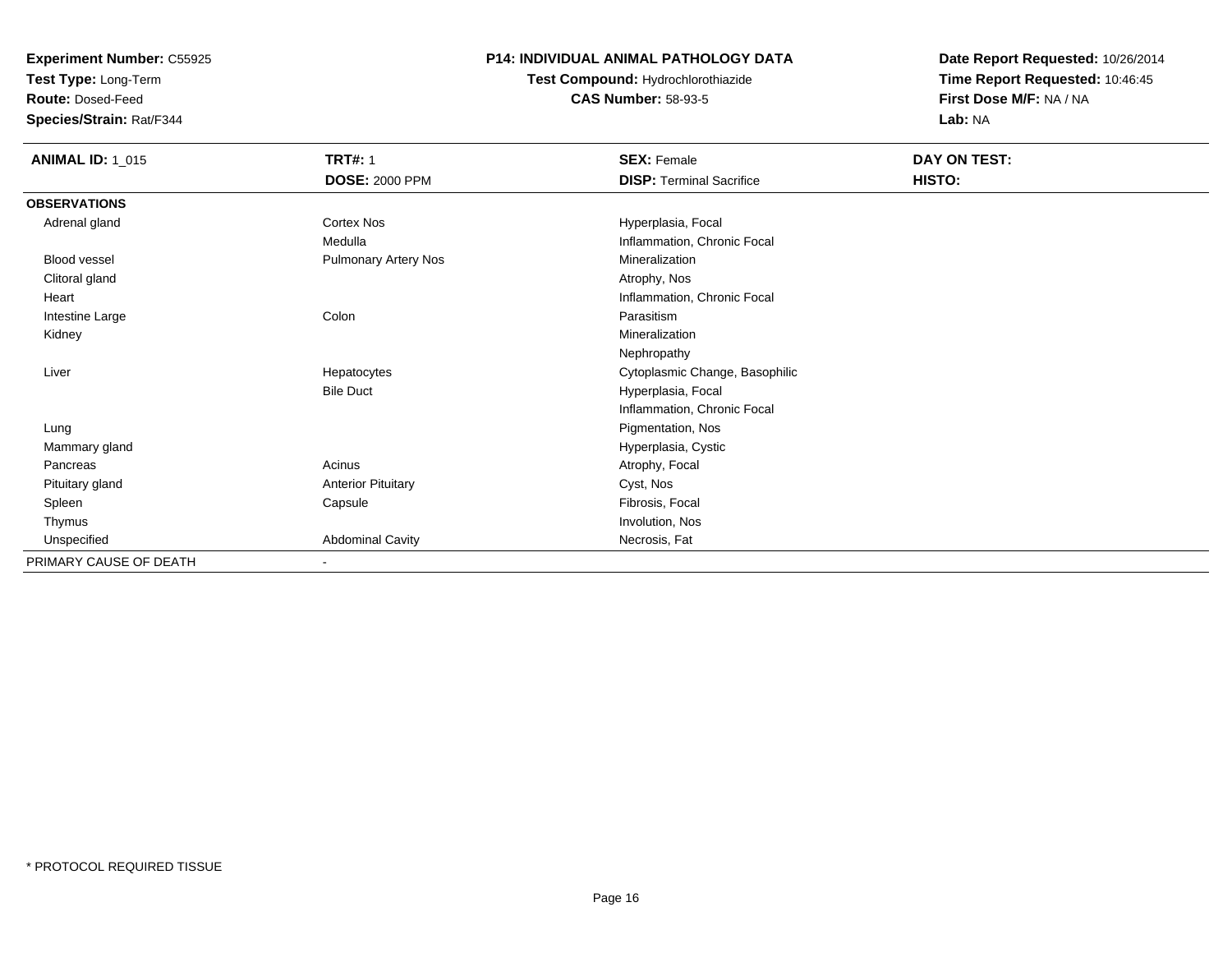**Test Type:** Long-Term

**Route:** Dosed-Feed

**Species/Strain:** Rat/F344

### **P14: INDIVIDUAL ANIMAL PATHOLOGY DATA**

**Test Compound:** Hydrochlorothiazide**CAS Number:** 58-93-5

| <b>ANIMAL ID: 1_016</b> | <b>TRT#: 1</b>              | <b>SEX: Female</b>              | DAY ON TEST: |  |
|-------------------------|-----------------------------|---------------------------------|--------------|--|
|                         | <b>DOSE: 2000 PPM</b>       | <b>DISP:</b> Terminal Sacrifice | HISTO:       |  |
| <b>OBSERVATIONS</b>     |                             |                                 |              |  |
| Adrenal gland           | Cortex Nos                  | Hyperplasia, Focal              |              |  |
| Blood vessel            | <b>Pulmonary Artery Nos</b> | Mineralization                  |              |  |
| Brain                   |                             | Inflammation, Chronic Focal     |              |  |
| Clitoral gland          |                             | Atrophy, Nos                    |              |  |
| Heart                   |                             | Inflammation, Chronic Focal     |              |  |
| Kidney                  | Pelvis                      | Hyperplasia, Epithelial         |              |  |
|                         |                             | Mineralization                  |              |  |
|                         |                             | Nephropathy                     |              |  |
| Liver                   | Hepatocytes                 | Cytoplasmic Change, Basophilic  |              |  |
| Lung                    |                             | Pigmentation, Nos               |              |  |
| Lymph node              | Mesenteric Lymph Node       | Edema, Nos                      |              |  |
| Mammary gland           |                             | Hyperplasia, Cystic             |              |  |
| Parathyroid gland       |                             | Hyperplasia, Nos                |              |  |
| Pituitary gland         | <b>Anterior Pituitary</b>   | Adenoma, Nos                    |              |  |
| Stomach                 | Glandular Stomach           | Necrosis, Focal                 |              |  |
| Thymus                  |                             | Involution, Nos                 |              |  |
| PRIMARY CAUSE OF DEATH  |                             |                                 |              |  |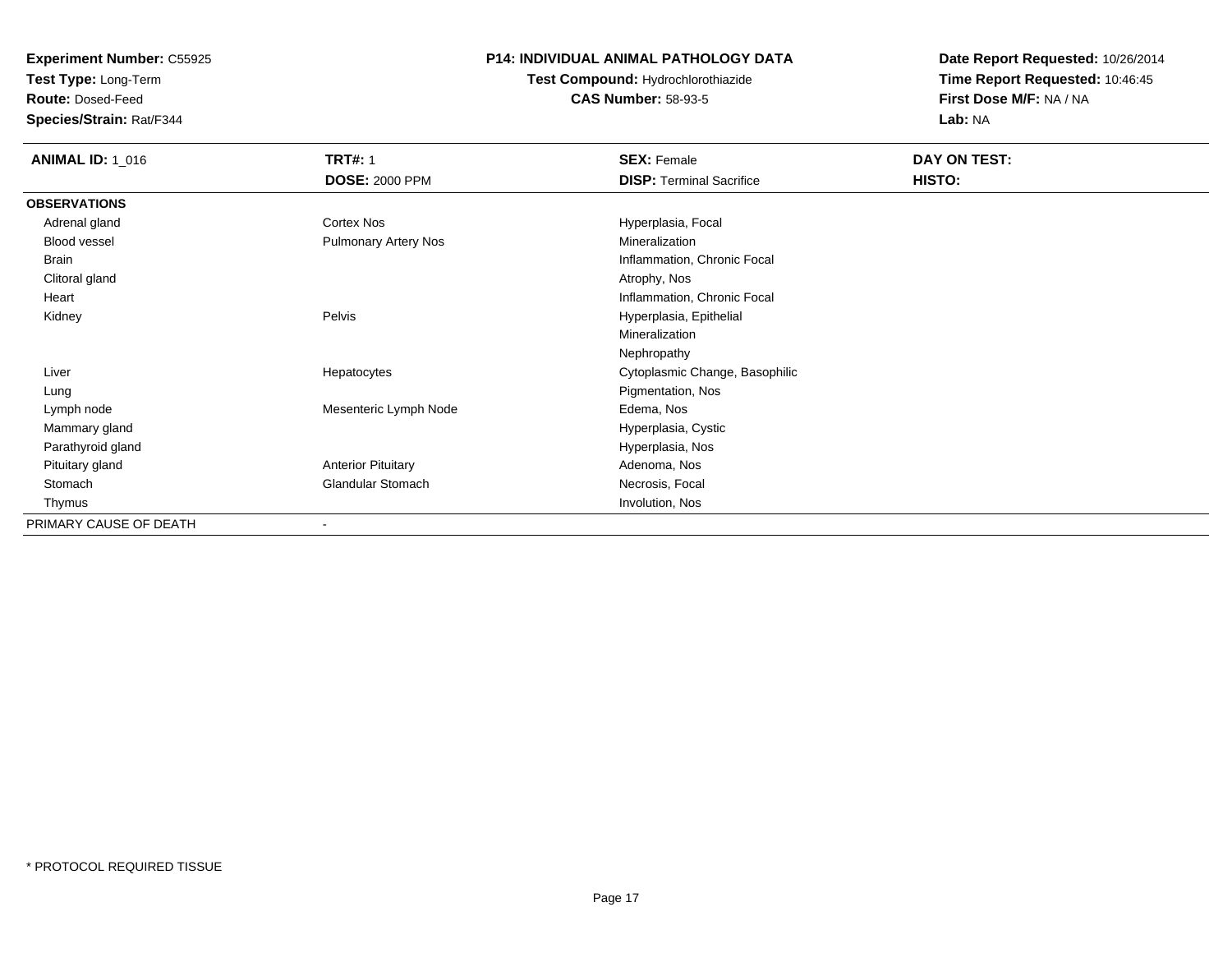**Test Type:** Long-Term

**Route:** Dosed-Feed

**Species/Strain:** Rat/F344

### **P14: INDIVIDUAL ANIMAL PATHOLOGY DATA**

# **Test Compound:** Hydrochlorothiazide**CAS Number:** 58-93-5

| <b>ANIMAL ID: 1_017</b> | <b>TRT#: 1</b>              | <b>SEX: Female</b>               | DAY ON TEST: |  |
|-------------------------|-----------------------------|----------------------------------|--------------|--|
|                         | <b>DOSE: 2000 PPM</b>       | <b>DISP: Natural Death</b>       | HISTO:       |  |
| <b>OBSERVATIONS</b>     |                             |                                  |              |  |
| Blood vessel            | <b>Pulmonary Artery Nos</b> | Mineralization                   |              |  |
| Clitoral gland          |                             | Atrophy, Nos                     |              |  |
| Eye                     | Nasolacrimal Duct           | Inflammation, Acute Focal        |              |  |
| Heart                   |                             | Inflammation, Chronic Focal      |              |  |
|                         |                             | Mineralization                   |              |  |
| Kidney                  |                             | Mineralization                   |              |  |
|                         |                             | Nephropathy                      |              |  |
| Liver                   |                             | Necrosis, Focal                  |              |  |
| Lung                    |                             | Pigmentation, Nos                |              |  |
| Mammary gland           |                             | Hyperplasia, Cystic              |              |  |
| Pituitary gland         | <b>Anterior Pituitary</b>   | Hyperplasia, Focal               |              |  |
| Thymus                  |                             | Involution, Nos                  |              |  |
| Thyroid                 |                             | C-Cell Adenoma                   |              |  |
| Unspecified             | <b>Abdominal Cavity</b>     | Necrosis, Fat                    |              |  |
| Uterus                  |                             | <b>Endometrial Stromal Polyp</b> |              |  |
| PRIMARY CAUSE OF DEATH  | $\overline{\phantom{a}}$    |                                  |              |  |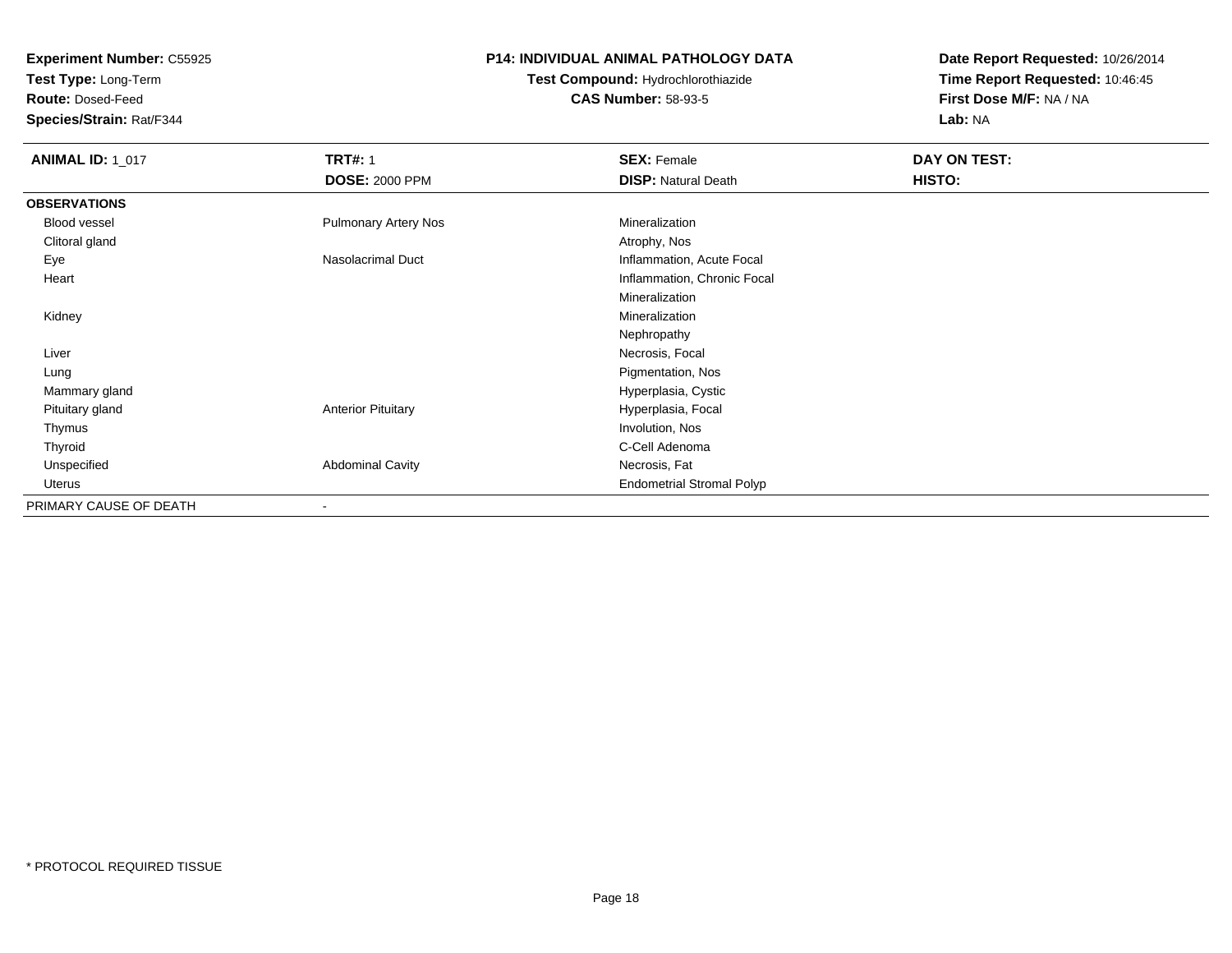**Test Type:** Long-Term

**Route:** Dosed-Feed

**Species/Strain:** Rat/F344

### **P14: INDIVIDUAL ANIMAL PATHOLOGY DATA**

**Test Compound:** Hydrochlorothiazide**CAS Number:** 58-93-5

| <b>ANIMAL ID: 1_018</b> | <b>TRT#: 1</b>            | <b>SEX: Female</b>               | DAY ON TEST: |  |
|-------------------------|---------------------------|----------------------------------|--------------|--|
|                         | <b>DOSE: 2000 PPM</b>     | <b>DISP: Terminal Sacrifice</b>  | HISTO:       |  |
| <b>OBSERVATIONS</b>     |                           |                                  |              |  |
| Adrenal gland           | <b>Cortex Nos</b>         | Hyperplasia, Focal               |              |  |
|                         | Medulla                   | Hyperplasia, Nos                 |              |  |
| <b>Blood vessel</b>     | Pulmonary Artery Nos      | Mineralization                   |              |  |
| <b>Brain</b>            |                           | Hemorrhage                       |              |  |
| Clitoral gland          |                           | Atrophy, Nos                     |              |  |
| Heart                   |                           | Inflammation, Chronic Focal      |              |  |
| Kidney                  |                           | Mineralization                   |              |  |
|                         |                           | Nephropathy                      |              |  |
| Liver                   | Hepatocytes               | Cytoplasmic Change, Basophilic   |              |  |
|                         | <b>Bile Duct</b>          | Hyperplasia, Focal               |              |  |
| Lung                    |                           | Pigmentation, Nos                |              |  |
| Lymph node              | Mandibular Lymph Node     | Cyst, Nos                        |              |  |
|                         | Mandibular Lymph Node     | Hyperplasia, Lymphoid            |              |  |
| Mammary gland           |                           | Hyperplasia, Cystic              |              |  |
| Pituitary gland         | <b>Anterior Pituitary</b> | Adenoma, Nos                     |              |  |
| Skin                    |                           | Squamous Cell Papilloma          |              |  |
| Spleen                  |                           | Atrophy, Focal                   |              |  |
| Thyroid                 |                           | Hyperplasia, C Cell              |              |  |
| Unspecified             | Abdominal Cavity          | Necrosis, Fat                    |              |  |
| <b>Uterus</b>           |                           | <b>Endometrial Stromal Polyp</b> |              |  |
| PRIMARY CAUSE OF DEATH  |                           |                                  |              |  |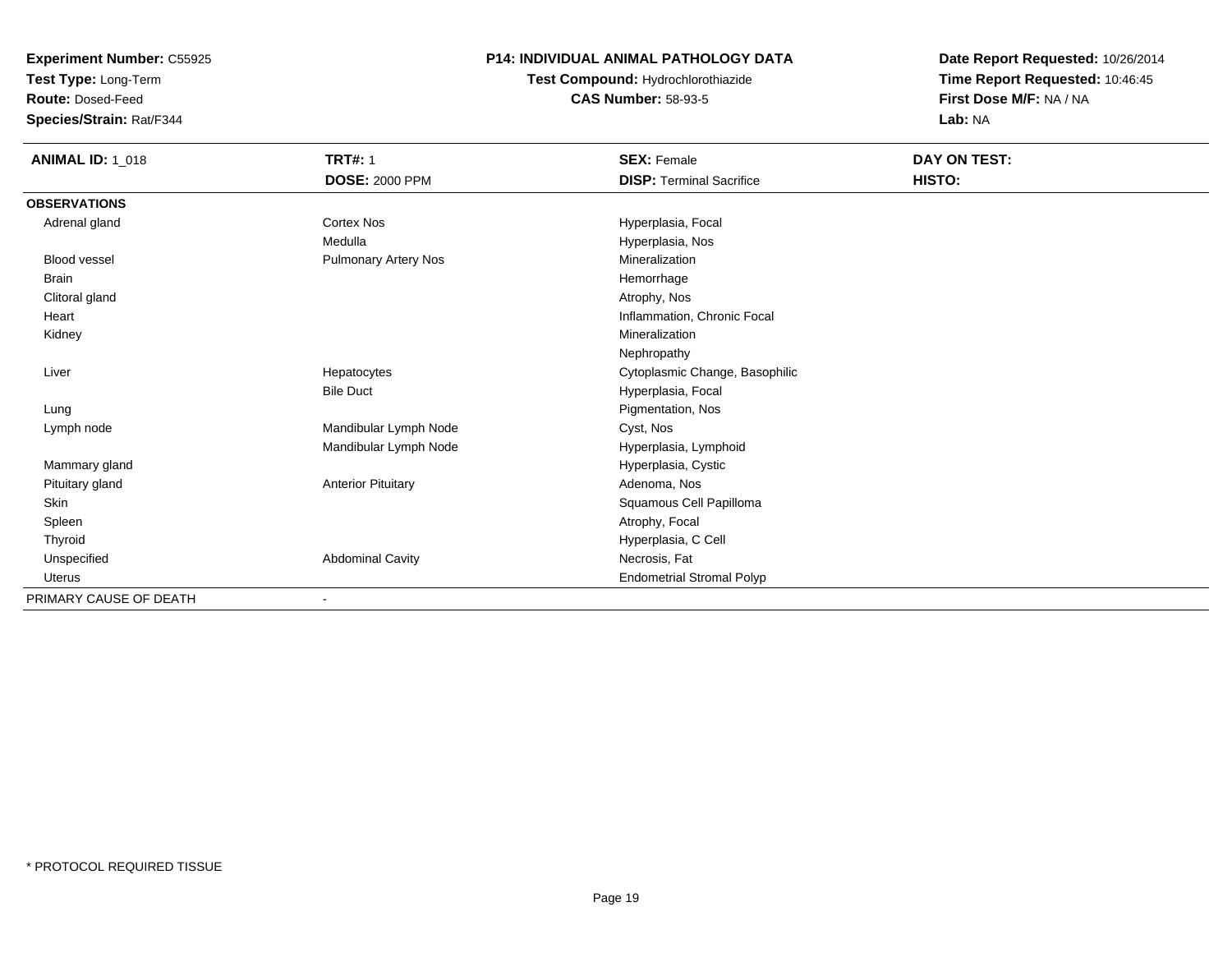**Test Type:** Long-Term

**Route:** Dosed-Feed

**Species/Strain:** Rat/F344

#### **P14: INDIVIDUAL ANIMAL PATHOLOGY DATA**

# **Test Compound:** Hydrochlorothiazide**CAS Number:** 58-93-5

| <b>ANIMAL ID: 1_019</b> | <b>TRT#: 1</b>              | <b>SEX: Female</b>              | DAY ON TEST: |  |
|-------------------------|-----------------------------|---------------------------------|--------------|--|
|                         | <b>DOSE: 2000 PPM</b>       | <b>DISP: Terminal Sacrifice</b> | HISTO:       |  |
| <b>OBSERVATIONS</b>     |                             |                                 |              |  |
| Blood vessel            | <b>Pulmonary Artery Nos</b> | Mineralization                  |              |  |
| Clitoral gland          |                             | Atrophy, Nos                    |              |  |
| Heart                   |                             | Inflammation, Chronic Focal     |              |  |
| Kidney                  |                             | Mineralization                  |              |  |
|                         |                             | Nephropathy                     |              |  |
| Liver                   | Hepatocytes                 | Cytoplasmic Change, Basophilic  |              |  |
|                         |                             | Inflammation, Chronic Focal     |              |  |
| Lung                    |                             | Congestion, Nos                 |              |  |
|                         |                             | Pigmentation, Nos               |              |  |
| Mammary gland           |                             | Hyperplasia, Cystic             |              |  |
| Pancreas                |                             | Inflammation, Chronic Focal     |              |  |
| Pituitary gland         | <b>Anterior Pituitary</b>   | Cyst, Nos                       |              |  |
|                         | <b>Anterior Pituitary</b>   | Hyperplasia, Focal              |              |  |
| Unspecified             | <b>Abdominal Cavity</b>     | Inflammation, Chronic Focal     |              |  |
| PRIMARY CAUSE OF DEATH  | ٠                           |                                 |              |  |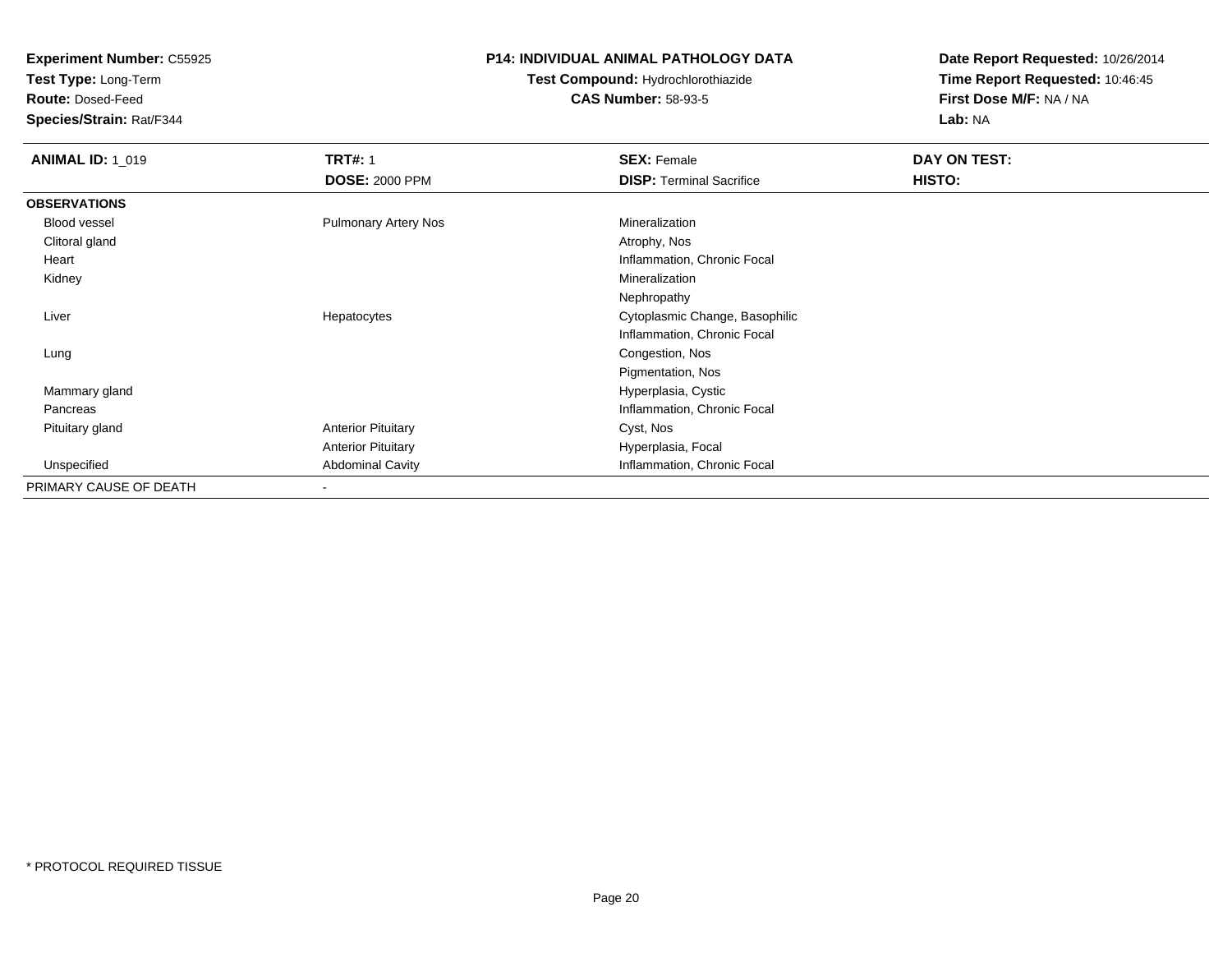**Test Type:** Long-Term

**Route:** Dosed-Feed

**Species/Strain:** Rat/F344

### **P14: INDIVIDUAL ANIMAL PATHOLOGY DATA**

**Test Compound:** Hydrochlorothiazide**CAS Number:** 58-93-5

| <b>ANIMAL ID: 1 020</b> | <b>TRT#: 1</b>              | <b>SEX: Female</b>               | DAY ON TEST: |
|-------------------------|-----------------------------|----------------------------------|--------------|
|                         | <b>DOSE: 2000 PPM</b>       | <b>DISP: Terminal Sacrifice</b>  | HISTO:       |
| <b>OBSERVATIONS</b>     |                             |                                  |              |
| Blood vessel            | <b>Pulmonary Artery Nos</b> | Mineralization                   |              |
| Clitoral gland          |                             | Atrophy, Nos                     |              |
| Heart                   |                             | Inflammation, Chronic Focal      |              |
| Kidney                  |                             | Mineralization                   |              |
|                         |                             | Nephropathy                      |              |
| Liver                   |                             | Inflammation, Chronic Focal      |              |
| Lung                    |                             | Pigmentation, Nos                |              |
| Lymph node              | Hepatic Lymph Node          | Lymphangiectasis                 |              |
|                         | Mesenteric Lymph Node       | Lymphangiectasis                 |              |
| Pancreas                | Acinus                      | Atrophy, Focal                   |              |
| Pituitary gland         | <b>Anterior Pituitary</b>   | Adenoma, Nos                     |              |
| Thymus                  |                             | Involution, Nos                  |              |
| Unspecified             | Multiple Organs Nos         | Leukemia, Mononuclear Cell       |              |
| Uterus                  |                             | <b>Endometrial Stromal Polyp</b> |              |
| PRIMARY CAUSE OF DEATH  | -                           |                                  |              |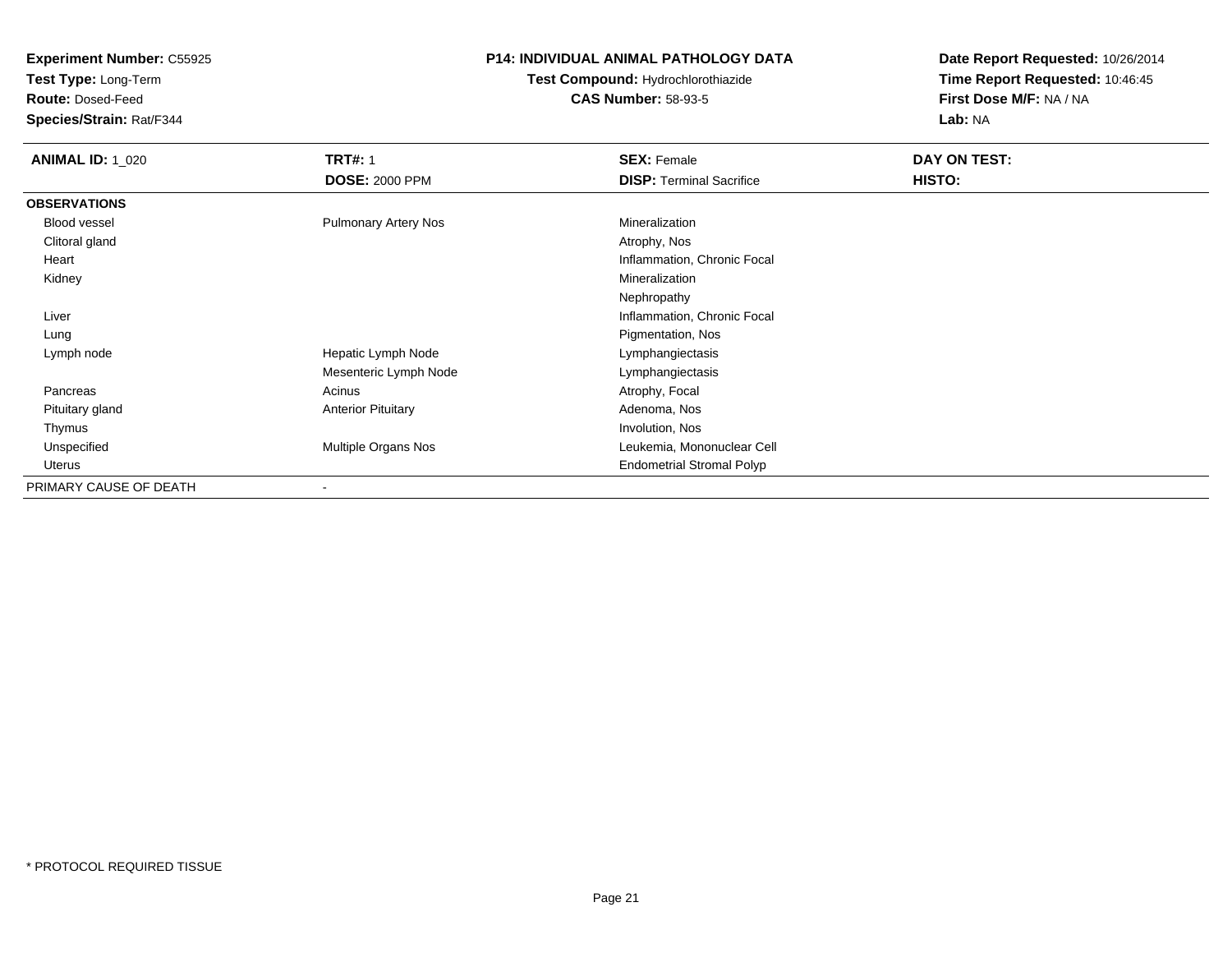**Test Type:** Long-Term

**Route:** Dosed-Feed

**Species/Strain:** Rat/F344

### **P14: INDIVIDUAL ANIMAL PATHOLOGY DATA**

**Test Compound:** Hydrochlorothiazide**CAS Number:** 58-93-5

| <b>ANIMAL ID: 1_021</b> | <b>TRT#: 1</b>              | <b>SEX: Female</b>              | DAY ON TEST: |  |
|-------------------------|-----------------------------|---------------------------------|--------------|--|
|                         | <b>DOSE: 2000 PPM</b>       | <b>DISP: Terminal Sacrifice</b> | HISTO:       |  |
| <b>OBSERVATIONS</b>     |                             |                                 |              |  |
| Adrenal gland           | Cortex Nos                  | Hyperplasia, Focal              |              |  |
| <b>Blood vessel</b>     | <b>Pulmonary Artery Nos</b> | Mineralization                  |              |  |
| Clitoral gland          |                             | Atrophy, Nos                    |              |  |
|                         |                             | Inflammation, Chronic Focal     |              |  |
| Heart                   |                             | Inflammation, Chronic Focal     |              |  |
| Kidney                  |                             | Cyst, Nos                       |              |  |
|                         |                             | Nephropathy                     |              |  |
| Liver                   | Hepatocytes                 | Cytoplasmic Change, Basophilic  |              |  |
| Pancreas                | Acinus                      | Atrophy, Focal                  |              |  |
| Pituitary gland         | <b>Anterior Pituitary</b>   | Hyperplasia, Focal              |              |  |
| Thymus                  |                             | Involution, Nos                 |              |  |
| Thyroid                 |                             | C-Cell Adenoma                  |              |  |
| Uterus                  | Endometrium                 | Cyst, Nos                       |              |  |
|                         | Cervix Uteri                | Inflammation, Suppurative       |              |  |
| PRIMARY CAUSE OF DEATH  | $\overline{\phantom{a}}$    |                                 |              |  |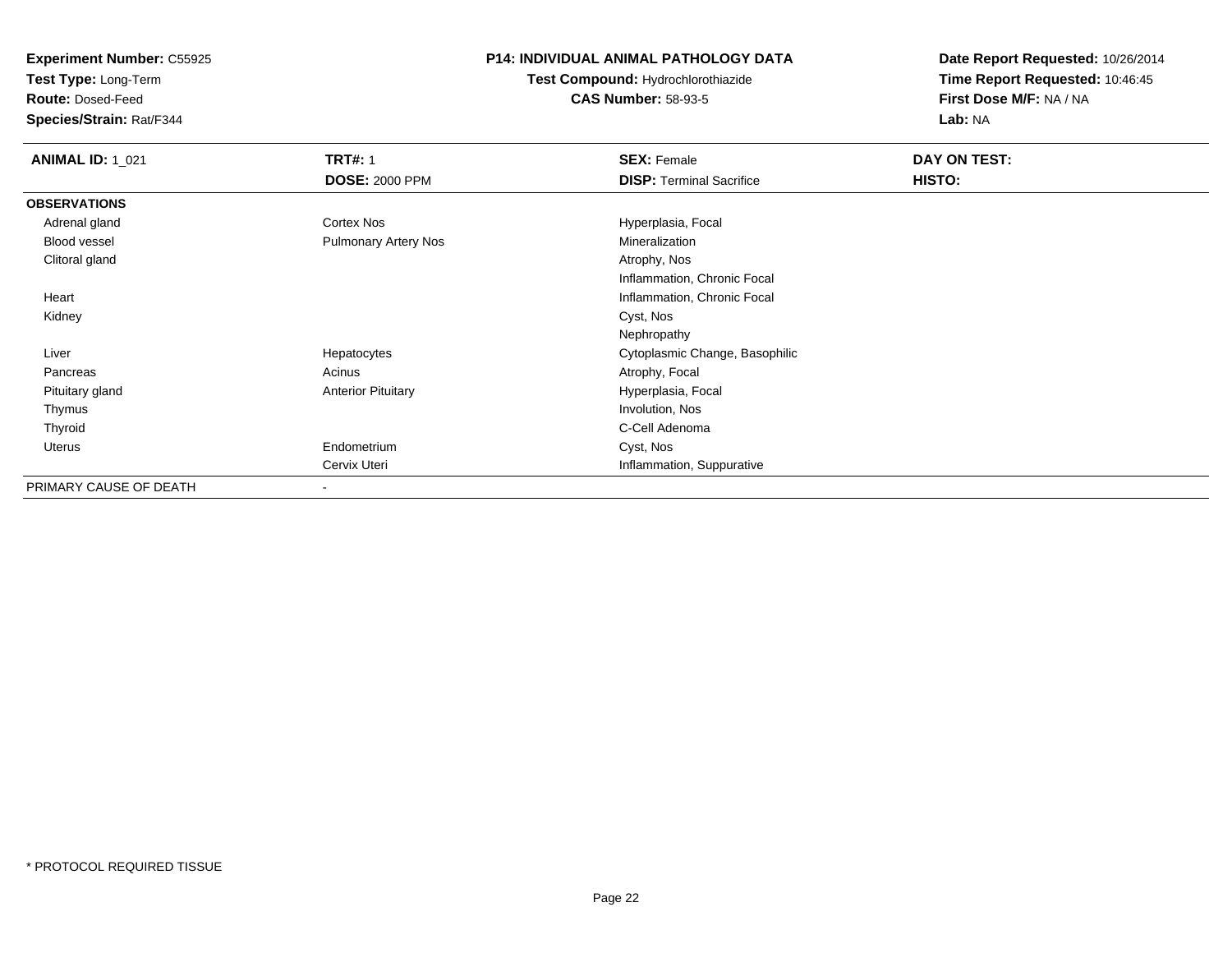**Test Type:** Long-Term

**Route:** Dosed-Feed

**Species/Strain:** Rat/F344

### **P14: INDIVIDUAL ANIMAL PATHOLOGY DATA**

### **Test Compound:** Hydrochlorothiazide**CAS Number:** 58-93-5

| <b>ANIMAL ID: 1_022</b> | <b>TRT#: 1</b>            | <b>SEX: Female</b>              | DAY ON TEST: |
|-------------------------|---------------------------|---------------------------------|--------------|
|                         | <b>DOSE: 2000 PPM</b>     | <b>DISP:</b> Moribund Sacrifice | HISTO:       |
| <b>OBSERVATIONS</b>     |                           |                                 |              |
| Adrenal gland           | Cortex Nos                | Hyperplasia, Focal              |              |
| Blood vessel            | Pulmonary Artery Nos      | Mineralization                  |              |
| Clitoral gland          |                           | Atrophy, Nos                    |              |
| Eye                     | <b>Nasolacrimal Duct</b>  | Inflammation, Acute Focal       |              |
| Heart                   |                           | Inflammation, Chronic Focal     |              |
| Kidney                  |                           | Mineralization                  |              |
|                         |                           | Nephropathy                     |              |
| Liver                   | Hepatocytes               | Cytoplasmic Vacuolization       |              |
| Lung                    |                           | Pigmentation, Nos               |              |
|                         |                           | Sarcoma, Nos, Metastatic        |              |
| Lymph node              | Mandibular Lymph Node     | Hyperplasia, Plasma Cell        |              |
|                         | Mandibular Lymph Node     | Sarcoma, Nos, Metastatic        |              |
| Mammary gland           |                           | Fibroadenoma                    |              |
|                         |                           | Hyperplasia, Cystic             |              |
| Pituitary gland         | <b>Anterior Pituitary</b> | Cyst, Nos                       |              |
| Spleen                  |                           | Hematopoiesis                   |              |
| Thyroid                 |                           | Hyperplasia, C Cell             |              |
| Unspecified             | <b>Abdominal Cavity</b>   | Necrosis, Fat                   |              |
|                         | Face                      | Sarcoma, Nos                    |              |
| PRIMARY CAUSE OF DEATH  | ٠                         |                                 |              |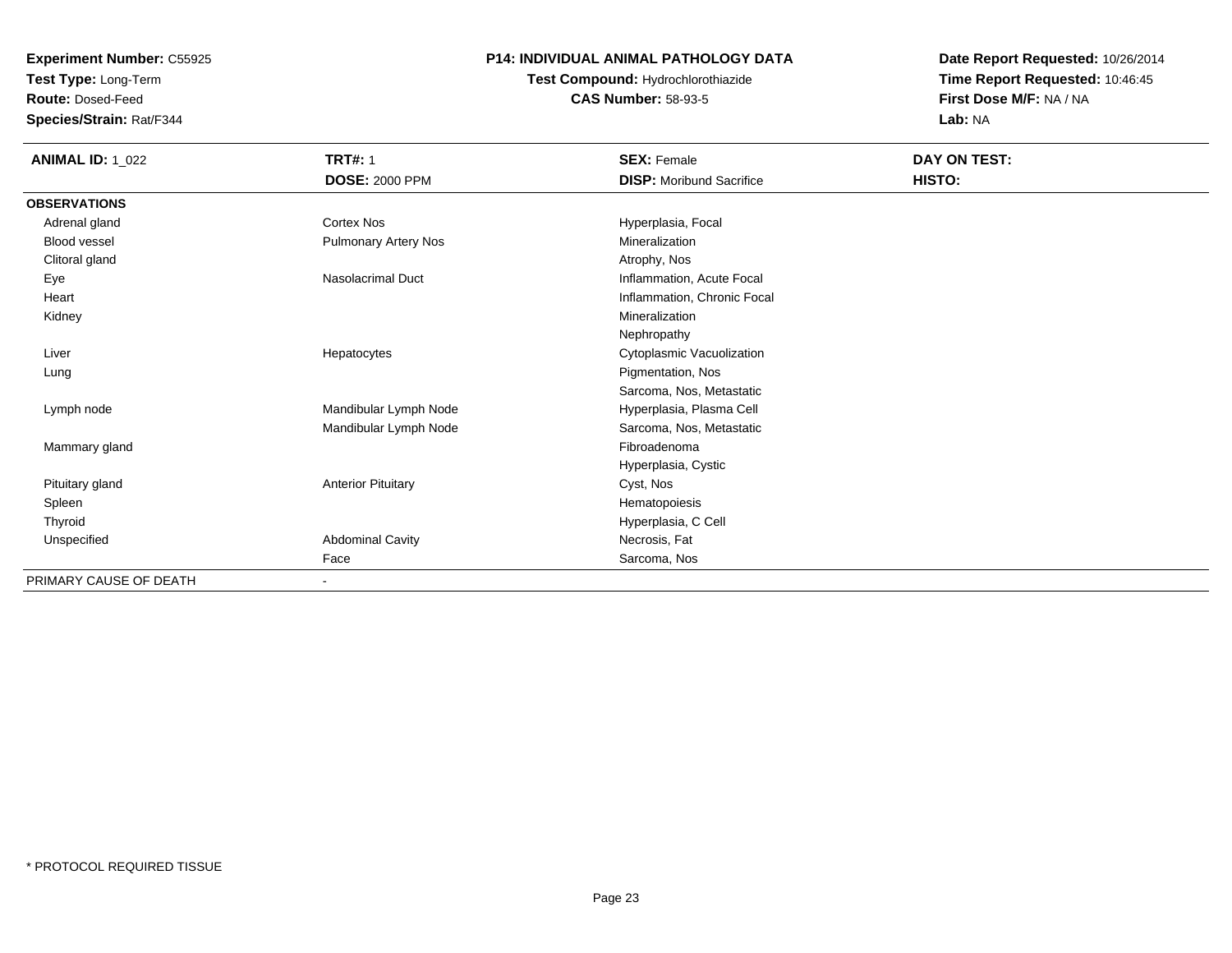**Test Type:** Long-Term

**Route:** Dosed-Feed

**Species/Strain:** Rat/F344

### **P14: INDIVIDUAL ANIMAL PATHOLOGY DATA**

# **Test Compound:** Hydrochlorothiazide**CAS Number:** 58-93-5

| <b>ANIMAL ID: 1 023</b> | <b>TRT#: 1</b>              | <b>SEX: Female</b>               | DAY ON TEST: |
|-------------------------|-----------------------------|----------------------------------|--------------|
|                         | <b>DOSE: 2000 PPM</b>       | <b>DISP:</b> Moribund Sacrifice  | HISTO:       |
| <b>OBSERVATIONS</b>     |                             |                                  |              |
| Adrenal gland           | <b>Cortex Nos</b>           | Necrosis, Focal                  |              |
| <b>Blood vessel</b>     | <b>Pulmonary Artery Nos</b> | Mineralization                   |              |
| Clitoral gland          |                             | Atrophy, Nos                     |              |
| Eye                     | Nasolacrimal Duct           | Inflammation, Acute Focal        |              |
| Heart                   |                             | Inflammation, Chronic Focal      |              |
| Kidney                  |                             | Nephropathy                      |              |
| Liver                   | Hepatocytes                 | Cytoplasmic Vacuolization        |              |
| Lung                    |                             | Hemorrhage                       |              |
| Mammary gland           |                             | Hyperplasia, Cystic              |              |
| Pituitary gland         | <b>Anterior Pituitary</b>   | Angiectasis                      |              |
| Thymus                  |                             | Involution, Nos                  |              |
| Thyroid                 |                             | Hyperplasia, C Cell              |              |
| Unspecified             | Multiple Organs Nos         | Leukemia, Mononuclear Cell       |              |
| Uterus                  |                             | <b>Endometrial Stromal Polyp</b> |              |
| PRIMARY CAUSE OF DEATH  | $\overline{\phantom{a}}$    |                                  |              |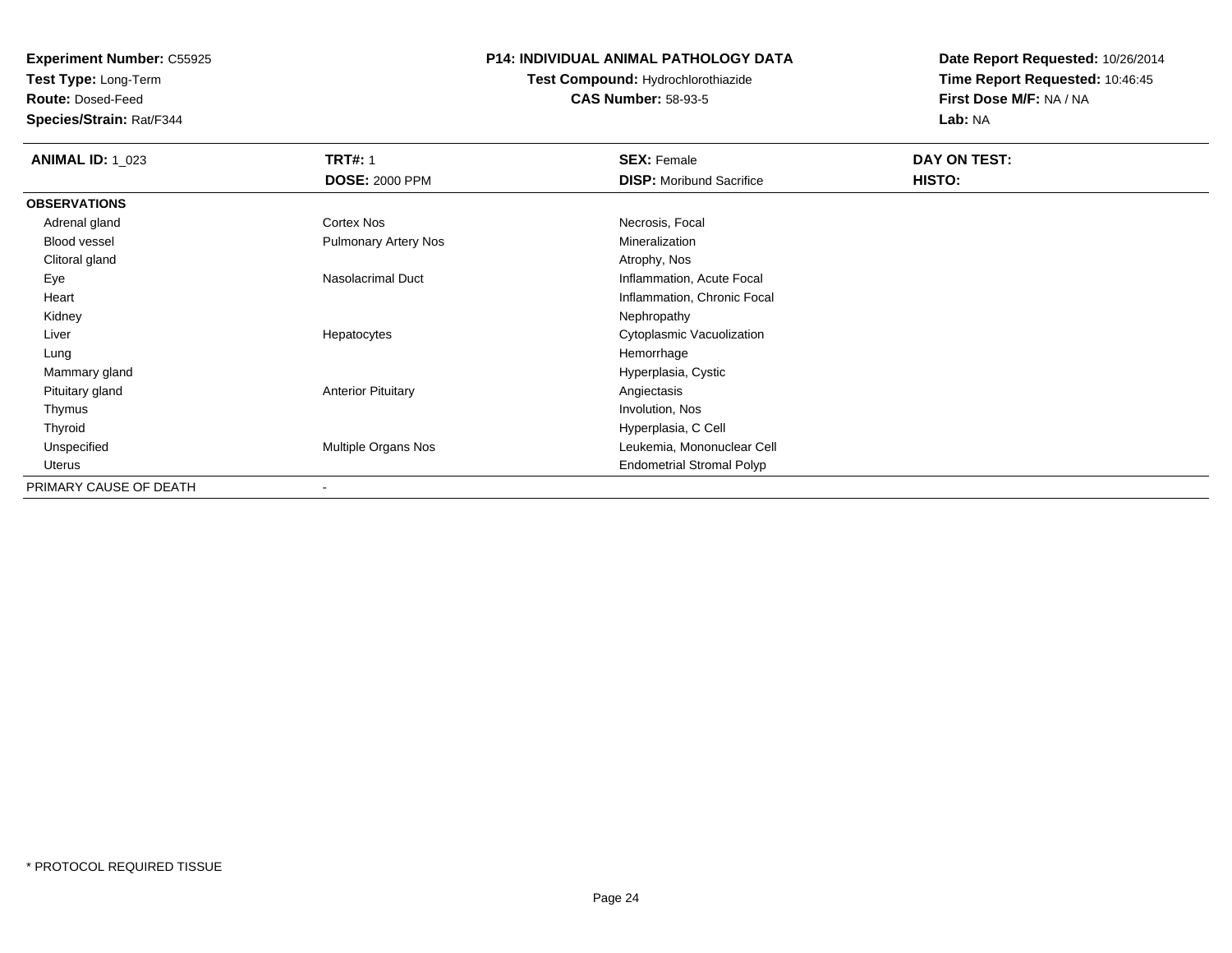**Test Type:** Long-Term

**Route:** Dosed-Feed

**Species/Strain:** Rat/F344

### **P14: INDIVIDUAL ANIMAL PATHOLOGY DATA**

# **Test Compound:** Hydrochlorothiazide**CAS Number:** 58-93-5

| <b>ANIMAL ID: 1_024</b> | <b>TRT#: 1</b>            | <b>SEX: Female</b>               | DAY ON TEST: |  |
|-------------------------|---------------------------|----------------------------------|--------------|--|
|                         | <b>DOSE: 2000 PPM</b>     | <b>DISP: Terminal Sacrifice</b>  | HISTO:       |  |
| <b>OBSERVATIONS</b>     |                           |                                  |              |  |
| Adrenal gland           | Cortex Nos                | Hypertrophy, Focal               |              |  |
| Clitoral gland          |                           | Atrophy, Nos                     |              |  |
| Heart                   |                           | Inflammation, Chronic Focal      |              |  |
| Kidney                  |                           | Cyst, Nos                        |              |  |
|                         |                           | Mineralization                   |              |  |
|                         |                           | Nephropathy                      |              |  |
| Liver                   | Hepatocytes               | Cytoplasmic Change, Basophilic   |              |  |
|                         | Hepatocytes               | Cytoplasmic Vacuolization        |              |  |
|                         |                           | Inflammation, Chronic Focal      |              |  |
| Lung                    |                           | Hyperplasia, Alveolar Epithelium |              |  |
|                         |                           | Pigmentation, Nos                |              |  |
| Mammary gland           |                           | Hyperplasia, Cystic              |              |  |
| Pancreas                | Acinus                    | Atrophy, Focal                   |              |  |
|                         | Acinus                    | Cytoplasmic Change, Basophilic   |              |  |
| Pituitary gland         | <b>Anterior Pituitary</b> | Cyst, Nos                        |              |  |
|                         | <b>Anterior Pituitary</b> | Hyperplasia, Focal               |              |  |
| Thymus                  |                           | Involution, Nos                  |              |  |
| Unspecified             | Face                      | Inflammation, Chronic Focal      |              |  |
|                         | <b>Abdominal Cavity</b>   | Necrosis, Fat                    |              |  |
| PRIMARY CAUSE OF DEATH  | $\blacksquare$            |                                  |              |  |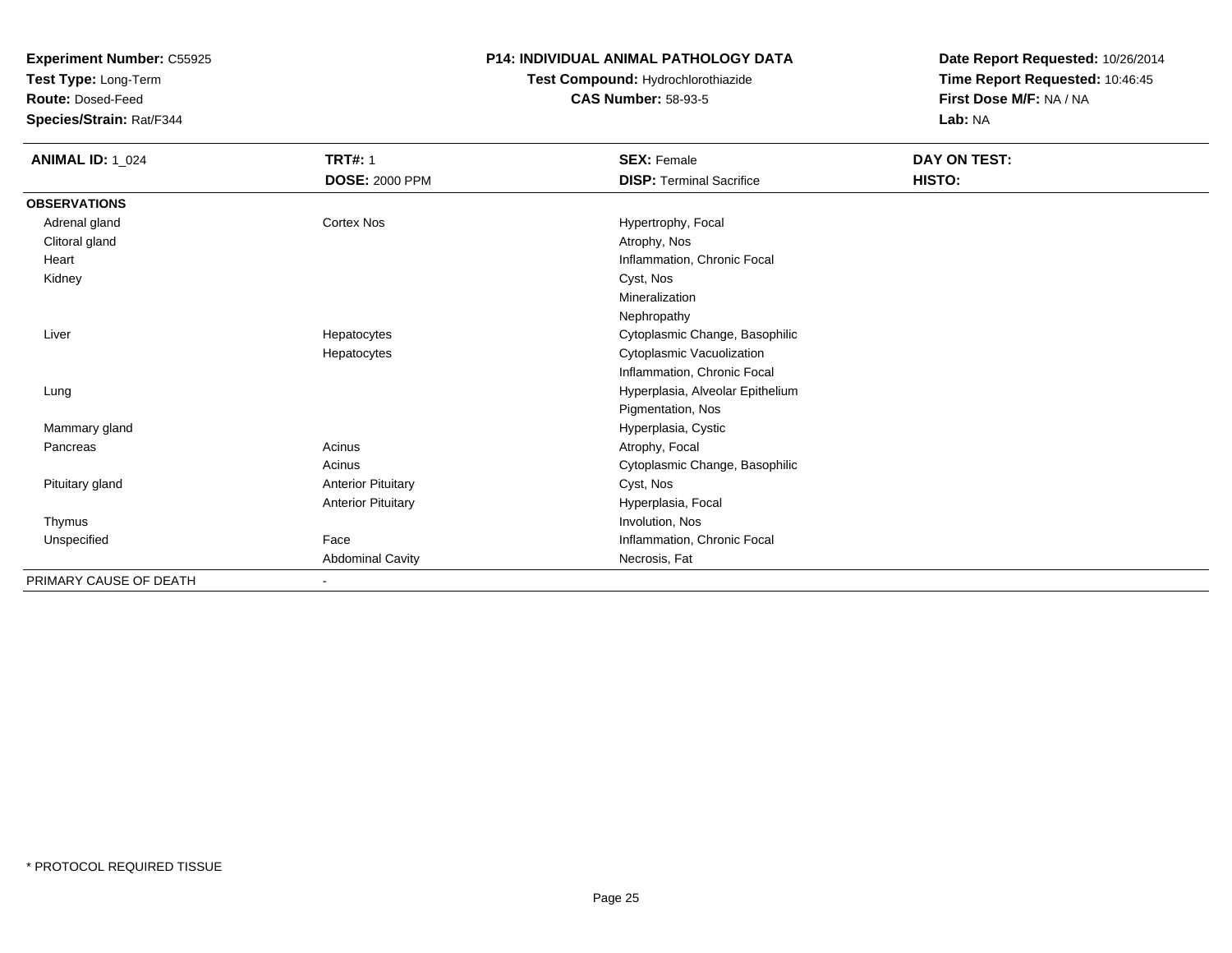**Test Type:** Long-Term

**Route:** Dosed-Feed

**Species/Strain:** Rat/F344

### **P14: INDIVIDUAL ANIMAL PATHOLOGY DATA**

**Test Compound:** Hydrochlorothiazide**CAS Number:** 58-93-5

| <b>ANIMAL ID: 1_025</b> | <b>TRT#: 1</b>            | <b>SEX: Female</b>              | DAY ON TEST: |  |
|-------------------------|---------------------------|---------------------------------|--------------|--|
|                         | <b>DOSE: 2000 PPM</b>     | <b>DISP: Terminal Sacrifice</b> | HISTO:       |  |
| <b>OBSERVATIONS</b>     |                           |                                 |              |  |
| Clitoral gland          |                           | Atrophy, Nos                    |              |  |
|                         |                           | Hyperplasia, Nos                |              |  |
| Heart                   |                           | Inflammation, Chronic Focal     |              |  |
| Kidney                  |                           | Mineralization                  |              |  |
|                         |                           | Nephropathy                     |              |  |
| Liver                   | Hepatocytes               | Cytoplasmic Change, Basophilic  |              |  |
| Lung                    |                           | Hemorrhage                      |              |  |
| Lymph node              | Mesenteric Lymph Node     | Edema, Nos                      |              |  |
| Mammary gland           |                           | Hyperplasia, Cystic             |              |  |
| Pancreas                | Acinus                    | Atrophy, Focal                  |              |  |
| Pituitary gland         | <b>Anterior Pituitary</b> | Cyst, Nos                       |              |  |
|                         | <b>Anterior Pituitary</b> | Hyperplasia, Focal              |              |  |
| Salivary gland          |                           | Atrophy, Focal                  |              |  |
| Spleen                  |                           | Hematopoiesis                   |              |  |
| Thymus                  |                           | Involution, Nos                 |              |  |
| Thyroid                 |                           | C-Cell Adenoma                  |              |  |
| Uterus                  |                           | Cyst, Nos                       |              |  |
| Zymbal gland            |                           | Hyperplasia, Epithelial         |              |  |
| PRIMARY CAUSE OF DEATH  | ٠                         |                                 |              |  |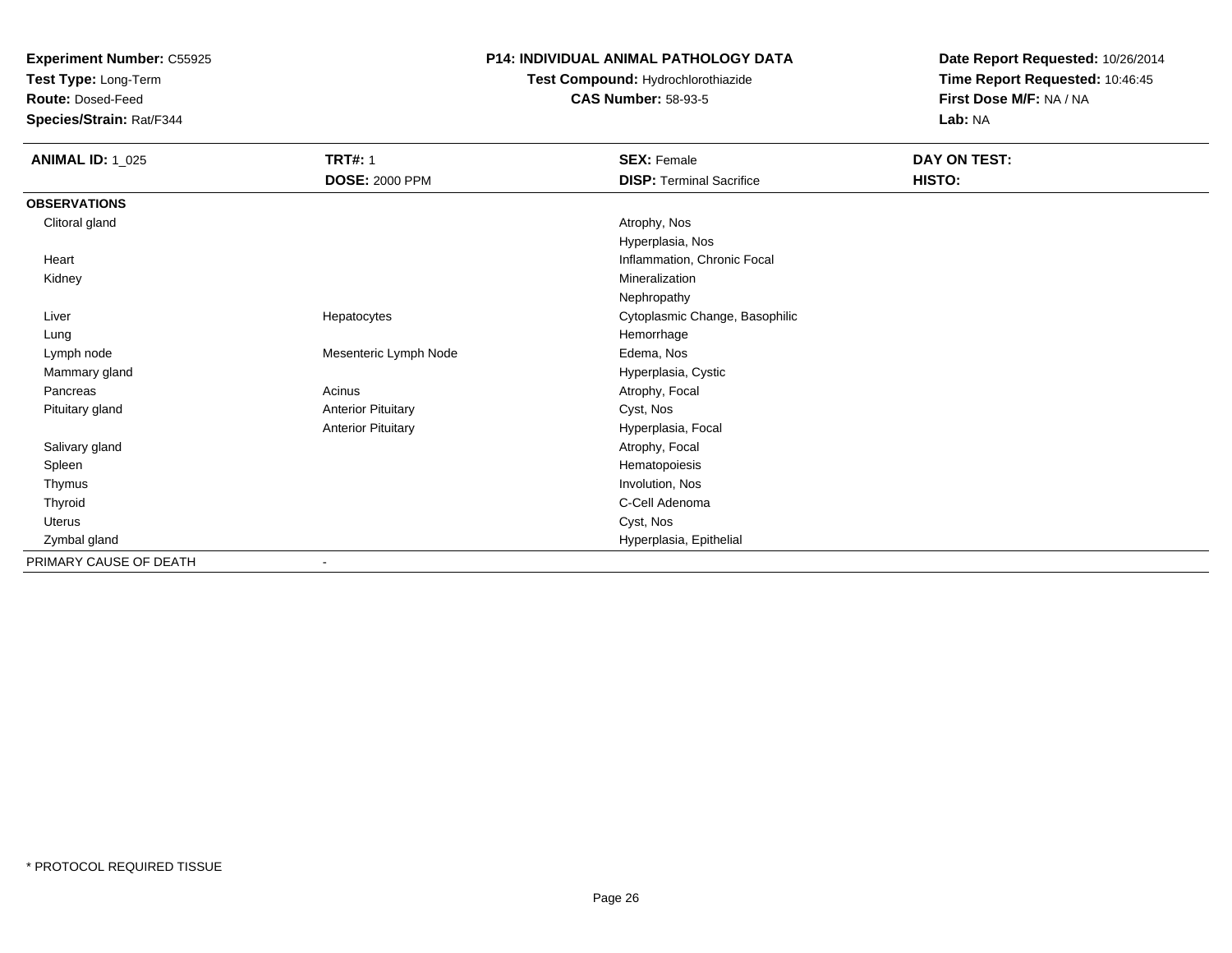**Test Type:** Long-Term

**Route:** Dosed-Feed

**Species/Strain:** Rat/F344

### **P14: INDIVIDUAL ANIMAL PATHOLOGY DATA**

**Test Compound:** Hydrochlorothiazide**CAS Number:** 58-93-5

| <b>ANIMAL ID: 1_026</b> | <b>TRT#: 1</b><br><b>DOSE: 2000 PPM</b> | <b>SEX: Female</b><br><b>DISP: Terminal Sacrifice</b> | DAY ON TEST:<br>HISTO: |
|-------------------------|-----------------------------------------|-------------------------------------------------------|------------------------|
| <b>OBSERVATIONS</b>     |                                         |                                                       |                        |
| Adrenal gland           | Cortex Nos                              | Hyperplasia, Focal                                    |                        |
|                         | Medulla                                 | Hyperplasia, Nos                                      |                        |
| Blood vessel            | <b>Pulmonary Artery Nos</b>             | Mineralization                                        |                        |
| Clitoral gland          |                                         | Atrophy, Nos                                          |                        |
|                         |                                         | Carcinoma, Nos                                        |                        |
| Heart                   |                                         | Inflammation, Chronic Focal                           |                        |
| Kidney                  |                                         | Nephropathy                                           |                        |
| Liver                   | Hepatocytes                             | Cytoplasmic Change, Basophilic                        |                        |
|                         | <b>Bile Duct</b>                        | Hyperplasia, Focal                                    |                        |
|                         |                                         | Inflammation, Chronic Focal                           |                        |
| Lung                    |                                         | Alveolar Macrophages                                  |                        |
|                         |                                         | Pigmentation, Nos                                     |                        |
| Mammary gland           |                                         | Hyperplasia, Cystic                                   |                        |
| Pancreas                | Acinus                                  | Cytoplasmic Change, Basophilic                        |                        |
| Pituitary gland         | <b>Anterior Pituitary</b>               | Hyperplasia, Focal                                    |                        |
| Thymus                  |                                         | Involution, Nos                                       |                        |
| Thyroid                 |                                         | Hyperplasia, C Cell                                   |                        |
| Urinary bladder         | Submucosa                               | Inflammation, Chronic Focal                           |                        |
| PRIMARY CAUSE OF DEATH  |                                         |                                                       |                        |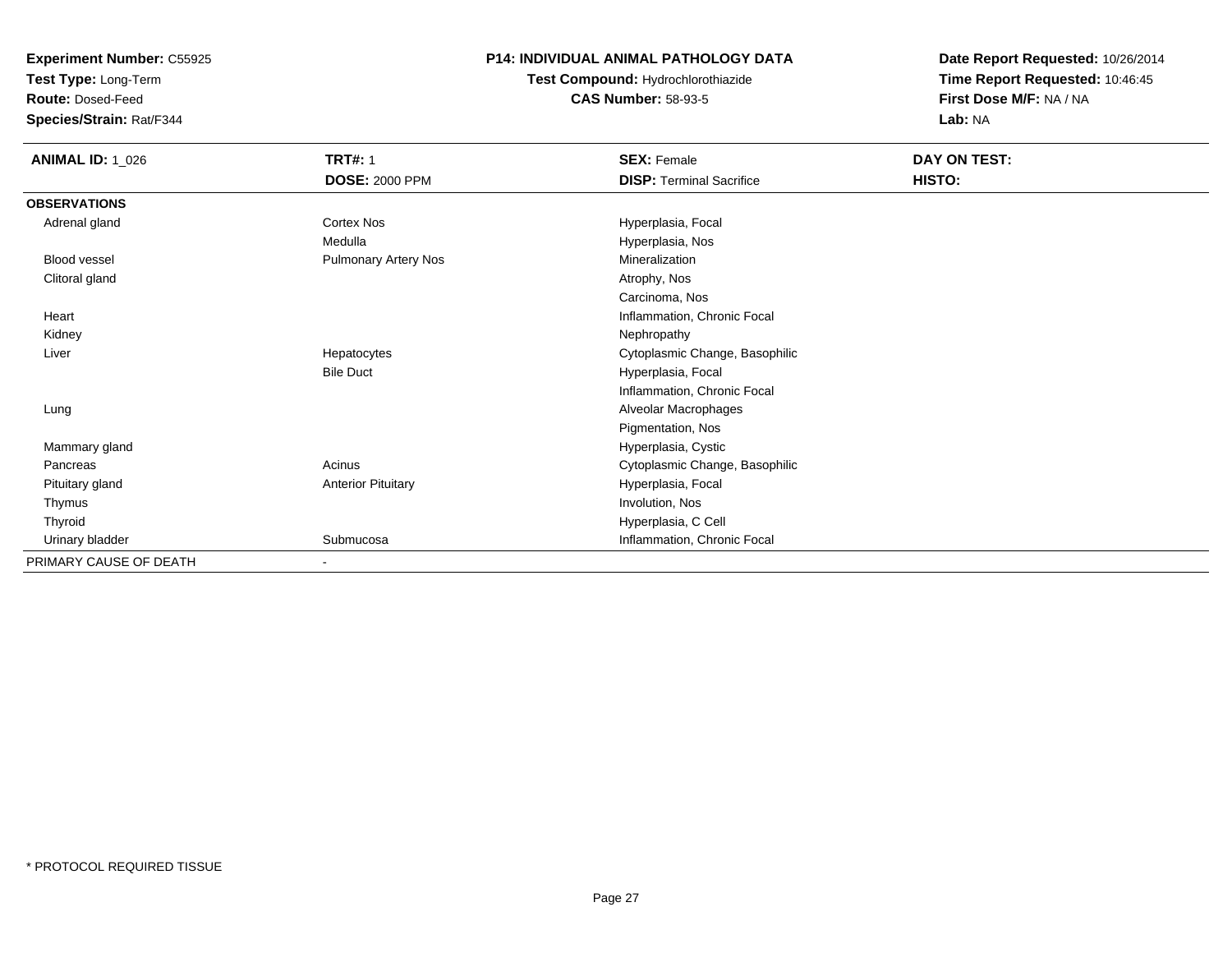**Test Type:** Long-Term

**Route:** Dosed-Feed

**Species/Strain:** Rat/F344

### **P14: INDIVIDUAL ANIMAL PATHOLOGY DATA**

# **Test Compound:** Hydrochlorothiazide**CAS Number:** 58-93-5

| <b>ANIMAL ID: 1_027</b> | <b>TRT#: 1</b>            | <b>SEX: Female</b>               | DAY ON TEST: |  |
|-------------------------|---------------------------|----------------------------------|--------------|--|
|                         | <b>DOSE: 2000 PPM</b>     | <b>DISP:</b> Moribund Sacrifice  | HISTO:       |  |
| <b>OBSERVATIONS</b>     |                           |                                  |              |  |
| Clitoral gland          |                           | Atrophy, Nos                     |              |  |
| Heart                   |                           | Inflammation, Chronic Focal      |              |  |
| Kidney                  |                           | Mineralization                   |              |  |
|                         |                           | Nephropathy                      |              |  |
|                         |                           | Pigmentation, Nos                |              |  |
| Liver                   | Hepatocytes               | Cytoplasmic Change, Basophilic   |              |  |
|                         |                           | Inflammation, Chronic Focal      |              |  |
| Lung                    |                           | Inflammation, Chronic Focal      |              |  |
| Pancreas                |                           | Inflammation, Chronic Focal      |              |  |
| Pituitary gland         | <b>Anterior Pituitary</b> | Cyst, Nos                        |              |  |
| Spleen                  |                           | Hematopoiesis                    |              |  |
| Stomach                 | <b>Glandular Stomach</b>  | Atrophy, Focal                   |              |  |
|                         | Glandular Stomach         | Ulcer, Nos                       |              |  |
| Thymus                  |                           | Involution, Nos                  |              |  |
| Unspecified             | <b>Abdominal Cavity</b>   | Mesothelioma, Nos                |              |  |
| Uterus                  |                           | <b>Endometrial Stromal Polyp</b> |              |  |
|                         |                           | Hydrometra                       |              |  |
| PRIMARY CAUSE OF DEATH  |                           |                                  |              |  |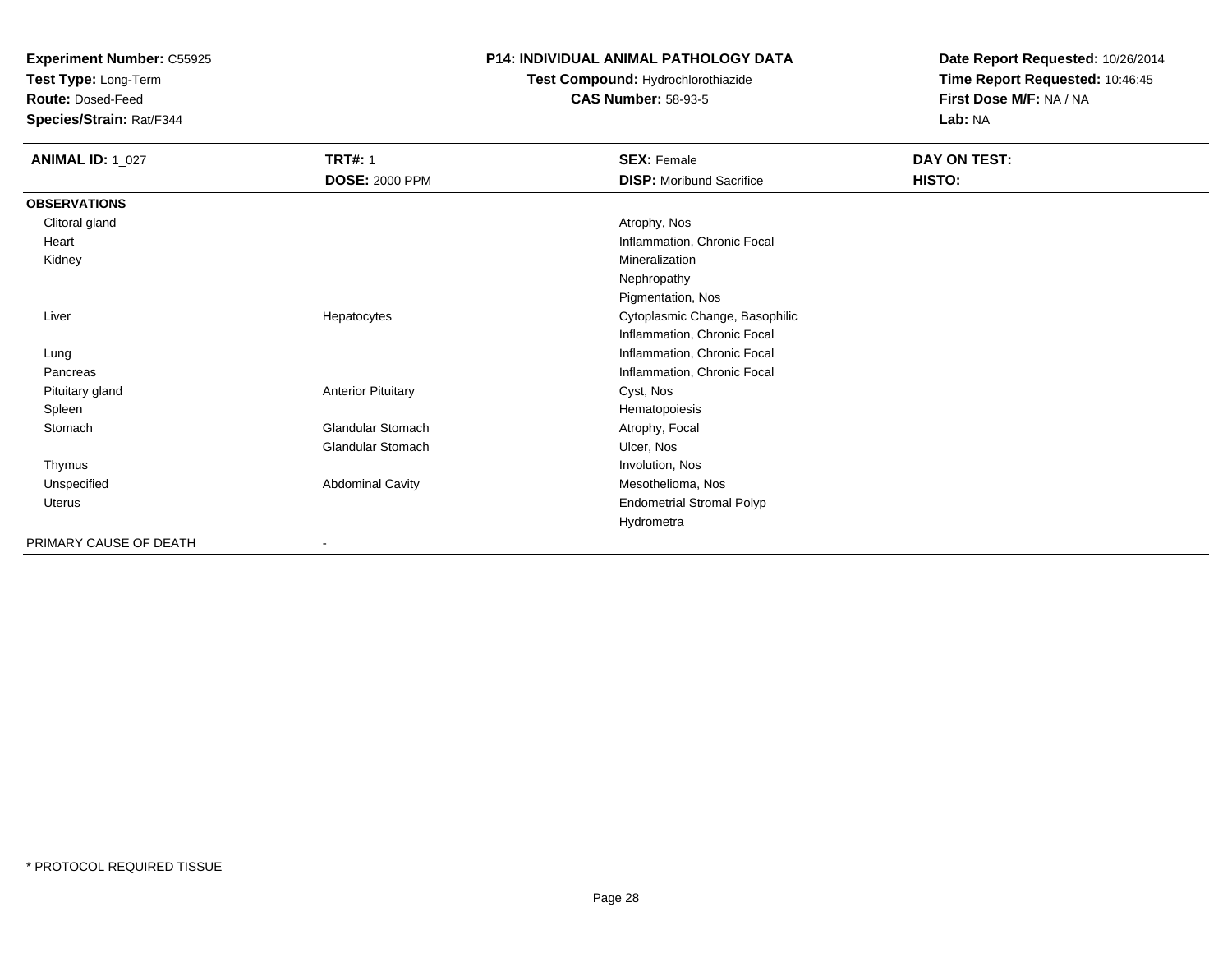| <b>Experiment Number: C55925</b><br>Test Type: Long-Term<br><b>Route: Dosed-Feed</b><br>Species/Strain: Rat/F344 |                           | <b>P14: INDIVIDUAL ANIMAL PATHOLOGY DATA</b><br><b>Test Compound: Hydrochlorothiazide</b><br><b>CAS Number: 58-93-5</b> | Date Report Requested: 10/26/2014<br>Time Report Requested: 10:46:45<br>First Dose M/F: NA / NA<br>Lab: NA |
|------------------------------------------------------------------------------------------------------------------|---------------------------|-------------------------------------------------------------------------------------------------------------------------|------------------------------------------------------------------------------------------------------------|
| <b>ANIMAL ID: 1 028</b>                                                                                          | <b>TRT#: 1</b>            | <b>SEX: Female</b>                                                                                                      | DAY ON TEST:                                                                                               |
|                                                                                                                  | <b>DOSE: 2000 PPM</b>     | <b>DISP: Terminal Sacrifice</b>                                                                                         | HISTO:                                                                                                     |
| <b>OBSERVATIONS</b>                                                                                              |                           |                                                                                                                         |                                                                                                            |
| Clitoral gland                                                                                                   |                           | Atrophy, Nos                                                                                                            |                                                                                                            |
| Heart                                                                                                            |                           | Inflammation, Chronic Focal                                                                                             |                                                                                                            |
| Kidney                                                                                                           |                           | Nephropathy                                                                                                             |                                                                                                            |
| Liver                                                                                                            | <b>Bile Duct</b>          | Hyperplasia, Focal                                                                                                      |                                                                                                            |
| Mammary gland                                                                                                    |                           | Lactation                                                                                                               |                                                                                                            |
| Pancreas                                                                                                         | Acinus                    | Atrophy, Focal                                                                                                          |                                                                                                            |
| Pituitary gland                                                                                                  | <b>Anterior Pituitary</b> | Cyst, Nos                                                                                                               |                                                                                                            |
| Spleen                                                                                                           |                           | Fibrosis, Focal                                                                                                         |                                                                                                            |
| Unspecified                                                                                                      | Multiple Organs Nos       | Leukemia, Mononuclear Cell                                                                                              |                                                                                                            |
| PRIMARY CAUSE OF DEATH                                                                                           |                           |                                                                                                                         |                                                                                                            |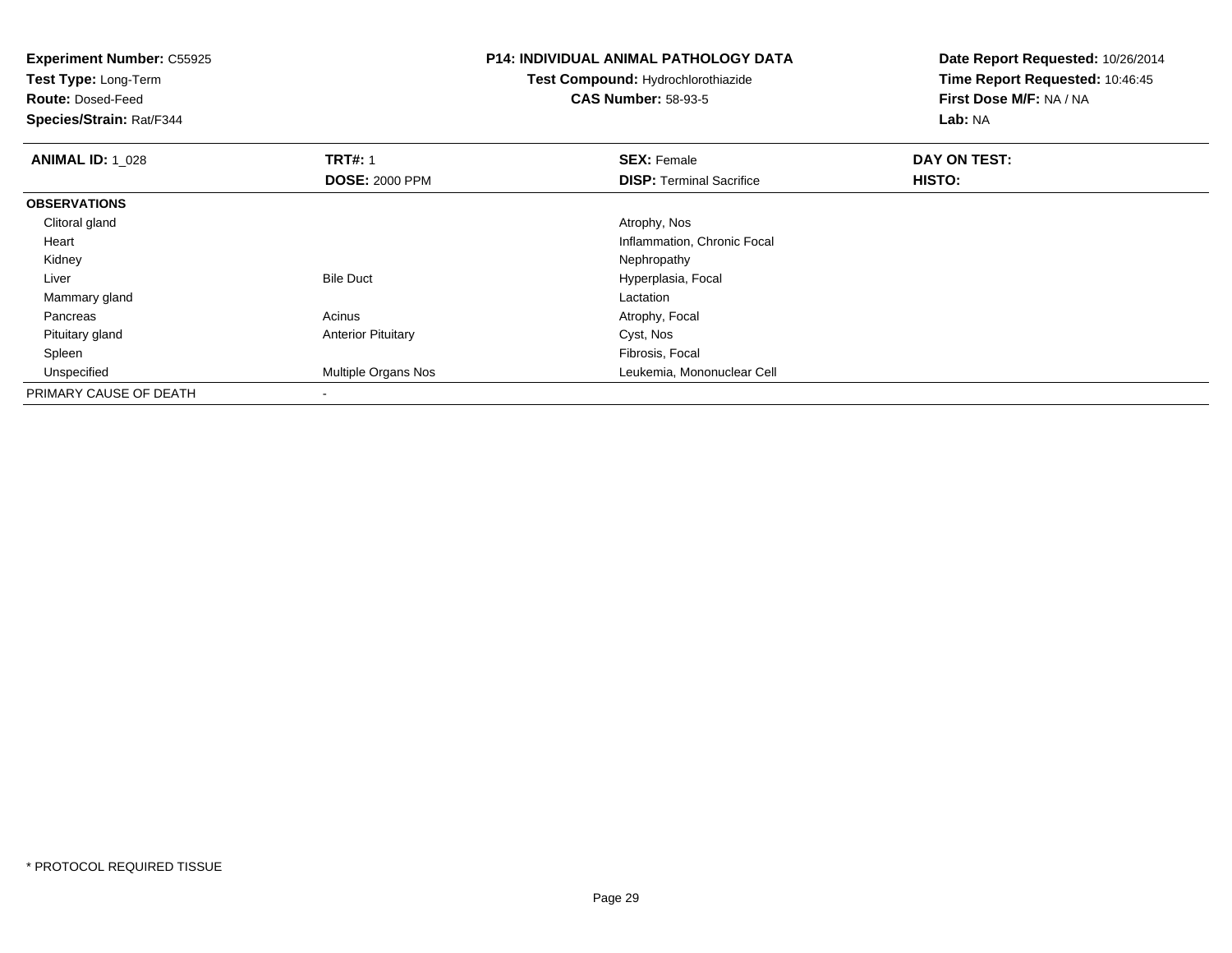**Test Type:** Long-Term

**Route:** Dosed-Feed

**Species/Strain:** Rat/F344

### **P14: INDIVIDUAL ANIMAL PATHOLOGY DATA**

# **Test Compound:** Hydrochlorothiazide**CAS Number:** 58-93-5

| <b>ANIMAL ID: 1_029</b> | <b>TRT#: 1</b>            | <b>SEX: Female</b>          | DAY ON TEST: |  |
|-------------------------|---------------------------|-----------------------------|--------------|--|
|                         | <b>DOSE: 2000 PPM</b>     | <b>DISP: Natural Death</b>  | HISTO:       |  |
| <b>OBSERVATIONS</b>     |                           |                             |              |  |
| Bone                    |                           | Fibrous Osteodystrophy      |              |  |
| Clitoral gland          |                           | Atrophy, Nos                |              |  |
| Eye                     | Nasolacrimal Duct         | Inflammation, Acute Focal   |              |  |
| Kidney                  |                           | Nephropathy                 |              |  |
| Liver                   |                           | Congestion, Nos             |              |  |
|                         |                           | Inflammation, Chronic Focal |              |  |
| Lung                    |                           | Alveolar Macrophages        |              |  |
|                         |                           | Congestion, Nos             |              |  |
| Mammary gland           |                           | Adenocarcinoma, Nos         |              |  |
|                         |                           | Hyperplasia, Cystic         |              |  |
| Parathyroid gland       |                           | Hyperplasia, Nos            |              |  |
| Pituitary gland         | <b>Anterior Pituitary</b> | Adenoma, Nos                |              |  |
| Spleen                  |                           | Atrophy, Diffuse            |              |  |
| Unspecified             | Multiple Organs Nos       | Mineralization              |              |  |
| PRIMARY CAUSE OF DEATH  | $\overline{\phantom{a}}$  |                             |              |  |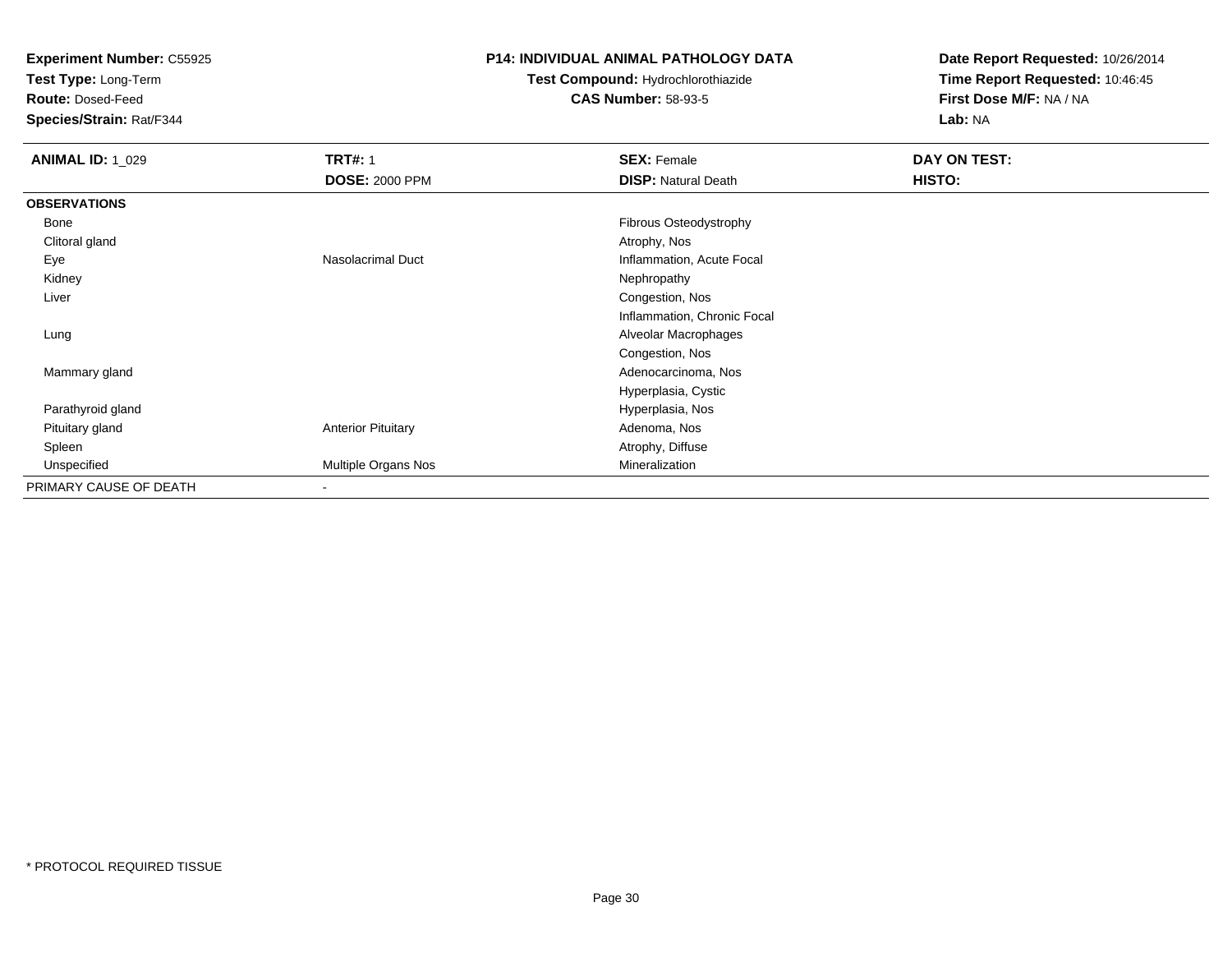**Test Type:** Long-Term

**Route:** Dosed-Feed

**Species/Strain:** Rat/F344

### **P14: INDIVIDUAL ANIMAL PATHOLOGY DATA**

# **Test Compound:** Hydrochlorothiazide**CAS Number:** 58-93-5

| <b>ANIMAL ID: 1_030</b> | <b>TRT#: 1</b>              | <b>SEX: Female</b>               | <b>DAY ON TEST:</b> |  |
|-------------------------|-----------------------------|----------------------------------|---------------------|--|
|                         | <b>DOSE: 2000 PPM</b>       | <b>DISP: Natural Death</b>       | HISTO:              |  |
| <b>OBSERVATIONS</b>     |                             |                                  |                     |  |
| Adrenal gland           | Medulla                     | Hyperplasia, Nos                 |                     |  |
|                         | Medulla                     | Pheochromocytoma                 |                     |  |
| <b>Blood vessel</b>     | <b>Pulmonary Artery Nos</b> | Mineralization                   |                     |  |
| Bone                    |                             | Fibrous Osteodystrophy           |                     |  |
| <b>Brain</b>            |                             | Hemorrhage                       |                     |  |
| Clitoral gland          |                             | Atrophy, Nos                     |                     |  |
|                         |                             | Hyperplasia, Nos                 |                     |  |
| Heart                   |                             | Inflammation, Chronic Focal      |                     |  |
| Kidney                  | Pelvis                      | Hyperplasia, Epithelial          |                     |  |
|                         |                             | Nephropathy                      |                     |  |
| Liver                   | Hepatocytes                 | Cytoplasmic Change, Basophilic   |                     |  |
|                         | Hepatocytes                 | Degeneration, Nos                |                     |  |
|                         | <b>Bile Duct</b>            | Hyperplasia, Focal               |                     |  |
| Lung                    |                             | Congestion, Nos                  |                     |  |
|                         |                             | Hyperplasia, Alveolar Epithelium |                     |  |
| Mammary gland           |                             | Hyperplasia, Cystic              |                     |  |
| Nasal cavity            |                             | Inflammation, Acute Focal        |                     |  |
| Pancreas                | Acinus                      | Atrophy, Focal                   |                     |  |
| Parathyroid gland       |                             | Hyperplasia, Nos                 |                     |  |
| Pituitary gland         | <b>Anterior Pituitary</b>   | Adenoma, Nos                     |                     |  |
| Unspecified             | Multiple Organs Nos         | Mineralization                   |                     |  |
| PRIMARY CAUSE OF DEATH  |                             |                                  |                     |  |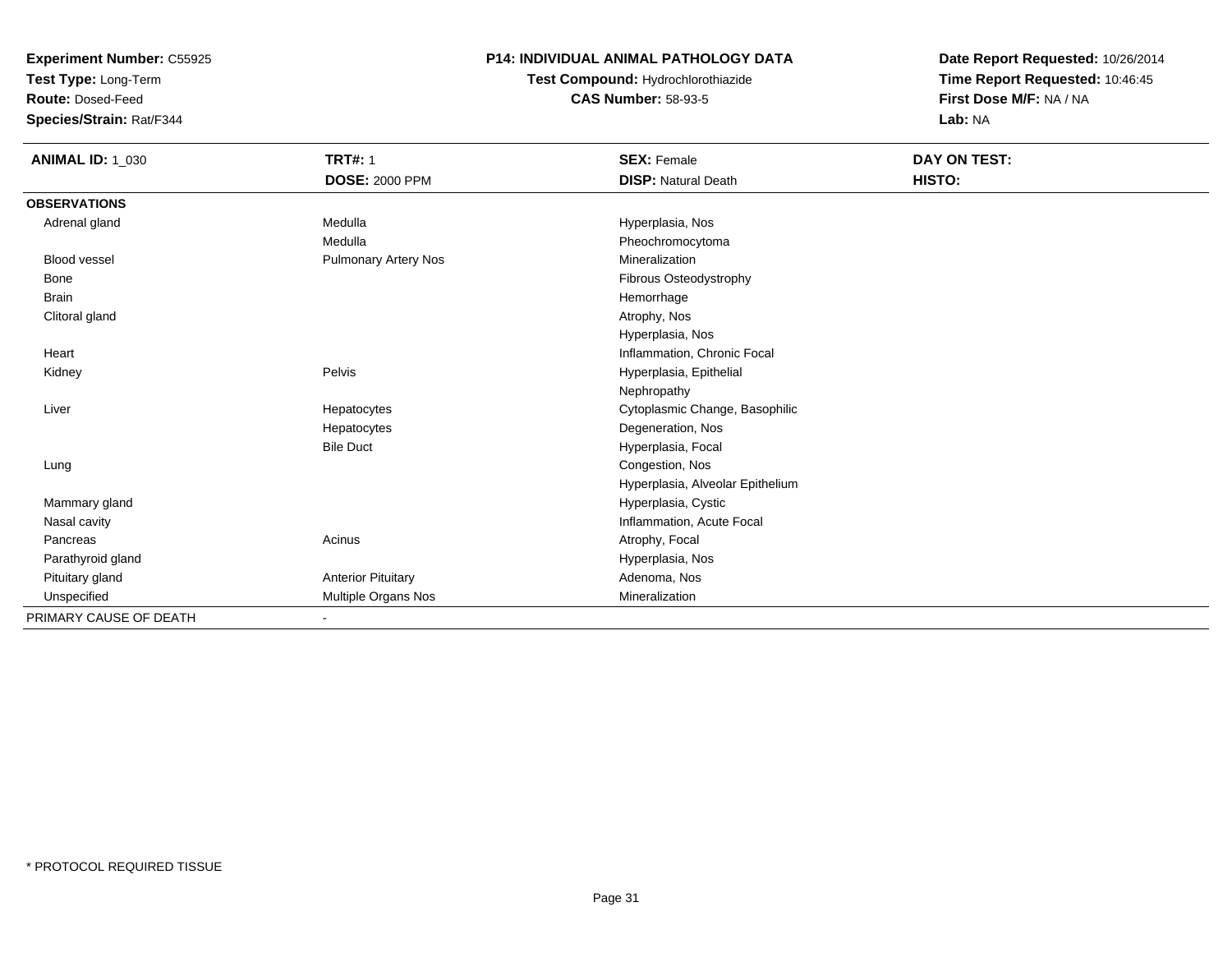**Test Type:** Long-Term

**Route:** Dosed-Feed

**Species/Strain:** Rat/F344

### **P14: INDIVIDUAL ANIMAL PATHOLOGY DATA**

### **Test Compound:** Hydrochlorothiazide**CAS Number:** 58-93-5

| <b>ANIMAL ID: 1_031</b> | <b>TRT#: 1</b>            | <b>SEX: Female</b>              | DAY ON TEST: |  |
|-------------------------|---------------------------|---------------------------------|--------------|--|
|                         | <b>DOSE: 2000 PPM</b>     | <b>DISP:</b> Moribund Sacrifice | HISTO:       |  |
| <b>OBSERVATIONS</b>     |                           |                                 |              |  |
| Adrenal gland           | Medulla                   | Pheochromocytoma                |              |  |
| Bone                    |                           | Fibrous Osteodystrophy          |              |  |
| Clitoral gland          |                           | Atrophy, Nos                    |              |  |
| Eye                     | Retina                    | Atrophy, Diffuse                |              |  |
| Harderian gland         | Hardarian Gland           | Inflammation, Chronic Focal     |              |  |
| Heart                   |                           | Inflammation, Chronic Focal     |              |  |
| Kidney                  |                           | Nephropathy                     |              |  |
| Liver                   |                           | Cyst, Hemorrhagic               |              |  |
|                         |                           | Hematopoiesis                   |              |  |
|                         | <b>Bile Duct</b>          | Hyperplasia, Focal              |              |  |
| Lung                    |                           | Pigmentation, Nos               |              |  |
| Mammary gland           |                           | Hyperplasia, Cystic             |              |  |
| Pancreas                | Acinus                    | Atrophy, Focal                  |              |  |
| Parathyroid gland       |                           | Hyperplasia, Nos                |              |  |
| Pituitary gland         | <b>Anterior Pituitary</b> | Adenoma, Nos                    |              |  |
| Spleen                  |                           | Hematopoiesis                   |              |  |
| Thymus                  |                           | Involution, Nos                 |              |  |
| Thyroid                 |                           | Hyperplasia, C Cell             |              |  |
| Unspecified             | Multiple Organs Nos       | Mineralization                  |              |  |
| PRIMARY CAUSE OF DEATH  | $\blacksquare$            |                                 |              |  |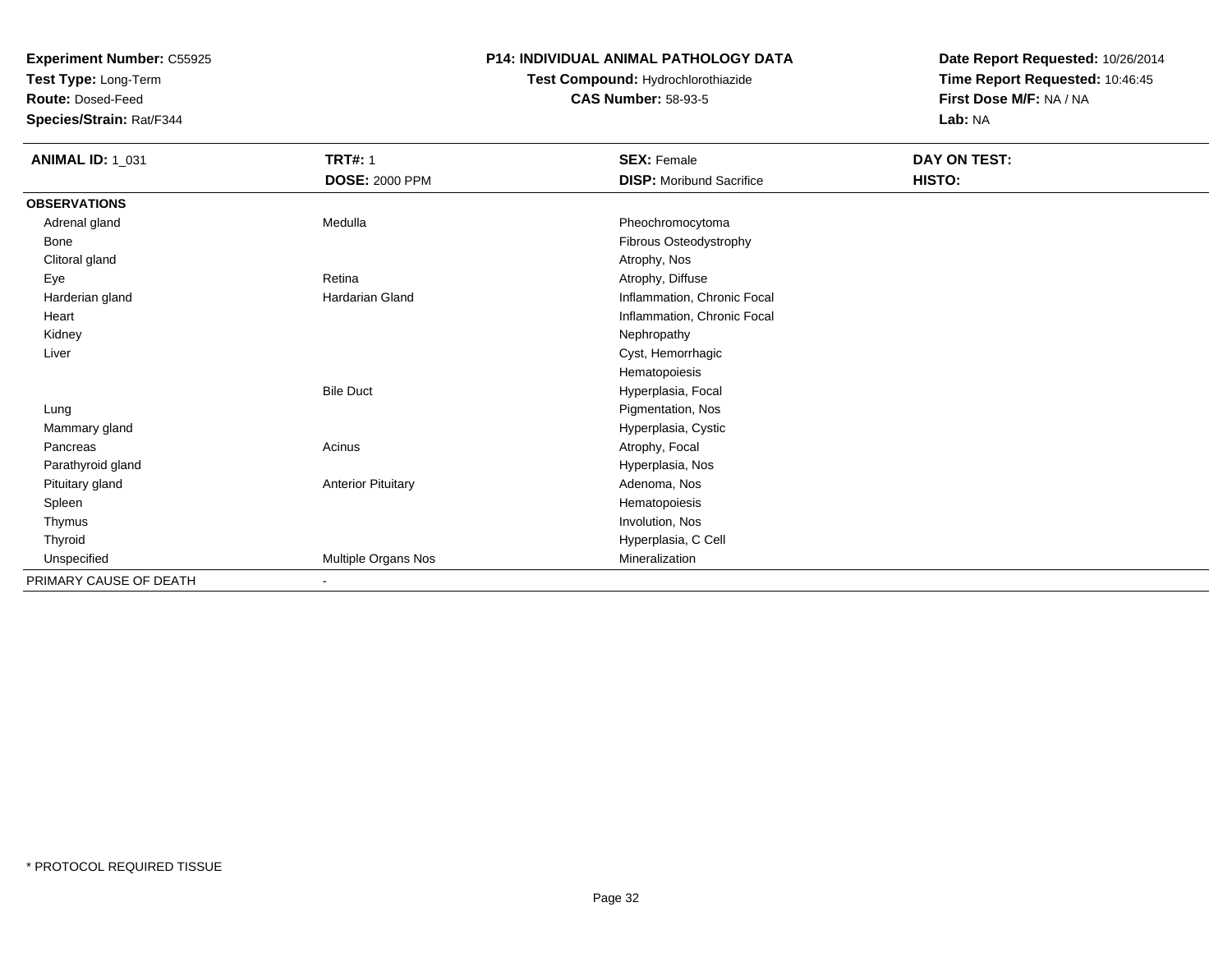**Test Type:** Long-Term

**Route:** Dosed-Feed

**Species/Strain:** Rat/F344

### **P14: INDIVIDUAL ANIMAL PATHOLOGY DATA**

**Test Compound:** Hydrochlorothiazide**CAS Number:** 58-93-5

| <b>ANIMAL ID: 1_032</b> | <b>TRT#: 1</b>        | <b>SEX: Female</b>              | DAY ON TEST: |  |
|-------------------------|-----------------------|---------------------------------|--------------|--|
|                         | <b>DOSE: 2000 PPM</b> | <b>DISP:</b> Moribund Sacrifice | HISTO:       |  |
| <b>OBSERVATIONS</b>     |                       |                                 |              |  |
| Clitoral gland          |                       | Inflammation, Chronic Focal     |              |  |
| Esophagus               |                       | Inflammation, Chronic           |              |  |
| Eye                     | Conjunctiva           | Inflammation, Acute Focal       |              |  |
|                         | Sclera                | Inflammation, Chronic Focal     |              |  |
| Harderian gland         | Hardarian Gland       | Inflammation, Chronic Focal     |              |  |
| Heart                   |                       | Inflammation, Chronic Focal     |              |  |
| Kidney                  |                       | Mineralization                  |              |  |
| Liver                   | Hepatocytes           | Cytoplasmic Vacuolization       |              |  |
|                         |                       | Inflammation, Chronic Focal     |              |  |
| Lung                    |                       | Hemorrhage                      |              |  |
| Lymph node              | Mesenteric Lymph Node | Hemorrhage                      |              |  |
| Pancreas                |                       | Inflammation, Chronic Focal     |              |  |
| Salivary gland          |                       | Inflammation, Chronic Focal     |              |  |
| Skeletal muscle         |                       | Inflammation, Chronic Focal     |              |  |
| Stomach                 | Forestomach           | Hyperplasia, Epithelial         |              |  |
| Thyroid                 |                       | Inflammation, Chronic Focal     |              |  |
| PRIMARY CAUSE OF DEATH  |                       |                                 |              |  |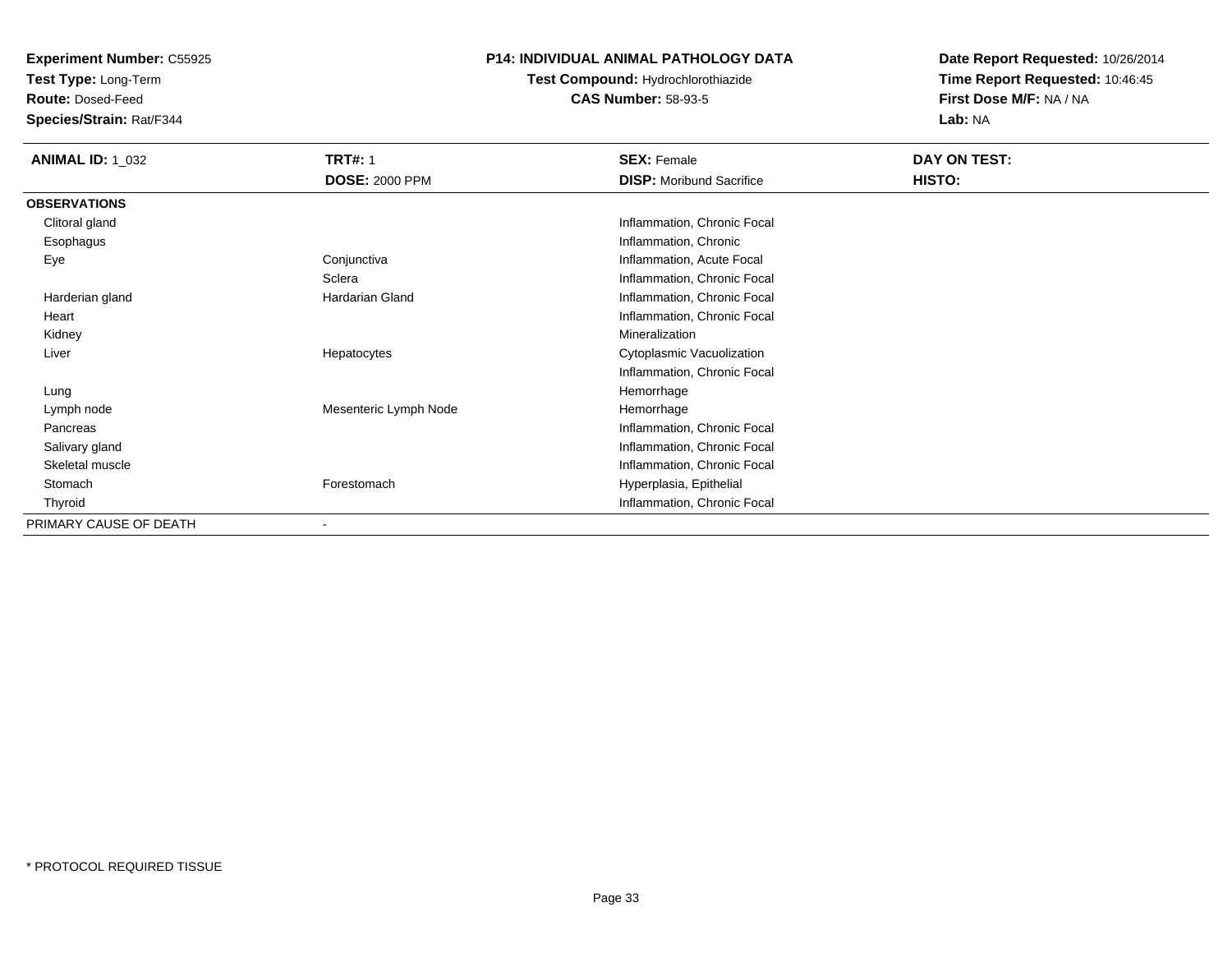**Test Type:** Long-Term

**Route:** Dosed-Feed

**Species/Strain:** Rat/F344

### **P14: INDIVIDUAL ANIMAL PATHOLOGY DATA**

# **Test Compound:** Hydrochlorothiazide**CAS Number:** 58-93-5

| <b>ANIMAL ID: 1_033</b> | <b>TRT#: 1</b><br><b>DOSE: 2000 PPM</b> | <b>SEX: Female</b><br><b>DISP: Terminal Sacrifice</b> | DAY ON TEST:<br>HISTO: |
|-------------------------|-----------------------------------------|-------------------------------------------------------|------------------------|
| <b>OBSERVATIONS</b>     |                                         |                                                       |                        |
| Adrenal gland           | Cortex Nos                              | Hyperplasia, Focal                                    |                        |
| Clitoral gland          |                                         | Adenoma, Nos                                          |                        |
|                         |                                         | Atrophy, Nos                                          |                        |
| Eye                     | Retina                                  | Atrophy, Focal                                        |                        |
|                         | Nasolacrimal Duct                       | Inflammation, Acute Focal                             |                        |
| Heart                   |                                         | Inflammation, Chronic Focal                           |                        |
| Kidney                  |                                         | Mineralization                                        |                        |
|                         |                                         | Nephropathy                                           |                        |
| Liver                   | Hepatocytes                             | Cytoplasmic Change, Basophilic                        |                        |
| Lung                    |                                         | Pigmentation, Nos                                     |                        |
| Lymph node              | Mesenteric Lymph Node                   | Hyperplasia, Reticulum Cell                           |                        |
| Mammary gland           |                                         | Hyperplasia, Cystic                                   |                        |
| Parathyroid gland       |                                         | Hyperplasia, Nos                                      |                        |
| Pituitary gland         | <b>Anterior Pituitary</b>               | Hyperplasia, Focal                                    |                        |
| Spleen                  |                                         | Atrophy, Focal                                        |                        |
| Thymus                  |                                         | Involution, Nos                                       |                        |
| Thyroid                 |                                         | Hyperplasia, C Cell                                   |                        |
| <b>Uterus</b>           |                                         | Cyst, Nos                                             |                        |
| PRIMARY CAUSE OF DEATH  | $\overline{\phantom{a}}$                |                                                       |                        |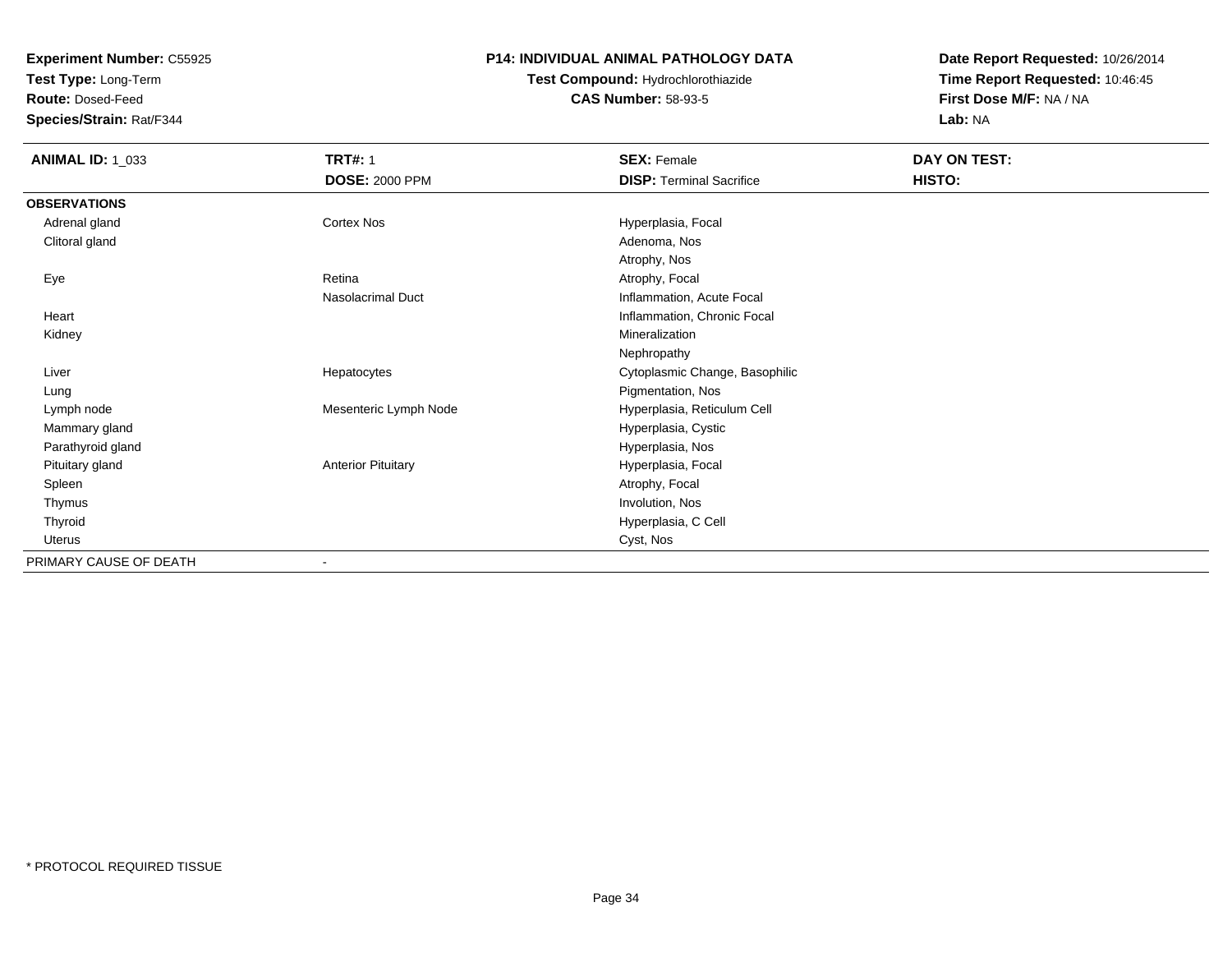**Experiment Number:** C55925**Test Type:** Long-Term**Route:** Dosed-Feed **Species/Strain:** Rat/F344**P14: INDIVIDUAL ANIMAL PATHOLOGY DATATest Compound:** Hydrochlorothiazide**CAS Number:** 58-93-5**Date Report Requested:** 10/26/2014**Time Report Requested:** 10:46:45**First Dose M/F:** NA / NA**Lab:** NA**ANIMAL ID: 1\_034 TRT#:** 1 **SEX:** Female **DAY ON TEST: DOSE:** 2000 PPM**DISP:** Moribund Sacrifice **HISTO: OBSERVATIONS** Blood vessel Pulmonary Artery Nos MineralizationAtrophy, Nos Clitoral glandd and the control of the control of the control of the control of the control of the control of the control of the control of the control of the control of the control of the control of the control of the control of the co Heart Inflammation, Chronic Focal Kidneyy with the control of the control of the control of the control of the control of the control of the control of the control of the control of the control of the control of the control of the control of the control of the c Nephropathyd **Hyperplasia, Cystic**  Mammary gland PancreasAcinus **Acinus** Atrophy, Focal Pituitary glandAnterior Pituitary **Adenoma, Nos** Adenoma, Nos Thyroid Hyperplasia, C Cell UnspecifiedLeukemia, Mononuclear Cell PRIMARY CAUSE OF DEATH-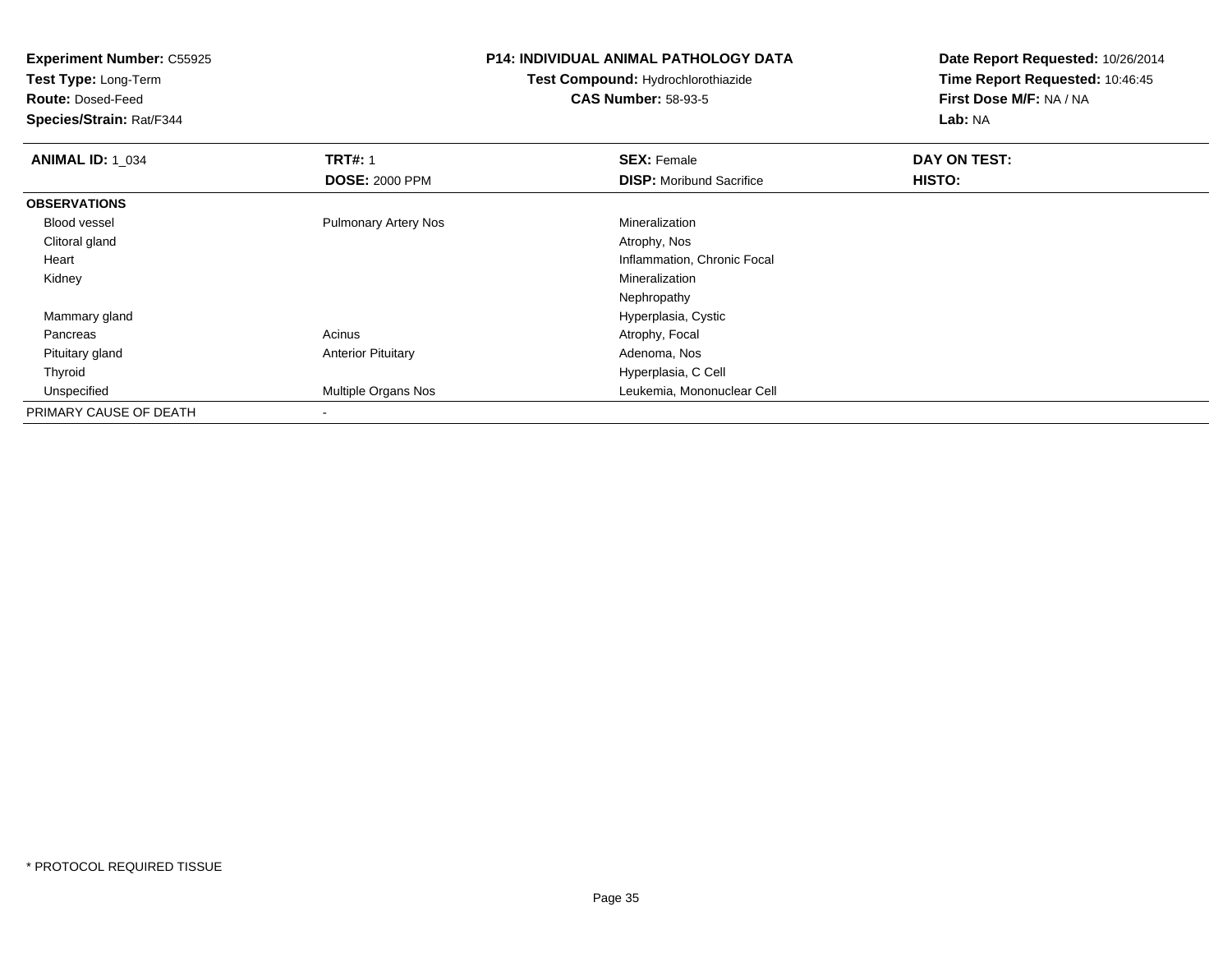**Test Type:** Long-Term

**Route:** Dosed-Feed

**Species/Strain:** Rat/F344

### **P14: INDIVIDUAL ANIMAL PATHOLOGY DATA**

**Test Compound:** Hydrochlorothiazide**CAS Number:** 58-93-5

| <b>ANIMAL ID: 1_035</b> | <b>TRT#: 1</b>            | <b>SEX: Female</b>              | DAY ON TEST: |  |
|-------------------------|---------------------------|---------------------------------|--------------|--|
|                         | <b>DOSE: 2000 PPM</b>     | <b>DISP: Terminal Sacrifice</b> | HISTO:       |  |
| <b>OBSERVATIONS</b>     |                           |                                 |              |  |
| Bone                    |                           | Fibrous Osteodystrophy          |              |  |
| Clitoral gland          |                           | Atrophy, Nos                    |              |  |
| Eye                     | Nasolacrimal Duct         | Hemorrhage                      |              |  |
| Heart                   |                           | Inflammation, Chronic Focal     |              |  |
| Kidney                  |                           | Cyst, Nos                       |              |  |
|                         |                           | Mineralization                  |              |  |
|                         |                           | Nephropathy                     |              |  |
| Liver                   | Hepatocytes               | Cytoplasmic Change, Basophilic  |              |  |
|                         | Hepatocytes               | Cytoplasmic Vacuolization       |              |  |
|                         |                           | Inflammation, Chronic Focal     |              |  |
| Lung                    |                           | Inflammation, Chronic Focal     |              |  |
|                         |                           | Pigmentation, Nos               |              |  |
| Mammary gland           |                           | Fibroadenoma                    |              |  |
| Parathyroid gland       |                           | Hyperplasia, Nos                |              |  |
| Pituitary gland         | <b>Anterior Pituitary</b> | Atrophy, Focal                  |              |  |
| Salivary gland          |                           | Atrophy, Focal                  |              |  |
| Thymus                  |                           | Involution, Nos                 |              |  |
| Unspecified             | Multiple Organs Nos       | Leukemia, Mononuclear Cell      |              |  |
|                         | <b>Abdominal Cavity</b>   | Necrosis, Fat                   |              |  |
| PRIMARY CAUSE OF DEATH  |                           |                                 |              |  |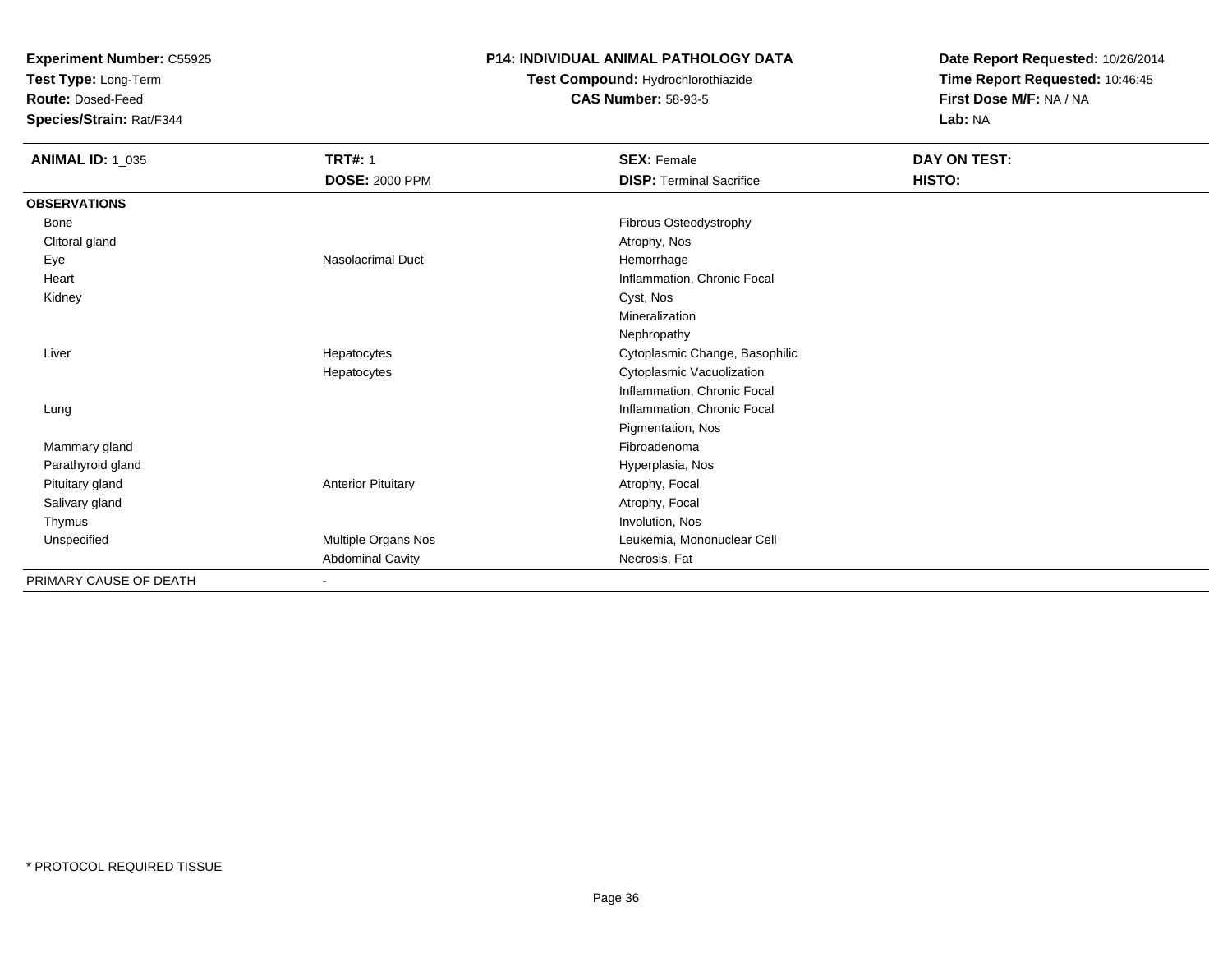**Test Type:** Long-Term

**Route:** Dosed-Feed

**Species/Strain:** Rat/F344

## **P14: INDIVIDUAL ANIMAL PATHOLOGY DATA**

**Test Compound:** Hydrochlorothiazide**CAS Number:** 58-93-5

| <b>ANIMAL ID: 1_036</b> | <b>TRT#: 1</b>            | <b>SEX: Female</b>              | DAY ON TEST: |  |
|-------------------------|---------------------------|---------------------------------|--------------|--|
|                         | <b>DOSE: 2000 PPM</b>     | <b>DISP:</b> Moribund Sacrifice | HISTO:       |  |
| <b>OBSERVATIONS</b>     |                           |                                 |              |  |
| Adrenal gland           | Medulla                   | Atrophy, Nos                    |              |  |
| Blood vessel            | Pulmonary Artery Nos      | Mineralization                  |              |  |
| Bone marrow             |                           | Hyperplasia, Reticulum Cell     |              |  |
| Brain                   |                           | Hemorrhage                      |              |  |
| Clitoral gland          |                           | Atrophy, Nos                    |              |  |
| Heart                   |                           | Inflammation, Chronic Focal     |              |  |
| Kidney                  |                           | Mineralization                  |              |  |
|                         |                           | Nephropathy                     |              |  |
|                         |                           | Pigmentation, Nos               |              |  |
| Liver                   | Hepatocytes               | Cytoplasmic Change, Basophilic  |              |  |
|                         | Hepatocytes               | Degeneration, Nos               |              |  |
| Lung                    |                           | Pigmentation, Nos               |              |  |
| Mammary gland           |                           | Hyperplasia, Cystic             |              |  |
| Pituitary gland         | <b>Anterior Pituitary</b> | Cyst, Nos                       |              |  |
| Unspecified             | Face                      | Hemorrhage                      |              |  |
|                         | Multiple Organs Nos       | Leukemia, Mononuclear Cell      |              |  |
| PRIMARY CAUSE OF DEATH  | $\overline{\phantom{a}}$  |                                 |              |  |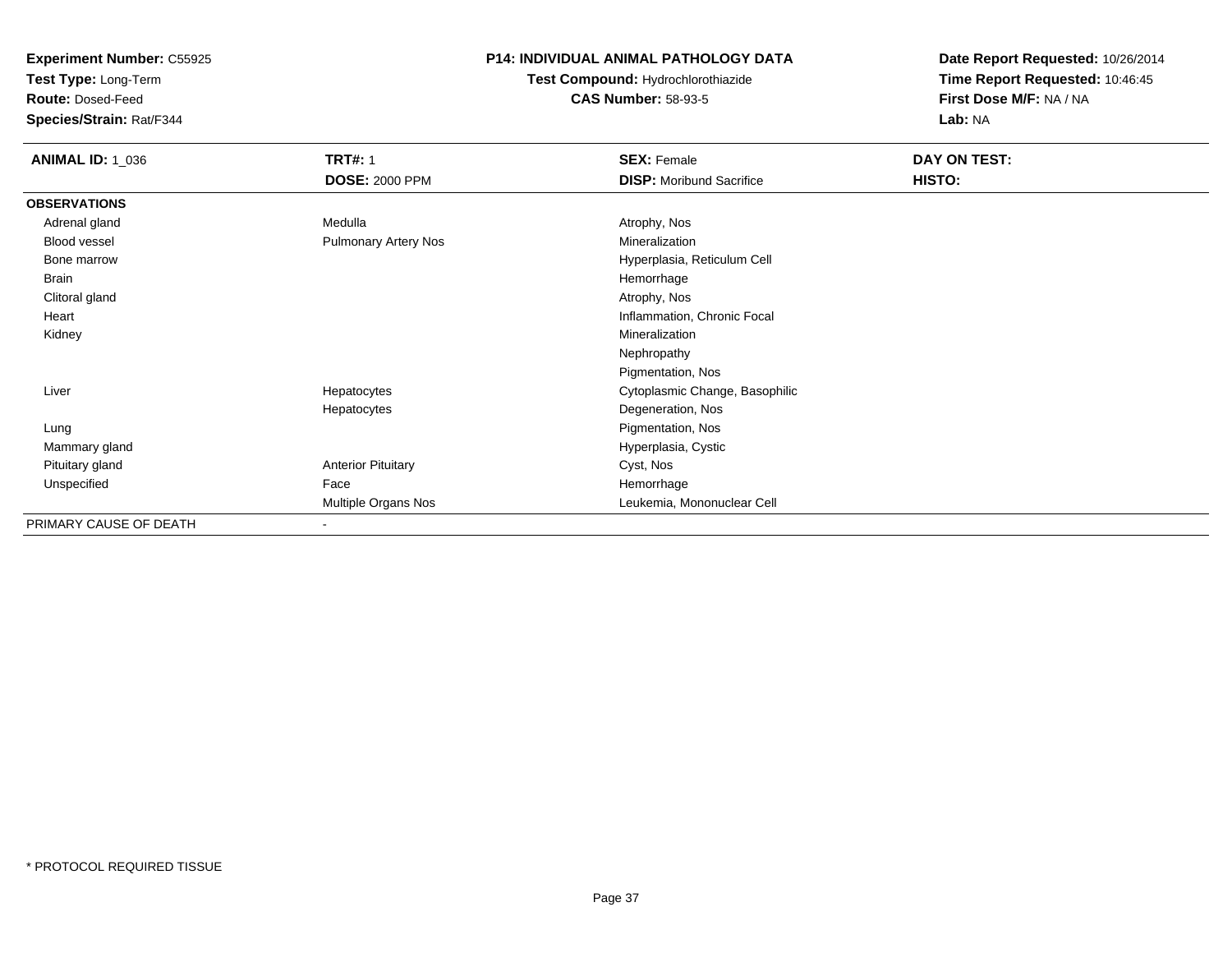**Test Type:** Long-Term

**Route:** Dosed-Feed

**Species/Strain:** Rat/F344

### **P14: INDIVIDUAL ANIMAL PATHOLOGY DATA**

# **Test Compound:** Hydrochlorothiazide**CAS Number:** 58-93-5

| <b>ANIMAL ID: 1_037</b> | <b>TRT#: 1</b><br><b>DOSE: 2000 PPM</b> | <b>SEX: Female</b><br><b>DISP:</b> Moribund Sacrifice | DAY ON TEST:<br>HISTO: |
|-------------------------|-----------------------------------------|-------------------------------------------------------|------------------------|
|                         |                                         |                                                       |                        |
| <b>OBSERVATIONS</b>     |                                         |                                                       |                        |
| Clitoral gland          |                                         | Atrophy, Nos                                          |                        |
| Eye                     | Retina                                  | Atrophy, Focal                                        |                        |
|                         | Nasolacrimal Duct                       | Inflammation, Acute Focal                             |                        |
| Kidney                  |                                         | Mineralization                                        |                        |
|                         |                                         | Nephropathy                                           |                        |
|                         |                                         | Pigmentation, Nos                                     |                        |
| Liver                   | Hepatocytes                             | Cytoplasmic Vacuolization                             |                        |
|                         | <b>Bile Duct</b>                        | Hyperplasia, Focal                                    |                        |
| Mammary gland           |                                         | Adenocarcinoma, Nos                                   |                        |
|                         |                                         | Lactation                                             |                        |
| Pituitary gland         | <b>Anterior Pituitary</b>               | Pigmentation, Nos                                     |                        |
| Stomach                 | Forestomach                             | Hyperplasia, Epithelial                               |                        |
|                         | Forestomach                             | Inflammation, Chronic Focal                           |                        |
|                         | Glandular Stomach                       | Necrosis, Focal                                       |                        |
|                         | Forestomach                             | Ulcer, Nos                                            |                        |
| Thyroid                 |                                         | Hyperplasia, C Cell                                   |                        |
| Unspecified             | Multiple Organs Nos                     | Leukemia, Mononuclear Cell                            |                        |
| Uterus                  |                                         | Hydrometra                                            |                        |
| PRIMARY CAUSE OF DEATH  | $\blacksquare$                          |                                                       |                        |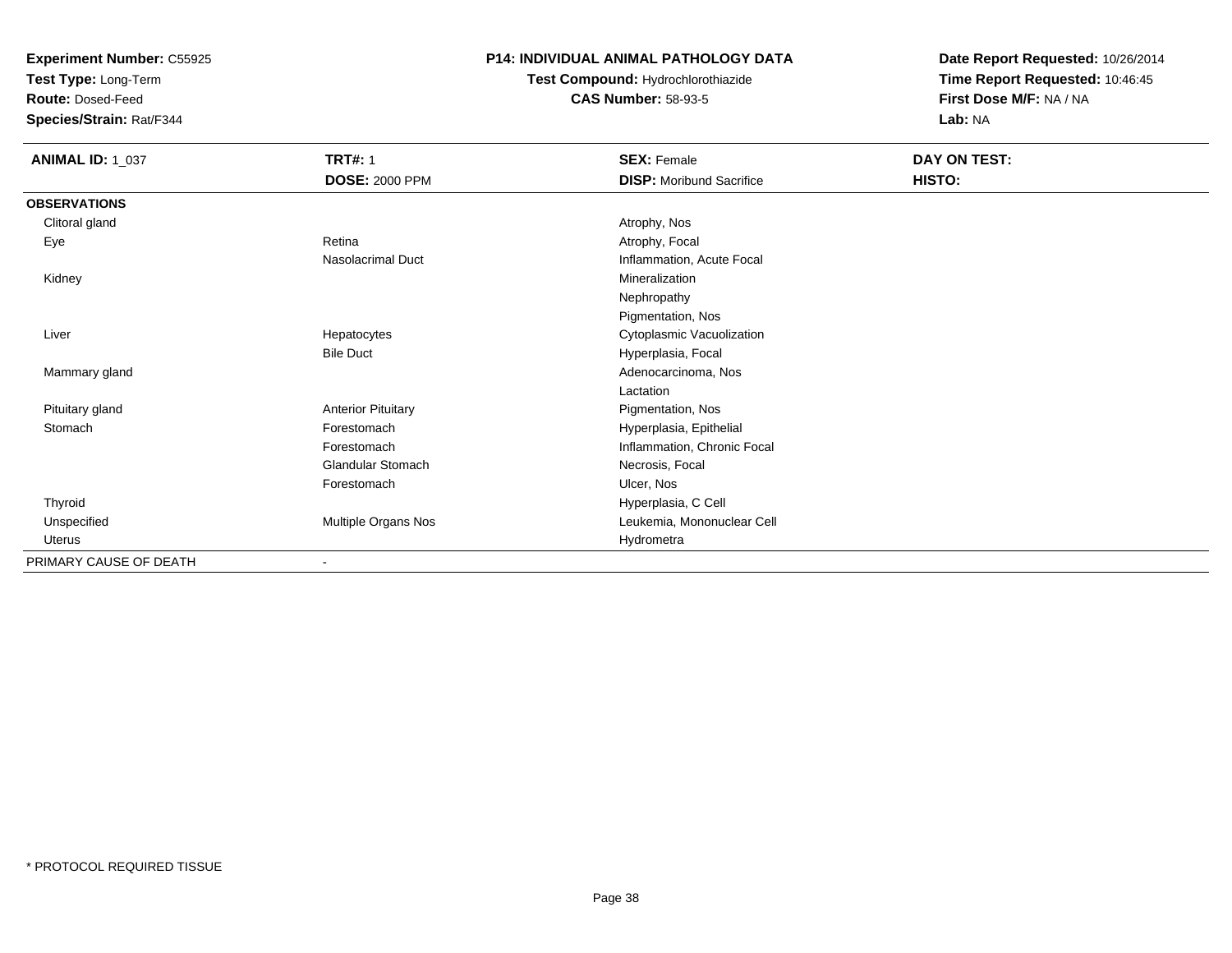**Test Type:** Long-Term

**Route:** Dosed-Feed

**Species/Strain:** Rat/F344

### **P14: INDIVIDUAL ANIMAL PATHOLOGY DATA**

# **Test Compound:** Hydrochlorothiazide**CAS Number:** 58-93-5

| <b>ANIMAL ID: 1_038</b> | <b>TRT#: 1</b><br><b>DOSE: 2000 PPM</b> | <b>SEX: Female</b><br><b>DISP:</b> Moribund Sacrifice | DAY ON TEST:<br>HISTO: |  |
|-------------------------|-----------------------------------------|-------------------------------------------------------|------------------------|--|
| <b>OBSERVATIONS</b>     |                                         |                                                       |                        |  |
| Adrenal gland           | <b>Cortex Nos</b>                       | Hyperplasia, Focal                                    |                        |  |
| Clitoral gland          |                                         | Atrophy, Nos                                          |                        |  |
| Eye                     | Nasolacrimal Duct                       | Inflammation, Acute Focal                             |                        |  |
|                         | Cornea                                  | Vascularization                                       |                        |  |
| Heart                   |                                         | Inflammation, Chronic Focal                           |                        |  |
| Kidney                  |                                         | Mineralization                                        |                        |  |
|                         |                                         | Nephropathy                                           |                        |  |
| Liver                   | Hepatocytes                             | Cytoplasmic Change, Basophilic                        |                        |  |
|                         | <b>Bile Duct</b>                        | Hyperplasia, Focal                                    |                        |  |
| Lung                    |                                         | Carcinoma, Nos, Metastatic                            |                        |  |
|                         |                                         | Pigmentation, Nos                                     |                        |  |
| Mammary gland           |                                         | Hyperplasia, Cystic                                   |                        |  |
| Pituitary gland         | <b>Anterior Pituitary</b>               | Hyperplasia, Focal                                    |                        |  |
| Spleen                  |                                         | Hematopoiesis                                         |                        |  |
| Thyroid                 |                                         | C-Cell Adenoma                                        |                        |  |
| Unspecified             | <b>Abdominal Cavity</b>                 | Necrosis, Fat                                         |                        |  |
| Uterus                  |                                         | Hydrometra                                            |                        |  |
| Zymbal gland            |                                         | Carcinoma, Nos                                        |                        |  |
| PRIMARY CAUSE OF DEATH  |                                         |                                                       |                        |  |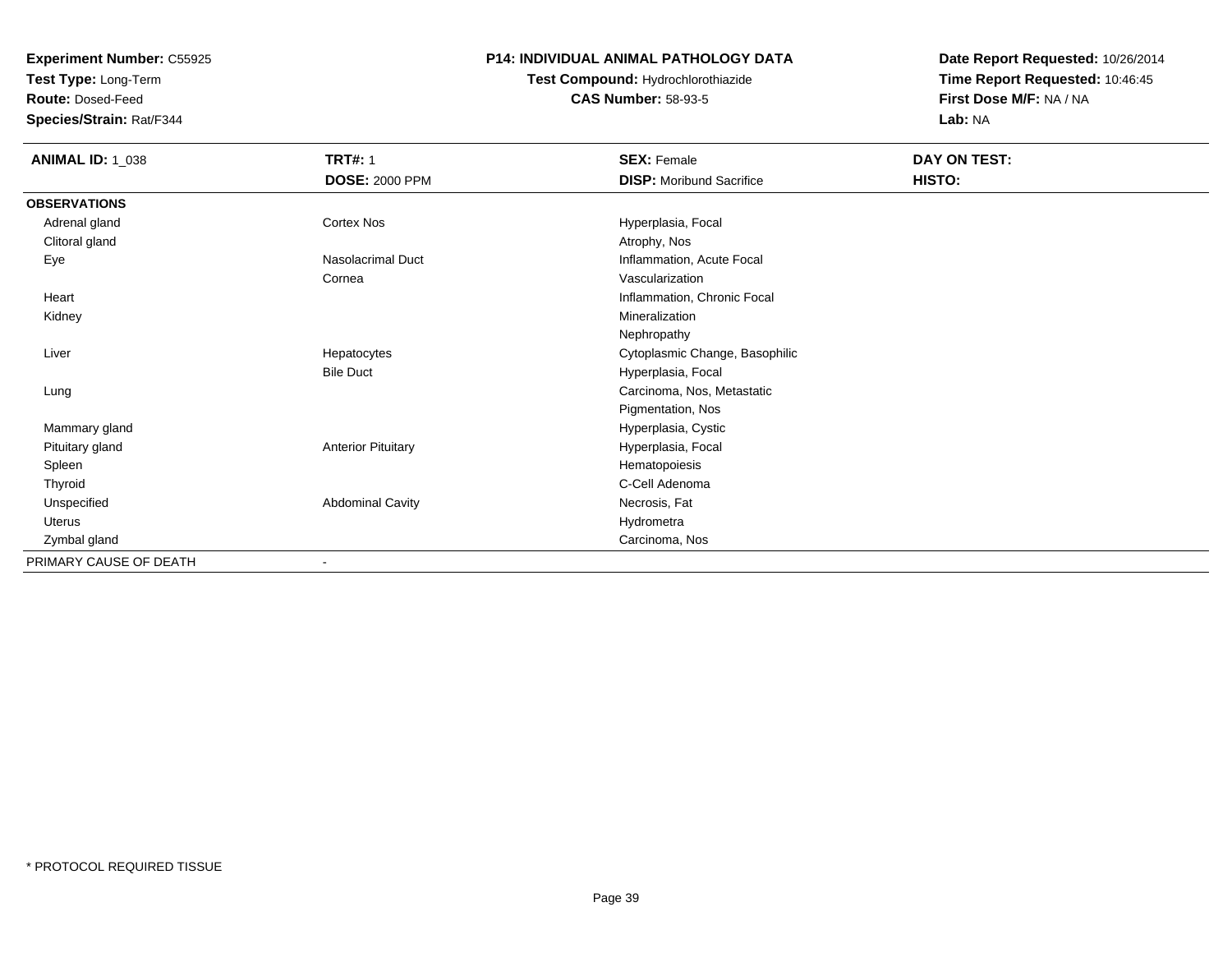**Test Type:** Long-Term

**Route:** Dosed-Feed

**Species/Strain:** Rat/F344

## **P14: INDIVIDUAL ANIMAL PATHOLOGY DATA**

**Test Compound:** Hydrochlorothiazide**CAS Number:** 58-93-5

| <b>ANIMAL ID: 1_039</b> | <b>TRT#: 1</b>            | <b>SEX: Female</b>              | DAY ON TEST: |
|-------------------------|---------------------------|---------------------------------|--------------|
|                         | <b>DOSE: 2000 PPM</b>     | <b>DISP: Terminal Sacrifice</b> | HISTO:       |
| <b>OBSERVATIONS</b>     |                           |                                 |              |
| Clitoral gland          |                           | Atrophy, Nos                    |              |
| Heart                   |                           | Inflammation, Chronic Focal     |              |
| Kidney                  |                           | Mineralization                  |              |
|                         |                           | Nephropathy                     |              |
| Liver                   | Hepatocytes               | Cytoplasmic Change, Basophilic  |              |
|                         | <b>Bile Duct</b>          | Hyperplasia, Focal              |              |
|                         |                           | Inflammation, Chronic Focal     |              |
| Lung                    |                           | Inflammation, Chronic Focal     |              |
|                         |                           | Pigmentation, Nos               |              |
| Mammary gland           |                           | Hyperplasia, Cystic             |              |
| Pancreas                | Acinus                    | Atrophy, Focal                  |              |
| Pituitary gland         | <b>Anterior Pituitary</b> | Hyperplasia, Focal              |              |
| Thymus                  |                           | Involution, Nos                 |              |
| Thyroid                 |                           | Hyperplasia, C Cell             |              |
| PRIMARY CAUSE OF DEATH  | $\blacksquare$            |                                 |              |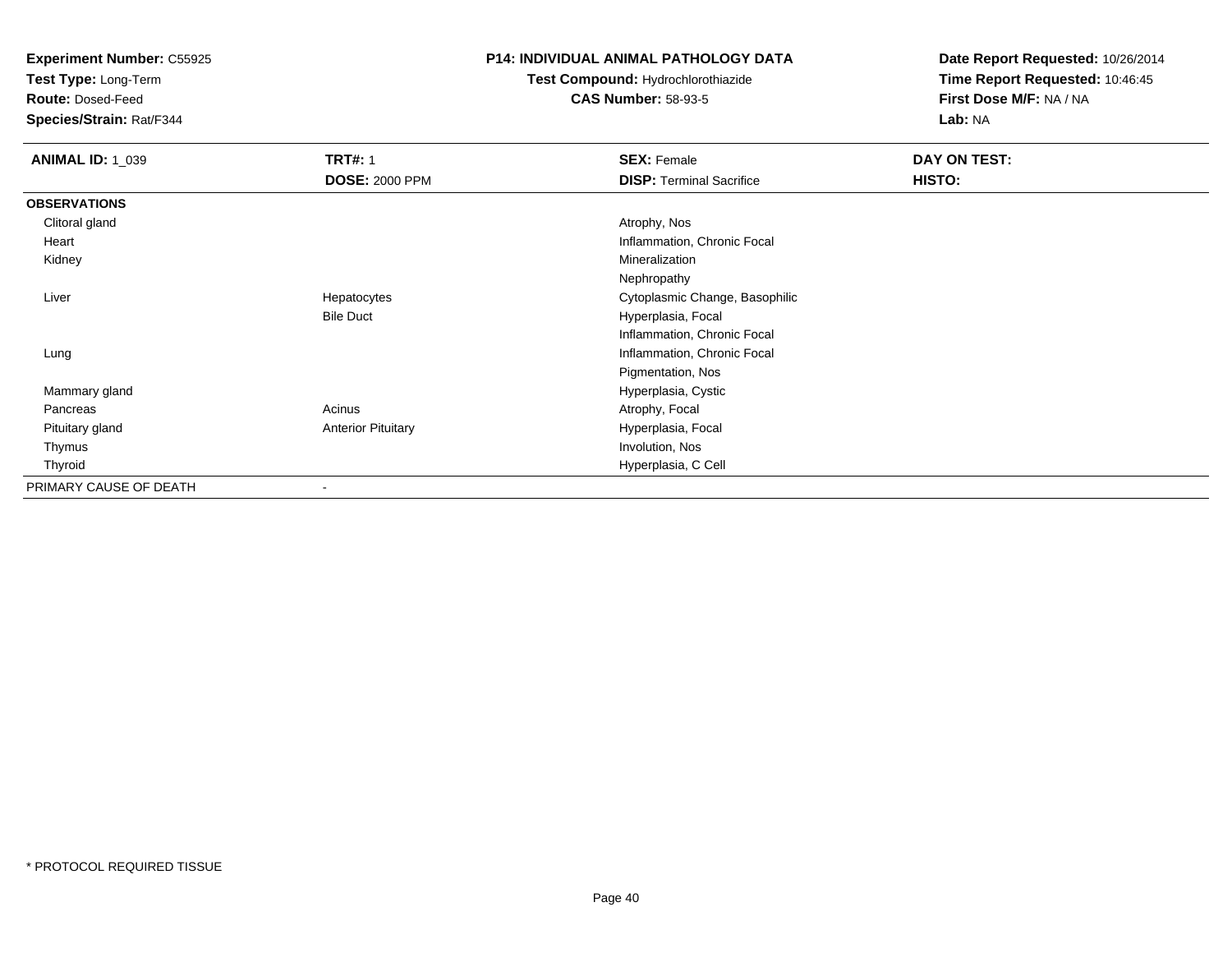**Test Type:** Long-Term

**Route:** Dosed-Feed

**Species/Strain:** Rat/F344

#### **P14: INDIVIDUAL ANIMAL PATHOLOGY DATA**

## **Test Compound:** Hydrochlorothiazide**CAS Number:** 58-93-5

| <b>ANIMAL ID: 1_040</b> | <b>TRT#: 1</b>            | <b>SEX: Female</b>             | DAY ON TEST: |  |
|-------------------------|---------------------------|--------------------------------|--------------|--|
|                         | <b>DOSE: 2000 PPM</b>     | <b>DISP: Natural Death</b>     | HISTO:       |  |
| <b>OBSERVATIONS</b>     |                           |                                |              |  |
| Adrenal gland           | Medulla                   | Pheochromocytoma               |              |  |
| Bone                    |                           | Fibrous Osteodystrophy         |              |  |
| Clitoral gland          |                           | Atrophy, Nos                   |              |  |
| Heart                   |                           | Inflammation, Chronic Focal    |              |  |
| Kidney                  |                           | Nephropathy                    |              |  |
| Liver                   | Hepatocytes               | Cytoplasmic Change, Basophilic |              |  |
| Lung                    |                           | Congestion, Nos                |              |  |
| Mammary gland           |                           | Hyperplasia, Cystic            |              |  |
| Pancreas                | Acinus                    | Atrophy, Focal                 |              |  |
| Parathyroid gland       |                           | Hyperplasia, Nos               |              |  |
| Pituitary gland         | <b>Anterior Pituitary</b> | Adenoma, Nos                   |              |  |
| Thymus                  |                           | Involution, Nos                |              |  |
| Unspecified             | Multiple Organs Nos       | Mineralization                 |              |  |
| PRIMARY CAUSE OF DEATH  | $\,$                      |                                |              |  |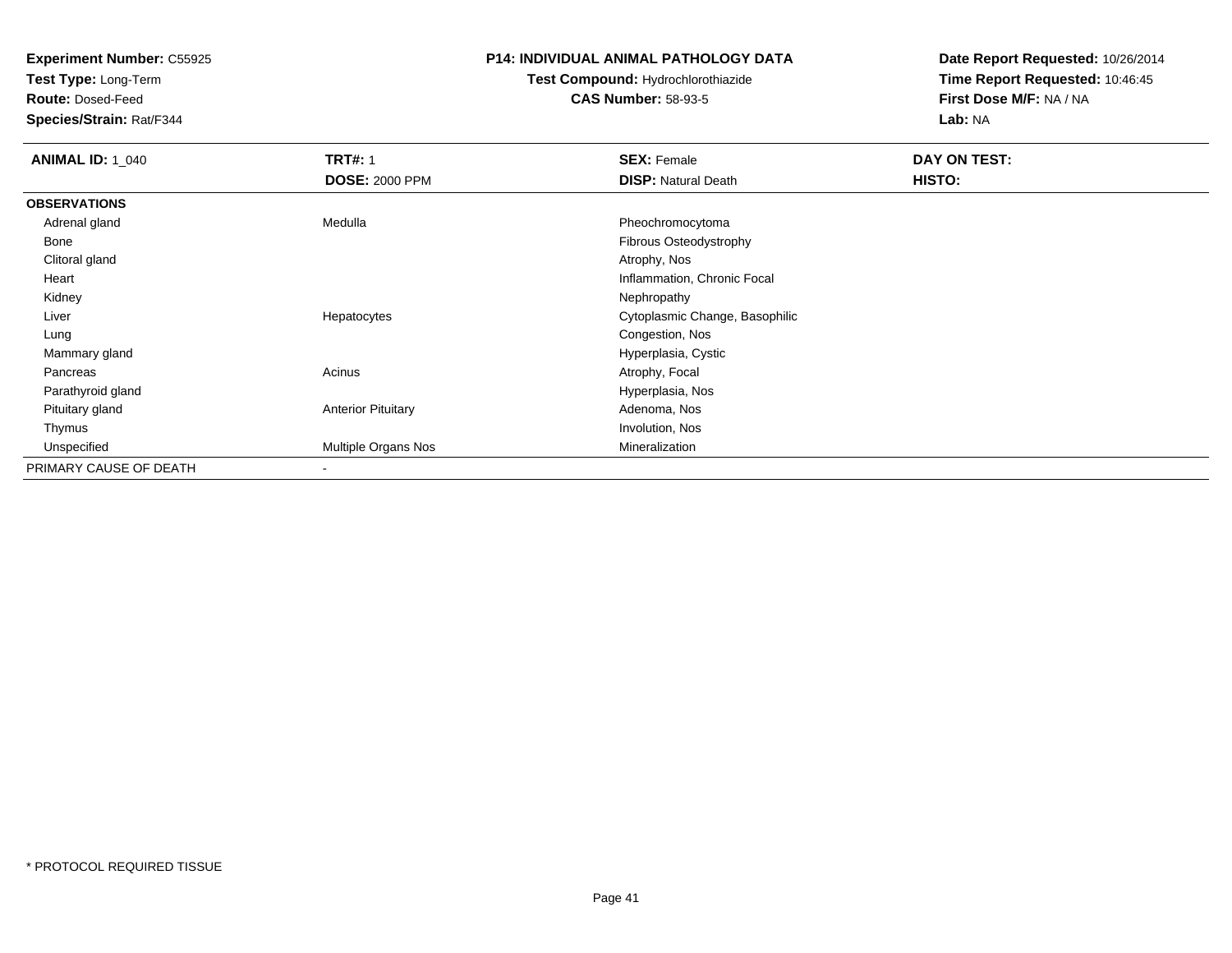**Test Type:** Long-Term

**Route:** Dosed-Feed

**Species/Strain:** Rat/F344

### **P14: INDIVIDUAL ANIMAL PATHOLOGY DATA**

# **Test Compound:** Hydrochlorothiazide**CAS Number:** 58-93-5

| <b>ANIMAL ID: 1_041</b> | <b>TRT#: 1</b>              | <b>SEX: Female</b>              | DAY ON TEST: |  |
|-------------------------|-----------------------------|---------------------------------|--------------|--|
|                         | <b>DOSE: 2000 PPM</b>       | <b>DISP: Terminal Sacrifice</b> | HISTO:       |  |
| <b>OBSERVATIONS</b>     |                             |                                 |              |  |
| Blood vessel            | <b>Pulmonary Artery Nos</b> | Mineralization                  |              |  |
| Clitoral gland          |                             | Atrophy, Nos                    |              |  |
| Heart                   |                             | Inflammation, Chronic Focal     |              |  |
| Kidney                  |                             | Mineralization                  |              |  |
|                         |                             | Nephropathy                     |              |  |
| Liver                   |                             | Abnormal Curvature              |              |  |
|                         | Hepatocytes                 | Cytoplasmic Change, Basophilic  |              |  |
|                         |                             | Inflammation, Chronic Focal     |              |  |
| Lung                    |                             | Pigmentation, Nos               |              |  |
| Pancreas                | Acinus                      | Atrophy, Focal                  |              |  |
| Pituitary gland         | <b>Anterior Pituitary</b>   | Hyperplasia, Focal              |              |  |
| Salivary gland          |                             | Atrophy, Focal                  |              |  |
| Thymus                  |                             | Involution, Nos                 |              |  |
| Thyroid                 |                             | Hyperplasia, C Cell             |              |  |
| PRIMARY CAUSE OF DEATH  | $\overline{\phantom{a}}$    |                                 |              |  |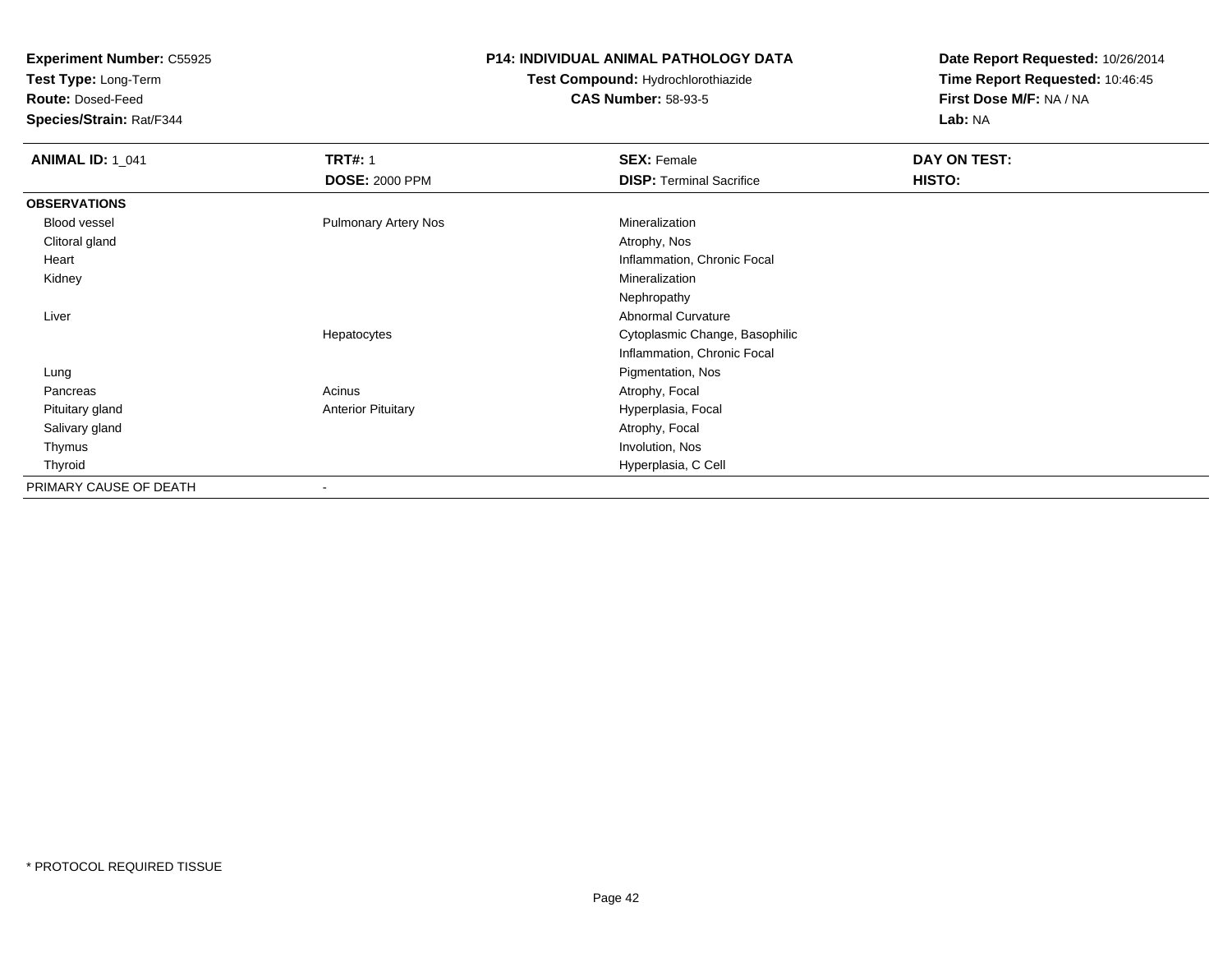**Test Type:** Long-Term

**Route:** Dosed-Feed

**Species/Strain:** Rat/F344

### **P14: INDIVIDUAL ANIMAL PATHOLOGY DATA**

**Test Compound:** Hydrochlorothiazide**CAS Number:** 58-93-5

| <b>ANIMAL ID: 1_042</b> | <b>TRT#: 1</b>              | <b>SEX: Female</b>              | DAY ON TEST: |  |
|-------------------------|-----------------------------|---------------------------------|--------------|--|
|                         | <b>DOSE: 2000 PPM</b>       | <b>DISP:</b> Terminal Sacrifice | HISTO:       |  |
| <b>OBSERVATIONS</b>     |                             |                                 |              |  |
| Adrenal gland           | Cortex Nos                  | Hyperplasia, Focal              |              |  |
| Blood vessel            | <b>Pulmonary Artery Nos</b> | Mineralization                  |              |  |
| Clitoral gland          |                             | Atrophy, Nos                    |              |  |
| Heart                   |                             | Inflammation, Chronic Focal     |              |  |
| Kidney                  |                             | Nephropathy                     |              |  |
| Liver                   | Hepatocytes                 | Cytoplasmic Change, Basophilic  |              |  |
| Lung                    |                             | Pigmentation, Nos               |              |  |
| Mammary gland           |                             | Hyperplasia, Cystic             |              |  |
| Nasal cavity            |                             | Hemorrhage                      |              |  |
| Ovary                   |                             | Cyst, Nos                       |              |  |
| Pancreas                | Acinus                      | Atrophy, Focal                  |              |  |
| Salivary gland          |                             | Atrophy, Focal                  |              |  |
|                         |                             | Cytoplasmic Change, Basophilic  |              |  |
| Thymus                  |                             | Involution, Nos                 |              |  |
| PRIMARY CAUSE OF DEATH  |                             |                                 |              |  |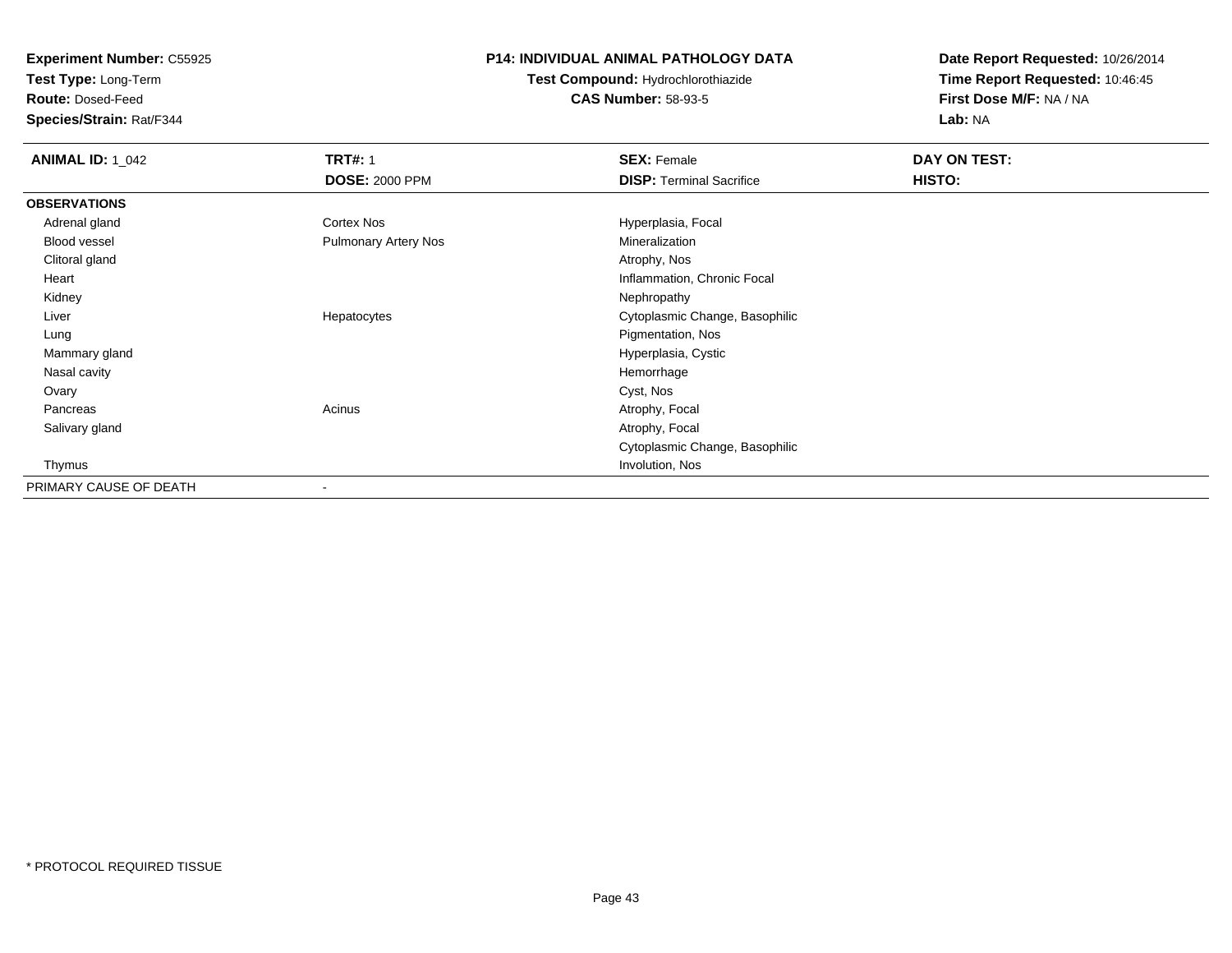**Test Type:** Long-Term

**Route:** Dosed-Feed

**Species/Strain:** Rat/F344

### **P14: INDIVIDUAL ANIMAL PATHOLOGY DATA**

**Test Compound:** Hydrochlorothiazide**CAS Number:** 58-93-5

| <b>ANIMAL ID: 1_043</b> | <b>TRT#: 1</b>            | <b>SEX: Female</b>              | DAY ON TEST: |  |
|-------------------------|---------------------------|---------------------------------|--------------|--|
|                         | <b>DOSE: 2000 PPM</b>     | <b>DISP: Terminal Sacrifice</b> | HISTO:       |  |
| <b>OBSERVATIONS</b>     |                           |                                 |              |  |
| Adrenal gland           | Capsule                   | Hyperplasia, Focal              |              |  |
|                         | Cortex Nos                | Hyperplasia, Focal              |              |  |
| Clitoral gland          |                           | Atrophy, Nos                    |              |  |
| Heart                   |                           | Inflammation, Chronic Focal     |              |  |
| Kidney                  |                           | Nephropathy                     |              |  |
| Liver                   | <b>Bile Duct</b>          | Hyperplasia, Focal              |              |  |
| Mammary gland           |                           | Fibroadenoma                    |              |  |
|                         |                           | Hyperplasia, Cystic             |              |  |
| Pancreas                | Acinus                    | Atrophy, Focal                  |              |  |
| Pituitary gland         | <b>Anterior Pituitary</b> | Cyst, Nos                       |              |  |
| Thymus                  |                           | Involution, Nos                 |              |  |
| Thyroid                 |                           | Hyperplasia, C Cell             |              |  |
| Unspecified             | Multiple Organs Nos       | Leukemia, Mononuclear Cell      |              |  |
|                         | <b>Abdominal Cavity</b>   | Necrosis, Fat                   |              |  |
| PRIMARY CAUSE OF DEATH  | $\overline{\phantom{a}}$  |                                 |              |  |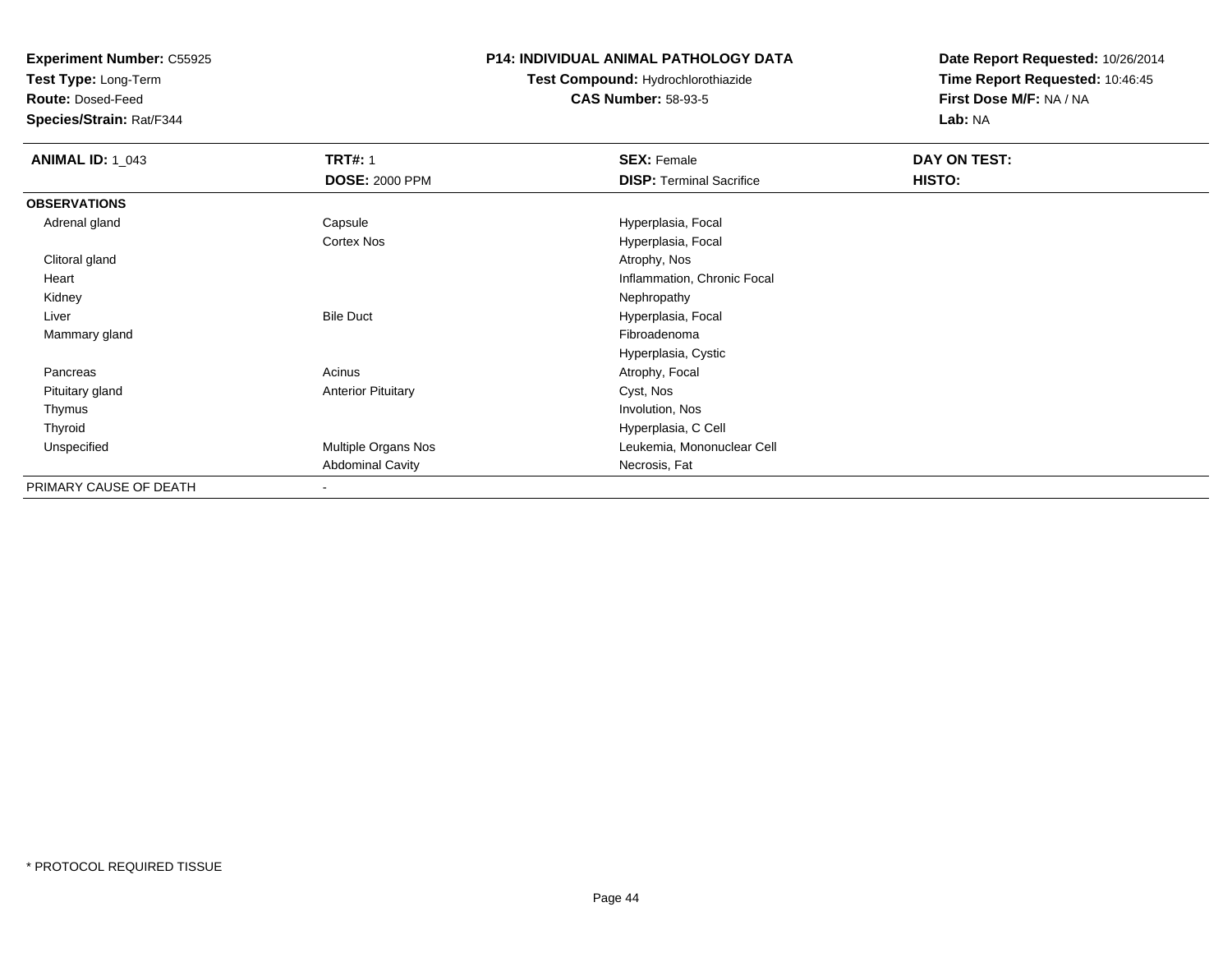**Test Type:** Long-Term

**Route:** Dosed-Feed

**Species/Strain:** Rat/F344

### **P14: INDIVIDUAL ANIMAL PATHOLOGY DATA**

# **Test Compound:** Hydrochlorothiazide**CAS Number:** 58-93-5

| <b>ANIMAL ID: 1_044</b> | <b>TRT#: 1</b>              | <b>SEX: Female</b>              | DAY ON TEST: |  |
|-------------------------|-----------------------------|---------------------------------|--------------|--|
|                         | <b>DOSE: 2000 PPM</b>       | <b>DISP: Moribund Sacrifice</b> | HISTO:       |  |
| <b>OBSERVATIONS</b>     |                             |                                 |              |  |
| Adrenal gland           | Cortex Nos                  | Hyperplasia, Focal              |              |  |
| Blood vessel            | <b>Pulmonary Artery Nos</b> | Mineralization                  |              |  |
| <b>Brain</b>            |                             | Hydrocephalus, Nos              |              |  |
| Clitoral gland          |                             | Atrophy, Nos                    |              |  |
| Eye                     | Nasolacrimal Duct           | Inflammation, Acute Focal       |              |  |
|                         | <b>Lacrimal Gland</b>       | Pigmentation, Nos               |              |  |
| Heart                   |                             | Inflammation, Chronic Focal     |              |  |
| Kidney                  |                             | Mineralization                  |              |  |
|                         |                             | Nephropathy                     |              |  |
|                         |                             | Pigmentation, Nos               |              |  |
| Liver                   | Hepatocytes                 | Cytoplasmic Change, Basophilic  |              |  |
|                         | Hepatocytes                 | Cytoplasmic Vacuolization       |              |  |
| Lung                    |                             | Alveolar Macrophages            |              |  |
| Mammary gland           |                             | Hyperplasia, Cystic             |              |  |
| Pancreas                | Acinus                      | Atrophy, Focal                  |              |  |
|                         |                             | Inflammation, Chronic Focal     |              |  |
| Pituitary gland         | <b>Anterior Pituitary</b>   | Adenoma, Nos                    |              |  |
| Spleen                  |                             | Congestion, Nos                 |              |  |
| Stomach                 | Forestomach                 | Hyperplasia, Epithelial         |              |  |
| Thymus                  |                             | Involution, Nos                 |              |  |
| PRIMARY CAUSE OF DEATH  | $\blacksquare$              |                                 |              |  |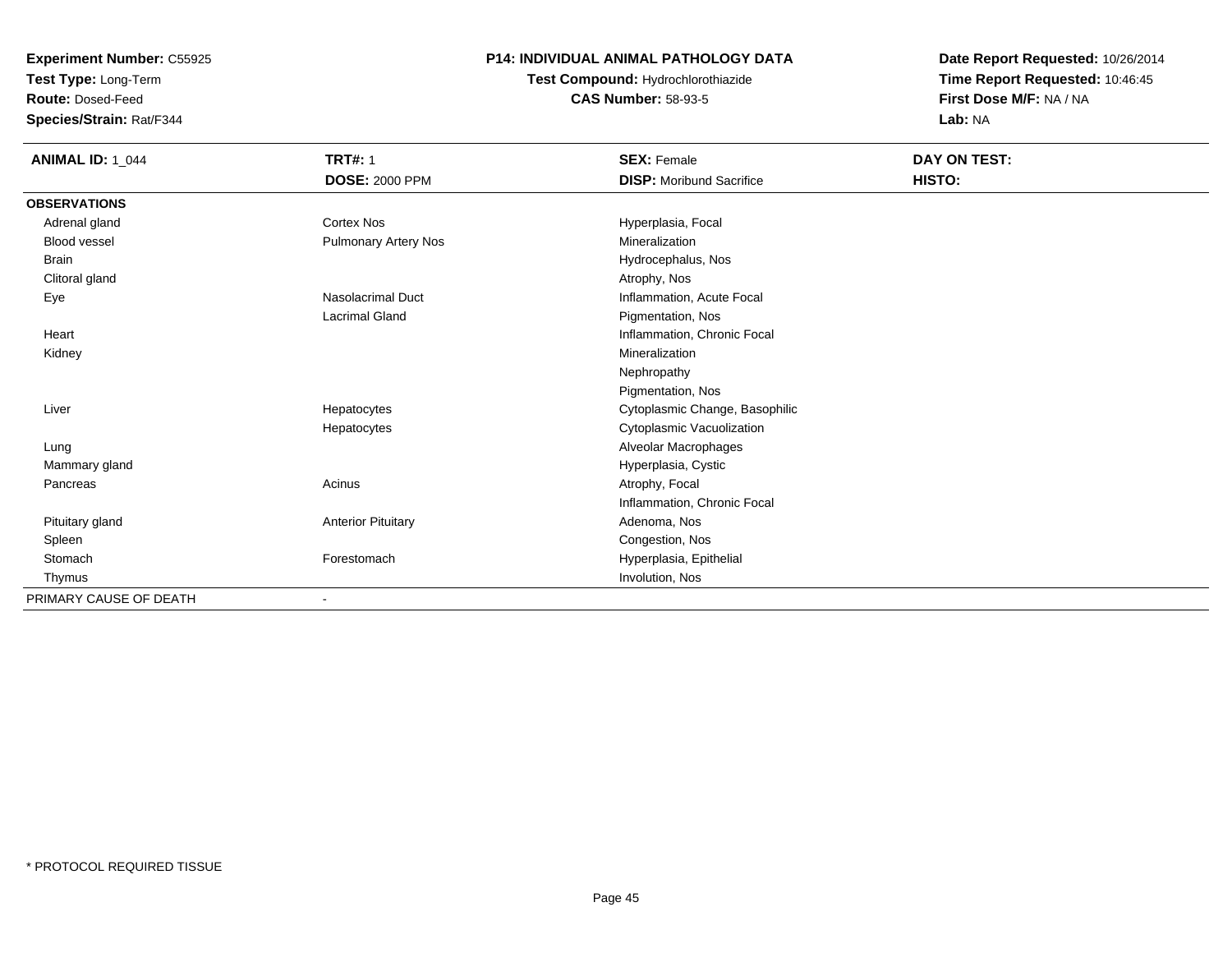**Test Type:** Long-Term

**Route:** Dosed-Feed

**Species/Strain:** Rat/F344

## **P14: INDIVIDUAL ANIMAL PATHOLOGY DATA**

**Test Compound:** Hydrochlorothiazide**CAS Number:** 58-93-5

| <b>ANIMAL ID: 1_045</b> | <b>TRT#: 1</b>              | <b>SEX: Female</b>              | DAY ON TEST: |  |
|-------------------------|-----------------------------|---------------------------------|--------------|--|
|                         | <b>DOSE: 2000 PPM</b>       | <b>DISP: Terminal Sacrifice</b> | HISTO:       |  |
| <b>OBSERVATIONS</b>     |                             |                                 |              |  |
| Adrenal gland           | Cortex Nos                  | Adenoma, Nos                    |              |  |
| <b>Blood vessel</b>     | <b>Pulmonary Artery Nos</b> | Mineralization                  |              |  |
| Harderian gland         | Hardarian Gland             | Inflammation, Chronic Focal     |              |  |
| Heart                   |                             | Inflammation, Chronic Focal     |              |  |
| Kidney                  |                             | Mineralization                  |              |  |
|                         |                             | Nephropathy                     |              |  |
| Liver                   | Hepatocytes                 | Cytoplasmic Change, Basophilic  |              |  |
|                         | <b>Bile Duct</b>            | Hyperplasia, Focal              |              |  |
|                         |                             | Inflammation, Chronic Focal     |              |  |
| Lung                    |                             | Pigmentation, Nos               |              |  |
| Lymph node              | Mesenteric Lymph Node       | Hyperplasia, Lymphoid           |              |  |
|                         | Hepatic Lymph Node          | Pigmentation, Nos               |              |  |
| Mammary gland           |                             | Fibroadenoma                    |              |  |
|                         |                             | Hyperplasia, Cystic             |              |  |
| Pituitary gland         | <b>Anterior Pituitary</b>   | Cyst, Nos                       |              |  |
|                         | <b>Anterior Pituitary</b>   | Hyperplasia, Focal              |              |  |
| Spleen                  |                             | <b>Abnormal Curvature</b>       |              |  |
| Thymus                  |                             | Involution, Nos                 |              |  |
| Thyroid                 |                             | Hyperplasia, C Cell             |              |  |
| PRIMARY CAUSE OF DEATH  | ۰                           |                                 |              |  |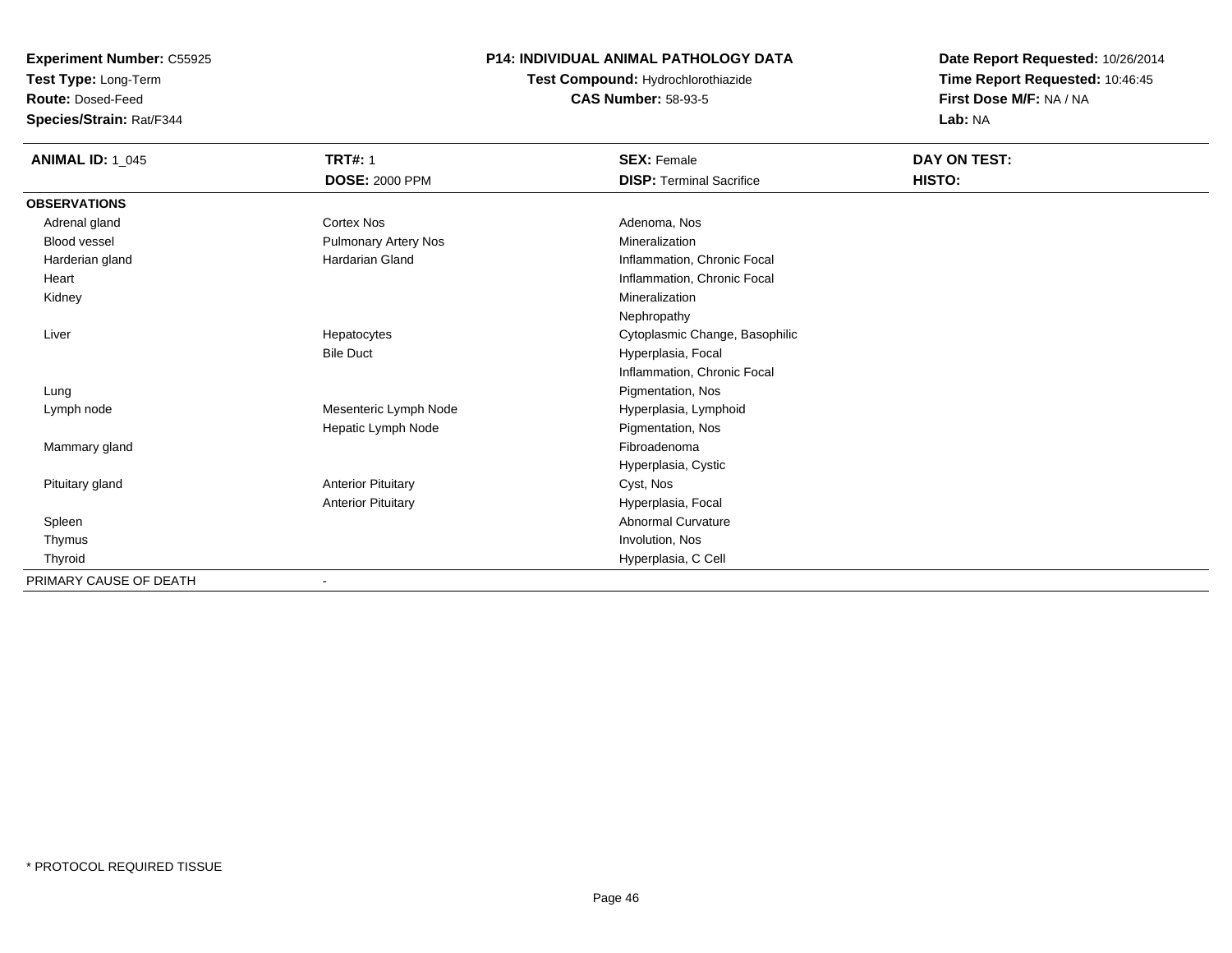**Test Type:** Long-Term

**Route:** Dosed-Feed

**Species/Strain:** Rat/F344

### **P14: INDIVIDUAL ANIMAL PATHOLOGY DATA**

# **Test Compound:** Hydrochlorothiazide**CAS Number:** 58-93-5

| <b>ANIMAL ID: 1_046</b> | <b>TRT#: 1</b>               | <b>SEX: Female</b>          | DAY ON TEST: |  |
|-------------------------|------------------------------|-----------------------------|--------------|--|
|                         | <b>DOSE: 2000 PPM</b>        | <b>DISP: Natural Death</b>  | HISTO:       |  |
| <b>OBSERVATIONS</b>     |                              |                             |              |  |
| Adrenal gland           | Cortex Nos                   | Congestion, Nos             |              |  |
| <b>Brain</b>            |                              | Hemorrhage                  |              |  |
| Heart                   |                              | Inflammation, Chronic Focal |              |  |
| Kidney                  |                              | Nephropathy                 |              |  |
| Liver                   |                              | Hemorrhage                  |              |  |
|                         | <b>Bile Duct</b>             | Hyperplasia, Focal          |              |  |
| Lung                    |                              | Congestion, Nos             |              |  |
|                         |                              | Hemorrhage                  |              |  |
|                         |                              | Inflammation, Acute Focal   |              |  |
|                         |                              | Inflammation, Chronic Focal |              |  |
| Lymph node              | Mandibular Lymph Node        | Congestion, Nos             |              |  |
| Ovary                   |                              | Hemorrhage                  |              |  |
|                         |                              | Necrosis, Focal             |              |  |
| Pancreas                | Acinus                       | Atrophy, Focal              |              |  |
|                         |                              | Hemorrhage                  |              |  |
|                         |                              | Inflammation, Chronic Focal |              |  |
| Pituitary gland         | <b>Anterior Pituitary</b>    | Hyperplasia, Focal          |              |  |
| Stomach                 | Forestomach                  | Hyperplasia, Epithelial     |              |  |
| Thymus                  |                              | Congestion, Nos             |              |  |
| PRIMARY CAUSE OF DEATH  | $\qquad \qquad \blacksquare$ |                             |              |  |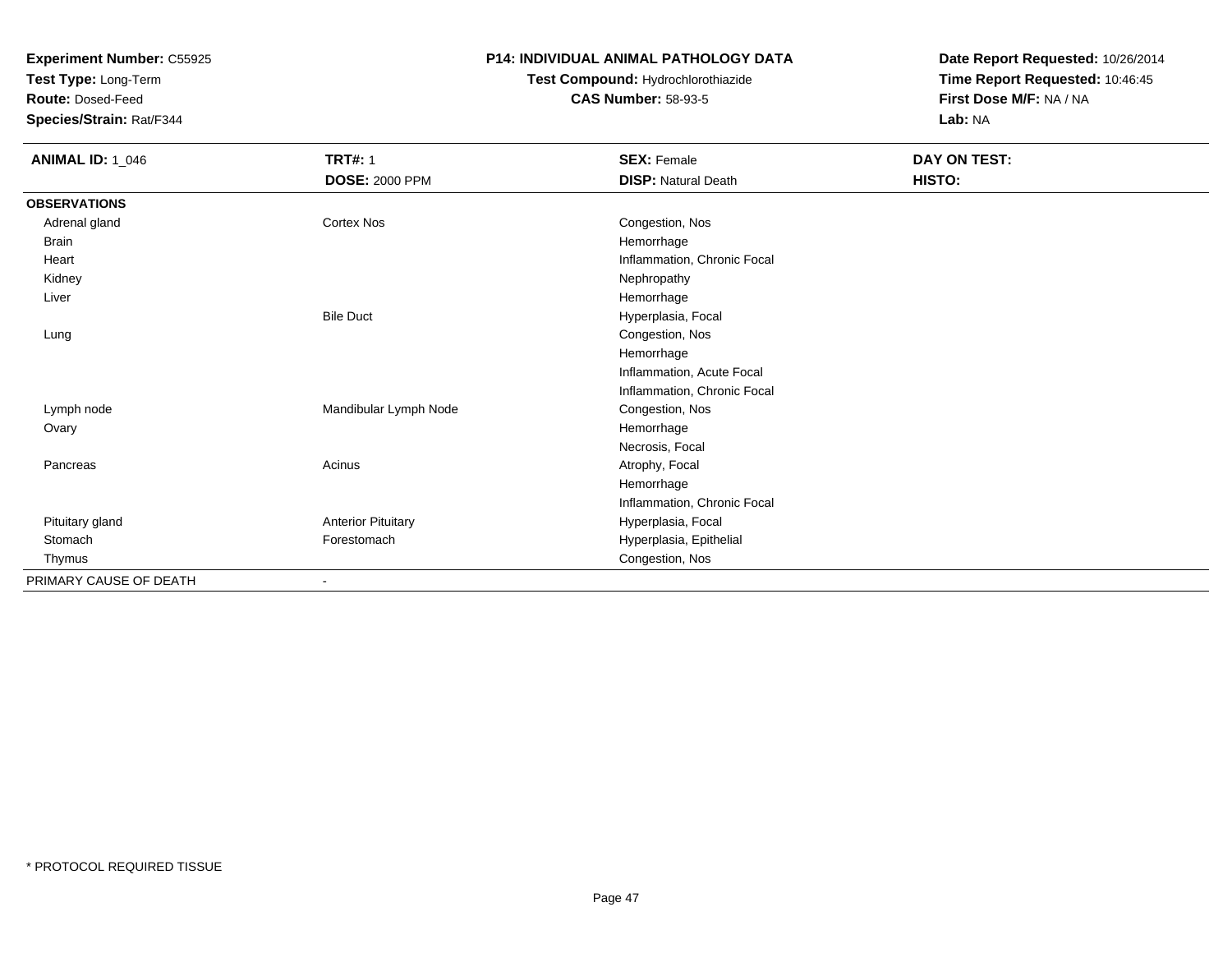**Test Type:** Long-Term

**Route:** Dosed-Feed

**Species/Strain:** Rat/F344

### **P14: INDIVIDUAL ANIMAL PATHOLOGY DATA**

## **Test Compound:** Hydrochlorothiazide**CAS Number:** 58-93-5

| <b>ANIMAL ID: 1_047</b> | <b>TRT#: 1</b>            | <b>SEX: Female</b>          | DAY ON TEST: |
|-------------------------|---------------------------|-----------------------------|--------------|
|                         | <b>DOSE: 2000 PPM</b>     | <b>DISP: Natural Death</b>  | HISTO:       |
| <b>OBSERVATIONS</b>     |                           |                             |              |
| Adrenal gland           | <b>Cortex Nos</b>         | Congestion, Nos             |              |
| <b>Brain</b>            |                           | Congestion, Nos             |              |
| Heart                   |                           | Inflammation, Chronic Focal |              |
| Kidney                  |                           | Mineralization              |              |
| Liver                   |                           | Necrosis, Focal             |              |
| Lung                    |                           | Congestion, Nos             |              |
|                         |                           | Hemorrhage                  |              |
| Lymph node              | Mesenteric Lymph Node     | Hyperplasia, Lymphoid       |              |
| Nasal cavity            |                           | Hemorrhage                  |              |
| Ovary                   |                           | Congestion, Nos             |              |
| Pituitary gland         | <b>Anterior Pituitary</b> | Congestion, Nos             |              |
| Thymus                  |                           | Congestion, Nos             |              |
| PRIMARY CAUSE OF DEATH  |                           |                             |              |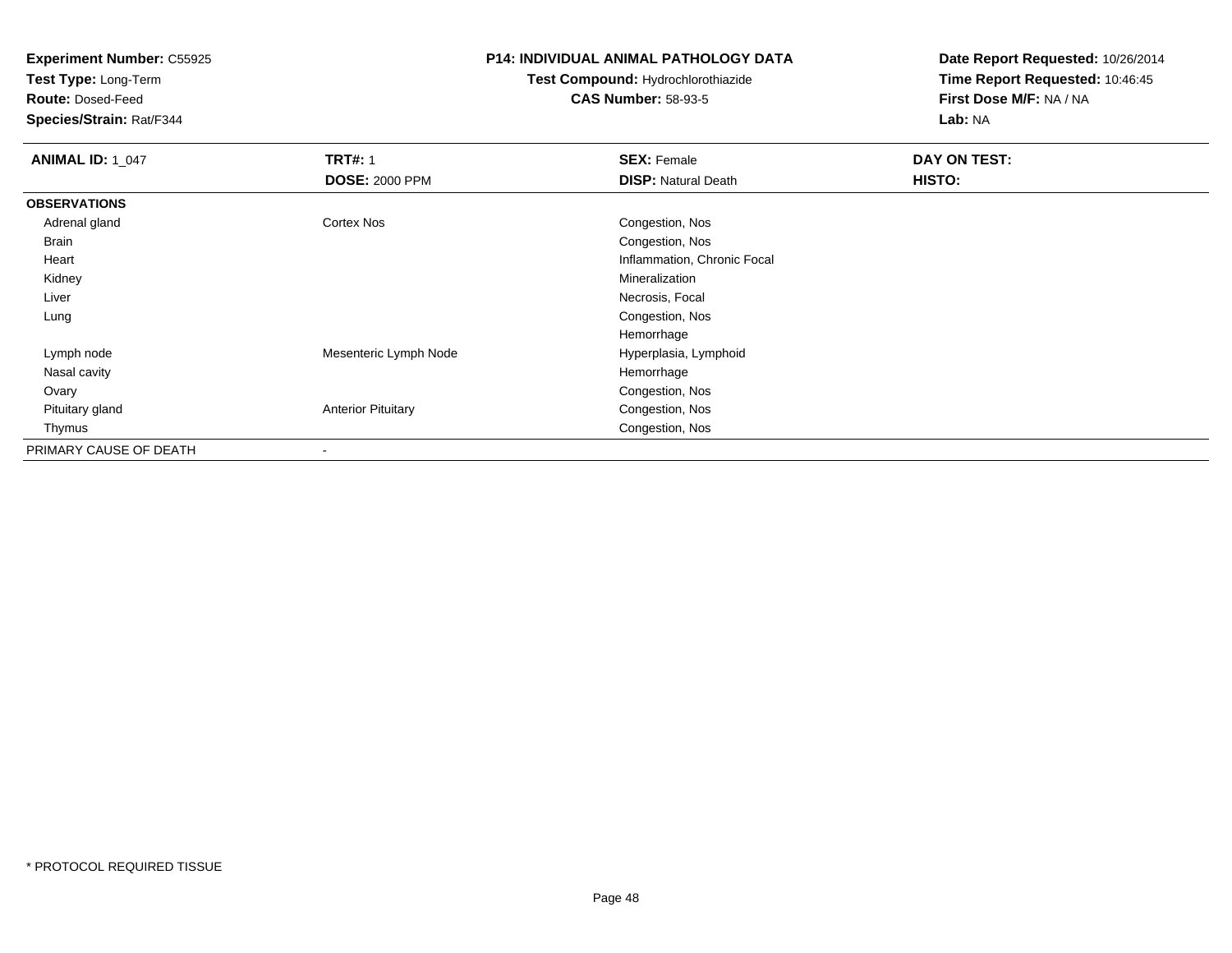**Test Type:** Long-Term

**Route:** Dosed-Feed

**Species/Strain:** Rat/F344

### **P14: INDIVIDUAL ANIMAL PATHOLOGY DATA**

# **Test Compound:** Hydrochlorothiazide**CAS Number:** 58-93-5

| <b>ANIMAL ID: 1_048</b> | <b>TRT#: 1</b>              | <b>SEX: Female</b>              | DAY ON TEST: |
|-------------------------|-----------------------------|---------------------------------|--------------|
|                         | <b>DOSE: 2000 PPM</b>       | <b>DISP: Terminal Sacrifice</b> | HISTO:       |
| <b>OBSERVATIONS</b>     |                             |                                 |              |
| Adrenal gland           | Medulla                     | Hyperplasia, Nos                |              |
| Blood vessel            | <b>Pulmonary Artery Nos</b> | Mineralization                  |              |
| Brain                   |                             | Hydrocephalus, Nos              |              |
| Clitoral gland          |                             | Atrophy, Nos                    |              |
| Heart                   |                             | Inflammation, Chronic Focal     |              |
| Kidney                  |                             | Mineralization                  |              |
|                         |                             | Nephropathy                     |              |
| Liver                   | Hepatocytes                 | Cytoplasmic Change, Basophilic  |              |
|                         |                             | Hematopoiesis                   |              |
| Lung                    |                             | Hemorrhage                      |              |
|                         |                             | Inflammation, Chronic Focal     |              |
|                         |                             | Pigmentation, Nos               |              |
| Mammary gland           |                             | Hyperplasia, Cystic             |              |
| Pancreas                | Acinus                      | Atrophy, Focal                  |              |
| Pituitary gland         | <b>Anterior Pituitary</b>   | Adenoma, Nos                    |              |
| Spleen                  |                             | Hematopoiesis                   |              |
| Thymus                  |                             | Involution, Nos                 |              |
| Thyroid                 |                             | C-Cell Carcinoma                |              |
| PRIMARY CAUSE OF DEATH  | $\blacksquare$              |                                 |              |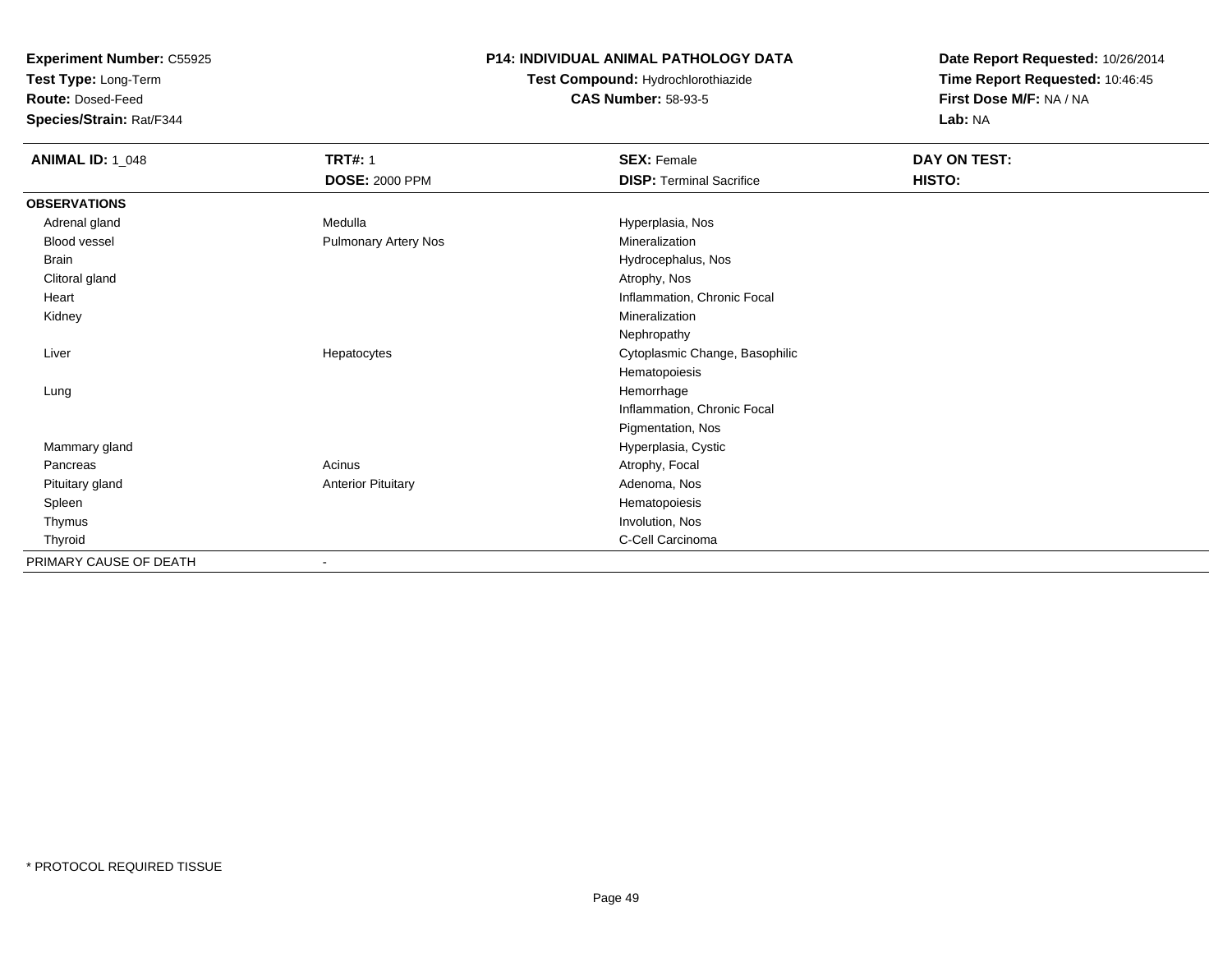**Test Type:** Long-Term

**Route:** Dosed-Feed

**Species/Strain:** Rat/F344

### **P14: INDIVIDUAL ANIMAL PATHOLOGY DATA**

# **Test Compound:** Hydrochlorothiazide**CAS Number:** 58-93-5

| <b>ANIMAL ID: 1_049</b> | <b>TRT#: 1</b>            | <b>SEX: Female</b>               | DAY ON TEST: |  |
|-------------------------|---------------------------|----------------------------------|--------------|--|
|                         | <b>DOSE: 2000 PPM</b>     | <b>DISP:</b> Moribund Sacrifice  | HISTO:       |  |
| <b>OBSERVATIONS</b>     |                           |                                  |              |  |
| Clitoral gland          |                           | Atrophy, Nos                     |              |  |
|                         |                           | Inflammation, Suppurative        |              |  |
| Eye                     | <b>Anterior Chamber</b>   | Inflammation, Acute Focal        |              |  |
| Harderian gland         | <b>Hardarian Gland</b>    | Inflammation, Chronic Focal      |              |  |
| Heart                   |                           | Inflammation, Chronic Focal      |              |  |
| Kidney                  |                           | Nephropathy                      |              |  |
| Liver                   | Hepatocytes               | Cytoplasmic Change, Basophilic   |              |  |
|                         | <b>Bile Duct</b>          | Hyperplasia, Focal               |              |  |
| Lung                    |                           | Congestion, Nos                  |              |  |
|                         |                           | Inflammation, Chronic Focal      |              |  |
| Mammary gland           |                           | Lactation                        |              |  |
| Nasal cavity            |                           | Inflammation, Acute Focal        |              |  |
| Oral mucosa             | Palate Nos                | Squamous Cell Papilloma          |              |  |
| Pancreas                | Acinus                    | Cytoplasmic Change, Basophilic   |              |  |
| Pituitary gland         | <b>Anterior Pituitary</b> | Adenoma, Nos                     |              |  |
| <b>Skin</b>             | Ear                       | Papilloma, Nos                   |              |  |
| Stomach                 | Forestomach               | Hyperplasia, Epithelial          |              |  |
| Thymus                  |                           | Involution, Nos                  |              |  |
| Unspecified             | Multiple Organs Nos       | Mineralization                   |              |  |
| Uterus                  |                           | <b>Endometrial Stromal Polyp</b> |              |  |
| PRIMARY CAUSE OF DEATH  |                           |                                  |              |  |
|                         |                           |                                  |              |  |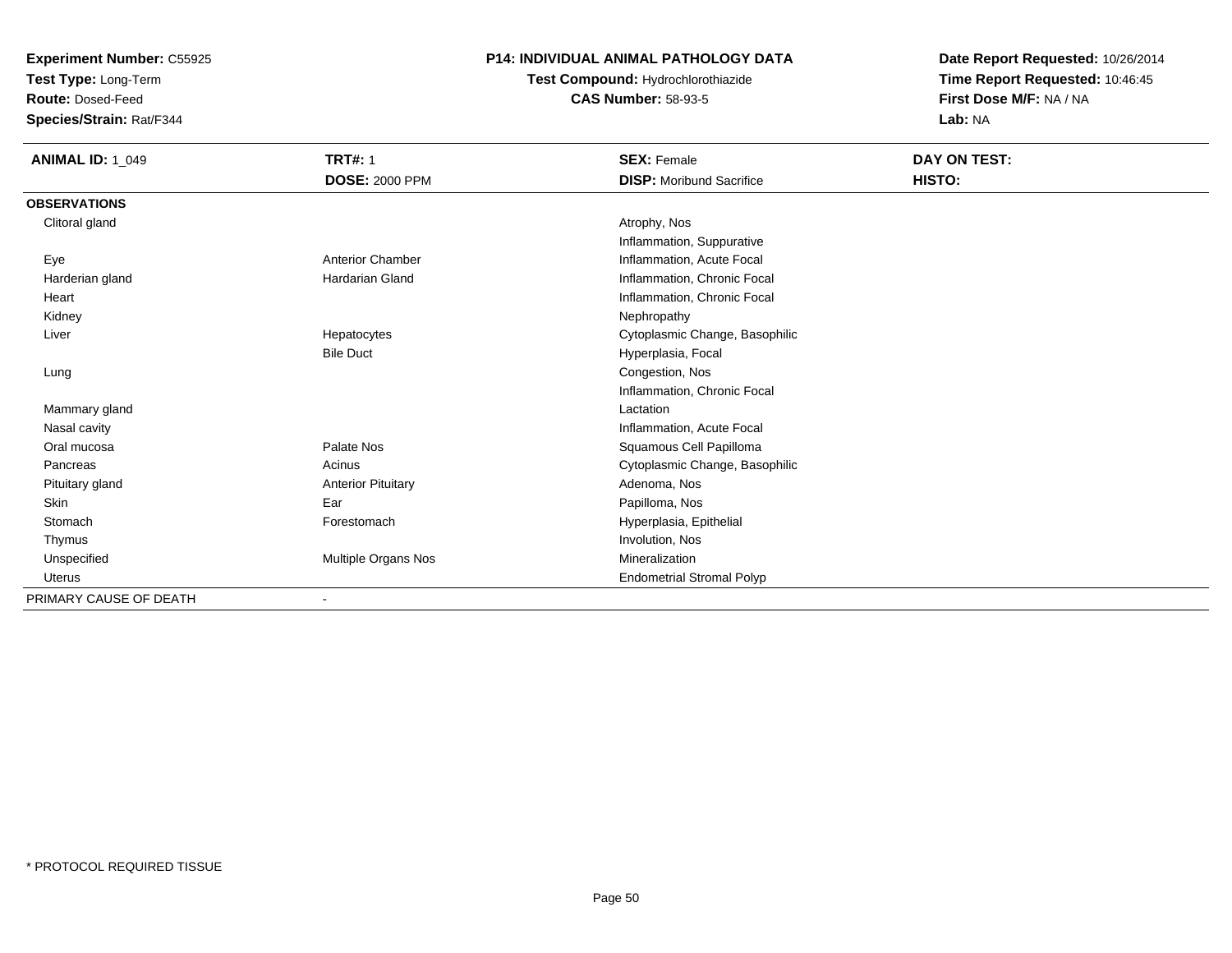**Test Type:** Long-Term

**Route:** Dosed-Feed

**Species/Strain:** Rat/F344

### **P14: INDIVIDUAL ANIMAL PATHOLOGY DATA**

**Test Compound:** Hydrochlorothiazide**CAS Number:** 58-93-5

| <b>ANIMAL ID: 1 050</b> | <b>TRT#: 1</b>              | <b>SEX: Female</b>               | DAY ON TEST: |
|-------------------------|-----------------------------|----------------------------------|--------------|
|                         | <b>DOSE: 2000 PPM</b>       | <b>DISP: Natural Death</b>       | HISTO:       |
| <b>OBSERVATIONS</b>     |                             |                                  |              |
| <b>Blood vessel</b>     | <b>Pulmonary Artery Nos</b> | Mineralization                   |              |
| Clitoral gland          |                             | Atrophy, Nos                     |              |
| Kidney                  |                             | Mineralization                   |              |
|                         |                             | Nephropathy                      |              |
| Lung                    |                             | Pigmentation, Nos                |              |
| Mammary gland           |                             | Hyperplasia, Cystic              |              |
| Nasal cavity            |                             | Inflammation, Acute Focal        |              |
| Pituitary gland         | <b>Anterior Pituitary</b>   | Hyperplasia, Focal               |              |
| Thymus                  |                             | Involution, Nos                  |              |
| Unspecified             | Multiple Organs Nos         | Leukemia, Mononuclear Cell       |              |
| Uterus                  |                             | <b>Endometrial Stromal Polyp</b> |              |
| PRIMARY CAUSE OF DEATH  | $\,$                        |                                  |              |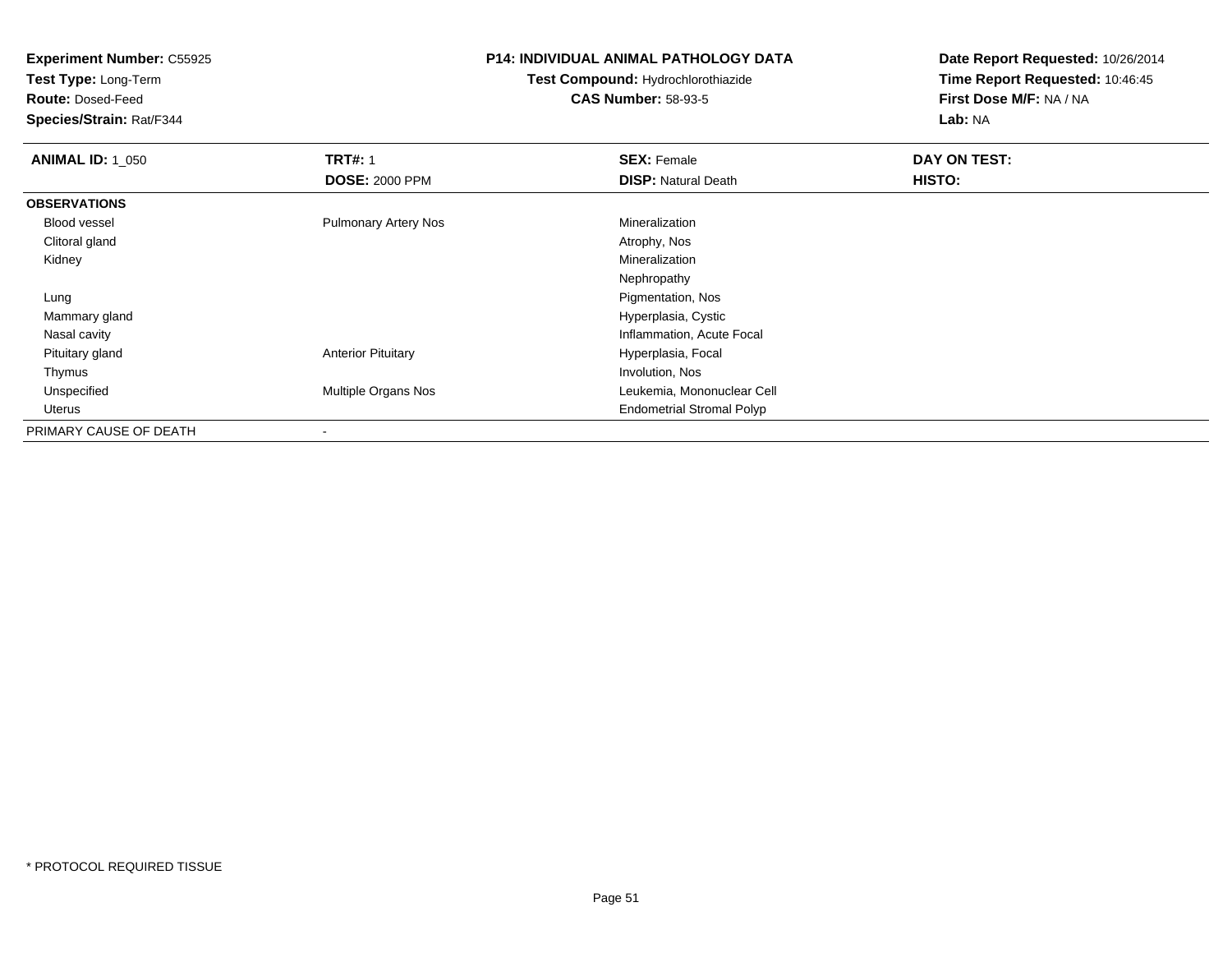**Test Type:** Long-Term

**Route:** Dosed-Feed

**Species/Strain:** Rat/F344

### **P14: INDIVIDUAL ANIMAL PATHOLOGY DATA**

# **Test Compound:** Hydrochlorothiazide**CAS Number:** 58-93-5

| <b>ANIMAL ID: 2_001</b> | TRT#: 2                   | <b>SEX: Female</b>              | DAY ON TEST: |
|-------------------------|---------------------------|---------------------------------|--------------|
|                         | <b>DOSE: 250 PPM</b>      | <b>DISP: Terminal Sacrifice</b> | HISTO:       |
| <b>OBSERVATIONS</b>     |                           |                                 |              |
| Adrenal gland           | Medulla                   | Hyperplasia, Nos                |              |
| Bone                    |                           | Fibrous Osteodystrophy          |              |
| Kidney                  |                           | Cyst, Nos                       |              |
|                         |                           | Nephropathy                     |              |
| Liver                   | Hepatocytes               | Clear-Cell Change               |              |
|                         | Hepatocytes               | Cytoplasmic Change, Basophilic  |              |
| Lung                    |                           | Alveolar Macrophages            |              |
| Lymph node              | Thoracic Lymph Node       | Hyperplasia, Plasma Cell        |              |
| Mammary gland           |                           | Hyperplasia, Cystic             |              |
| Nasal cavity            |                           | Inflammation, Acute Focal       |              |
| Parathyroid gland       |                           | Hyperplasia, Nos                |              |
| Pituitary gland         | <b>Anterior Pituitary</b> | Hyperplasia, Focal              |              |
| Thymus                  |                           | Involution, Nos                 |              |
| Thyroid                 |                           | C-Cell Adenoma                  |              |
|                         |                           | Hyperplasia, C Cell             |              |
| PRIMARY CAUSE OF DEATH  | -                         |                                 |              |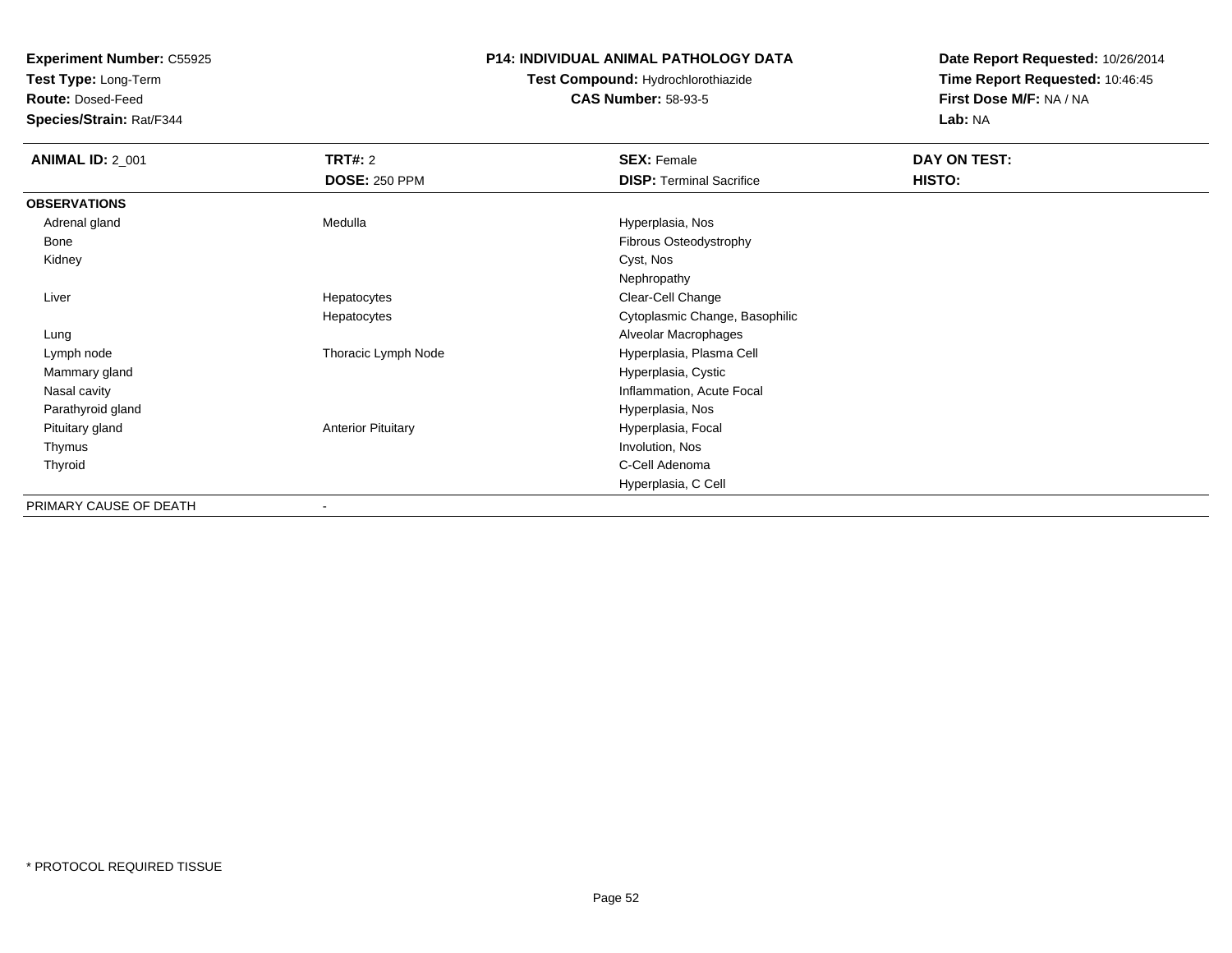**Test Type:** Long-Term

**Route:** Dosed-Feed

**Species/Strain:** Rat/F344

### **P14: INDIVIDUAL ANIMAL PATHOLOGY DATA**

# **Test Compound:** Hydrochlorothiazide**CAS Number:** 58-93-5

| <b>ANIMAL ID: 2_002</b> | <b>TRT#:</b> 2              | <b>SEX: Female</b>          | DAY ON TEST: |  |
|-------------------------|-----------------------------|-----------------------------|--------------|--|
|                         | <b>DOSE: 250 PPM</b>        | <b>DISP: Natural Death</b>  | HISTO:       |  |
| <b>OBSERVATIONS</b>     |                             |                             |              |  |
| Adrenal gland           | Cortex Nos                  | Congestion, Nos             |              |  |
| Blood vessel            | <b>Pulmonary Artery Nos</b> | Mineralization              |              |  |
| Eye                     | <b>Crystalline Lens</b>     | Degeneration, Nos           |              |  |
| Heart                   |                             | Inflammation, Chronic Focal |              |  |
| Kidney                  |                             | Congestion, Nos             |              |  |
|                         |                             | Mineralization              |              |  |
| Liver                   | Hepatocytes                 | Cytoplasmic Vacuolization   |              |  |
| Lung                    |                             | Congestion, Nos             |              |  |
|                         |                             | Foreign Body, Nos           |              |  |
|                         |                             | Hemorrhage                  |              |  |
| Lymph node              | Mesenteric Lymph Node       | Hemorrhage                  |              |  |
| Nasal cavity            |                             | Foreign Body, Nos           |              |  |
|                         |                             | Hemorrhage                  |              |  |
| Stomach                 | Forestomach                 | Inflammation, Acute Focal   |              |  |
|                         | Forestomach                 | Ulcer, Nos                  |              |  |
| PRIMARY CAUSE OF DEATH  | $\overline{\phantom{a}}$    |                             |              |  |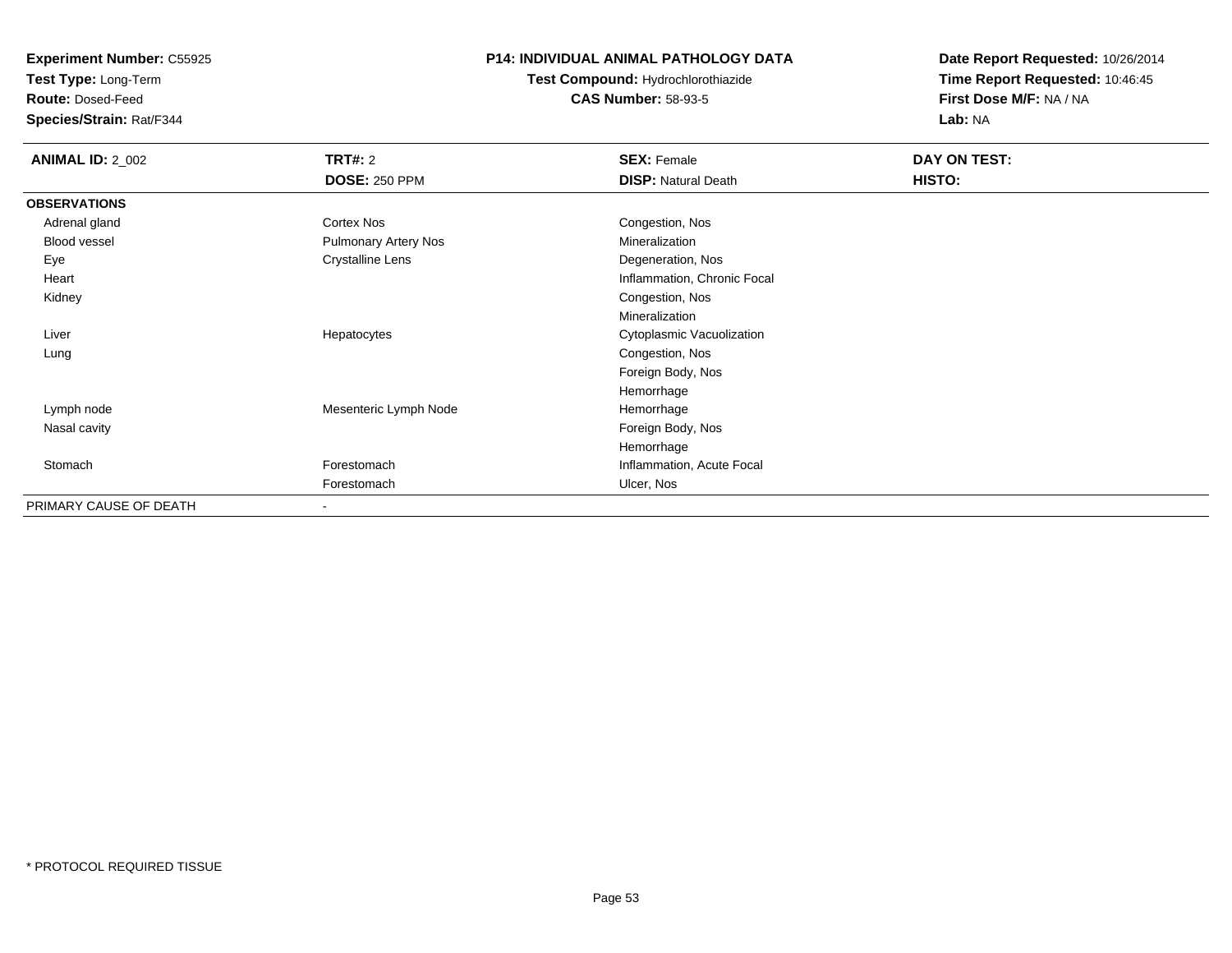**Test Type:** Long-Term

**Route:** Dosed-Feed

**Species/Strain:** Rat/F344

### **P14: INDIVIDUAL ANIMAL PATHOLOGY DATA**

**Test Compound:** Hydrochlorothiazide**CAS Number:** 58-93-5

| <b>ANIMAL ID: 2 003</b> | TRT#: 2                   | <b>SEX: Female</b>              | DAY ON TEST: |
|-------------------------|---------------------------|---------------------------------|--------------|
|                         | <b>DOSE: 250 PPM</b>      | <b>DISP: Terminal Sacrifice</b> | HISTO:       |
| <b>OBSERVATIONS</b>     |                           |                                 |              |
| Kidney                  |                           | Mineralization                  |              |
|                         |                           | Nephropathy                     |              |
| Liver                   | Hepatocytes               | Clear-Cell Change               |              |
|                         | Hepatocytes               | Cytoplasmic Change, Basophilic  |              |
|                         |                           | Inflammation, Chronic Focal     |              |
| Mammary gland           |                           | Hyperplasia, Cystic             |              |
| Pancreas                | Acinus                    | Atrophy, Focal                  |              |
| Parathyroid gland       |                           | Hyperplasia, Nos                |              |
| Pituitary gland         | <b>Anterior Pituitary</b> | Adenoma, Nos                    |              |
| Thyroid                 |                           | Hyperplasia, C Cell             |              |
| Uterus                  | Cervix Uteri              | Cyst, Epidermal Inclusion       |              |
|                         | Cervix Uteri              | Squamous Cell Carcinoma         |              |
| PRIMARY CAUSE OF DEATH  | $\overline{\phantom{a}}$  |                                 |              |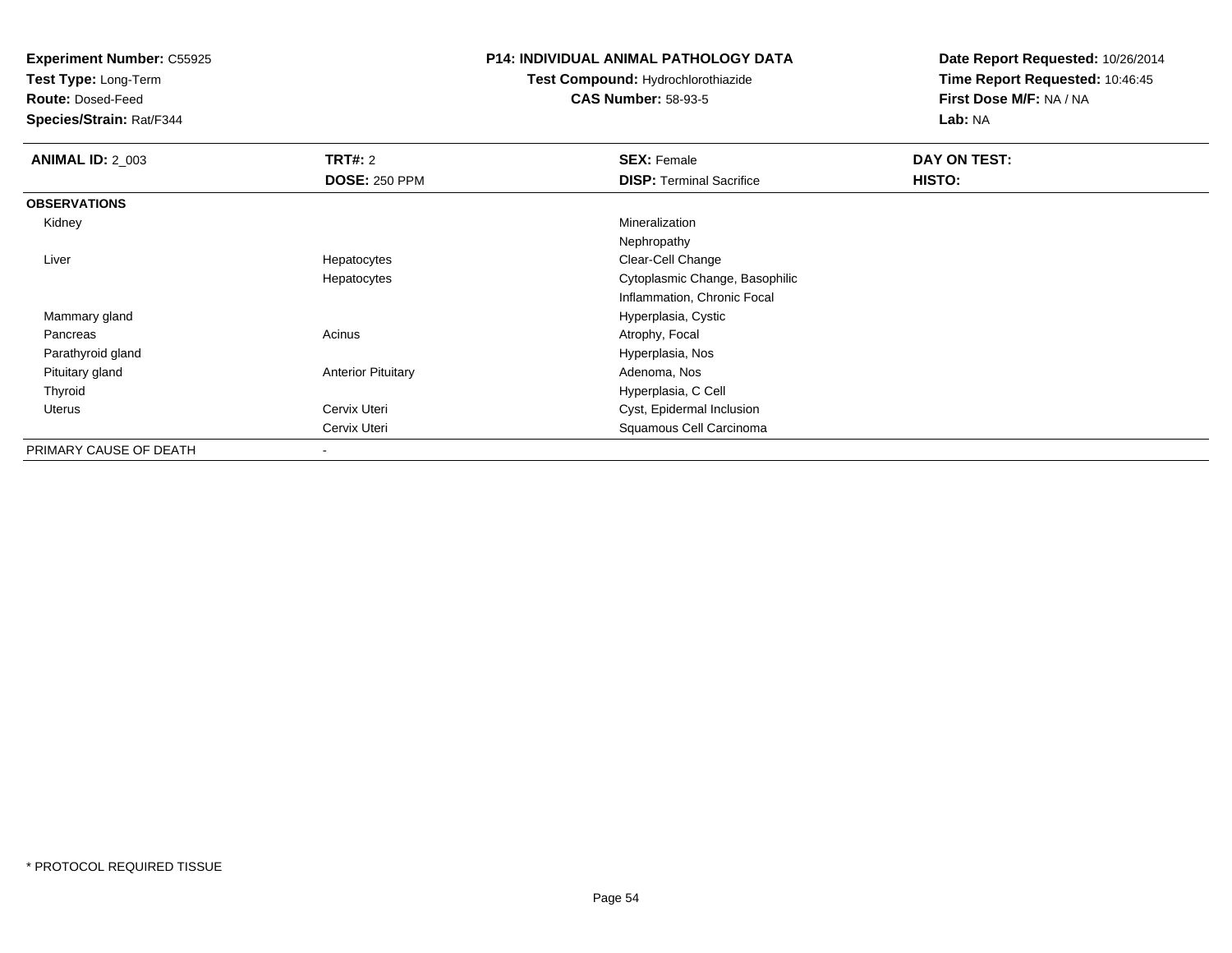**Test Type:** Long-Term

**Route:** Dosed-Feed

**Species/Strain:** Rat/F344

#### **P14: INDIVIDUAL ANIMAL PATHOLOGY DATA**

**Test Compound:** Hydrochlorothiazide**CAS Number:** 58-93-5

| <b>ANIMAL ID: 2_004</b> | TRT#: 2                   | <b>SEX: Female</b>              | DAY ON TEST: |
|-------------------------|---------------------------|---------------------------------|--------------|
|                         | <b>DOSE: 250 PPM</b>      | <b>DISP: Terminal Sacrifice</b> | HISTO:       |
| <b>OBSERVATIONS</b>     |                           |                                 |              |
| Kidney                  |                           | Mineralization                  |              |
|                         |                           | Nephropathy                     |              |
| Liver                   |                           | Abnormal Curvature              |              |
|                         | Hepatocytes               | Cytoplasmic Change, Basophilic  |              |
|                         |                           | Inflammation, Chronic Focal     |              |
| Mammary gland           |                           | Hyperplasia, Cystic             |              |
| Pancreas                | Acinus                    | Atrophy, Focal                  |              |
| Pituitary gland         | <b>Anterior Pituitary</b> | Adenoma, Nos                    |              |
|                         | <b>Anterior Pituitary</b> | Cyst, Nos                       |              |
| Thyroid                 |                           | C-Cell Carcinoma                |              |
| Uterus                  | Cervix Uteri              | Cyst, Epidermal Inclusion       |              |
|                         |                           | Hydrometra                      |              |
| PRIMARY CAUSE OF DEATH  | -                         |                                 |              |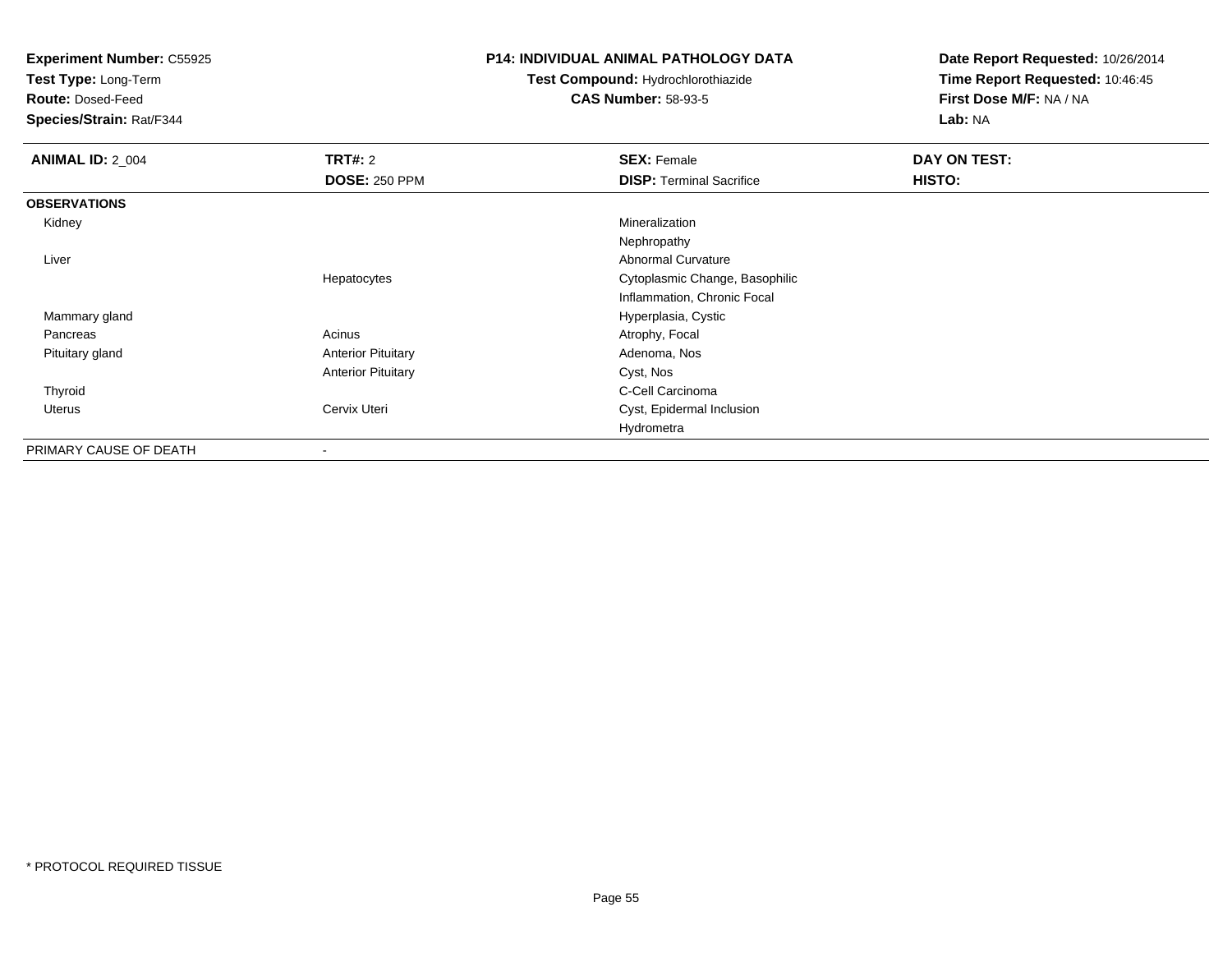**Test Type:** Long-Term

**Route:** Dosed-Feed

**Species/Strain:** Rat/F344

### **P14: INDIVIDUAL ANIMAL PATHOLOGY DATA**

# **Test Compound:** Hydrochlorothiazide**CAS Number:** 58-93-5

| <b>ANIMAL ID: 2_005</b> | TRT#: 2                   | <b>SEX: Female</b>             | DAY ON TEST: |  |
|-------------------------|---------------------------|--------------------------------|--------------|--|
|                         | <b>DOSE: 250 PPM</b>      | <b>DISP: Natural Death</b>     | HISTO:       |  |
| <b>OBSERVATIONS</b>     |                           |                                |              |  |
| Bone                    |                           | <b>Fibrous Osteodystrophy</b>  |              |  |
| Heart                   |                           | Inflammation, Chronic Focal    |              |  |
| Kidney                  | Pelvis                    | Hyperplasia, Epithelial        |              |  |
|                         |                           | Nephropathy                    |              |  |
| Liver                   | Hepatocytes               | Cytoplasmic Change, Basophilic |              |  |
| Mammary gland           |                           | Hyperplasia, Cystic            |              |  |
| Nasal cavity            |                           | Foreign Body, Nos              |              |  |
| Parathyroid gland       |                           | Hyperplasia, Nos               |              |  |
| Pituitary gland         | <b>Anterior Pituitary</b> | Hyperplasia, Focal             |              |  |
| Skin                    | Thorax                    | Cyst, Epidermal Inclusion      |              |  |
| Thyroid                 |                           | C-Cell Adenoma                 |              |  |
| Unspecified             | Multiple Organs Nos       | Mineralization                 |              |  |
| PRIMARY CAUSE OF DEATH  | ۰                         |                                |              |  |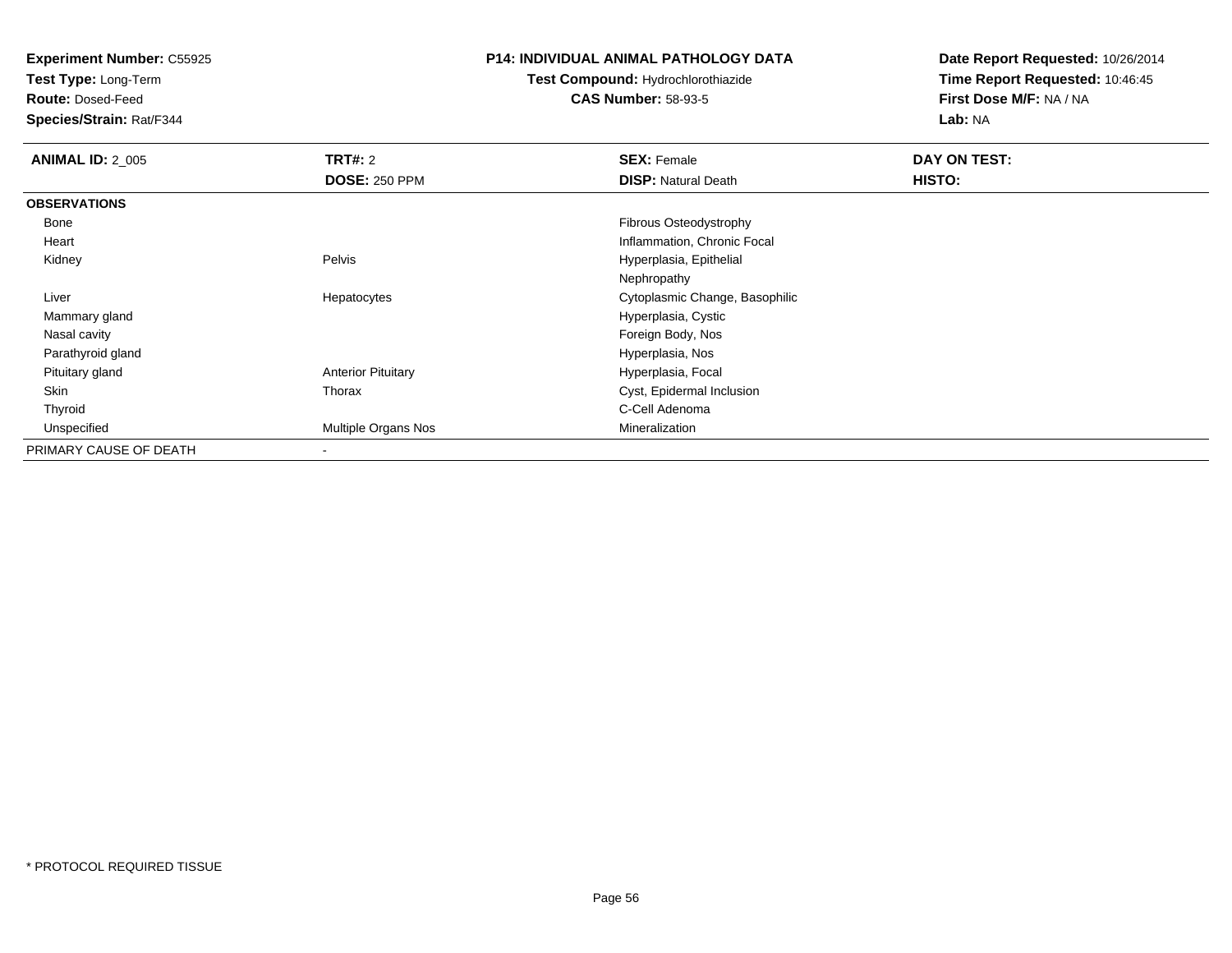**Test Type:** Long-Term

**Route:** Dosed-Feed

**Species/Strain:** Rat/F344

### **P14: INDIVIDUAL ANIMAL PATHOLOGY DATA**

## **Test Compound:** Hydrochlorothiazide**CAS Number:** 58-93-5

| <b>ANIMAL ID: 2_006</b> | <b>TRT#: 2</b>              | <b>SEX: Female</b>             | DAY ON TEST:  |  |
|-------------------------|-----------------------------|--------------------------------|---------------|--|
|                         | <b>DOSE: 250 PPM</b>        | <b>DISP: Natural Death</b>     | <b>HISTO:</b> |  |
| <b>OBSERVATIONS</b>     |                             |                                |               |  |
| Blood vessel            | <b>Pulmonary Artery Nos</b> | Mineralization                 |               |  |
| Clitoral gland          |                             | Adenoma, Nos                   |               |  |
| Kidney                  |                             | Mineralization                 |               |  |
|                         |                             | Nephropathy                    |               |  |
| Liver                   | Hepatocytes                 | Cytoplasmic Change, Basophilic |               |  |
|                         |                             | Infarct, Nos                   |               |  |
| Lung                    |                             | Congestion, Nos                |               |  |
|                         |                             | Inflammation, Chronic Focal    |               |  |
| Lymph node              | Hepatic Lymph Node          | Hyperplasia, Plasma Cell       |               |  |
| Mammary gland           |                             | Fibroadenoma                   |               |  |
|                         |                             | Hyperplasia, Cystic            |               |  |
| Pituitary gland         | <b>Anterior Pituitary</b>   | Cyst, Nos                      |               |  |
|                         | <b>Anterior Pituitary</b>   | Hyperplasia, Focal             |               |  |
| PRIMARY CAUSE OF DEATH  |                             |                                |               |  |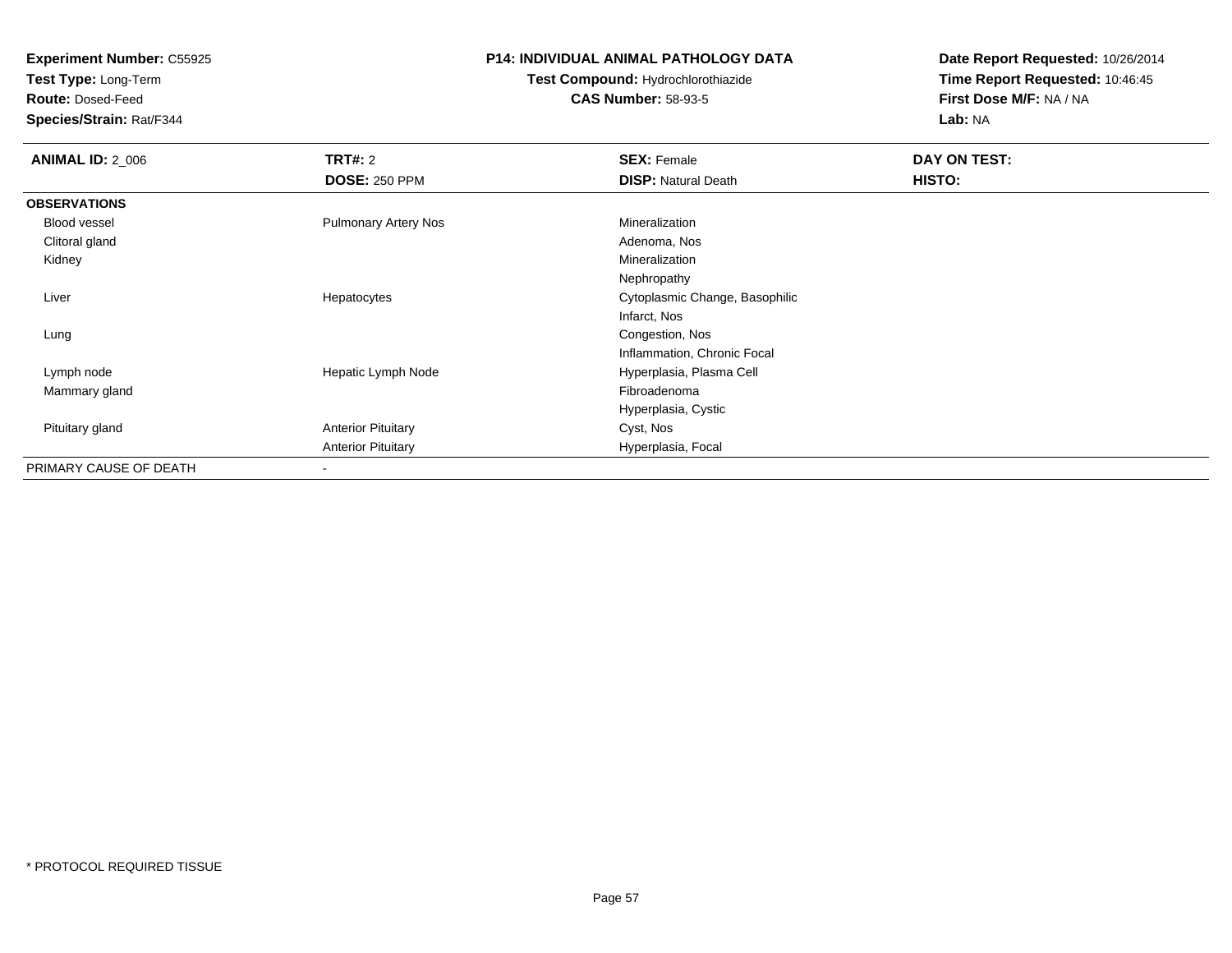**Test Type:** Long-Term

**Route:** Dosed-Feed

**Species/Strain:** Rat/F344

### **P14: INDIVIDUAL ANIMAL PATHOLOGY DATA**

**Test Compound:** Hydrochlorothiazide**CAS Number:** 58-93-5

| <b>ANIMAL ID: 2 007</b> | TRT#: 2                   | <b>SEX: Female</b>               | DAY ON TEST: |
|-------------------------|---------------------------|----------------------------------|--------------|
|                         | <b>DOSE: 250 PPM</b>      | <b>DISP: Terminal Sacrifice</b>  | HISTO:       |
| <b>OBSERVATIONS</b>     |                           |                                  |              |
| Kidney                  |                           | Mineralization                   |              |
|                         |                           | Nephropathy                      |              |
| Liver                   | Hepatocytes               | Cytoplasmic Change, Basophilic   |              |
| Mammary gland           |                           | Fibroadenoma                     |              |
|                         |                           | Hyperplasia, Cystic              |              |
| Nasal cavity            |                           | Foreign Body, Nos                |              |
| Pancreas                | Acinus                    | Cytoplasmic Change, Eosinophilic |              |
| Pituitary gland         | <b>Anterior Pituitary</b> | Cyst, Nos                        |              |
|                         | <b>Anterior Pituitary</b> | Hyperplasia, Focal               |              |
| Thyroid                 |                           | Hyperplasia, C Cell              |              |
| Tooth                   |                           | Inflammation, Chronic Focal      |              |
| Uterus                  |                           | Hydrometra                       |              |
| PRIMARY CAUSE OF DEATH  | -                         |                                  |              |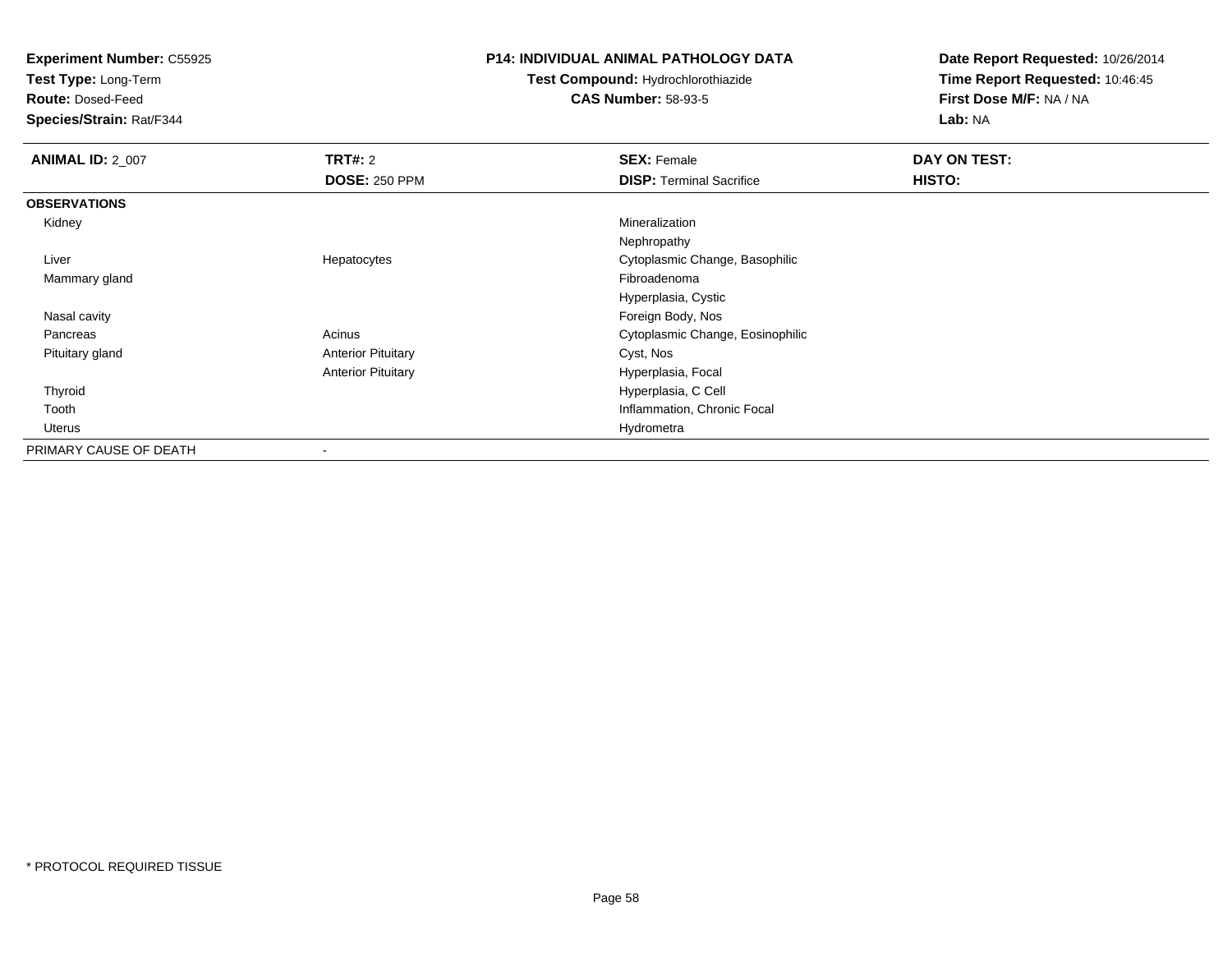**Test Type:** Long-Term

**Route:** Dosed-Feed

**Species/Strain:** Rat/F344

### **P14: INDIVIDUAL ANIMAL PATHOLOGY DATA**

**Test Compound:** Hydrochlorothiazide**CAS Number:** 58-93-5

| <b>ANIMAL ID: 2_008</b> | <b>TRT#: 2</b>            | <b>SEX: Female</b>               | DAY ON TEST: |  |
|-------------------------|---------------------------|----------------------------------|--------------|--|
|                         | <b>DOSE: 250 PPM</b>      | <b>DISP: Terminal Sacrifice</b>  | HISTO:       |  |
| <b>OBSERVATIONS</b>     |                           |                                  |              |  |
| Adrenal gland           | Cortex Nos                | Hyperplasia, Focal               |              |  |
|                         | Medulla                   | Hyperplasia, Nos                 |              |  |
| Eye                     | Nasolacrimal Duct         | Inflammation, Acute Focal        |              |  |
| Kidney                  |                           | Nephropathy                      |              |  |
| Liver                   | Hepatocytes               | Cytoplasmic Change, Basophilic   |              |  |
|                         |                           | Fibrosis                         |              |  |
|                         |                           | Inflammation, Chronic Focal      |              |  |
| Mammary gland           |                           | Hyperplasia, Cystic              |              |  |
| Pancreas                | Acinus                    | Atrophy, Focal                   |              |  |
| Pituitary gland         | <b>Anterior Pituitary</b> | Adenoma, Nos                     |              |  |
|                         | Intermedia                | Angiectasis                      |              |  |
| Thyroid                 |                           | Hyperplasia, C Cell              |              |  |
| Uterus                  |                           | <b>Endometrial Stromal Polyp</b> |              |  |
|                         | Endometrium               | Hyperplasia, Epithelial          |              |  |
| PRIMARY CAUSE OF DEATH  | $\overline{\phantom{a}}$  |                                  |              |  |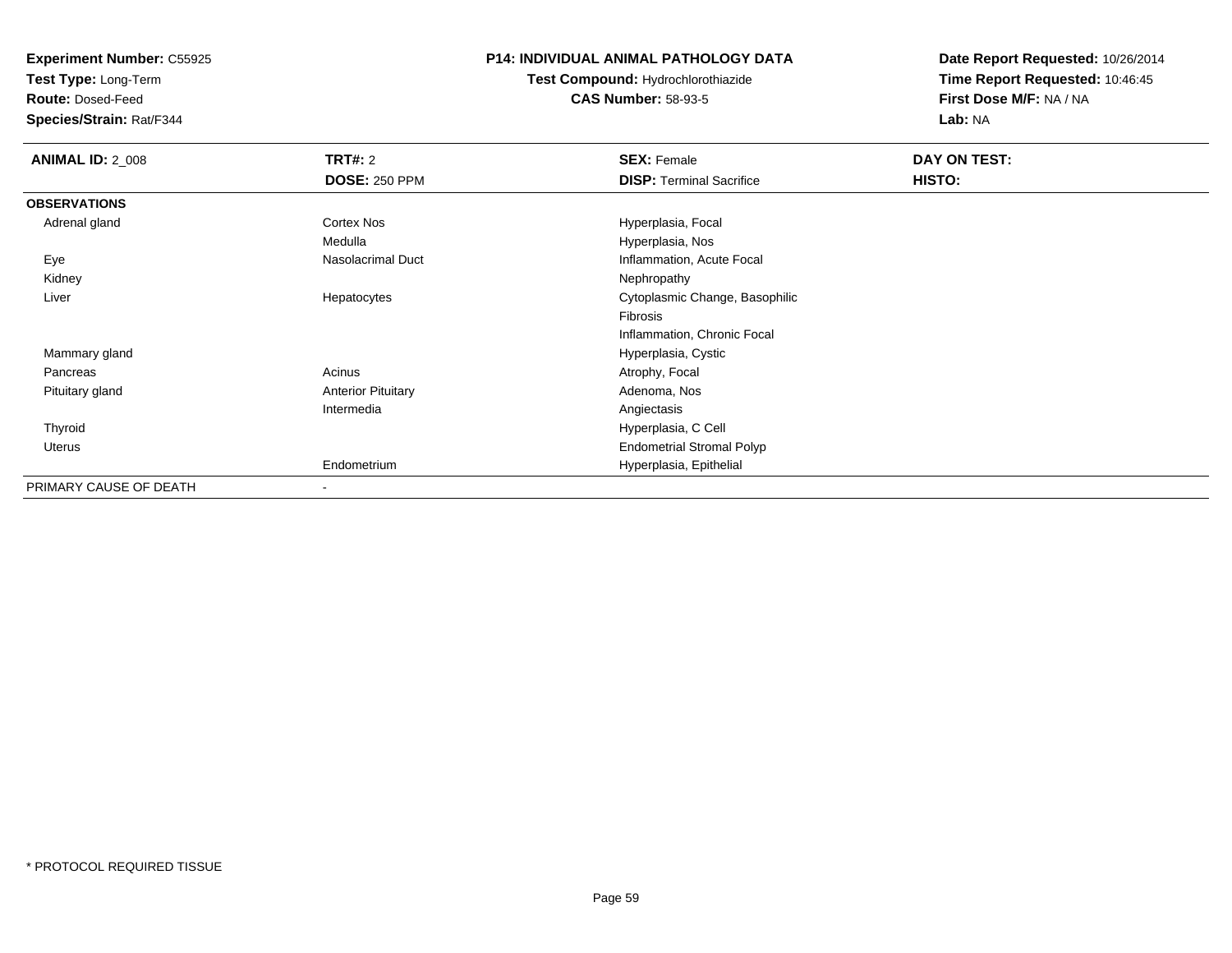**Test Type:** Long-Term

**Route:** Dosed-Feed

**Species/Strain:** Rat/F344

### **P14: INDIVIDUAL ANIMAL PATHOLOGY DATA**

**Test Compound:** Hydrochlorothiazide**CAS Number:** 58-93-5

| <b>ANIMAL ID: 2 009</b> | <b>TRT#: 2</b>        | <b>SEX: Female</b>          | DAY ON TEST:  |  |
|-------------------------|-----------------------|-----------------------------|---------------|--|
|                         | <b>DOSE: 250 PPM</b>  | <b>DISP: Natural Death</b>  | <b>HISTO:</b> |  |
| <b>OBSERVATIONS</b>     |                       |                             |               |  |
| Adrenal gland           | <b>Cortex Nos</b>     | Congestion, Nos             |               |  |
| Blood vessel            | Aorta Nos             | Hemorrhage                  |               |  |
| Heart                   |                       | Inflammation, Chronic Focal |               |  |
| Kidney                  |                       | Hemorrhage                  |               |  |
|                         |                       | Mineralization              |               |  |
| Liver                   | <b>Bile Duct</b>      | Hyperplasia, Focal          |               |  |
| Lung                    |                       | Congestion, Nos             |               |  |
| Lymph node              | Mandibular Lymph Node | Congestion, Nos             |               |  |
| Pancreas                | Acinus                | Atrophy, Focal              |               |  |
| Stomach                 | Forestomach           | Inflammation, Acute Focal   |               |  |
| PRIMARY CAUSE OF DEATH  |                       |                             |               |  |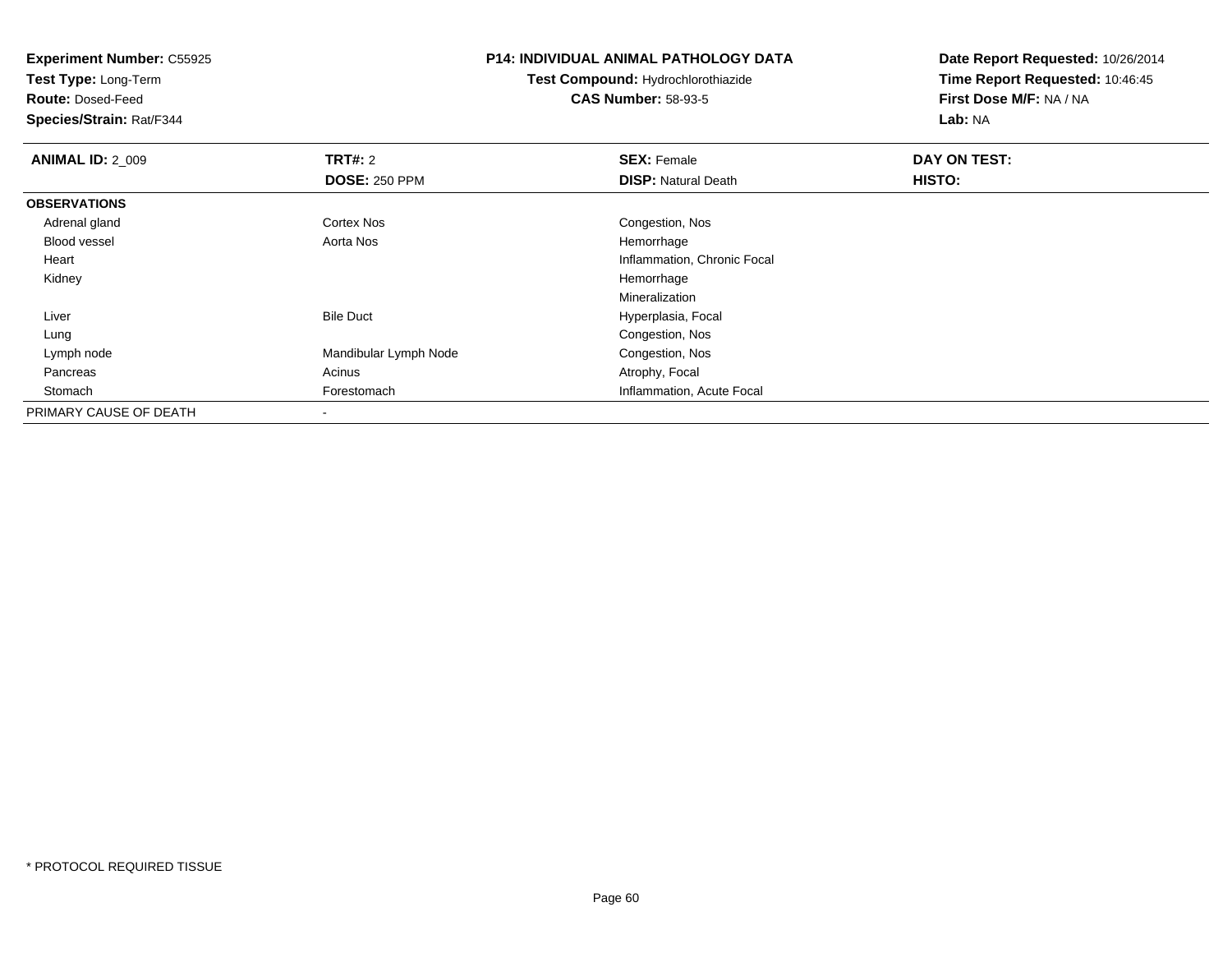**Test Type:** Long-Term

**Route:** Dosed-Feed

**Species/Strain:** Rat/F344

### **P14: INDIVIDUAL ANIMAL PATHOLOGY DATA**

# **Test Compound:** Hydrochlorothiazide**CAS Number:** 58-93-5

| <b>ANIMAL ID: 2 010</b> | <b>TRT#: 2</b>            | <b>SEX: Female</b>              | DAY ON TEST: |  |
|-------------------------|---------------------------|---------------------------------|--------------|--|
|                         | <b>DOSE: 250 PPM</b>      | <b>DISP: Terminal Sacrifice</b> | HISTO:       |  |
| <b>OBSERVATIONS</b>     |                           |                                 |              |  |
| Adrenal gland           | Cortex Nos                | Hypertrophy, Focal              |              |  |
| Bone marrow             |                           | Hyperplasia, Reticulum Cell     |              |  |
| Eye                     | Nasolacrimal Duct         | Inflammation, Acute Focal       |              |  |
| Kidney                  |                           | Nephropathy                     |              |  |
| Liver                   | Hepatocytes               | Cytoplasmic Change, Basophilic  |              |  |
|                         |                           | Inflammation, Chronic Focal     |              |  |
| Mammary gland           |                           | Hyperplasia, Cystic             |              |  |
| Pancreas                | Acinus                    | Atrophy, Focal                  |              |  |
| Pituitary gland         | <b>Anterior Pituitary</b> | Cyst, Nos                       |              |  |
|                         | <b>Anterior Pituitary</b> | Hyperplasia, Focal              |              |  |
| Thyroid                 |                           | C-Cell Adenoma                  |              |  |
|                         |                           | Hyperplasia, C Cell             |              |  |
| PRIMARY CAUSE OF DEATH  |                           |                                 |              |  |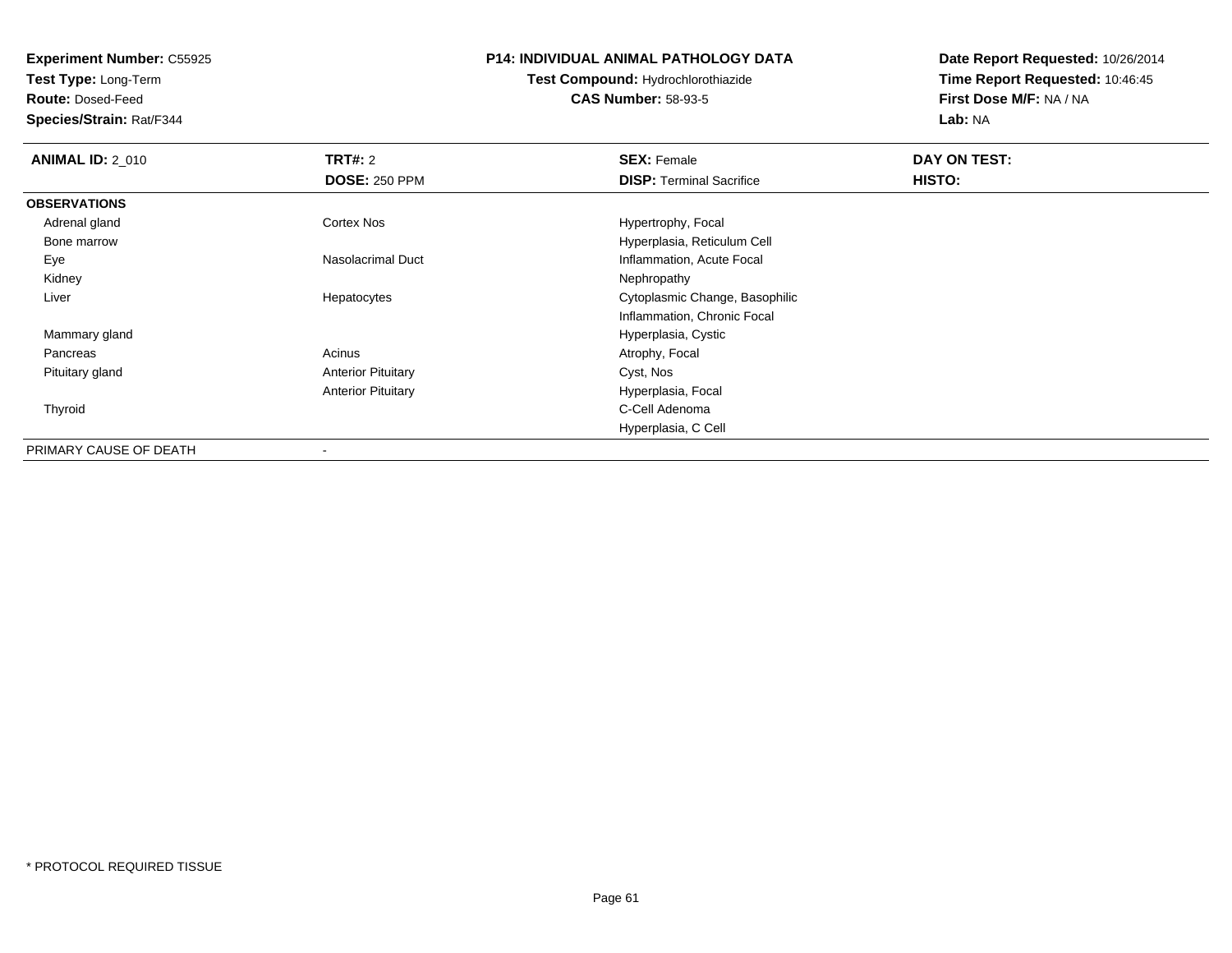**Test Type:** Long-Term

**Route:** Dosed-Feed

**Species/Strain:** Rat/F344

#### **P14: INDIVIDUAL ANIMAL PATHOLOGY DATA**

# **Test Compound:** Hydrochlorothiazide**CAS Number:** 58-93-5

| <b>ANIMAL ID: 2_011</b> | TRT#: 2                    | <b>SEX: Female</b>              | DAY ON TEST: |  |
|-------------------------|----------------------------|---------------------------------|--------------|--|
|                         | <b>DOSE: 250 PPM</b>       | <b>DISP:</b> Moribund Sacrifice | HISTO:       |  |
| <b>OBSERVATIONS</b>     |                            |                                 |              |  |
| Adrenal gland           | Cortex Nos                 | Hyperplasia, Focal              |              |  |
| Kidney                  |                            | Mineralization                  |              |  |
|                         |                            | Nephropathy                     |              |  |
| Liver                   | Hepatocytes                | Cytoplasmic Change, Basophilic  |              |  |
| Lung                    |                            | Alveolar/Bronchiolar Adenoma    |              |  |
| Mammary gland           |                            | Fibroadenoma                    |              |  |
|                         |                            | Hyperplasia, Cystic             |              |  |
| Nasal cavity            |                            | Inflammation, Acute Focal       |              |  |
| Pituitary gland         | <b>Anterior Pituitary</b>  | Cyst, Nos                       |              |  |
| Thyroid                 |                            | Hyperplasia, C Cell             |              |  |
| Unspecified             | <b>Multiple Organs Nos</b> | Leukemia, Mononuclear Cell      |              |  |
| Uterus                  |                            | Hydrometra                      |              |  |
| PRIMARY CAUSE OF DEATH  | $\overline{\phantom{a}}$   |                                 |              |  |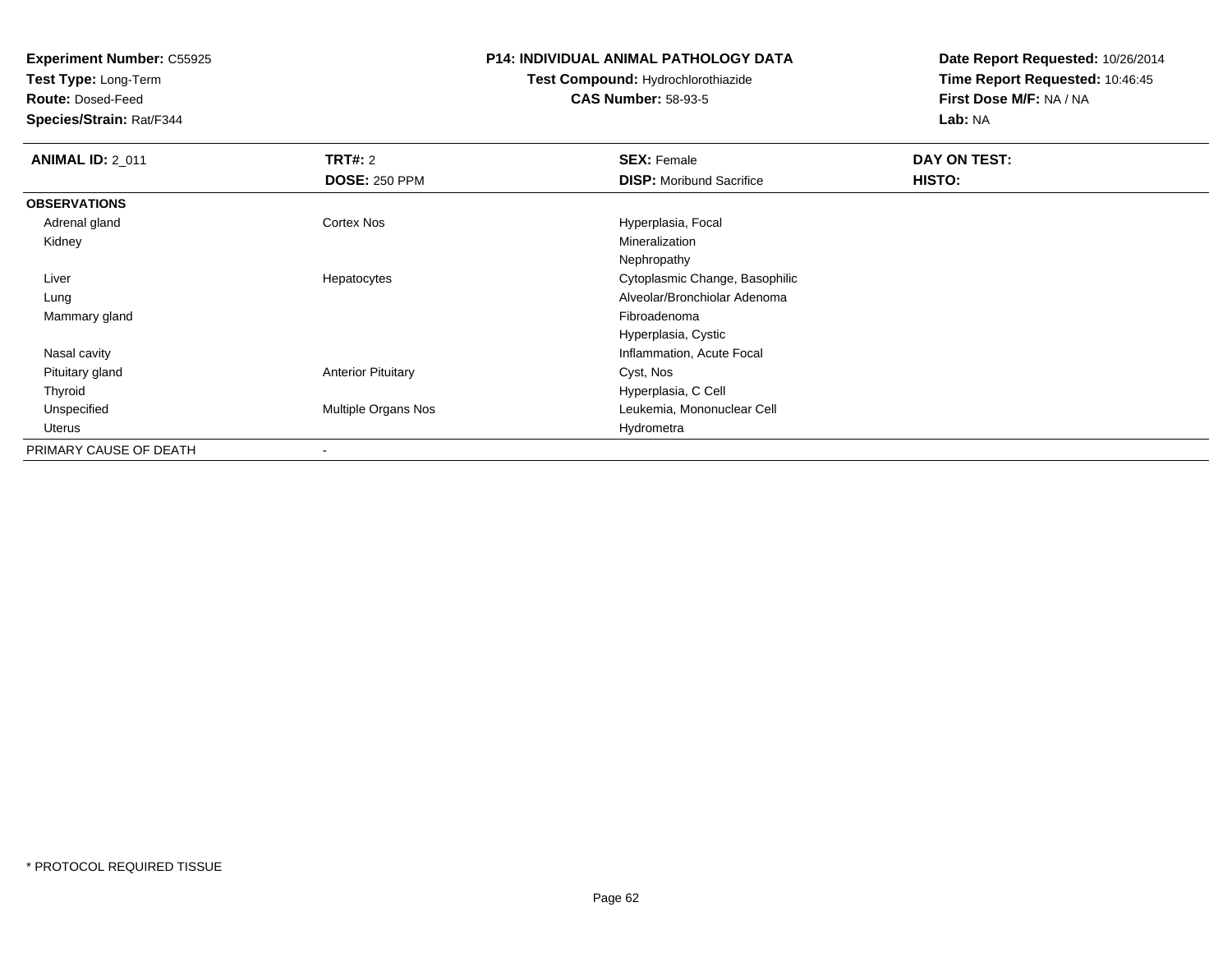**Test Type:** Long-Term

**Route:** Dosed-Feed

**Species/Strain:** Rat/F344

### **P14: INDIVIDUAL ANIMAL PATHOLOGY DATA**

# **Test Compound:** Hydrochlorothiazide**CAS Number:** 58-93-5

| <b>ANIMAL ID: 2_012</b> | TRT#: 2<br><b>DOSE: 250 PPM</b> | <b>SEX: Female</b><br><b>DISP: Natural Death</b> | DAY ON TEST:<br>HISTO: |
|-------------------------|---------------------------------|--------------------------------------------------|------------------------|
| <b>OBSERVATIONS</b>     |                                 |                                                  |                        |
| Adrenal gland           | <b>Cortex Nos</b>               | Congestion, Nos                                  |                        |
| Heart                   |                                 | Inflammation, Chronic Focal                      |                        |
| Kidney                  |                                 | Mineralization                                   |                        |
| Liver                   | Hepatocytes                     | Cytoplasmic Vacuolization                        |                        |
|                         | <b>Bile Duct</b>                | Hyperplasia, Focal                               |                        |
|                         |                                 | Necrosis, Focal                                  |                        |
| Lung                    |                                 | Congestion, Nos                                  |                        |
|                         |                                 | Edema, Nos                                       |                        |
|                         | Bronchiole                      | Foreign Body, Nos                                |                        |
|                         |                                 | Hemorrhage                                       |                        |
| Lymph node              | Mesenteric Lymph Node           | Hemorrhage                                       |                        |
| Nasal cavity            |                                 | Hemorrhage                                       |                        |
| Ovary                   |                                 | Congestion, Nos                                  |                        |
| Pancreas                |                                 | Hemorrhage                                       |                        |
| Pituitary gland         | <b>Anterior Pituitary</b>       | Cyst, Nos                                        |                        |
| Spleen                  |                                 | Atrophy, Diffuse                                 |                        |
| Stomach                 | Forestomach                     | Edema, Nos                                       |                        |
|                         | Forestomach                     | Inflammation, Acute Focal                        |                        |
| PRIMARY CAUSE OF DEATH  | $\sim$                          |                                                  |                        |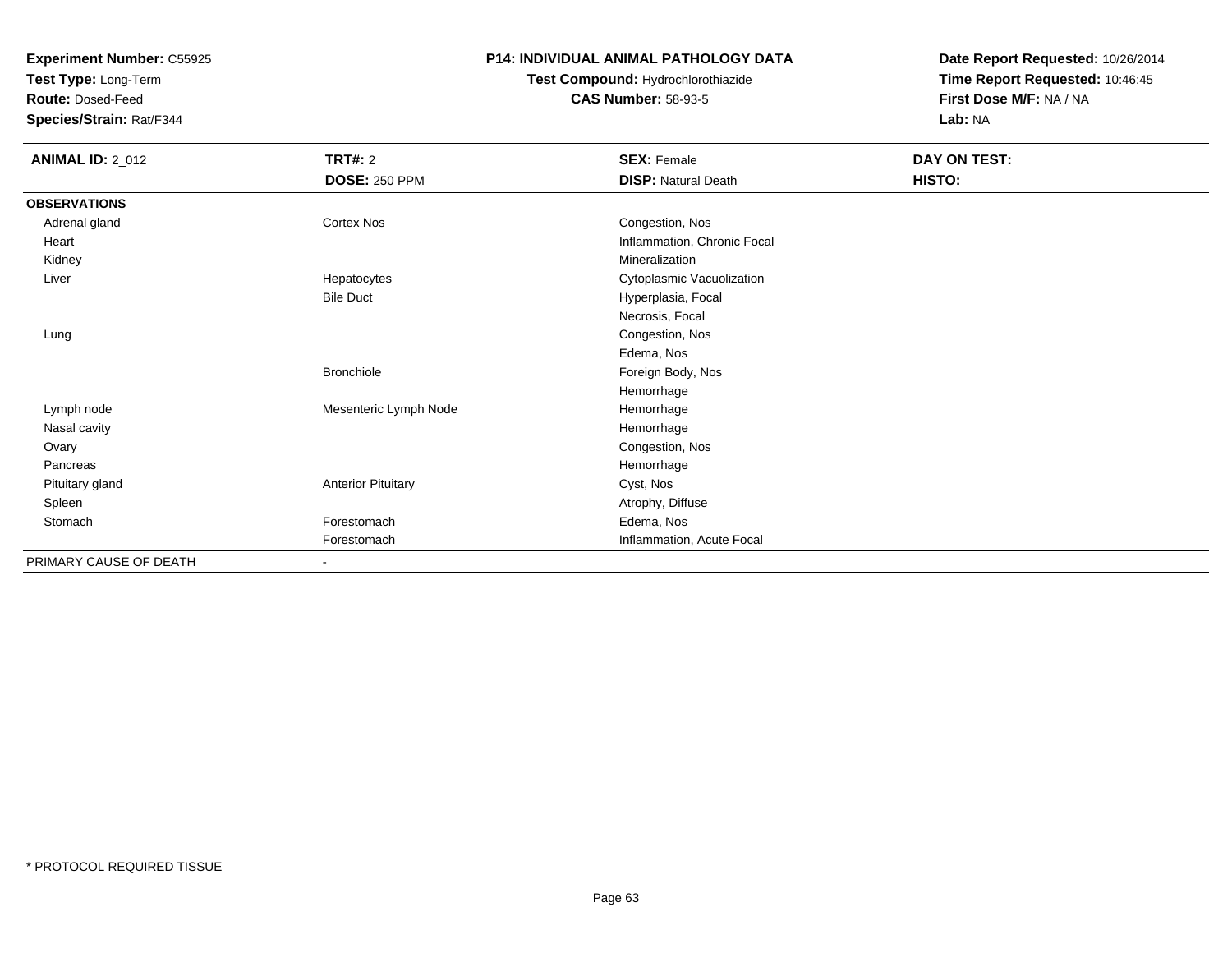| <b>Experiment Number: C55925</b><br>Test Type: Long-Term<br><b>Route: Dosed-Feed</b><br>Species/Strain: Rat/F344 |                      | <b>P14: INDIVIDUAL ANIMAL PATHOLOGY DATA</b><br>Test Compound: Hydrochlorothiazide<br><b>CAS Number: 58-93-5</b> | Date Report Requested: 10/26/2014<br>Time Report Requested: 10:46:45<br>First Dose M/F: NA / NA<br>Lab: NA |  |
|------------------------------------------------------------------------------------------------------------------|----------------------|------------------------------------------------------------------------------------------------------------------|------------------------------------------------------------------------------------------------------------|--|
| <b>ANIMAL ID: 2 013</b>                                                                                          | TRT#: 2              | <b>SEX: Female</b>                                                                                               | DAY ON TEST:                                                                                               |  |
|                                                                                                                  | <b>DOSE: 250 PPM</b> | <b>DISP: Natural Death</b>                                                                                       | HISTO:                                                                                                     |  |
| <b>OBSERVATIONS</b>                                                                                              |                      |                                                                                                                  |                                                                                                            |  |
| Kidney                                                                                                           |                      | Mineralization                                                                                                   |                                                                                                            |  |
| Liver                                                                                                            | Hepatocytes          | Cytoplasmic Vacuolization                                                                                        |                                                                                                            |  |
| Lung                                                                                                             |                      | Congestion, Nos                                                                                                  |                                                                                                            |  |
|                                                                                                                  |                      | Edema, Nos                                                                                                       |                                                                                                            |  |
|                                                                                                                  |                      | Hemorrhage                                                                                                       |                                                                                                            |  |
| Nasal cavity                                                                                                     |                      | Hemorrhage                                                                                                       |                                                                                                            |  |
| PRIMARY CAUSE OF DEATH                                                                                           |                      |                                                                                                                  |                                                                                                            |  |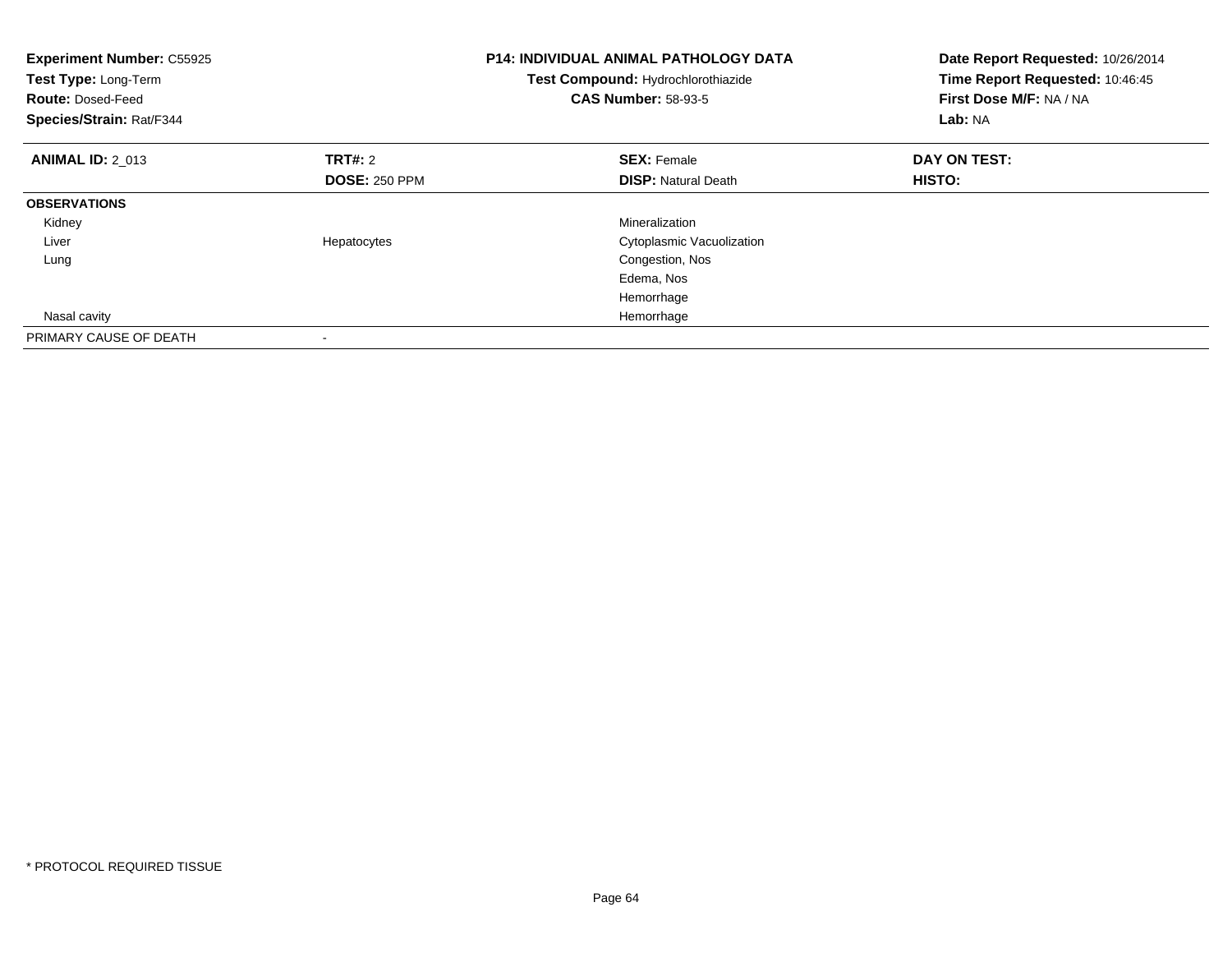**Test Type:** Long-Term

**Route:** Dosed-Feed

**Species/Strain:** Rat/F344

#### **P14: INDIVIDUAL ANIMAL PATHOLOGY DATA**

**Test Compound:** Hydrochlorothiazide**CAS Number:** 58-93-5

| <b>ANIMAL ID: 2_014</b> | TRT#: 2                   | <b>SEX: Female</b>              | DAY ON TEST: |  |
|-------------------------|---------------------------|---------------------------------|--------------|--|
|                         | <b>DOSE: 250 PPM</b>      | <b>DISP:</b> Moribund Sacrifice | HISTO:       |  |
| <b>OBSERVATIONS</b>     |                           |                                 |              |  |
| Adrenal gland           | Cortex Nos                | Hyperplasia, Focal              |              |  |
|                         | Medulla                   | Pheochromocytoma                |              |  |
| Bone                    |                           | Fibrous Osteodystrophy          |              |  |
| Heart                   |                           | Inflammation, Chronic Focal     |              |  |
| Kidney                  |                           | Nephropathy                     |              |  |
| Liver                   | Hepatocytes               | Cytoplasmic Change, Basophilic  |              |  |
| Mammary gland           |                           | Hyperplasia, Cystic             |              |  |
| Pancreas                | Acinus                    | Atrophy, Focal                  |              |  |
| Parathyroid gland       |                           | Hyperplasia, Nos                |              |  |
| Pituitary gland         | <b>Anterior Pituitary</b> | Cyst, Nos                       |              |  |
|                         | <b>Anterior Pituitary</b> | Hyperplasia, Focal              |              |  |
| Unspecified             | Multiple Organs Nos       | Mineralization                  |              |  |
| PRIMARY CAUSE OF DEATH  | $\overline{\phantom{a}}$  |                                 |              |  |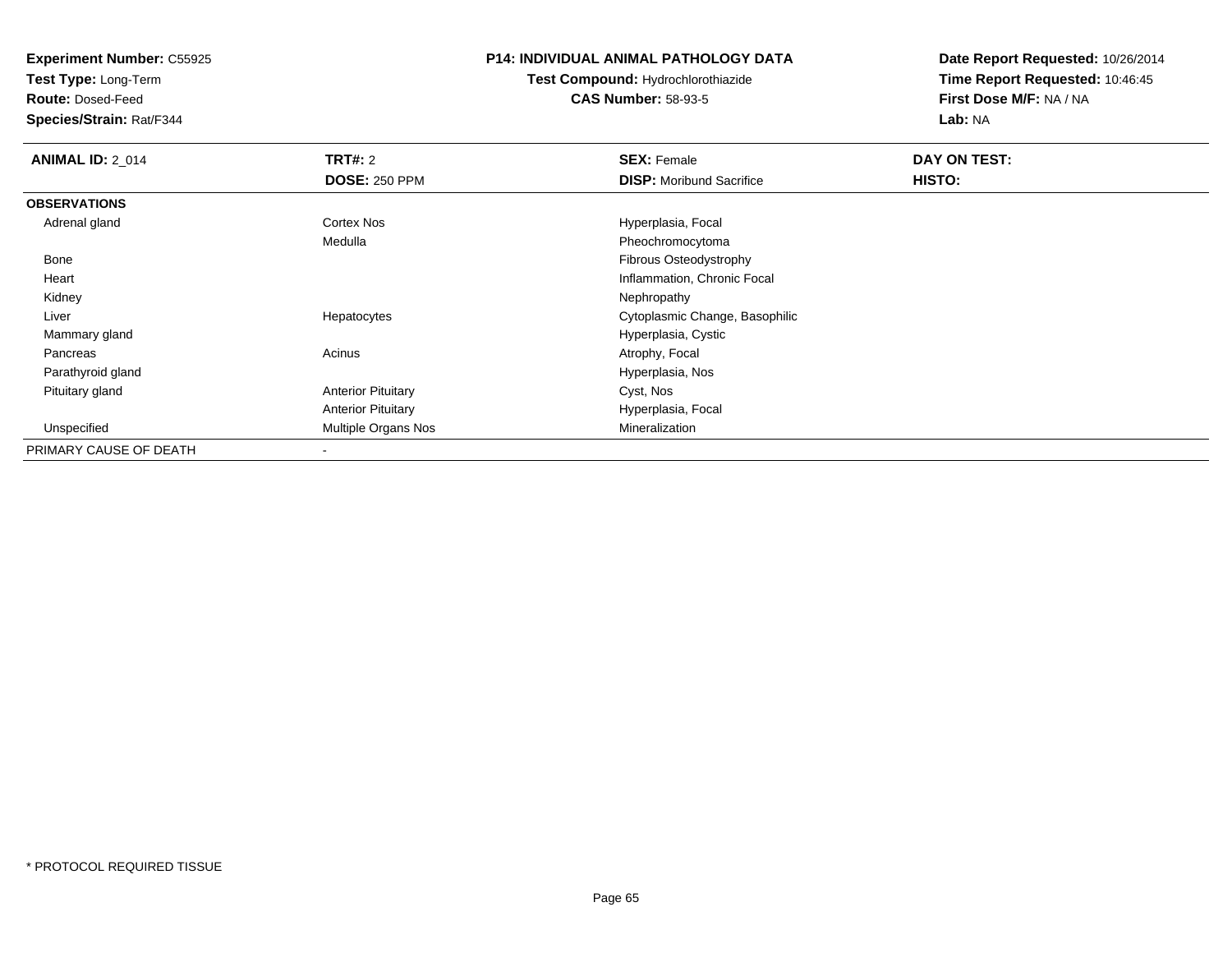**Test Type:** Long-Term

**Route:** Dosed-Feed

**Species/Strain:** Rat/F344

#### **P14: INDIVIDUAL ANIMAL PATHOLOGY DATA**

**Test Compound:** Hydrochlorothiazide**CAS Number:** 58-93-5

| <b>ANIMAL ID: 2 015</b> | <b>TRT#: 2</b>            | <b>SEX: Female</b>               | DAY ON TEST: |  |
|-------------------------|---------------------------|----------------------------------|--------------|--|
|                         | <b>DOSE: 250 PPM</b>      | <b>DISP: Terminal Sacrifice</b>  | HISTO:       |  |
| <b>OBSERVATIONS</b>     |                           |                                  |              |  |
| Eye                     | Nasolacrimal Duct         | Inflammation, Acute Focal        |              |  |
|                         | Cornea                    | Mineralization                   |              |  |
| Heart                   |                           | Inflammation, Chronic Focal      |              |  |
| Kidney                  |                           | Mineralization                   |              |  |
|                         |                           | Nephropathy                      |              |  |
| Liver                   | Hepatocytes               | Cytoplasmic Change, Basophilic   |              |  |
|                         |                           | Inflammation, Chronic Focal      |              |  |
| Pituitary gland         | <b>Anterior Pituitary</b> | Cyst, Nos                        |              |  |
| Spleen                  |                           | Hematopoiesis                    |              |  |
| Thyroid                 |                           | Hyperplasia, C Cell              |              |  |
| Unspecified             | Multiple Organs Nos       | Leukemia, Mononuclear Cell       |              |  |
| Uterus                  |                           | <b>Endometrial Stromal Polyp</b> |              |  |
| PRIMARY CAUSE OF DEATH  |                           |                                  |              |  |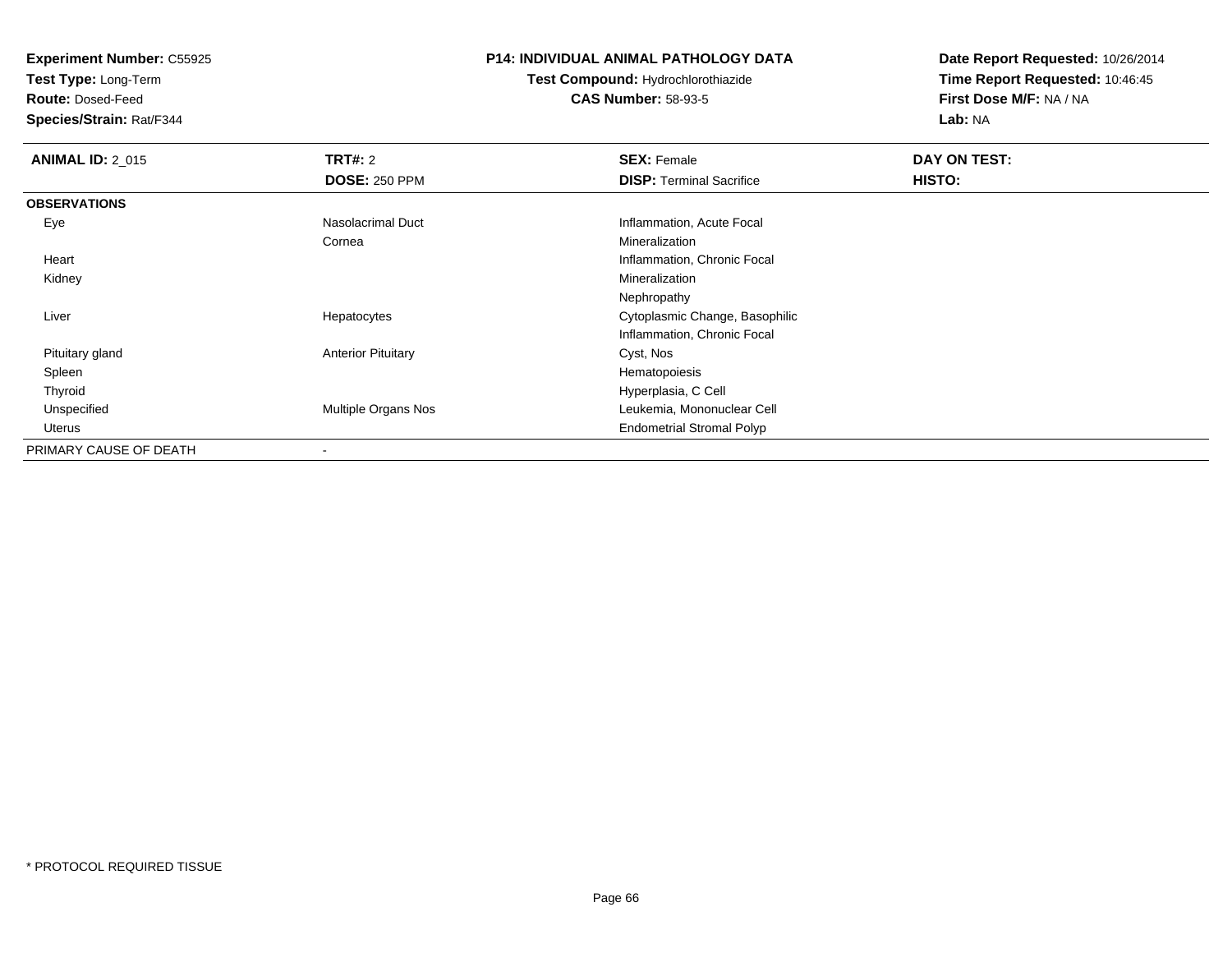**Test Type:** Long-Term

**Route:** Dosed-Feed

**Species/Strain:** Rat/F344

### **P14: INDIVIDUAL ANIMAL PATHOLOGY DATA**

**Test Compound:** Hydrochlorothiazide**CAS Number:** 58-93-5

| <b>ANIMAL ID: 2_016</b> | <b>TRT#: 2</b>              | <b>SEX: Female</b>              | <b>DAY ON TEST:</b> |
|-------------------------|-----------------------------|---------------------------------|---------------------|
|                         | <b>DOSE: 250 PPM</b>        | <b>DISP:</b> Moribund Sacrifice | HISTO:              |
| <b>OBSERVATIONS</b>     |                             |                                 |                     |
| <b>Blood vessel</b>     | <b>Pulmonary Artery Nos</b> | Mineralization                  |                     |
| Eye                     | Retina                      | Atrophy, Diffuse                |                     |
|                         | <b>Crystalline Lens</b>     | Degeneration, Nos               |                     |
| Harderian gland         | Hardarian Gland             | Inflammation, Chronic Focal     |                     |
| Kidney                  |                             | Nephropathy                     |                     |
|                         |                             | Pigmentation, Nos               |                     |
| Liver                   | Hepatocytes                 | Cytoplasmic Change, Basophilic  |                     |
| Lung                    |                             | Pigmentation, Nos               |                     |
| Lymph node              | Mesenteric Lymph Node       | Hyperplasia, Lymphoid           |                     |
| Mammary gland           |                             | Hyperplasia, Cystic             |                     |
| Nasal cavity            |                             | Foreign Body, Nos               |                     |
|                         |                             | Inflammation, Acute Focal       |                     |
| Pancreas                | Acinus                      | Atrophy, Focal                  |                     |
| Pituitary gland         | <b>Anterior Pituitary</b>   | Adenoma, Nos                    |                     |
| Skin                    | Tail                        | Hyperkeratosis                  |                     |
| Spleen                  |                             | Pigmentation, Nos               |                     |
| Thyroid                 |                             | Hyperplasia, C Cell             |                     |
| PRIMARY CAUSE OF DEATH  | $\blacksquare$              |                                 |                     |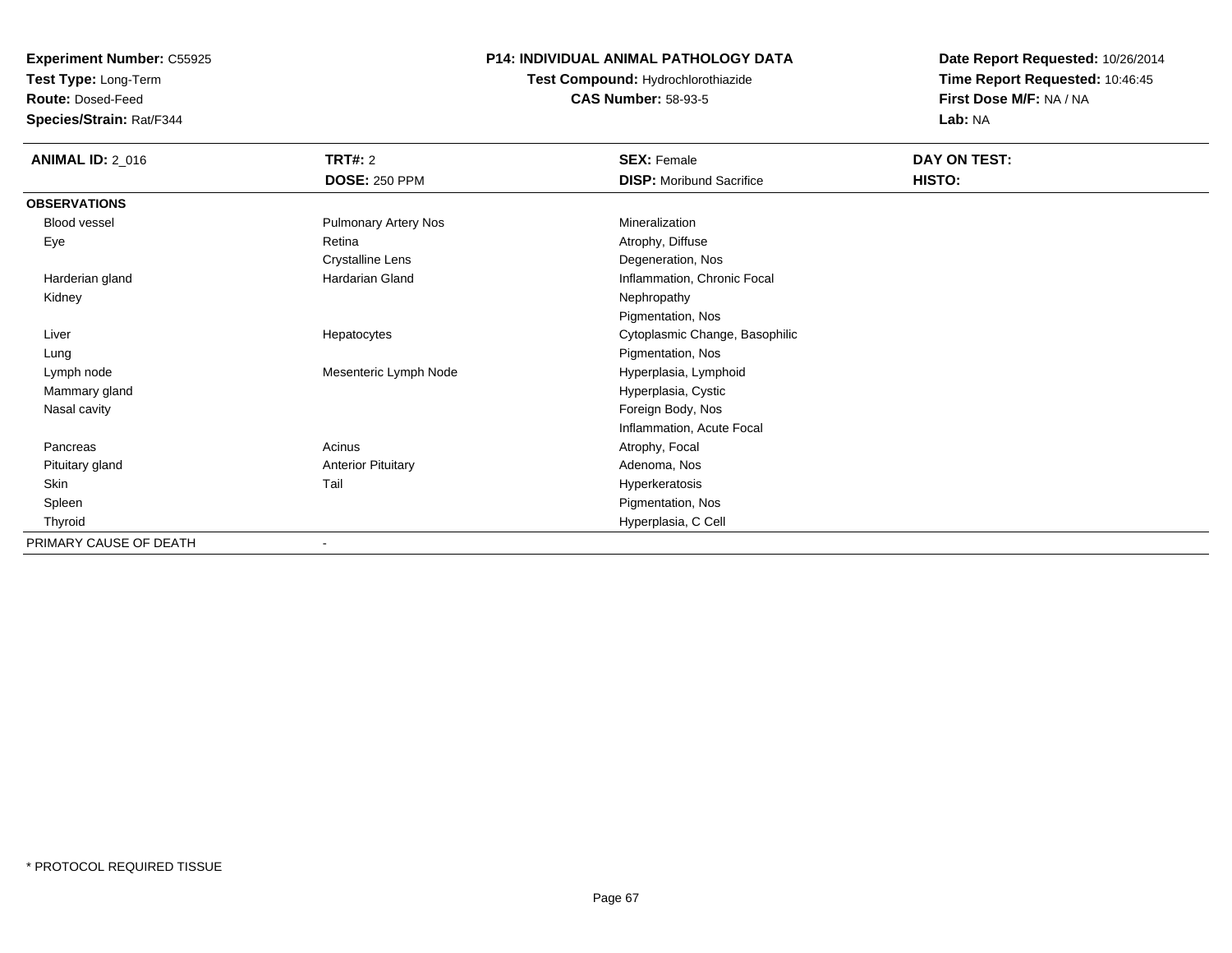| <b>Experiment Number: C55925</b><br>Test Type: Long-Term<br><b>Route: Dosed-Feed</b><br>Species/Strain: Rat/F344 |                           | <b>P14: INDIVIDUAL ANIMAL PATHOLOGY DATA</b><br><b>Test Compound: Hydrochlorothiazide</b><br><b>CAS Number: 58-93-5</b> | Date Report Requested: 10/26/2014<br>Time Report Requested: 10:46:45<br>First Dose M/F: NA / NA<br>Lab: NA |  |
|------------------------------------------------------------------------------------------------------------------|---------------------------|-------------------------------------------------------------------------------------------------------------------------|------------------------------------------------------------------------------------------------------------|--|
| <b>ANIMAL ID: 2_017</b>                                                                                          | TRT#: 2                   | <b>SEX: Female</b>                                                                                                      | DAY ON TEST:                                                                                               |  |
|                                                                                                                  | <b>DOSE: 250 PPM</b>      | <b>DISP:</b> Terminal Sacrifice                                                                                         | <b>HISTO:</b>                                                                                              |  |
| <b>OBSERVATIONS</b>                                                                                              |                           |                                                                                                                         |                                                                                                            |  |
| Adrenal gland                                                                                                    | Cortex Nos                | Hyperplasia, Focal                                                                                                      |                                                                                                            |  |
| Bone marrow                                                                                                      |                           | Hyperplasia, Reticulum Cell                                                                                             |                                                                                                            |  |
| Liver                                                                                                            | Hepatocytes               | Cytoplasmic Change, Basophilic                                                                                          |                                                                                                            |  |
| Mammary gland                                                                                                    |                           | Fibroadenoma                                                                                                            |                                                                                                            |  |
| Pancreas                                                                                                         | Acinus                    | Atrophy, Focal                                                                                                          |                                                                                                            |  |
| Pituitary gland                                                                                                  | <b>Anterior Pituitary</b> | Cyst, Nos                                                                                                               |                                                                                                            |  |
| Thyroid                                                                                                          |                           | Hyperplasia, C Cell                                                                                                     |                                                                                                            |  |
| Tooth                                                                                                            |                           | Inflammation, Chronic Focal                                                                                             |                                                                                                            |  |
| Unspecified                                                                                                      | <b>Mediastinum Nos</b>    | Hemorrhage                                                                                                              |                                                                                                            |  |
| PRIMARY CAUSE OF DEATH                                                                                           | $\,$                      |                                                                                                                         |                                                                                                            |  |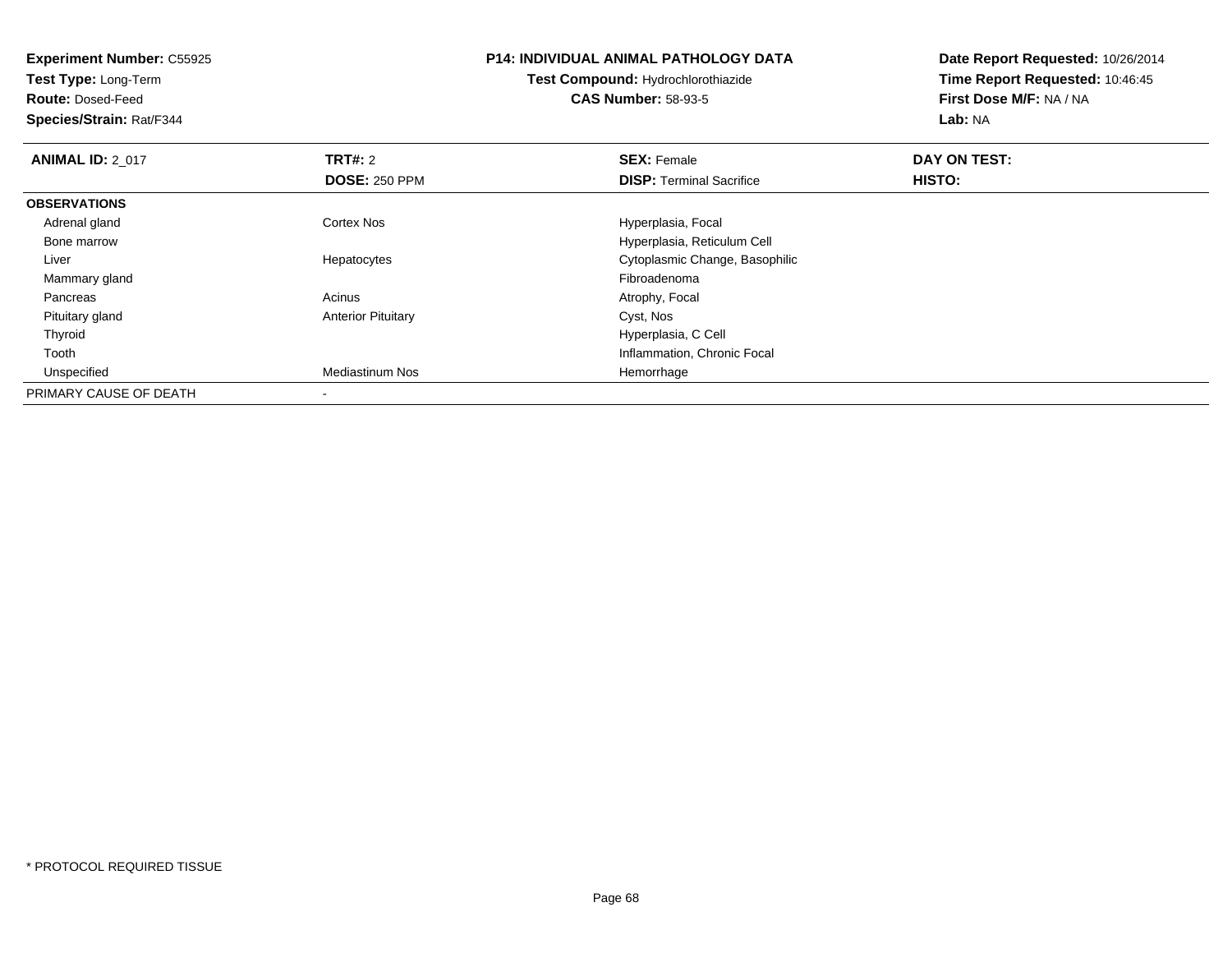**Test Type:** Long-Term

**Route:** Dosed-Feed

**Species/Strain:** Rat/F344

### **P14: INDIVIDUAL ANIMAL PATHOLOGY DATA**

# **Test Compound:** Hydrochlorothiazide**CAS Number:** 58-93-5

| <b>ANIMAL ID: 2_018</b> | <b>TRT#: 2</b>            | <b>SEX: Female</b>               | DAY ON TEST: |  |
|-------------------------|---------------------------|----------------------------------|--------------|--|
|                         | <b>DOSE: 250 PPM</b>      | <b>DISP: Terminal Sacrifice</b>  | HISTO:       |  |
| <b>OBSERVATIONS</b>     |                           |                                  |              |  |
| Adrenal gland           | Cortex Nos                | Hyperplasia, Focal               |              |  |
| Bone                    |                           | Fibrous Osteodystrophy           |              |  |
| Eye                     | Anterior Chamber          | Inflammation, Acute Focal        |              |  |
| Heart                   |                           | Inflammation, Chronic Focal      |              |  |
| Kidney                  |                           | Cyst, Nos                        |              |  |
|                         | Pelvis                    | Hyperplasia, Epithelial          |              |  |
|                         |                           | Nephropathy                      |              |  |
| Liver                   | Hepatocytes               | Cytoplasmic Change, Basophilic   |              |  |
| Lung                    |                           | Hemorrhage                       |              |  |
| Mammary gland           |                           | Hyperplasia, Cystic              |              |  |
| Pancreas                | Acinus                    | Atrophy, Focal                   |              |  |
| Parathyroid gland       |                           | Hyperplasia, Nos                 |              |  |
| Pituitary gland         | <b>Anterior Pituitary</b> | Cyst, Nos                        |              |  |
| Thymus                  |                           | Involution, Nos                  |              |  |
| Unspecified             | Multiple Organs Nos       | Mineralization                   |              |  |
| Uterus                  |                           | <b>Endometrial Stromal Polyp</b> |              |  |
| PRIMARY CAUSE OF DEATH  | ۰                         |                                  |              |  |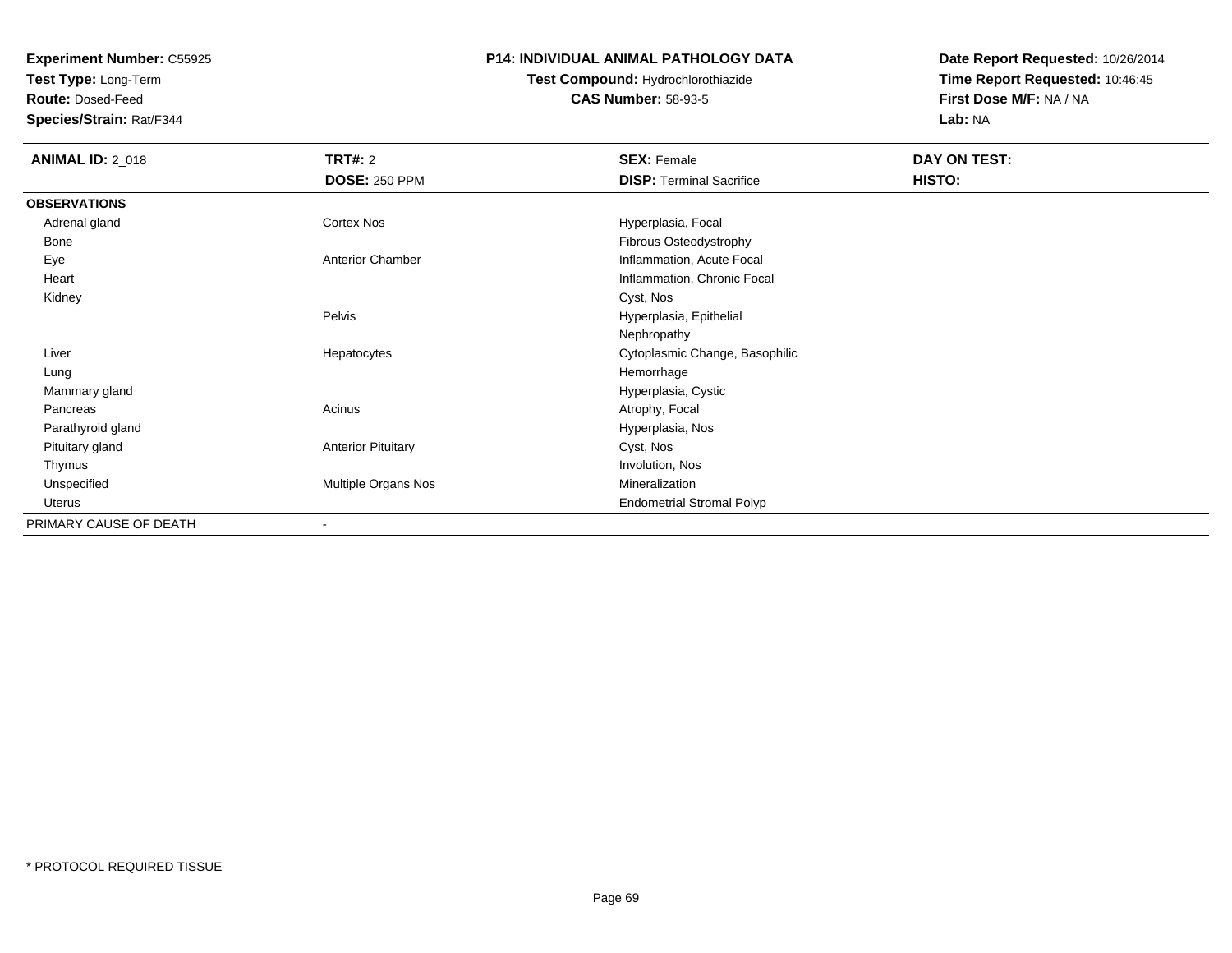**Test Type:** Long-Term

**Route:** Dosed-Feed

**Species/Strain:** Rat/F344

### **P14: INDIVIDUAL ANIMAL PATHOLOGY DATA**

**Test Compound:** Hydrochlorothiazide**CAS Number:** 58-93-5

| <b>ANIMAL ID: 2_019</b> | <b>TRT#: 2</b>            | <b>SEX: Female</b>               | DAY ON TEST: |  |
|-------------------------|---------------------------|----------------------------------|--------------|--|
|                         | <b>DOSE: 250 PPM</b>      | <b>DISP: Natural Death</b>       | HISTO:       |  |
| <b>OBSERVATIONS</b>     |                           |                                  |              |  |
| Heart                   |                           | Inflammation, Chronic Focal      |              |  |
| Kidney                  |                           | Mineralization                   |              |  |
|                         |                           | Nephropathy                      |              |  |
| Liver                   |                           | Abnormal Curvature               |              |  |
|                         | Hepatocytes               | Cytoplasmic Change, Basophilic   |              |  |
|                         | Hepatocytes               | Cytoplasmic Vacuolization        |              |  |
| Pituitary gland         | <b>Anterior Pituitary</b> | Hyperplasia, Focal               |              |  |
| Thymus                  |                           | Involution, Nos                  |              |  |
| Unspecified             | Multiple Organs Nos       | Leukemia, Mononuclear Cell       |              |  |
| Uterus                  |                           | <b>Endometrial Stromal Polyp</b> |              |  |
|                         |                           | Hydrometra                       |              |  |
| PRIMARY CAUSE OF DEATH  |                           |                                  |              |  |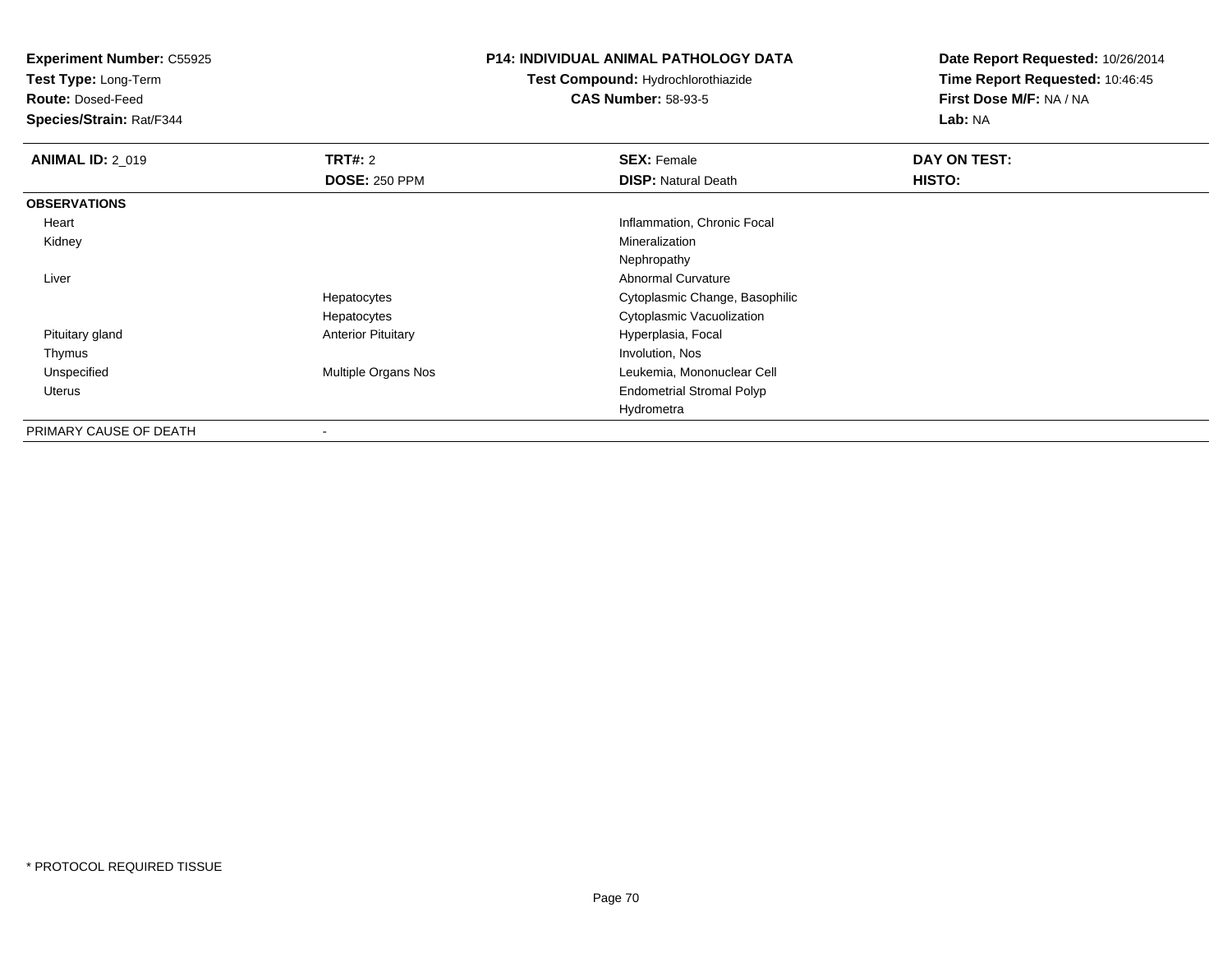| <b>Experiment Number: C55925</b><br>Test Type: Long-Term<br><b>Route: Dosed-Feed</b><br>Species/Strain: Rat/F344 |                           | <b>P14: INDIVIDUAL ANIMAL PATHOLOGY DATA</b><br>Test Compound: Hydrochlorothiazide<br><b>CAS Number: 58-93-5</b> | Date Report Requested: 10/26/2014<br>Time Report Requested: 10:46:45<br>First Dose M/F: NA / NA<br>Lab: NA |  |
|------------------------------------------------------------------------------------------------------------------|---------------------------|------------------------------------------------------------------------------------------------------------------|------------------------------------------------------------------------------------------------------------|--|
| <b>ANIMAL ID: 2_020</b>                                                                                          | <b>TRT#: 2</b>            | <b>SEX: Female</b>                                                                                               | DAY ON TEST:                                                                                               |  |
|                                                                                                                  | <b>DOSE: 250 PPM</b>      | <b>DISP:</b> Natural Death                                                                                       | HISTO:                                                                                                     |  |
| <b>OBSERVATIONS</b>                                                                                              |                           |                                                                                                                  |                                                                                                            |  |
| Kidney                                                                                                           |                           | Mineralization                                                                                                   |                                                                                                            |  |
|                                                                                                                  |                           | Nephropathy                                                                                                      |                                                                                                            |  |
| Liver                                                                                                            |                           | Congestion, Nos                                                                                                  |                                                                                                            |  |
|                                                                                                                  | Hepatocytes               | Cytoplasmic Change, Basophilic                                                                                   |                                                                                                            |  |
|                                                                                                                  |                           | Inflammation, Chronic Focal                                                                                      |                                                                                                            |  |
| Lung                                                                                                             |                           | Congestion, Nos                                                                                                  |                                                                                                            |  |
| Mammary gland                                                                                                    |                           | Hyperplasia, Cystic                                                                                              |                                                                                                            |  |
| Pituitary gland                                                                                                  | <b>Anterior Pituitary</b> | Adenoma, Nos                                                                                                     |                                                                                                            |  |
| PRIMARY CAUSE OF DEATH                                                                                           | $\overline{\phantom{a}}$  |                                                                                                                  |                                                                                                            |  |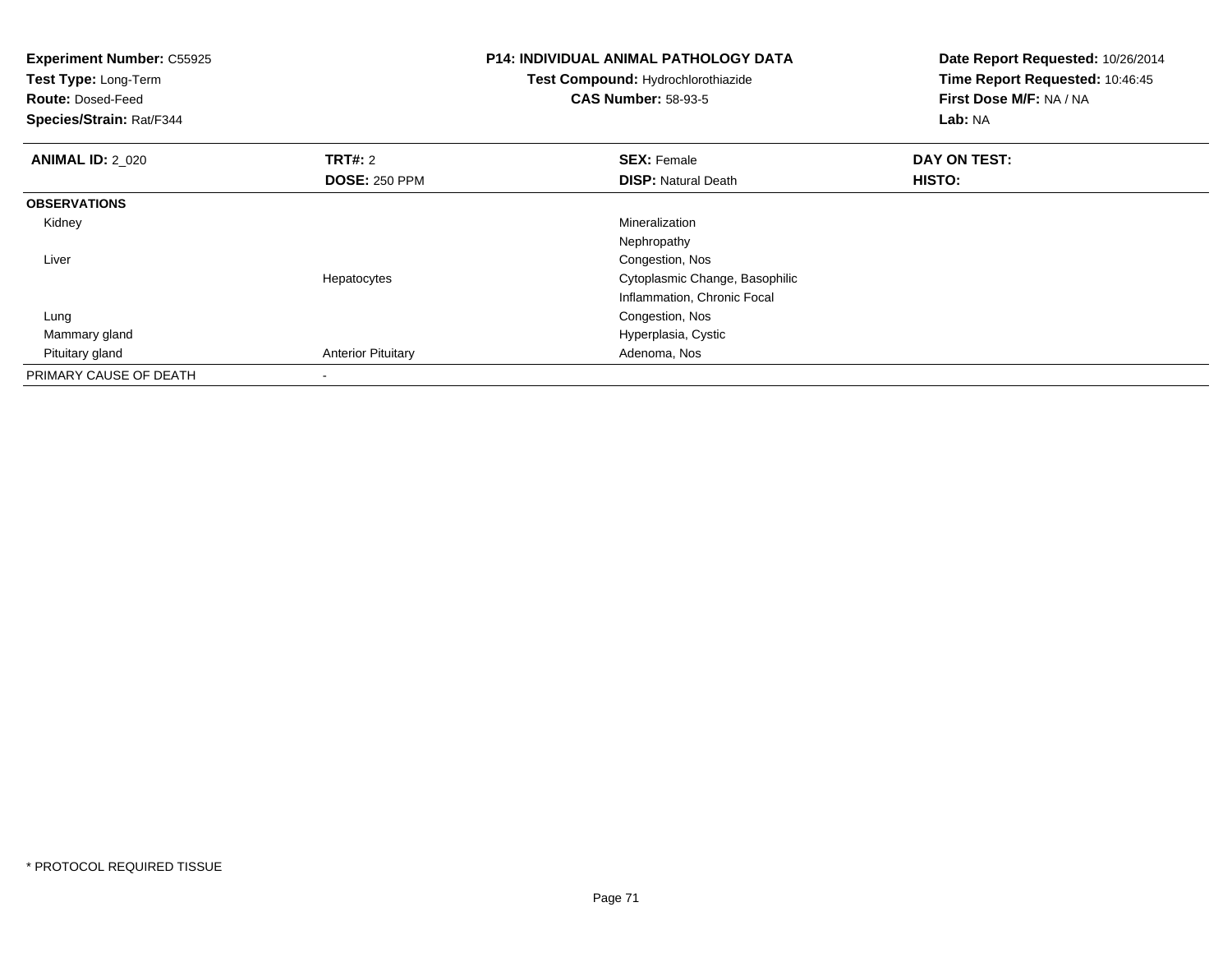**Experiment Number:** C55925**Test Type:** Long-Term**Route:** Dosed-Feed **Species/Strain:** Rat/F344**P14: INDIVIDUAL ANIMAL PATHOLOGY DATATest Compound:** Hydrochlorothiazide**CAS Number:** 58-93-5**Date Report Requested:** 10/26/2014**Time Report Requested:** 10:46:45**First Dose M/F:** NA / NA**Lab:** NA**ANIMAL ID: 2 021 TRT#:** 2 **SEX:** Female **DAY ON TEST: DOSE:** 250 PPM**DISP:** Terminal Sacrifice **HISTO: OBSERVATIONS** Adrenal glandCortex Nos **Exercía Exercía Exercía Exercía Exercía Exercía Exercía Exercía Exercía Exercía Exercía Exercía Exercía Exercía Exercía Exercía Exercía Exercía Exercía Exercía Exercía Exercía Exercía Exercía Exercía Exercía Ex**  Kidneyy with the control of the control of the control of the control of the control of the control of the control of the control of the control of the control of the control of the control of the control of the control of the c NephropathyS<br>
Secret Cytoplasmic Change, Basophilic Liver HepatocytesBile Duct Hyperplasia, Focal Lymph nodeMesenteric Lymph Node Hyperplasia, Lymphoid Hyperplasia, Lymphoid Anterior Pituitary Pituitary glandHyperplasia, Focal<br>Hematopoiesis Spleenn and the state of the state of the state of the state of the state of the state of the state of the state of the state of the state of the state of the state of the state of the state of the state of the state of the stat Thyroid Follicular-Cell Carcinoma Uteruss and the contract of the contract of the contract of the contract of the contract of the contract of the contract of the contract of the contract of the contract of the contract of the contract of the contract of the cont PRIMARY CAUSE OF DEATH-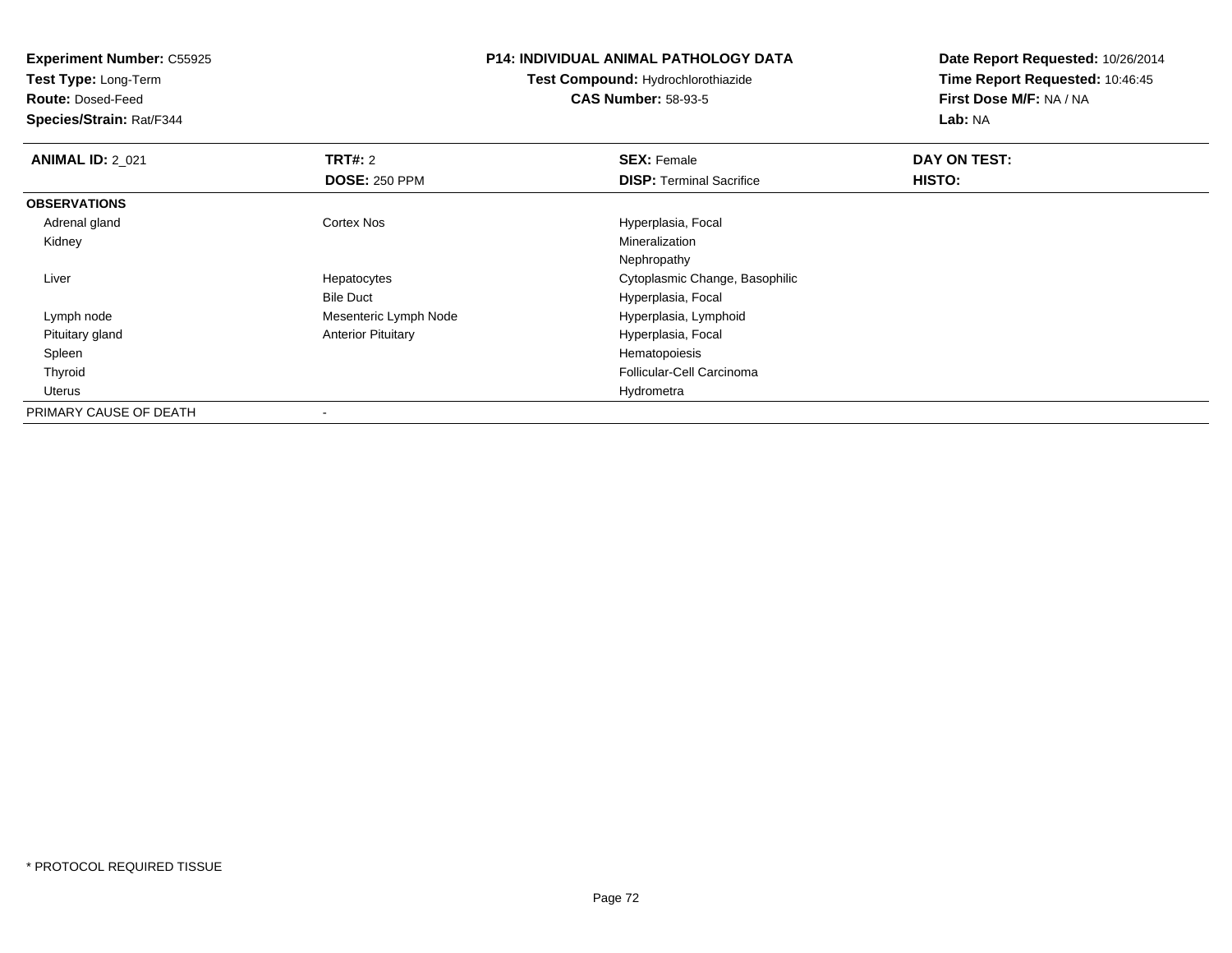| <b>Experiment Number: C55925</b><br>Test Type: Long-Term<br><b>Route: Dosed-Feed</b><br>Species/Strain: Rat/F344 |                                        | <b>P14: INDIVIDUAL ANIMAL PATHOLOGY DATA</b><br>Test Compound: Hydrochlorothiazide<br><b>CAS Number: 58-93-5</b> | Date Report Requested: 10/26/2014<br>Time Report Requested: 10:46:45<br>First Dose M/F: NA / NA<br>Lab: NA |
|------------------------------------------------------------------------------------------------------------------|----------------------------------------|------------------------------------------------------------------------------------------------------------------|------------------------------------------------------------------------------------------------------------|
| <b>ANIMAL ID: 2 022</b>                                                                                          | <b>TRT#: 2</b><br><b>DOSE: 250 PPM</b> | <b>SEX: Female</b><br><b>DISP:</b> Natural Death                                                                 | DAY ON TEST:<br>HISTO:                                                                                     |
| <b>OBSERVATIONS</b>                                                                                              |                                        |                                                                                                                  |                                                                                                            |
| Eye                                                                                                              | <b>Anterior Chamber</b>                | Inflammation, Acute Focal                                                                                        |                                                                                                            |
| Kidney                                                                                                           |                                        | Nephropathy                                                                                                      |                                                                                                            |
| Liver                                                                                                            |                                        | Congestion, Nos                                                                                                  |                                                                                                            |
| Lung                                                                                                             |                                        | Congestion, Nos                                                                                                  |                                                                                                            |
| Oral mucosa                                                                                                      | Palate Nos                             | Squamous Cell Carcinoma                                                                                          |                                                                                                            |
| Parathyroid gland                                                                                                |                                        | Hyperplasia, Nos                                                                                                 |                                                                                                            |
| Pituitary gland                                                                                                  | <b>Anterior Pituitary</b>              | Hyperplasia, Focal                                                                                               |                                                                                                            |
| PRIMARY CAUSE OF DEATH                                                                                           |                                        |                                                                                                                  |                                                                                                            |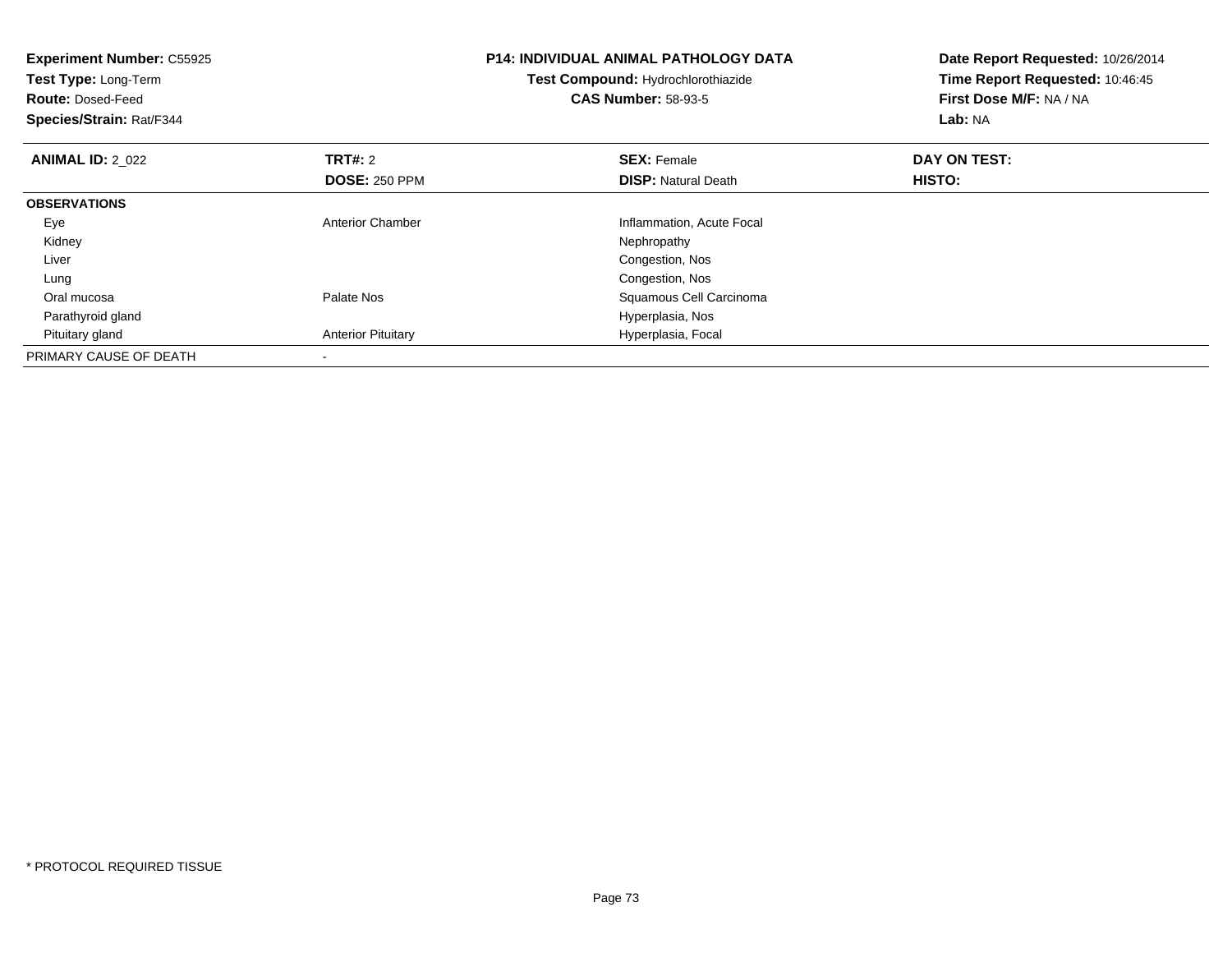**Test Type:** Long-Term

**Route:** Dosed-Feed

**Species/Strain:** Rat/F344

#### **P14: INDIVIDUAL ANIMAL PATHOLOGY DATA**

**Test Compound:** Hydrochlorothiazide**CAS Number:** 58-93-5

| <b>ANIMAL ID: 2_023</b> | <b>TRT#: 2</b>            | <b>SEX: Female</b>               | DAY ON TEST: |
|-------------------------|---------------------------|----------------------------------|--------------|
|                         | <b>DOSE: 250 PPM</b>      | <b>DISP: Terminal Sacrifice</b>  | HISTO:       |
| <b>OBSERVATIONS</b>     |                           |                                  |              |
| Bone marrow             |                           | Hyperplasia, Granulocytic        |              |
| Clitoral gland          |                           | Carcinoma, Nos                   |              |
| Kidney                  |                           | Mineralization                   |              |
|                         |                           | Nephropathy                      |              |
| Liver                   | Hepatocytes               | Cytoplasmic Change, Basophilic   |              |
|                         |                           | Hematopoiesis                    |              |
| Lung                    |                           | Pigmentation, Nos                |              |
| Mammary gland           |                           | Hyperplasia, Cystic              |              |
| Pancreas                | Acinus                    | Atrophy, Focal                   |              |
| Pituitary gland         | <b>Anterior Pituitary</b> | Cyst, Nos                        |              |
|                         | Intermedia                | Cyst, Nos                        |              |
|                         | <b>Anterior Pituitary</b> | Hyperplasia, Focal               |              |
| Spleen                  |                           | Hematopoiesis                    |              |
| Thyroid                 |                           | Cyst, Follicular Nos             |              |
| Uterus                  |                           | <b>Endometrial Stromal Polyp</b> |              |
|                         |                           | Hydrometra                       |              |
| PRIMARY CAUSE OF DEATH  | ۰                         |                                  |              |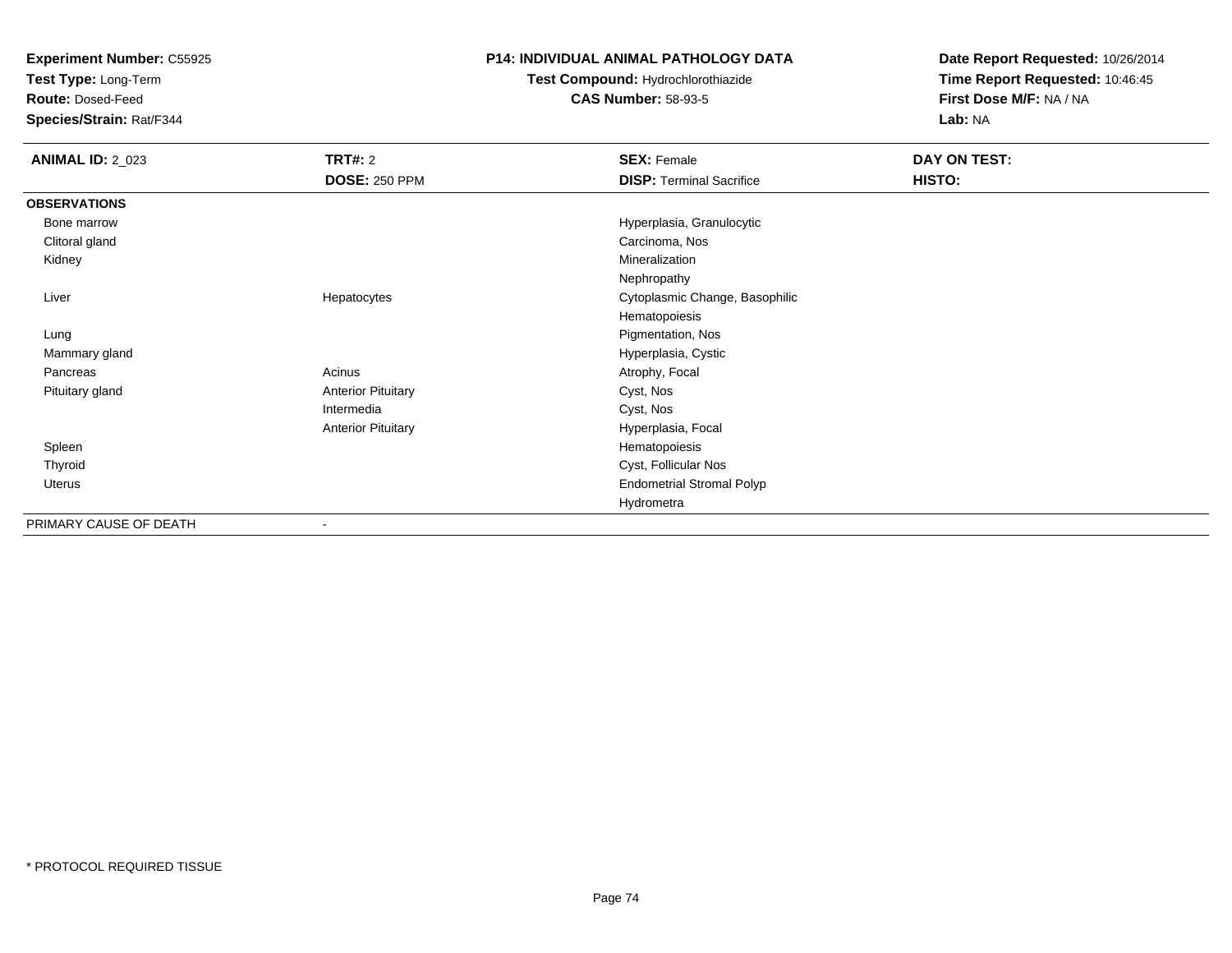**Test Type:** Long-Term

**Route:** Dosed-Feed

**Species/Strain:** Rat/F344

### **P14: INDIVIDUAL ANIMAL PATHOLOGY DATA**

**Test Compound:** Hydrochlorothiazide**CAS Number:** 58-93-5

| <b>ANIMAL ID: 2_024</b> | <b>TRT#: 2</b>            | <b>SEX: Female</b>              | DAY ON TEST: |  |
|-------------------------|---------------------------|---------------------------------|--------------|--|
|                         | <b>DOSE: 250 PPM</b>      | <b>DISP: Terminal Sacrifice</b> | HISTO:       |  |
| <b>OBSERVATIONS</b>     |                           |                                 |              |  |
| Adrenal gland           | Cortex Nos                | Angiectasis                     |              |  |
|                         | Cortex Nos                | Hyperplasia, Focal              |              |  |
| Eye                     | <b>Nasolacrimal Duct</b>  | Inflammation, Acute Focal       |              |  |
| Kidney                  |                           | Mineralization                  |              |  |
|                         |                           | Nephropathy                     |              |  |
| Liver                   | Hepatocytes               | Cytoplasmic Change, Basophilic  |              |  |
|                         |                           | Inflammation, Chronic Focal     |              |  |
| Mammary gland           |                           | Hyperplasia, Cystic             |              |  |
| Pancreas                | Acinus                    | Atrophy, Focal                  |              |  |
| Pituitary gland         | <b>Anterior Pituitary</b> | Hyperplasia, Focal              |              |  |
| Thyroid                 |                           | Hyperplasia, C Cell             |              |  |
| PRIMARY CAUSE OF DEATH  |                           |                                 |              |  |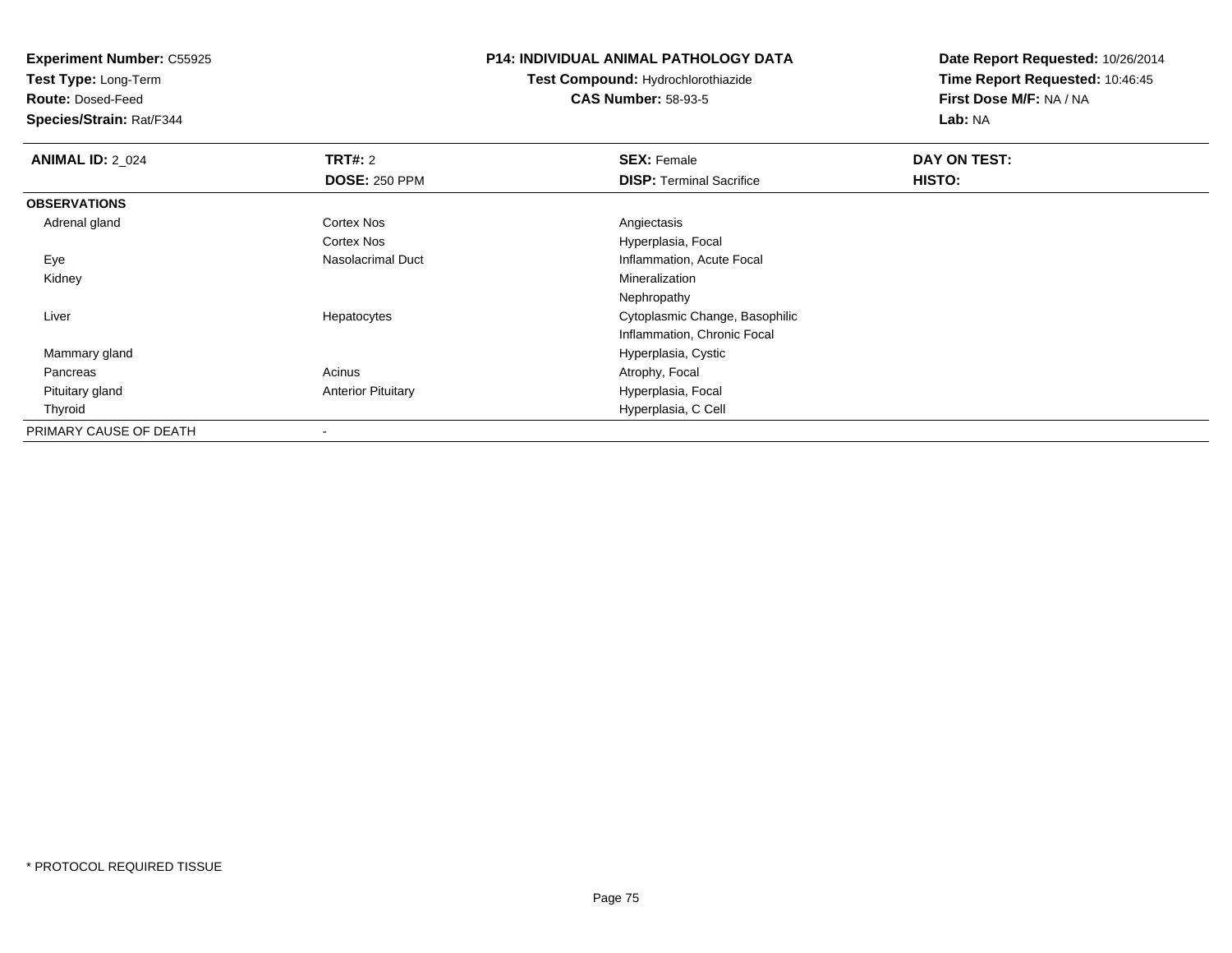**Test Type:** Long-Term

**Route:** Dosed-Feed

**Species/Strain:** Rat/F344

### **P14: INDIVIDUAL ANIMAL PATHOLOGY DATA**

**Test Compound:** Hydrochlorothiazide**CAS Number:** 58-93-5

| <b>ANIMAL ID: 2_025</b> | <b>TRT#: 2</b>            | <b>SEX: Female</b>              | DAY ON TEST: |  |
|-------------------------|---------------------------|---------------------------------|--------------|--|
|                         | <b>DOSE: 250 PPM</b>      | <b>DISP:</b> Terminal Sacrifice | HISTO:       |  |
| <b>OBSERVATIONS</b>     |                           |                                 |              |  |
| Adrenal gland           | Cortex Nos                | Hyperplasia, Focal              |              |  |
| Intestine Large         | Cecum, Colon              | Inflammation, Chronic Focal     |              |  |
| Kidney                  |                           | Mineralization                  |              |  |
|                         |                           | Nephropathy                     |              |  |
| Liver                   | Hepatocytes               | Cytoplasmic Change, Basophilic  |              |  |
|                         |                           | Inflammation, Chronic Focal     |              |  |
| Lymph node              | Mesenteric Lymph Node     | Cyst, Multiple                  |              |  |
| Mammary gland           |                           | Fibroadenoma                    |              |  |
|                         |                           | Hyperplasia, Cystic             |              |  |
| Pituitary gland         | <b>Anterior Pituitary</b> | Hyperplasia, Focal              |              |  |
| Thyroid                 |                           | Hyperplasia, C Cell             |              |  |
| PRIMARY CAUSE OF DEATH  |                           |                                 |              |  |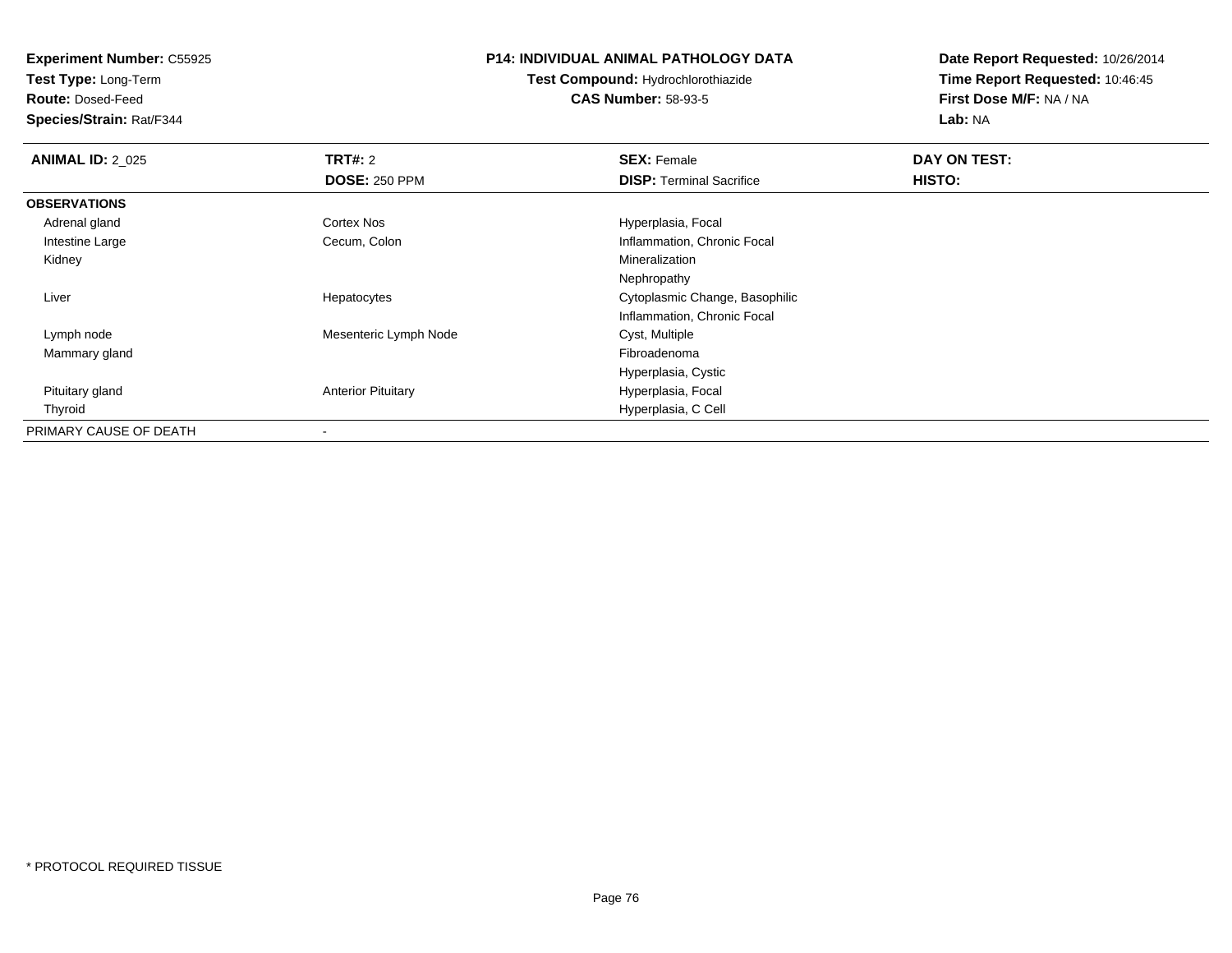| <b>Experiment Number: C55925</b><br>Test Type: Long-Term<br><b>Route: Dosed-Feed</b><br>Species/Strain: Rat/F344 |                                        | <b>P14: INDIVIDUAL ANIMAL PATHOLOGY DATA</b><br>Test Compound: Hydrochlorothiazide<br><b>CAS Number: 58-93-5</b> | Date Report Requested: 10/26/2014<br>Time Report Requested: 10:46:45<br>First Dose M/F: NA / NA<br>Lab: NA |
|------------------------------------------------------------------------------------------------------------------|----------------------------------------|------------------------------------------------------------------------------------------------------------------|------------------------------------------------------------------------------------------------------------|
| <b>ANIMAL ID: 2_026</b>                                                                                          | <b>TRT#: 2</b><br><b>DOSE: 250 PPM</b> | <b>SEX: Female</b><br><b>DISP: Terminal Sacrifice</b>                                                            | DAY ON TEST:<br>HISTO:                                                                                     |
| <b>OBSERVATIONS</b>                                                                                              |                                        |                                                                                                                  |                                                                                                            |
| Kidney                                                                                                           |                                        | Mineralization                                                                                                   |                                                                                                            |
|                                                                                                                  |                                        | Nephropathy                                                                                                      |                                                                                                            |
| Liver                                                                                                            | Hepatocytes                            | Clear-Cell Change                                                                                                |                                                                                                            |
|                                                                                                                  | Hepatocytes                            | Cytoplasmic Change, Basophilic                                                                                   |                                                                                                            |
|                                                                                                                  |                                        | Inflammation, Chronic Focal                                                                                      |                                                                                                            |
| Mammary gland                                                                                                    |                                        | Hyperplasia, Cystic                                                                                              |                                                                                                            |
| Pituitary gland                                                                                                  | <b>Anterior Pituitary</b>              | Hyperplasia, Focal                                                                                               |                                                                                                            |
| Spleen                                                                                                           |                                        | Hematopoiesis                                                                                                    |                                                                                                            |
| Thyroid                                                                                                          |                                        | Hyperplasia, C Cell                                                                                              |                                                                                                            |
| Uterus                                                                                                           |                                        | Hydrometra                                                                                                       |                                                                                                            |
| PRIMARY CAUSE OF DEATH                                                                                           |                                        |                                                                                                                  |                                                                                                            |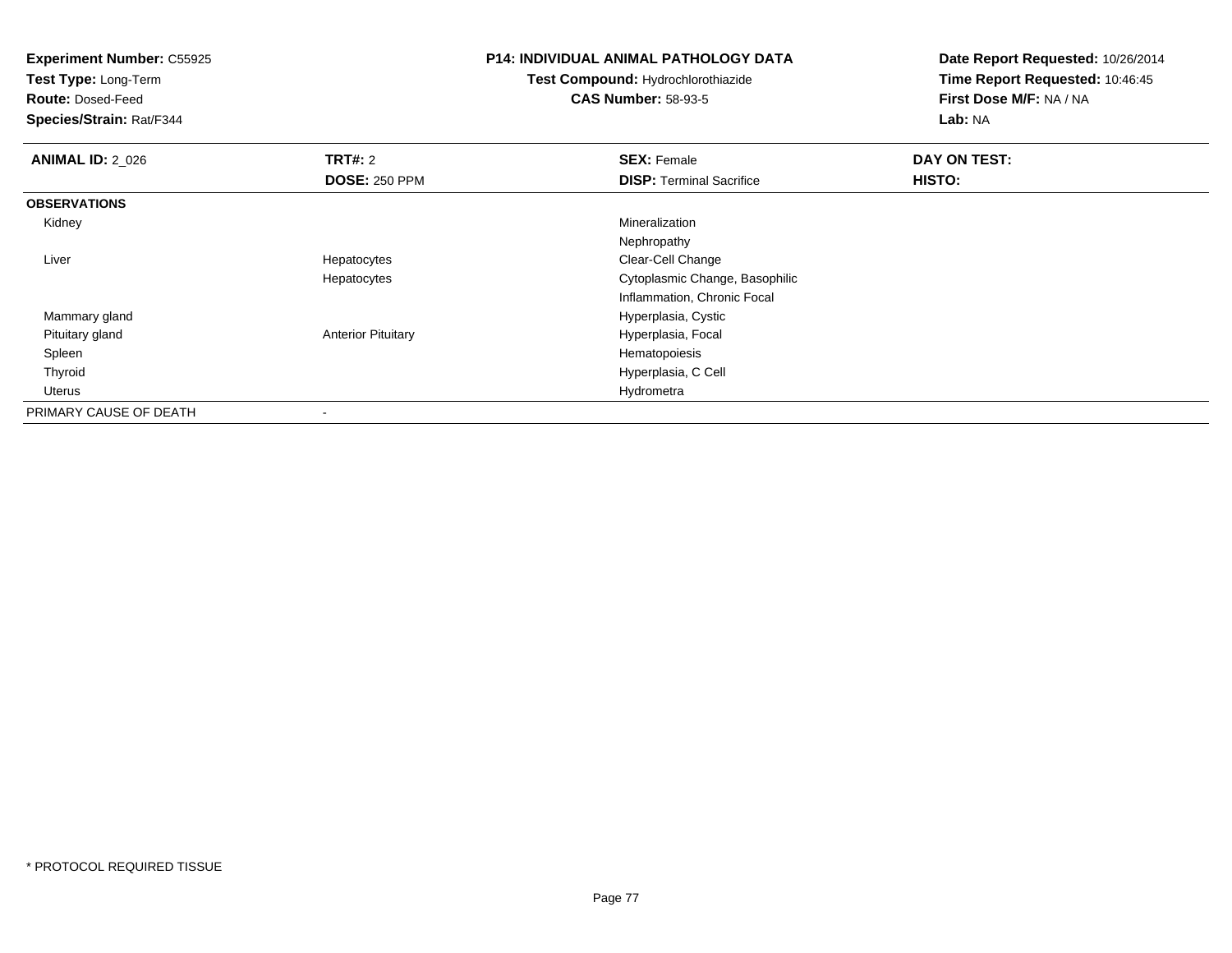**Test Type:** Long-Term

**Route:** Dosed-Feed

**Species/Strain:** Rat/F344

### **P14: INDIVIDUAL ANIMAL PATHOLOGY DATA**

# **Test Compound:** Hydrochlorothiazide**CAS Number:** 58-93-5

| <b>ANIMAL ID: 2_027</b> | TRT#: 2                   | <b>SEX: Female</b>              | DAY ON TEST: |  |
|-------------------------|---------------------------|---------------------------------|--------------|--|
|                         | <b>DOSE: 250 PPM</b>      | <b>DISP: Terminal Sacrifice</b> | HISTO:       |  |
| <b>OBSERVATIONS</b>     |                           |                                 |              |  |
| Bone                    |                           | Fibrous Osteodystrophy          |              |  |
| Eye                     | Nasolacrimal Duct         | Inflammation, Acute Focal       |              |  |
| Kidney                  |                           | Mineralization                  |              |  |
|                         |                           | Nephropathy                     |              |  |
| Liver                   | Hepatocytes               | Cytoplasmic Change, Basophilic  |              |  |
|                         | <b>Bile Duct</b>          | Hyperplasia, Focal              |              |  |
| Lung                    |                           | Hemorrhage                      |              |  |
| Mammary gland           |                           | Fibroadenoma                    |              |  |
|                         |                           | Hyperplasia, Cystic             |              |  |
| Pancreas                | Acinus                    | Atrophy, Focal                  |              |  |
|                         |                           | Inflammation, Chronic Focal     |              |  |
| Parathyroid gland       |                           | Hyperplasia, Nos                |              |  |
| Pituitary gland         | <b>Anterior Pituitary</b> | Hyperplasia, Focal              |              |  |
| Thymus                  |                           | Involution, Nos                 |              |  |
| Thyroid                 |                           | Hyperplasia, C Cell             |              |  |
| PRIMARY CAUSE OF DEATH  | $\overline{\phantom{a}}$  |                                 |              |  |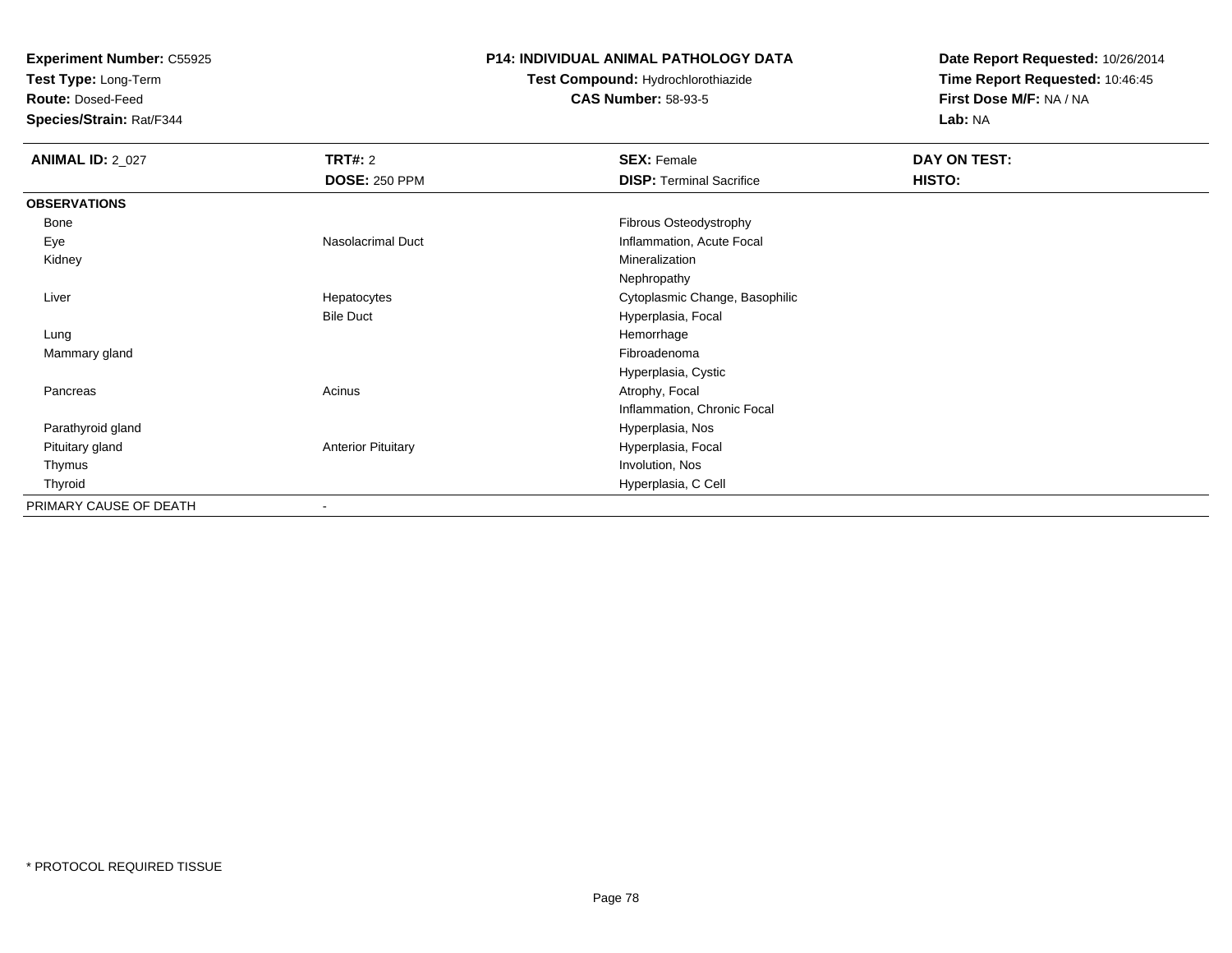**Test Type:** Long-Term

**Route:** Dosed-Feed

**Species/Strain:** Rat/F344

### **P14: INDIVIDUAL ANIMAL PATHOLOGY DATA**

# **Test Compound:** Hydrochlorothiazide**CAS Number:** 58-93-5

| <b>ANIMAL ID: 2_028</b> | <b>TRT#: 2</b>       | <b>SEX: Female</b>          | DAY ON TEST: |  |
|-------------------------|----------------------|-----------------------------|--------------|--|
|                         | <b>DOSE: 250 PPM</b> | <b>DISP: Natural Death</b>  | HISTO:       |  |
| <b>OBSERVATIONS</b>     |                      |                             |              |  |
| Adrenal gland           | <b>Cortex Nos</b>    | Hyperplasia, Focal          |              |  |
| Bone                    |                      | Fibrous Osteodystrophy      |              |  |
| Clitoral gland          |                      | Atrophy, Nos                |              |  |
| Heart                   |                      | Inflammation, Chronic Focal |              |  |
| Kidney                  |                      | Mineralization              |              |  |
|                         |                      | Nephropathy                 |              |  |
|                         |                      | Pigmentation, Nos           |              |  |
| Liver                   |                      | Congestion, Nos             |              |  |
|                         | Hepatocytes          | Cytoplasmic Vacuolization   |              |  |
|                         | <b>Bile Duct</b>     | Hyperplasia, Focal          |              |  |
| Lung                    |                      | Alveolar Macrophages        |              |  |
|                         |                      | Congestion, Nos             |              |  |
| Mammary gland           |                      | Hyperplasia, Cystic         |              |  |
| Unspecified             | Multiple Organs Nos  | Leukemia, Mononuclear Cell  |              |  |
| PRIMARY CAUSE OF DEATH  |                      |                             |              |  |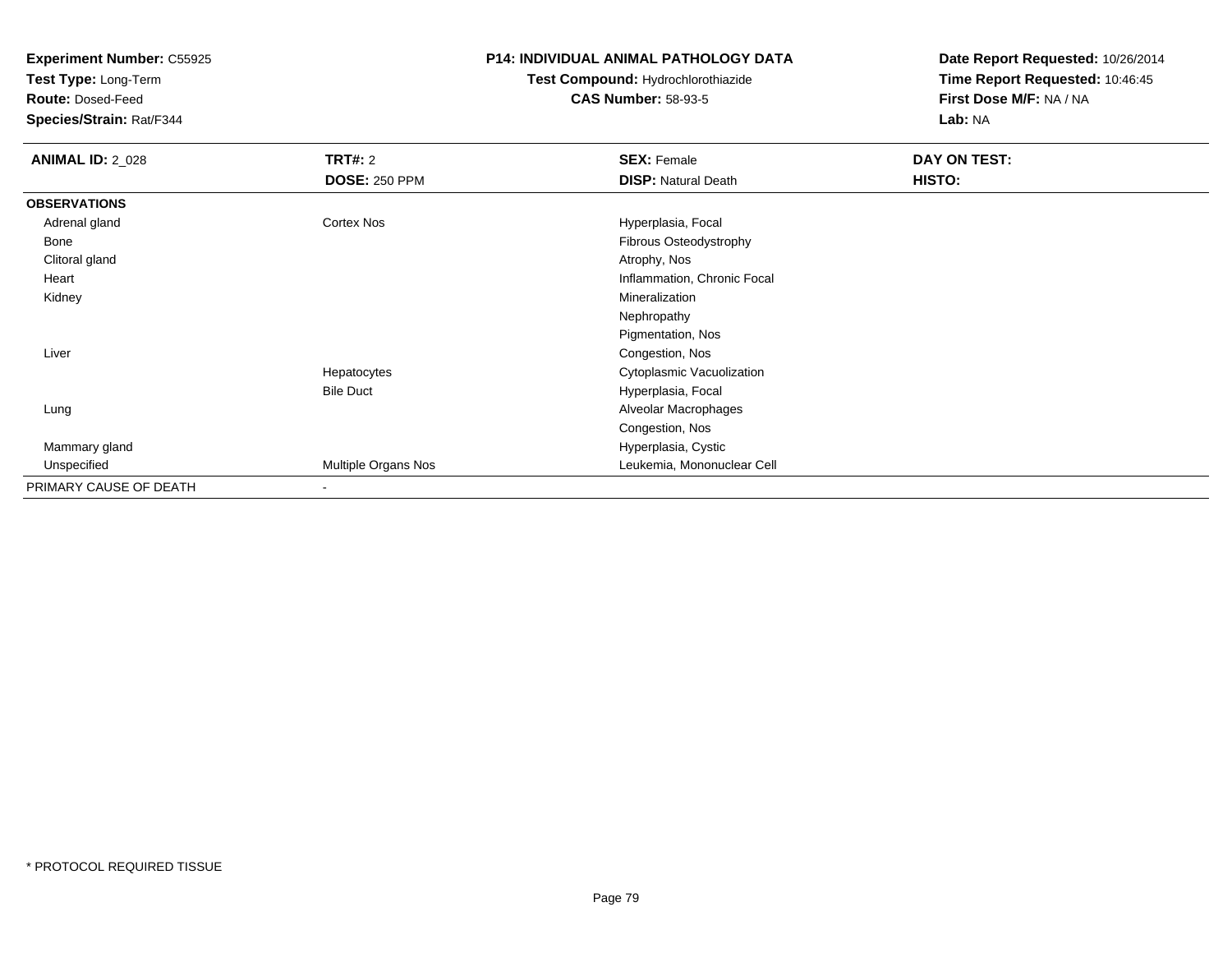| <b>Experiment Number: C55925</b><br>Test Type: Long-Term<br><b>Route: Dosed-Feed</b><br>Species/Strain: Rat/F344 |                           | <b>P14: INDIVIDUAL ANIMAL PATHOLOGY DATA</b><br>Test Compound: Hydrochlorothiazide<br><b>CAS Number: 58-93-5</b> | Date Report Requested: 10/26/2014<br>Time Report Requested: 10:46:45<br>First Dose M/F: NA / NA<br>Lab: NA |
|------------------------------------------------------------------------------------------------------------------|---------------------------|------------------------------------------------------------------------------------------------------------------|------------------------------------------------------------------------------------------------------------|
| <b>ANIMAL ID: 2_029</b>                                                                                          | <b>TRT#: 2</b>            | <b>SEX: Female</b>                                                                                               | DAY ON TEST:                                                                                               |
|                                                                                                                  | <b>DOSE: 250 PPM</b>      | <b>DISP: Terminal Sacrifice</b>                                                                                  | HISTO:                                                                                                     |
| <b>OBSERVATIONS</b>                                                                                              |                           |                                                                                                                  |                                                                                                            |
| Kidney                                                                                                           |                           | Mineralization                                                                                                   |                                                                                                            |
|                                                                                                                  |                           | Nephropathy                                                                                                      |                                                                                                            |
|                                                                                                                  |                           | Pigmentation, Nos                                                                                                |                                                                                                            |
| Mammary gland                                                                                                    |                           | Hyperplasia, Cystic                                                                                              |                                                                                                            |
| Pituitary gland                                                                                                  | <b>Anterior Pituitary</b> | Cyst, Nos                                                                                                        |                                                                                                            |
| Thyroid                                                                                                          |                           | Hyperplasia, C Cell                                                                                              |                                                                                                            |
| Unspecified                                                                                                      | Multiple Organs Nos       | Leukemia, Mononuclear Cell                                                                                       |                                                                                                            |
|                                                                                                                  | <b>Abdominal Cavity</b>   | Necrosis, Fat                                                                                                    |                                                                                                            |
| Uterus                                                                                                           |                           | Hydrometra                                                                                                       |                                                                                                            |
| PRIMARY CAUSE OF DEATH                                                                                           |                           |                                                                                                                  |                                                                                                            |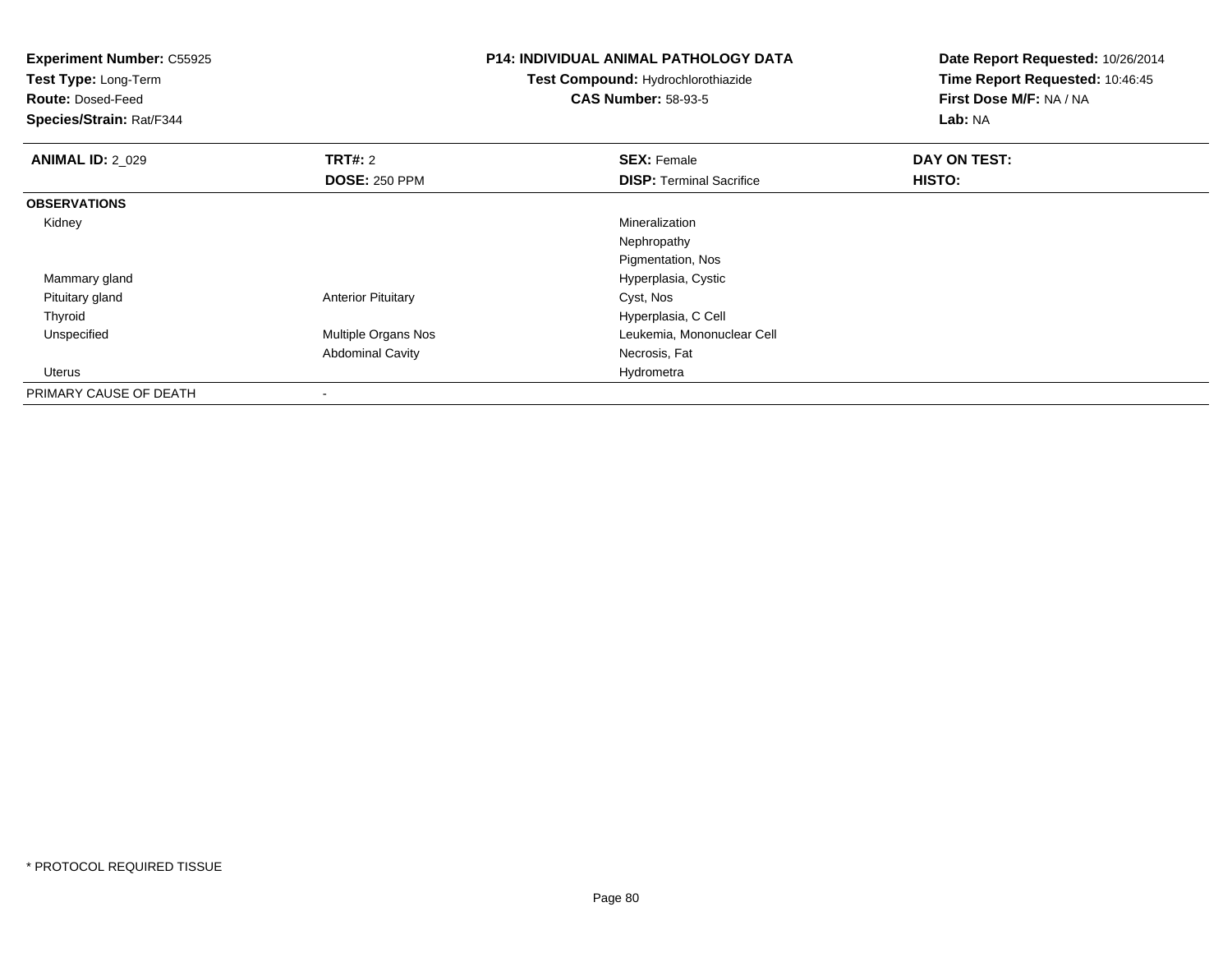**Test Type:** Long-Term

**Route:** Dosed-Feed

**Species/Strain:** Rat/F344

### **P14: INDIVIDUAL ANIMAL PATHOLOGY DATA**

# **Test Compound:** Hydrochlorothiazide**CAS Number:** 58-93-5

| <b>ANIMAL ID: 2_030</b> | <b>TRT#: 2</b>            | <b>SEX: Female</b>             | DAY ON TEST: |  |
|-------------------------|---------------------------|--------------------------------|--------------|--|
|                         | <b>DOSE: 250 PPM</b>      | <b>DISP: Natural Death</b>     | HISTO:       |  |
| <b>OBSERVATIONS</b>     |                           |                                |              |  |
| Adrenal gland           | <b>Cortex Nos</b>         | Congestion, Nos                |              |  |
| Blood vessel            | Pulmonary Artery Nos      | Mineralization                 |              |  |
| Heart                   |                           | Inflammation, Chronic Focal    |              |  |
| Kidney                  |                           | Mineralization                 |              |  |
|                         |                           | Pigmentation, Nos              |              |  |
| Liver                   |                           | Congestion, Nos                |              |  |
|                         | Hepatocytes               | Cytoplasmic Change, Basophilic |              |  |
|                         | <b>Bile Duct</b>          | Hyperplasia, Focal             |              |  |
|                         |                           | Inflammation, Chronic Focal    |              |  |
| Lung                    |                           | Congestion, Nos                |              |  |
|                         |                           | Hemorrhage                     |              |  |
|                         |                           | Inflammation, Chronic Focal    |              |  |
| Mammary gland           |                           | Fibroadenoma                   |              |  |
| Nasal cavity            |                           | Hemorrhage                     |              |  |
| Ovary                   |                           | Necrosis, Focal                |              |  |
| Pituitary gland         | <b>Anterior Pituitary</b> | Hyperplasia, Focal             |              |  |
| Stomach                 | Forestomach               | Edema, Nos                     |              |  |
|                         | Forestomach               | Hemorrhage                     |              |  |
|                         | Forestomach               | Inflammation, Acute Focal      |              |  |
| Unspecified             | <b>Mediastinum Nos</b>    | Hemorrhage                     |              |  |
|                         | <b>Mediastinum Nos</b>    | Inflammation, Acute Focal      |              |  |
| <b>Uterus</b>           |                           | Hydrometra                     |              |  |
| PRIMARY CAUSE OF DEATH  |                           |                                |              |  |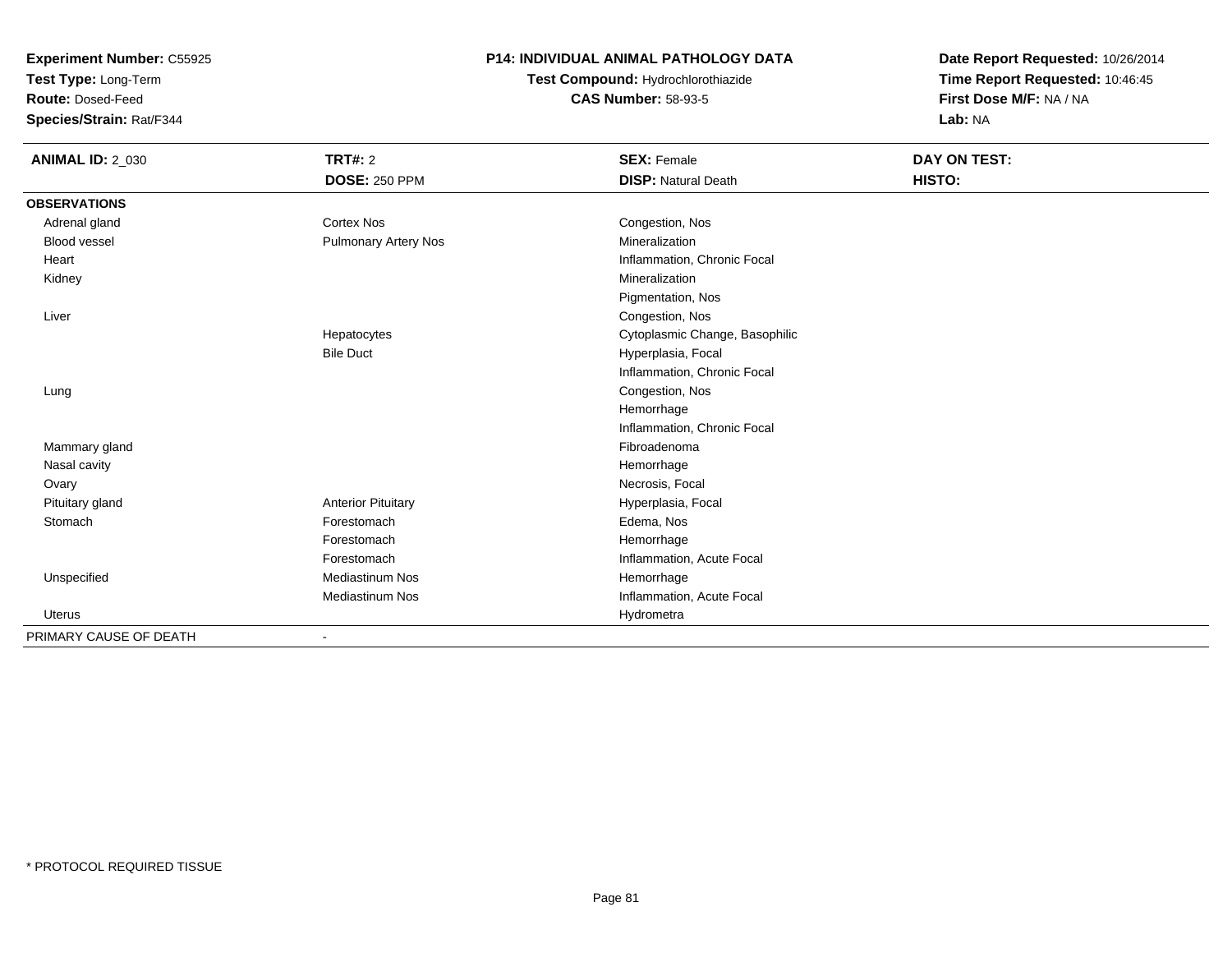**Test Type:** Long-Term

**Route:** Dosed-Feed

**Species/Strain:** Rat/F344

#### **P14: INDIVIDUAL ANIMAL PATHOLOGY DATA**

# **Test Compound:** Hydrochlorothiazide**CAS Number:** 58-93-5

| <b>ANIMAL ID: 2_031</b> | <b>TRT#: 2</b>            | <b>SEX: Female</b>              | DAY ON TEST:  |  |
|-------------------------|---------------------------|---------------------------------|---------------|--|
|                         | <b>DOSE: 250 PPM</b>      | <b>DISP: Terminal Sacrifice</b> | <b>HISTO:</b> |  |
| <b>OBSERVATIONS</b>     |                           |                                 |               |  |
| Adrenal gland           | Cortex Nos                | Hyperplasia, Focal              |               |  |
| Kidney                  |                           | Mineralization                  |               |  |
|                         |                           | Nephropathy                     |               |  |
| Liver                   | Hepatocytes               | Cytoplasmic Change, Basophilic  |               |  |
|                         |                           | Inflammation, Acute Focal       |               |  |
| Mammary gland           |                           | Fibroadenoma                    |               |  |
|                         |                           | Hyperplasia, Cystic             |               |  |
| Pancreas                | Acinus                    | Atrophy, Focal                  |               |  |
| Pituitary gland         | <b>Anterior Pituitary</b> | Adenoma, Nos                    |               |  |
|                         | Intermedia                | Angiectasis                     |               |  |
| Thyroid                 |                           | Hyperplasia, C Cell             |               |  |
| PRIMARY CAUSE OF DEATH  |                           |                                 |               |  |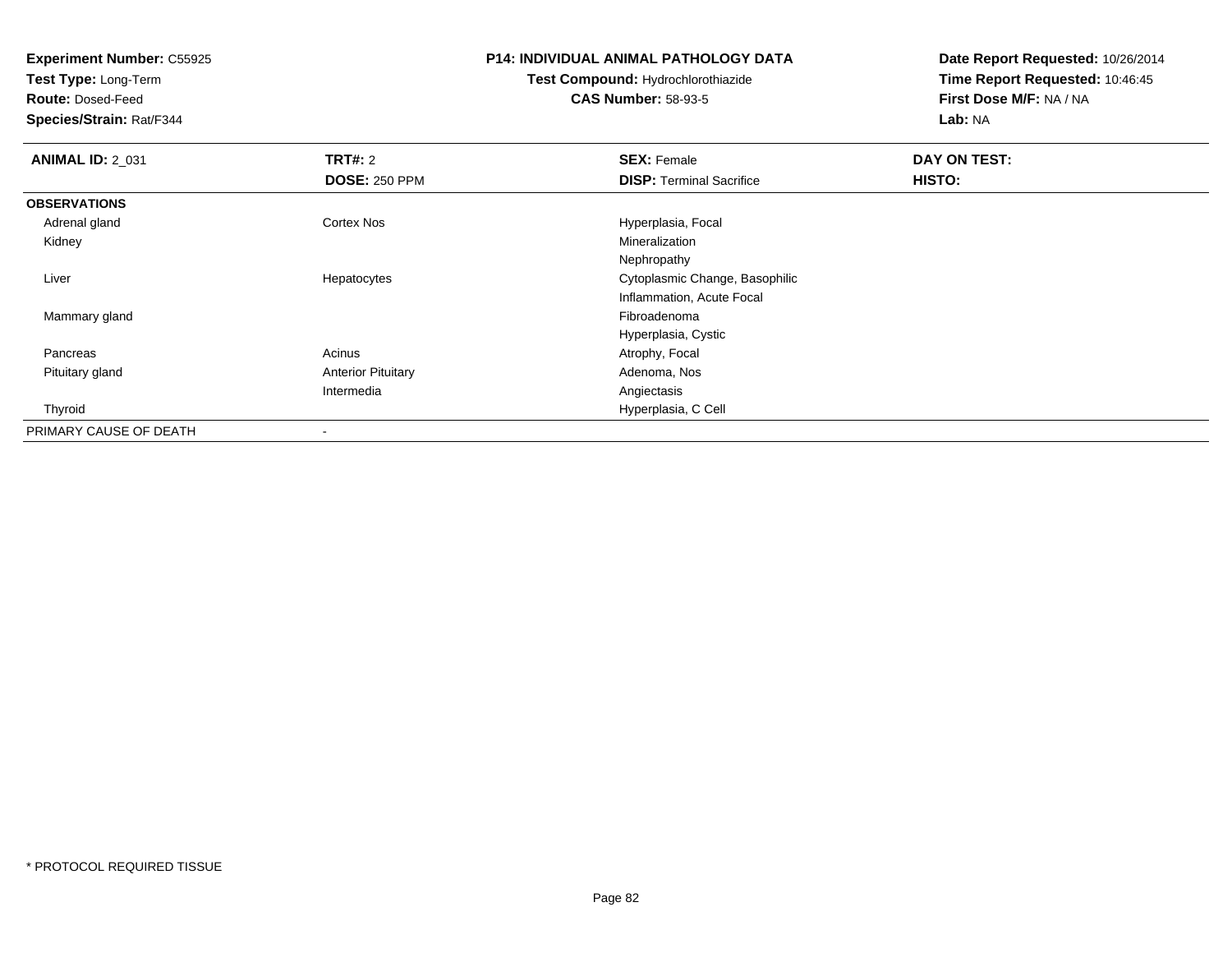**Test Type:** Long-Term

**Route:** Dosed-Feed

**Species/Strain:** Rat/F344

### **P14: INDIVIDUAL ANIMAL PATHOLOGY DATA**

# **Test Compound:** Hydrochlorothiazide**CAS Number:** 58-93-5

| <b>ANIMAL ID: 2_032</b> | <b>TRT#: 2</b>            | <b>SEX: Female</b>              | DAY ON TEST: |  |
|-------------------------|---------------------------|---------------------------------|--------------|--|
|                         | <b>DOSE: 250 PPM</b>      | <b>DISP: Terminal Sacrifice</b> | HISTO:       |  |
| <b>OBSERVATIONS</b>     |                           |                                 |              |  |
| Adrenal gland           | <b>Cortex Nos</b>         | Cytoplasmic Vacuolization       |              |  |
| Clitoral gland          |                           | Adenoma, Nos                    |              |  |
| Eye                     | Nasolacrimal Duct         | Inflammation, Acute Focal       |              |  |
| Kidney                  |                           | Mineralization                  |              |  |
|                         |                           | Nephropathy                     |              |  |
| Liver                   | Hepatocytes               | Cytoplasmic Vacuolization       |              |  |
|                         |                           | Inflammation, Chronic Focal     |              |  |
| Mammary gland           |                           | Hyperplasia, Cystic             |              |  |
| Oral mucosa             | Palate Nos                | Squamous Cell Papilloma         |              |  |
| Ovary                   |                           | Cyst, Nos                       |              |  |
| Pancreas                | Acinus                    | Atrophy, Focal                  |              |  |
| Parathyroid gland       |                           | Hyperplasia, Nos                |              |  |
| Pituitary gland         | <b>Anterior Pituitary</b> | Adenoma, Nos                    |              |  |
| PRIMARY CAUSE OF DEATH  | $\overline{\phantom{a}}$  |                                 |              |  |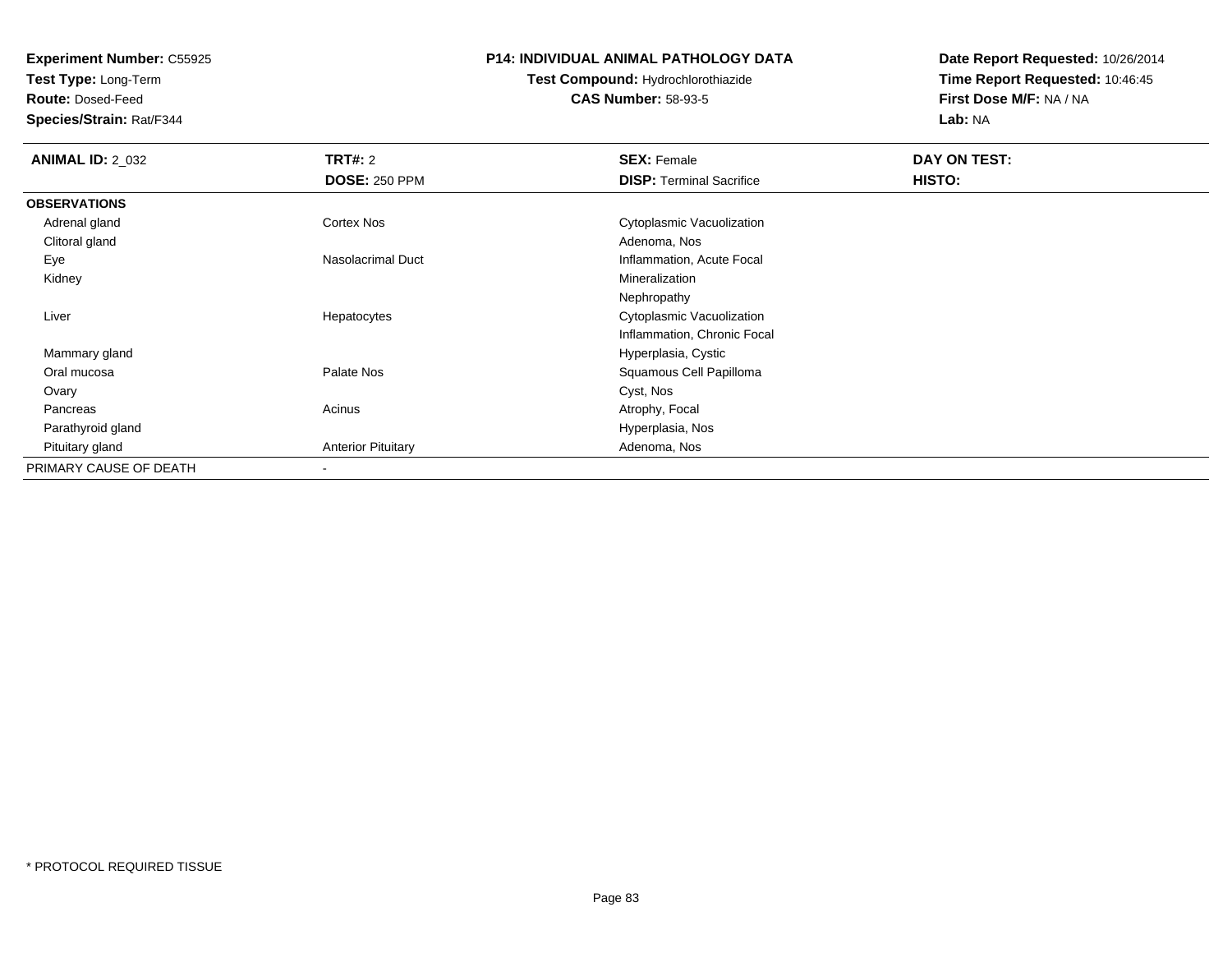| <b>Experiment Number: C55925</b><br>Test Type: Long-Term<br><b>Route: Dosed-Feed</b><br>Species/Strain: Rat/F344 |                                        | <b>P14: INDIVIDUAL ANIMAL PATHOLOGY DATA</b><br>Test Compound: Hydrochlorothiazide<br><b>CAS Number: 58-93-5</b> | Date Report Requested: 10/26/2014<br>Time Report Requested: 10:46:45<br>First Dose M/F: NA / NA<br>Lab: NA |
|------------------------------------------------------------------------------------------------------------------|----------------------------------------|------------------------------------------------------------------------------------------------------------------|------------------------------------------------------------------------------------------------------------|
| <b>ANIMAL ID: 2 033</b>                                                                                          | <b>TRT#: 2</b><br><b>DOSE: 250 PPM</b> | <b>SEX: Female</b><br><b>DISP:</b> Terminal Sacrifice                                                            | DAY ON TEST:<br><b>HISTO:</b>                                                                              |
| <b>OBSERVATIONS</b>                                                                                              |                                        |                                                                                                                  |                                                                                                            |
| Kidney                                                                                                           |                                        | Mineralization<br>Nephropathy                                                                                    |                                                                                                            |
| Liver                                                                                                            | Hepatocytes                            | Cytoplasmic Change, Basophilic<br>Inflammation, Chronic Focal                                                    |                                                                                                            |
| Pancreas                                                                                                         | Acinus                                 | Atrophy, Focal                                                                                                   |                                                                                                            |
| Pituitary gland                                                                                                  | <b>Anterior Pituitary</b>              | Cyst, Nos                                                                                                        |                                                                                                            |
| Skin                                                                                                             | Lip Nos                                | Squamous Cell Carcinoma                                                                                          |                                                                                                            |
| PRIMARY CAUSE OF DEATH                                                                                           |                                        |                                                                                                                  |                                                                                                            |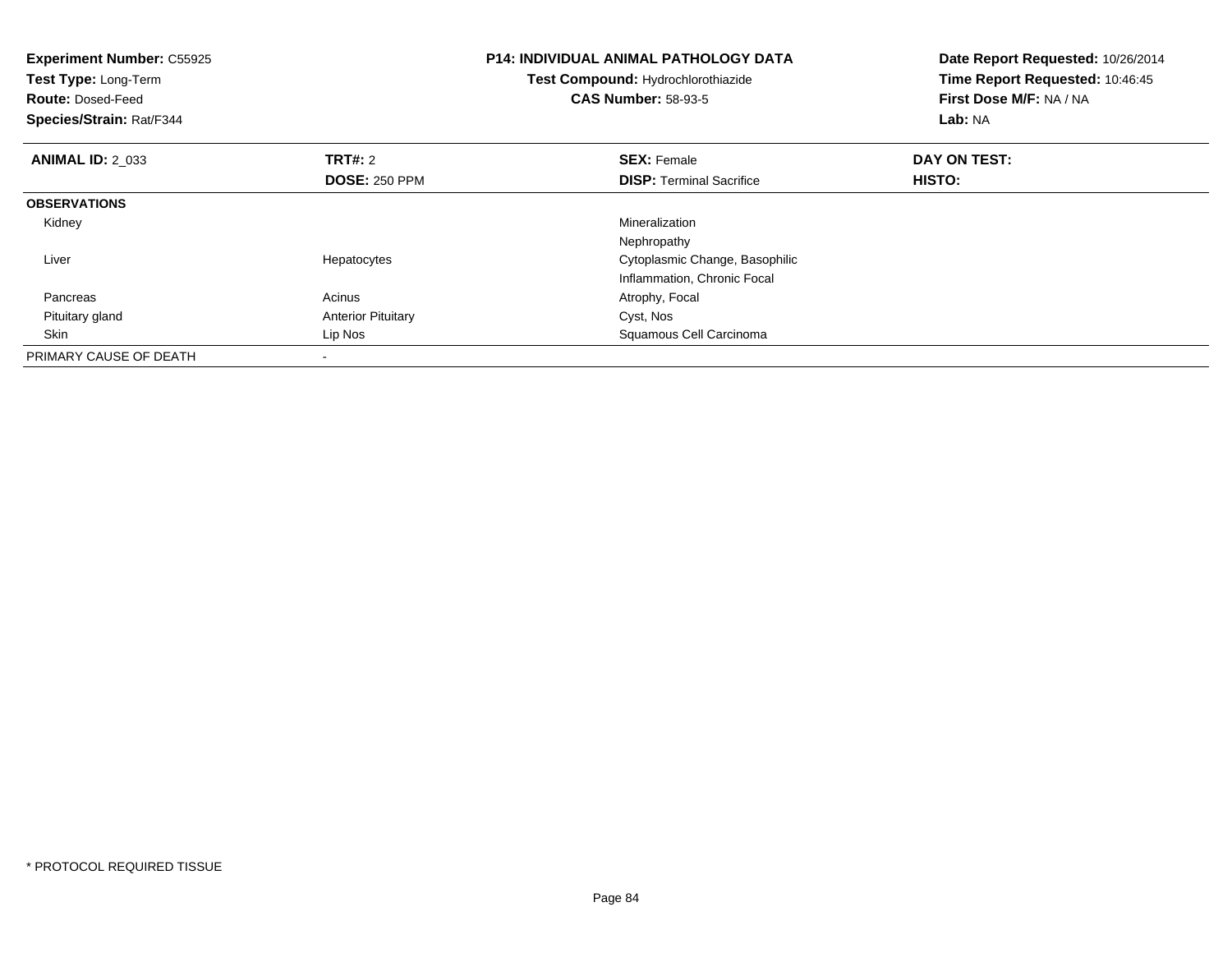**Test Type:** Long-Term

**Route:** Dosed-Feed

**Species/Strain:** Rat/F344

### **P14: INDIVIDUAL ANIMAL PATHOLOGY DATA**

# **Test Compound:** Hydrochlorothiazide**CAS Number:** 58-93-5

| <b>ANIMAL ID: 2_034</b> | <b>TRT#: 2</b>            | <b>SEX: Female</b>          | DAY ON TEST: |  |
|-------------------------|---------------------------|-----------------------------|--------------|--|
|                         | <b>DOSE: 250 PPM</b>      | <b>DISP:</b> Natural Death  | HISTO:       |  |
| <b>OBSERVATIONS</b>     |                           |                             |              |  |
| Adrenal gland           | Cortex Nos                | Congestion, Nos             |              |  |
| Heart                   |                           | Inflammation, Chronic Focal |              |  |
| Kidney                  |                           | Mineralization              |              |  |
| Lung                    |                           | Congestion, Nos             |              |  |
|                         |                           | Foreign Body, Nos           |              |  |
|                         |                           | Hemorrhage                  |              |  |
|                         |                           | Inflammation, Acute Focal   |              |  |
| Nasal cavity            |                           | Foreign Body, Nos           |              |  |
| Pituitary gland         | <b>Anterior Pituitary</b> | Congestion, Nos             |              |  |
|                         | <b>Anterior Pituitary</b> | Hyperplasia, Focal          |              |  |
| Thymus                  |                           | Congestion, Nos             |              |  |
|                         |                           | Hemorrhage                  |              |  |
| PRIMARY CAUSE OF DEATH  |                           |                             |              |  |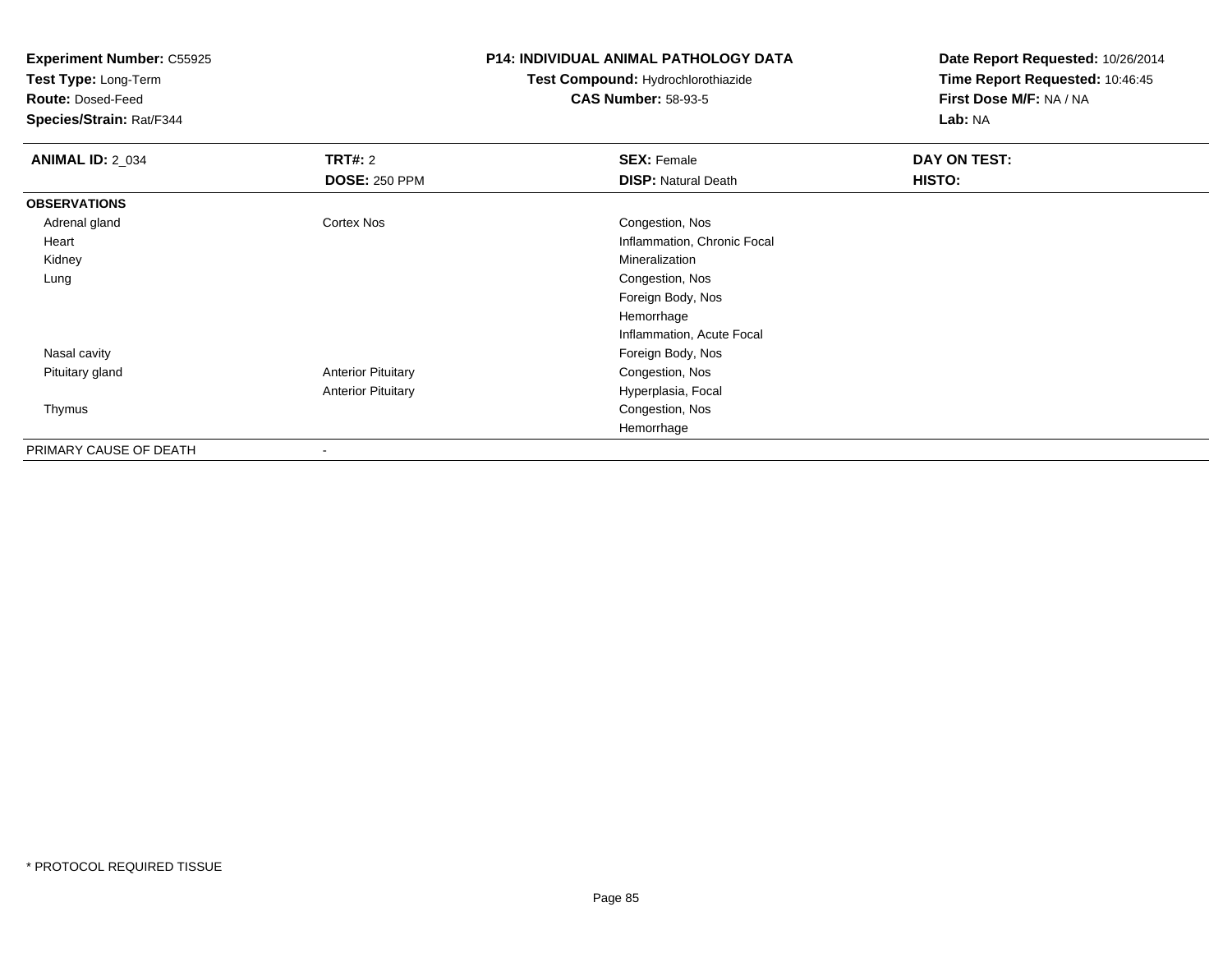**Test Type:** Long-Term

**Route:** Dosed-Feed

**Species/Strain:** Rat/F344

## **P14: INDIVIDUAL ANIMAL PATHOLOGY DATA**

# **Test Compound:** Hydrochlorothiazide**CAS Number:** 58-93-5

| <b>ANIMAL ID: 2_035</b> | TRT#: 2                   | <b>SEX: Female</b>              | DAY ON TEST: |  |
|-------------------------|---------------------------|---------------------------------|--------------|--|
|                         | <b>DOSE: 250 PPM</b>      | <b>DISP:</b> Moribund Sacrifice | HISTO:       |  |
| <b>OBSERVATIONS</b>     |                           |                                 |              |  |
| Clitoral gland          |                           | Atrophy, Nos                    |              |  |
|                         |                           | Hyperplasia, Nos                |              |  |
| Kidney                  | Tubule                    | Degeneration, Nos               |              |  |
|                         |                           | Mineralization                  |              |  |
|                         |                           | Nephropathy                     |              |  |
| Liver                   |                           | Abnormal Curvature              |              |  |
|                         | Hepatocytes               | Cytoplasmic Change, Basophilic  |              |  |
|                         |                           | Necrosis, Focal                 |              |  |
| Lung                    |                           | Pigmentation, Nos               |              |  |
| Pancreas                | Acinus                    | Atrophy, Focal                  |              |  |
| Pituitary gland         | <b>Anterior Pituitary</b> | Cyst, Nos                       |              |  |
|                         | Intermedia                | Cyst, Nos                       |              |  |
|                         | <b>Anterior Pituitary</b> | Hyperplasia, Focal              |              |  |
| Spleen                  |                           | Hematopoiesis                   |              |  |
| Thyroid                 |                           | Hyperplasia, C Cell             |              |  |
| Unspecified             | Multiple Organs Nos       | Fibrous Histiocytoma, Malignant |              |  |
|                         | Thorax                    | Sarcoma, Nos                    |              |  |
| PRIMARY CAUSE OF DEATH  | $\overline{\phantom{a}}$  |                                 |              |  |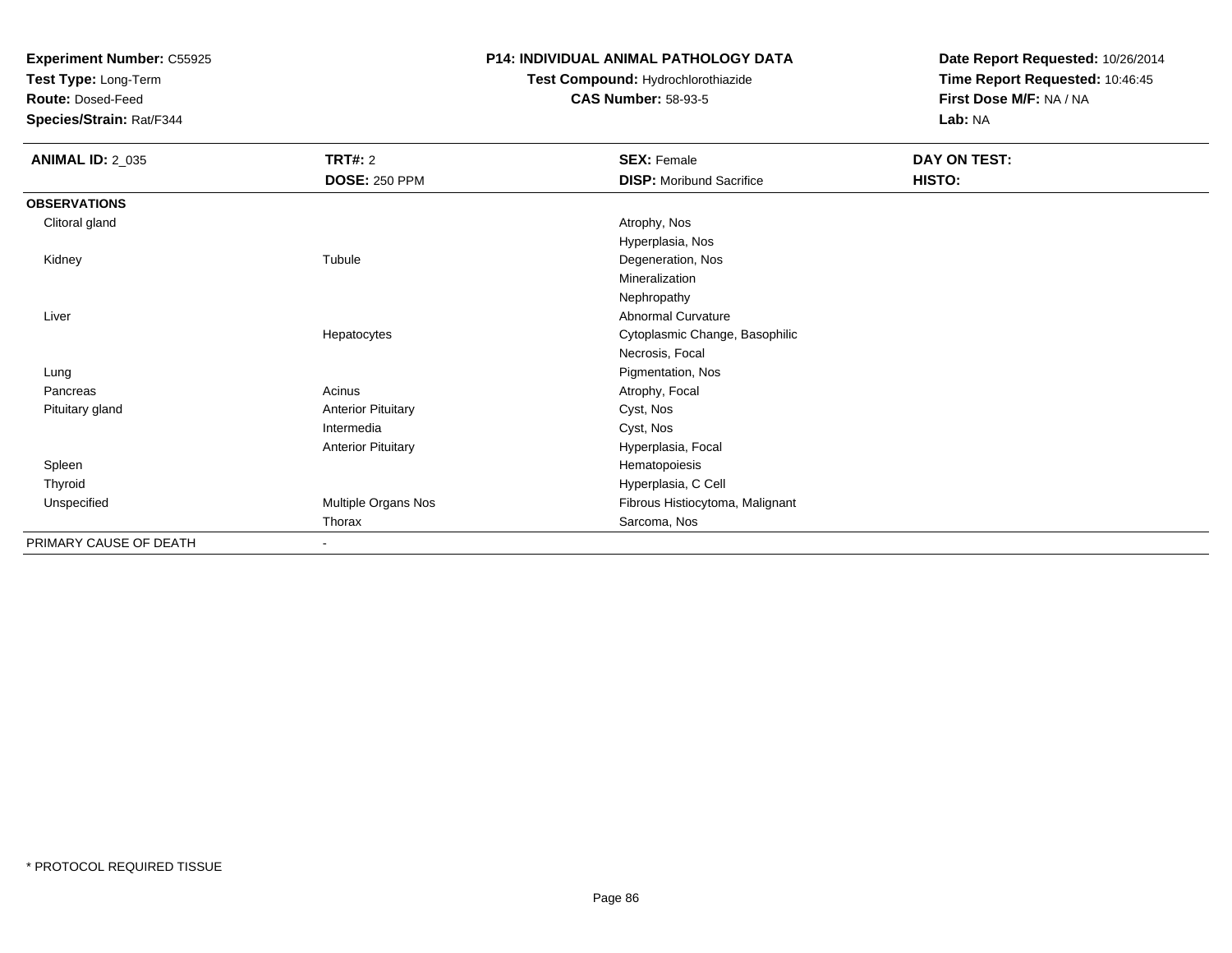**Test Type:** Long-Term

**Route:** Dosed-Feed

**Species/Strain:** Rat/F344

### **P14: INDIVIDUAL ANIMAL PATHOLOGY DATA**

**Test Compound:** Hydrochlorothiazide**CAS Number:** 58-93-5

| <b>ANIMAL ID: 2_036</b> | <b>TRT#: 2</b>            | <b>SEX: Female</b>              | DAY ON TEST: |  |
|-------------------------|---------------------------|---------------------------------|--------------|--|
|                         | <b>DOSE: 250 PPM</b>      | <b>DISP: Terminal Sacrifice</b> | HISTO:       |  |
| <b>OBSERVATIONS</b>     |                           |                                 |              |  |
| Clitoral gland          |                           | Atrophy, Nos                    |              |  |
|                         |                           | Inflammation, Suppurative       |              |  |
| Kidney                  |                           | Mineralization                  |              |  |
|                         |                           | Nephropathy                     |              |  |
| Liver                   |                           | <b>Abnormal Curvature</b>       |              |  |
|                         | Hepatocytes               | Cytoplasmic Change, Basophilic  |              |  |
|                         |                           | Inflammation, Chronic Focal     |              |  |
| Mammary gland           |                           | Hyperplasia, Cystic             |              |  |
| Pituitary gland         | <b>Anterior Pituitary</b> | Cyst, Nos                       |              |  |
| Thyroid                 |                           | Hyperplasia, C Cell             |              |  |
| PRIMARY CAUSE OF DEATH  |                           |                                 |              |  |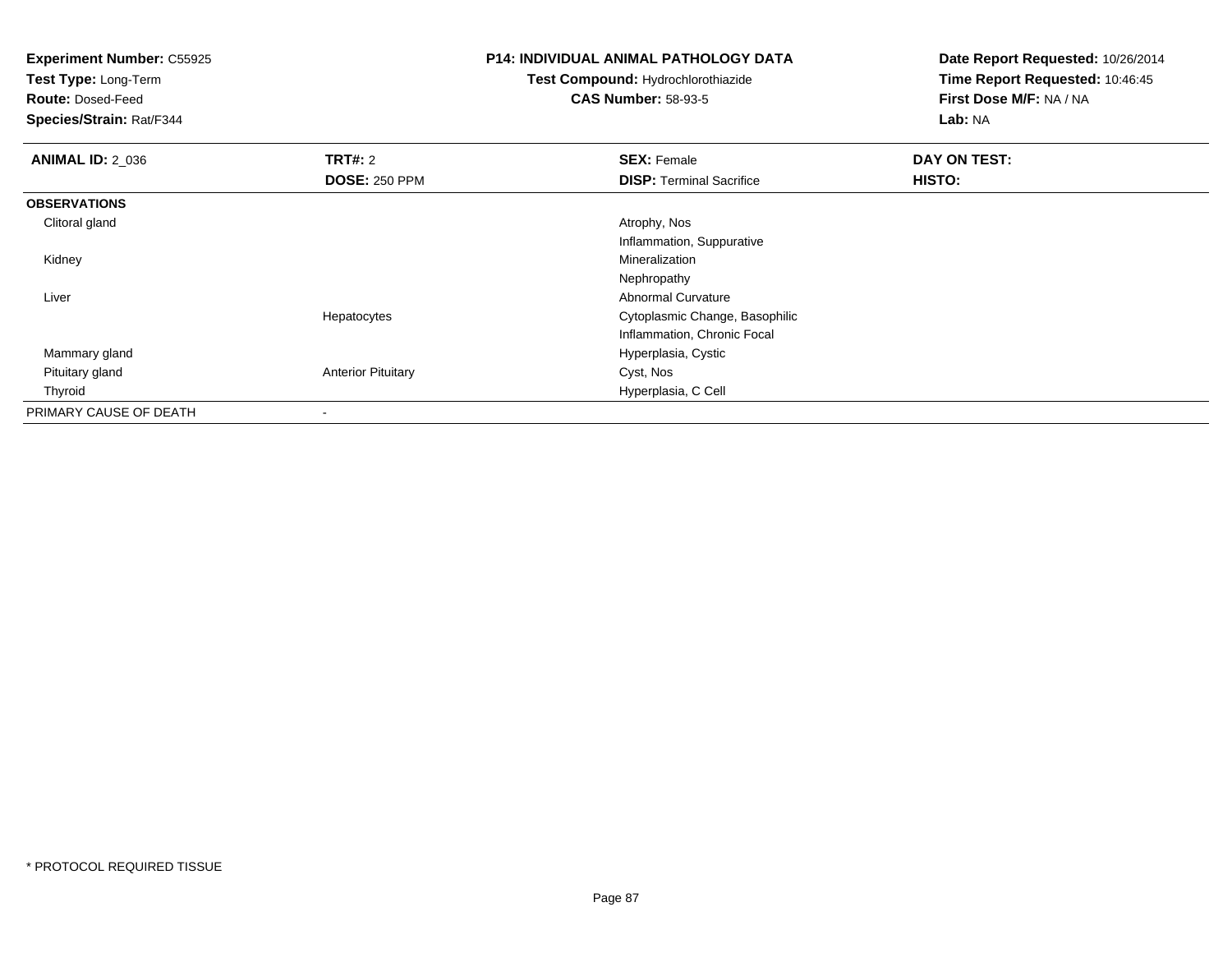| <b>Experiment Number: C55925</b><br>Test Type: Long-Term |                           | <b>P14: INDIVIDUAL ANIMAL PATHOLOGY DATA</b><br><b>Test Compound: Hydrochlorothiazide</b> | Date Report Requested: 10/26/2014<br>Time Report Requested: 10:46:45 |
|----------------------------------------------------------|---------------------------|-------------------------------------------------------------------------------------------|----------------------------------------------------------------------|
| <b>Route: Dosed-Feed</b>                                 |                           | <b>CAS Number: 58-93-5</b>                                                                | First Dose M/F: NA / NA                                              |
| Species/Strain: Rat/F344                                 |                           |                                                                                           | Lab: NA                                                              |
| <b>ANIMAL ID: 2 037</b>                                  | <b>TRT#: 2</b>            | <b>SEX: Female</b>                                                                        | DAY ON TEST:                                                         |
|                                                          | <b>DOSE: 250 PPM</b>      | <b>DISP:</b> Moribund Sacrifice                                                           | HISTO:                                                               |
| <b>OBSERVATIONS</b>                                      |                           |                                                                                           |                                                                      |
| Eye                                                      | <b>Nasolacrimal Duct</b>  | Inflammation, Acute Focal                                                                 |                                                                      |
| Kidney                                                   |                           | Nephropathy                                                                               |                                                                      |
| Liver                                                    |                           | Abnormal Curvature                                                                        |                                                                      |
|                                                          | Hepatocytes               | Cytoplasmic Change, Basophilic                                                            |                                                                      |
| Lung                                                     |                           | Pigmentation, Nos                                                                         |                                                                      |
| Lymph node                                               | Mesenteric Lymph Node     | Hyperplasia, Lymphoid                                                                     |                                                                      |
| Mammary gland                                            |                           | Hyperplasia, Cystic                                                                       |                                                                      |
| Pituitary gland                                          | <b>Anterior Pituitary</b> | Adenoma, Nos                                                                              |                                                                      |
| PRIMARY CAUSE OF DEATH                                   |                           |                                                                                           |                                                                      |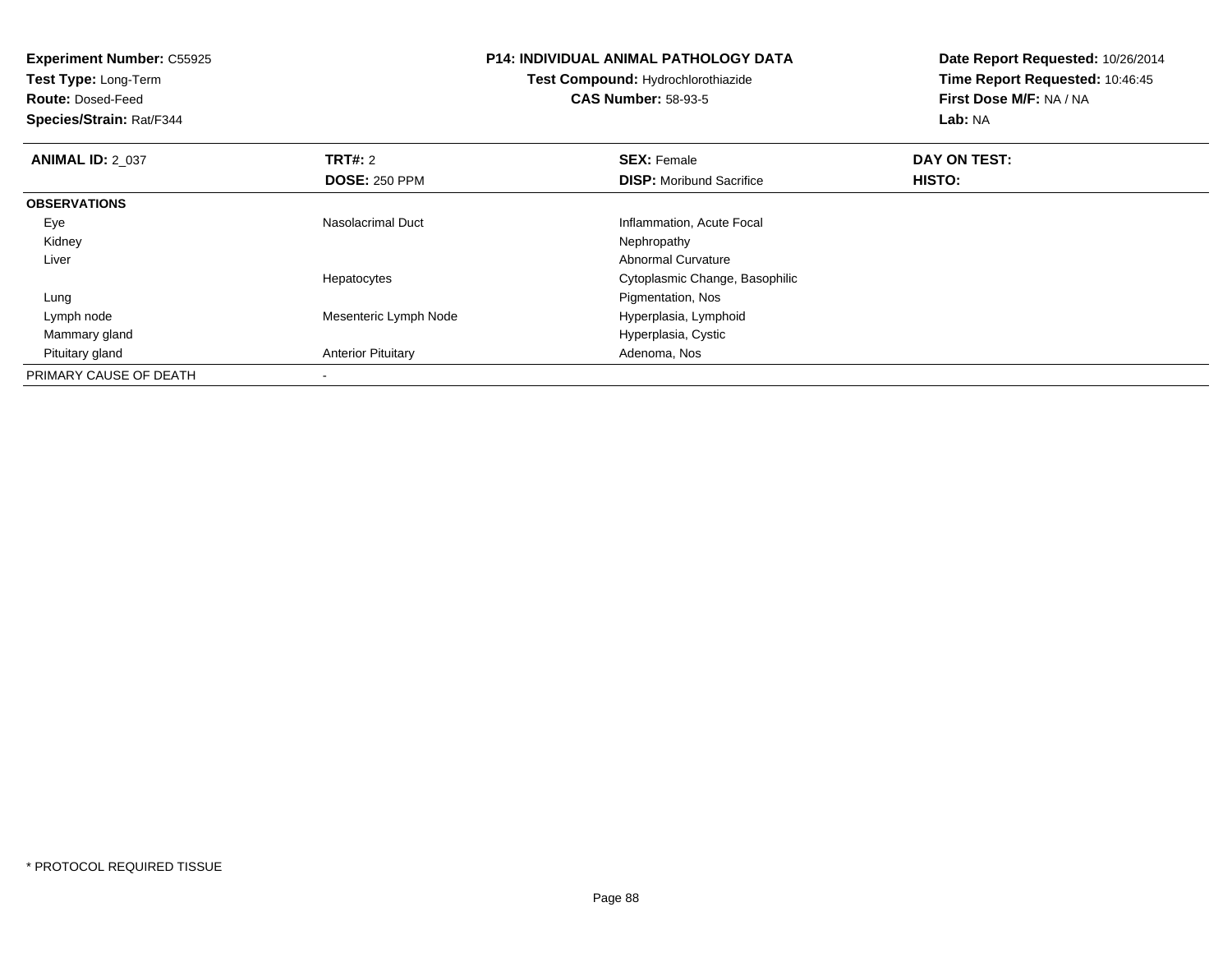**Test Type:** Long-Term

**Route:** Dosed-Feed

**Species/Strain:** Rat/F344

### **P14: INDIVIDUAL ANIMAL PATHOLOGY DATA**

# **Test Compound:** Hydrochlorothiazide**CAS Number:** 58-93-5

| <b>ANIMAL ID: 2_038</b> | <b>TRT#: 2</b>            | <b>SEX: Female</b>              | DAY ON TEST: |  |
|-------------------------|---------------------------|---------------------------------|--------------|--|
|                         | <b>DOSE: 250 PPM</b>      | <b>DISP:</b> Moribund Sacrifice | HISTO:       |  |
| <b>OBSERVATIONS</b>     |                           |                                 |              |  |
| Adrenal gland           | Cortex Nos                | Hyperplasia, Focal              |              |  |
| Clitoral gland          |                           | Atrophy, Nos                    |              |  |
| Eye                     | Nasolacrimal Duct         | Inflammation, Acute Focal       |              |  |
| Harderian gland         | Hardarian Gland           | Pigmentation, Nos               |              |  |
| Heart                   |                           | Inflammation, Chronic Focal     |              |  |
| Kidney                  |                           | Mineralization                  |              |  |
|                         |                           | Nephropathy                     |              |  |
| Liver                   | Hepatocytes               | Cytoplasmic Change, Basophilic  |              |  |
| Lung                    |                           | Inflammation, Chronic Focal     |              |  |
| Mammary gland           |                           | Hyperplasia, Cystic             |              |  |
| Ovary                   |                           | Cyst, Nos                       |              |  |
| Pituitary gland         | <b>Anterior Pituitary</b> | Adenoma, Nos                    |              |  |
| Stomach                 | Forestomach               | Hyperplasia, Epithelial         |              |  |
|                         | Forestomach               | Inflammation, Chronic Focal     |              |  |
| PRIMARY CAUSE OF DEATH  | $\overline{\phantom{a}}$  |                                 |              |  |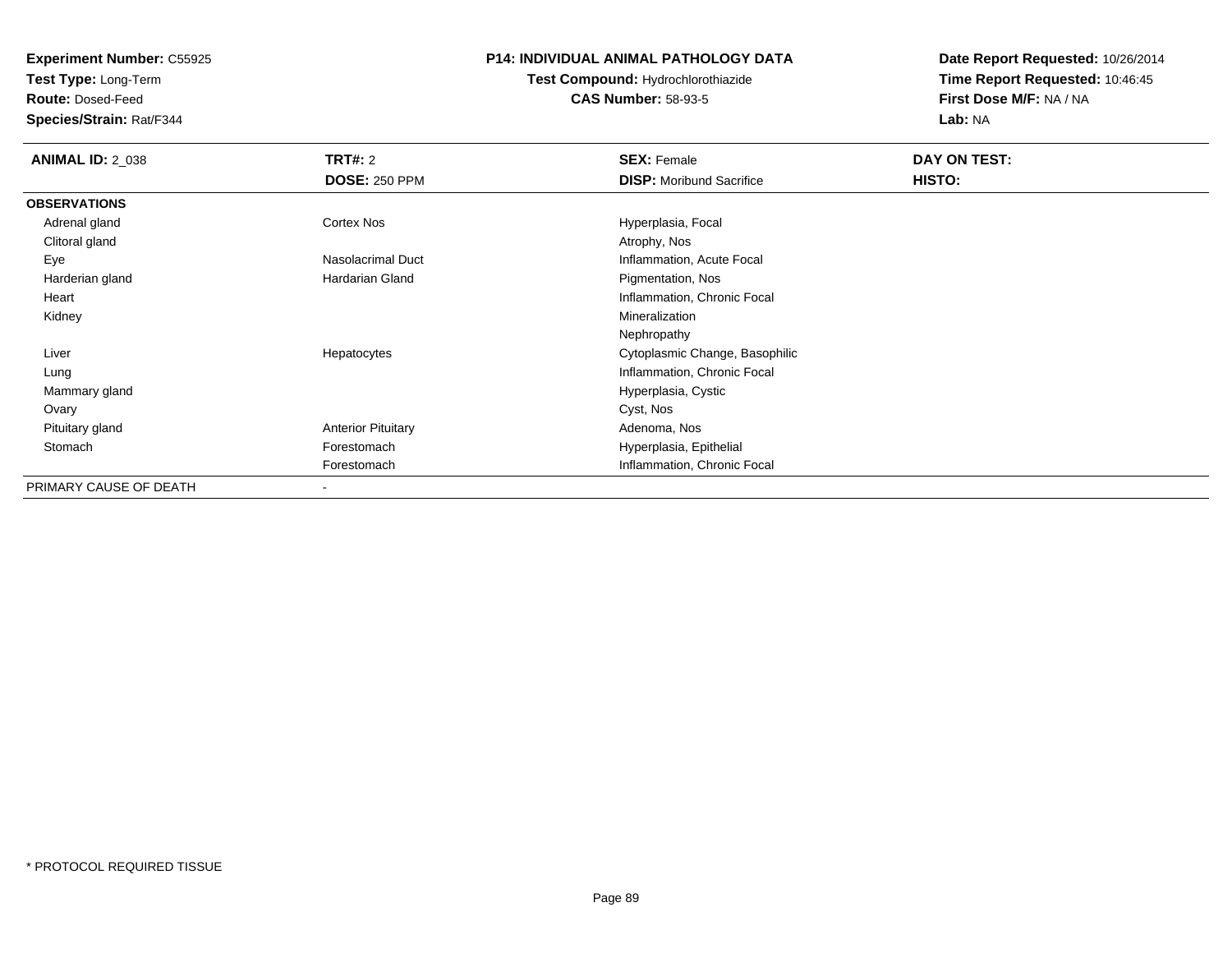**Test Type:** Long-Term

**Route:** Dosed-Feed

**Species/Strain:** Rat/F344

## **P14: INDIVIDUAL ANIMAL PATHOLOGY DATA**

# **Test Compound:** Hydrochlorothiazide**CAS Number:** 58-93-5

| <b>ANIMAL ID: 2_039</b> | <b>TRT#: 2</b>              | <b>SEX: Female</b>          | DAY ON TEST: |  |
|-------------------------|-----------------------------|-----------------------------|--------------|--|
|                         | <b>DOSE: 250 PPM</b>        | <b>DISP: Natural Death</b>  | HISTO:       |  |
| <b>OBSERVATIONS</b>     |                             |                             |              |  |
| Adrenal gland           | Cortex Nos                  | Congestion, Nos             |              |  |
| Blood vessel            | <b>Pulmonary Artery Nos</b> | Mineralization              |              |  |
| <b>Brain</b>            |                             | Hemorrhage                  |              |  |
| Esophagus               |                             | Hemorrhage                  |              |  |
|                         |                             | Inflammation, Suppurative   |              |  |
| Heart                   |                             | Inflammation, Chronic Focal |              |  |
| Kidney                  |                             | Mineralization              |              |  |
|                         |                             | Nephropathy                 |              |  |
| Liver                   | <b>Bile Duct</b>            | Hyperplasia, Focal          |              |  |
|                         |                             | Inflammation, Chronic Focal |              |  |
| Lung                    |                             | Alveolar Macrophages        |              |  |
|                         |                             | Congestion, Nos             |              |  |
|                         |                             | Hemorrhage                  |              |  |
|                         |                             | Inflammation, Acute Focal   |              |  |
| Nasal cavity            |                             | Foreign Body, Nos           |              |  |
| Ovary                   |                             | Hemorrhage                  |              |  |
| Pituitary gland         | <b>Anterior Pituitary</b>   | Cyst, Nos                   |              |  |
| Stomach                 | Forestomach                 | Edema, Nos                  |              |  |
|                         | Forestomach                 | Inflammation, Acute Focal   |              |  |
| Thymus                  |                             | Involution, Nos             |              |  |
| PRIMARY CAUSE OF DEATH  | $\overline{\phantom{a}}$    |                             |              |  |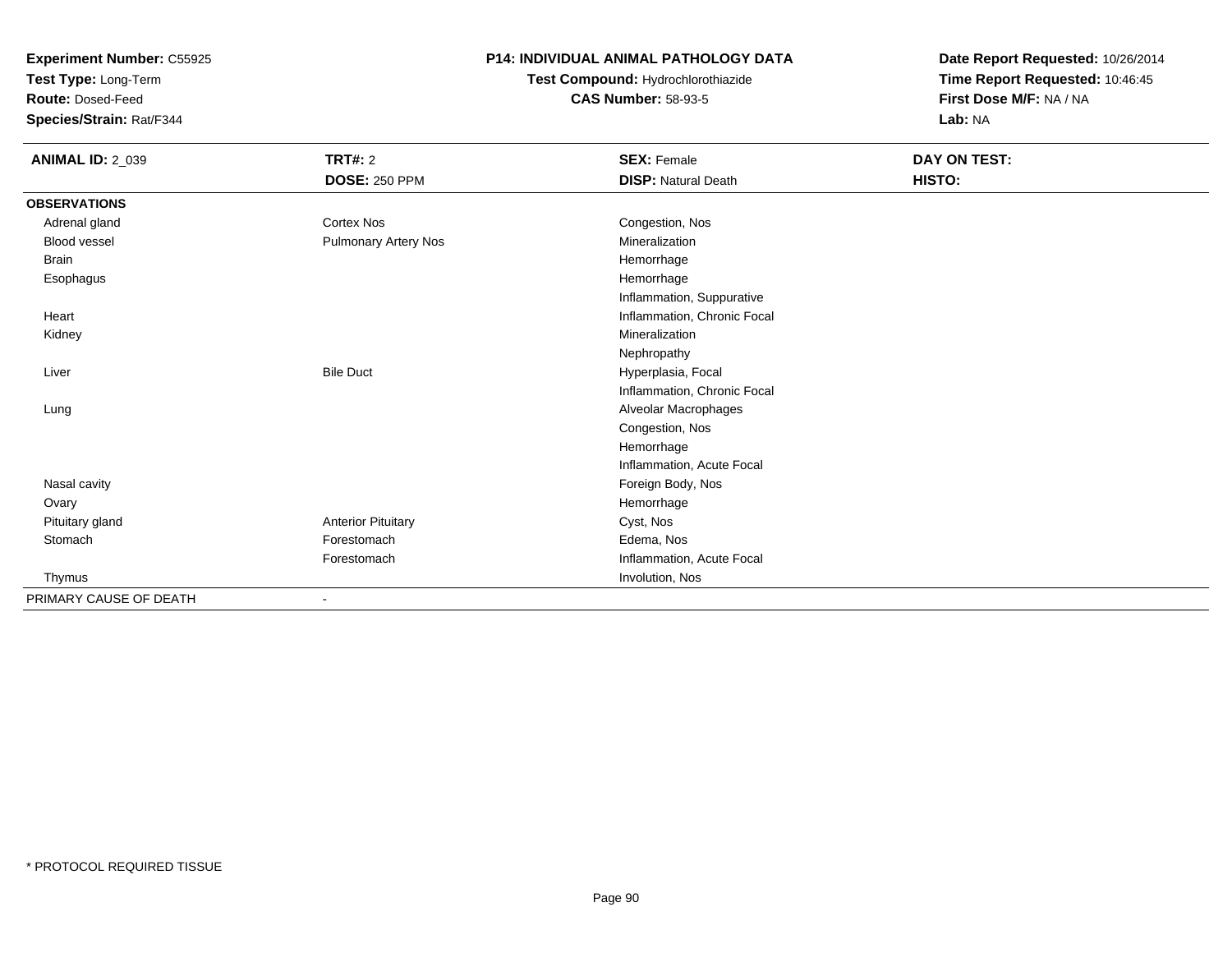| <b>Experiment Number: C55925</b>                 |                      | <b>P14: INDIVIDUAL ANIMAL PATHOLOGY DATA</b> | Date Report Requested: 10/26/2014 |
|--------------------------------------------------|----------------------|----------------------------------------------|-----------------------------------|
| Test Type: Long-Term<br><b>Route: Dosed-Feed</b> |                      | Test Compound: Hydrochlorothiazide           | Time Report Requested: 10:46:45   |
|                                                  |                      | <b>CAS Number: 58-93-5</b>                   | First Dose M/F: NA / NA           |
| Species/Strain: Rat/F344                         |                      |                                              | Lab: NA                           |
| <b>ANIMAL ID: 2_040</b>                          | <b>TRT#: 2</b>       | <b>SEX: Female</b>                           | DAY ON TEST:                      |
|                                                  | <b>DOSE: 250 PPM</b> | <b>DISP: Natural Death</b>                   | HISTO:                            |
| <b>OBSERVATIONS</b>                              |                      |                                              |                                   |
| Adrenal gland                                    | <b>Cortex Nos</b>    | Congestion, Nos                              |                                   |
| Heart                                            |                      | Inflammation, Chronic Focal                  |                                   |
| Kidney                                           |                      | Mineralization                               |                                   |
| Liver                                            |                      | Necrosis, Focal                              |                                   |
| Lung                                             |                      | Foreign Body, Nos                            |                                   |
|                                                  |                      | Hemorrhage                                   |                                   |
| Ovary                                            |                      | Hemorrhage                                   |                                   |
| Pancreas                                         |                      | Inflammation, Chronic Focal                  |                                   |
| Thymus                                           |                      | Hemorrhage                                   |                                   |
| Urinary bladder                                  | <b>Muscularis</b>    | Mineralization                               |                                   |
| PRIMARY CAUSE OF DEATH                           |                      |                                              |                                   |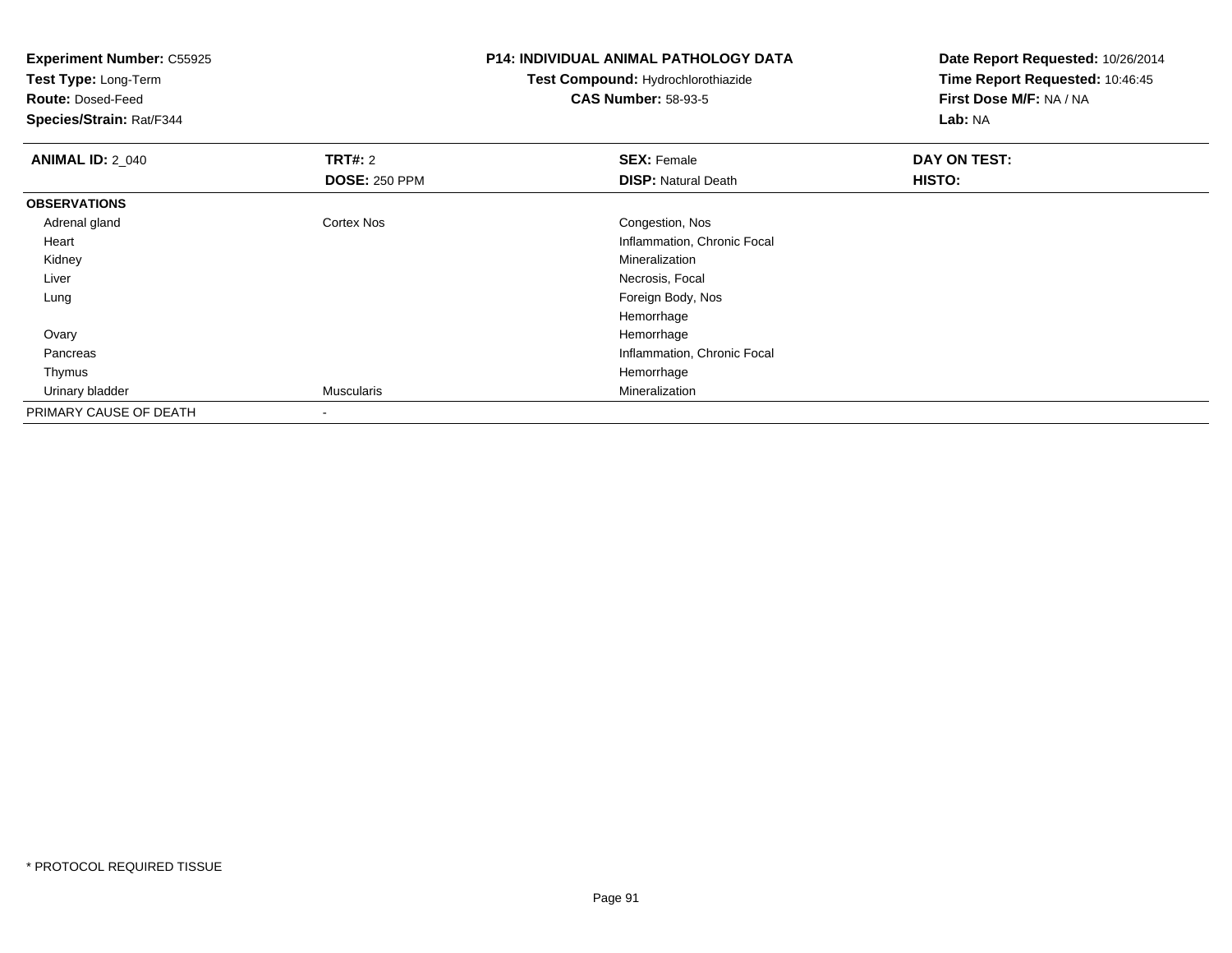**Test Type:** Long-Term

**Route:** Dosed-Feed

**Species/Strain:** Rat/F344

### **P14: INDIVIDUAL ANIMAL PATHOLOGY DATA**

**Test Compound:** Hydrochlorothiazide**CAS Number:** 58-93-5

| <b>ANIMAL ID: 2_041</b> | <b>TRT#: 2</b>            | <b>SEX: Female</b>              | DAY ON TEST: |  |
|-------------------------|---------------------------|---------------------------------|--------------|--|
|                         | <b>DOSE: 250 PPM</b>      | <b>DISP:</b> Moribund Sacrifice | HISTO:       |  |
| <b>OBSERVATIONS</b>     |                           |                                 |              |  |
| Adrenal gland           | Cortex Nos                | Cytoplasmic Vacuolization       |              |  |
|                         | Medulla                   | Hyperplasia, Nos                |              |  |
| Bone                    |                           | Fibrous Osteodystrophy          |              |  |
| Kidney                  | Pelvis                    | Dilatation, Nos                 |              |  |
|                         |                           | Nephropathy                     |              |  |
| Liver                   | Hepatocytes               | Cytoplasmic Vacuolization       |              |  |
| Lung                    |                           | C-Cell Carcinoma, Metastatic    |              |  |
| Ovary                   |                           | Cyst, Nos                       |              |  |
| Parathyroid gland       |                           | Hyperplasia, Nos                |              |  |
| Pituitary gland         | <b>Anterior Pituitary</b> | Adenoma, Nos                    |              |  |
|                         | <b>Anterior Pituitary</b> | Hyperplasia, Focal              |              |  |
| Skeletal muscle         |                           | C-Cell Carcinoma, Metastatic    |              |  |
| Thyroid                 |                           | C-Cell Carcinoma                |              |  |
| Unspecified             | Multiple Organs Nos       | Mineralization                  |              |  |
| PRIMARY CAUSE OF DEATH  | $\overline{\phantom{a}}$  |                                 |              |  |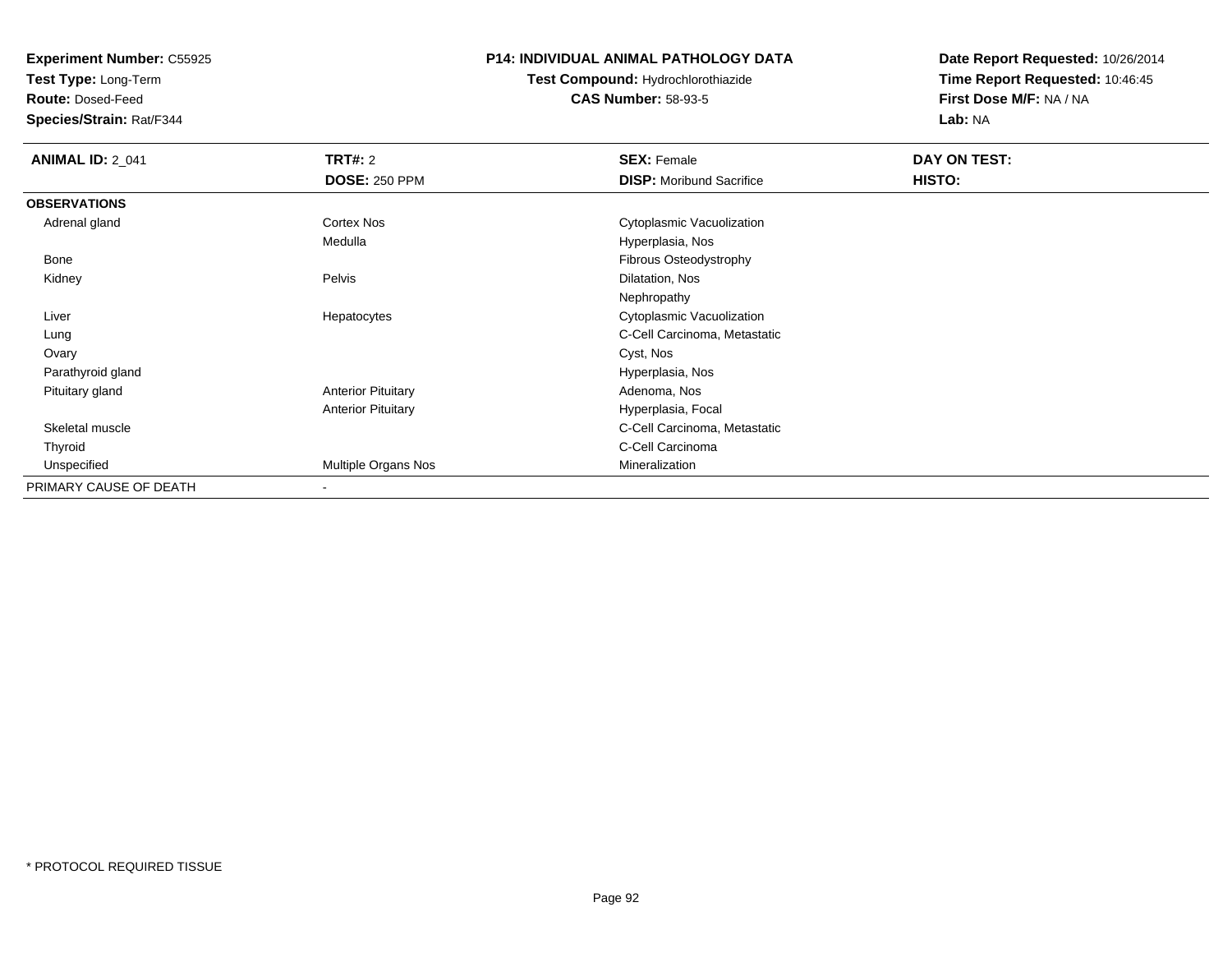**Test Type:** Long-Term

**Route:** Dosed-Feed

**Species/Strain:** Rat/F344

### **P14: INDIVIDUAL ANIMAL PATHOLOGY DATA**

# **Test Compound:** Hydrochlorothiazide**CAS Number:** 58-93-5

| <b>ANIMAL ID: 2_042</b> | <b>TRT#: 2</b>            | <b>SEX: Female</b>              | DAY ON TEST: |  |
|-------------------------|---------------------------|---------------------------------|--------------|--|
|                         | <b>DOSE: 250 PPM</b>      | <b>DISP: Terminal Sacrifice</b> | HISTO:       |  |
| <b>OBSERVATIONS</b>     |                           |                                 |              |  |
| Kidney                  |                           | Mineralization                  |              |  |
|                         |                           | Nephropathy                     |              |  |
| Liver                   | Hepatocytes               | Cytoplasmic Change, Basophilic  |              |  |
| Lymph node              |                           | Hyperplasia, Lymphoid           |              |  |
| Mammary gland           |                           | Fibroadenoma                    |              |  |
|                         |                           | Hyperplasia, Cystic             |              |  |
| Pancreas                | Acinus                    | Atrophy, Focal                  |              |  |
| Parathyroid gland       |                           | Hyperplasia, Nos                |              |  |
| Pituitary gland         | <b>Anterior Pituitary</b> | Cyst, Nos                       |              |  |
| Spleen                  |                           | Hematopoiesis                   |              |  |
| Thyroid                 |                           | Hyperplasia, C Cell             |              |  |
| Unspecified             | <b>Abdominal Cavity</b>   | Necrosis, Fat                   |              |  |
| Uterus                  |                           | Hydrometra                      |              |  |
| PRIMARY CAUSE OF DEATH  | $\overline{\phantom{a}}$  |                                 |              |  |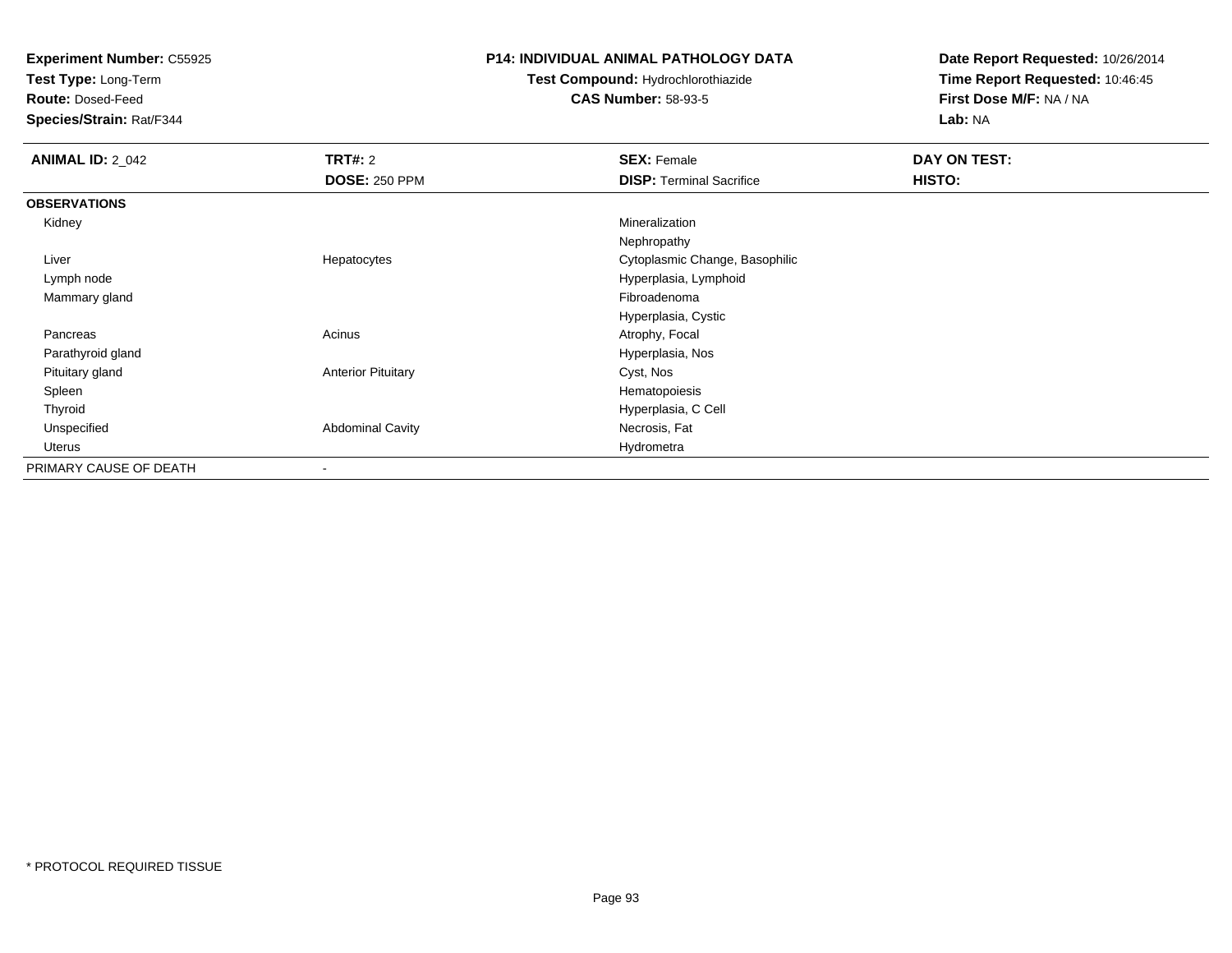**Test Type:** Long-Term

**Route:** Dosed-Feed

**Species/Strain:** Rat/F344

## **P14: INDIVIDUAL ANIMAL PATHOLOGY DATA**

**Test Compound:** Hydrochlorothiazide**CAS Number:** 58-93-5

| <b>ANIMAL ID: 2_043</b> | TRT#: 2                   | <b>SEX: Female</b>                      | DAY ON TEST: |
|-------------------------|---------------------------|-----------------------------------------|--------------|
|                         | <b>DOSE: 250 PPM</b>      | <b>DISP: Natural Death</b>              | HISTO:       |
| <b>OBSERVATIONS</b>     |                           |                                         |              |
| Heart                   |                           | Inflammation, Chronic Focal             |              |
| Kidney                  |                           | Mineralization                          |              |
|                         |                           | Nephropathy                             |              |
| Liver                   | Hepatocytes               | Cytoplasmic Vacuolization               |              |
|                         |                           | Hematopoiesis                           |              |
|                         | <b>Bile Duct</b>          | Hyperplasia, Focal                      |              |
| Lymph node              | Mesenteric Lymph Node     | Endometrial Stromal Sarcoma, Metastatic |              |
| Pancreas                |                           | Hemorrhage                              |              |
|                         |                           | Inflammation, Chronic Focal             |              |
| Pituitary gland         | <b>Anterior Pituitary</b> | Cyst, Nos                               |              |
| Spleen                  |                           | Hematopoiesis                           |              |
| Stomach                 | Forestomach               | Hyperplasia, Epithelial                 |              |
|                         | <b>Glandular Stomach</b>  | Inflammation, Acute Focal               |              |
| Thymus                  |                           | Involution, Nos                         |              |
|                         |                           | Necrosis, Focal                         |              |
| Uterus                  |                           | <b>Endometrial Stromal Polyp</b>        |              |
|                         |                           | <b>Endometrial Stromal Sarcoma</b>      |              |
| PRIMARY CAUSE OF DEATH  | $\blacksquare$            |                                         |              |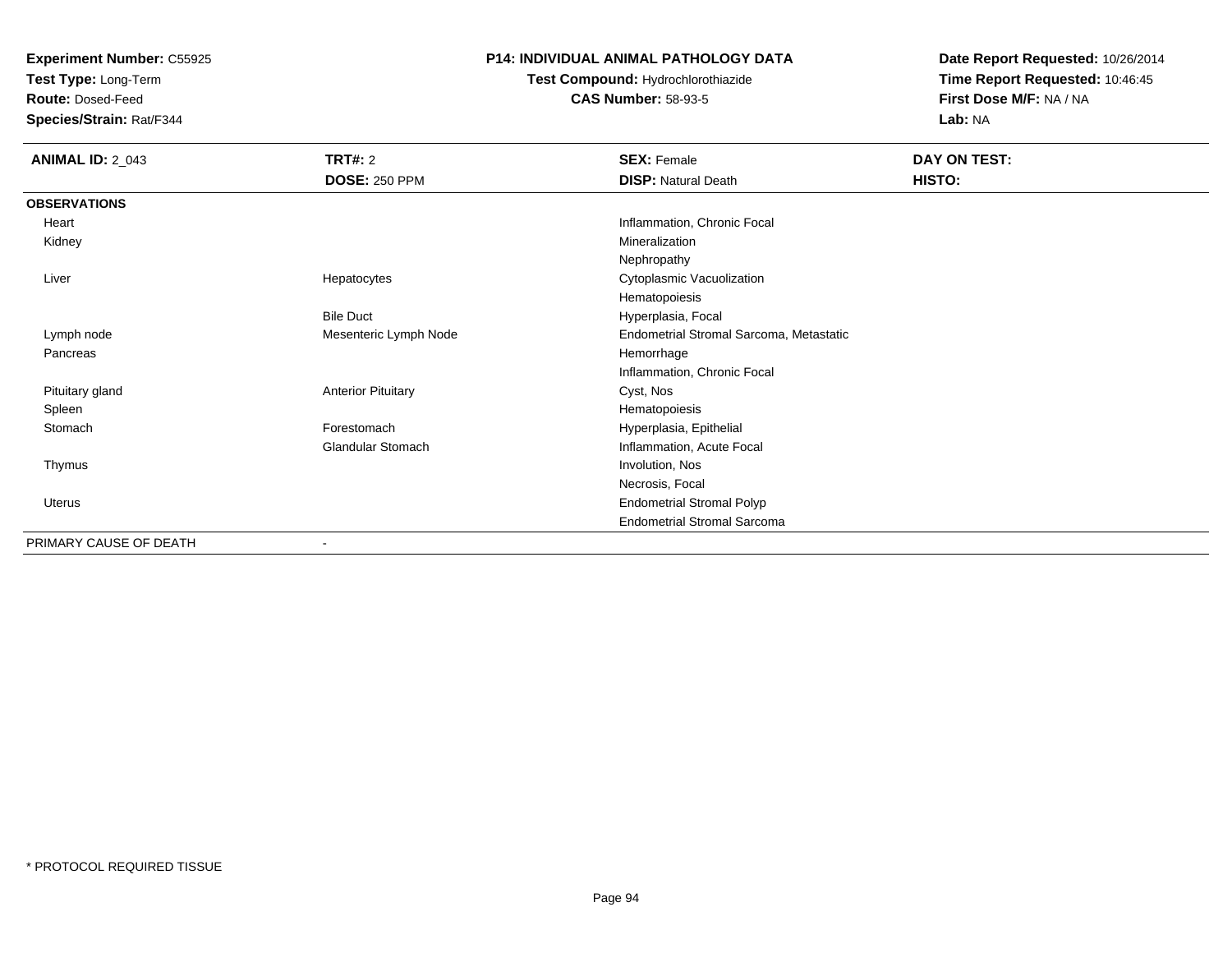**Test Type:** Long-Term

**Route:** Dosed-Feed

**Species/Strain:** Rat/F344

### **P14: INDIVIDUAL ANIMAL PATHOLOGY DATA**

# **Test Compound:** Hydrochlorothiazide**CAS Number:** 58-93-5

| <b>ANIMAL ID: 2_044</b> | <b>TRT#: 2</b>              | <b>SEX: Female</b>          | DAY ON TEST: |  |
|-------------------------|-----------------------------|-----------------------------|--------------|--|
|                         | <b>DOSE: 250 PPM</b>        | <b>DISP: Natural Death</b>  | HISTO:       |  |
| <b>OBSERVATIONS</b>     |                             |                             |              |  |
| Blood vessel            | <b>Pulmonary Artery Nos</b> | Mineralization              |              |  |
| Clitoral gland          |                             | Atrophy, Nos                |              |  |
| Heart                   |                             | Inflammation, Chronic Focal |              |  |
| Kidney                  |                             | Mineralization              |              |  |
|                         |                             | Nephropathy                 |              |  |
| Liver                   |                             | Hematopoiesis               |              |  |
| Lung                    |                             | Alveolar Macrophages        |              |  |
|                         | <b>Bronchiole</b>           | Hyperplasia, Epithelial     |              |  |
|                         |                             | Inflammation, Chronic Focal |              |  |
| Lymph node              | Mesenteric Lymph Node       | Hyperplasia, Lymphoid       |              |  |
| Mammary gland           |                             | Hyperplasia, Cystic         |              |  |
| Pituitary gland         | <b>Anterior Pituitary</b>   | Hyperplasia, Focal          |              |  |
| Spleen                  |                             | Hematopoiesis               |              |  |
| Thymus                  |                             | Involution, Nos             |              |  |
| Uterus                  |                             | Hemangiosarcoma             |              |  |
| PRIMARY CAUSE OF DEATH  |                             |                             |              |  |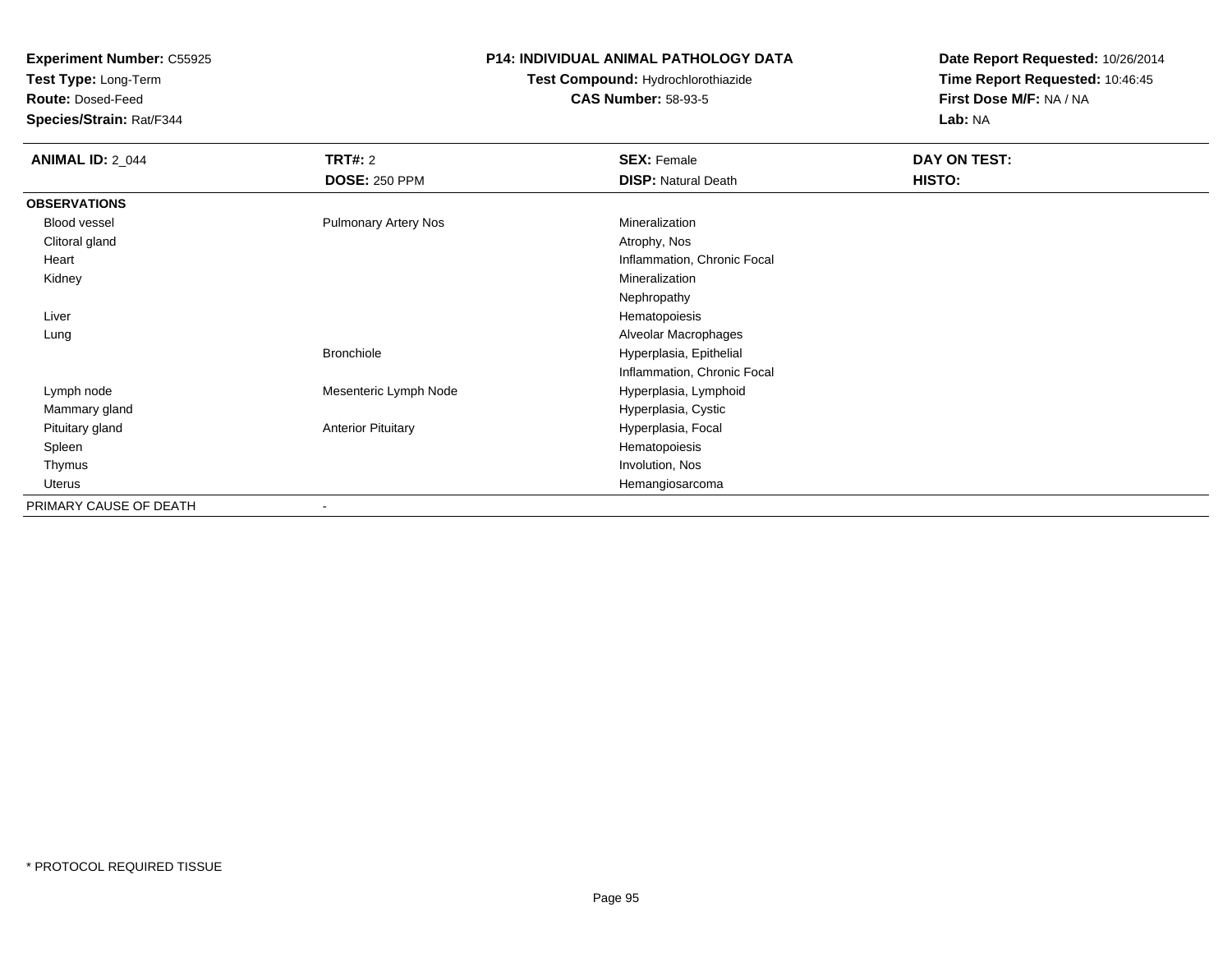**Test Type:** Long-Term

**Route:** Dosed-Feed

**Species/Strain:** Rat/F344

### **P14: INDIVIDUAL ANIMAL PATHOLOGY DATA**

**Test Compound:** Hydrochlorothiazide**CAS Number:** 58-93-5

| <b>ANIMAL ID: 2 045</b> | TRT#: 2                   | <b>SEX: Female</b>              | DAY ON TEST: |  |
|-------------------------|---------------------------|---------------------------------|--------------|--|
|                         | <b>DOSE: 250 PPM</b>      | <b>DISP:</b> Moribund Sacrifice | HISTO:       |  |
| <b>OBSERVATIONS</b>     |                           |                                 |              |  |
| Eye                     | Nasolacrimal Duct         | Inflammation, Acute Focal       |              |  |
| Kidney                  |                           | Nephropathy                     |              |  |
| Liver                   | Hepatocytes               | Clear-Cell Change               |              |  |
|                         | Hepatocytes               | Cytoplasmic Vacuolization       |              |  |
| Mammary gland           |                           | Hyperplasia, Cystic             |              |  |
| Pancreas                | Acinus                    | Atrophy, Focal                  |              |  |
| Pituitary gland         | <b>Anterior Pituitary</b> | Adenoma, Nos                    |              |  |
| Stomach                 | Forestomach               | Hyperplasia, Epithelial         |              |  |
|                         | <b>Glandular Stomach</b>  | Necrosis, Focal                 |              |  |
|                         | Forestomach               | Ulcer, Nos                      |              |  |
| PRIMARY CAUSE OF DEATH  | $\overline{\phantom{a}}$  |                                 |              |  |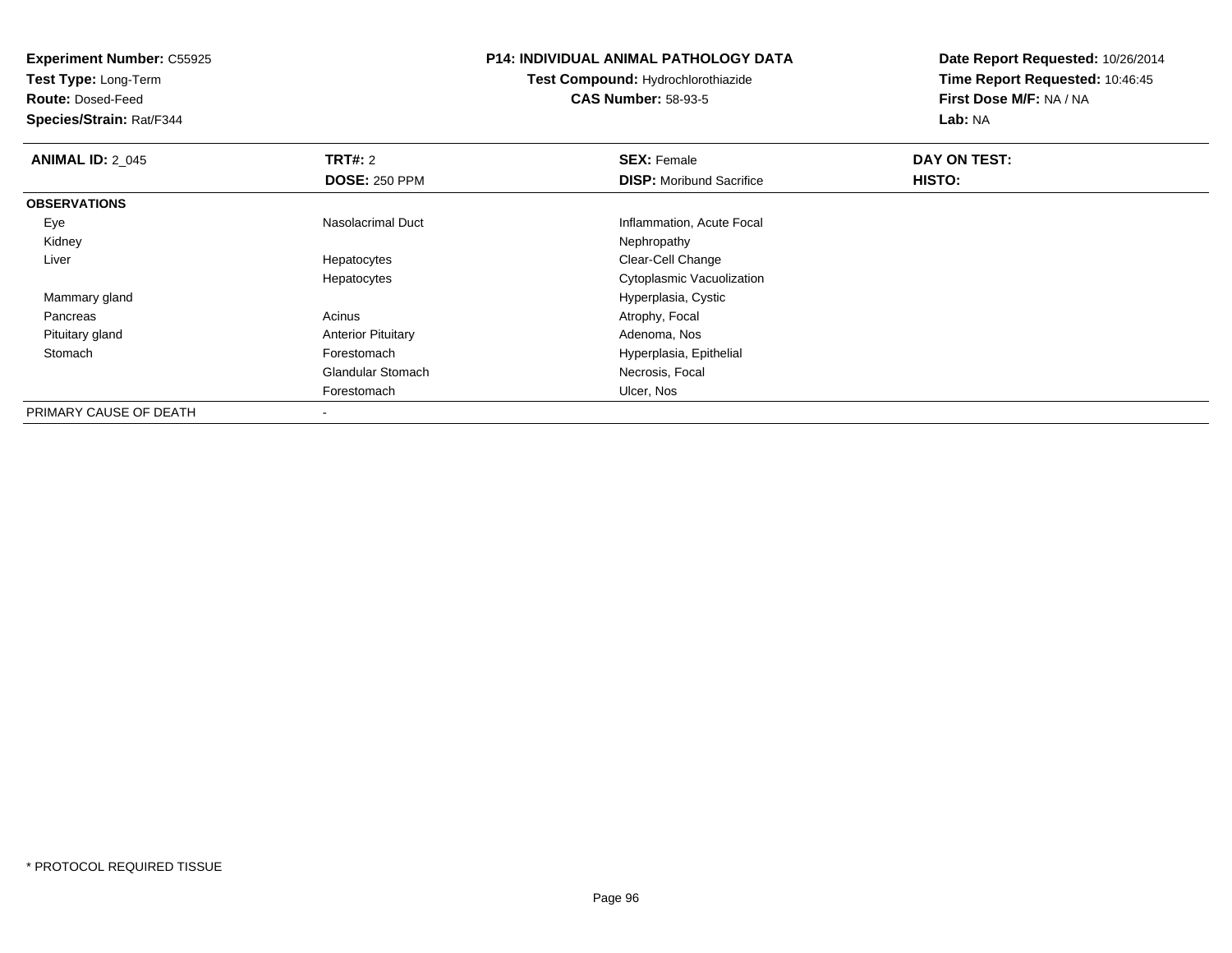**Test Type:** Long-Term

**Route:** Dosed-Feed

**Species/Strain:** Rat/F344

### **P14: INDIVIDUAL ANIMAL PATHOLOGY DATA**

# **Test Compound:** Hydrochlorothiazide**CAS Number:** 58-93-5

| <b>ANIMAL ID: 2_046</b> | TRT#: 2                   | <b>SEX: Female</b>              | DAY ON TEST: |  |
|-------------------------|---------------------------|---------------------------------|--------------|--|
|                         | <b>DOSE: 250 PPM</b>      | <b>DISP: Terminal Sacrifice</b> | HISTO:       |  |
| <b>OBSERVATIONS</b>     |                           |                                 |              |  |
| Eye                     | Nasolacrimal Duct         | Inflammation, Acute Focal       |              |  |
| Kidney                  |                           | Nephropathy                     |              |  |
| Liver                   |                           | Abnormal Curvature              |              |  |
|                         | Hepatocytes               | Cytoplasmic Change, Basophilic  |              |  |
| Lung                    |                           | Inflammation, Interstitial      |              |  |
|                         |                           | Mineralization                  |              |  |
| Mammary gland           |                           | Carcinoma, Nos                  |              |  |
|                         |                           | Fibroadenoma                    |              |  |
|                         |                           | Hyperplasia, Cystic             |              |  |
| Ovary                   |                           | Cyst, Nos                       |              |  |
| Pituitary gland         | <b>Anterior Pituitary</b> | Adenoma, Nos                    |              |  |
| Thyroid                 |                           | Hyperplasia, C Cell             |              |  |
| PRIMARY CAUSE OF DEATH  | $\overline{\phantom{a}}$  |                                 |              |  |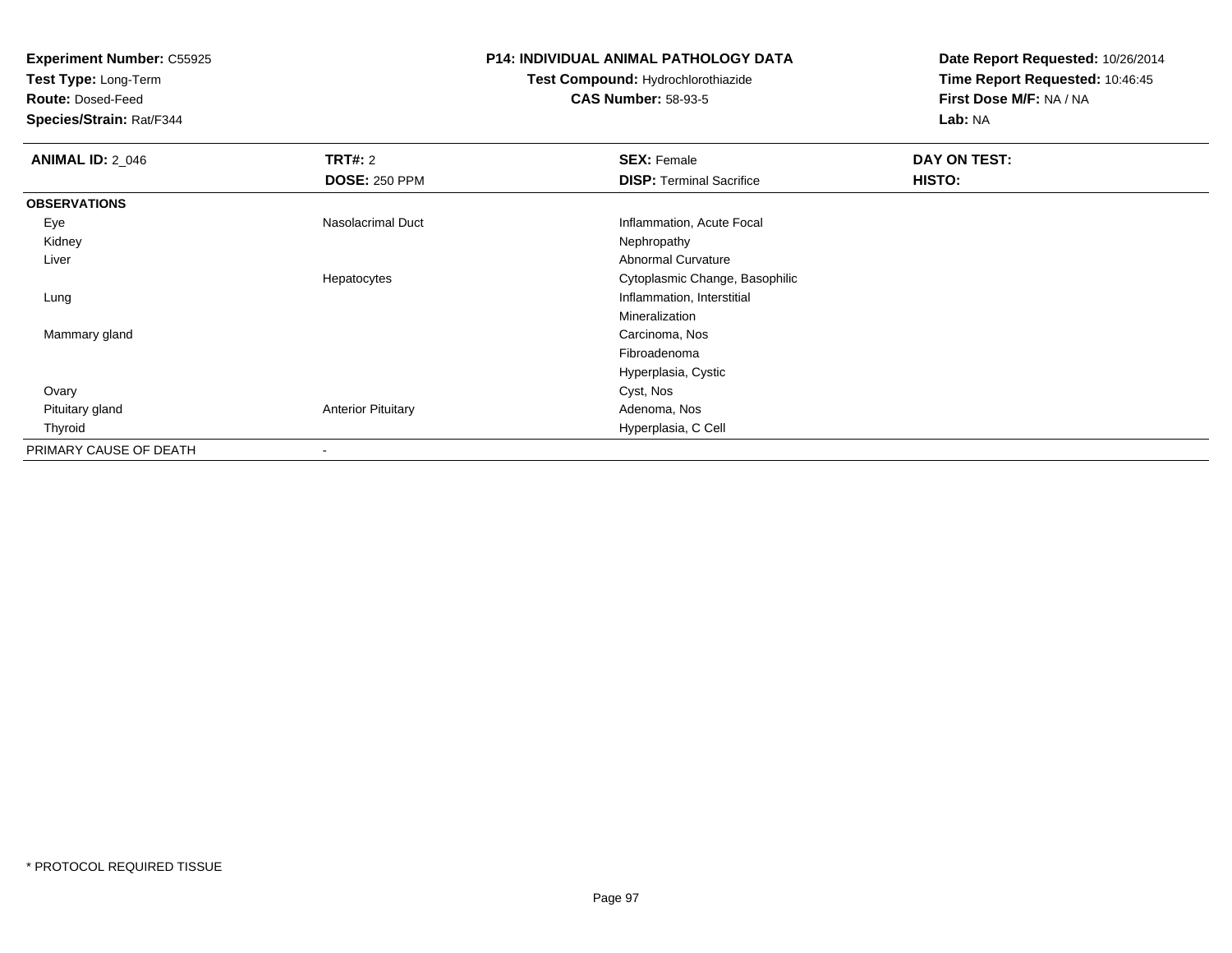**Test Type:** Long-Term

**Route:** Dosed-Feed

**Species/Strain:** Rat/F344

### **P14: INDIVIDUAL ANIMAL PATHOLOGY DATA**

# **Test Compound:** Hydrochlorothiazide**CAS Number:** 58-93-5

| <b>ANIMAL ID: 2_047</b> | <b>TRT#: 2</b>            | <b>SEX: Female</b>              | DAY ON TEST: |  |
|-------------------------|---------------------------|---------------------------------|--------------|--|
|                         | <b>DOSE: 250 PPM</b>      | <b>DISP:</b> Moribund Sacrifice | HISTO:       |  |
| <b>OBSERVATIONS</b>     |                           |                                 |              |  |
| Adrenal gland           | Cortex Nos                | Cytoplasmic Vacuolization       |              |  |
| Bone                    |                           | Fibrous Osteodystrophy          |              |  |
| Eye                     | Cornea                    | Inflammation, Chronic Focal     |              |  |
| Heart                   |                           | Inflammation, Chronic Focal     |              |  |
| Kidney                  | Pelvis                    | Hyperplasia, Epithelial         |              |  |
|                         |                           | Nephropathy                     |              |  |
| Liver                   | Hepatocytes               | Cytoplasmic Change, Basophilic  |              |  |
| Mammary gland           |                           | Fibroadenoma                    |              |  |
| Nasal cavity            |                           | Inflammation, Acute Focal       |              |  |
| Ovary                   |                           | Cyst, Nos                       |              |  |
| Pancreas                | Acinus                    | Atrophy, Focal                  |              |  |
| Parathyroid gland       |                           | Hyperplasia, Nos                |              |  |
| Pituitary gland         | <b>Anterior Pituitary</b> | Adenoma, Nos                    |              |  |
| Thymus                  |                           | Involution, Nos                 |              |  |
| Unspecified             | Multiple Organs Nos       | Mineralization                  |              |  |
| Uterus                  |                           | Hydrometra                      |              |  |
| PRIMARY CAUSE OF DEATH  | $\blacksquare$            |                                 |              |  |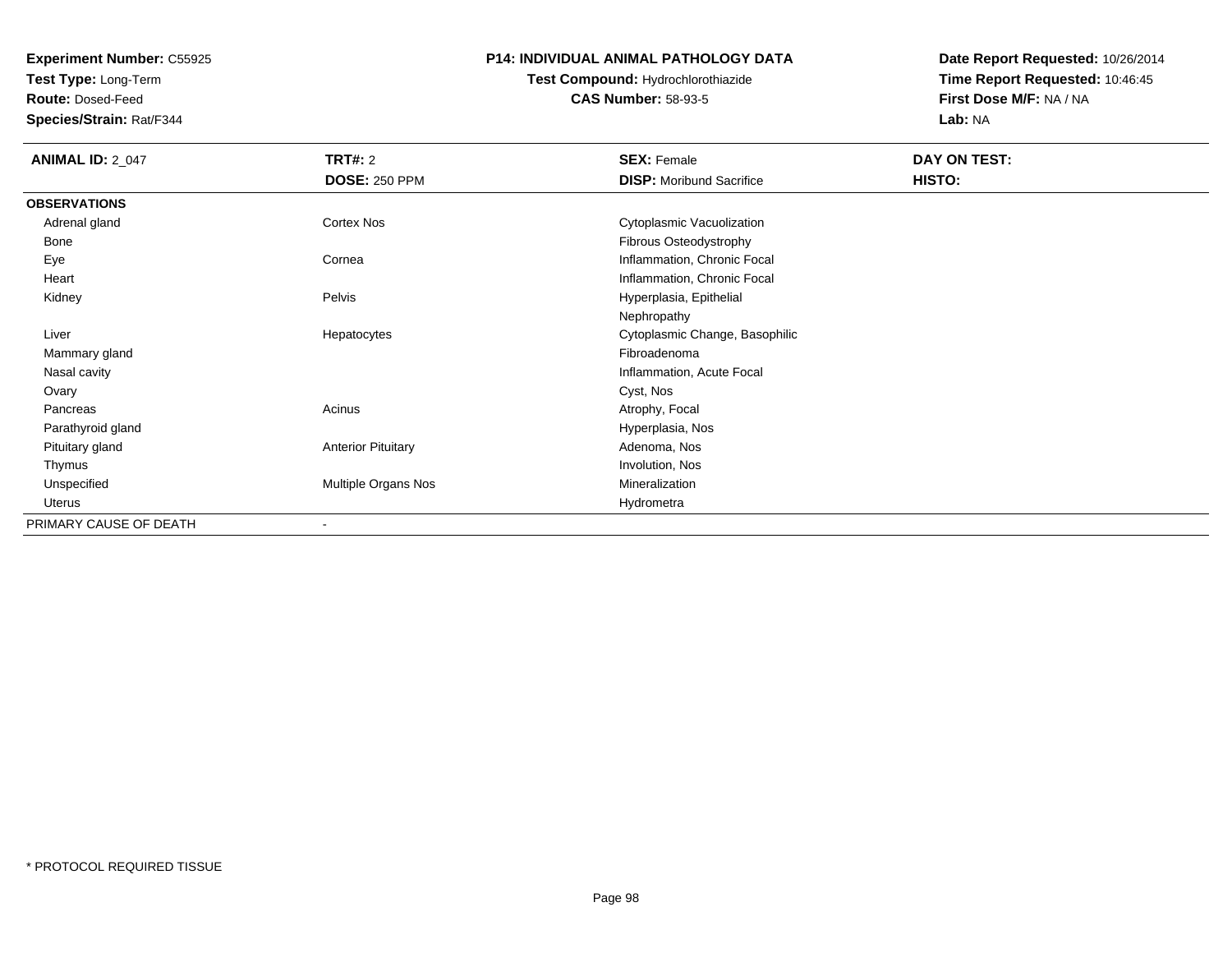**Test Type:** Long-Term

**Route:** Dosed-Feed

**Species/Strain:** Rat/F344

#### **P14: INDIVIDUAL ANIMAL PATHOLOGY DATA**

# **Test Compound:** Hydrochlorothiazide**CAS Number:** 58-93-5

| <b>ANIMAL ID: 2 048</b> | <b>TRT#: 2</b>            | <b>SEX: Female</b>              | DAY ON TEST: |  |
|-------------------------|---------------------------|---------------------------------|--------------|--|
|                         | <b>DOSE: 250 PPM</b>      | <b>DISP: Terminal Sacrifice</b> | HISTO:       |  |
| <b>OBSERVATIONS</b>     |                           |                                 |              |  |
| Adrenal gland           | <b>Cortex Nos</b>         | Hyperplasia, Focal              |              |  |
| Kidney                  |                           | Mineralization                  |              |  |
|                         |                           | Nephropathy                     |              |  |
| Liver                   | Hepatocytes               | Cytoplasmic Change, Basophilic  |              |  |
|                         |                           | Inflammation, Chronic Focal     |              |  |
| Mammary gland           |                           | Hyperplasia, Cystic             |              |  |
| Pancreas                | Acinus                    | Atrophy, Focal                  |              |  |
| Pituitary gland         | <b>Anterior Pituitary</b> | Cyst, Nos                       |              |  |
|                         | <b>Anterior Pituitary</b> | Hyperplasia, Focal              |              |  |
| Thymus                  |                           | Involution, Nos                 |              |  |
| Thyroid                 |                           | Hyperplasia, C Cell             |              |  |
| Uterus                  |                           | Leiomyoma                       |              |  |
| PRIMARY CAUSE OF DEATH  |                           |                                 |              |  |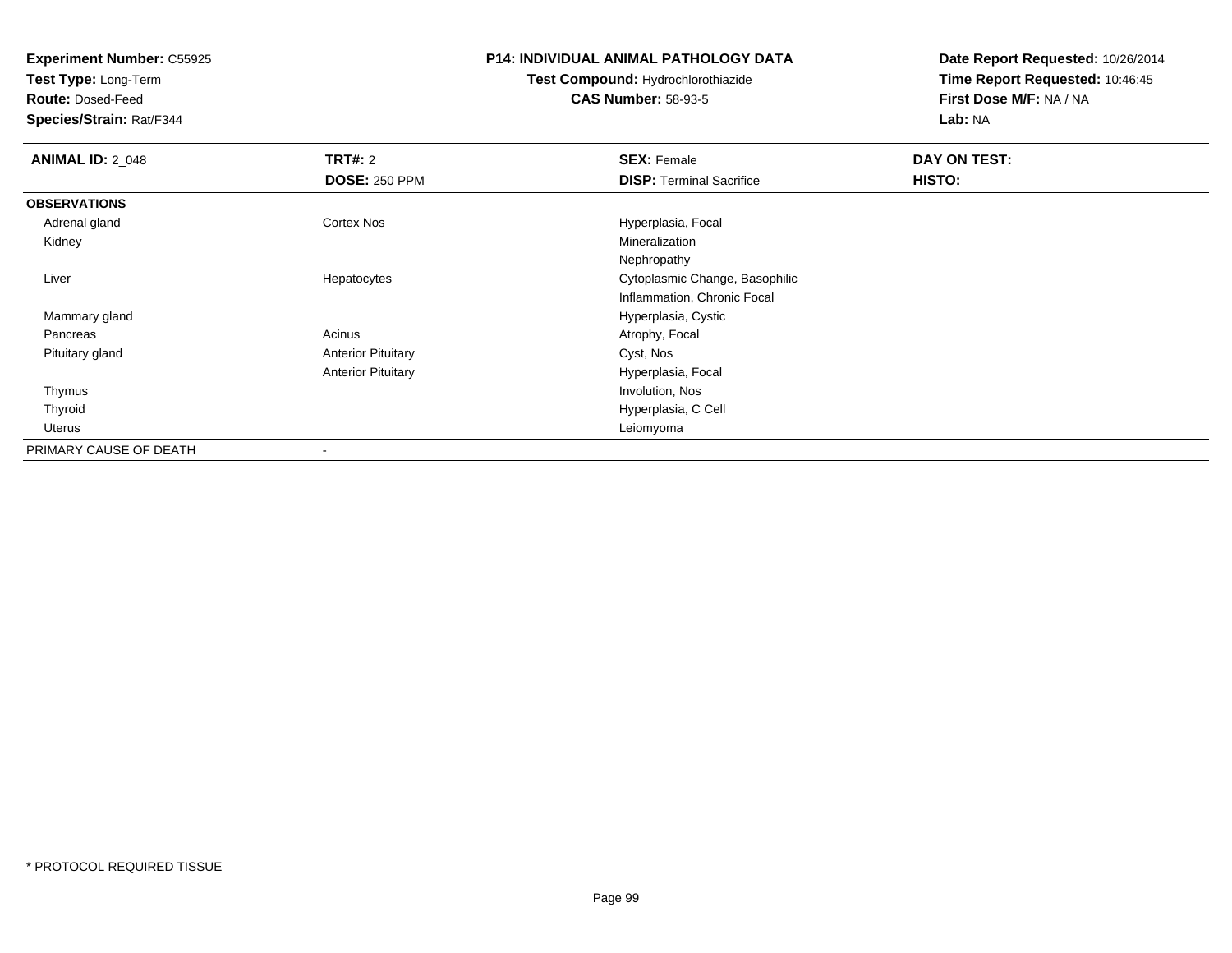**Test Type:** Long-Term

**Route:** Dosed-Feed

**Species/Strain:** Rat/F344

### **P14: INDIVIDUAL ANIMAL PATHOLOGY DATA**

# **Test Compound:** Hydrochlorothiazide**CAS Number:** 58-93-5

| <b>ANIMAL ID: 2_049</b> | <b>TRT#: 2</b>            | <b>SEX: Female</b>              | DAY ON TEST:  |  |
|-------------------------|---------------------------|---------------------------------|---------------|--|
|                         | <b>DOSE: 250 PPM</b>      | <b>DISP:</b> Moribund Sacrifice | <b>HISTO:</b> |  |
| <b>OBSERVATIONS</b>     |                           |                                 |               |  |
| Adrenal gland           | Cortex Nos                | Cytoplasmic Vacuolization       |               |  |
| Bone                    |                           | Fibrous Osteodystrophy          |               |  |
| Heart                   |                           | Inflammation, Chronic Focal     |               |  |
| Kidney                  |                           | Cyst, Nos                       |               |  |
|                         | Pelvis                    | Hyperplasia, Epithelial         |               |  |
|                         |                           | Nephropathy                     |               |  |
| Lung                    |                           | Inflammation, Chronic Focal     |               |  |
| Mammary gland           |                           | Fibroadenoma                    |               |  |
|                         |                           | Hyperplasia, Cystic             |               |  |
| Nasal cavity            |                           | Inflammation, Acute Focal       |               |  |
| Parathyroid gland       |                           | Hyperplasia, Nos                |               |  |
| Pituitary gland         | <b>Anterior Pituitary</b> | Cyst, Nos                       |               |  |
|                         | <b>Anterior Pituitary</b> | Hyperplasia, Focal              |               |  |
| Thyroid                 |                           | Hyperplasia, C Cell             |               |  |
| Unspecified             | Multiple Organs Nos       | Mineralization                  |               |  |
| PRIMARY CAUSE OF DEATH  |                           |                                 |               |  |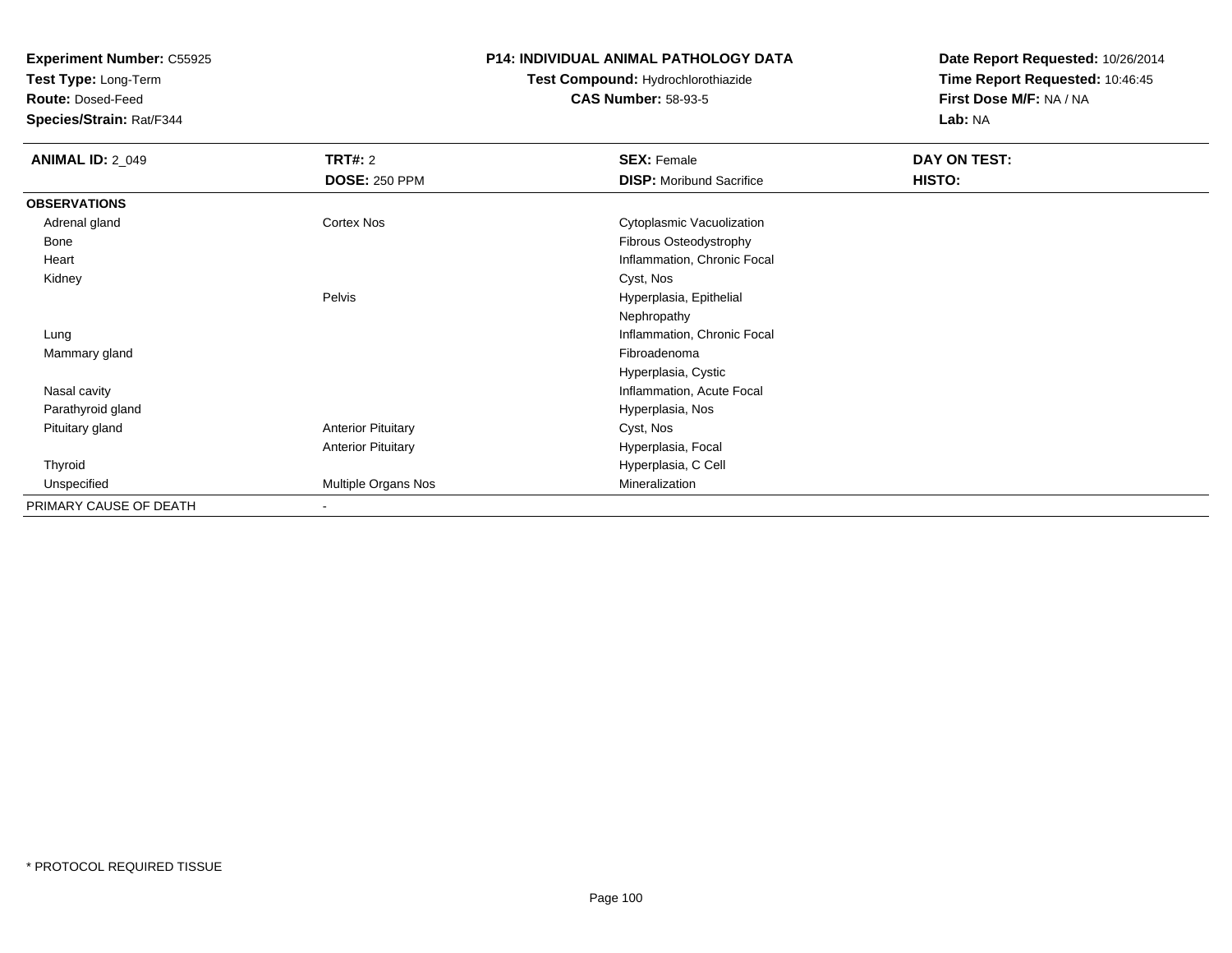| <b>Experiment Number: C55925</b><br>Test Type: Long-Term<br><b>Route: Dosed-Feed</b><br>Species/Strain: Rat/F344 |                                        | <b>P14: INDIVIDUAL ANIMAL PATHOLOGY DATA</b><br>Test Compound: Hydrochlorothiazide<br><b>CAS Number: 58-93-5</b> | Date Report Requested: 10/26/2014<br>Time Report Requested: 10:46:45<br>First Dose M/F: NA / NA<br>Lab: NA |  |
|------------------------------------------------------------------------------------------------------------------|----------------------------------------|------------------------------------------------------------------------------------------------------------------|------------------------------------------------------------------------------------------------------------|--|
| <b>ANIMAL ID: 2 050</b>                                                                                          | <b>TRT#: 2</b><br><b>DOSE: 250 PPM</b> | <b>SEX: Female</b><br><b>DISP:</b> Terminal Sacrifice                                                            | DAY ON TEST:<br>HISTO:                                                                                     |  |
| <b>OBSERVATIONS</b>                                                                                              |                                        |                                                                                                                  |                                                                                                            |  |
| Adrenal gland                                                                                                    | Cortex Nos                             | Hypertrophy, Focal                                                                                               |                                                                                                            |  |
| Kidney                                                                                                           |                                        | Nephropathy                                                                                                      |                                                                                                            |  |
| Liver                                                                                                            | Hepatocytes                            | Cytoplasmic Change, Basophilic                                                                                   |                                                                                                            |  |
| Mammary gland                                                                                                    |                                        | Hyperplasia, Cystic                                                                                              |                                                                                                            |  |
| Pancreas                                                                                                         | Acinus                                 | Atrophy, Focal                                                                                                   |                                                                                                            |  |
| Pituitary gland                                                                                                  | <b>Anterior Pituitary</b>              | Cyst, Nos                                                                                                        |                                                                                                            |  |
| Thyroid                                                                                                          |                                        | Hyperplasia, C Cell                                                                                              |                                                                                                            |  |
| PRIMARY CAUSE OF DEATH                                                                                           |                                        |                                                                                                                  |                                                                                                            |  |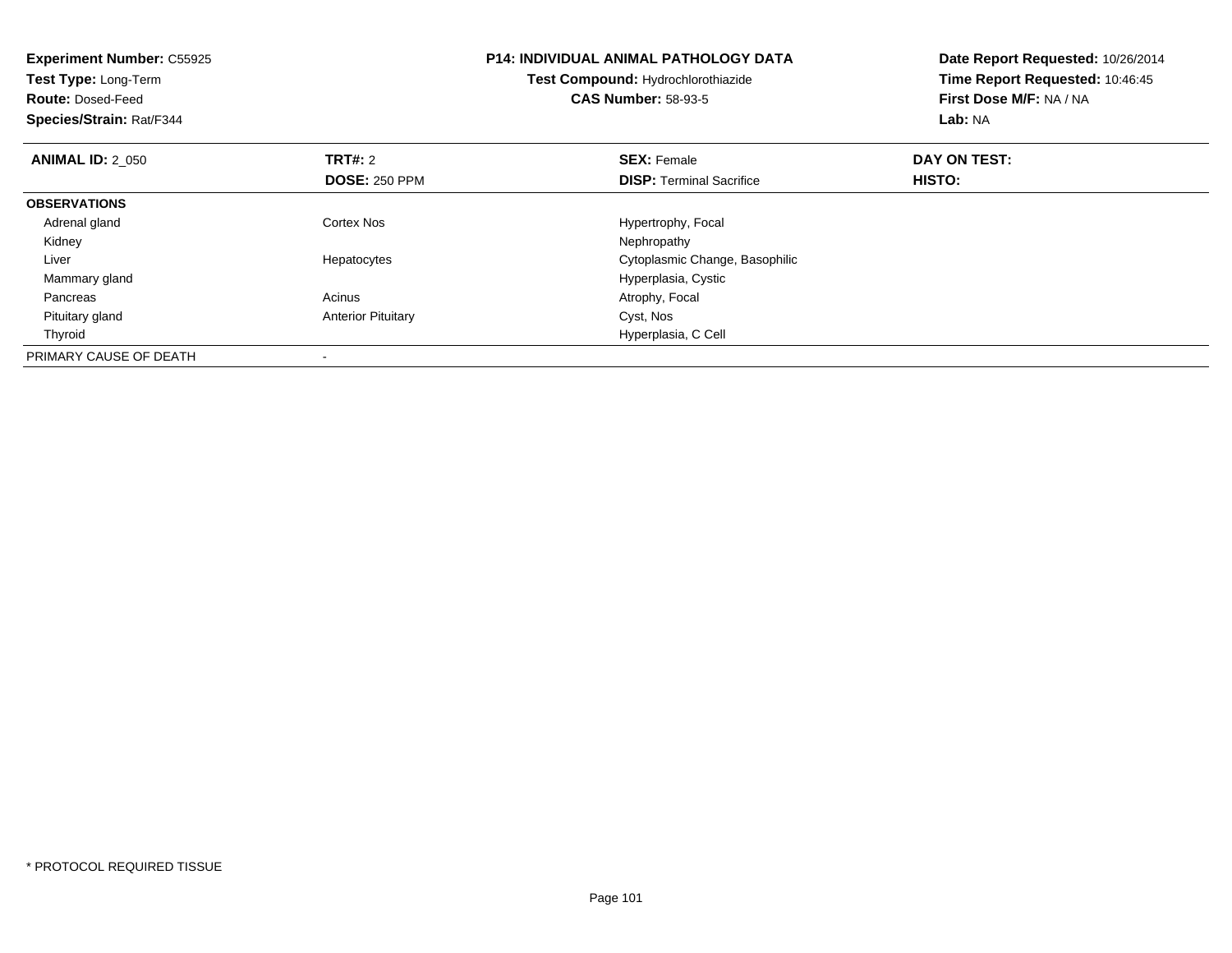**Experiment Number:** C55925**Test Type:** Long-Term**Route:** Dosed-Feed **Species/Strain:** Rat/F344**P14: INDIVIDUAL ANIMAL PATHOLOGY DATATest Compound:** Hydrochlorothiazide**CAS Number:** 58-93-5**Date Report Requested:** 10/26/2014**Time Report Requested:** 10:46:45**First Dose M/F:** NA / NA**Lab:** NA**ANIMAL ID:** 3\_001**TRT#:** 3 **SEX:** Female **DAY ON TEST: DOSE:** 500 PPM**DISP:** Terminal Sacrifice **HISTO: OBSERVATIONS** Adrenal glandCortex Nos **Exercía Exercía Exercía Exercía Exercía Exercía Exercía Exercía Exercía Exercía Exercía Exercía Exercía Exercía Exercía Exercía Exercía Exercía Exercía Exercía Exercía Exercía Exercía Exercía Exercía Exercía Ex**  Kidneyy with the control of the control of the control of the control of the control of the control of the control of the control of the control of the control of the control of the control of the control of the control of the c NephropathyS<br>
Secret Cytoplasmic Change, Basophilic Liver HepatocytesLeukemia, Mononuclear Cell Pancreass and the contract of the Acinus Acinus and the Acinus Atrophy, Focal and the Atrophy, Focal and the Acinus Acinus Acinus Acinus Acinus Acinus Acinus Acinus Acinus Acinus Acinus Acinus Acinus Acinus Acinus Acinus Acinus Ac Pituitary glandAnterior Pituitary **Adenoma, Nos** Adenoma, Nos Thyroid Hyperplasia, C Cell UnspecifiedAbdominal Cavity **Necrosis**, Fat PRIMARY CAUSE OF DEATH-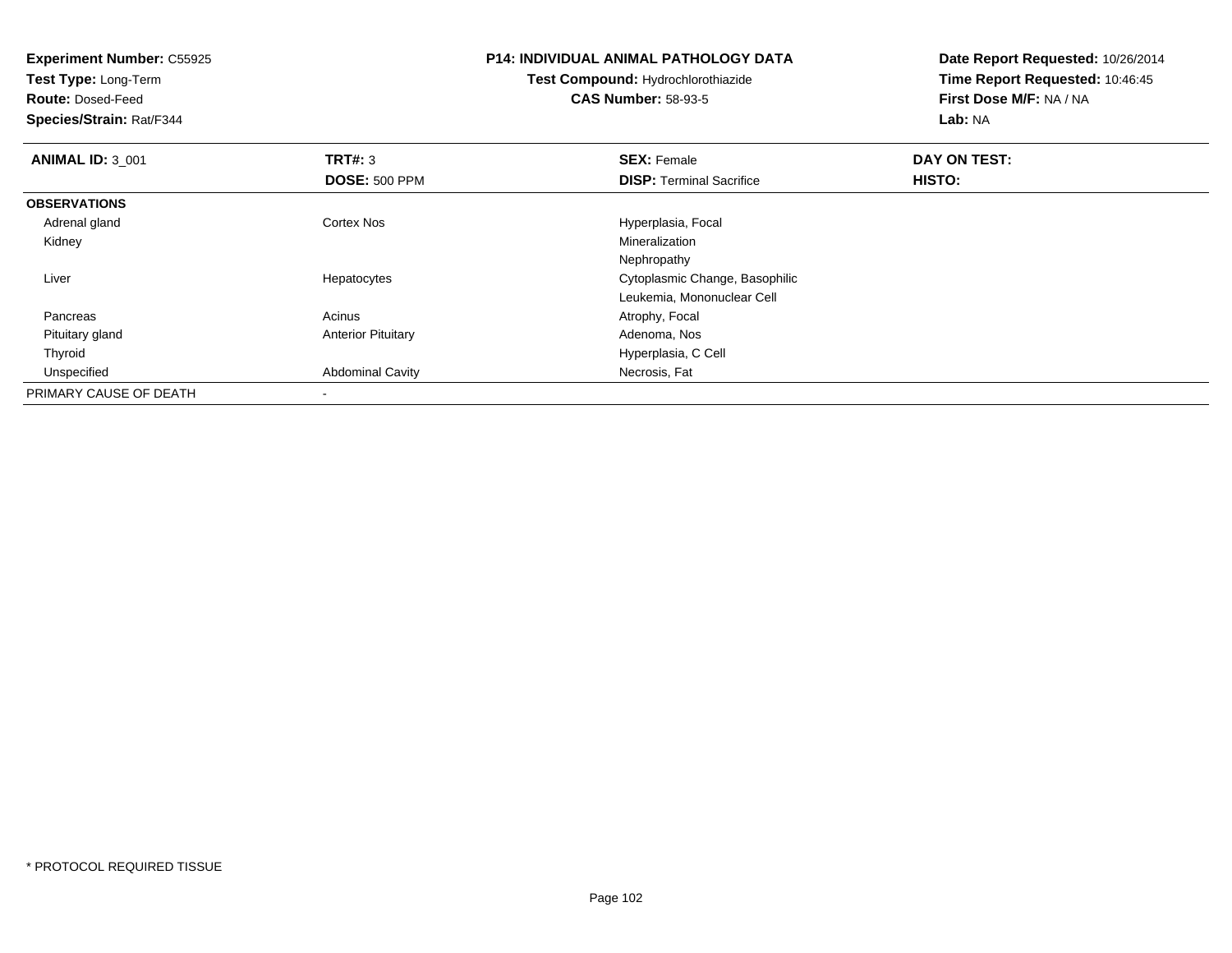**Test Type:** Long-Term

**Route:** Dosed-Feed

**Species/Strain:** Rat/F344

### **P14: INDIVIDUAL ANIMAL PATHOLOGY DATA**

**Test Compound:** Hydrochlorothiazide**CAS Number:** 58-93-5

| <b>ANIMAL ID: 3_002</b> | <b>TRT#: 3</b>            | <b>SEX: Female</b>              | DAY ON TEST:  |  |
|-------------------------|---------------------------|---------------------------------|---------------|--|
|                         | <b>DOSE: 500 PPM</b>      | <b>DISP:</b> Moribund Sacrifice | <b>HISTO:</b> |  |
| <b>OBSERVATIONS</b>     |                           |                                 |               |  |
| Bone                    |                           | Fibrous Osteodystrophy          |               |  |
| Eye                     | Nasolacrimal Duct         | Inflammation, Acute Focal       |               |  |
| Kidney                  |                           | Nephropathy                     |               |  |
| Liver                   | Hepatocytes               | Clear-Cell Change               |               |  |
|                         | <b>Bile Duct</b>          | Hyperplasia, Focal              |               |  |
| Lung                    |                           | Inflammation, Acute Focal       |               |  |
| Mammary gland           |                           | Hyperplasia, Cystic             |               |  |
| Nasal cavity            |                           | Inflammation, Acute Focal       |               |  |
| Parathyroid gland       |                           | Hyperplasia, Nos                |               |  |
| Pituitary gland         | <b>Anterior Pituitary</b> | Adenoma, Nos                    |               |  |
| Thymus                  |                           | Involution, Nos                 |               |  |
| Unspecified             | <b>Abdominal Cavity</b>   | Inflammation, Suppurative       |               |  |
|                         | Multiple Organs Nos       | Mineralization                  |               |  |
|                         | <b>Abdominal Cavity</b>   | Necrosis, Fat                   |               |  |
| Uterus                  |                           | Hydrometra                      |               |  |
| PRIMARY CAUSE OF DEATH  |                           |                                 |               |  |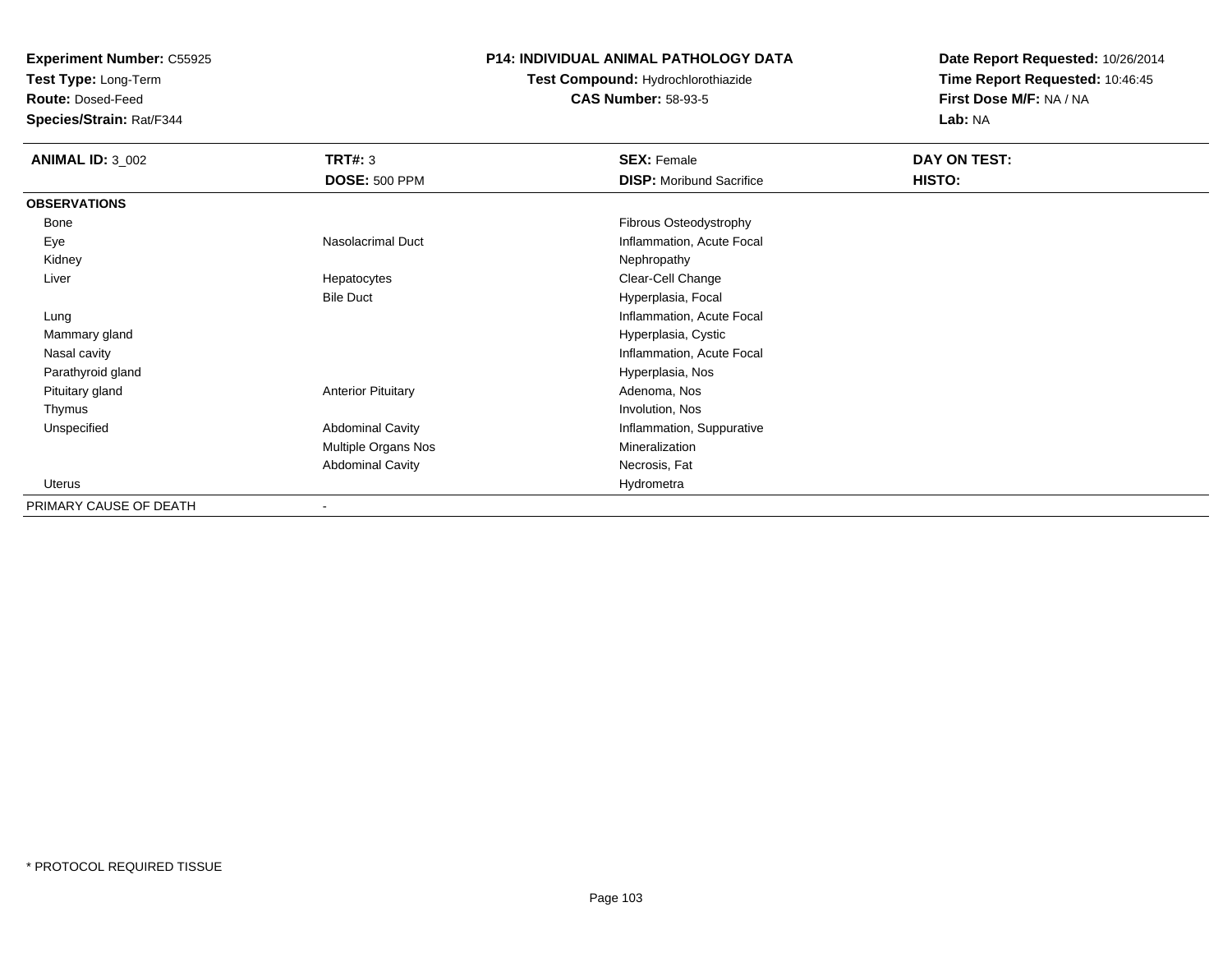**Test Type:** Long-Term

**Route:** Dosed-Feed

**Species/Strain:** Rat/F344

## **P14: INDIVIDUAL ANIMAL PATHOLOGY DATA**

# **Test Compound:** Hydrochlorothiazide**CAS Number:** 58-93-5

| <b>ANIMAL ID: 3_003</b> | <b>TRT#: 3</b>            | <b>SEX: Female</b>          | DAY ON TEST: |  |
|-------------------------|---------------------------|-----------------------------|--------------|--|
|                         | <b>DOSE: 500 PPM</b>      | <b>DISP: Natural Death</b>  | HISTO:       |  |
| <b>OBSERVATIONS</b>     |                           |                             |              |  |
| Adrenal gland           | Cortex Nos                | Congestion, Nos             |              |  |
| Heart                   |                           | Inflammation, Chronic Focal |              |  |
| Kidney                  |                           | Mineralization              |              |  |
| Liver                   |                           | Congestion, Nos             |              |  |
|                         | Hepatocytes               | Cytoplasmic Vacuolization   |              |  |
|                         | <b>Bile Duct</b>          | Hyperplasia, Focal          |              |  |
| Lung                    |                           | Congestion, Nos             |              |  |
|                         |                           | Edema, Nos                  |              |  |
|                         |                           | Inflammation, Acute Focal   |              |  |
| Lymph node              |                           | Hyperplasia, Plasma Cell    |              |  |
| Nasal cavity            |                           | Congestion, Nos             |              |  |
|                         |                           | Foreign Body, Nos           |              |  |
|                         |                           | Inflammation, Acute Focal   |              |  |
| Pituitary gland         | <b>Anterior Pituitary</b> | Congestion, Nos             |              |  |
|                         | <b>Anterior Pituitary</b> | Cyst, Nos                   |              |  |
| Thymus                  |                           | Involution, Nos             |              |  |
| PRIMARY CAUSE OF DEATH  | ۰                         |                             |              |  |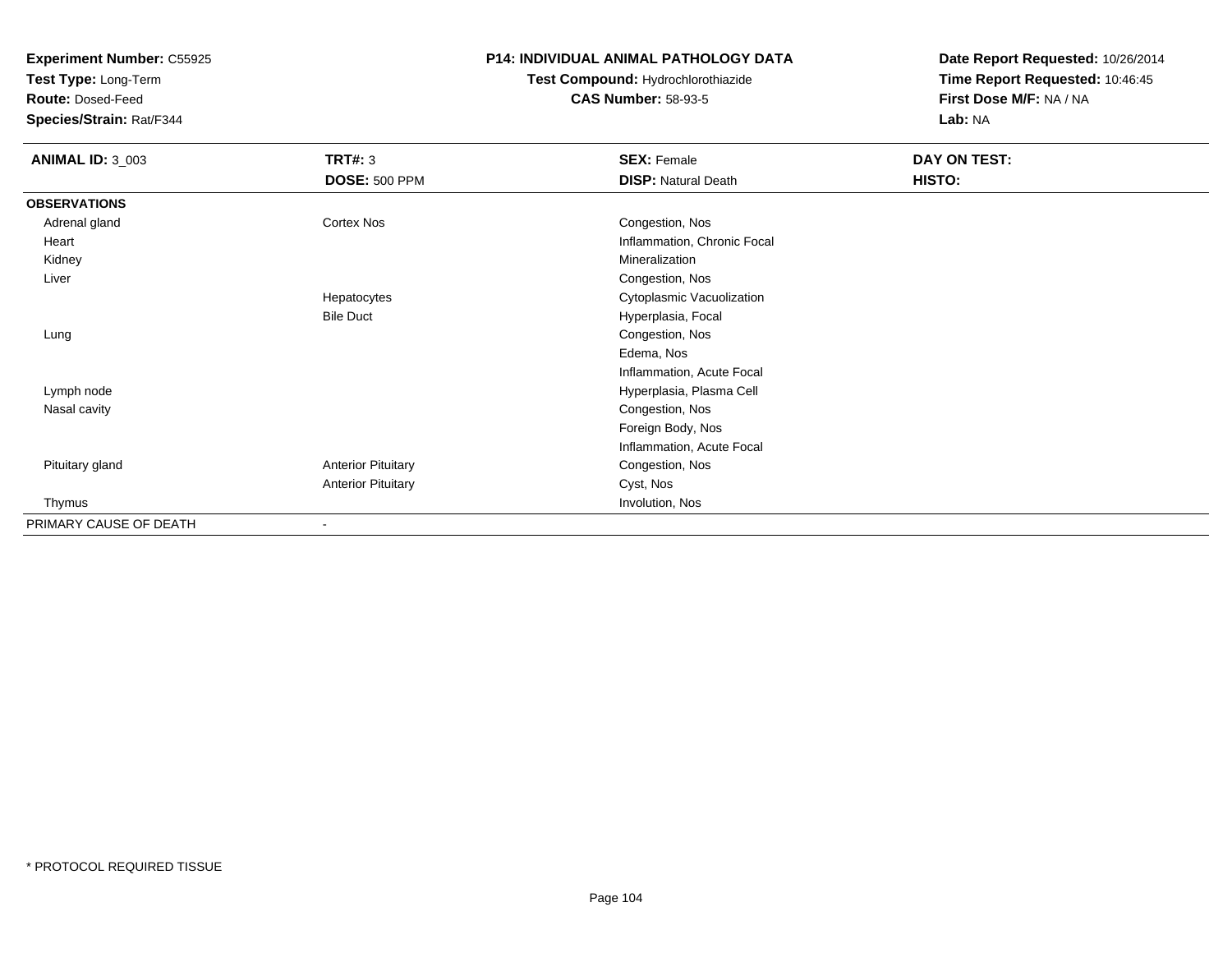**Test Type:** Long-Term

**Route:** Dosed-Feed

**Species/Strain:** Rat/F344

## **P14: INDIVIDUAL ANIMAL PATHOLOGY DATA**

# **Test Compound:** Hydrochlorothiazide**CAS Number:** 58-93-5

| <b>ANIMAL ID: 3_004</b> | <b>TRT#: 3</b>            | <b>SEX: Female</b>              | DAY ON TEST: |  |
|-------------------------|---------------------------|---------------------------------|--------------|--|
|                         | <b>DOSE: 500 PPM</b>      | <b>DISP:</b> Moribund Sacrifice | HISTO:       |  |
| <b>OBSERVATIONS</b>     |                           |                                 |              |  |
| Adrenal gland           | Cortex Nos                | Congestion, Nos                 |              |  |
| Eye                     | Nasolacrimal Duct         | Inflammation, Acute Focal       |              |  |
| Heart                   |                           | Inflammation, Chronic Focal     |              |  |
| Kidney                  |                           | Mineralization                  |              |  |
|                         |                           | Pigmentation, Nos               |              |  |
| Liver                   | Hepatocytes               | Cytoplasmic Vacuolization       |              |  |
| Lung                    |                           | Alveolar Macrophages            |              |  |
| Lymph node              | Mesenteric Lymph Node     | Hemorrhage                      |              |  |
|                         | Mesenteric Lymph Node     | Necrosis, Focal                 |              |  |
| Mammary gland           |                           | Hyperplasia, Cystic             |              |  |
| Pancreas                | Acinus                    | Atrophy, Focal                  |              |  |
| Pituitary gland         | <b>Anterior Pituitary</b> | Cyst, Nos                       |              |  |
| Stomach                 | Glandular Stomach         | Ulcer, Nos                      |              |  |
| Thymus                  |                           | Involution, Nos                 |              |  |
| Unspecified             | Multiple Organs Nos       | Leukemia, Mononuclear Cell      |              |  |
| PRIMARY CAUSE OF DEATH  | $\overline{\phantom{a}}$  |                                 |              |  |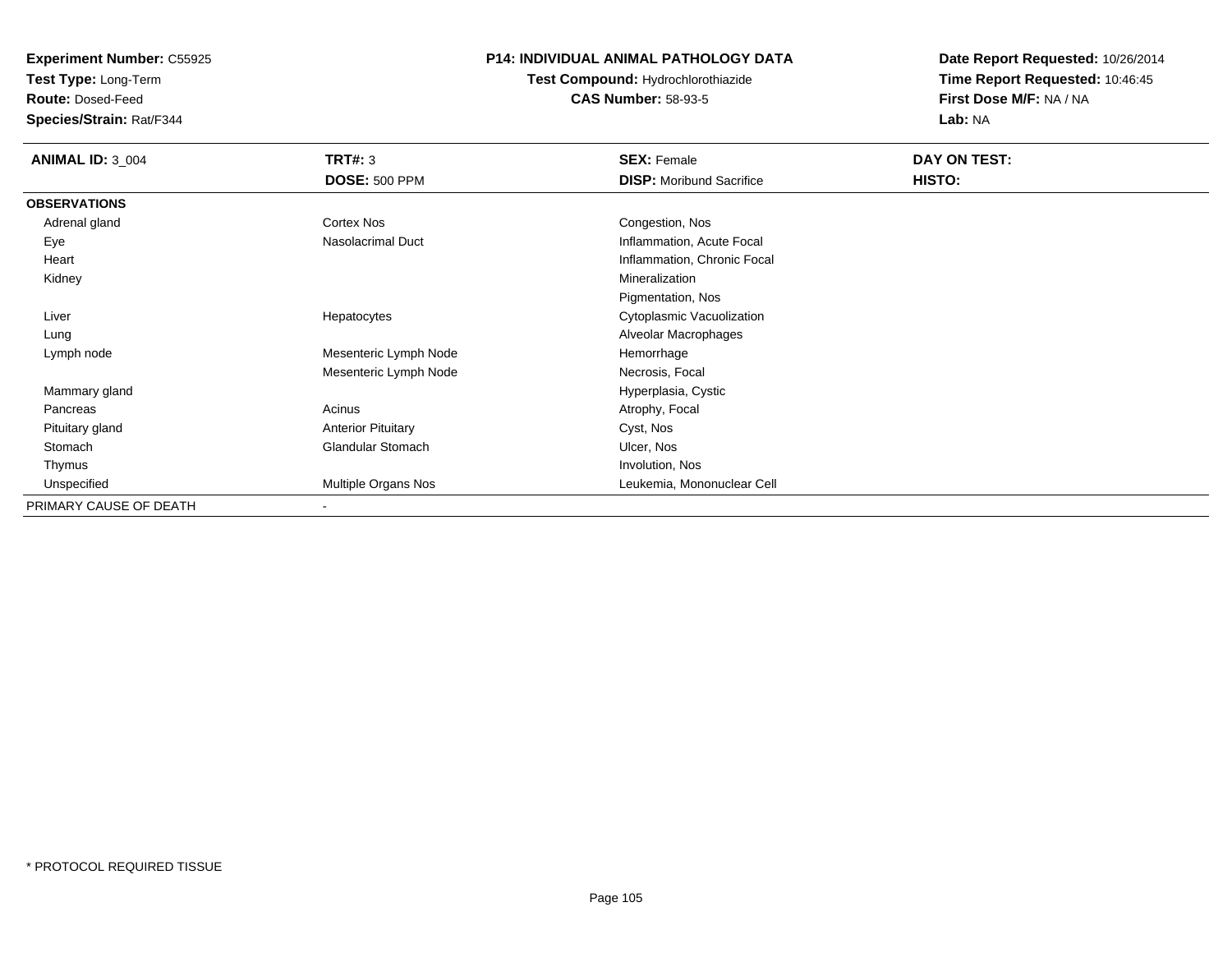**Test Type:** Long-Term

**Route:** Dosed-Feed

**Species/Strain:** Rat/F344

## **P14: INDIVIDUAL ANIMAL PATHOLOGY DATA**

**Test Compound:** Hydrochlorothiazide**CAS Number:** 58-93-5

| <b>ANIMAL ID: 3_005</b> | <b>TRT#: 3</b>              | <b>SEX: Female</b>              | DAY ON TEST: |
|-------------------------|-----------------------------|---------------------------------|--------------|
|                         | <b>DOSE: 500 PPM</b>        | <b>DISP:</b> Moribund Sacrifice | HISTO:       |
| <b>OBSERVATIONS</b>     |                             |                                 |              |
| Adrenal gland           | <b>Cortex Nos</b>           | Angiectasis                     |              |
|                         | Medulla                     | Hyperplasia, Nos                |              |
|                         | Medulla                     | Pheochromocytoma                |              |
| <b>Blood vessel</b>     | <b>Pulmonary Artery Nos</b> | Mineralization                  |              |
| Clitoral gland          |                             | Adenoma, Nos                    |              |
| Kidney                  |                             | Mineralization                  |              |
|                         |                             | Nephropathy                     |              |
|                         |                             | Pigmentation, Nos               |              |
| Liver                   | Hepatocytes                 | Cytoplasmic Change, Basophilic  |              |
|                         | Hepatocytes                 | Cytoplasmic Vacuolization       |              |
|                         | <b>Bile Duct</b>            | Hyperplasia, Focal              |              |
| Lymph node              | Mandibular Lymph Node       | Hyperplasia, Plasma Cell        |              |
| Mammary gland           |                             | Hyperplasia, Cystic             |              |
| Pancreas                | Acinus                      | Atrophy, Focal                  |              |
| Pituitary gland         | <b>Anterior Pituitary</b>   | Cyst, Nos                       |              |
|                         | <b>Anterior Pituitary</b>   | Hyperplasia, Focal              |              |
| Thymus                  |                             | Involution, Nos                 |              |
| Thyroid                 |                             | C-Cell Adenoma                  |              |
| Unspecified             | Multiple Organs Nos         | Leukemia, Mononuclear Cell      |              |
| Uterus                  |                             | Hydrometra                      |              |
| PRIMARY CAUSE OF DEATH  | $\blacksquare$              |                                 |              |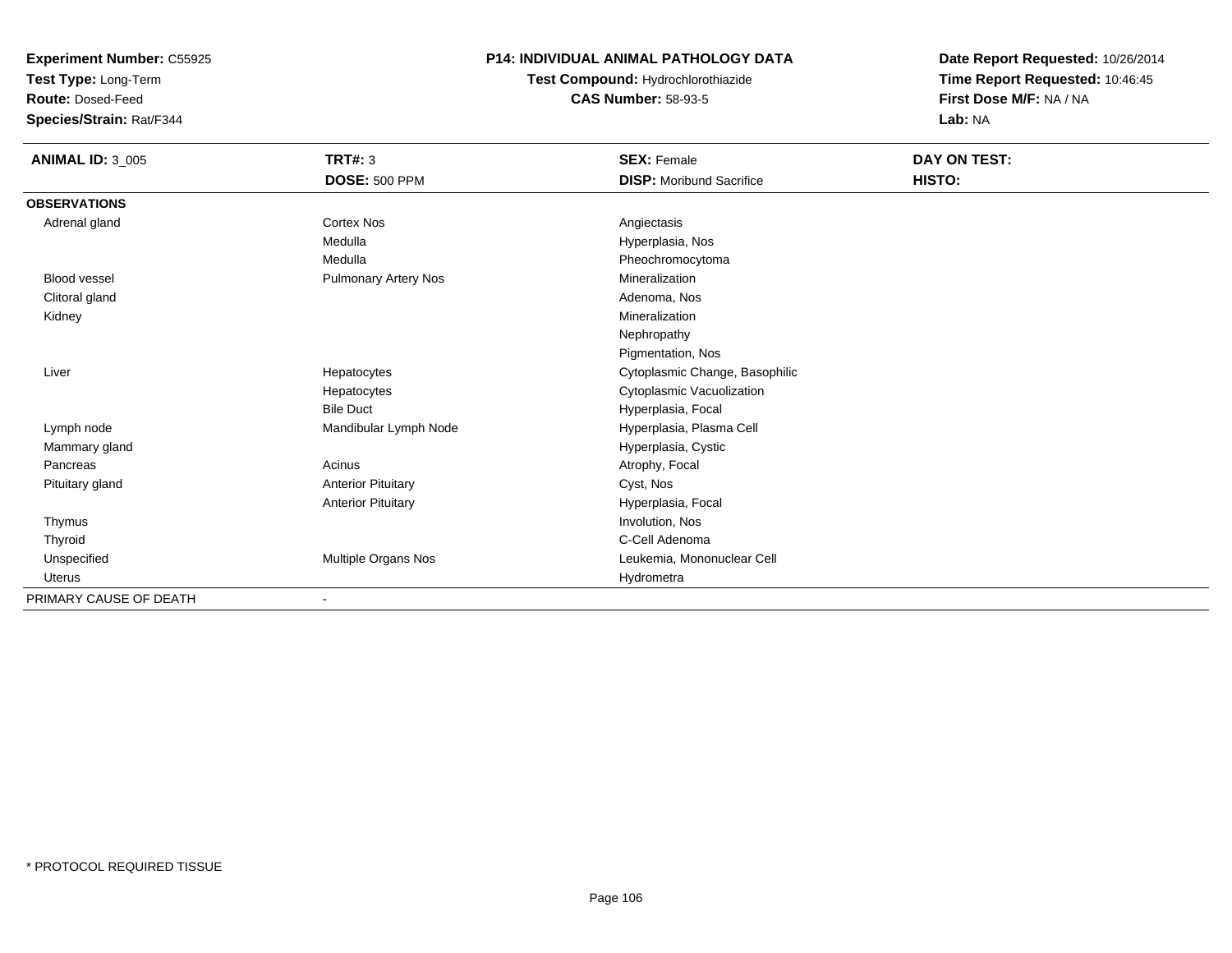**Test Type:** Long-Term

**Route:** Dosed-Feed

**Species/Strain:** Rat/F344

### **P14: INDIVIDUAL ANIMAL PATHOLOGY DATA**

# **Test Compound:** Hydrochlorothiazide**CAS Number:** 58-93-5

| <b>ANIMAL ID: 3 006</b> | TRT#: 3                   | <b>SEX: Female</b>               | DAY ON TEST: |
|-------------------------|---------------------------|----------------------------------|--------------|
|                         | <b>DOSE: 500 PPM</b>      | <b>DISP:</b> Moribund Sacrifice  | HISTO:       |
| <b>OBSERVATIONS</b>     |                           |                                  |              |
| Kidney                  | Pelvis                    | Dilatation, Nos                  |              |
|                         |                           | Mineralization                   |              |
|                         |                           | Nephropathy                      |              |
|                         |                           | Pigmentation, Nos                |              |
| Liver                   | Hepatocytes               | Cytoplasmic Change, Basophilic   |              |
|                         | <b>Bile Duct</b>          | Hyperplasia, Focal               |              |
| Lymph node              | Mandibular Lymph Node     | Hyperplasia, Plasma Cell         |              |
| Mammary gland           |                           | Hyperplasia, Cystic              |              |
| Pituitary gland         | <b>Anterior Pituitary</b> | Angiectasis                      |              |
| <b>Skin</b>             | Lip Nos                   | Squamous Cell Papilloma          |              |
| Thymus                  |                           | Involution, Nos                  |              |
| Thyroid                 |                           | Hyperplasia, C Cell              |              |
| Unspecified             | Multiple Organs Nos       | Leukemia, Mononuclear Cell       |              |
| <b>Uterus</b>           |                           | <b>Endometrial Stromal Polyp</b> |              |
| PRIMARY CAUSE OF DEATH  | ۰                         |                                  |              |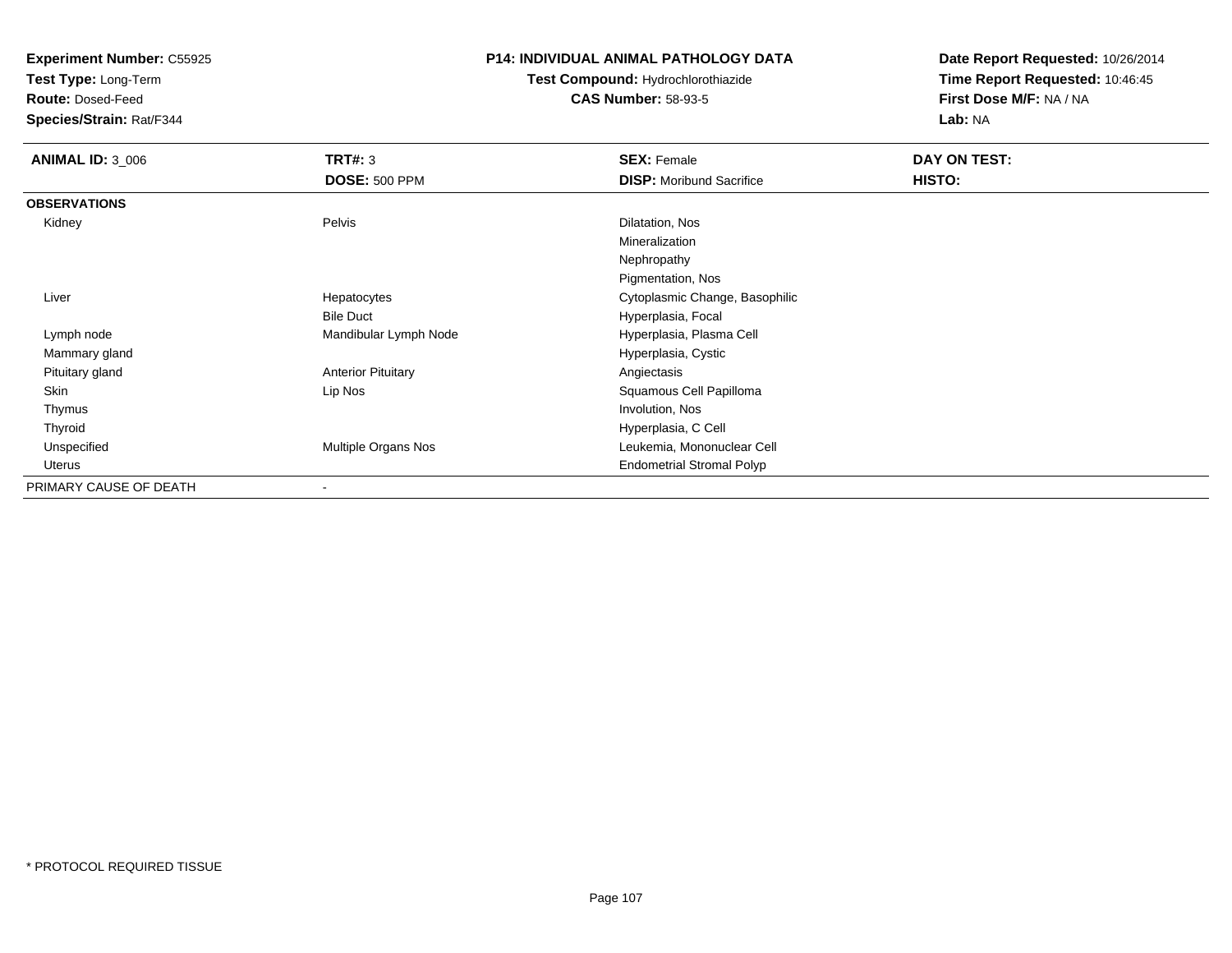**Test Type:** Long-Term

**Route:** Dosed-Feed

**Species/Strain:** Rat/F344

#### **P14: INDIVIDUAL ANIMAL PATHOLOGY DATA**

# **Test Compound:** Hydrochlorothiazide**CAS Number:** 58-93-5

| <b>ANIMAL ID: 3_007</b> | <b>TRT#: 3</b>            | <b>SEX: Female</b>              | DAY ON TEST: |
|-------------------------|---------------------------|---------------------------------|--------------|
|                         | <b>DOSE: 500 PPM</b>      | <b>DISP:</b> Moribund Sacrifice | HISTO:       |
| <b>OBSERVATIONS</b>     |                           |                                 |              |
| Brain                   |                           | Hydrocephalus, Nos              |              |
| Clitoral gland          |                           | Atrophy, Nos                    |              |
| Eye                     | <b>Nasolacrimal Duct</b>  | Inflammation, Acute Focal       |              |
| Heart                   |                           | Inflammation, Chronic Focal     |              |
| Kidney                  |                           | Mineralization                  |              |
|                         |                           | Nephropathy                     |              |
| Liver                   | Hepatocytes               | Cytoplasmic Vacuolization       |              |
| Lung                    |                           | Pigmentation, Nos               |              |
| Mammary gland           |                           | Hyperplasia, Cystic             |              |
| Pancreas                | Acinus                    | Atrophy, Focal                  |              |
| Pituitary gland         | <b>Anterior Pituitary</b> | Adenoma, Nos                    |              |
| Stomach                 | Forestomach               | Hyperplasia, Epithelial         |              |
|                         | Forestomach               | Inflammation, Chronic Focal     |              |
| Thymus                  |                           | Involution, Nos                 |              |
| Thyroid                 |                           | C-Cell Adenoma                  |              |
|                         |                           | Hyperplasia, C Cell             |              |
| PRIMARY CAUSE OF DEATH  | $\overline{\phantom{a}}$  |                                 |              |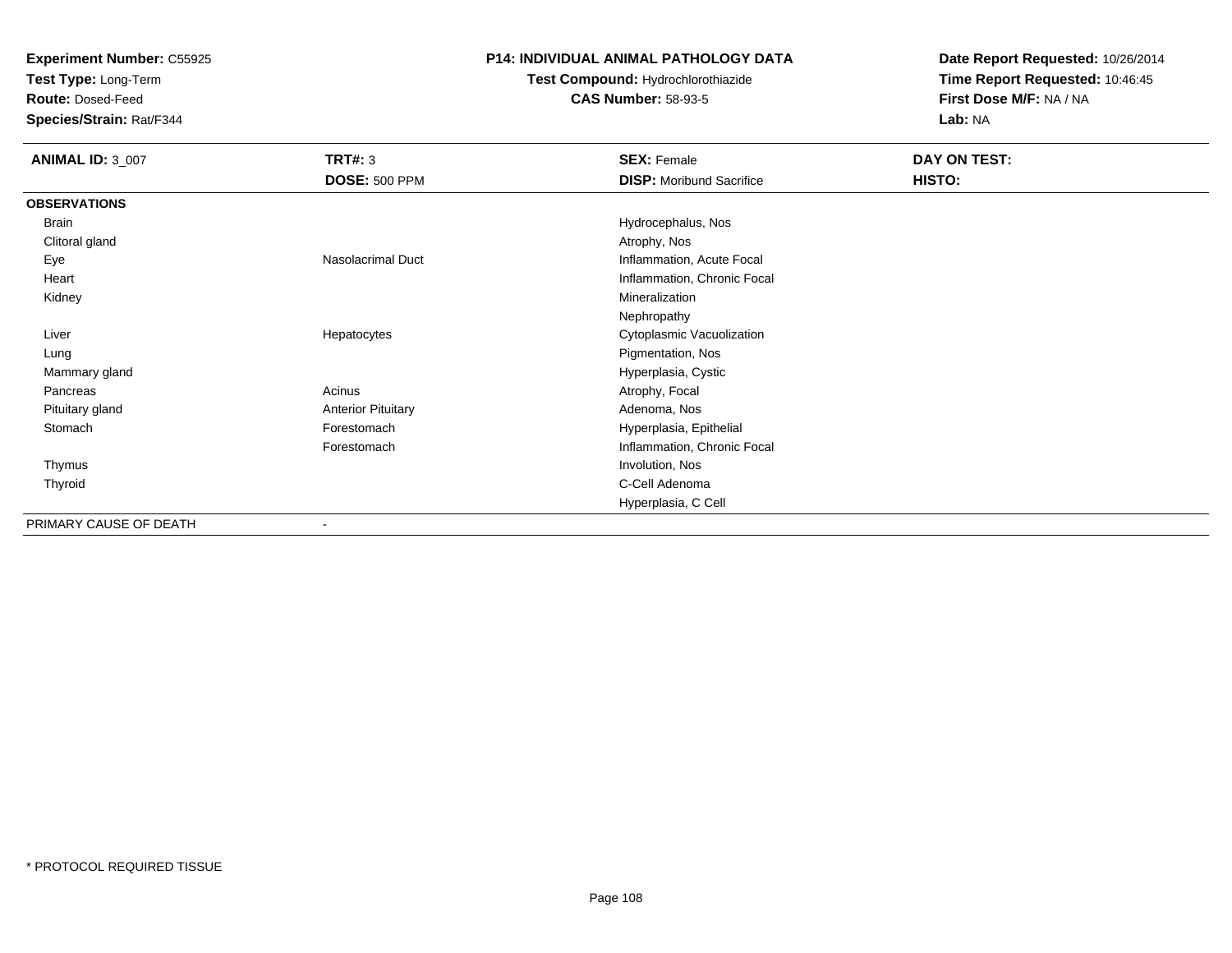**Test Type:** Long-Term

**Route:** Dosed-Feed

**Species/Strain:** Rat/F344

# **P14: INDIVIDUAL ANIMAL PATHOLOGY DATA**

**Test Compound:** Hydrochlorothiazide**CAS Number:** 58-93-5

| <b>ANIMAL ID: 3_008</b> | TRT#: 3                   | <b>SEX: Female</b>              | DAY ON TEST: |  |
|-------------------------|---------------------------|---------------------------------|--------------|--|
|                         | <b>DOSE: 500 PPM</b>      | <b>DISP: Terminal Sacrifice</b> | HISTO:       |  |
| <b>OBSERVATIONS</b>     |                           |                                 |              |  |
| Adrenal gland           | <b>Cortex Nos</b>         | Hyperplasia, Focal              |              |  |
| Clitoral gland          |                           | Atrophy, Nos                    |              |  |
| Eye                     | Retina                    | Atrophy, Diffuse                |              |  |
|                         | Crystalline Lens          | Degeneration, Nos               |              |  |
| Kidney                  |                           | Mineralization                  |              |  |
|                         |                           | Nephropathy                     |              |  |
|                         |                           | Pigmentation, Nos               |              |  |
| Liver                   | Hepatocytes               | Cytoplasmic Change, Basophilic  |              |  |
|                         | Hepatocytes               | Cytoplasmic Vacuolization       |              |  |
|                         | <b>Bile Duct</b>          | Hyperplasia, Focal              |              |  |
| Mammary gland           |                           | Fibroadenoma                    |              |  |
|                         |                           | Hyperplasia, Cystic             |              |  |
| Pituitary gland         | <b>Anterior Pituitary</b> | Adenoma, Nos                    |              |  |
| Thymus                  |                           | Involution, Nos                 |              |  |
| Unspecified             | Multiple Organs Nos       | Leukemia, Mononuclear Cell      |              |  |
| PRIMARY CAUSE OF DEATH  | $\overline{\phantom{a}}$  |                                 |              |  |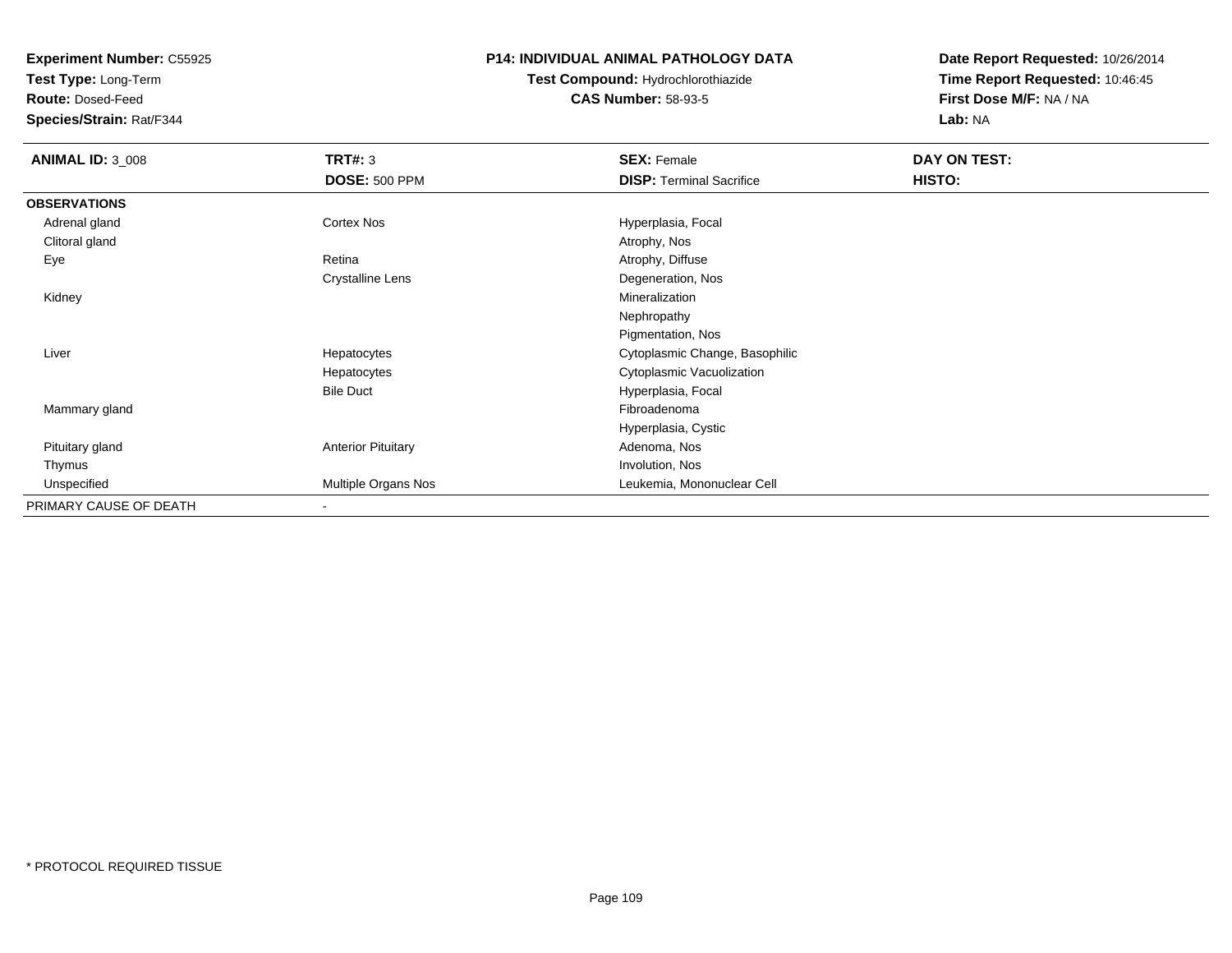**Test Type:** Long-Term

**Route:** Dosed-Feed

**Species/Strain:** Rat/F344

# **P14: INDIVIDUAL ANIMAL PATHOLOGY DATA**

**Test Compound:** Hydrochlorothiazide**CAS Number:** 58-93-5

| <b>ANIMAL ID: 3 009</b> | TRT#: 3                     | <b>SEX: Female</b>               | DAY ON TEST: |  |
|-------------------------|-----------------------------|----------------------------------|--------------|--|
|                         | <b>DOSE: 500 PPM</b>        | <b>DISP: Terminal Sacrifice</b>  | HISTO:       |  |
| <b>OBSERVATIONS</b>     |                             |                                  |              |  |
| <b>Blood vessel</b>     | <b>Pulmonary Artery Nos</b> | Mineralization                   |              |  |
| Kidney                  |                             | Nephropathy                      |              |  |
|                         |                             | Pigmentation, Nos                |              |  |
| Liver                   | Hepatocytes                 | Cytoplasmic Change, Basophilic   |              |  |
| Mammary gland           |                             | Fibroadenoma                     |              |  |
|                         |                             | Hyperplasia, Cystic              |              |  |
| Pancreas                | Acinus                      | Atrophy, Focal                   |              |  |
| Pituitary gland         | <b>Anterior Pituitary</b>   | Adenoma, Nos                     |              |  |
| Thymus                  |                             | Involution, Nos                  |              |  |
| Thyroid                 |                             | Hyperplasia, C Cell              |              |  |
| Unspecified             | Multiple Organs Nos         | Leukemia, Mononuclear Cell       |              |  |
| Uterus                  |                             | <b>Endometrial Stromal Polyp</b> |              |  |
| PRIMARY CAUSE OF DEATH  |                             |                                  |              |  |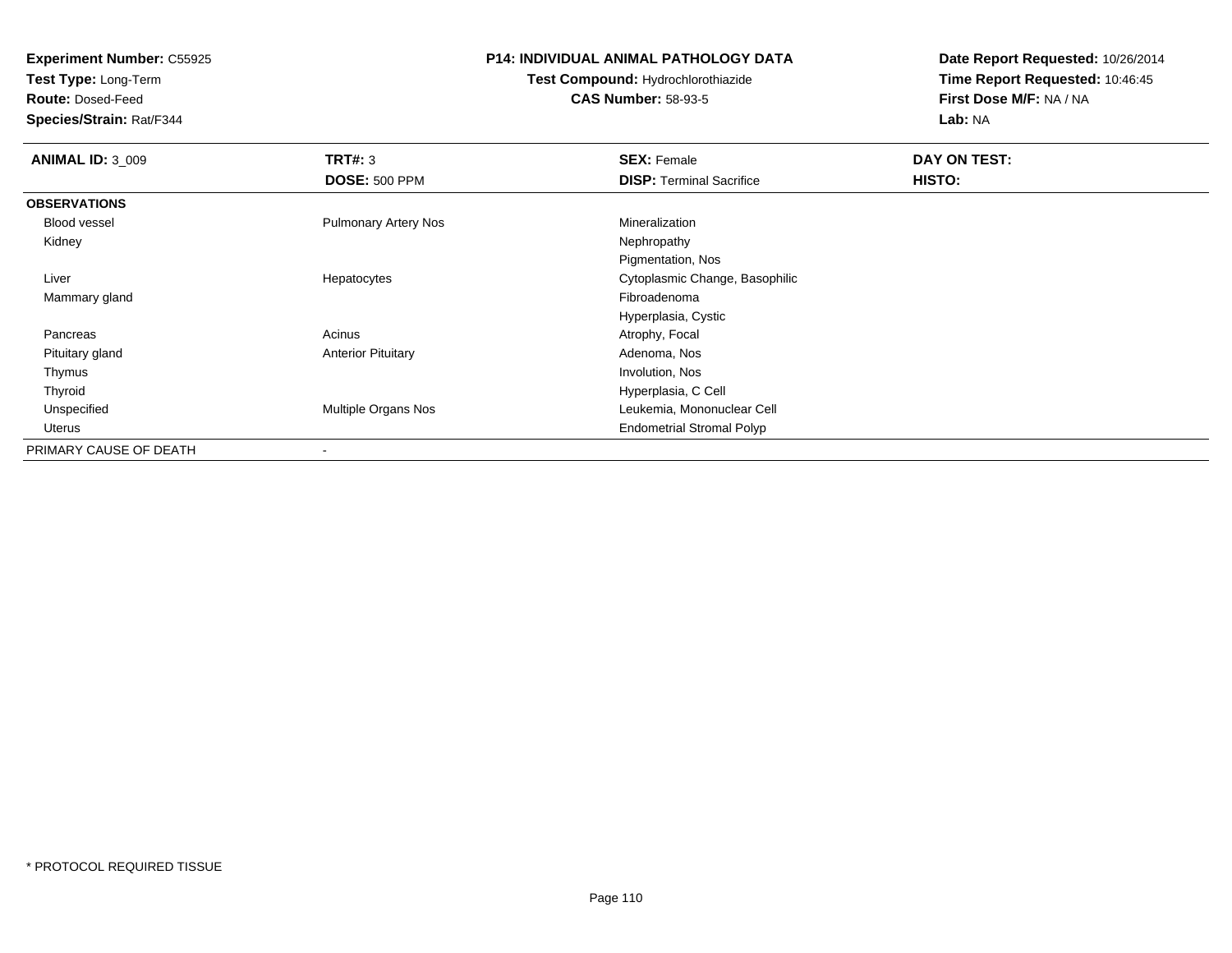**Test Type:** Long-Term

**Route:** Dosed-Feed

**Species/Strain:** Rat/F344

## **P14: INDIVIDUAL ANIMAL PATHOLOGY DATA**

# **Test Compound:** Hydrochlorothiazide**CAS Number:** 58-93-5

| <b>ANIMAL ID: 3_010</b> | TRT#: 3                   | <b>SEX: Female</b>              | DAY ON TEST: |  |
|-------------------------|---------------------------|---------------------------------|--------------|--|
|                         | <b>DOSE: 500 PPM</b>      | <b>DISP:</b> Moribund Sacrifice | HISTO:       |  |
| <b>OBSERVATIONS</b>     |                           |                                 |              |  |
| Adrenal gland           | Medulla                   | Hyperplasia, Nos                |              |  |
| Bone                    |                           | Fibrous Osteodystrophy          |              |  |
| Heart                   |                           | Inflammation, Chronic Focal     |              |  |
| Kidney                  |                           | Nephropathy                     |              |  |
| Liver                   |                           | Cyst, Hemorrhagic               |              |  |
|                         | Hepatocytes               | Cytoplasmic Change, Basophilic  |              |  |
| Mammary gland           |                           | Hyperplasia, Cystic             |              |  |
| Ovary                   |                           | Cyst, Nos                       |              |  |
| Pancreas                | Acinus                    | Atrophy, Focal                  |              |  |
| Parathyroid gland       |                           | Hyperplasia, Nos                |              |  |
| Pituitary gland         | <b>Anterior Pituitary</b> | Adenoma, Nos                    |              |  |
| Spleen                  |                           | Atrophy, Focal                  |              |  |
| Unspecified             | Multiple Organs Nos       | Leukemia, Mononuclear Cell      |              |  |
|                         | Multiple Organs Nos       | Mineralization                  |              |  |
| PRIMARY CAUSE OF DEATH  | ٠                         |                                 |              |  |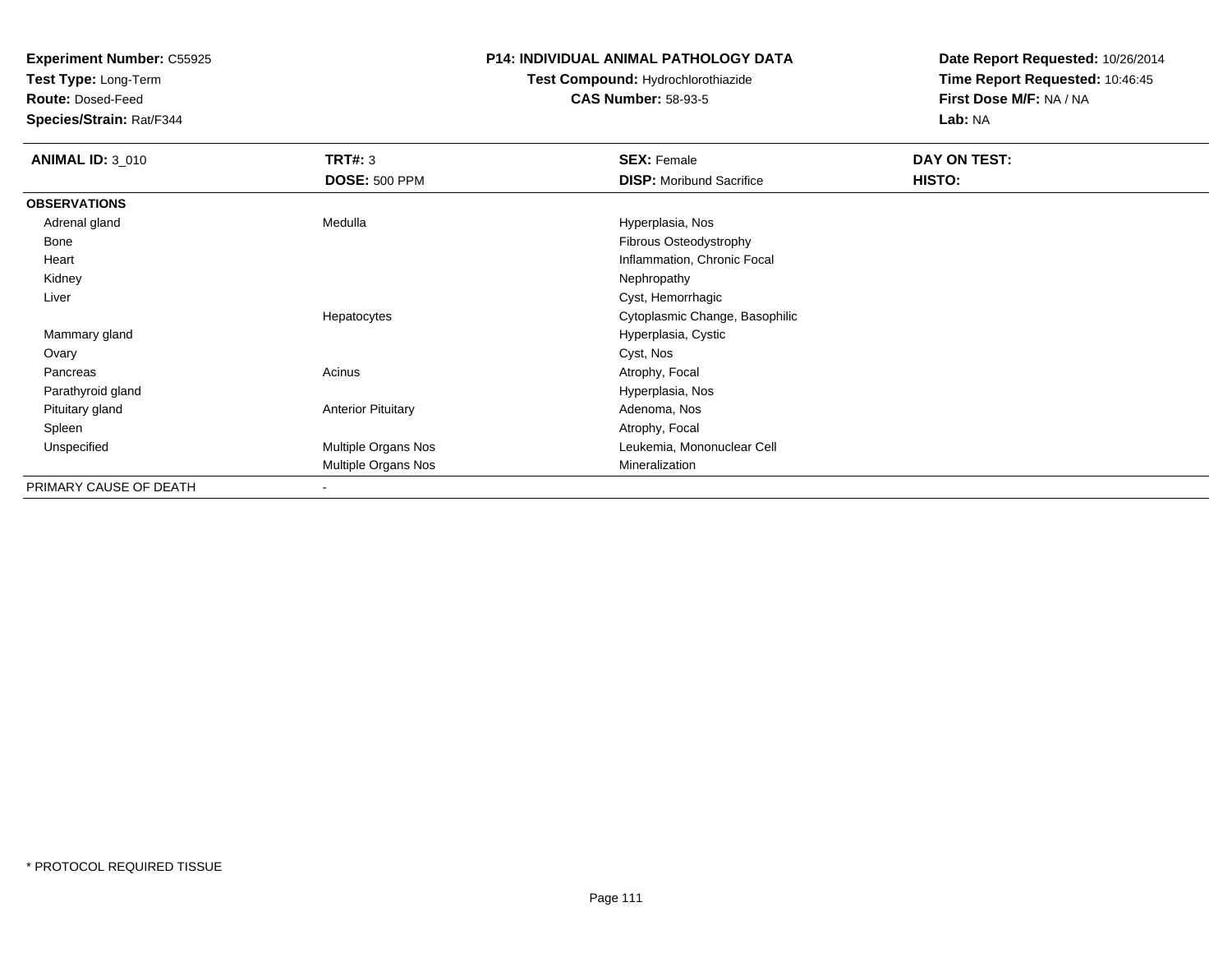**Test Type:** Long-Term

**Route:** Dosed-Feed

**Species/Strain:** Rat/F344

## **P14: INDIVIDUAL ANIMAL PATHOLOGY DATA**

# **Test Compound:** Hydrochlorothiazide**CAS Number:** 58-93-5

| <b>ANIMAL ID: 3 011</b> | TRT#: 3                   | <b>SEX: Female</b>              | DAY ON TEST: |  |
|-------------------------|---------------------------|---------------------------------|--------------|--|
|                         | <b>DOSE: 500 PPM</b>      | <b>DISP: Terminal Sacrifice</b> | HISTO:       |  |
| <b>OBSERVATIONS</b>     |                           |                                 |              |  |
| Adrenal gland           | Medulla                   | Hyperplasia, Nos                |              |  |
| Bone                    |                           | Fibrous Osteodystrophy          |              |  |
| Eye                     | Nasolacrimal Duct         | Inflammation, Acute Focal       |              |  |
| Kidney                  | Pelvis                    | Hyperplasia, Epithelial         |              |  |
|                         |                           | Nephropathy                     |              |  |
| Liver                   | Hepatocytes               | Cytoplasmic Change, Basophilic  |              |  |
| Mammary gland           |                           | Hyperplasia, Cystic             |              |  |
| Parathyroid gland       |                           | Hyperplasia, Nos                |              |  |
| Pituitary gland         | <b>Anterior Pituitary</b> | Cyst, Nos                       |              |  |
|                         | <b>Anterior Pituitary</b> | Hyperplasia, Focal              |              |  |
| Unspecified             | Multiple Organs Nos       | Mineralization                  |              |  |
|                         | <b>Abdominal Cavity</b>   | Necrosis, Fat                   |              |  |
| PRIMARY CAUSE OF DEATH  | $\,$                      |                                 |              |  |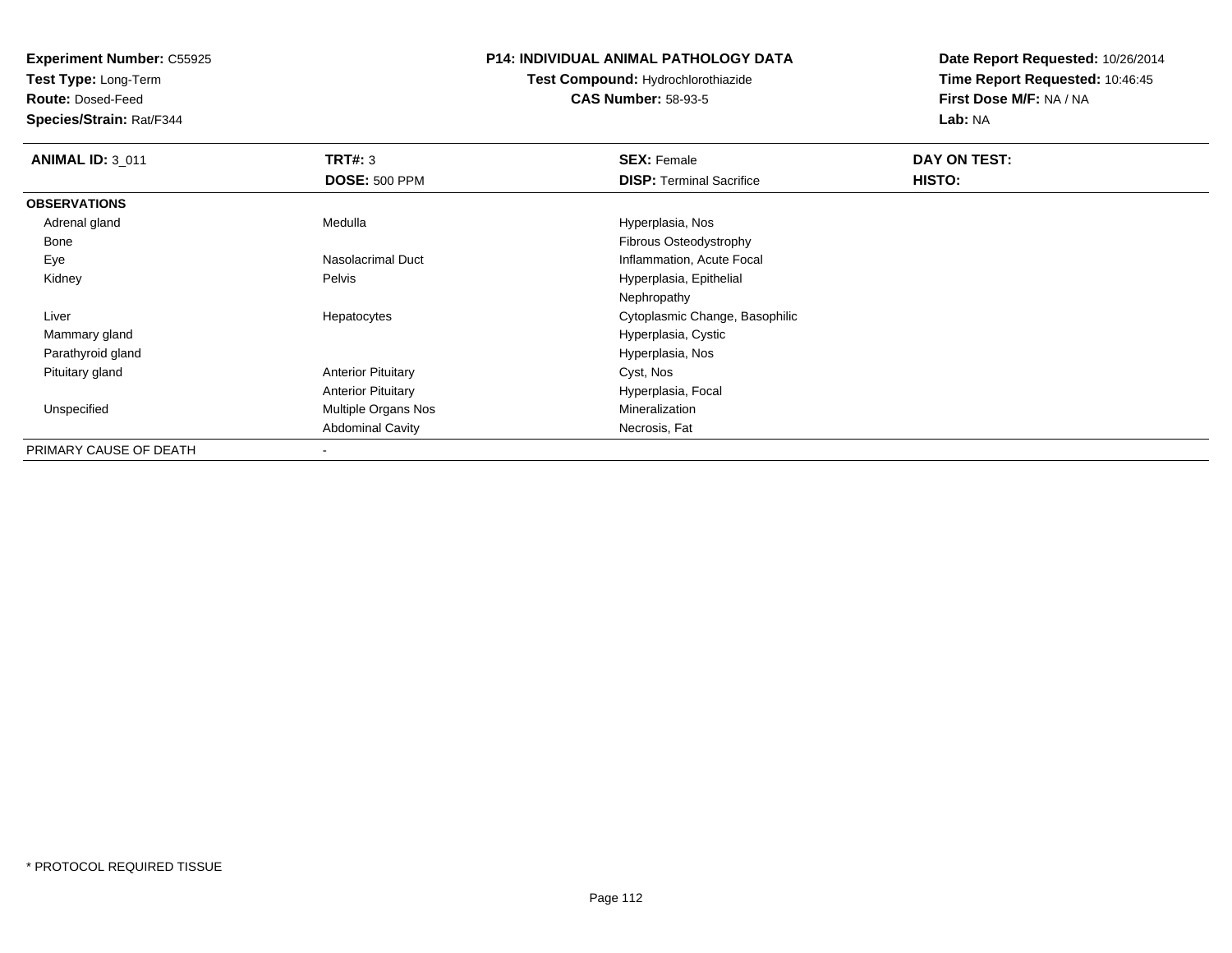| <b>Experiment Number: C55925</b><br><b>Test Type: Long-Term</b><br><b>Route: Dosed-Feed</b><br>Species/Strain: Rat/F344 |                           | <b>P14: INDIVIDUAL ANIMAL PATHOLOGY DATA</b><br>Test Compound: Hydrochlorothiazide<br><b>CAS Number: 58-93-5</b> | Date Report Requested: 10/26/2014<br>Time Report Requested: 10:46:45<br>First Dose M/F: NA / NA<br>Lab: NA |
|-------------------------------------------------------------------------------------------------------------------------|---------------------------|------------------------------------------------------------------------------------------------------------------|------------------------------------------------------------------------------------------------------------|
| <b>ANIMAL ID: 3_012</b>                                                                                                 | <b>TRT#: 3</b>            | <b>SEX: Female</b>                                                                                               | DAY ON TEST:                                                                                               |
|                                                                                                                         | <b>DOSE: 500 PPM</b>      | <b>DISP:</b> Moribund Sacrifice                                                                                  | HISTO:                                                                                                     |
| <b>OBSERVATIONS</b>                                                                                                     |                           |                                                                                                                  |                                                                                                            |
| Adrenal gland                                                                                                           | <b>Cortex Nos</b>         | Hyperplasia, Focal                                                                                               |                                                                                                            |
|                                                                                                                         | Medulla                   | Hyperplasia, Nos                                                                                                 |                                                                                                            |
| Kidney                                                                                                                  |                           | Mineralization                                                                                                   |                                                                                                            |
|                                                                                                                         |                           | Nephropathy                                                                                                      |                                                                                                            |
| Liver                                                                                                                   |                           | <b>Abnormal Curvature</b>                                                                                        |                                                                                                            |
|                                                                                                                         |                           | Inflammation, Chronic Focal                                                                                      |                                                                                                            |
| Mammary gland                                                                                                           |                           | Hyperplasia, Cystic                                                                                              |                                                                                                            |
| Pituitary gland                                                                                                         | <b>Anterior Pituitary</b> | Adenoma, Nos                                                                                                     |                                                                                                            |
| PRIMARY CAUSE OF DEATH                                                                                                  |                           |                                                                                                                  |                                                                                                            |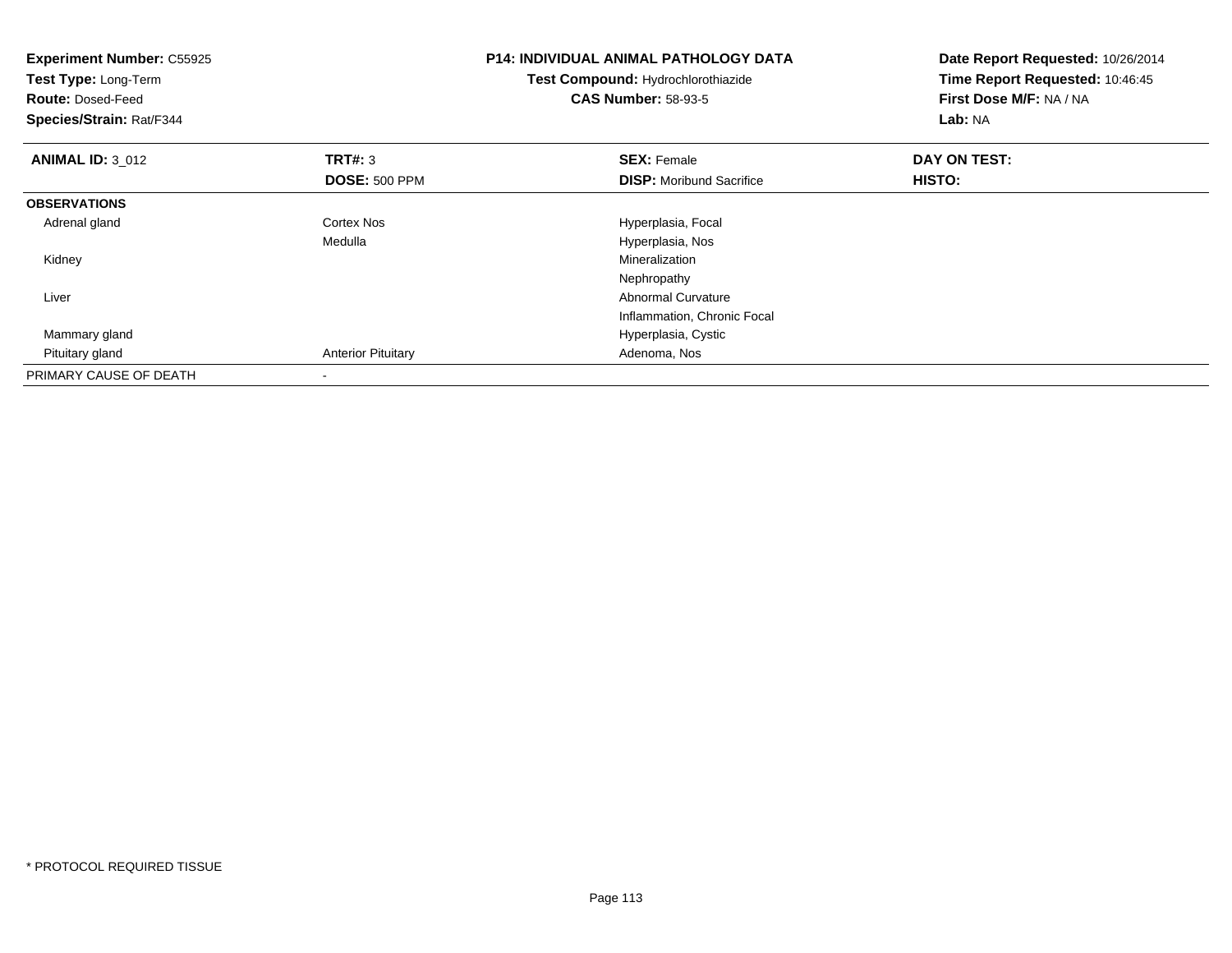**Test Type:** Long-Term

**Route:** Dosed-Feed

**Species/Strain:** Rat/F344

#### **P14: INDIVIDUAL ANIMAL PATHOLOGY DATA**

# **Test Compound:** Hydrochlorothiazide**CAS Number:** 58-93-5

| <b>ANIMAL ID: 3_013</b> | TRT#: 3                   | <b>SEX: Female</b>               | DAY ON TEST: |  |
|-------------------------|---------------------------|----------------------------------|--------------|--|
|                         | <b>DOSE: 500 PPM</b>      | <b>DISP:</b> Moribund Sacrifice  | HISTO:       |  |
| <b>OBSERVATIONS</b>     |                           |                                  |              |  |
| Adrenal gland           | <b>Cortex Nos</b>         | Hyperplasia, Focal               |              |  |
| Kidney                  |                           | Mineralization                   |              |  |
|                         |                           | Nephropathy                      |              |  |
| Liver                   |                           | <b>Abnormal Curvature</b>        |              |  |
|                         | Hepatocytes               | Cytoplasmic Vacuolization        |              |  |
|                         |                           | Inflammation, Chronic Focal      |              |  |
| Mammary gland           |                           | Hyperplasia, Cystic              |              |  |
| Nasal cavity            |                           | Hemorrhage                       |              |  |
| Pancreas                | Acinus                    | Hyperplasia, Focal               |              |  |
| Pituitary gland         | <b>Anterior Pituitary</b> | Adenoma, Nos                     |              |  |
| Uterus                  |                           | <b>Endometrial Stromal Polyp</b> |              |  |
| PRIMARY CAUSE OF DEATH  |                           |                                  |              |  |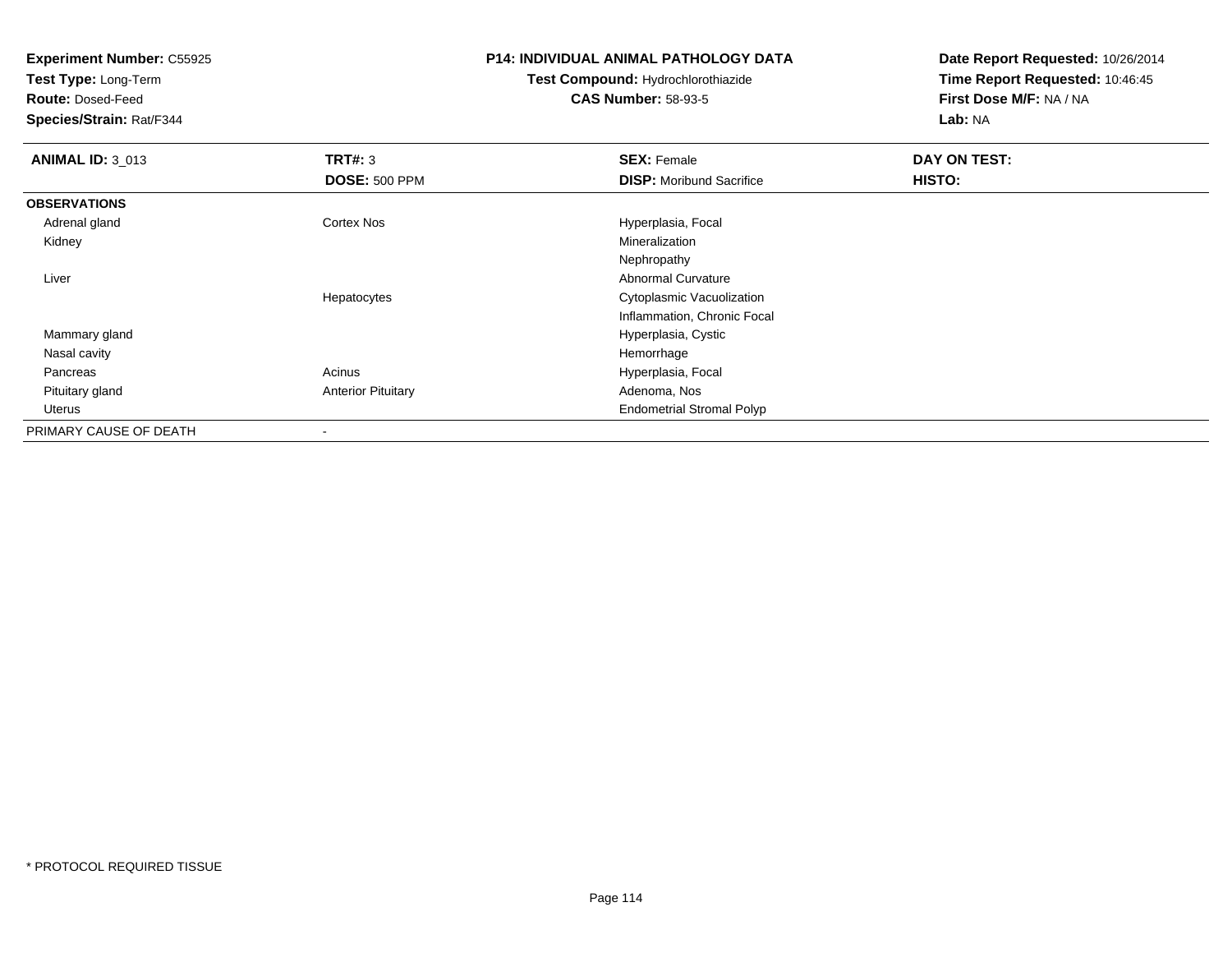**Test Type:** Long-Term

**Route:** Dosed-Feed

**Species/Strain:** Rat/F344

# **P14: INDIVIDUAL ANIMAL PATHOLOGY DATA**

**Test Compound:** Hydrochlorothiazide**CAS Number:** 58-93-5

| <b>ANIMAL ID: 3 014</b> | TRT#: 3                   | <b>SEX: Female</b>              | DAY ON TEST: |  |
|-------------------------|---------------------------|---------------------------------|--------------|--|
|                         | <b>DOSE: 500 PPM</b>      | <b>DISP: Terminal Sacrifice</b> | HISTO:       |  |
| <b>OBSERVATIONS</b>     |                           |                                 |              |  |
| Adrenal gland           | Medulla                   | Pheochromocytoma                |              |  |
| Clitoral gland          |                           | Adenoma, Nos                    |              |  |
| Kidney                  |                           | Mineralization                  |              |  |
|                         |                           | Nephropathy                     |              |  |
| Liver                   | Hepatocytes               | Cytoplasmic Change, Basophilic  |              |  |
| Mammary gland           |                           | Hyperplasia, Cystic             |              |  |
| Parathyroid gland       |                           | Hyperplasia, Nos                |              |  |
| Pituitary gland         | <b>Anterior Pituitary</b> | Cyst, Nos                       |              |  |
|                         | <b>Anterior Pituitary</b> | Hyperplasia, Focal              |              |  |
| Spleen                  |                           | Hematopoiesis                   |              |  |
| Thyroid                 |                           | C-Cell Adenoma                  |              |  |
| Unspecified             | Multiple Organs Nos       | Leukemia, Mononuclear Cell      |              |  |
| PRIMARY CAUSE OF DEATH  | $\,$                      |                                 |              |  |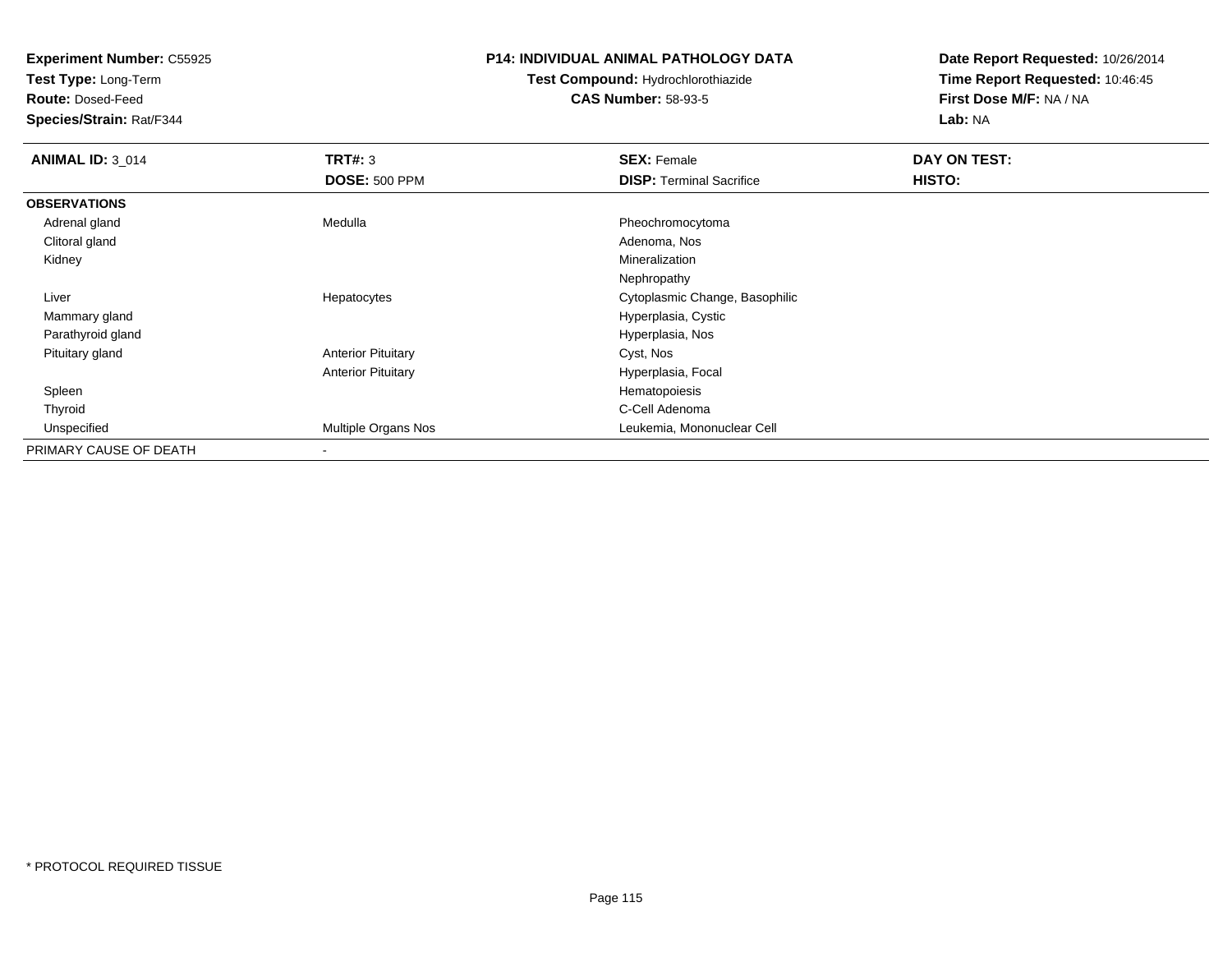**Test Type:** Long-Term

**Route:** Dosed-Feed

**Species/Strain:** Rat/F344

# **P14: INDIVIDUAL ANIMAL PATHOLOGY DATA**

**Test Compound:** Hydrochlorothiazide**CAS Number:** 58-93-5

| <b>ANIMAL ID: 3_015</b> | <b>TRT#: 3</b>            | <b>SEX: Female</b>               | DAY ON TEST: |
|-------------------------|---------------------------|----------------------------------|--------------|
|                         | <b>DOSE: 500 PPM</b>      | <b>DISP: Terminal Sacrifice</b>  | HISTO:       |
| <b>OBSERVATIONS</b>     |                           |                                  |              |
| Adrenal gland           | Cortex Nos                | Hyperplasia, Focal               |              |
|                         | Medulla                   | Hyperplasia, Nos                 |              |
|                         | Medulla                   | Pheochromocytoma                 |              |
| Kidney                  |                           | Mineralization                   |              |
|                         |                           | Nephropathy                      |              |
| Liver                   | Hepatocytes               | Cytoplasmic Change, Basophilic   |              |
| Mammary gland           |                           | Fibroadenoma                     |              |
|                         |                           | Hyperplasia, Cystic              |              |
| Pancreas                | Acinus                    | Atrophy, Diffuse                 |              |
| Pituitary gland         | <b>Anterior Pituitary</b> | Adenoma, Nos                     |              |
|                         | <b>Anterior Pituitary</b> | Hyperplasia, Focal               |              |
| Skin                    | Face                      | Basal-Cell Tumor                 |              |
| Spleen                  |                           | Atrophy, Focal                   |              |
| Thyroid                 |                           | Hyperplasia, C Cell              |              |
| Unspecified             | Multiple Organs Nos       | Leukemia, Mononuclear Cell       |              |
|                         | <b>Abdominal Cavity</b>   | Necrosis, Fat                    |              |
| Uterus                  |                           | <b>Endometrial Stromal Polyp</b> |              |
| PRIMARY CAUSE OF DEATH  | ۰                         |                                  |              |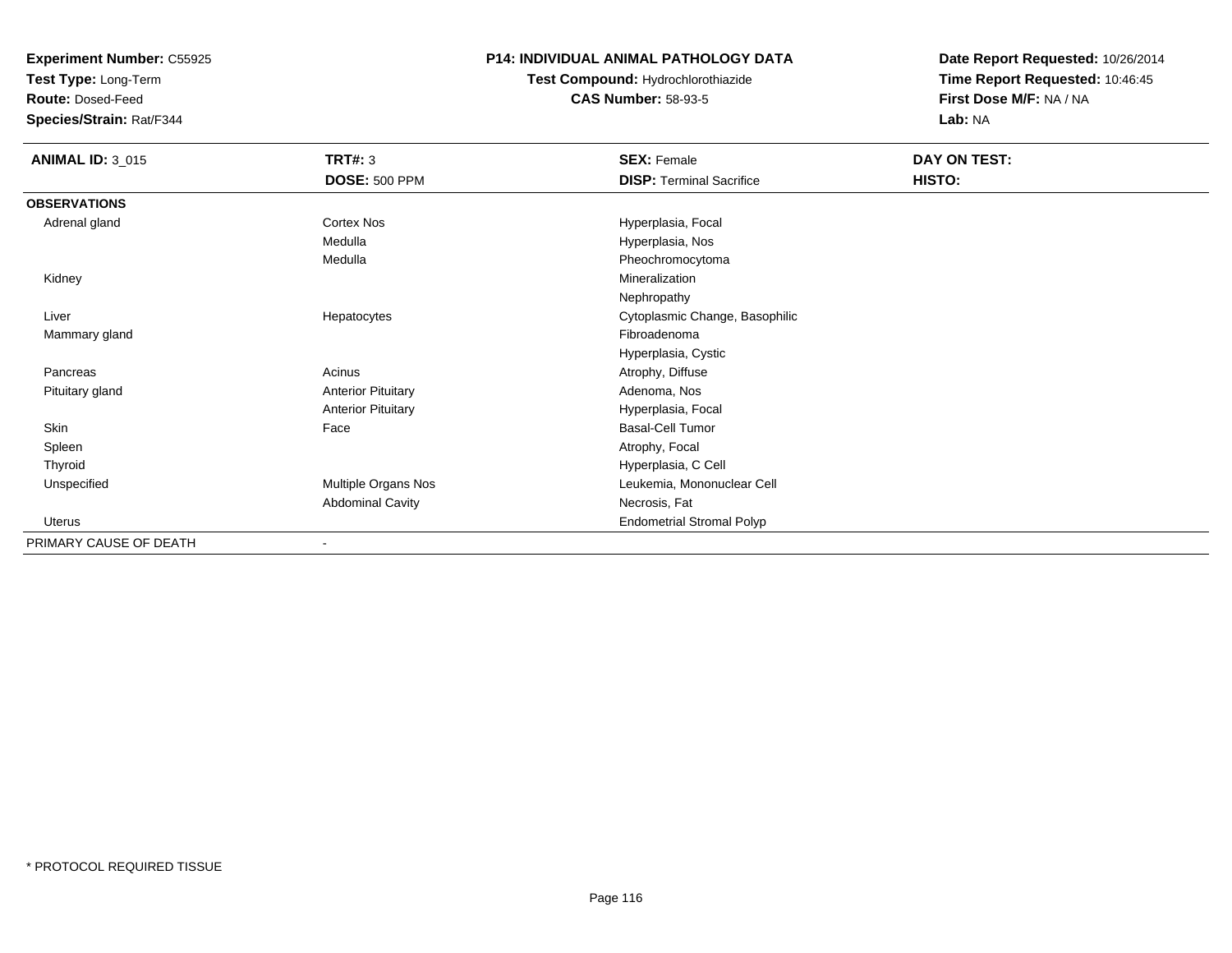**Test Type:** Long-Term

**Route:** Dosed-Feed

**Species/Strain:** Rat/F344

### **P14: INDIVIDUAL ANIMAL PATHOLOGY DATA**

# **Test Compound:** Hydrochlorothiazide**CAS Number:** 58-93-5

| <b>ANIMAL ID: 3_016</b> | TRT#: 3                   | <b>SEX: Female</b>              | DAY ON TEST: |  |
|-------------------------|---------------------------|---------------------------------|--------------|--|
|                         | <b>DOSE: 500 PPM</b>      | <b>DISP: Terminal Sacrifice</b> | HISTO:       |  |
| <b>OBSERVATIONS</b>     |                           |                                 |              |  |
| Adrenal gland           | <b>Cortex Nos</b>         | Hyperplasia, Focal              |              |  |
| Heart                   |                           | Inflammation, Chronic Focal     |              |  |
| Kidney                  |                           | Nephropathy                     |              |  |
| Liver                   | Hepatocytes               | Cytoplasmic Change, Basophilic  |              |  |
|                         |                           | Inflammation, Chronic Focal     |              |  |
| Ovary                   |                           | Thecoma                         |              |  |
| Pituitary gland         | <b>Anterior Pituitary</b> | Cyst, Nos                       |              |  |
|                         | <b>Anterior Pituitary</b> | Hyperplasia, Focal              |              |  |
| Thymus                  |                           | Involution, Nos                 |              |  |
| Thyroid                 |                           | Hyperplasia, C Cell             |              |  |
| Unspecified             | <b>Mediastinum Nos</b>    | Hemorrhage                      |              |  |
| Uterus                  |                           | Hydrometra                      |              |  |
| PRIMARY CAUSE OF DEATH  | $\overline{\phantom{a}}$  |                                 |              |  |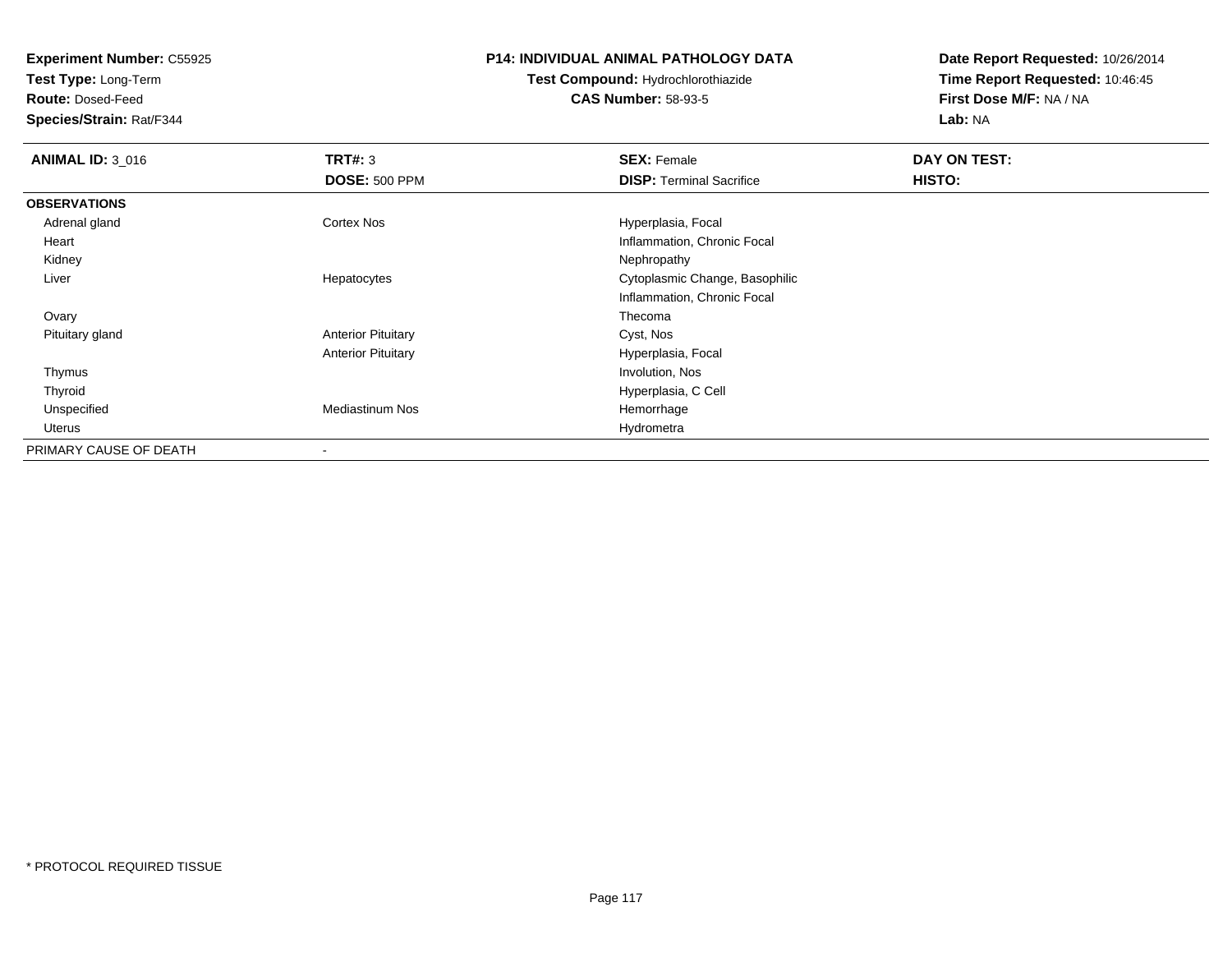**Test Type:** Long-Term

**Route:** Dosed-Feed

**Species/Strain:** Rat/F344

### **P14: INDIVIDUAL ANIMAL PATHOLOGY DATA**

**Test Compound:** Hydrochlorothiazide**CAS Number:** 58-93-5

| <b>ANIMAL ID: 3_017</b> | <b>TRT#: 3</b>            | <b>SEX: Female</b>               | DAY ON TEST: |
|-------------------------|---------------------------|----------------------------------|--------------|
|                         | <b>DOSE: 500 PPM</b>      | <b>DISP:</b> Moribund Sacrifice  | HISTO:       |
| <b>OBSERVATIONS</b>     |                           |                                  |              |
| Brain                   |                           | Hydrocephalus, Nos               |              |
| Clitoral gland          |                           | Atrophy, Nos                     |              |
| Heart                   |                           | Inflammation, Chronic Focal      |              |
| Kidney                  |                           | Mineralization                   |              |
|                         |                           | Nephropathy                      |              |
| Liver                   | Hepatocytes               | Cytoplasmic Vacuolization        |              |
|                         |                           | Inflammation, Chronic Focal      |              |
| Lung                    |                           | Pigmentation, Nos                |              |
| Mammary gland           |                           | Hyperplasia, Cystic              |              |
| Ovary                   |                           | Cyst, Nos                        |              |
| Pituitary gland         | <b>Anterior Pituitary</b> | Adenoma, Nos                     |              |
| Stomach                 | Forestomach               | Inflammation, Chronic Focal      |              |
|                         | Forestomach               | Ulcer, Nos                       |              |
| Thymus                  |                           | Involution, Nos                  |              |
| Thyroid                 |                           | Hyperplasia, C Cell              |              |
| Uterus                  |                           | <b>Endometrial Stromal Polyp</b> |              |
| PRIMARY CAUSE OF DEATH  |                           |                                  |              |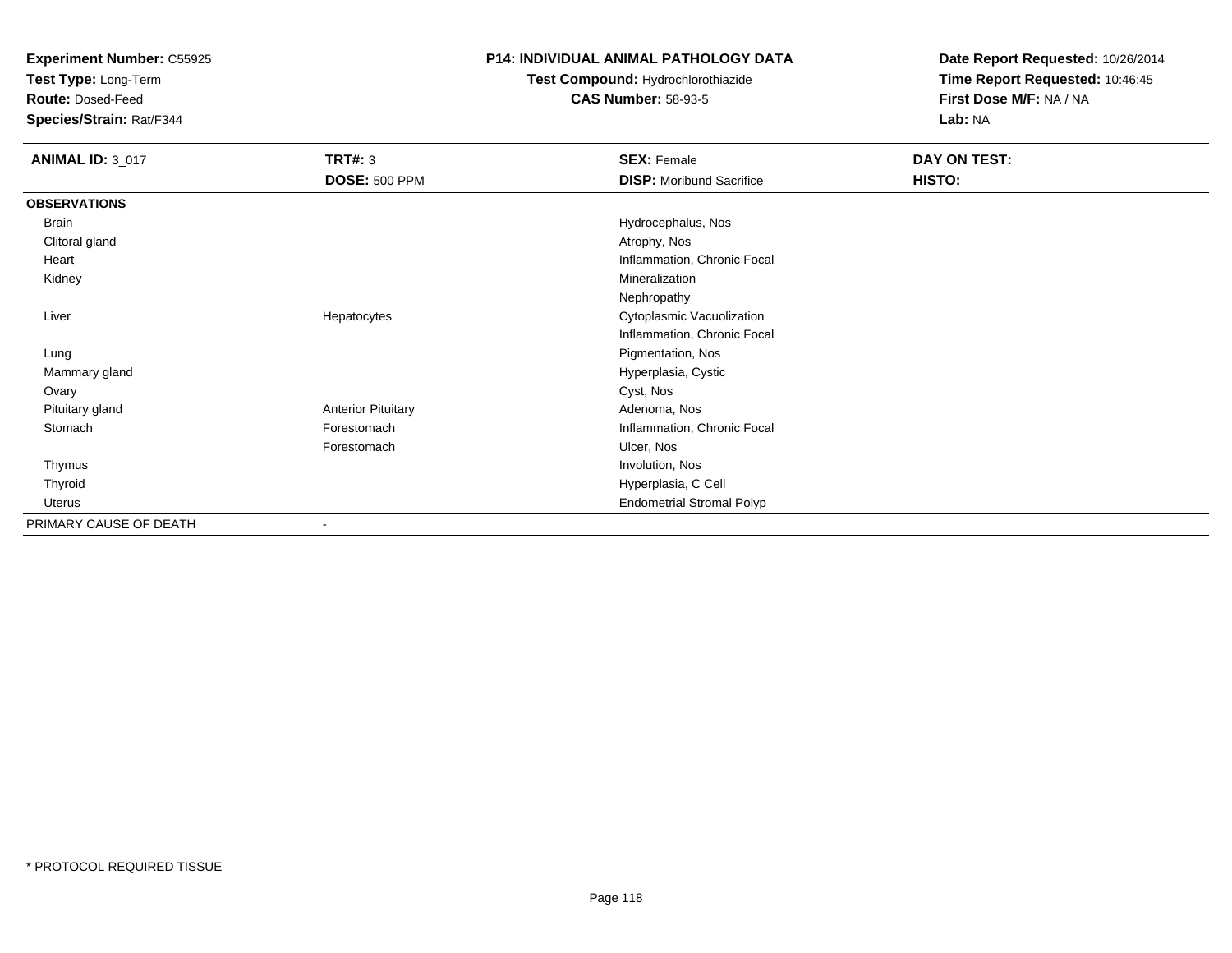**Test Type:** Long-Term

**Route:** Dosed-Feed

**Species/Strain:** Rat/F344

# **P14: INDIVIDUAL ANIMAL PATHOLOGY DATA**

**Test Compound:** Hydrochlorothiazide**CAS Number:** 58-93-5

| <b>ANIMAL ID: 3_018</b> | TRT#: 3                   | <b>SEX: Female</b>              | DAY ON TEST: |  |
|-------------------------|---------------------------|---------------------------------|--------------|--|
|                         | <b>DOSE: 500 PPM</b>      | <b>DISP: Terminal Sacrifice</b> | HISTO:       |  |
| <b>OBSERVATIONS</b>     |                           |                                 |              |  |
| Adrenal gland           | <b>Cortex Nos</b>         | Hyperplasia, Focal              |              |  |
| Kidney                  |                           | Mineralization                  |              |  |
|                         |                           | Nephropathy                     |              |  |
| Liver                   | Hepatocytes               | Cytoplasmic Change, Basophilic  |              |  |
|                         |                           | Inflammation, Chronic Focal     |              |  |
| Mammary gland           |                           | Hyperplasia, Cystic             |              |  |
| Pituitary gland         | <b>Anterior Pituitary</b> | Adenoma, Nos                    |              |  |
|                         | <b>Anterior Pituitary</b> | Hyperplasia, Focal              |              |  |
| Thyroid                 |                           | Hyperplasia, C Cell             |              |  |
| Uterus                  |                           | Hydrometra                      |              |  |
| PRIMARY CAUSE OF DEATH  |                           |                                 |              |  |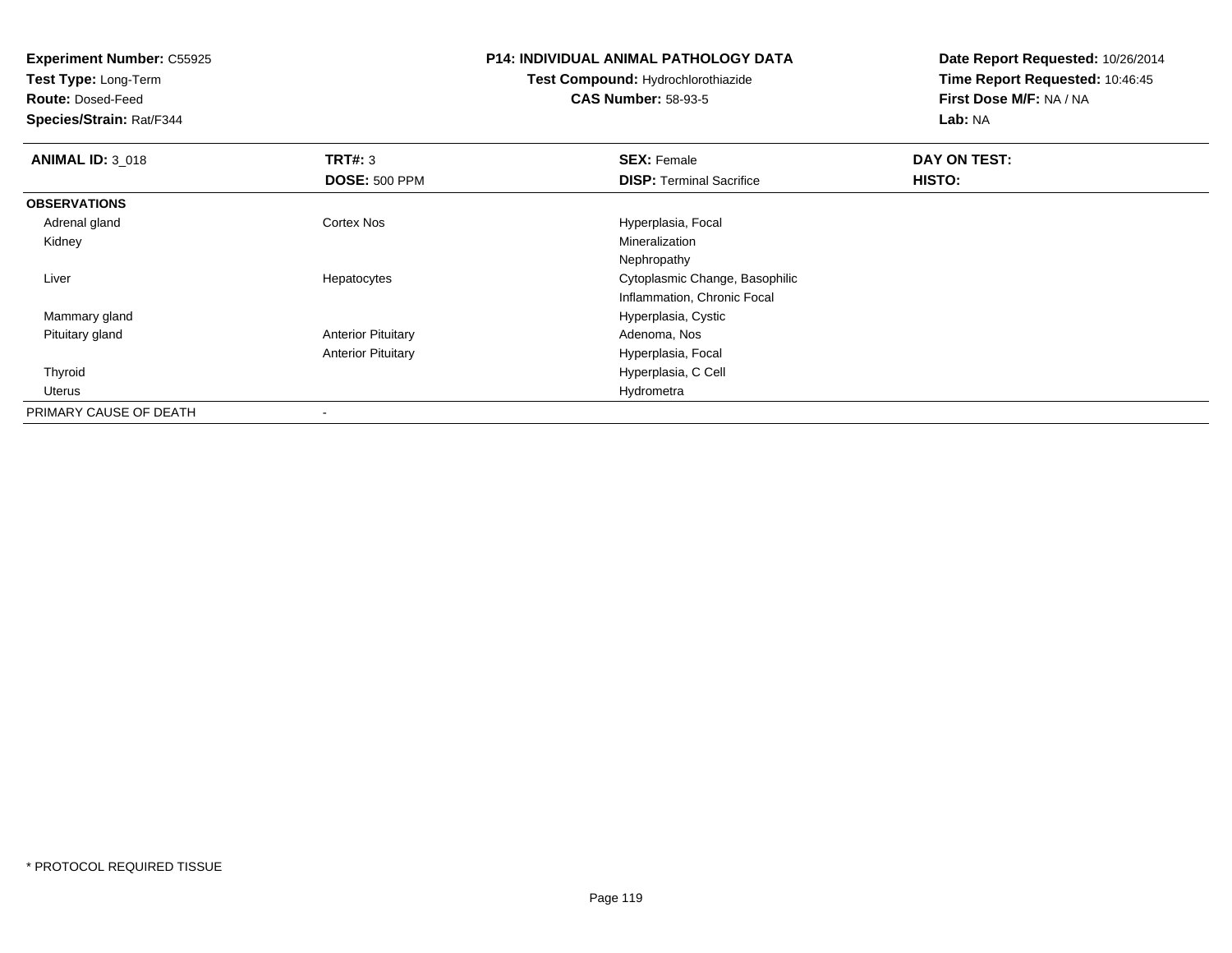**Test Type:** Long-Term

**Route:** Dosed-Feed

**Species/Strain:** Rat/F344

# **P14: INDIVIDUAL ANIMAL PATHOLOGY DATA**

# **Test Compound:** Hydrochlorothiazide**CAS Number:** 58-93-5

| <b>ANIMAL ID: 3_019</b> | TRT#: 3                   | <b>SEX: Female</b>               | DAY ON TEST: |
|-------------------------|---------------------------|----------------------------------|--------------|
|                         | <b>DOSE: 500 PPM</b>      | <b>DISP: Terminal Sacrifice</b>  | HISTO:       |
| <b>OBSERVATIONS</b>     |                           |                                  |              |
| Adrenal gland           | Medulla                   | Hyperplasia, Nos                 |              |
| Bone                    |                           | Fibrous Osteodystrophy           |              |
| Kidney                  | Pelvis                    | Hyperplasia, Epithelial          |              |
|                         |                           | Mineralization                   |              |
|                         |                           | Nephropathy                      |              |
| Liver                   | Hepatocytes               | Cytoplasmic Change, Basophilic   |              |
|                         |                           | Inflammation, Chronic Focal      |              |
| Lymph node              | Mesenteric Lymph Node     | Edema, Nos                       |              |
| Mammary gland           |                           | Hyperplasia, Cystic              |              |
| Pancreas                | <b>Islets</b>             | Islet-Cell Adenoma               |              |
| Parathyroid gland       |                           | Hyperplasia, Nos                 |              |
| Pituitary gland         | <b>Anterior Pituitary</b> | Hyperplasia, Focal               |              |
| Thymus                  |                           | Involution, Nos                  |              |
| Thyroid                 |                           | C-Cell Carcinoma                 |              |
| Tongue                  |                           | Squamous Cell Papilloma          |              |
| Unspecified             | <b>Mediastinum Nos</b>    | Hemorrhage                       |              |
|                         | <b>Abdominal Cavity</b>   | Necrosis, Fat                    |              |
| Uterus                  |                           | <b>Endometrial Stromal Polyp</b> |              |
| PRIMARY CAUSE OF DEATH  | ٠                         |                                  |              |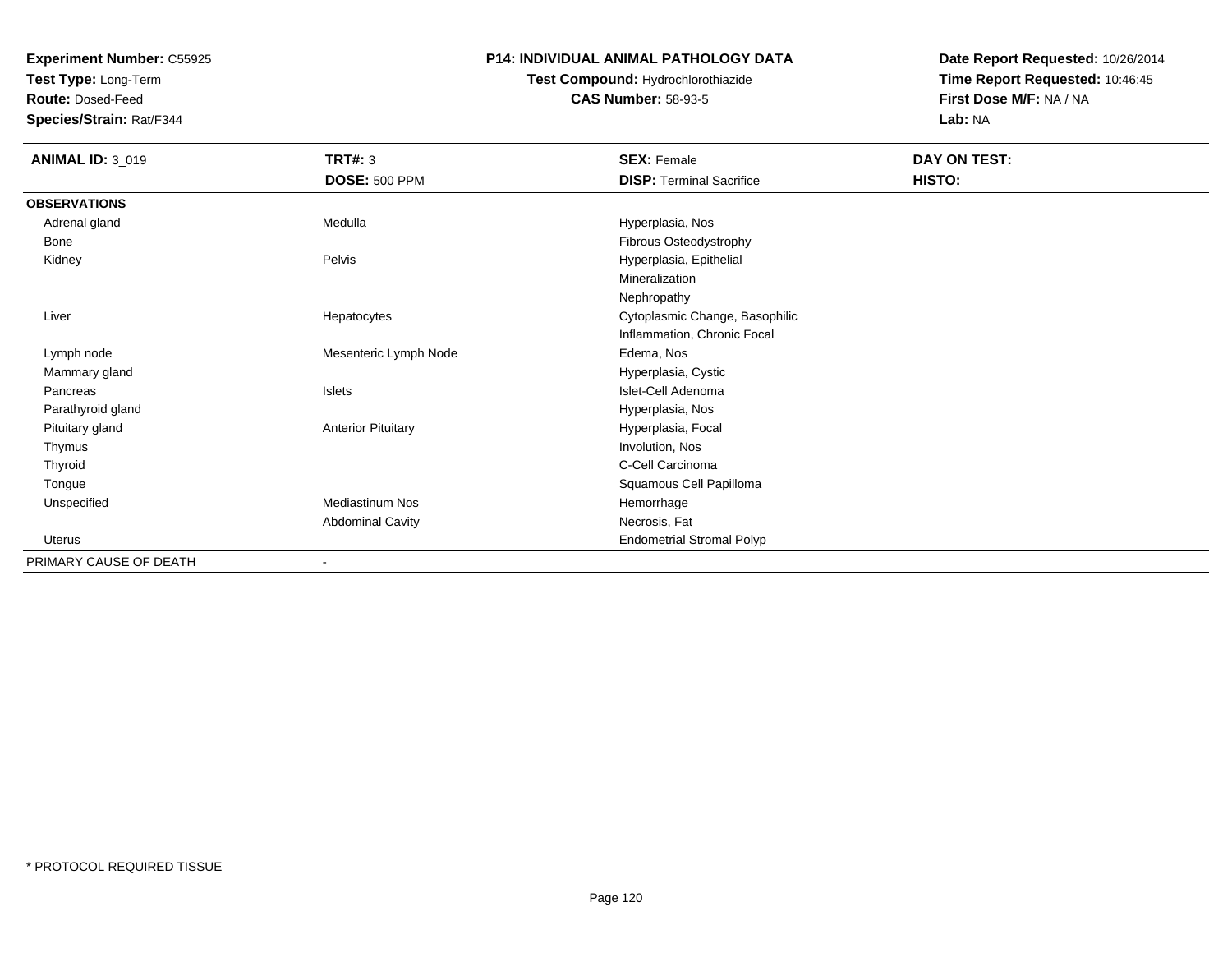**Test Type:** Long-Term

**Route:** Dosed-Feed

**Species/Strain:** Rat/F344

# **P14: INDIVIDUAL ANIMAL PATHOLOGY DATA**

**Test Compound:** Hydrochlorothiazide**CAS Number:** 58-93-5

| <b>ANIMAL ID: 3_020</b> | <b>TRT#: 3</b>              | <b>SEX: Female</b>              | DAY ON TEST: |
|-------------------------|-----------------------------|---------------------------------|--------------|
|                         | <b>DOSE: 500 PPM</b>        | <b>DISP:</b> Moribund Sacrifice | HISTO:       |
| <b>OBSERVATIONS</b>     |                             |                                 |              |
| Adrenal gland           | Cortex Nos                  | Cytoplasmic Vacuolization       |              |
| Blood vessel            | <b>Pulmonary Artery Nos</b> | Mineralization                  |              |
| Clitoral gland          |                             | Atrophy, Nos                    |              |
| Harderian gland         | <b>Hardarian Gland</b>      | Pigmentation, Nos               |              |
| Heart                   |                             | Inflammation, Chronic Focal     |              |
| Kidney                  |                             | Nephropathy                     |              |
| Liver                   |                             | Hematopoiesis                   |              |
|                         | <b>Bile Duct</b>            | Hyperplasia, Focal              |              |
| Mammary gland           |                             | Hyperplasia, Cystic             |              |
| Nasal cavity            |                             | Foreign Body, Nos               |              |
|                         |                             | Inflammation, Acute Focal       |              |
| Pituitary gland         | <b>Anterior Pituitary</b>   | Adenoma, Nos                    |              |
| Spleen                  |                             | Hematopoiesis                   |              |
| Stomach                 | Forestomach                 | Inflammation, Chronic Focal     |              |
|                         | Forestomach                 | Ulcer, Nos                      |              |
| Thyroid                 |                             | Hyperplasia, C Cell             |              |
| PRIMARY CAUSE OF DEATH  |                             |                                 |              |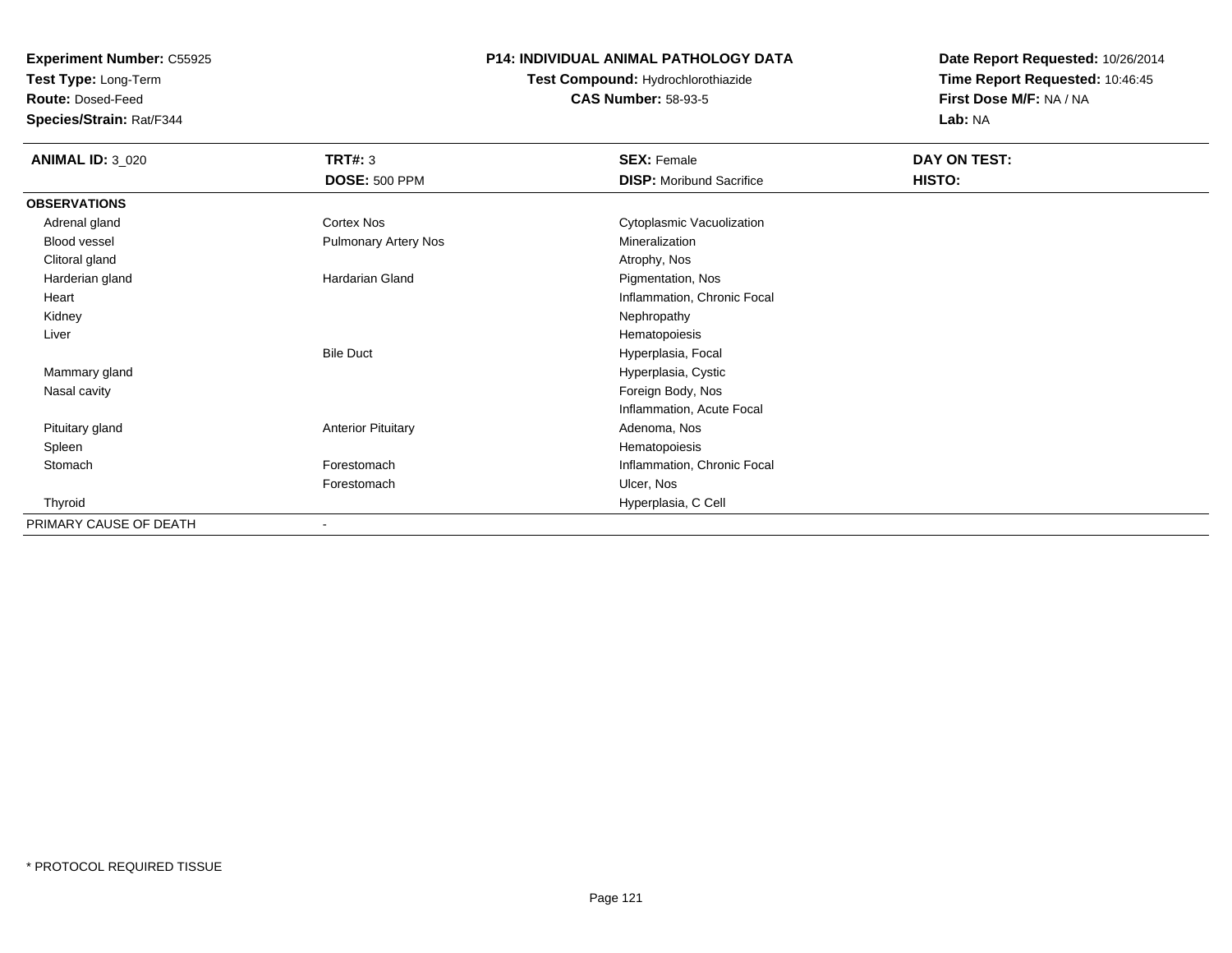**Experiment Number:** C55925**Test Type:** Long-Term**Route:** Dosed-Feed **Species/Strain:** Rat/F344**P14: INDIVIDUAL ANIMAL PATHOLOGY DATATest Compound:** Hydrochlorothiazide**CAS Number:** 58-93-5**Date Report Requested:** 10/26/2014**Time Report Requested:** 10:46:45**First Dose M/F:** NA / NA**Lab:** NA**ANIMAL ID:** 3\_021**TRT#:** 3 **SEX:** Female **DAY ON TEST: DOSE:** 500 PPM**DISP:** Terminal Sacrifice **HISTO: OBSERVATIONS** Adrenal glandCortex Nos **Cytoplasmic Vacuolization** Cortex Nos Hyperplasia, Focal Heart Inflammation, Chronic Focal Kidneyy with the control of the control of the control of the control of the control of the control of the control of the control of the control of the control of the control of the control of the control of the control of the c NephropathyS<br>
Secret Cytoplasmic Change, Basophilic Liver HepatocytesBile Duct Hyperplasia, Focal PancreasAcinus **Acinus** Atrophy, Focal Pituitary glandAnterior Pituitary **Cyst, Nos**  Thyroid Hyperplasia, C Cell PRIMARY CAUSE OF DEATH-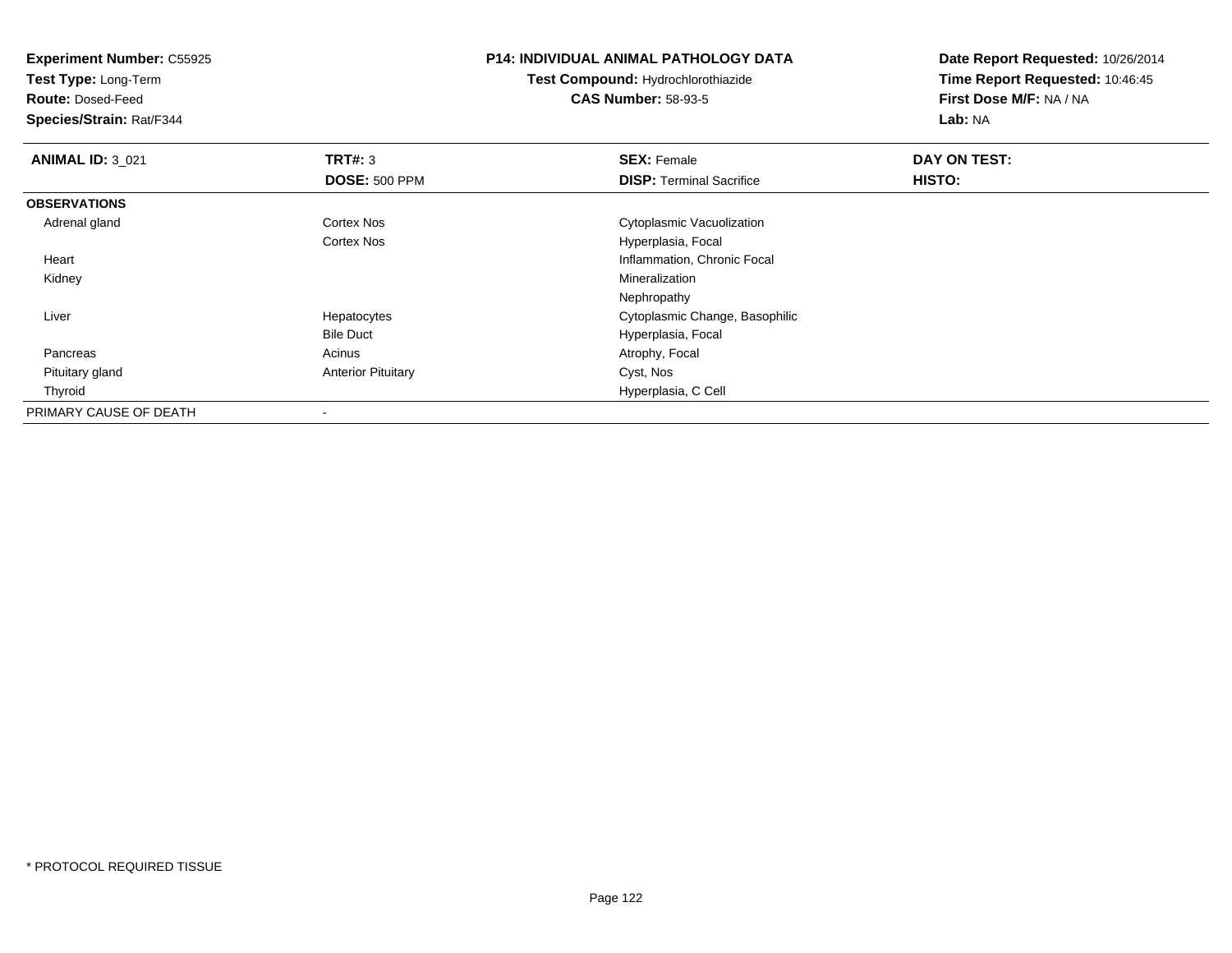**Test Type:** Long-Term

**Route:** Dosed-Feed

**Species/Strain:** Rat/F344

# **P14: INDIVIDUAL ANIMAL PATHOLOGY DATA**

**Test Compound:** Hydrochlorothiazide**CAS Number:** 58-93-5

| <b>ANIMAL ID: 3_022</b> | TRT#: 3                   | <b>SEX: Female</b>              | DAY ON TEST: |  |
|-------------------------|---------------------------|---------------------------------|--------------|--|
|                         | <b>DOSE: 500 PPM</b>      | <b>DISP: Terminal Sacrifice</b> | HISTO:       |  |
| <b>OBSERVATIONS</b>     |                           |                                 |              |  |
| Adrenal gland           | Cortex Nos                | Cytoplasmic Vacuolization       |              |  |
|                         | Medulla                   | Hyperplasia, Nos                |              |  |
| Bone                    |                           | Fibrous Osteodystrophy          |              |  |
| Kidney                  |                           | Cyst, Nos                       |              |  |
|                         |                           | Nephropathy                     |              |  |
| Liver                   | Hepatocytes               | Cytoplasmic Change, Basophilic  |              |  |
| Mammary gland           |                           | Fibroadenoma                    |              |  |
| Parathyroid gland       |                           | Hyperplasia, Nos                |              |  |
| Pituitary gland         | <b>Anterior Pituitary</b> | Hyperplasia, Focal              |              |  |
| Stomach                 | Forestomach               | Hyperplasia, Epithelial         |              |  |
|                         | Forestomach               | Inflammation, Chronic Focal     |              |  |
| Thyroid                 |                           | Hyperplasia, C Cell             |              |  |
| Unspecified             | Multiple Organs Nos       | Mineralization                  |              |  |
| PRIMARY CAUSE OF DEATH  | ۰                         |                                 |              |  |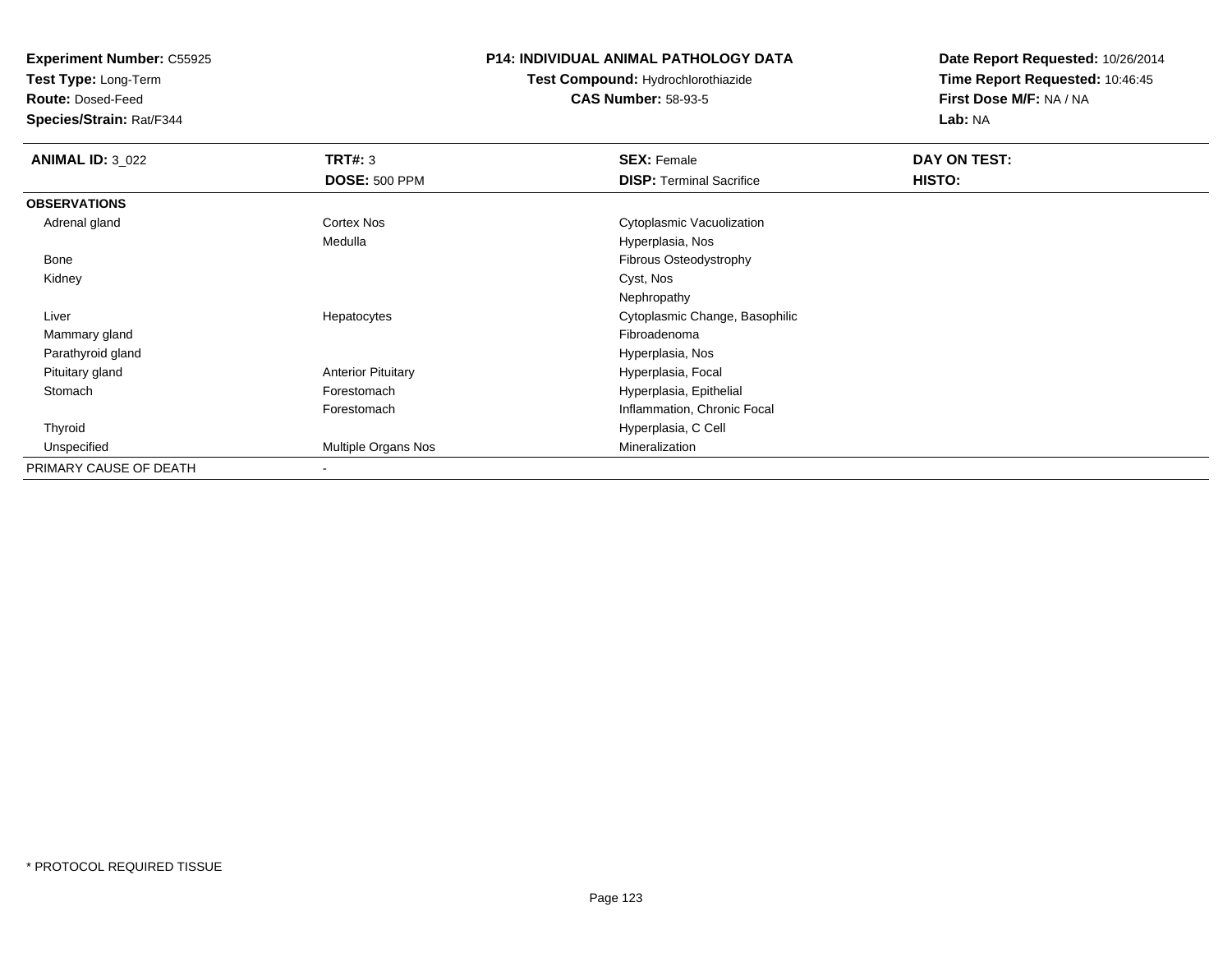| <b>Experiment Number: C55925</b><br>Test Type: Long-Term<br><b>Route: Dosed-Feed</b><br>Species/Strain: Rat/F344 |                           | <b>P14: INDIVIDUAL ANIMAL PATHOLOGY DATA</b><br>Test Compound: Hydrochlorothiazide<br><b>CAS Number: 58-93-5</b> | Date Report Requested: 10/26/2014<br>Time Report Requested: 10:46:45<br>First Dose M/F: NA / NA<br>Lab: NA |
|------------------------------------------------------------------------------------------------------------------|---------------------------|------------------------------------------------------------------------------------------------------------------|------------------------------------------------------------------------------------------------------------|
| <b>ANIMAL ID: 3 023</b>                                                                                          | <b>TRT#: 3</b>            | <b>SEX: Female</b>                                                                                               | DAY ON TEST:                                                                                               |
|                                                                                                                  | <b>DOSE: 500 PPM</b>      | <b>DISP:</b> Terminal Sacrifice                                                                                  | <b>HISTO:</b>                                                                                              |
| <b>OBSERVATIONS</b>                                                                                              |                           |                                                                                                                  |                                                                                                            |
| Adrenal gland                                                                                                    | Cortex Nos                | Angiectasis                                                                                                      |                                                                                                            |
| Kidney                                                                                                           |                           | Nephropathy                                                                                                      |                                                                                                            |
| Liver                                                                                                            | Hepatocytes               | Cytoplasmic Change, Basophilic                                                                                   |                                                                                                            |
| Mammary gland                                                                                                    |                           | Hyperplasia, Cystic                                                                                              |                                                                                                            |
| Pituitary gland                                                                                                  | <b>Anterior Pituitary</b> | Adenoma, Nos                                                                                                     |                                                                                                            |
|                                                                                                                  | <b>Anterior Pituitary</b> | Hyperplasia, Focal                                                                                               |                                                                                                            |
| Unspecified                                                                                                      | Multiple Organs Nos       | Leukemia, Mononuclear Cell                                                                                       |                                                                                                            |
| PRIMARY CAUSE OF DEATH                                                                                           |                           |                                                                                                                  |                                                                                                            |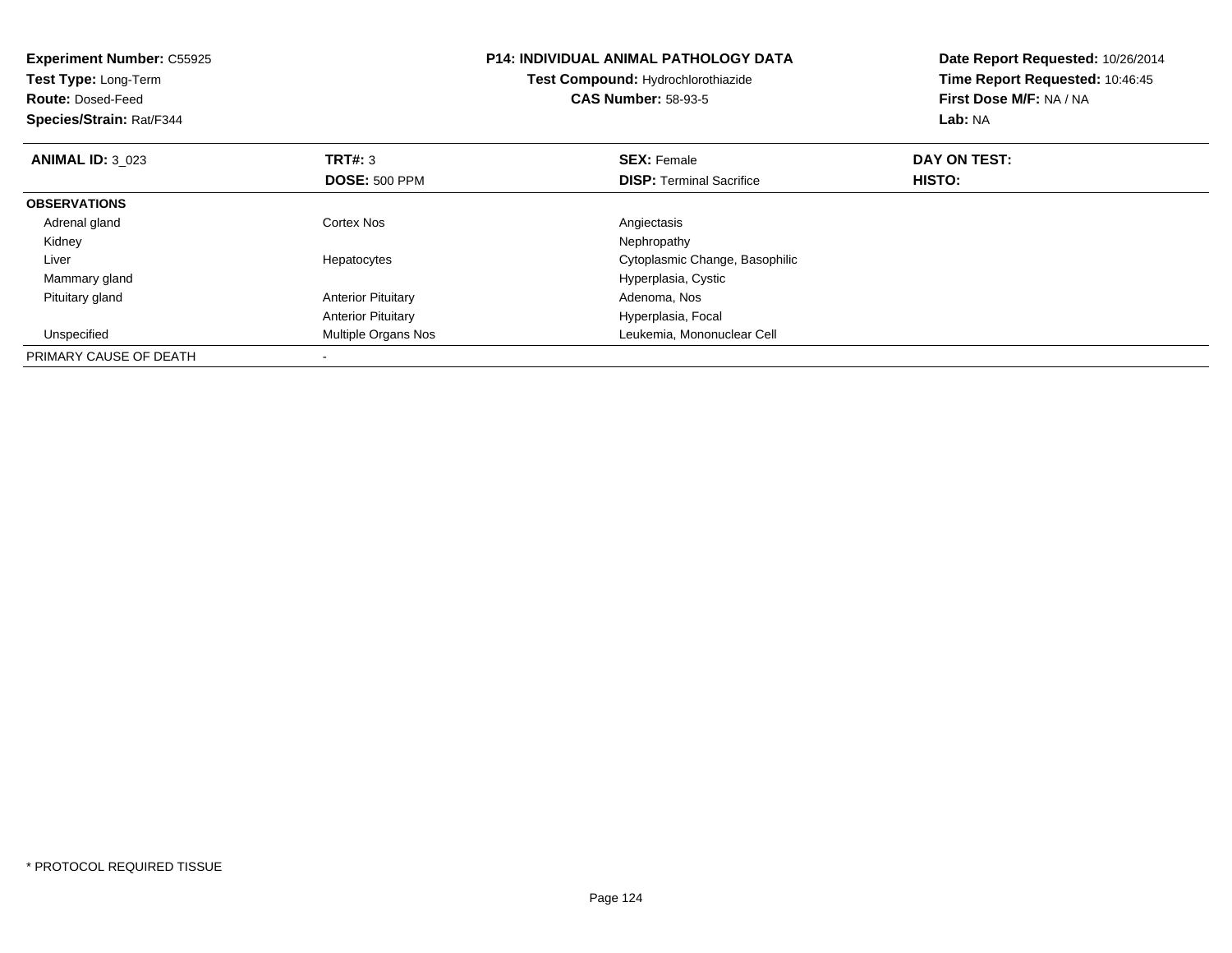**Test Type:** Long-Term

**Route:** Dosed-Feed

**Species/Strain:** Rat/F344

# **P14: INDIVIDUAL ANIMAL PATHOLOGY DATA**

**Test Compound:** Hydrochlorothiazide**CAS Number:** 58-93-5

| <b>ANIMAL ID: 3 024</b> | TRT#: 3                   | <b>SEX: Female</b>             | DAY ON TEST: |  |
|-------------------------|---------------------------|--------------------------------|--------------|--|
|                         | <b>DOSE: 500 PPM</b>      | <b>DISP: Natural Death</b>     | HISTO:       |  |
| <b>OBSERVATIONS</b>     |                           |                                |              |  |
| Adrenal gland           | Cortex Nos                | Hyperplasia, Focal             |              |  |
|                         | Medulla                   | Hyperplasia, Nos               |              |  |
| Bone                    |                           | Fibrous Osteodystrophy         |              |  |
| Eye                     | Cornea                    | Inflammation, Acute Focal      |              |  |
| Heart                   |                           | Inflammation, Chronic Focal    |              |  |
| Kidney                  |                           | Nephropathy                    |              |  |
| Liver                   |                           | Congestion, Nos                |              |  |
|                         | Hepatocytes               | Cytoplasmic Change, Basophilic |              |  |
|                         | <b>Bile Duct</b>          | Hyperplasia, Focal             |              |  |
| Lung                    |                           | Congestion, Nos                |              |  |
| Lymph node              | Mesenteric Lymph Node     | Congestion, Nos                |              |  |
| Mammary gland           |                           | Hyperplasia, Cystic            |              |  |
| Ovary                   |                           | Cyst, Nos                      |              |  |
| Pancreas                | Acinus                    | Atrophy, Focal                 |              |  |
| Parathyroid gland       |                           | Hyperplasia, Nos               |              |  |
| Pituitary gland         | <b>Anterior Pituitary</b> | Hyperplasia, Focal             |              |  |
| Stomach                 | Forestomach               | Hyperplasia, Epithelial        |              |  |
| Unspecified             | Multiple Organs Nos       | Mineralization                 |              |  |
| <b>Uterus</b>           |                           | Hydrometra                     |              |  |
| PRIMARY CAUSE OF DEATH  | $\overline{\phantom{a}}$  |                                |              |  |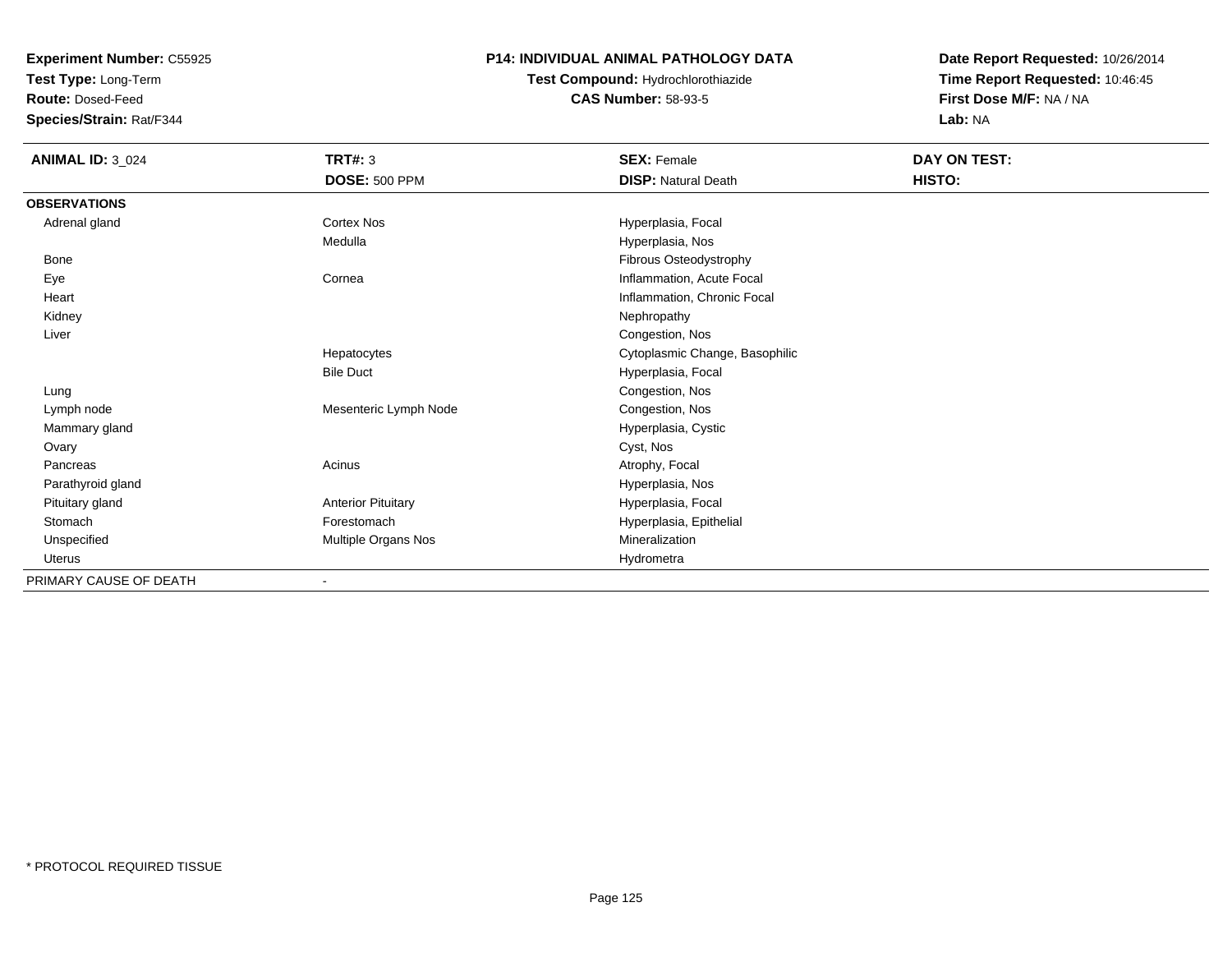**Test Type:** Long-Term

**Route:** Dosed-Feed

**Species/Strain:** Rat/F344

# **P14: INDIVIDUAL ANIMAL PATHOLOGY DATA**

# **Test Compound:** Hydrochlorothiazide**CAS Number:** 58-93-5

| <b>ANIMAL ID: 3_025</b> | <b>TRT#: 3</b>            | <b>SEX: Female</b>              | DAY ON TEST: |
|-------------------------|---------------------------|---------------------------------|--------------|
|                         | <b>DOSE: 500 PPM</b>      | <b>DISP: Terminal Sacrifice</b> | HISTO:       |
| <b>OBSERVATIONS</b>     |                           |                                 |              |
| Adrenal gland           | Cortex Nos                | Hyperplasia, Focal              |              |
| Clitoral gland          |                           | Hyperplasia, Nos                |              |
| Eye                     | <b>Nasolacrimal Duct</b>  | Inflammation, Acute Focal       |              |
| Kidney                  |                           | Cyst, Nos                       |              |
|                         |                           | Nephropathy                     |              |
| Liver                   | Hepatocytes               | Cytoplasmic Change, Basophilic  |              |
|                         |                           | Inflammation, Chronic Focal     |              |
| Lung                    |                           | Inflammation, Chronic Focal     |              |
|                         |                           | Pigmentation, Nos               |              |
| Lymph node              | Renal Lymph Node          | Edema, Nos                      |              |
| Mammary gland           |                           | Fibroadenoma                    |              |
|                         |                           | Hyperplasia, Cystic             |              |
|                         |                           | Inflammation, Suppurative       |              |
| Pituitary gland         | <b>Anterior Pituitary</b> | Adenoma, Nos                    |              |
| <b>Skin</b>             | Perineum                  | Trichoepithelioma               |              |
| Thyroid                 |                           | Hyperplasia, C Cell             |              |
| PRIMARY CAUSE OF DEATH  | ۰                         |                                 |              |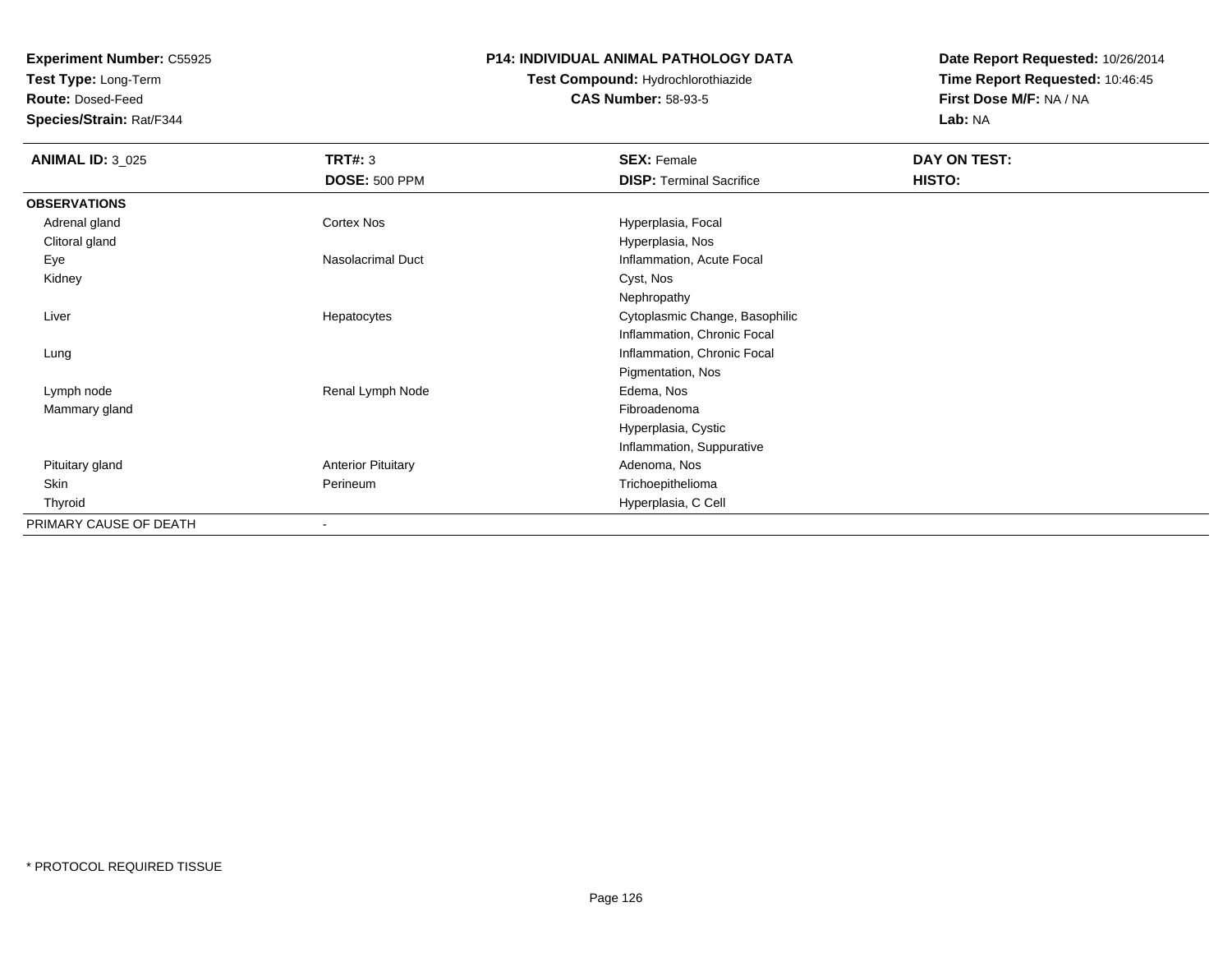**Test Type:** Long-Term

**Route:** Dosed-Feed

**Species/Strain:** Rat/F344

# **P14: INDIVIDUAL ANIMAL PATHOLOGY DATA**

# **Test Compound:** Hydrochlorothiazide**CAS Number:** 58-93-5

| <b>ANIMAL ID: 3_026</b> | <b>TRT#: 3</b>           | <b>SEX: Female</b>               | DAY ON TEST:  |  |
|-------------------------|--------------------------|----------------------------------|---------------|--|
|                         | <b>DOSE: 500 PPM</b>     | <b>DISP: Terminal Sacrifice</b>  | <b>HISTO:</b> |  |
| <b>OBSERVATIONS</b>     |                          |                                  |               |  |
| Adrenal gland           | Medulla                  | Hyperplasia, Nos                 |               |  |
|                         | Medulla                  | Pheochromocytoma                 |               |  |
| Bone marrow             |                          | Hyperplasia, Granulocytic        |               |  |
| Kidney                  |                          | Cyst, Nos                        |               |  |
|                         |                          | Nephropathy                      |               |  |
|                         |                          | Pigmentation, Nos                |               |  |
| Liver                   | Hepatocytes              | Cytoplasmic Change, Basophilic   |               |  |
|                         | Hepatocytes              | Cytoplasmic Change, Eosinophilic |               |  |
|                         | <b>Bile Duct</b>         | Hyperplasia, Focal               |               |  |
| Pancreas                | Acinus                   | Atrophy, Focal                   |               |  |
| Spleen                  |                          | Atrophy, Focal                   |               |  |
| Thymus                  |                          | Involution, Nos                  |               |  |
| Thyroid                 |                          | Hyperplasia, C Cell              |               |  |
| Unspecified             | Multiple Organs Nos      | Leukemia, Mononuclear Cell       |               |  |
| PRIMARY CAUSE OF DEATH  | $\overline{\phantom{a}}$ |                                  |               |  |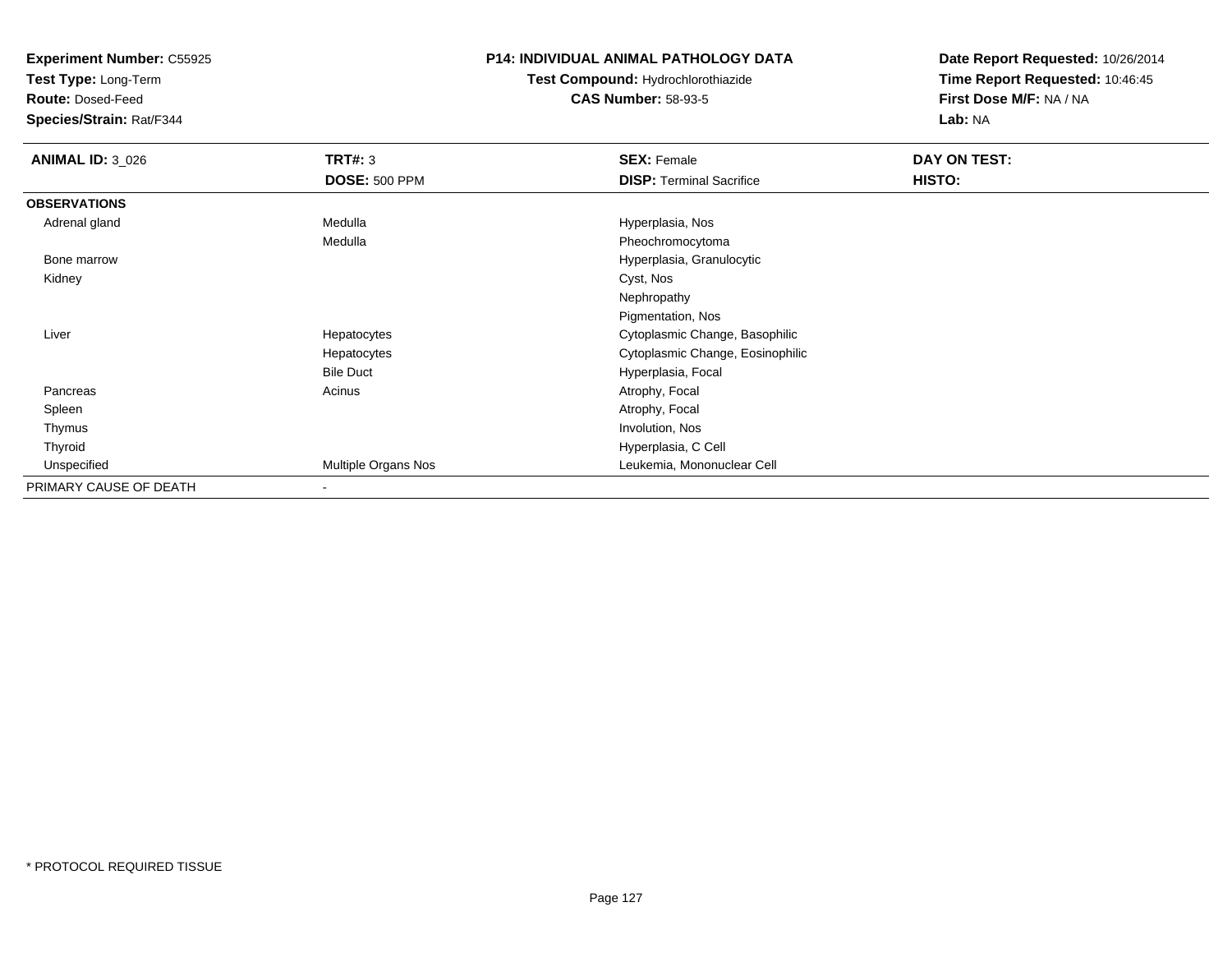**Test Type:** Long-Term

**Route:** Dosed-Feed

**Species/Strain:** Rat/F344

### **P14: INDIVIDUAL ANIMAL PATHOLOGY DATA**

# **Test Compound:** Hydrochlorothiazide**CAS Number:** 58-93-5

| <b>ANIMAL ID: 3_027</b> | TRT#: 3                   | <b>SEX: Female</b>              | DAY ON TEST: |  |
|-------------------------|---------------------------|---------------------------------|--------------|--|
|                         | <b>DOSE: 500 PPM</b>      | <b>DISP: Terminal Sacrifice</b> | HISTO:       |  |
| <b>OBSERVATIONS</b>     |                           |                                 |              |  |
| Adrenal gland           | <b>Cortex Nos</b>         | Hyperplasia, Focal              |              |  |
| Bone                    |                           | Fibrous Osteodystrophy          |              |  |
| Eye                     | Cornea                    | Inflammation, Acute Focal       |              |  |
|                         | Cornea                    | Mineralization                  |              |  |
| Kidney                  |                           | Mineralization                  |              |  |
|                         |                           | Nephropathy                     |              |  |
|                         |                           | Tubular-Cell Adenoma            |              |  |
| Liver                   | Hepatocytes               | Cytoplasmic Change, Basophilic  |              |  |
| Mammary gland           |                           | Fibroadenoma                    |              |  |
|                         |                           | Hyperplasia, Cystic             |              |  |
| Parathyroid gland       |                           | Hyperplasia, Nos                |              |  |
| Pituitary gland         | <b>Anterior Pituitary</b> | Adenoma, Nos                    |              |  |
| Thyroid                 |                           | Hyperplasia, C Cell             |              |  |
| PRIMARY CAUSE OF DEATH  |                           |                                 |              |  |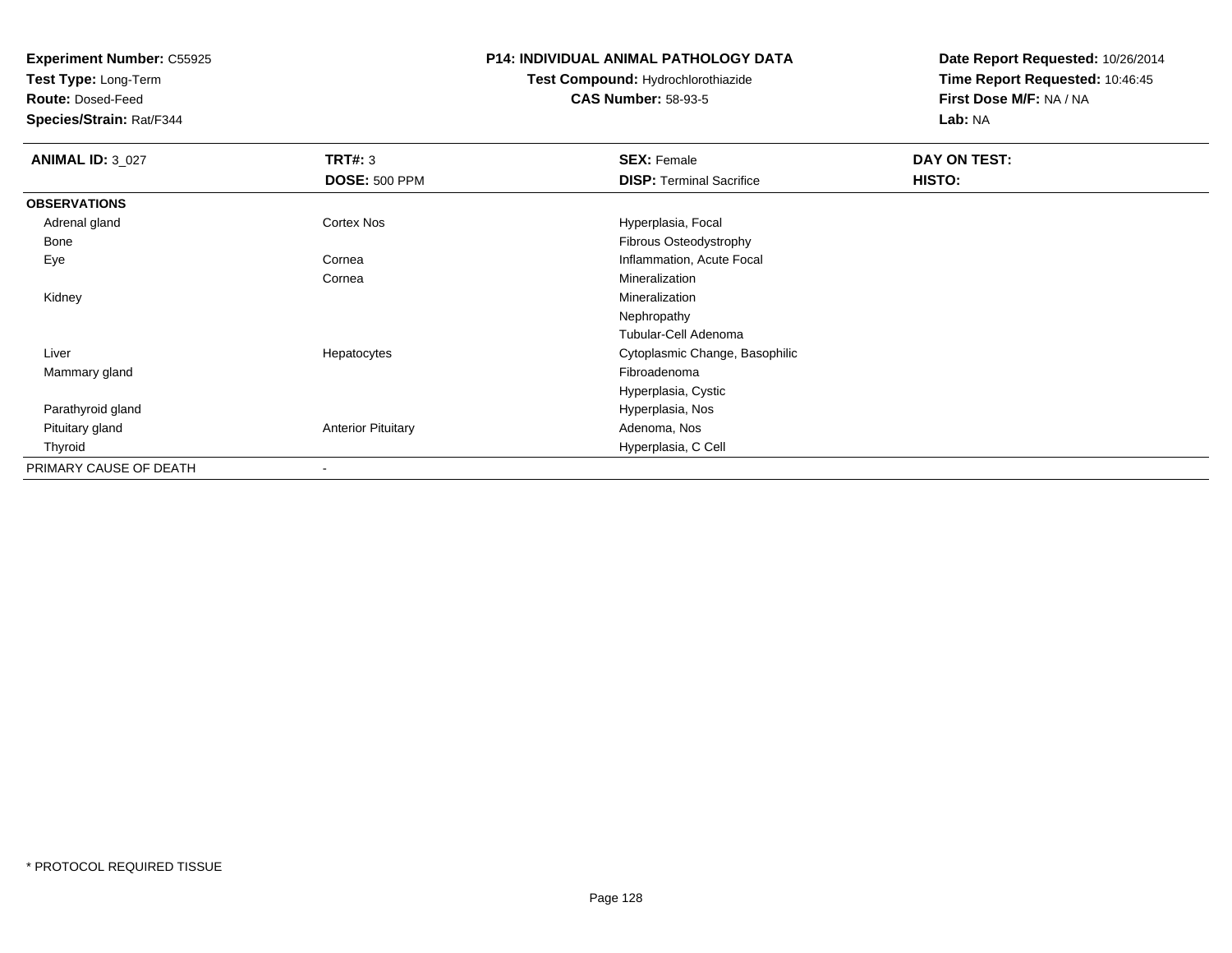| <b>Experiment Number: C55925</b> |                           | <b>P14: INDIVIDUAL ANIMAL PATHOLOGY DATA</b> | Date Report Requested: 10/26/2014 |
|----------------------------------|---------------------------|----------------------------------------------|-----------------------------------|
| Test Type: Long-Term             |                           | Test Compound: Hydrochlorothiazide           | Time Report Requested: 10:46:45   |
| <b>Route: Dosed-Feed</b>         |                           | <b>CAS Number: 58-93-5</b>                   | First Dose M/F: NA / NA           |
| Species/Strain: Rat/F344         |                           |                                              | Lab: NA                           |
| <b>ANIMAL ID: 3_028</b>          | TRT#: 3                   | <b>SEX: Female</b>                           | DAY ON TEST:                      |
|                                  | <b>DOSE: 500 PPM</b>      | <b>DISP: Terminal Sacrifice</b>              | HISTO:                            |
| <b>OBSERVATIONS</b>              |                           |                                              |                                   |
| Adrenal gland                    | <b>Cortex Nos</b>         | Angiectasis                                  |                                   |
| Kidney                           |                           | Cyst, Nos                                    |                                   |
|                                  |                           | Nephropathy                                  |                                   |
| Liver                            |                           | Congestion, Nos                              |                                   |
|                                  | Hepatocytes               | Cytoplasmic Change, Basophilic               |                                   |
| Pituitary gland                  | <b>Anterior Pituitary</b> | Adenoma, Nos                                 |                                   |
|                                  | <b>Anterior Pituitary</b> | Cyst, Nos                                    |                                   |
|                                  | Intermedia                | Cyst, Nos                                    |                                   |
|                                  | Posterior Lobe            | Gliosis                                      |                                   |
| Thyroid                          |                           | Hyperplasia, C Cell                          |                                   |
| PRIMARY CAUSE OF DEATH           |                           |                                              |                                   |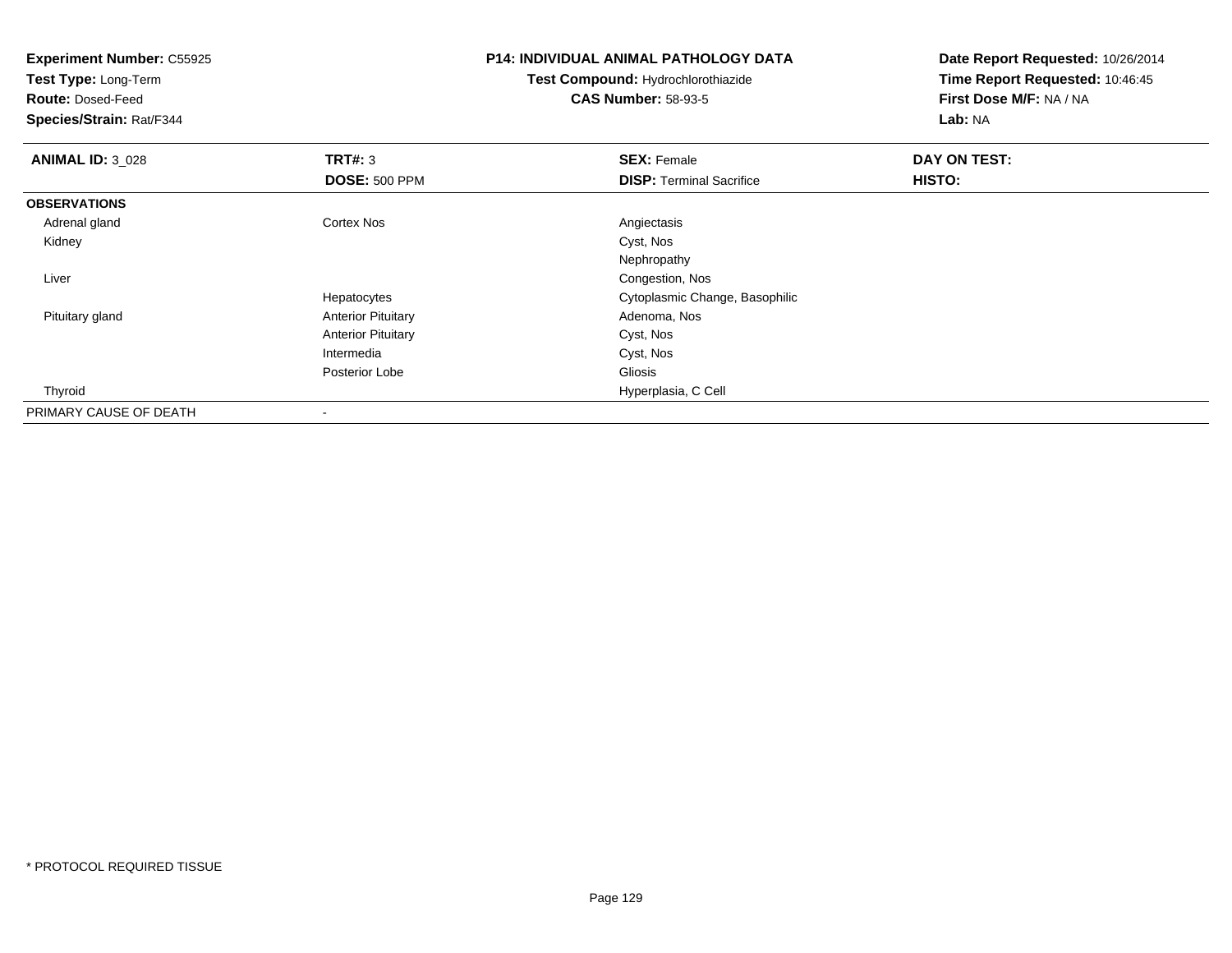**Test Type:** Long-Term

**Route:** Dosed-Feed

**Species/Strain:** Rat/F344

### **P14: INDIVIDUAL ANIMAL PATHOLOGY DATA**

**Test Compound:** Hydrochlorothiazide**CAS Number:** 58-93-5

| <b>ANIMAL ID: 3_029</b> | TRT#: 3                   | <b>SEX: Female</b>              | DAY ON TEST: |  |
|-------------------------|---------------------------|---------------------------------|--------------|--|
|                         | <b>DOSE: 500 PPM</b>      | <b>DISP: Terminal Sacrifice</b> | HISTO:       |  |
| <b>OBSERVATIONS</b>     |                           |                                 |              |  |
| Adrenal gland           | <b>Cortex Nos</b>         | Angiectasis                     |              |  |
| Eye                     | Nasolacrimal Duct         | Inflammation, Acute Focal       |              |  |
| Kidney                  |                           | Mineralization                  |              |  |
|                         |                           | Nephropathy                     |              |  |
| Liver                   | Hepatocytes               | Cytoplasmic Change, Basophilic  |              |  |
|                         | <b>Bile Duct</b>          | Hyperplasia, Focal              |              |  |
| Mammary gland           |                           | Adenoma, Nos                    |              |  |
|                         |                           | Hyperplasia, Cystic             |              |  |
| Pituitary gland         | <b>Anterior Pituitary</b> | Cyst, Nos                       |              |  |
|                         | Intermedia                | Cyst, Nos                       |              |  |
|                         | <b>Anterior Pituitary</b> | Hyperplasia, Focal              |              |  |
| Thyroid                 |                           | C-Cell Carcinoma                |              |  |
| Uterus                  |                           | Hydrometra                      |              |  |
| PRIMARY CAUSE OF DEATH  |                           |                                 |              |  |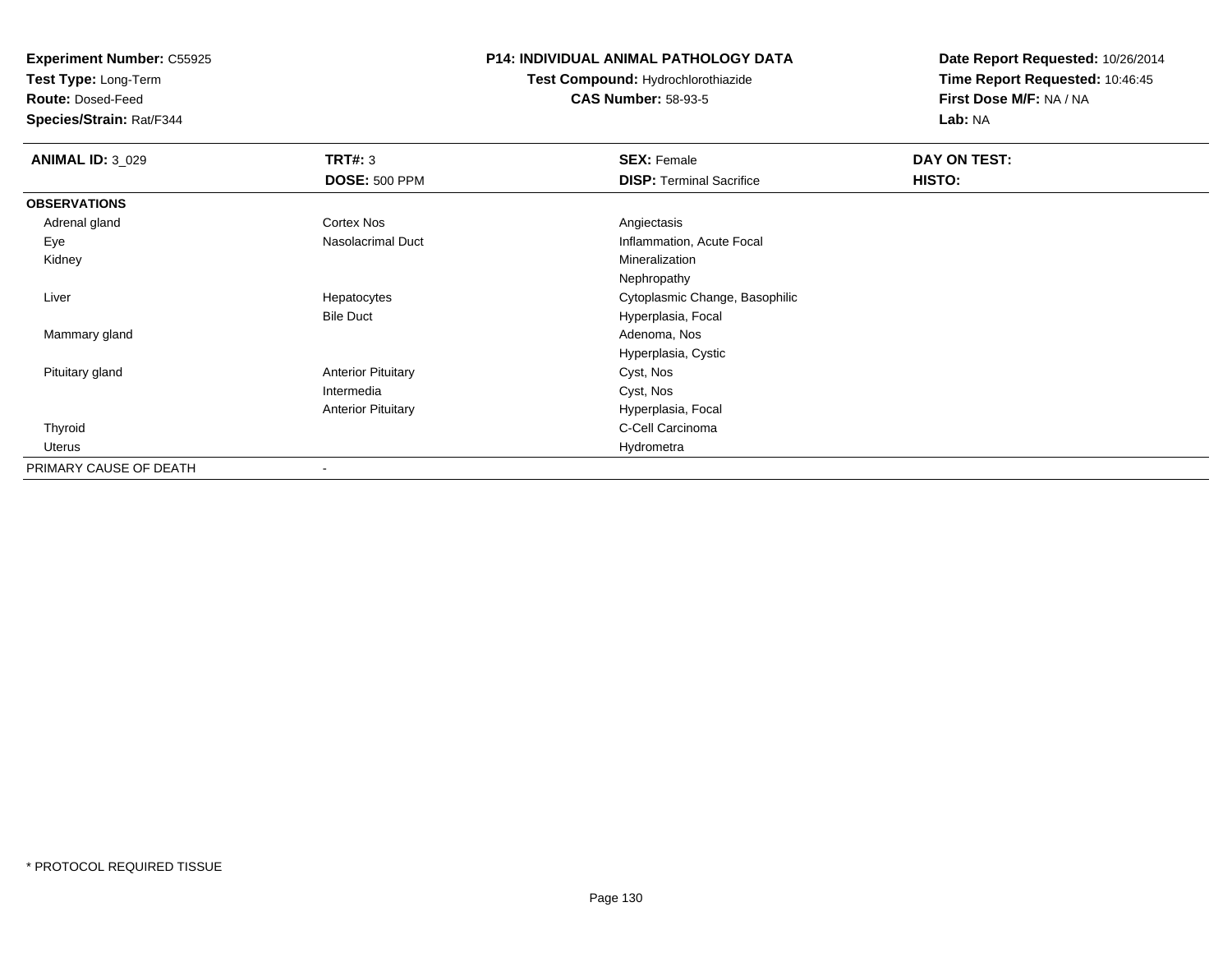**Test Type:** Long-Term

**Route:** Dosed-Feed

**Species/Strain:** Rat/F344

## **P14: INDIVIDUAL ANIMAL PATHOLOGY DATA**

# **Test Compound:** Hydrochlorothiazide**CAS Number:** 58-93-5

| <b>ANIMAL ID: 3_030</b> | TRT#: 3              | <b>SEX: Female</b>             | DAY ON TEST: |  |
|-------------------------|----------------------|--------------------------------|--------------|--|
|                         | <b>DOSE: 500 PPM</b> | <b>DISP: Natural Death</b>     | HISTO:       |  |
| <b>OBSERVATIONS</b>     |                      |                                |              |  |
| Adrenal gland           | <b>Cortex Nos</b>    | Congestion, Nos                |              |  |
| Heart                   |                      | Inflammation, Chronic Focal    |              |  |
| Kidney                  |                      | Mineralization                 |              |  |
| Liver                   | Hepatocytes          | Cytoplasmic Change, Basophilic |              |  |
|                         | Hepatocytes          | Cytoplasmic Vacuolization      |              |  |
| Lung                    |                      | Congestion, Nos                |              |  |
|                         |                      | Edema, Nos                     |              |  |
|                         |                      | Hemorrhage                     |              |  |
|                         |                      | Infarct, Focal                 |              |  |
| Nasal cavity            |                      | Hemorrhage                     |              |  |
| Stomach                 | Forestomach          | Hyperplasia, Epithelial        |              |  |
| Thymus                  |                      | Hemorrhage                     |              |  |
|                         |                      | Involution, Nos                |              |  |
| PRIMARY CAUSE OF DEATH  |                      |                                |              |  |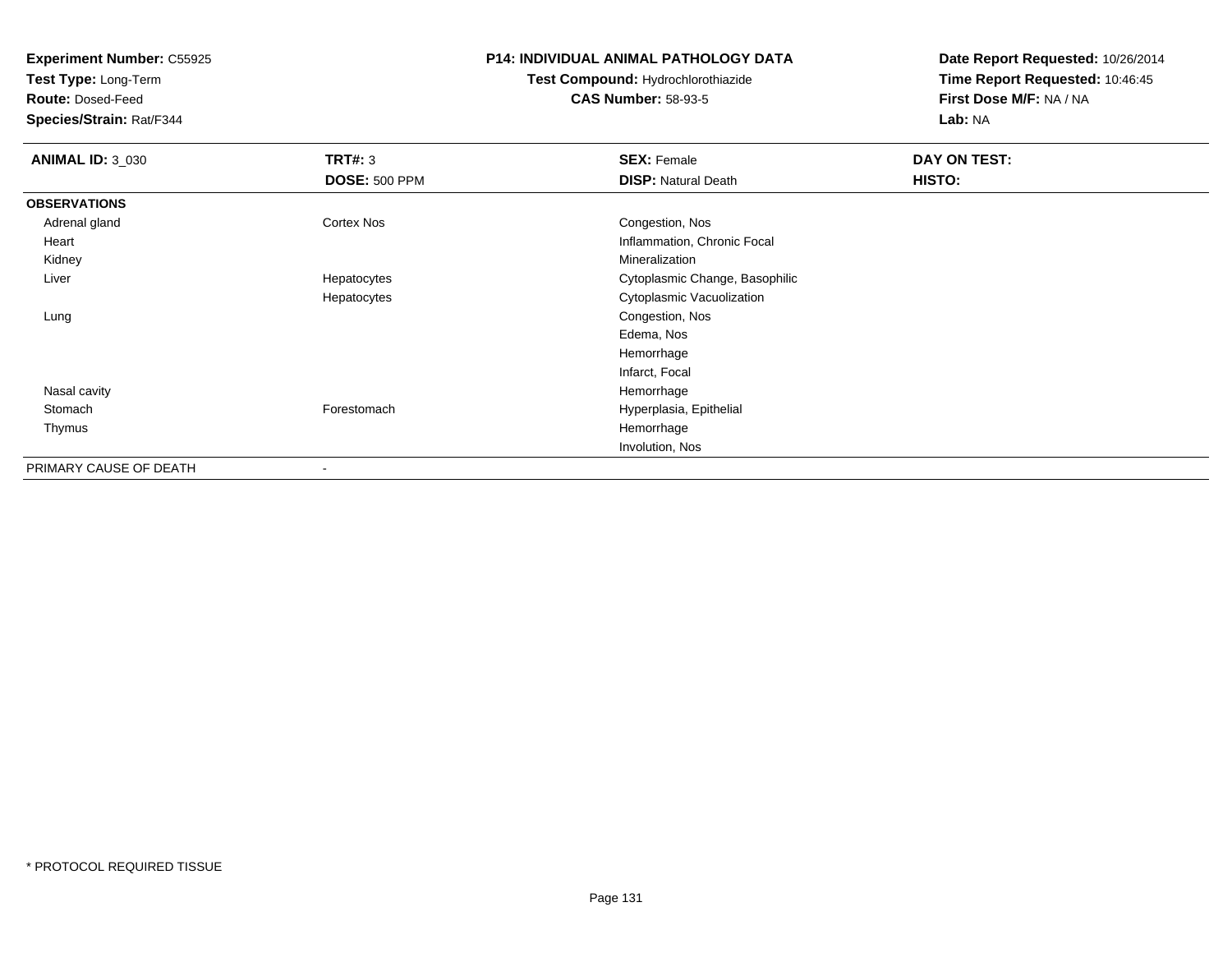| <b>Experiment Number: C55925</b><br>Test Type: Long-Term<br><b>Route: Dosed-Feed</b><br>Species/Strain: Rat/F344 |                                 | <b>P14: INDIVIDUAL ANIMAL PATHOLOGY DATA</b><br>Test Compound: Hydrochlorothiazide<br><b>CAS Number: 58-93-5</b> | Date Report Requested: 10/26/2014<br>Time Report Requested: 10:46:45<br>First Dose M/F: NA / NA<br>Lab: NA |
|------------------------------------------------------------------------------------------------------------------|---------------------------------|------------------------------------------------------------------------------------------------------------------|------------------------------------------------------------------------------------------------------------|
| <b>ANIMAL ID: 3 031</b>                                                                                          | TRT#: 3<br><b>DOSE: 500 PPM</b> | <b>SEX: Female</b><br><b>DISP:</b> Terminal Sacrifice                                                            | DAY ON TEST:<br><b>HISTO:</b>                                                                              |
| <b>OBSERVATIONS</b>                                                                                              |                                 |                                                                                                                  |                                                                                                            |
| Kidney                                                                                                           |                                 | Mineralization                                                                                                   |                                                                                                            |
|                                                                                                                  |                                 | Nephropathy                                                                                                      |                                                                                                            |
| Liver                                                                                                            | Hepatocytes                     | Cytoplasmic Change, Basophilic                                                                                   |                                                                                                            |
|                                                                                                                  |                                 | Inflammation, Chronic Focal                                                                                      |                                                                                                            |
| Pancreas                                                                                                         | Acinus                          | Atrophy, Focal                                                                                                   |                                                                                                            |
| Skin                                                                                                             | Tail                            | Cyst, Epidermal Inclusion                                                                                        |                                                                                                            |
| Spleen                                                                                                           |                                 | Hematopoiesis                                                                                                    |                                                                                                            |
| Thyroid                                                                                                          |                                 | Hyperplasia, C Cell                                                                                              |                                                                                                            |
| PRIMARY CAUSE OF DEATH                                                                                           |                                 |                                                                                                                  |                                                                                                            |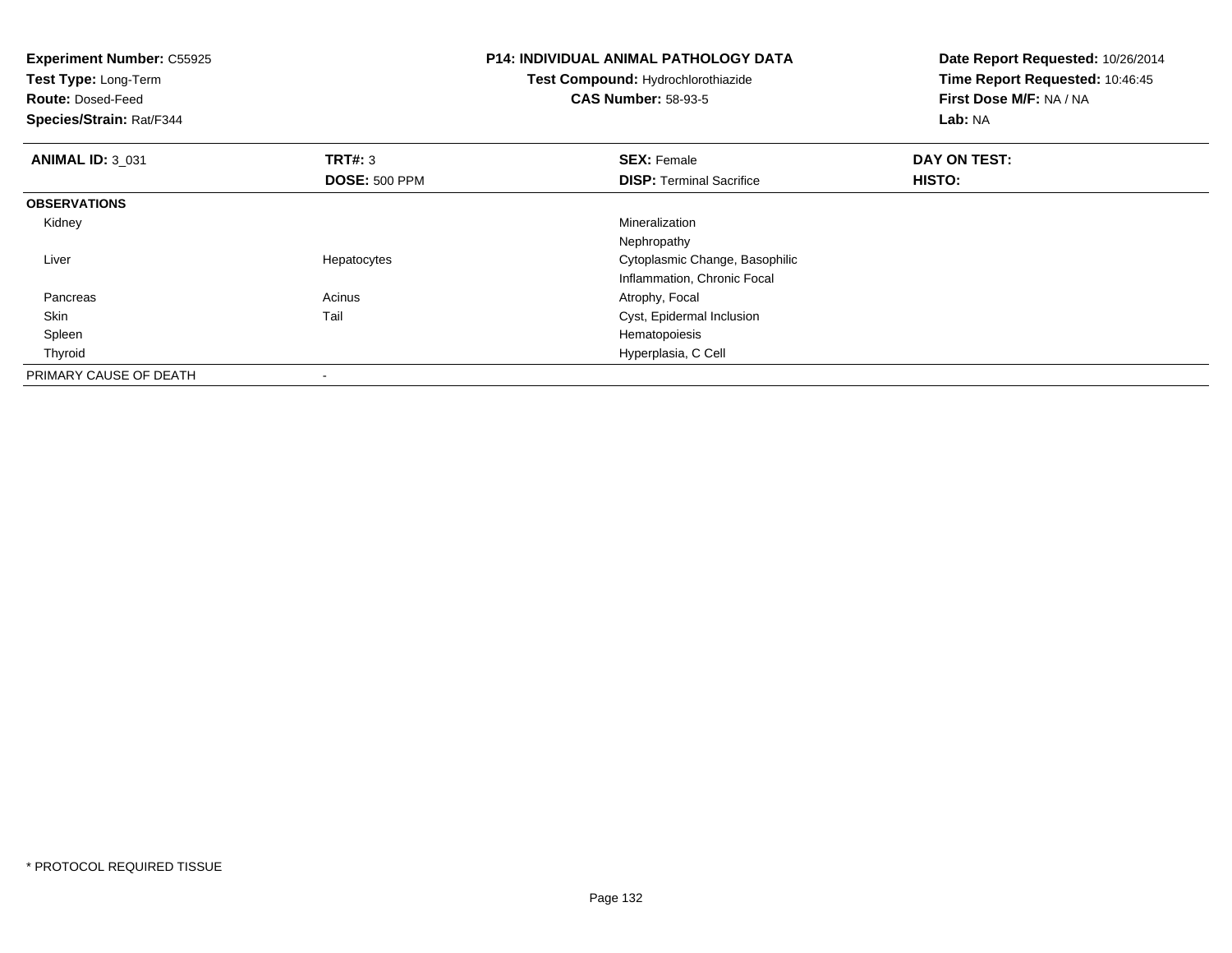**Test Type:** Long-Term

**Route:** Dosed-Feed

**Species/Strain:** Rat/F344

### **P14: INDIVIDUAL ANIMAL PATHOLOGY DATA**

# **Test Compound:** Hydrochlorothiazide**CAS Number:** 58-93-5

| <b>ANIMAL ID: 3_032</b> | <b>TRT#: 3</b>            | <b>SEX: Female</b>              | DAY ON TEST: |  |
|-------------------------|---------------------------|---------------------------------|--------------|--|
|                         | <b>DOSE: 500 PPM</b>      | <b>DISP:</b> Moribund Sacrifice | HISTO:       |  |
| <b>OBSERVATIONS</b>     |                           |                                 |              |  |
| Adrenal gland           | <b>Cortex Nos</b>         | Cytoplasmic Vacuolization       |              |  |
| Heart                   |                           | Inflammation, Chronic Focal     |              |  |
| Kidney                  |                           | Mineralization                  |              |  |
|                         |                           | Nephropathy                     |              |  |
|                         |                           | Pigmentation, Nos               |              |  |
| Liver                   | Hepatocytes               | Cytoplasmic Vacuolization       |              |  |
| Lung                    |                           | Alveolar Macrophages            |              |  |
|                         |                           | Hemorrhage                      |              |  |
| Mammary gland           |                           | Hyperplasia, Cystic             |              |  |
| Pancreas                | Acinus                    | Atrophy, Focal                  |              |  |
|                         |                           | Inflammation, Chronic Focal     |              |  |
| Pituitary gland         | <b>Anterior Pituitary</b> | Adenoma, Nos                    |              |  |
| Stomach                 | Glandular Stomach         | Atrophy, Focal                  |              |  |
|                         | Forestomach               | Hyperplasia, Epithelial         |              |  |
|                         | <b>Glandular Stomach</b>  | Inflammation, Chronic Focal     |              |  |
| Unspecified             | Multiple Organs Nos       | Leukemia, Mononuclear Cell      |              |  |
| <b>Uterus</b>           |                           | Hydrometra                      |              |  |
|                         |                           | Inflammation, Acute Focal       |              |  |
| PRIMARY CAUSE OF DEATH  |                           |                                 |              |  |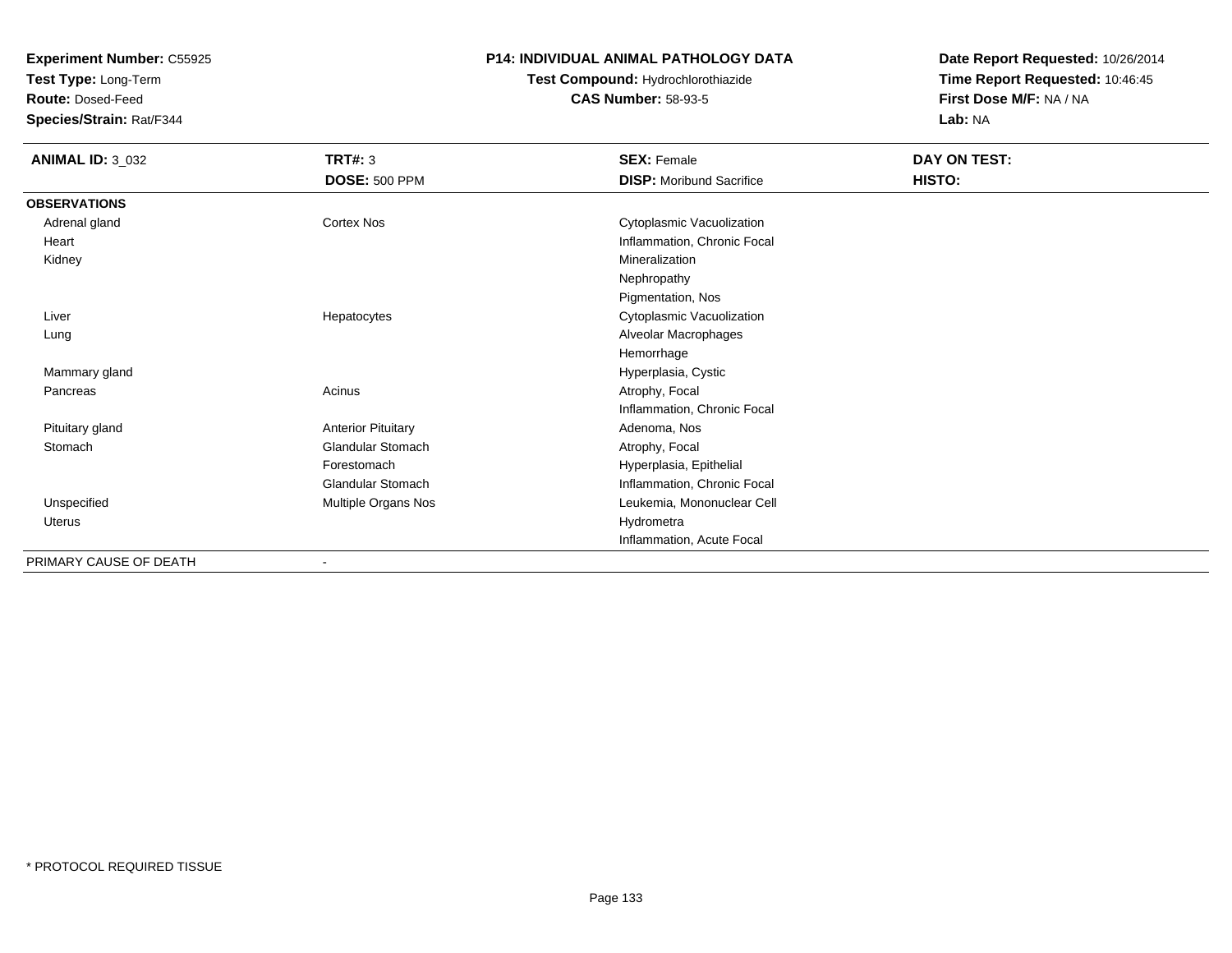**Test Type:** Long-Term

**Route:** Dosed-Feed

**Species/Strain:** Rat/F344

## **P14: INDIVIDUAL ANIMAL PATHOLOGY DATA**

**Test Compound:** Hydrochlorothiazide**CAS Number:** 58-93-5

| <b>ANIMAL ID: 3_033</b> | <b>TRT#: 3</b>            | <b>SEX: Female</b>              | DAY ON TEST: |  |
|-------------------------|---------------------------|---------------------------------|--------------|--|
|                         | <b>DOSE: 500 PPM</b>      | <b>DISP: Moribund Sacrifice</b> | HISTO:       |  |
| <b>OBSERVATIONS</b>     |                           |                                 |              |  |
| Adrenal gland           | <b>Cortex Nos</b>         | Hemorrhage                      |              |  |
| <b>Blood vessel</b>     | Aorta Nos                 | Mineralization                  |              |  |
| <b>Brain</b>            |                           | Hemorrhage                      |              |  |
| Heart                   |                           | Inflammation, Chronic Focal     |              |  |
| Kidney                  |                           | Mineralization                  |              |  |
| Liver                   |                           | Hematopoiesis                   |              |  |
| Lung                    |                           | Alveolar Macrophages            |              |  |
| Pancreas                |                           | Pigmentation, Nos               |              |  |
| Pituitary gland         | <b>Anterior Pituitary</b> | Cyst, Nos                       |              |  |
|                         | <b>Anterior Pituitary</b> | Hyperplasia, Focal              |              |  |
| Spleen                  |                           | Hematopoiesis                   |              |  |
| Stomach                 | Forestomach               | Hyperplasia, Epithelial         |              |  |
| Thymus                  |                           | Involution, Nos                 |              |  |
| Trachea                 | Submucosa                 | Dilatation, Ducts               |              |  |
| Zymbal gland            |                           | Carcinoma, Nos                  |              |  |
| PRIMARY CAUSE OF DEATH  |                           |                                 |              |  |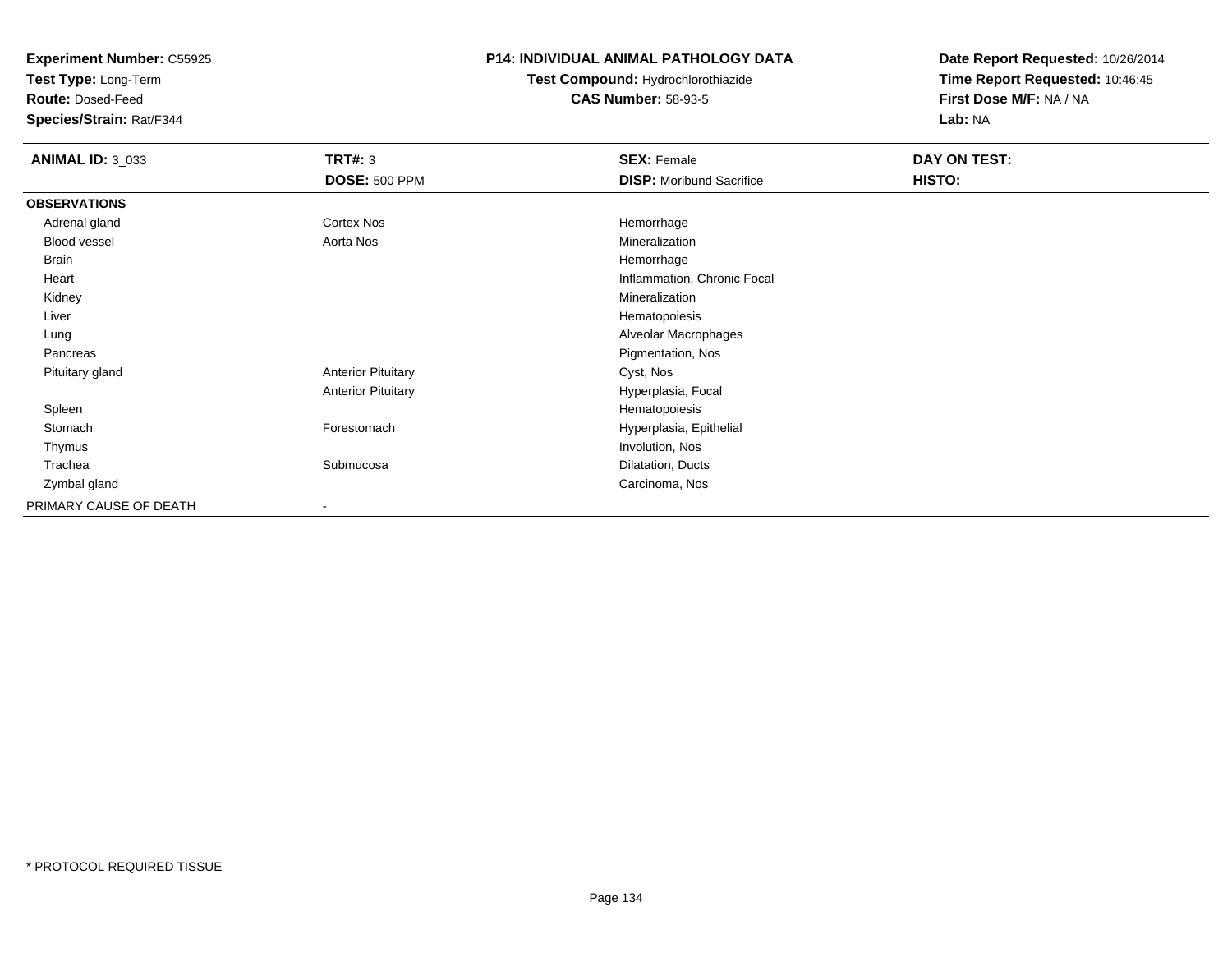| <b>Experiment Number: C55925</b><br>Test Type: Long-Term<br><b>Route: Dosed-Feed</b><br>Species/Strain: Rat/F344 |                      | <b>P14: INDIVIDUAL ANIMAL PATHOLOGY DATA</b><br>Test Compound: Hydrochlorothiazide<br><b>CAS Number: 58-93-5</b> | Date Report Requested: 10/26/2014<br>Time Report Requested: 10:46:45<br>First Dose M/F: NA / NA<br>Lab: NA |  |
|------------------------------------------------------------------------------------------------------------------|----------------------|------------------------------------------------------------------------------------------------------------------|------------------------------------------------------------------------------------------------------------|--|
| <b>ANIMAL ID: 3 034</b>                                                                                          | TRT#: 3              | <b>SEX: Female</b>                                                                                               | DAY ON TEST:                                                                                               |  |
|                                                                                                                  | <b>DOSE: 500 PPM</b> | <b>DISP:</b> Moribund Sacrifice                                                                                  | HISTO:                                                                                                     |  |
| <b>OBSERVATIONS</b>                                                                                              |                      |                                                                                                                  |                                                                                                            |  |
| Adrenal gland                                                                                                    | Cortex Nos           | Hemorrhage                                                                                                       |                                                                                                            |  |
| Kidney                                                                                                           |                      | Mineralization                                                                                                   |                                                                                                            |  |
| Lung                                                                                                             |                      | Edema, Nos                                                                                                       |                                                                                                            |  |
| Lymph node                                                                                                       |                      | Inflammation, Acute                                                                                              |                                                                                                            |  |
| Stomach                                                                                                          | Forestomach          | Inflammation, Chronic Focal                                                                                      |                                                                                                            |  |
| PRIMARY CAUSE OF DEATH                                                                                           |                      |                                                                                                                  |                                                                                                            |  |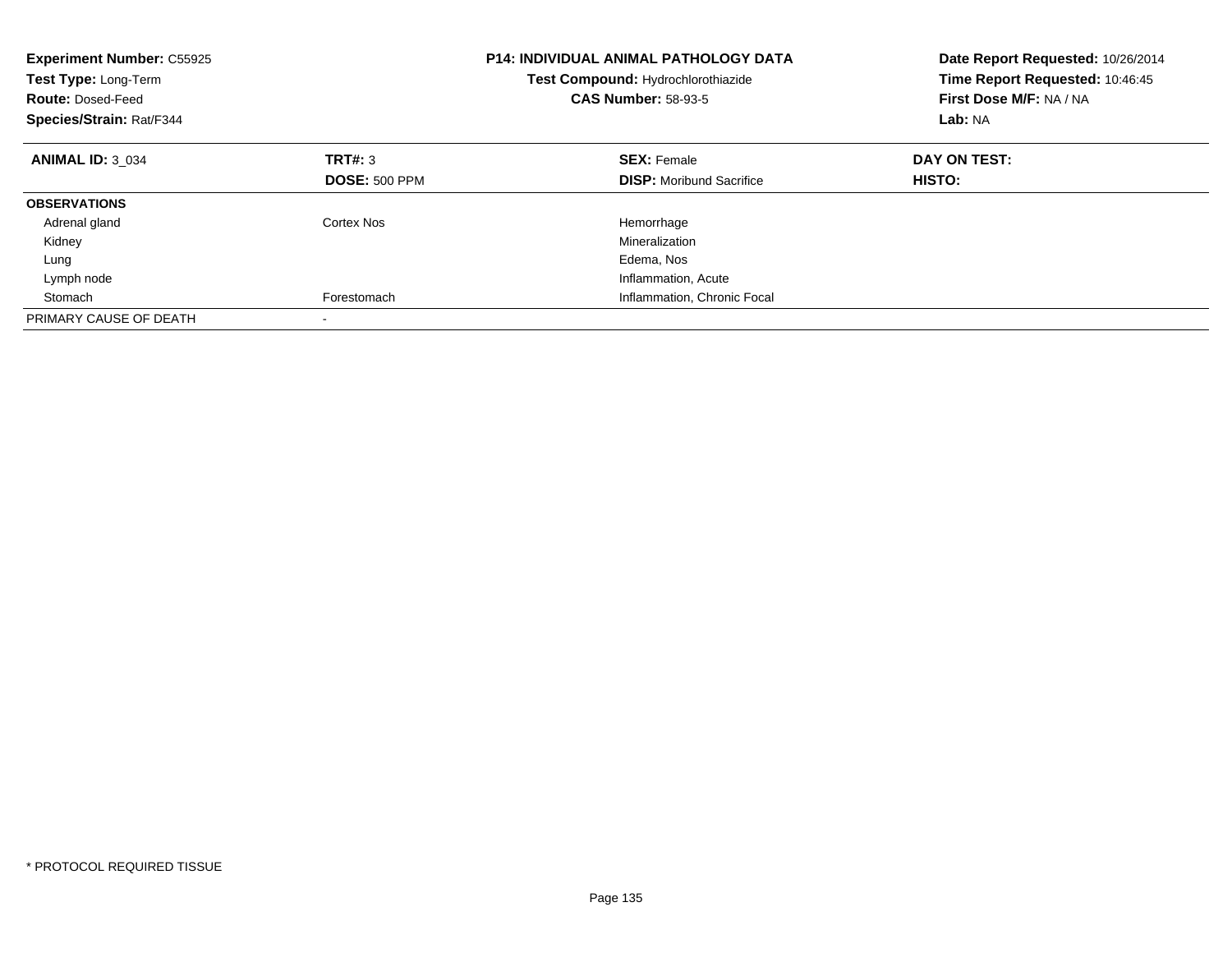**Test Type:** Long-Term

**Route:** Dosed-Feed

**Species/Strain:** Rat/F344

## **P14: INDIVIDUAL ANIMAL PATHOLOGY DATA**

**Test Compound:** Hydrochlorothiazide**CAS Number:** 58-93-5

| <b>ANIMAL ID: 3_035</b> | TRT#: 3                   | <b>SEX: Female</b>               | DAY ON TEST: |
|-------------------------|---------------------------|----------------------------------|--------------|
|                         | <b>DOSE: 500 PPM</b>      | <b>DISP:</b> Moribund Sacrifice  | HISTO:       |
| <b>OBSERVATIONS</b>     |                           |                                  |              |
| Adrenal gland           | Medulla                   | Hyperplasia, Nos                 |              |
| Kidney                  |                           | Mineralization                   |              |
|                         |                           | Nephropathy                      |              |
| Liver                   | Hepatocytes               | Cytoplasmic Vacuolization        |              |
|                         | <b>Bile Duct</b>          | Hyperplasia, Focal               |              |
|                         |                           | Necrosis, Focal                  |              |
| Mammary gland           |                           | Fibroadenoma                     |              |
|                         |                           | Galactocele                      |              |
|                         |                           | Hyperplasia, Cystic              |              |
| Pituitary gland         | <b>Anterior Pituitary</b> | Adenoma, Nos                     |              |
| Spleen                  |                           | Infarct, Nos                     |              |
| Unspecified             | <b>Abdominal Cavity</b>   | Hyperplasia, Lymphoid            |              |
|                         | Multiple Organs Nos       | Leukemia, Mononuclear Cell       |              |
| Uterus                  |                           | <b>Endometrial Stromal Polyp</b> |              |
| PRIMARY CAUSE OF DEATH  | $\blacksquare$            |                                  |              |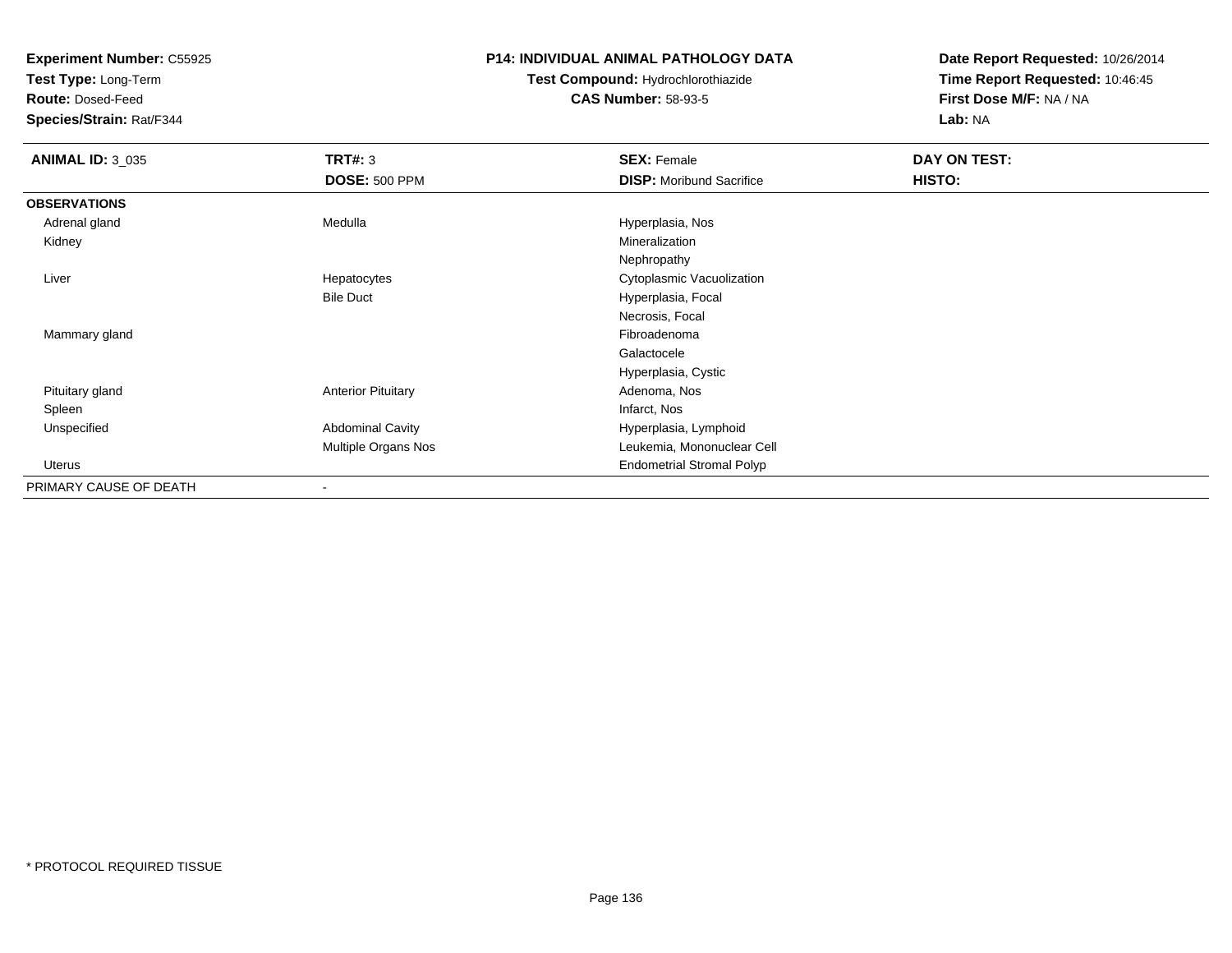**Test Type:** Long-Term

**Route:** Dosed-Feed

**Species/Strain:** Rat/F344

# **P14: INDIVIDUAL ANIMAL PATHOLOGY DATA**

**Test Compound:** Hydrochlorothiazide**CAS Number:** 58-93-5

| <b>ANIMAL ID: 3_036</b> | <b>TRT#: 3</b>            | <b>SEX: Female</b>              | DAY ON TEST: |  |
|-------------------------|---------------------------|---------------------------------|--------------|--|
|                         | <b>DOSE: 500 PPM</b>      | <b>DISP:</b> Moribund Sacrifice | HISTO:       |  |
| <b>OBSERVATIONS</b>     |                           |                                 |              |  |
| Adrenal gland           | Medulla                   | Hyperplasia, Nos                |              |  |
| Bone marrow             |                           | Hyperplasia, Granulocytic       |              |  |
| Heart                   |                           | Dilatation, Nos                 |              |  |
| Kidney                  |                           | Nephropathy                     |              |  |
| Liver                   | Hepatocytes               | Cytoplasmic Change, Basophilic  |              |  |
| Lymph node              | Thoracic Lymph Node       | Hyperplasia, Plasma Cell        |              |  |
| Mammary gland           |                           | Hyperplasia, Cystic             |              |  |
| Ovary                   |                           | Cyst, Nos                       |              |  |
|                         |                           | Inflammation, Chronic Focal     |              |  |
| Parathyroid gland       |                           | Hyperplasia, Nos                |              |  |
| Pituitary gland         | <b>Anterior Pituitary</b> | Cyst, Nos                       |              |  |
|                         | <b>Anterior Pituitary</b> | Hyperplasia, Focal              |              |  |
| Spleen                  |                           | Hematopoiesis                   |              |  |
| Thymus                  |                           | Involution, Nos                 |              |  |
| Uterus                  |                           | Hydrometra                      |              |  |
| PRIMARY CAUSE OF DEATH  |                           |                                 |              |  |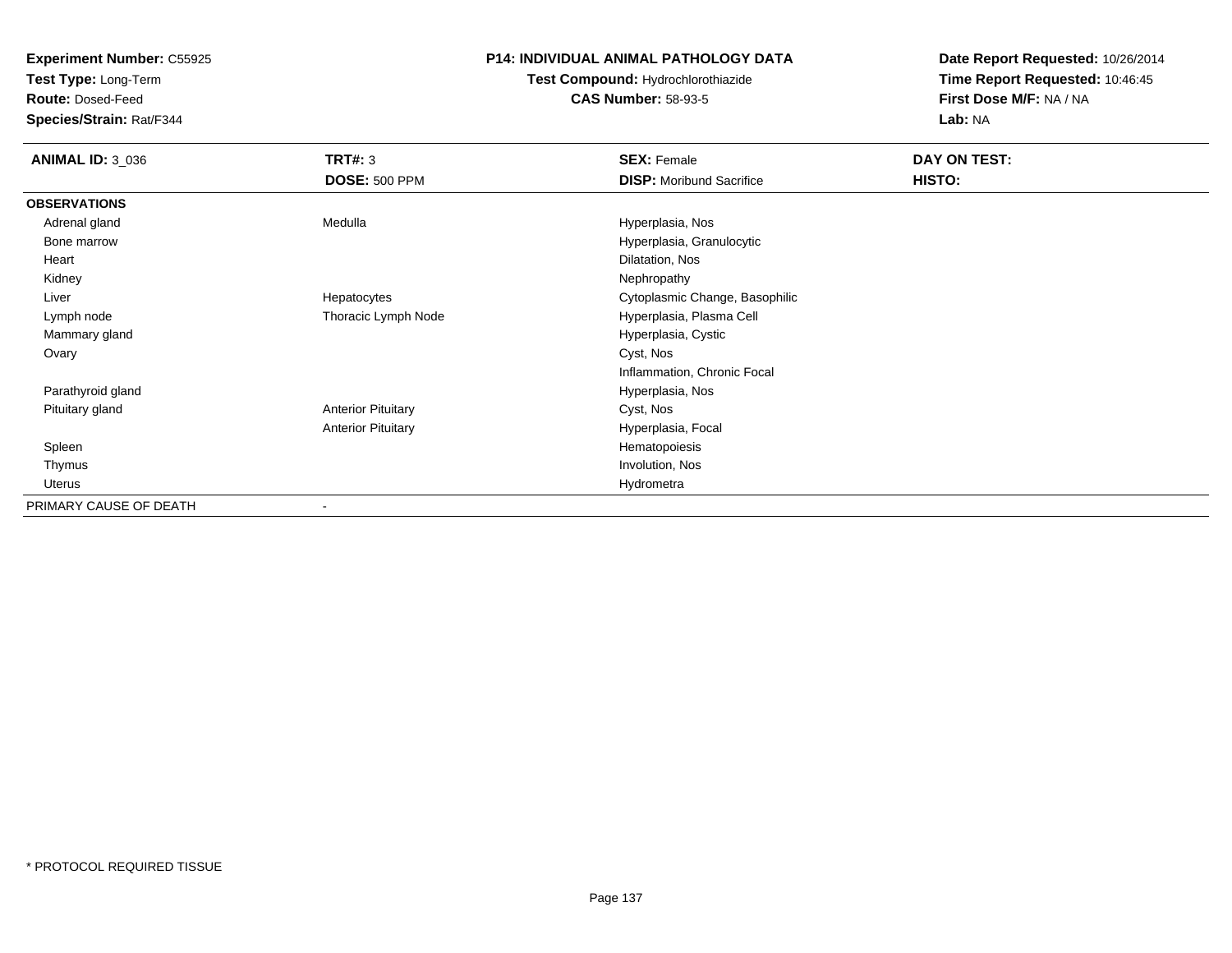**Test Type:** Long-Term

**Route:** Dosed-Feed

**Species/Strain:** Rat/F344

# **P14: INDIVIDUAL ANIMAL PATHOLOGY DATA**

**Test Compound:** Hydrochlorothiazide**CAS Number:** 58-93-5

| <b>ANIMAL ID: 3_037</b> | TRT#: 3                   | <b>SEX: Female</b>              | DAY ON TEST: |
|-------------------------|---------------------------|---------------------------------|--------------|
|                         | <b>DOSE: 500 PPM</b>      | <b>DISP: Terminal Sacrifice</b> | HISTO:       |
| <b>OBSERVATIONS</b>     |                           |                                 |              |
| Kidney                  |                           | Mineralization                  |              |
|                         |                           | Nephropathy                     |              |
| Liver                   | Hepatocytes               | Cytoplasmic Change, Basophilic  |              |
|                         | <b>Bile Duct</b>          | Hyperplasia, Focal              |              |
|                         |                           | Inflammation, Chronic Focal     |              |
|                         |                           | Pigmentation, Nos               |              |
| Mammary gland           |                           | Fibroadenoma                    |              |
|                         |                           | Hyperplasia, Cystic             |              |
| Pancreas                | Acinus                    | Atrophy, Focal                  |              |
| Pituitary gland         | <b>Anterior Pituitary</b> | Cyst, Nos                       |              |
|                         | <b>Anterior Pituitary</b> | Hyperplasia, Focal              |              |
| Thyroid                 |                           | Hyperplasia, C Cell             |              |
| PRIMARY CAUSE OF DEATH  | $\,$                      |                                 |              |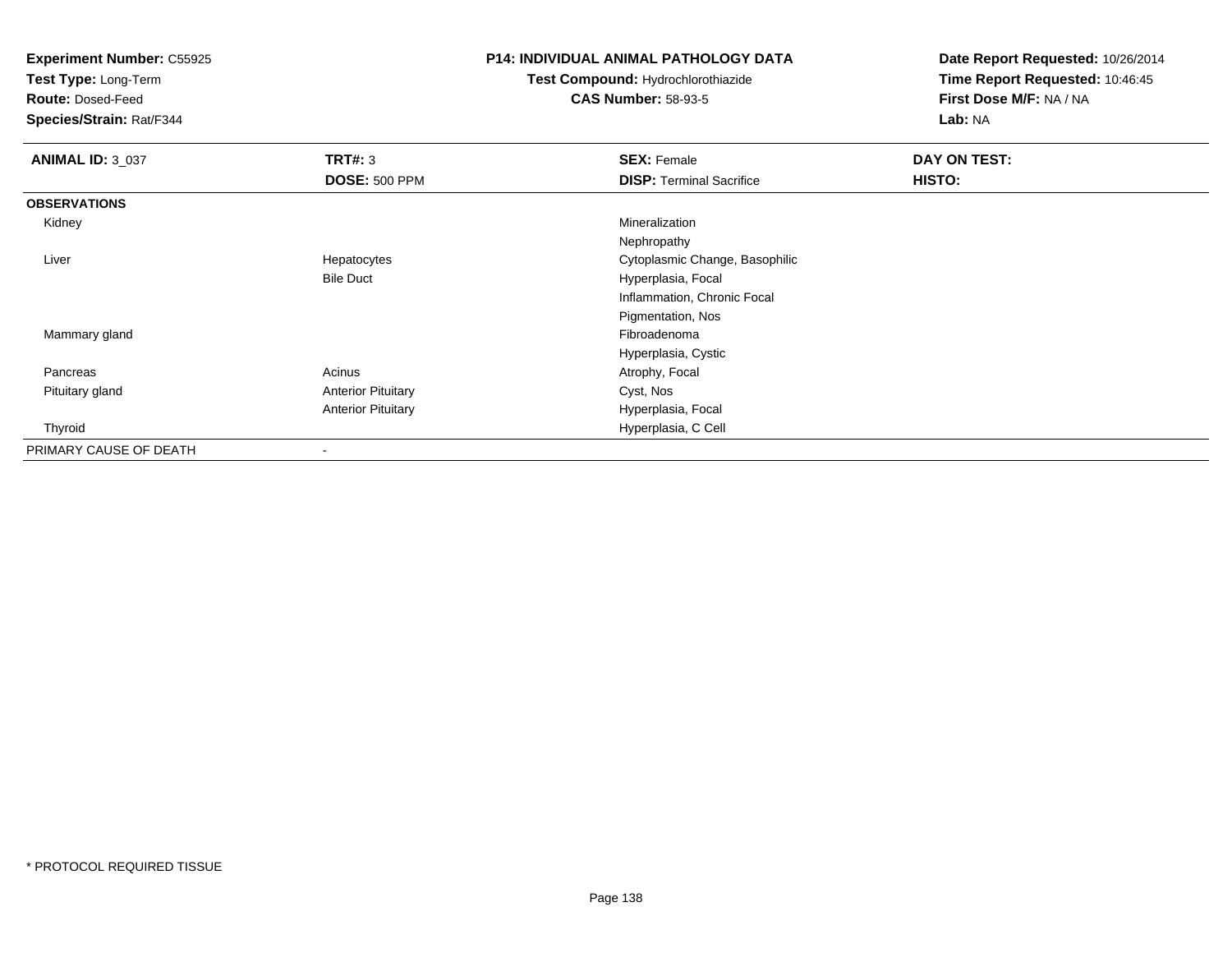**Test Type:** Long-Term

**Route:** Dosed-Feed

**Species/Strain:** Rat/F344

## **P14: INDIVIDUAL ANIMAL PATHOLOGY DATA**

**Test Compound:** Hydrochlorothiazide**CAS Number:** 58-93-5

| <b>ANIMAL ID: 3 038</b> | TRT#: 3                   | <b>SEX: Female</b>              | DAY ON TEST: |  |
|-------------------------|---------------------------|---------------------------------|--------------|--|
|                         | <b>DOSE: 500 PPM</b>      | <b>DISP: Terminal Sacrifice</b> | HISTO:       |  |
| <b>OBSERVATIONS</b>     |                           |                                 |              |  |
| Adrenal gland           | <b>Cortex Nos</b>         | Hyperplasia, Focal              |              |  |
| Kidney                  |                           | Mineralization                  |              |  |
|                         |                           | Nephropathy                     |              |  |
| Liver                   | Hepatocytes               | Cytoplasmic Change, Basophilic  |              |  |
|                         | <b>Bile Duct</b>          | Hyperplasia, Focal              |              |  |
| Pancreas                | Acinus                    | Atrophy, Focal                  |              |  |
| Pituitary gland         | Intermedia                | Cyst, Nos                       |              |  |
|                         | <b>Anterior Pituitary</b> | Hyperplasia, Focal              |              |  |
| Uterus                  | Endometrium               | Adenoma, Nos                    |              |  |
|                         |                           | Cyst, Nos                       |              |  |
| PRIMARY CAUSE OF DEATH  | $\overline{\phantom{a}}$  |                                 |              |  |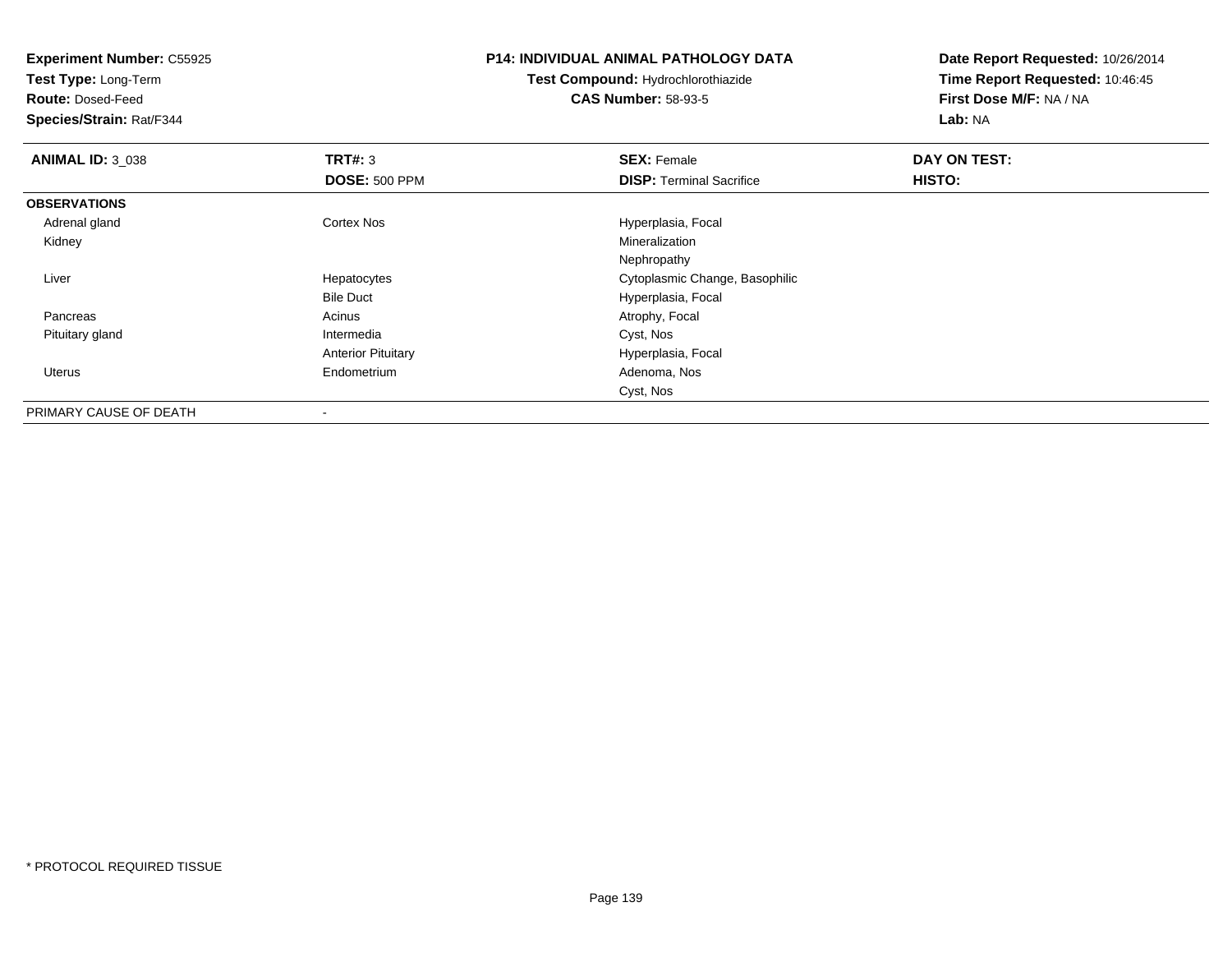| <b>Experiment Number: C55925</b><br>Test Type: Long-Term<br><b>Route: Dosed-Feed</b><br>Species/Strain: Rat/F344 |                      | <b>P14: INDIVIDUAL ANIMAL PATHOLOGY DATA</b><br>Test Compound: Hydrochlorothiazide<br><b>CAS Number: 58-93-5</b> | Date Report Requested: 10/26/2014<br>Time Report Requested: 10:46:45<br>First Dose M/F: NA / NA<br>Lab: NA |
|------------------------------------------------------------------------------------------------------------------|----------------------|------------------------------------------------------------------------------------------------------------------|------------------------------------------------------------------------------------------------------------|
| <b>ANIMAL ID: 3 039</b>                                                                                          | <b>TRT#: 3</b>       | <b>SEX: Female</b>                                                                                               | DAY ON TEST:                                                                                               |
|                                                                                                                  | <b>DOSE: 500 PPM</b> | <b>DISP:</b> Terminal Sacrifice                                                                                  | HISTO:                                                                                                     |
| <b>OBSERVATIONS</b>                                                                                              |                      |                                                                                                                  |                                                                                                            |
| Adrenal gland                                                                                                    | Cortex Nos           | Hyperplasia, Focal                                                                                               |                                                                                                            |
| Kidney                                                                                                           |                      | Mineralization                                                                                                   |                                                                                                            |
|                                                                                                                  |                      | Nephropathy                                                                                                      |                                                                                                            |
| Liver                                                                                                            | Hepatocytes          | Cytoplasmic Change, Basophilic                                                                                   |                                                                                                            |
|                                                                                                                  |                      | Inflammation, Chronic Focal                                                                                      |                                                                                                            |
| Thymus                                                                                                           |                      | Involution, Nos                                                                                                  |                                                                                                            |
| PRIMARY CAUSE OF DEATH                                                                                           |                      |                                                                                                                  |                                                                                                            |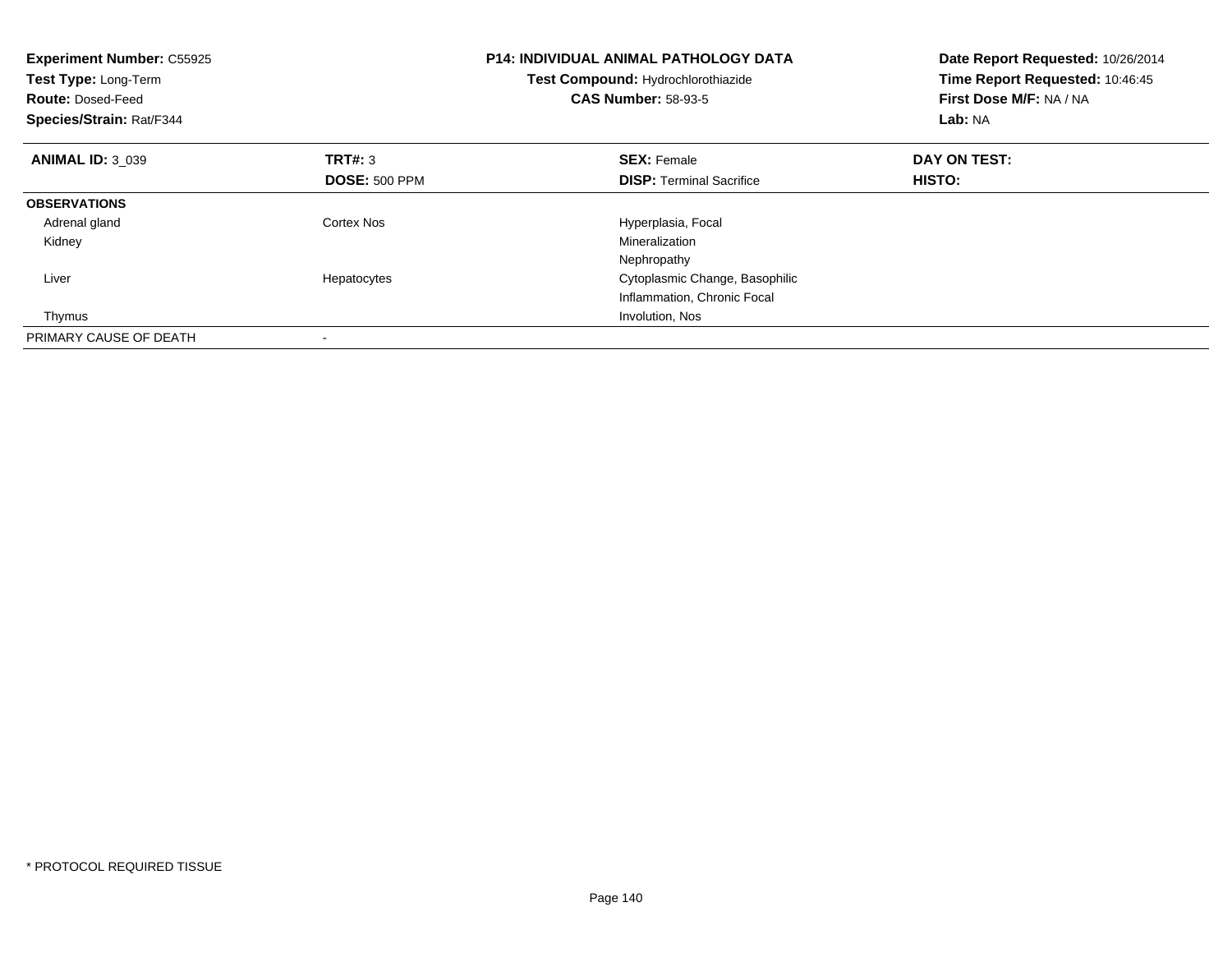| <b>Experiment Number: C55925</b><br>Test Type: Long-Term<br><b>Route: Dosed-Feed</b><br>Species/Strain: Rat/F344 |                                 | <b>P14: INDIVIDUAL ANIMAL PATHOLOGY DATA</b><br>Test Compound: Hydrochlorothiazide<br><b>CAS Number: 58-93-5</b> | Date Report Requested: 10/26/2014<br>Time Report Requested: 10:46:45<br>First Dose M/F: NA / NA<br>Lab: NA |  |
|------------------------------------------------------------------------------------------------------------------|---------------------------------|------------------------------------------------------------------------------------------------------------------|------------------------------------------------------------------------------------------------------------|--|
| <b>ANIMAL ID: 3_041</b>                                                                                          | TRT#: 3<br><b>DOSE: 500 PPM</b> | <b>SEX: Female</b><br><b>DISP: Terminal Sacrifice</b>                                                            | DAY ON TEST:<br>HISTO:                                                                                     |  |
| <b>OBSERVATIONS</b>                                                                                              |                                 |                                                                                                                  |                                                                                                            |  |
| Kidney                                                                                                           |                                 | Nephropathy                                                                                                      |                                                                                                            |  |
| Liver                                                                                                            | Hepatocytes                     | Cytoplasmic Change, Basophilic                                                                                   |                                                                                                            |  |
|                                                                                                                  |                                 | Peliosis Hepatis                                                                                                 |                                                                                                            |  |
| Mammary gland                                                                                                    |                                 | Fibroadenoma                                                                                                     |                                                                                                            |  |
|                                                                                                                  |                                 | Hyperplasia, Cystic                                                                                              |                                                                                                            |  |
| Pituitary gland                                                                                                  | <b>Anterior Pituitary</b>       | Adenoma, Nos                                                                                                     |                                                                                                            |  |
|                                                                                                                  | <b>Anterior Pituitary</b>       | Cyst, Nos                                                                                                        |                                                                                                            |  |
| Thyroid                                                                                                          |                                 | C-Cell Adenoma                                                                                                   |                                                                                                            |  |
| Uterus                                                                                                           |                                 | Leiomyosarcoma                                                                                                   |                                                                                                            |  |
| PRIMARY CAUSE OF DEATH                                                                                           |                                 |                                                                                                                  |                                                                                                            |  |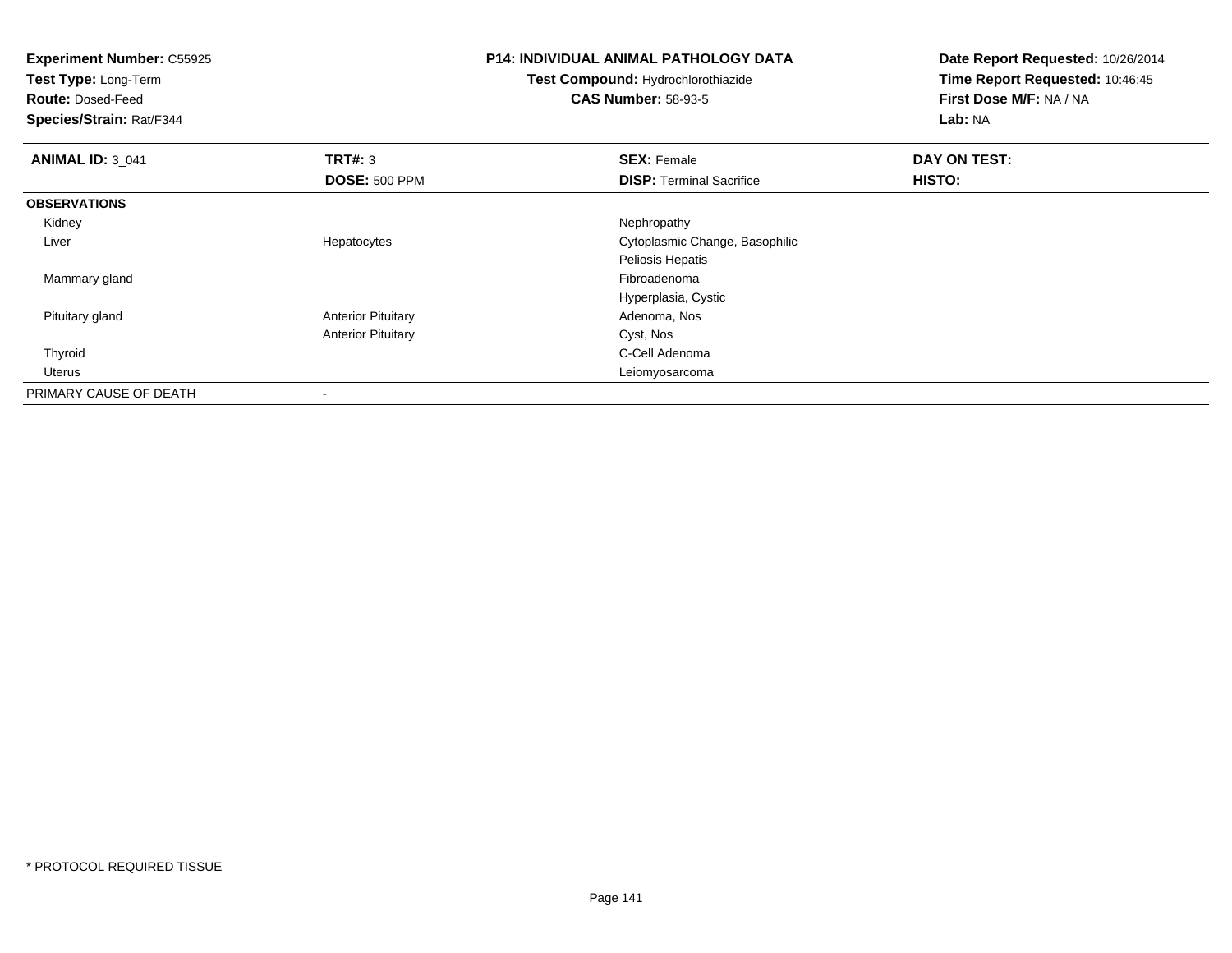**Test Type:** Long-Term

**Route:** Dosed-Feed

**Species/Strain:** Rat/F344

### **P14: INDIVIDUAL ANIMAL PATHOLOGY DATA**

# **Test Compound:** Hydrochlorothiazide**CAS Number:** 58-93-5

| <b>ANIMAL ID: 3_042</b> | TRT#: 3                   | <b>SEX: Female</b>               | DAY ON TEST: |
|-------------------------|---------------------------|----------------------------------|--------------|
|                         | <b>DOSE: 500 PPM</b>      | <b>DISP: Terminal Sacrifice</b>  | HISTO:       |
| <b>OBSERVATIONS</b>     |                           |                                  |              |
| Kidney                  |                           | Nephropathy                      |              |
| Liver                   | Hepatocytes               | Cytoplasmic Change, Basophilic   |              |
|                         |                           | Inflammation, Chronic Focal      |              |
| Mammary gland           |                           | Hyperplasia, Cystic              |              |
| Pancreas                | Acinus                    | Atrophy, Focal                   |              |
| Pituitary gland         | <b>Anterior Pituitary</b> | Cyst, Nos                        |              |
|                         | Intermedia                | Cyst, Nos                        |              |
| Thymus                  |                           | Involution, Nos                  |              |
| Thyroid                 |                           | Hyperplasia, C Cell              |              |
| Unspecified             | <b>Mediastinum Nos</b>    | Hemorrhage                       |              |
| Uterus                  |                           | <b>Endometrial Stromal Polyp</b> |              |
|                         |                           | Hydrometra                       |              |
| PRIMARY CAUSE OF DEATH  | $\,$                      |                                  |              |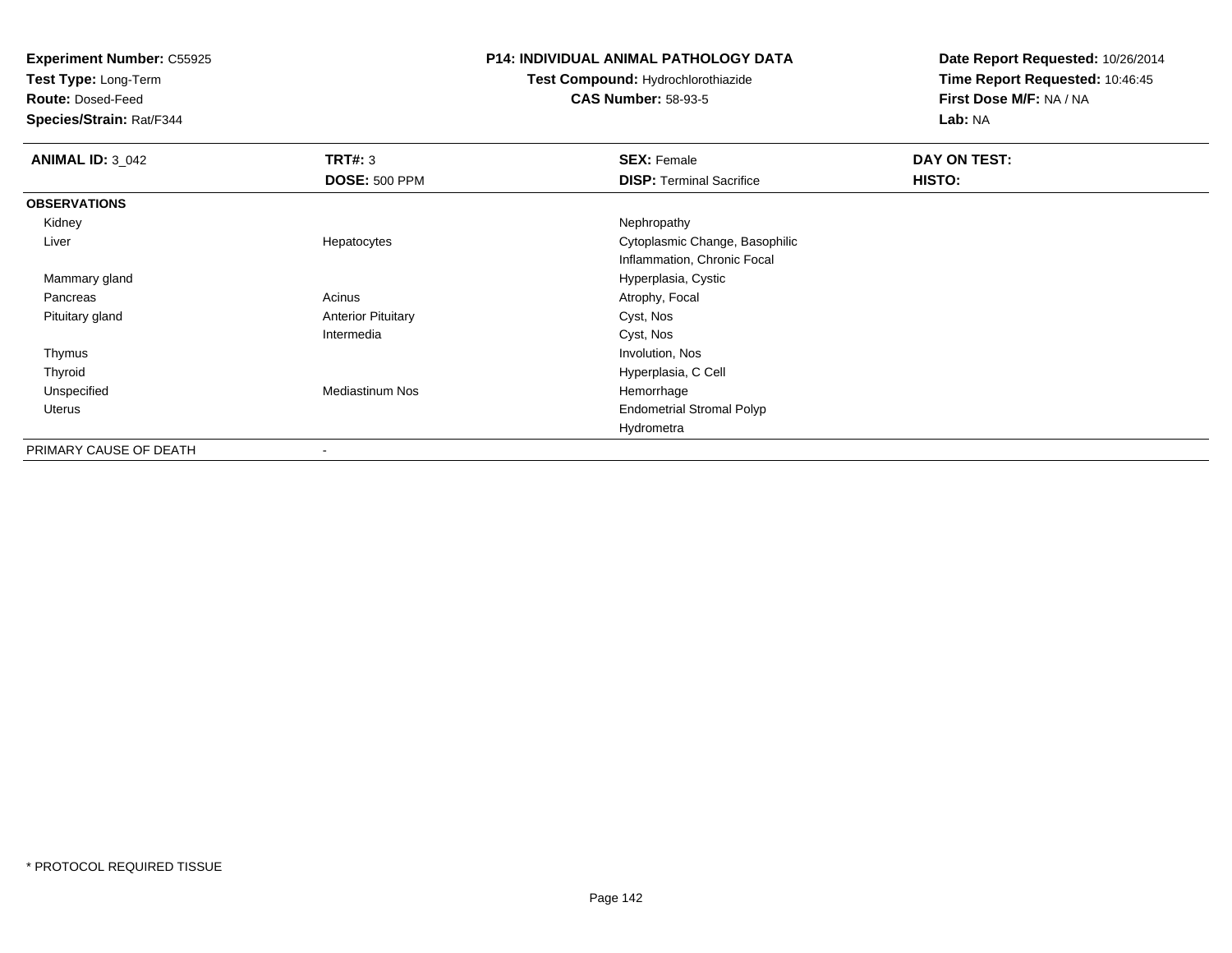**Test Type:** Long-Term

**Route:** Dosed-Feed

**Species/Strain:** Rat/F344

# **P14: INDIVIDUAL ANIMAL PATHOLOGY DATA**

**Test Compound:** Hydrochlorothiazide**CAS Number:** 58-93-5

| <b>ANIMAL ID: 3_043</b> | TRT#: 3                   | <b>SEX: Female</b>               | DAY ON TEST: |  |
|-------------------------|---------------------------|----------------------------------|--------------|--|
|                         | <b>DOSE: 500 PPM</b>      | <b>DISP: Terminal Sacrifice</b>  | HISTO:       |  |
| <b>OBSERVATIONS</b>     |                           |                                  |              |  |
| Adrenal gland           | Cortex Nos                | Hypertrophy, Focal               |              |  |
| Kidney                  |                           | Mineralization                   |              |  |
|                         |                           | Nephropathy                      |              |  |
| Liver                   | Hepatocytes               | Cytoplasmic Change, Basophilic   |              |  |
|                         |                           | Hematopoiesis                    |              |  |
| Mammary gland           |                           | Adenocarcinoma, Nos              |              |  |
|                         |                           | Hyperplasia, Cystic              |              |  |
| Pituitary gland         | <b>Anterior Pituitary</b> | Cyst, Nos                        |              |  |
| Thyroid                 |                           | Hyperplasia, C Cell              |              |  |
| Uterus                  |                           | <b>Endometrial Stromal Polyp</b> |              |  |
|                         |                           | Hydrometra                       |              |  |
| PRIMARY CAUSE OF DEATH  |                           |                                  |              |  |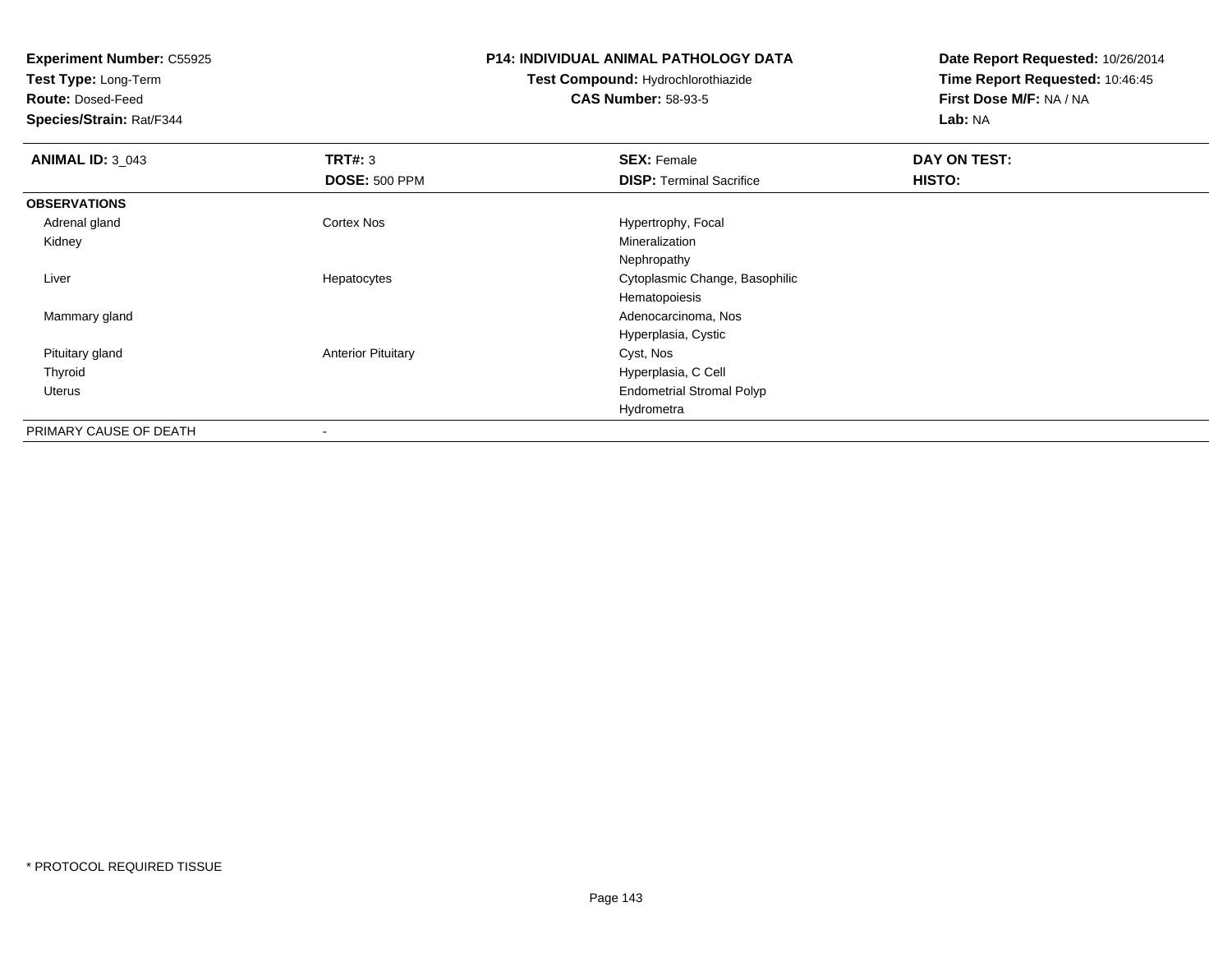**Test Type:** Long-Term

**Route:** Dosed-Feed

**Species/Strain:** Rat/F344

# **P14: INDIVIDUAL ANIMAL PATHOLOGY DATA**

**Test Compound:** Hydrochlorothiazide**CAS Number:** 58-93-5

| <b>ANIMAL ID: 3_044</b> | <b>TRT#: 3</b>            | <b>SEX: Female</b>              | DAY ON TEST: |  |
|-------------------------|---------------------------|---------------------------------|--------------|--|
|                         | <b>DOSE: 500 PPM</b>      | <b>DISP: Terminal Sacrifice</b> | HISTO:       |  |
| <b>OBSERVATIONS</b>     |                           |                                 |              |  |
| Adrenal gland           | Cortex Nos                | Cyst, Nos                       |              |  |
| Eye                     | Nasolacrimal Duct         | Inflammation, Acute Focal       |              |  |
| Heart                   |                           | Cyst, Nos                       |              |  |
|                         |                           | Inflammation, Chronic Focal     |              |  |
| Kidney                  |                           | Mineralization                  |              |  |
|                         |                           | Nephropathy                     |              |  |
| Liver                   | Hepatocytes               | Cytoplasmic Change, Basophilic  |              |  |
|                         |                           | Inflammation, Chronic Focal     |              |  |
| Mammary gland           |                           | Hyperplasia, Cystic             |              |  |
| Pancreas                | Acinus                    | Atrophy, Focal                  |              |  |
| Pituitary gland         | <b>Anterior Pituitary</b> | Cyst, Nos                       |              |  |
|                         | Posterior Lobe            | Cyst, Nos                       |              |  |
|                         | <b>Anterior Pituitary</b> | Hyperplasia, Focal              |              |  |
| Thyroid                 |                           | Hyperplasia, C Cell             |              |  |
| Unspecified             | <b>Abdominal Cavity</b>   | Necrosis, Fat                   |              |  |
| PRIMARY CAUSE OF DEATH  | $\blacksquare$            |                                 |              |  |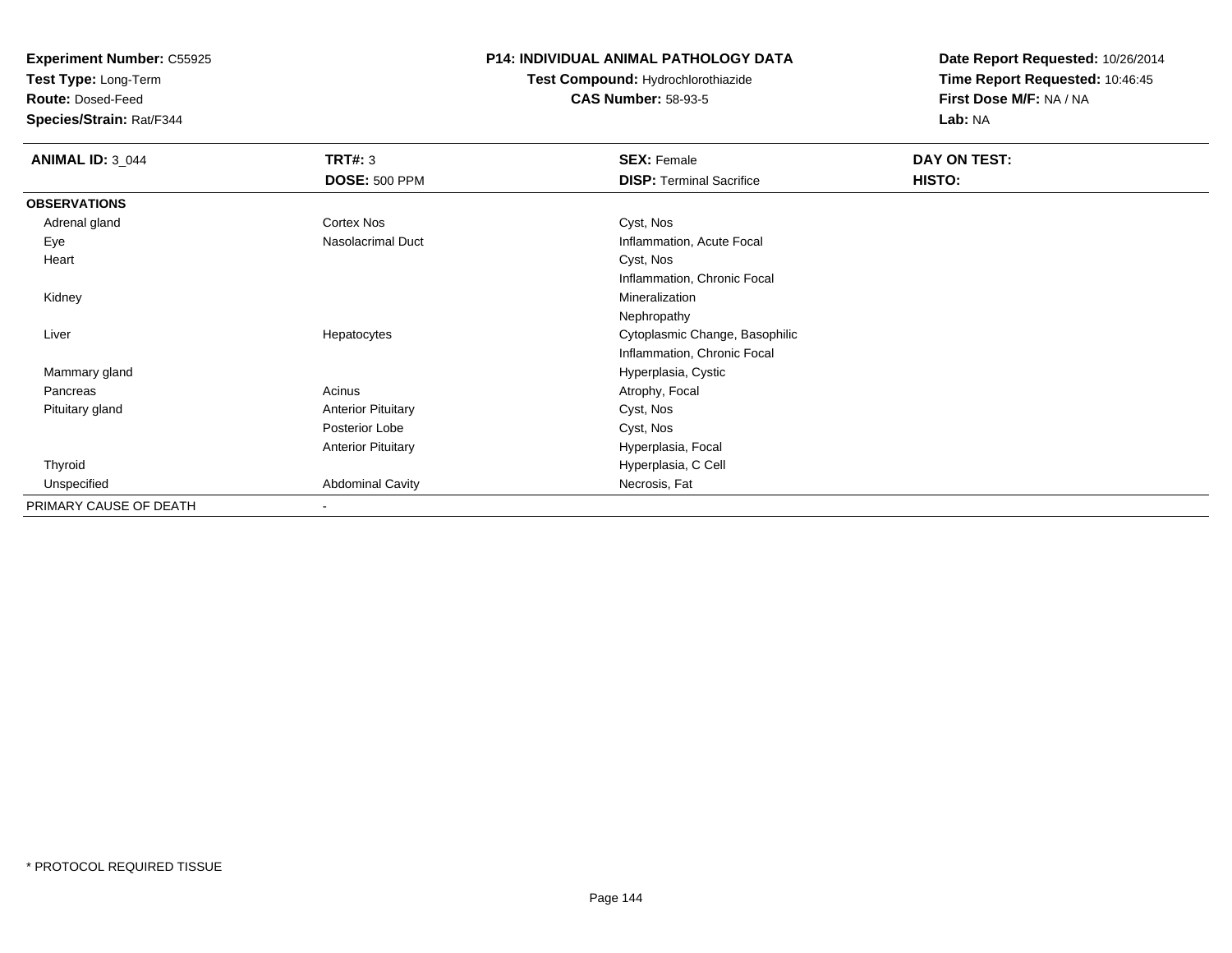**Test Type:** Long-Term

**Route:** Dosed-Feed

**Species/Strain:** Rat/F344

# **P14: INDIVIDUAL ANIMAL PATHOLOGY DATA**

# **Test Compound:** Hydrochlorothiazide**CAS Number:** 58-93-5

| <b>ANIMAL ID: 3_045</b> | <b>TRT#: 3</b>            | <b>SEX: Female</b>          | DAY ON TEST: |
|-------------------------|---------------------------|-----------------------------|--------------|
|                         | <b>DOSE: 500 PPM</b>      | <b>DISP: Natural Death</b>  | HISTO:       |
| <b>OBSERVATIONS</b>     |                           |                             |              |
| Adrenal gland           | Cortex Nos                | Congestion, Nos             |              |
| Harderian gland         | Hardarian Gland           | Pigmentation, Nos           |              |
| Heart                   |                           | Inflammation, Chronic Focal |              |
| Kidney                  |                           | Mineralization              |              |
|                         |                           | Nephropathy                 |              |
|                         |                           | Pigmentation, Nos           |              |
| Liver                   |                           | Congestion, Nos             |              |
|                         |                           | Necrosis, Focal             |              |
| Lung                    |                           | Alveolar Macrophages        |              |
| Lymph node              | Mesenteric Lymph Node     | Hemorrhage                  |              |
|                         | Mandibular Lymph Node     | Necrosis, Focal             |              |
| Pancreas                | Acinus                    | Atrophy, Focal              |              |
| Pituitary gland         | <b>Anterior Pituitary</b> | Cyst, Nos                   |              |
| Thymus                  |                           | Involution, Nos             |              |
| Unspecified             | Multiple Organs Nos       | Leukemia, Mononuclear Cell  |              |
| Uterus                  |                           | Hydrometra                  |              |
| PRIMARY CAUSE OF DEATH  | $\blacksquare$            |                             |              |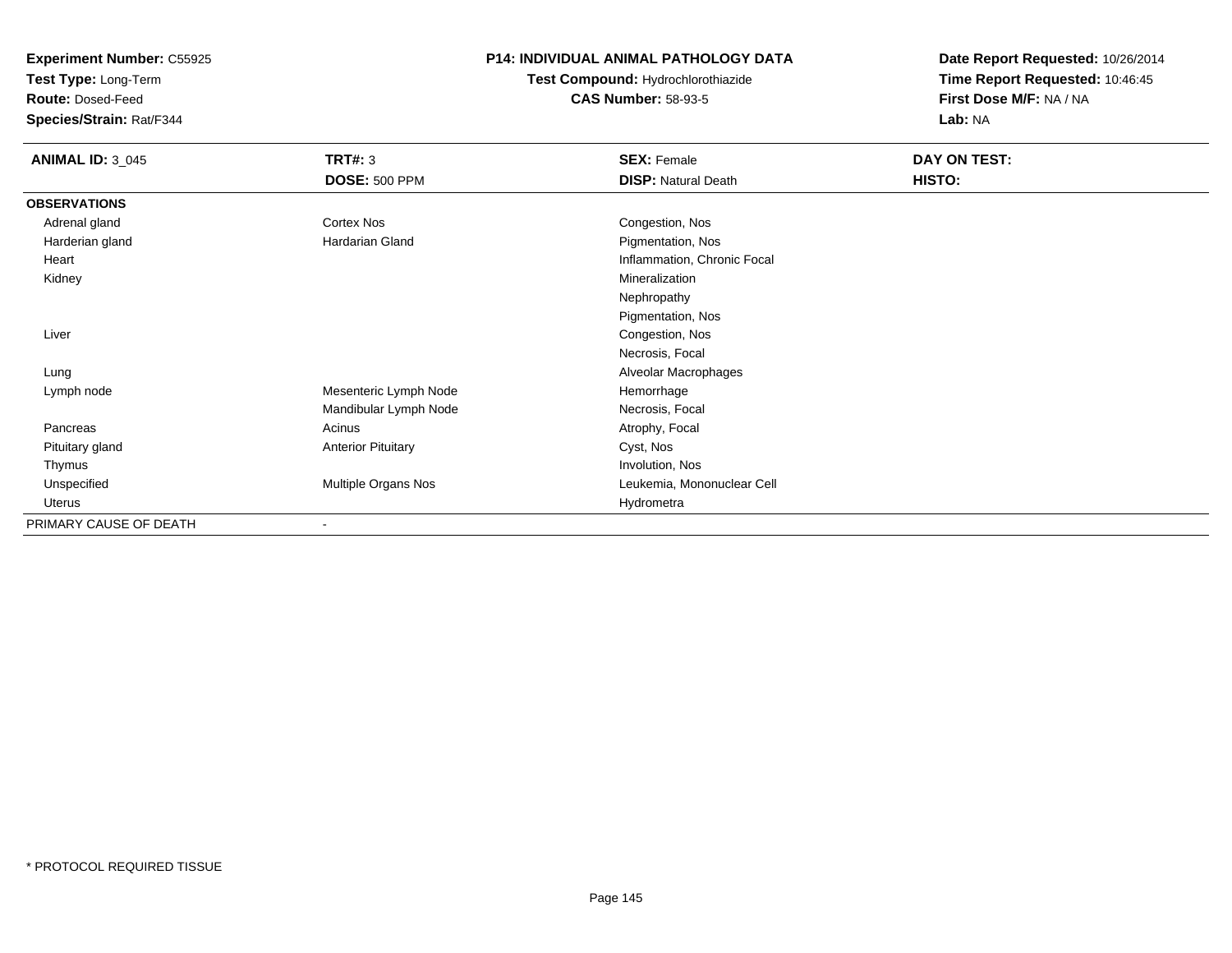**Test Type:** Long-Term

**Route:** Dosed-Feed

**Species/Strain:** Rat/F344

## **P14: INDIVIDUAL ANIMAL PATHOLOGY DATA**

# **Test Compound:** Hydrochlorothiazide**CAS Number:** 58-93-5

| <b>ANIMAL ID: 3_046</b> | TRT#: 3                     | <b>SEX: Female</b>              | DAY ON TEST: |  |
|-------------------------|-----------------------------|---------------------------------|--------------|--|
|                         | <b>DOSE: 500 PPM</b>        | <b>DISP: Terminal Sacrifice</b> | HISTO:       |  |
| <b>OBSERVATIONS</b>     |                             |                                 |              |  |
| <b>Blood vessel</b>     | <b>Pulmonary Artery Nos</b> | Mineralization                  |              |  |
| Bone marrow             |                             | Hyperplasia, Reticulum Cell     |              |  |
| Kidney                  |                             | Mineralization                  |              |  |
|                         |                             | Nephropathy                     |              |  |
| Liver                   | Hepatocytes                 | Cytoplasmic Change, Basophilic  |              |  |
|                         |                             | Inflammation, Chronic Focal     |              |  |
| Mammary gland           |                             | Fibroadenoma                    |              |  |
|                         |                             | Hyperplasia, Cystic             |              |  |
| Pancreas                | Acinus                      | Atrophy, Focal                  |              |  |
| Pituitary gland         | <b>Anterior Pituitary</b>   | Hyperplasia, Focal              |              |  |
| Spleen                  |                             | <b>Abnormal Curvature</b>       |              |  |
| Thyroid                 |                             | C-Cell Adenoma                  |              |  |
| Unspecified             | <b>Abdominal Cavity</b>     | Necrosis, Fat                   |              |  |
| PRIMARY CAUSE OF DEATH  |                             |                                 |              |  |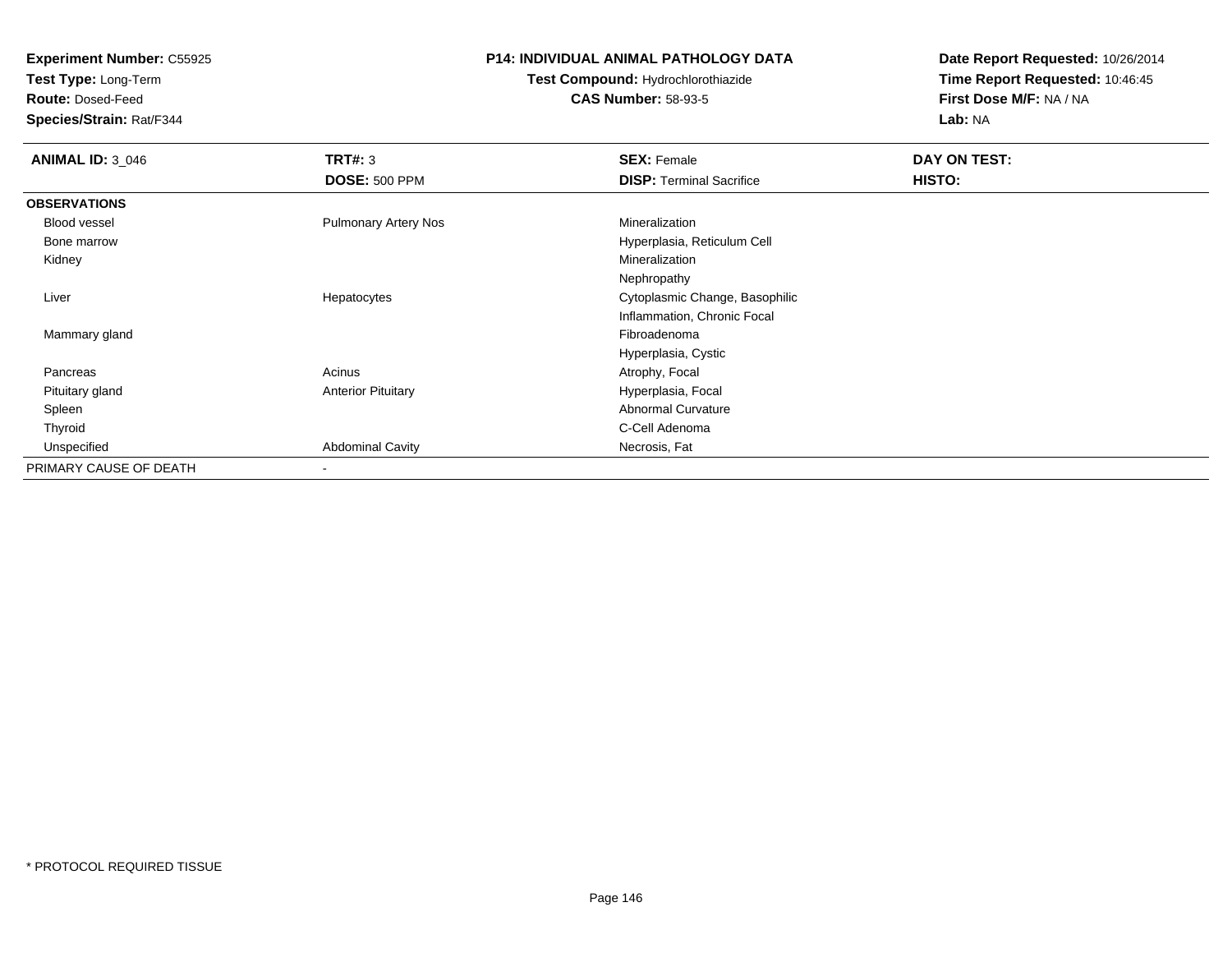**Test Type:** Long-Term

**Route:** Dosed-Feed

**Species/Strain:** Rat/F344

### **P14: INDIVIDUAL ANIMAL PATHOLOGY DATA**

**Test Compound:** Hydrochlorothiazide**CAS Number:** 58-93-5

| <b>ANIMAL ID: 3_047</b> | TRT#: 3                   | <b>SEX: Female</b>             | DAY ON TEST: |  |
|-------------------------|---------------------------|--------------------------------|--------------|--|
|                         | <b>DOSE: 500 PPM</b>      | <b>DISP: Natural Death</b>     | HISTO:       |  |
| <b>OBSERVATIONS</b>     |                           |                                |              |  |
| Adrenal gland           | Medulla                   | Cyst, Nos                      |              |  |
|                         | Cortex Nos                | Hyperplasia, Focal             |              |  |
|                         | Medulla                   | Pheochromocytoma               |              |  |
| Bone                    |                           | Fibrous Osteodystrophy         |              |  |
| Kidney                  |                           | Nephropathy                    |              |  |
| Liver                   | Hepatocytes               | Cytoplasmic Change, Basophilic |              |  |
| Lung                    |                           | Congestion, Nos                |              |  |
| Mammary gland           |                           | Hyperplasia, Cystic            |              |  |
| Parathyroid gland       |                           | Hyperplasia, Nos               |              |  |
| Pituitary gland         | <b>Anterior Pituitary</b> | Adenoma, Nos                   |              |  |
|                         | <b>Anterior Pituitary</b> | Cyst, Nos                      |              |  |
| Unspecified             | Multiple Organs Nos       | Mineralization                 |              |  |
| PRIMARY CAUSE OF DEATH  |                           |                                |              |  |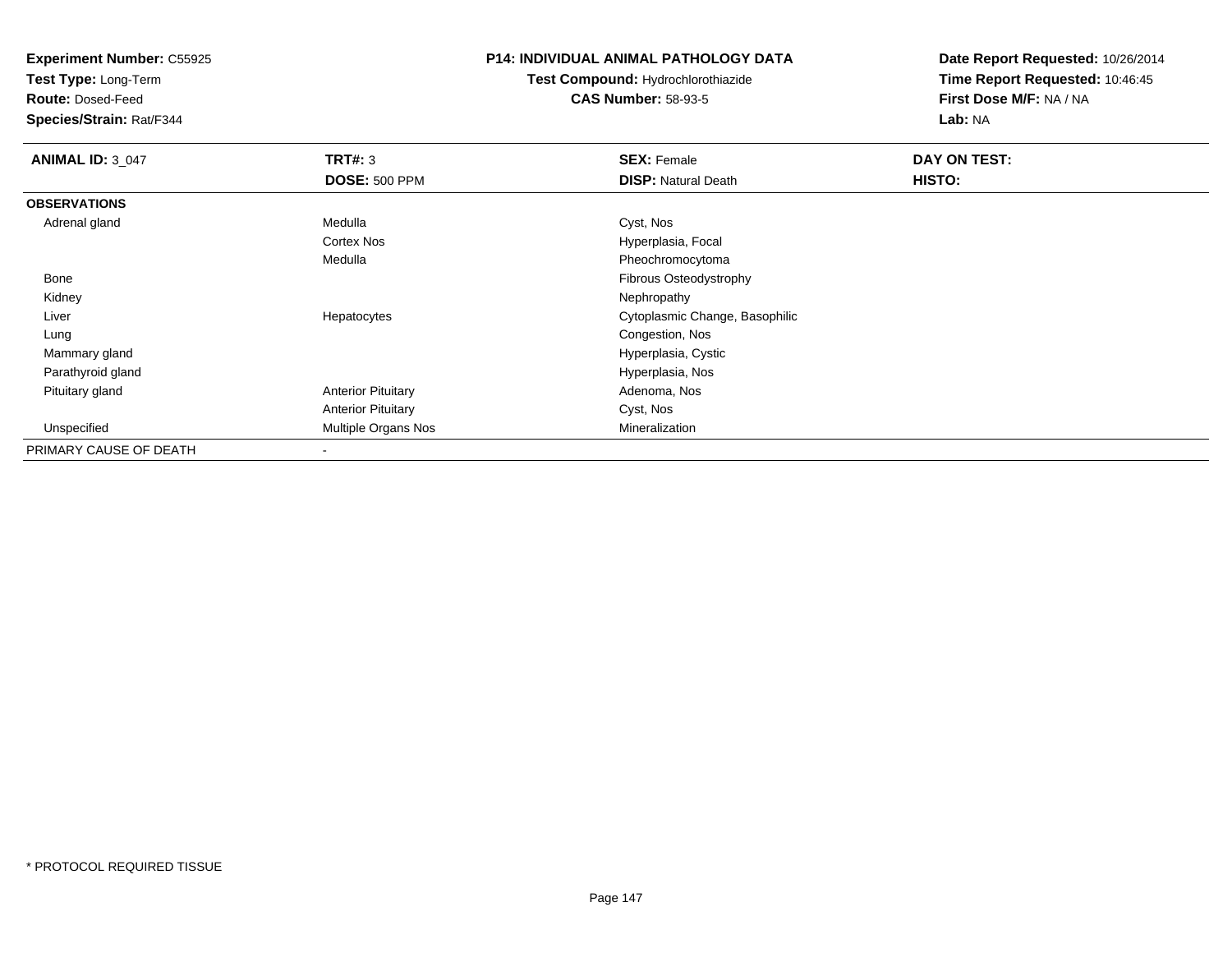| <b>Experiment Number: C55925</b><br>Test Type: Long-Term<br><b>Route: Dosed-Feed</b><br>Species/Strain: Rat/F344 |                      | <b>P14: INDIVIDUAL ANIMAL PATHOLOGY DATA</b><br>Test Compound: Hydrochlorothiazide<br><b>CAS Number: 58-93-5</b> | Date Report Requested: 10/26/2014<br>Time Report Requested: 10:46:45<br>First Dose M/F: NA / NA<br>Lab: NA |
|------------------------------------------------------------------------------------------------------------------|----------------------|------------------------------------------------------------------------------------------------------------------|------------------------------------------------------------------------------------------------------------|
| <b>ANIMAL ID: 3 048</b>                                                                                          | <b>TRT#: 3</b>       | <b>SEX: Female</b>                                                                                               | DAY ON TEST:                                                                                               |
|                                                                                                                  | <b>DOSE: 500 PPM</b> | <b>DISP:</b> Natural Death                                                                                       | <b>HISTO:</b>                                                                                              |
| <b>OBSERVATIONS</b>                                                                                              |                      |                                                                                                                  |                                                                                                            |
| Adrenal gland                                                                                                    | Cortex Nos           | Hyperplasia, Focal                                                                                               |                                                                                                            |
|                                                                                                                  | Medulla              | Pheochromocytoma                                                                                                 |                                                                                                            |
| Kidney                                                                                                           |                      | Mineralization                                                                                                   |                                                                                                            |
|                                                                                                                  |                      | Nephropathy                                                                                                      |                                                                                                            |
| Liver                                                                                                            | Hepatocytes          | Cytoplasmic Change, Basophilic                                                                                   |                                                                                                            |
| Mammary gland                                                                                                    |                      | Fibroadenoma                                                                                                     |                                                                                                            |
| Pancreas                                                                                                         | Acinus               | Atrophy, Focal                                                                                                   |                                                                                                            |
| PRIMARY CAUSE OF DEATH                                                                                           |                      |                                                                                                                  |                                                                                                            |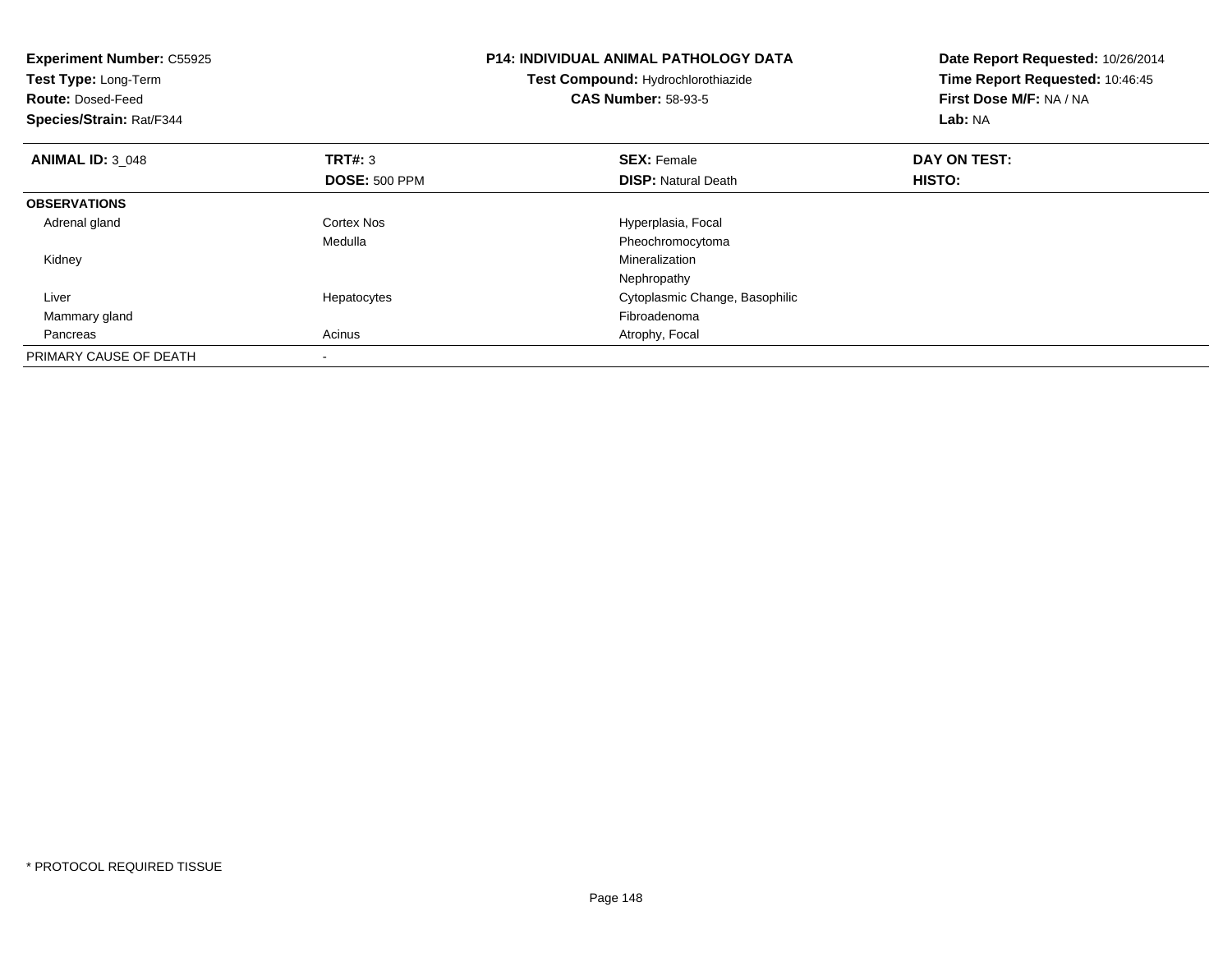**Test Type:** Long-Term

**Route:** Dosed-Feed

**Species/Strain:** Rat/F344

### **P14: INDIVIDUAL ANIMAL PATHOLOGY DATA**

**Test Compound:** Hydrochlorothiazide**CAS Number:** 58-93-5

| <b>ANIMAL ID: 3_049</b> | TRT#: 3                   | <b>SEX: Female</b>               | DAY ON TEST: |  |
|-------------------------|---------------------------|----------------------------------|--------------|--|
|                         | <b>DOSE: 500 PPM</b>      | <b>DISP:</b> Moribund Sacrifice  | HISTO:       |  |
| <b>OBSERVATIONS</b>     |                           |                                  |              |  |
| Eye                     | Nasolacrimal Duct         | Inflammation, Acute Focal        |              |  |
| Kidney                  |                           | Mineralization                   |              |  |
|                         |                           | Nephropathy                      |              |  |
| Liver                   | Hepatocytes               | Cytoplasmic Change, Basophilic   |              |  |
|                         | <b>Bile Duct</b>          | Hyperplasia, Focal               |              |  |
| Lung                    |                           | Hemorrhage                       |              |  |
|                         |                           | Pigmentation, Nos                |              |  |
| Mammary gland           |                           | Hyperplasia, Cystic              |              |  |
| Pancreas                | Acinus                    | Atrophy, Focal                   |              |  |
| Pituitary gland         | <b>Anterior Pituitary</b> | Hyperplasia, Focal               |              |  |
| Thyroid                 |                           | Hyperplasia, C Cell              |              |  |
| Unspecified             | <b>Abdominal Cavity</b>   | Necrosis, Fat                    |              |  |
| Urinary bladder         | Submucosa                 | Inflammation, Acute Focal        |              |  |
| Uterus                  |                           | <b>Endometrial Stromal Polyp</b> |              |  |
| PRIMARY CAUSE OF DEATH  | $\blacksquare$            |                                  |              |  |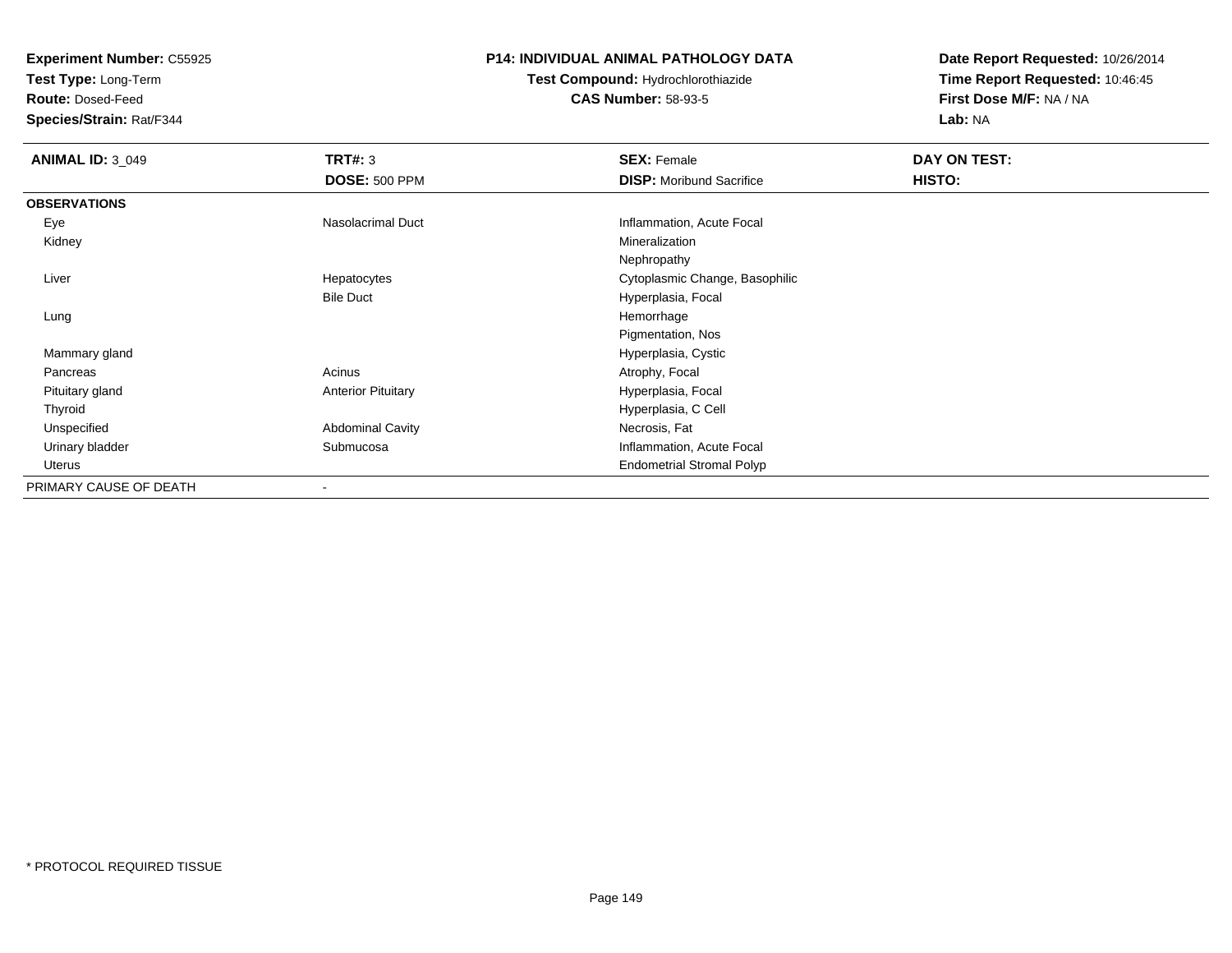**Test Type:** Long-Term

**Route:** Dosed-Feed

**Species/Strain:** Rat/F344

### **P14: INDIVIDUAL ANIMAL PATHOLOGY DATA**

**Test Compound:** Hydrochlorothiazide**CAS Number:** 58-93-5

| <b>ANIMAL ID: 3_050</b> | <b>TRT#: 3</b>            | <b>SEX: Female</b>              | DAY ON TEST: |  |
|-------------------------|---------------------------|---------------------------------|--------------|--|
|                         | <b>DOSE: 500 PPM</b>      | <b>DISP: Terminal Sacrifice</b> | HISTO:       |  |
| <b>OBSERVATIONS</b>     |                           |                                 |              |  |
| Adrenal gland           | Cortex Nos                | Hyperplasia, Focal              |              |  |
|                         | Medulla                   | Hyperplasia, Nos                |              |  |
| Bone                    |                           | Fibrous Osteodystrophy          |              |  |
| Eye                     | Nasolacrimal Duct         | Inflammation, Acute Focal       |              |  |
| Kidney                  |                           | Mineralization                  |              |  |
|                         |                           | Nephropathy                     |              |  |
| Liver                   | Hepatocytes               | Cytoplasmic Change, Basophilic  |              |  |
|                         | <b>Bile Duct</b>          | Hyperplasia, Focal              |              |  |
|                         |                           | Inflammation, Chronic Focal     |              |  |
| Lung                    |                           | Hemorrhage                      |              |  |
|                         |                           | Inflammation, Chronic Focal     |              |  |
| Mammary gland           |                           | Hyperplasia, Cystic             |              |  |
| Parathyroid gland       |                           | Hyperplasia, Nos                |              |  |
| Pituitary gland         | <b>Anterior Pituitary</b> | Adenoma, Nos                    |              |  |
| PRIMARY CAUSE OF DEATH  |                           |                                 |              |  |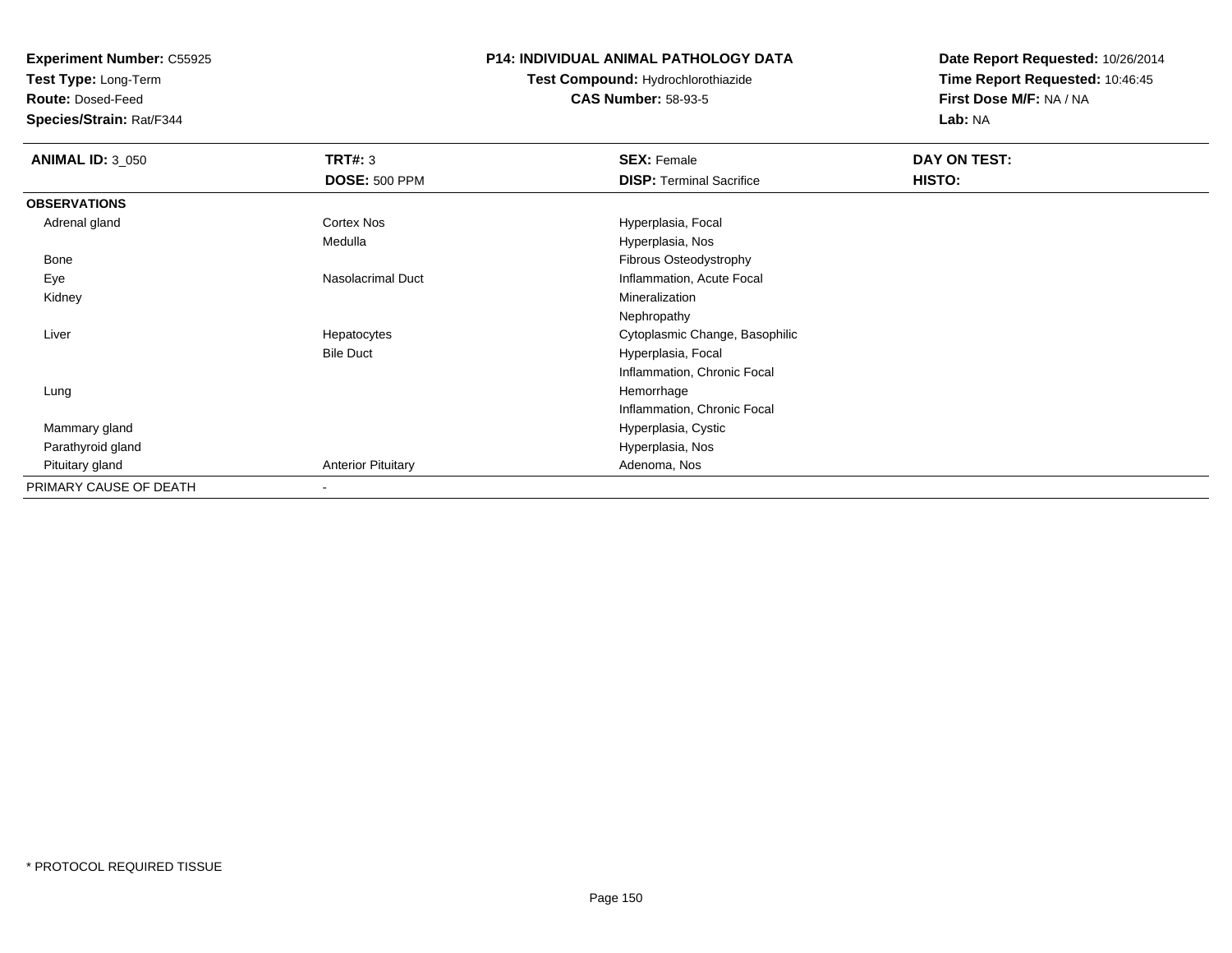**Test Type:** Long-Term

**Route:** Dosed-Feed

**Species/Strain:** Rat/F344

### **P14: INDIVIDUAL ANIMAL PATHOLOGY DATA**

**Test Compound:** Hydrochlorothiazide**CAS Number:** 58-93-5

| <b>ANIMAL ID: 4_001</b> | <b>TRT#: 4</b>              | <b>SEX: Female</b>              | DAY ON TEST: |  |
|-------------------------|-----------------------------|---------------------------------|--------------|--|
|                         | <b>DOSE: 0</b>              | <b>DISP: Terminal Sacrifice</b> | HISTO:       |  |
| <b>OBSERVATIONS</b>     |                             |                                 |              |  |
| <b>Blood vessel</b>     | <b>Pulmonary Artery Nos</b> | Mineralization                  |              |  |
| Clitoral gland          |                             | Atrophy, Nos                    |              |  |
|                         |                             | Hyperplasia, Nos                |              |  |
| Harderian gland         | <b>Hardarian Gland</b>      | Inflammation, Chronic Focal     |              |  |
| Heart                   |                             | Inflammation, Chronic Focal     |              |  |
| Kidney                  |                             | Nephropathy                     |              |  |
| Liver                   | Hepatocytes                 | Cytoplasmic Change, Basophilic  |              |  |
|                         | <b>Bile Duct</b>            | Hyperplasia, Focal              |              |  |
|                         |                             | Inflammation, Chronic Focal     |              |  |
|                         |                             | Peliosis Hepatis                |              |  |
| Mammary gland           |                             | Hyperplasia, Cystic             |              |  |
| Pancreas                | Acinus                      | Atrophy, Focal                  |              |  |
| Pituitary gland         | <b>Anterior Pituitary</b>   | Adenoma, Nos                    |              |  |
|                         | <b>Anterior Pituitary</b>   | Cyst, Nos                       |              |  |
| Spleen                  |                             | Atrophy, Focal                  |              |  |
| Thyroid                 |                             | Hyperplasia, C Cell             |              |  |
| Unspecified             | <b>Abdominal Cavity</b>     | Necrosis, Fat                   |              |  |
| PRIMARY CAUSE OF DEATH  |                             |                                 |              |  |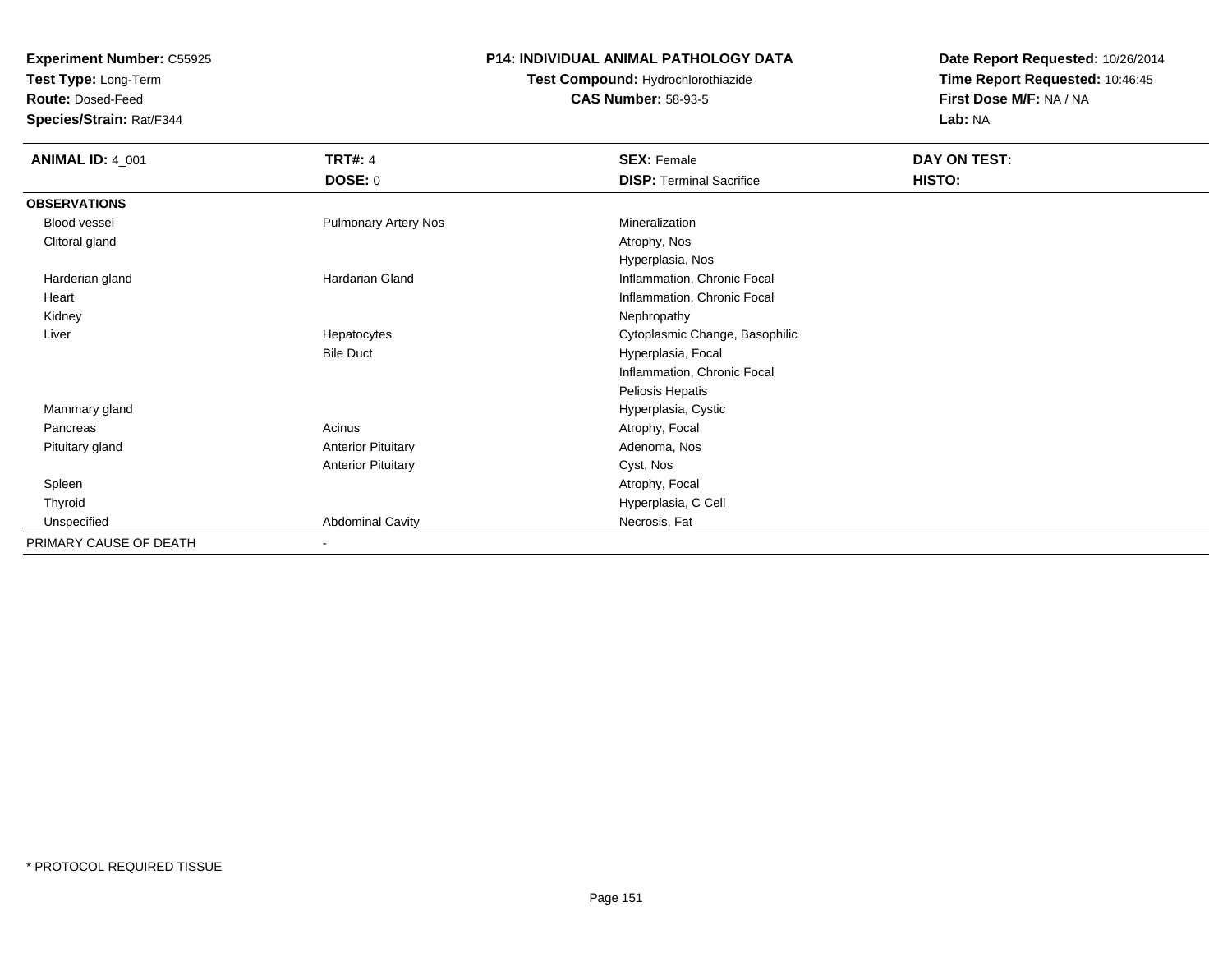**Test Type:** Long-Term

**Route:** Dosed-Feed

**Species/Strain:** Rat/F344

### **P14: INDIVIDUAL ANIMAL PATHOLOGY DATA**

**Test Compound:** Hydrochlorothiazide**CAS Number:** 58-93-5

| <b>ANIMAL ID: 4_002</b> | <b>TRT#: 4</b>            | <b>SEX: Female</b>               | DAY ON TEST: |
|-------------------------|---------------------------|----------------------------------|--------------|
|                         | <b>DOSE: 0</b>            | <b>DISP: Terminal Sacrifice</b>  | HISTO:       |
| <b>OBSERVATIONS</b>     |                           |                                  |              |
| Clitoral gland          |                           | Hyperplasia, Nos                 |              |
| Heart                   |                           | Inflammation, Chronic Focal      |              |
| Kidney                  |                           | Mineralization                   |              |
|                         |                           | Nephropathy                      |              |
| Liver                   | Hepatocytes               | Cytoplasmic Change, Basophilic   |              |
|                         | <b>Bile Duct</b>          | Hyperplasia, Focal               |              |
|                         |                           | Inflammation, Chronic Focal      |              |
| Mammary gland           |                           | Fibroadenoma                     |              |
|                         |                           | Lactation                        |              |
| Pancreas                | Acinus                    | Atrophy, Focal                   |              |
| Pituitary gland         | <b>Anterior Pituitary</b> | Cyst, Nos                        |              |
| Thymus                  |                           | Involution, Nos                  |              |
| Unspecified             | <b>Abdominal Cavity</b>   | Necrosis, Fat                    |              |
| Uterus                  |                           | <b>Endometrial Stromal Polyp</b> |              |
| PRIMARY CAUSE OF DEATH  | $\overline{\phantom{a}}$  |                                  |              |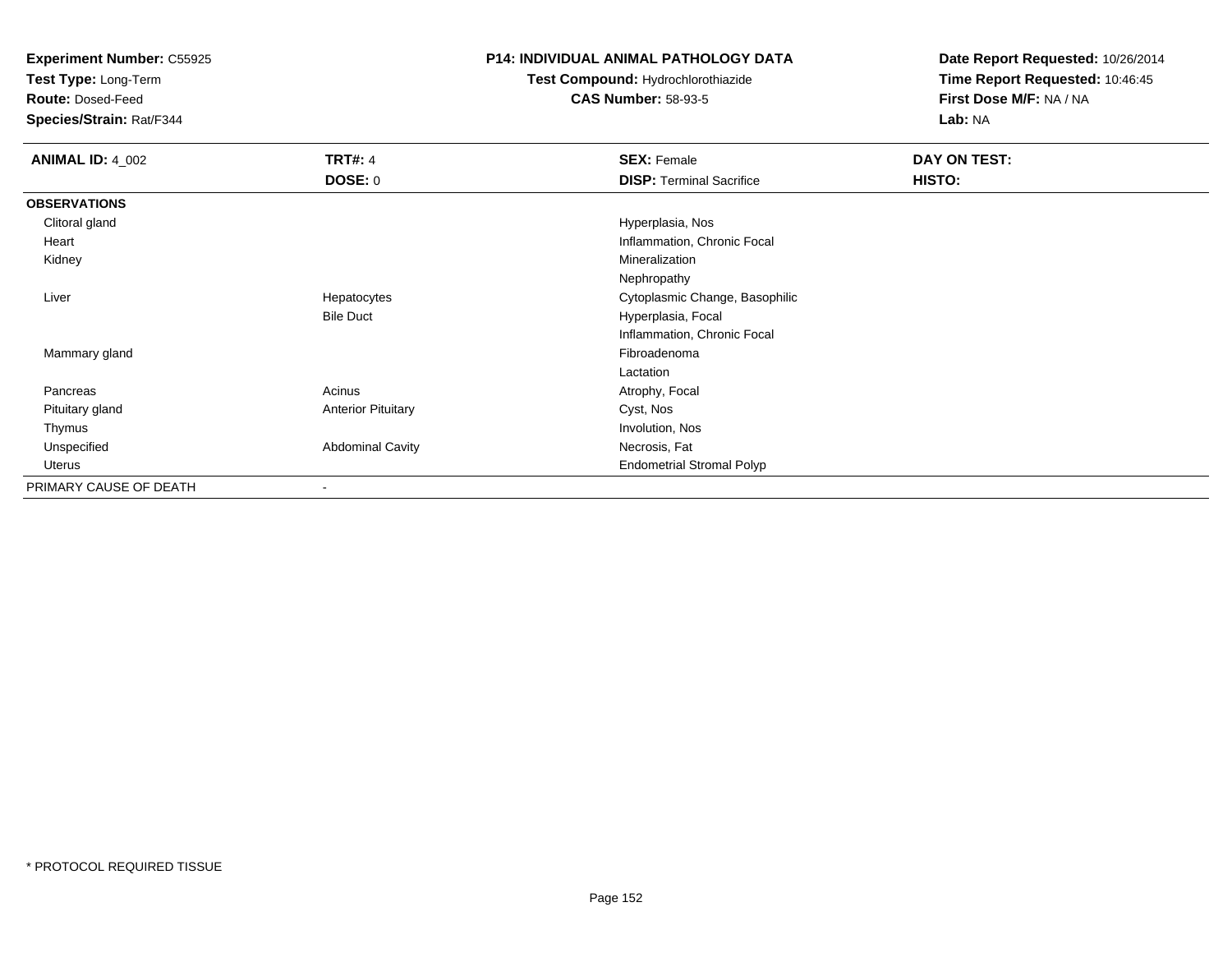**Test Type:** Long-Term

**Route:** Dosed-Feed

**Species/Strain:** Rat/F344

## **P14: INDIVIDUAL ANIMAL PATHOLOGY DATA**

**Test Compound:** Hydrochlorothiazide**CAS Number:** 58-93-5

| <b>ANIMAL ID: 4_003</b> | <b>TRT#: 4</b>              | <b>SEX: Female</b>               | DAY ON TEST: |
|-------------------------|-----------------------------|----------------------------------|--------------|
|                         | <b>DOSE: 0</b>              | <b>DISP:</b> Moribund Sacrifice  | HISTO:       |
| <b>OBSERVATIONS</b>     |                             |                                  |              |
| Blood vessel            | <b>Pulmonary Artery Nos</b> | Mineralization                   |              |
| Clitoral gland          |                             | Atrophy, Nos                     |              |
| Heart                   |                             | Inflammation, Chronic Focal      |              |
| Kidney                  |                             | Nephropathy                      |              |
| Liver                   | Hepatocytes                 | Cytoplasmic Change, Basophilic   |              |
|                         | Hepatocytes                 | Cytoplasmic Change, Eosinophilic |              |
|                         | <b>Bile Duct</b>            | Hyperplasia, Focal               |              |
|                         |                             | Inflammation, Chronic Focal      |              |
| Lung                    |                             | Alveolar Macrophages             |              |
| Mammary gland           |                             | Fibroadenoma                     |              |
|                         |                             | Hyperplasia, Cystic              |              |
| Pancreas                | Acinus                      | Atrophy, Focal                   |              |
|                         |                             | Inflammation, Chronic Focal      |              |
| Pituitary gland         | <b>Anterior Pituitary</b>   | Adenoma, Nos                     |              |
| Thymus                  |                             | Involution, Nos                  |              |
| Thyroid                 |                             | Hyperplasia, C Cell              |              |
| PRIMARY CAUSE OF DEATH  | ۰                           |                                  |              |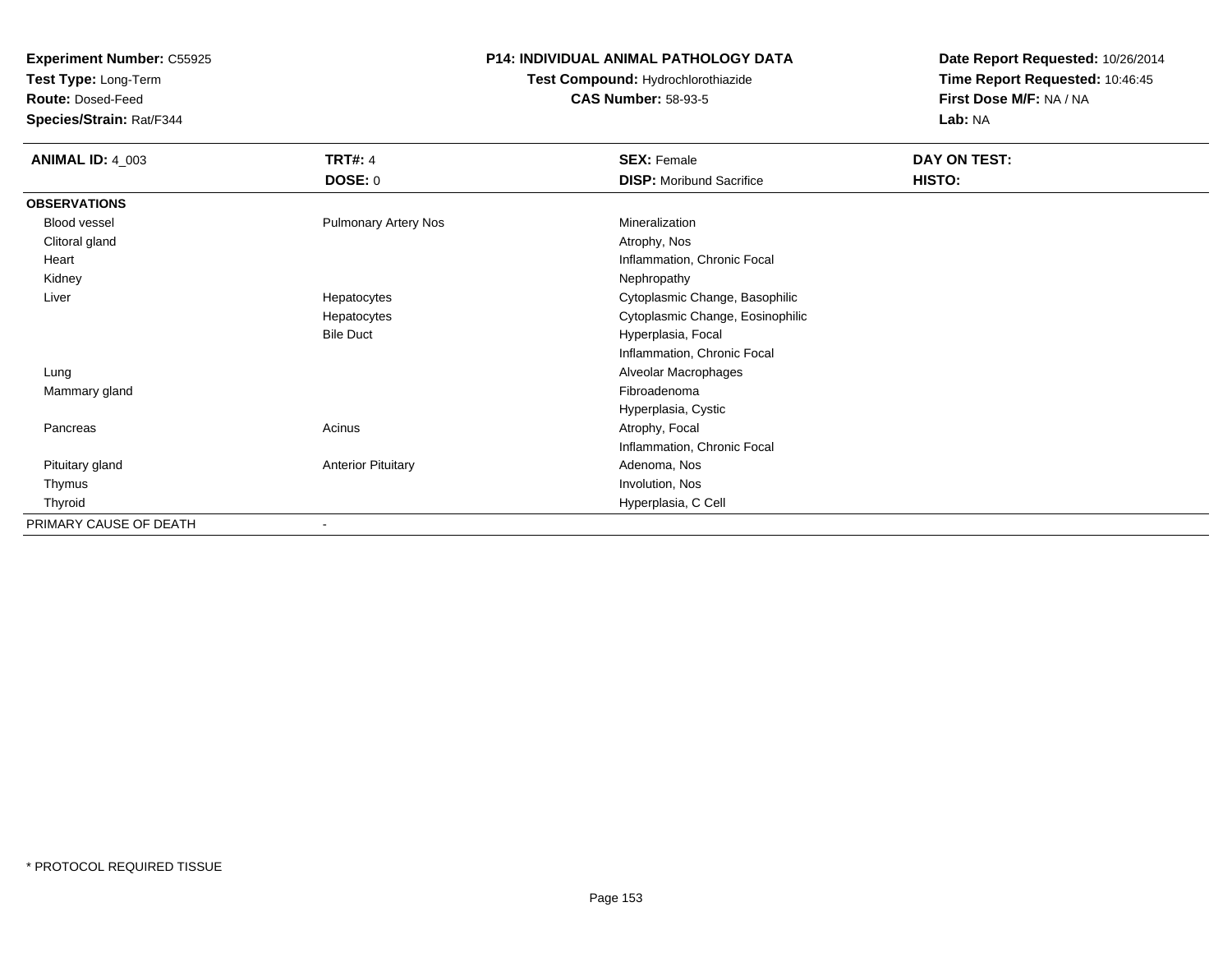**Test Type:** Long-Term

**Route:** Dosed-Feed

**Species/Strain:** Rat/F344

# **P14: INDIVIDUAL ANIMAL PATHOLOGY DATA**

**Test Compound:** Hydrochlorothiazide**CAS Number:** 58-93-5

| <b>ANIMAL ID: 4_004</b> | <b>TRT#: 4</b>              | <b>SEX: Female</b>              | DAY ON TEST: |  |
|-------------------------|-----------------------------|---------------------------------|--------------|--|
|                         | <b>DOSE: 0</b>              | <b>DISP: Terminal Sacrifice</b> | HISTO:       |  |
| <b>OBSERVATIONS</b>     |                             |                                 |              |  |
| Adrenal gland           | Cortex Nos                  | Angiectasis                     |              |  |
| <b>Blood vessel</b>     | <b>Pulmonary Artery Nos</b> | Mineralization                  |              |  |
| Clitoral gland          |                             | Atrophy, Nos                    |              |  |
| Eye                     | Cornea                      | Inflammation, Acute Focal       |              |  |
| Harderian gland         | Hardarian Gland             | Pigmentation, Nos               |              |  |
| Heart                   |                             | Inflammation, Chronic Focal     |              |  |
| Kidney                  |                             | Nephropathy                     |              |  |
| Liver                   |                             | Hemorrhage                      |              |  |
|                         |                             | Necrosis, Focal                 |              |  |
| Lymph node              | Mandibular Lymph Node       | Hyperplasia, Plasma Cell        |              |  |
| Mammary gland           |                             | Fibroadenoma                    |              |  |
| Pituitary gland         | <b>Anterior Pituitary</b>   | Cyst, Nos                       |              |  |
| Thymus                  |                             | Involution, Nos                 |              |  |
| Uterus                  | Cervix Uteri                | Cyst, Epidermal Inclusion       |              |  |
|                         | Cervix Uteri                | Inflammation, Suppurative       |              |  |
| Zymbal gland            |                             | Carcinoma, Nos                  |              |  |
| PRIMARY CAUSE OF DEATH  |                             |                                 |              |  |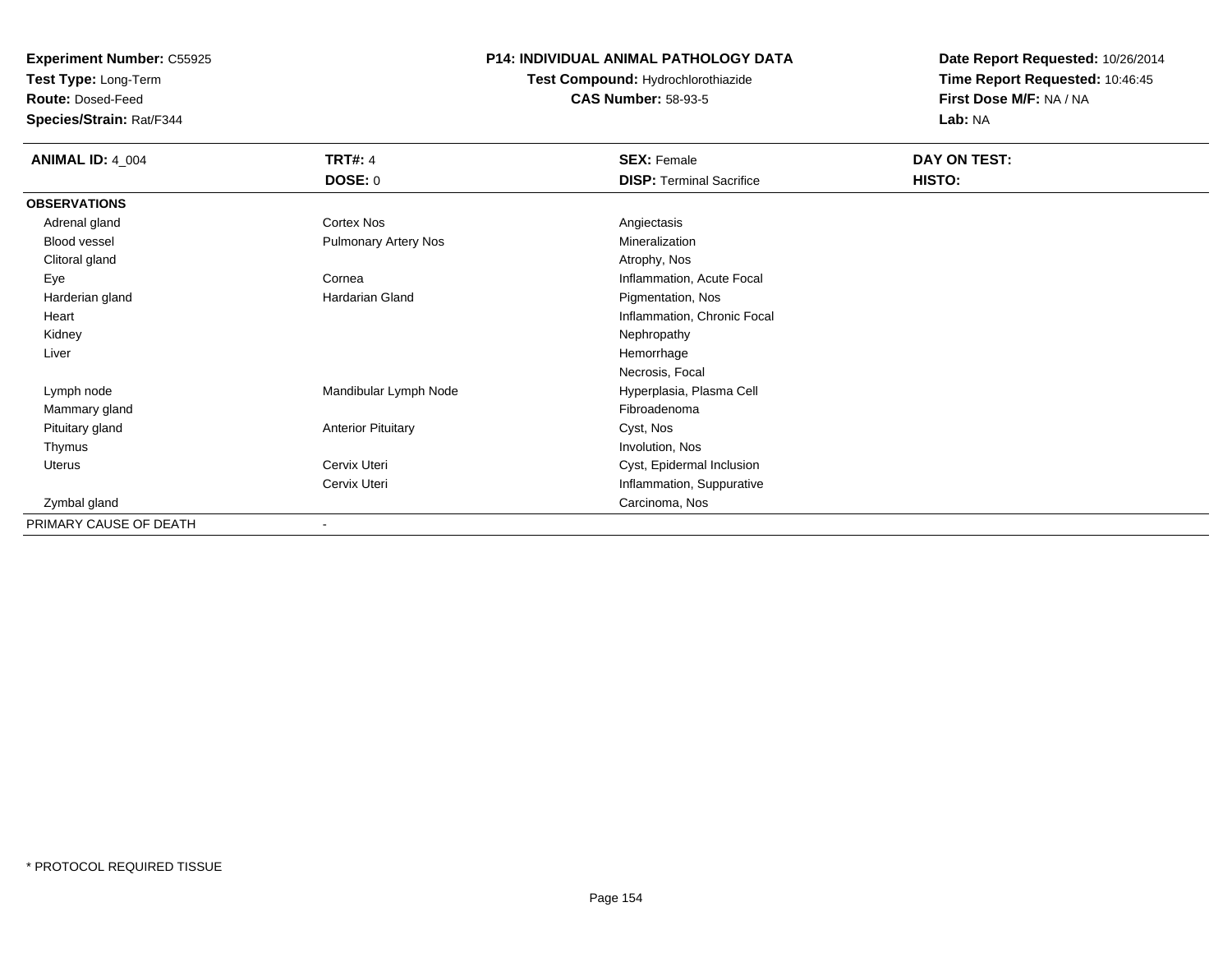**Test Type:** Long-Term

**Route:** Dosed-Feed

**Species/Strain:** Rat/F344

### **P14: INDIVIDUAL ANIMAL PATHOLOGY DATA**

**Test Compound:** Hydrochlorothiazide**CAS Number:** 58-93-5

| <b>ANIMAL ID: 4_005</b> | <b>TRT#: 4</b>            | <b>SEX: Female</b>                 | DAY ON TEST: |  |
|-------------------------|---------------------------|------------------------------------|--------------|--|
|                         | <b>DOSE: 0</b>            | <b>DISP:</b> Moribund Sacrifice    | HISTO:       |  |
| <b>OBSERVATIONS</b>     |                           |                                    |              |  |
| Adrenal gland           | <b>Cortex Nos</b>         | Hyperplasia, Focal                 |              |  |
| Clitoral gland          |                           | Atrophy, Nos                       |              |  |
| Heart                   |                           | Inflammation, Chronic Focal        |              |  |
| Kidney                  |                           | Nephropathy                        |              |  |
| Liver                   | Hepatocytes               | Cytoplasmic Vacuolization          |              |  |
|                         | <b>Bile Duct</b>          | Hyperplasia, Focal                 |              |  |
| Mammary gland           |                           | Hyperplasia, Cystic                |              |  |
| Pituitary gland         | <b>Anterior Pituitary</b> | Cyst, Nos                          |              |  |
| Spleen                  |                           | Atrophy, Diffuse                   |              |  |
| Thymus                  |                           | Involution, Nos                    |              |  |
| Thyroid                 |                           | Hyperplasia, C Cell                |              |  |
| Urinary bladder         | Mucosa                    | <b>Transitional-Cell Carcinoma</b> |              |  |
| Uterus                  |                           | <b>Endometrial Stromal Polyp</b>   |              |  |
|                         |                           | Hydrometra                         |              |  |
| PRIMARY CAUSE OF DEATH  | $\overline{\phantom{a}}$  |                                    |              |  |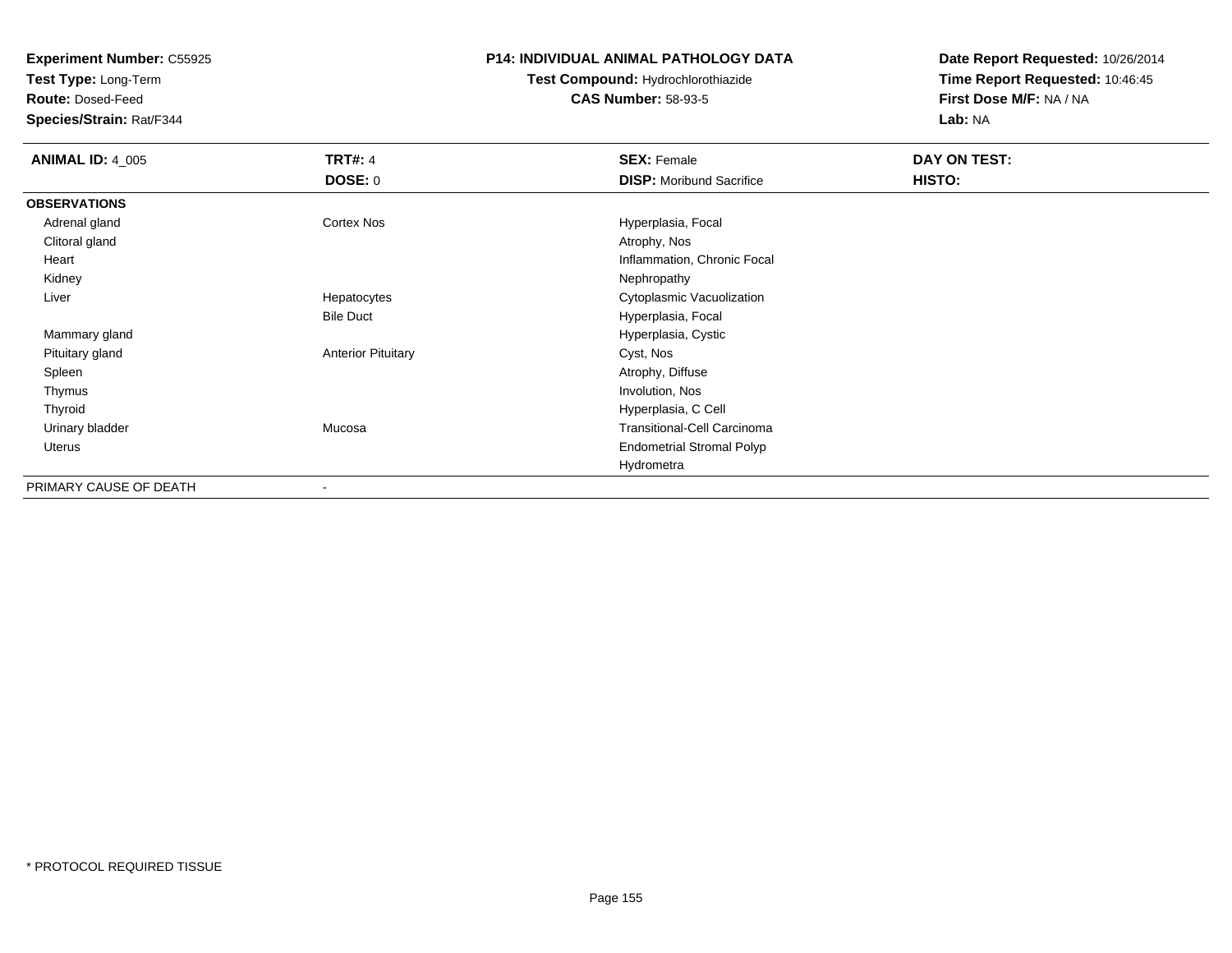**Test Type:** Long-Term

**Route:** Dosed-Feed

**Species/Strain:** Rat/F344

### **P14: INDIVIDUAL ANIMAL PATHOLOGY DATA**

**Test Compound:** Hydrochlorothiazide**CAS Number:** 58-93-5

| <b>ANIMAL ID: 4_006</b> | <b>TRT#: 4</b>            | <b>SEX: Female</b>              | DAY ON TEST: |  |
|-------------------------|---------------------------|---------------------------------|--------------|--|
|                         | <b>DOSE: 0</b>            | <b>DISP: Terminal Sacrifice</b> | HISTO:       |  |
| <b>OBSERVATIONS</b>     |                           |                                 |              |  |
| Adrenal gland           | <b>Cortex Nos</b>         | Cytoplasmic Vacuolization       |              |  |
| Clitoral gland          |                           | Atrophy, Nos                    |              |  |
| Heart                   |                           | Inflammation, Chronic Focal     |              |  |
| Intestine Large         | Colon                     | Parasitism                      |              |  |
| Kidney                  |                           | Nephropathy                     |              |  |
| Liver                   | Hepatocytes               | Cytoplasmic Change, Basophilic  |              |  |
|                         | <b>Bile Duct</b>          | Hyperplasia, Focal              |              |  |
| Lung                    |                           | Pigmentation, Nos               |              |  |
| Mammary gland           |                           | Fibroadenoma                    |              |  |
|                         |                           | Hyperplasia, Cystic             |              |  |
| Pancreas                | Acinus                    | Atrophy, Focal                  |              |  |
|                         |                           | Inflammation, Chronic Focal     |              |  |
| Pituitary gland         | <b>Anterior Pituitary</b> | Adenoma, Nos                    |              |  |
| Thymus                  |                           | Involution, Nos                 |              |  |
| Thyroid                 |                           | Hyperplasia, C Cell             |              |  |
| PRIMARY CAUSE OF DEATH  |                           |                                 |              |  |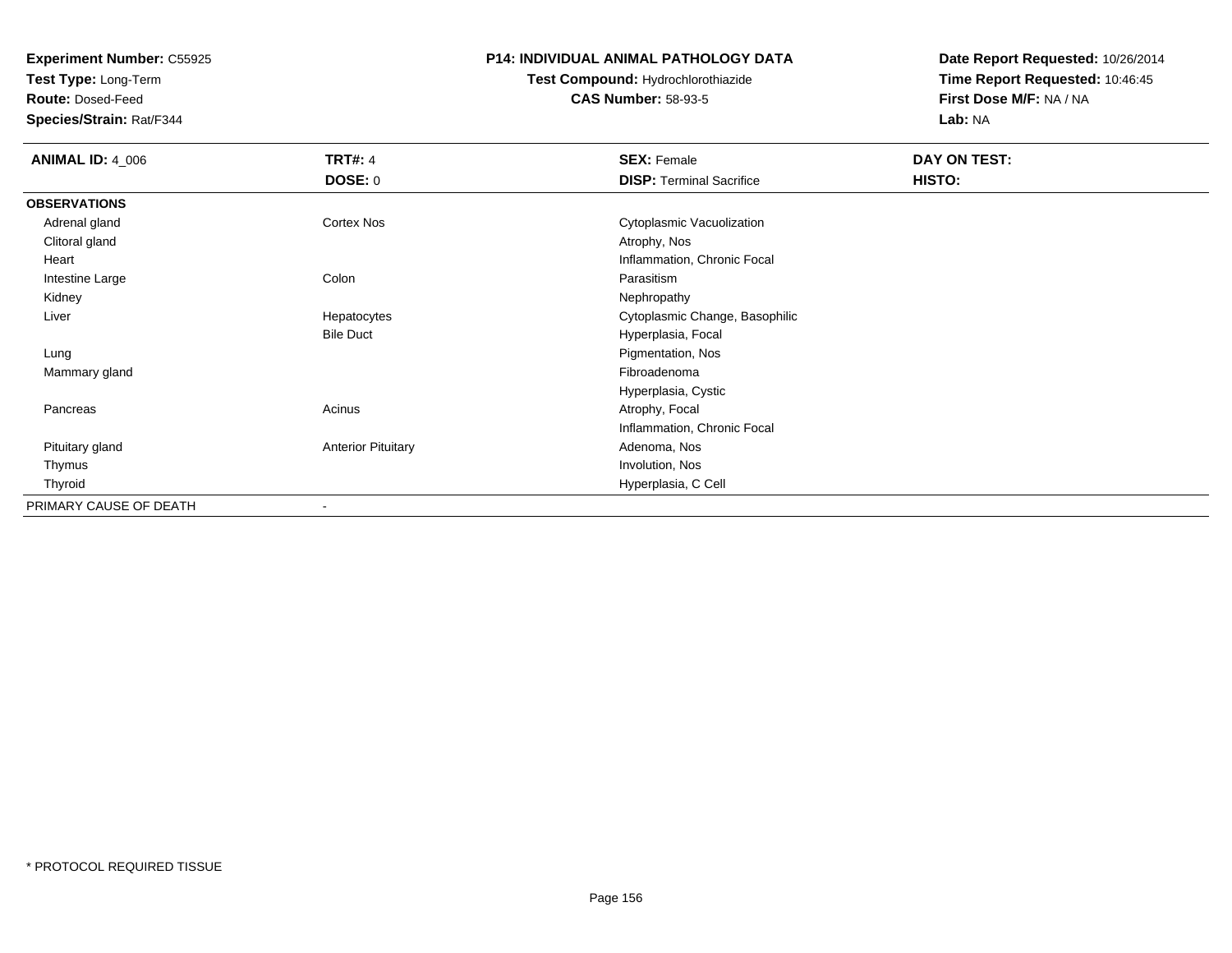**Test Type:** Long-Term

**Route:** Dosed-Feed

**Species/Strain:** Rat/F344

# **P14: INDIVIDUAL ANIMAL PATHOLOGY DATA**

**Test Compound:** Hydrochlorothiazide**CAS Number:** 58-93-5

| <b>ANIMAL ID: 4_007</b> | <b>TRT#: 4</b>              | <b>SEX: Female</b>              | DAY ON TEST: |
|-------------------------|-----------------------------|---------------------------------|--------------|
|                         | DOSE: 0                     | <b>DISP: Terminal Sacrifice</b> | HISTO:       |
| <b>OBSERVATIONS</b>     |                             |                                 |              |
| Adrenal gland           | <b>Cortex Nos</b>           | Angiectasis                     |              |
|                         | Cortex Nos                  | Hyperplasia, Focal              |              |
| <b>Blood vessel</b>     | <b>Pulmonary Artery Nos</b> | Mineralization                  |              |
| Clitoral gland          |                             | Atrophy, Nos                    |              |
|                         |                             | Cyst, Nos                       |              |
| Heart                   |                             | Inflammation, Chronic Focal     |              |
| Kidney                  |                             | Nephropathy                     |              |
| Liver                   | Hepatocytes                 | Cytoplasmic Change, Basophilic  |              |
|                         | <b>Bile Duct</b>            | Hyperplasia, Focal              |              |
| Lung                    |                             | Pigmentation, Nos               |              |
| Mammary gland           |                             | Fibroadenoma                    |              |
|                         |                             | Hyperplasia, Cystic             |              |
| Nasal cavity            |                             | Inflammation, Chronic Focal     |              |
| Pancreas                | Acinus                      | Atrophy, Focal                  |              |
|                         |                             | Inflammation, Chronic Focal     |              |
| Pituitary gland         | <b>Anterior Pituitary</b>   | Adenoma, Nos                    |              |
|                         | <b>Anterior Pituitary</b>   | Cyst, Nos                       |              |
| Thymus                  |                             | Involution, Nos                 |              |
| Thyroid                 |                             | Hyperplasia, C Cell             |              |
| Unspecified             | <b>Abdominal Cavity</b>     | Necrosis, Fat                   |              |
| PRIMARY CAUSE OF DEATH  | ٠                           |                                 |              |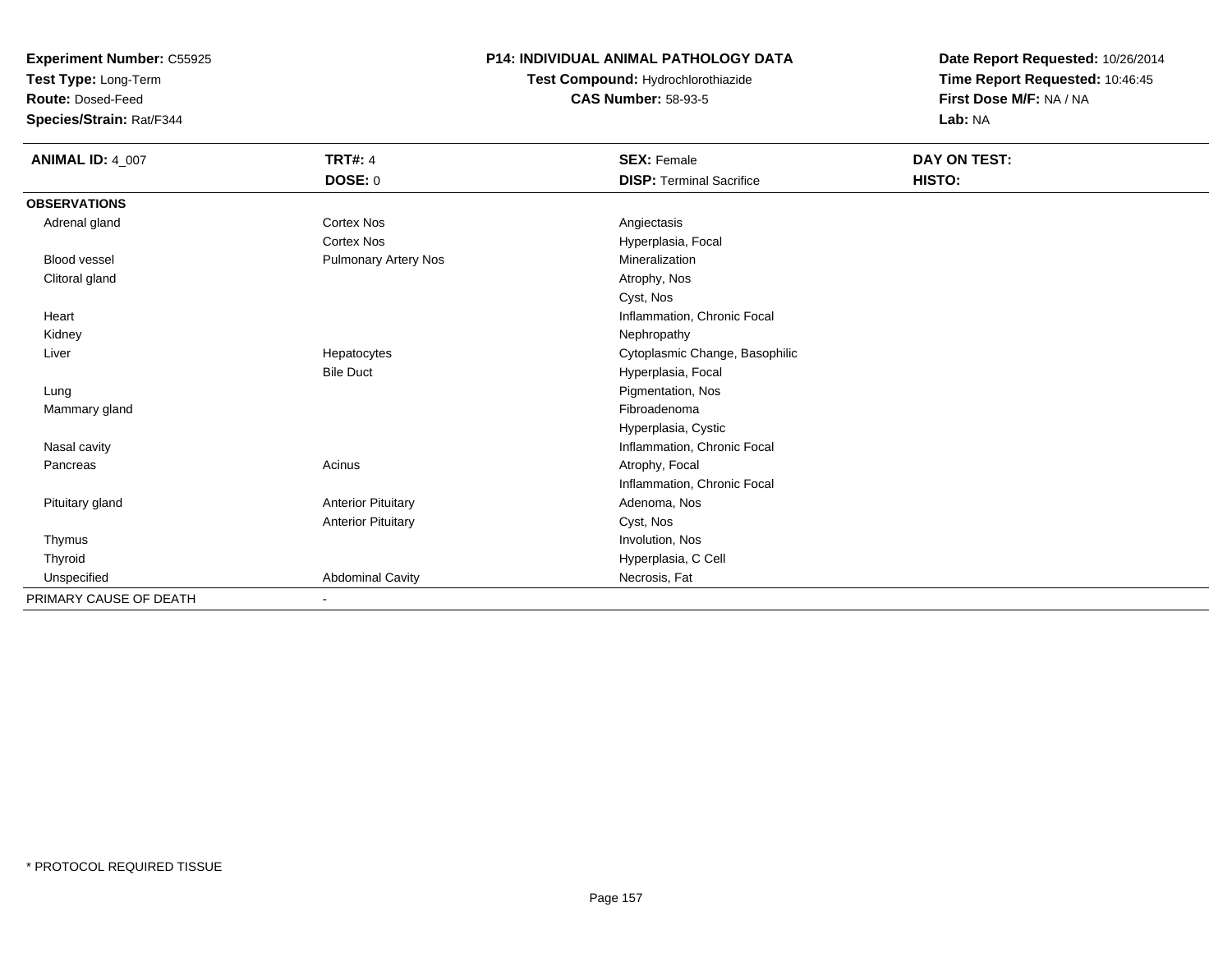**Test Type:** Long-Term

**Route:** Dosed-Feed

**Species/Strain:** Rat/F344

### **P14: INDIVIDUAL ANIMAL PATHOLOGY DATA**

**Test Compound:** Hydrochlorothiazide**CAS Number:** 58-93-5

| <b>ANIMAL ID: 4_008</b> | <b>TRT#: 4</b>              | <b>SEX: Female</b>              | DAY ON TEST: |  |
|-------------------------|-----------------------------|---------------------------------|--------------|--|
|                         | DOSE: 0                     | <b>DISP:</b> Terminal Sacrifice | HISTO:       |  |
| <b>OBSERVATIONS</b>     |                             |                                 |              |  |
| <b>Blood vessel</b>     | <b>Pulmonary Artery Nos</b> | Mineralization                  |              |  |
| Clitoral gland          |                             | Atrophy, Nos                    |              |  |
| Heart                   |                             | Inflammation, Chronic Focal     |              |  |
| Kidney                  |                             | Nephropathy                     |              |  |
| Liver                   | Hepatocytes                 | Cytoplasmic Change, Basophilic  |              |  |
| Lung                    |                             | Inflammation, Chronic Focal     |              |  |
| Mammary gland           |                             | Hyperplasia, Cystic             |              |  |
| Pancreas                | Acinus                      | Atrophy, Focal                  |              |  |
| Pituitary gland         | <b>Anterior Pituitary</b>   | Adenoma, Nos                    |              |  |
| Thymus                  |                             | Involution, Nos                 |              |  |
| Thyroid                 |                             | Hyperplasia, C Cell             |              |  |
| PRIMARY CAUSE OF DEATH  |                             |                                 |              |  |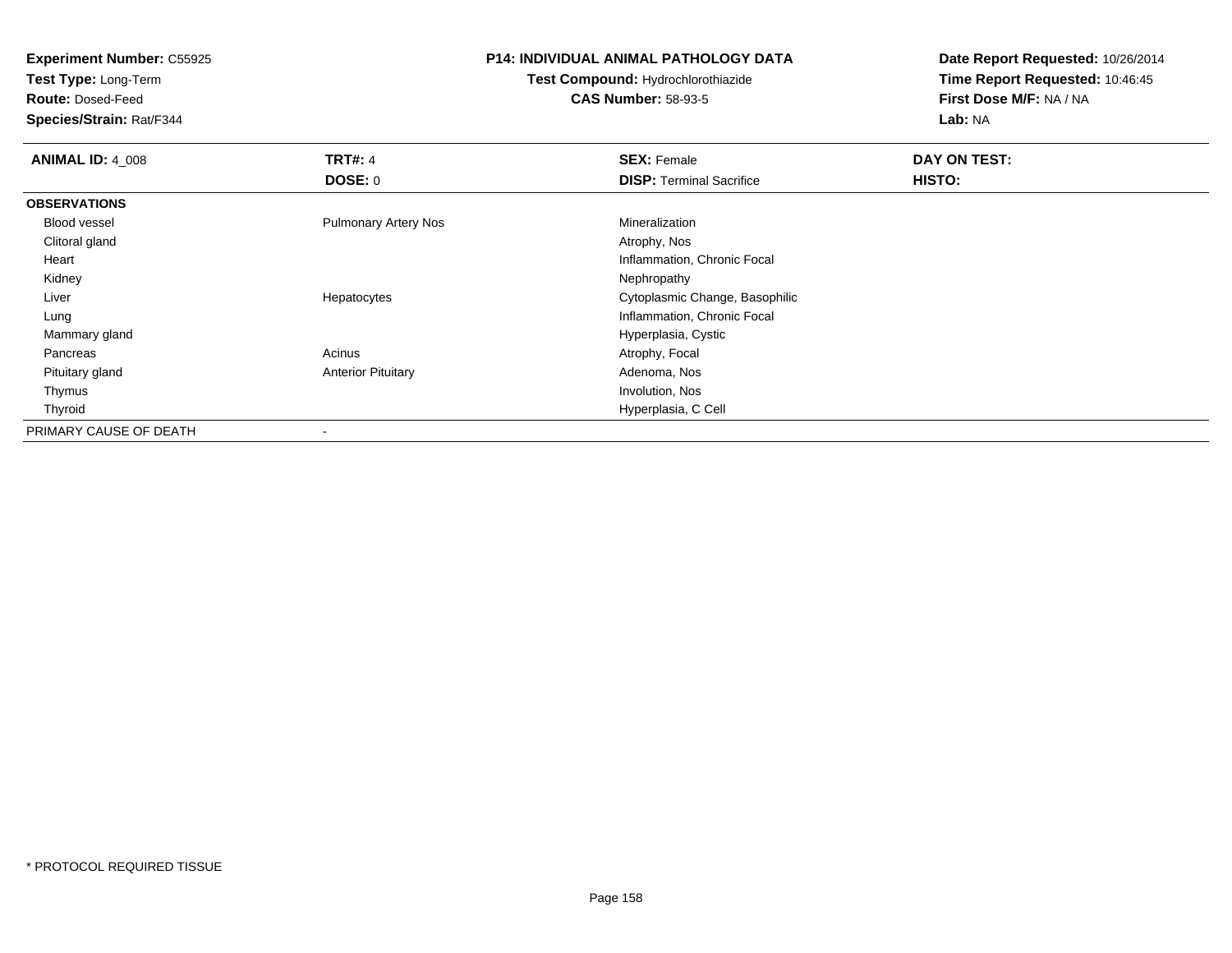**Test Type:** Long-Term

**Route:** Dosed-Feed

**Species/Strain:** Rat/F344

### **P14: INDIVIDUAL ANIMAL PATHOLOGY DATA**

**Test Compound:** Hydrochlorothiazide**CAS Number:** 58-93-5

| <b>ANIMAL ID: 4_009</b> | <b>TRT#: 4</b>              | <b>SEX: Female</b>               | DAY ON TEST: |  |
|-------------------------|-----------------------------|----------------------------------|--------------|--|
|                         | <b>DOSE: 0</b>              | <b>DISP: Natural Death</b>       | HISTO:       |  |
| <b>OBSERVATIONS</b>     |                             |                                  |              |  |
| Adrenal gland           | Cortex Nos                  | Hyperplasia, Focal               |              |  |
| Blood vessel            | <b>Pulmonary Artery Nos</b> | Mineralization                   |              |  |
| Clitoral gland          |                             | Atrophy, Nos                     |              |  |
| Heart                   |                             | Inflammation, Chronic Focal      |              |  |
| Liver                   | Hepatocytes                 | Cytoplasmic Vacuolization        |              |  |
|                         |                             | Necrosis, Focal                  |              |  |
| Mammary gland           |                             | Fibroadenoma                     |              |  |
|                         |                             | Hyperplasia, Cystic              |              |  |
| Spleen                  |                             | Hematopoiesis                    |              |  |
| Thymus                  |                             | Involution, Nos                  |              |  |
| Uterus                  |                             | <b>Endometrial Stromal Polyp</b> |              |  |
|                         |                             | Hydrometra                       |              |  |
| PRIMARY CAUSE OF DEATH  | ۰                           |                                  |              |  |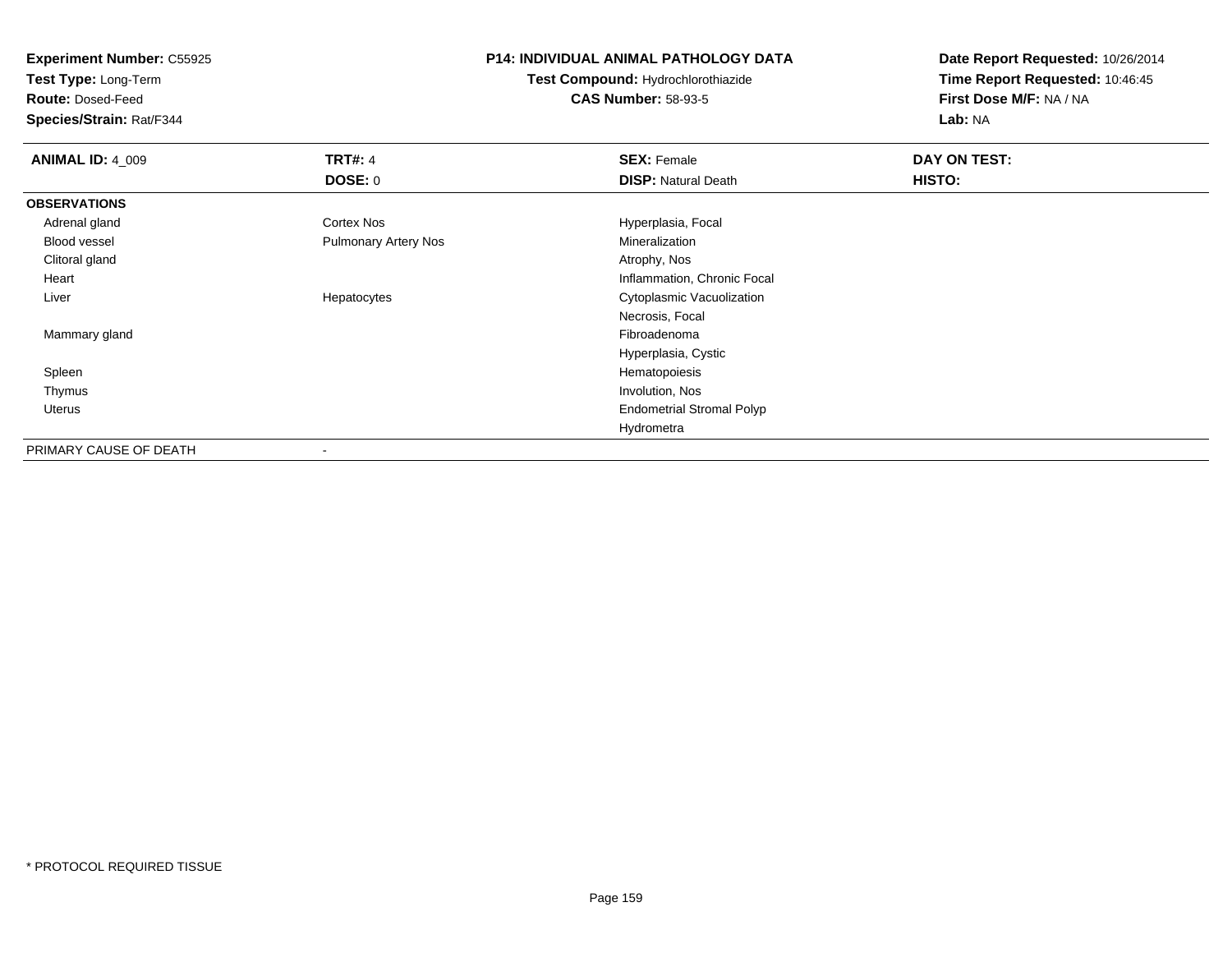**Test Type:** Long-Term

**Route:** Dosed-Feed

**Species/Strain:** Rat/F344

# **P14: INDIVIDUAL ANIMAL PATHOLOGY DATA**

**Test Compound:** Hydrochlorothiazide**CAS Number:** 58-93-5

| <b>ANIMAL ID: 4_010</b> | <b>TRT#: 4</b>              | <b>SEX: Female</b>              | DAY ON TEST: |  |
|-------------------------|-----------------------------|---------------------------------|--------------|--|
|                         | <b>DOSE: 0</b>              | <b>DISP:</b> Moribund Sacrifice | HISTO:       |  |
| <b>OBSERVATIONS</b>     |                             |                                 |              |  |
| Adrenal gland           | <b>Cortex Nos</b>           | Angiectasis                     |              |  |
|                         | <b>Cortex Nos</b>           | Hyperplasia, Focal              |              |  |
| Blood vessel            | <b>Pulmonary Artery Nos</b> | Mineralization                  |              |  |
| Clitoral gland          |                             | Atrophy, Nos                    |              |  |
| Heart                   |                             | Inflammation, Chronic Focal     |              |  |
| Kidney                  |                             | Nephropathy                     |              |  |
| Liver                   | Hepatocytes                 | Cytoplasmic Change, Basophilic  |              |  |
|                         | Hepatocytes                 | Cytoplasmic Vacuolization       |              |  |
|                         |                             | Inflammation, Chronic Focal     |              |  |
|                         |                             | Necrosis, Focal                 |              |  |
| Lung                    |                             | Pigmentation, Nos               |              |  |
| Mammary gland           |                             | Hyperplasia, Cystic             |              |  |
| Pancreas                | Acinus                      | Atrophy, Focal                  |              |  |
| Pituitary gland         | <b>Anterior Pituitary</b>   | Adenoma, Nos                    |              |  |
| Stomach                 | Forestomach                 | Hyperplasia, Epithelial         |              |  |
|                         | Forestomach                 | Inflammation, Chronic Focal     |              |  |
| Thymus                  |                             | Involution, Nos                 |              |  |
| Thyroid                 |                             | Hyperplasia, C Cell             |              |  |
| Uterus                  |                             | Hydrometra                      |              |  |
| PRIMARY CAUSE OF DEATH  |                             |                                 |              |  |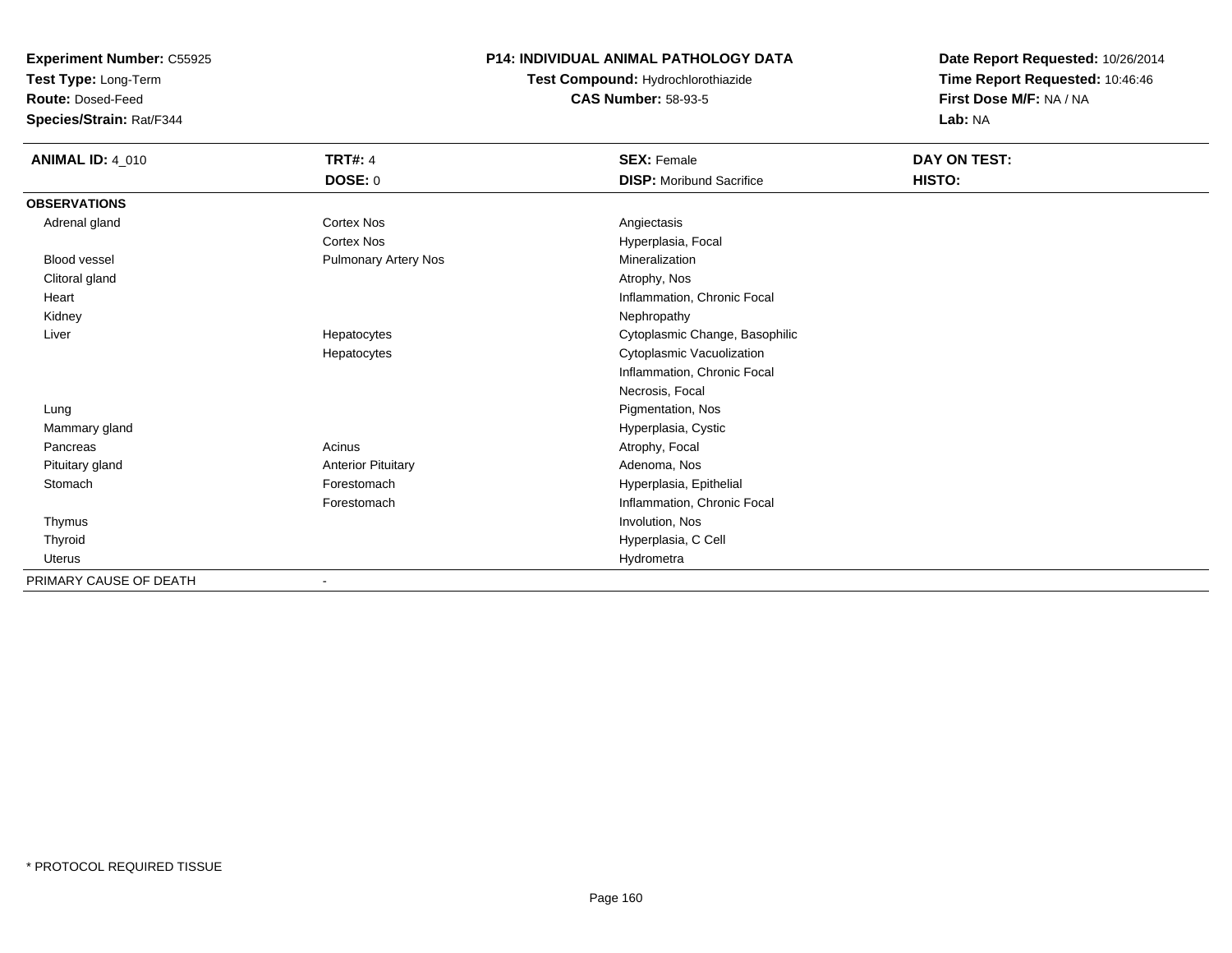**Test Type:** Long-Term

**Route:** Dosed-Feed

**Species/Strain:** Rat/F344

## **P14: INDIVIDUAL ANIMAL PATHOLOGY DATA**

**Test Compound:** Hydrochlorothiazide**CAS Number:** 58-93-5

| <b>ANIMAL ID: 4_011</b> | <b>TRT#: 4</b>              | <b>SEX: Female</b>              | DAY ON TEST: |  |
|-------------------------|-----------------------------|---------------------------------|--------------|--|
|                         | DOSE: 0                     | <b>DISP:</b> Moribund Sacrifice | HISTO:       |  |
| <b>OBSERVATIONS</b>     |                             |                                 |              |  |
| Adrenal gland           | <b>Cortex Nos</b>           | Cytoplasmic Vacuolization       |              |  |
| <b>Blood vessel</b>     | <b>Pulmonary Artery Nos</b> | Mineralization                  |              |  |
| <b>Brain</b>            |                             | Hydrocephalus, Nos              |              |  |
| Harderian gland         | <b>Hardarian Gland</b>      | Fibrosis                        |              |  |
| Heart                   |                             | Inflammation, Chronic Focal     |              |  |
| Kidney                  |                             | Nephropathy                     |              |  |
| Liver                   | Hepatocytes                 | Clear-Cell Change               |              |  |
|                         | Hepatocytes                 | Cytoplasmic Vacuolization       |              |  |
|                         | <b>Bile Duct</b>            | Hyperplasia, Focal              |              |  |
|                         |                             | Inflammation, Chronic Focal     |              |  |
| Lung                    |                             | Alveolar Macrophages            |              |  |
| Lymph node              | Mandibular Lymph Node       | Cyst, Nos                       |              |  |
| Mammary gland           |                             | Fibroadenoma                    |              |  |
|                         |                             | Hyperplasia, Cystic             |              |  |
| Nasal cavity            |                             | Foreign Body, Nos               |              |  |
|                         |                             | Inflammation, Acute Focal       |              |  |
| Pancreas                |                             | Inflammation, Chronic Focal     |              |  |
| Pituitary gland         | <b>Anterior Pituitary</b>   | Adenoma, Nos                    |              |  |
| Stomach                 | <b>Glandular Stomach</b>    | Atrophy, Focal                  |              |  |
|                         | Forestomach                 | Hyperplasia, Epithelial         |              |  |
|                         | Forestomach                 | Inflammation, Chronic Focal     |              |  |
|                         | Forestomach                 | Ulcer, Nos                      |              |  |
| Unspecified             | <b>Abdominal Cavity</b>     | Necrosis, Fat                   |              |  |
| <b>Uterus</b>           |                             | Leiomyoma                       |              |  |
| PRIMARY CAUSE OF DEATH  | $\blacksquare$              |                                 |              |  |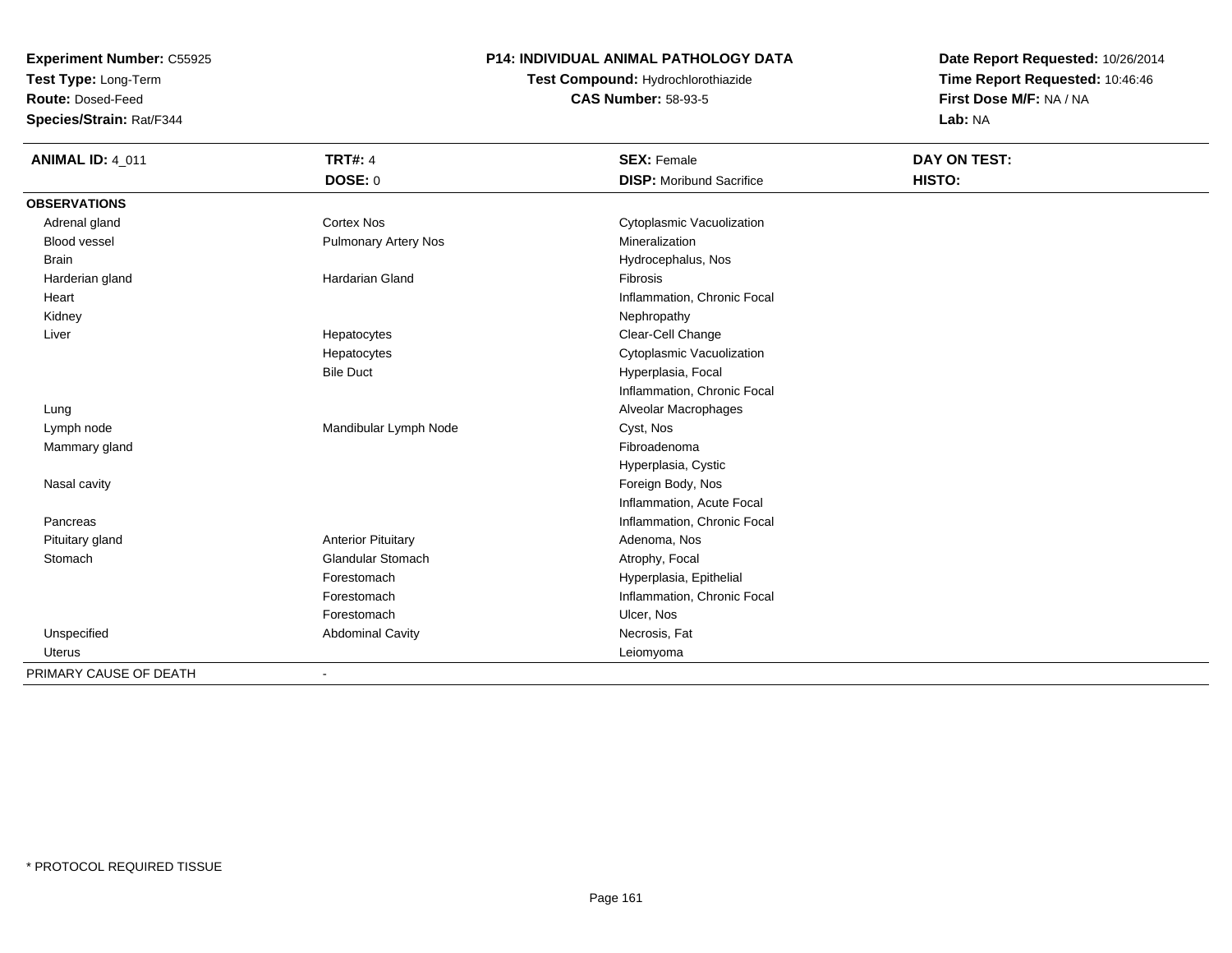**Test Type:** Long-Term

**Route:** Dosed-Feed

**Species/Strain:** Rat/F344

# **P14: INDIVIDUAL ANIMAL PATHOLOGY DATA**

**Test Compound:** Hydrochlorothiazide**CAS Number:** 58-93-5

| <b>ANIMAL ID: 4_012</b> | <b>TRT#: 4</b>              | <b>SEX: Female</b>             | DAY ON TEST: |  |
|-------------------------|-----------------------------|--------------------------------|--------------|--|
|                         | <b>DOSE: 0</b>              | <b>DISP: Natural Death</b>     | HISTO:       |  |
| <b>OBSERVATIONS</b>     |                             |                                |              |  |
| Adrenal gland           | <b>Cortex Nos</b>           | Congestion, Nos                |              |  |
|                         | <b>Cortex Nos</b>           | Hyperplasia, Focal             |              |  |
| Blood vessel            | <b>Pulmonary Artery Nos</b> | Mineralization                 |              |  |
| Brain                   |                             | Hydrocephalus, Nos             |              |  |
| Clitoral gland          |                             | Atrophy, Nos                   |              |  |
| Heart                   |                             | Inflammation, Chronic Focal    |              |  |
| Kidney                  |                             | Nephropathy                    |              |  |
| Liver                   | Hepatocytes                 | Clear-Cell Change              |              |  |
|                         | Hepatocytes                 | Cytoplasmic Change, Basophilic |              |  |
|                         | <b>Bile Duct</b>            | Hyperplasia, Focal             |              |  |
| Lung                    |                             | Congestion, Nos                |              |  |
| Lymph node              | Mesenteric Lymph Node       | Congestion, Nos                |              |  |
| Mammary gland           |                             | Fibroadenoma                   |              |  |
|                         |                             | Hyperplasia, Cystic            |              |  |
| Pituitary gland         | <b>Anterior Pituitary</b>   | Adenoma, Nos                   |              |  |
| PRIMARY CAUSE OF DEATH  |                             |                                |              |  |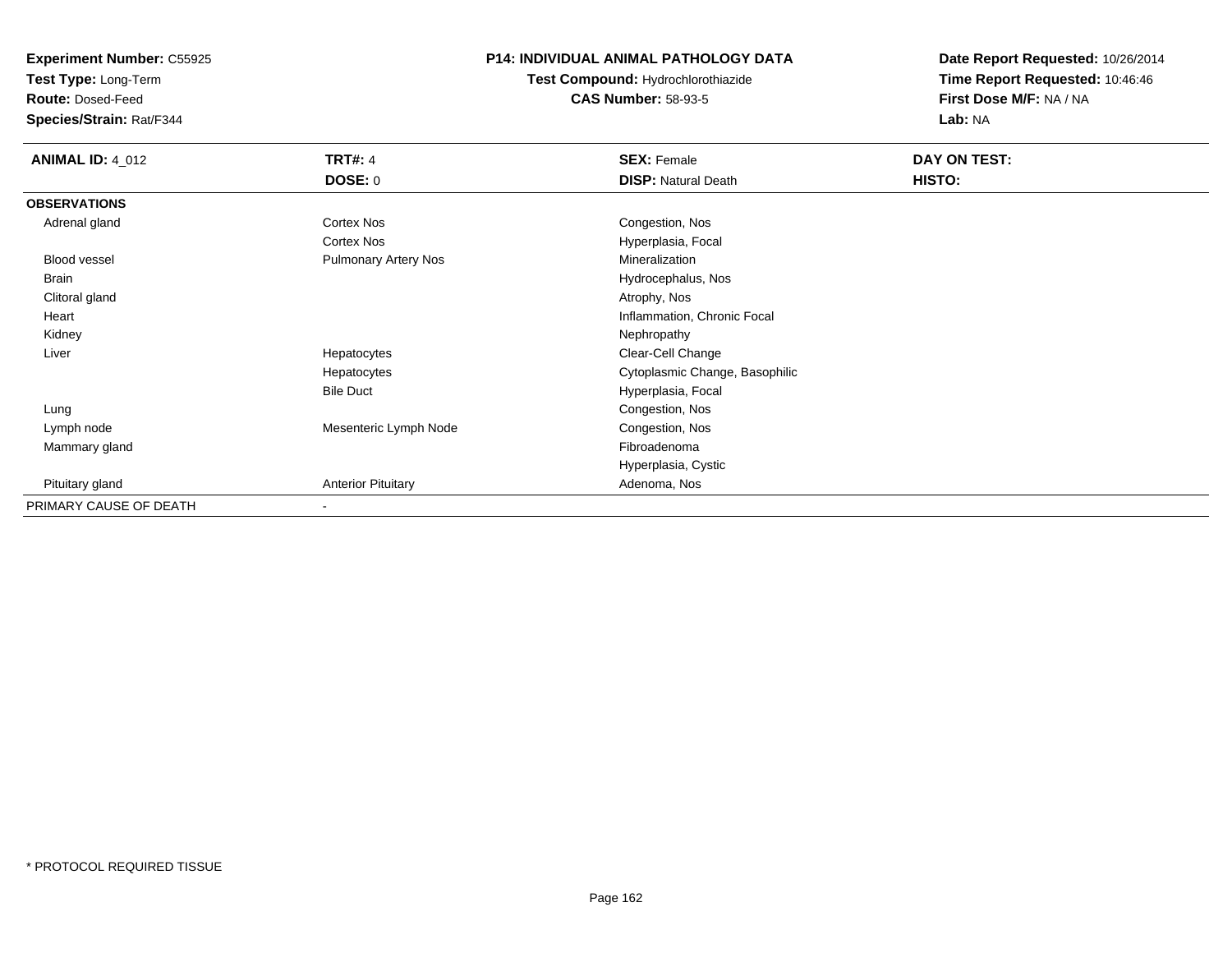**Test Type:** Long-Term

**Route:** Dosed-Feed

**Species/Strain:** Rat/F344

# **P14: INDIVIDUAL ANIMAL PATHOLOGY DATA**

**Test Compound:** Hydrochlorothiazide**CAS Number:** 58-93-5

| <b>ANIMAL ID: 4_013</b> | <b>TRT#: 4</b><br><b>DOSE: 0</b> | <b>SEX: Female</b><br><b>DISP: Terminal Sacrifice</b> | DAY ON TEST:<br>HISTO: |
|-------------------------|----------------------------------|-------------------------------------------------------|------------------------|
| <b>OBSERVATIONS</b>     |                                  |                                                       |                        |
| Adrenal gland           | Cortex Nos                       | Hyperplasia, Focal                                    |                        |
| <b>Blood vessel</b>     | Pulmonary Artery Nos             | Mineralization                                        |                        |
| Clitoral gland          |                                  | Atrophy, Nos                                          |                        |
|                         |                                  | Hyperplasia, Nos                                      |                        |
| Heart                   |                                  | Inflammation, Chronic Focal                           |                        |
| Kidney                  |                                  | Pigmentation, Nos                                     |                        |
| Liver                   | Hepatocytes                      | Cytoplasmic Change, Basophilic                        |                        |
|                         |                                  | Inflammation, Chronic Focal                           |                        |
|                         |                                  | Necrosis, Focal                                       |                        |
| Lung                    |                                  | Pigmentation, Nos                                     |                        |
| Mammary gland           |                                  | Fibroadenoma                                          |                        |
|                         |                                  | Hyperplasia, Cystic                                   |                        |
| Pancreas                | Acinus                           | Atrophy, Focal                                        |                        |
| Pituitary gland         | <b>Anterior Pituitary</b>        | Cyst, Nos                                             |                        |
|                         | Intermedia                       | Cyst, Nos                                             |                        |
| Thymus                  |                                  | Involution, Nos                                       |                        |
| Thyroid                 |                                  | C-Cell Adenoma                                        |                        |
| <b>Uterus</b>           |                                  | <b>Endometrial Stromal Sarcoma</b>                    |                        |
| PRIMARY CAUSE OF DEATH  |                                  |                                                       |                        |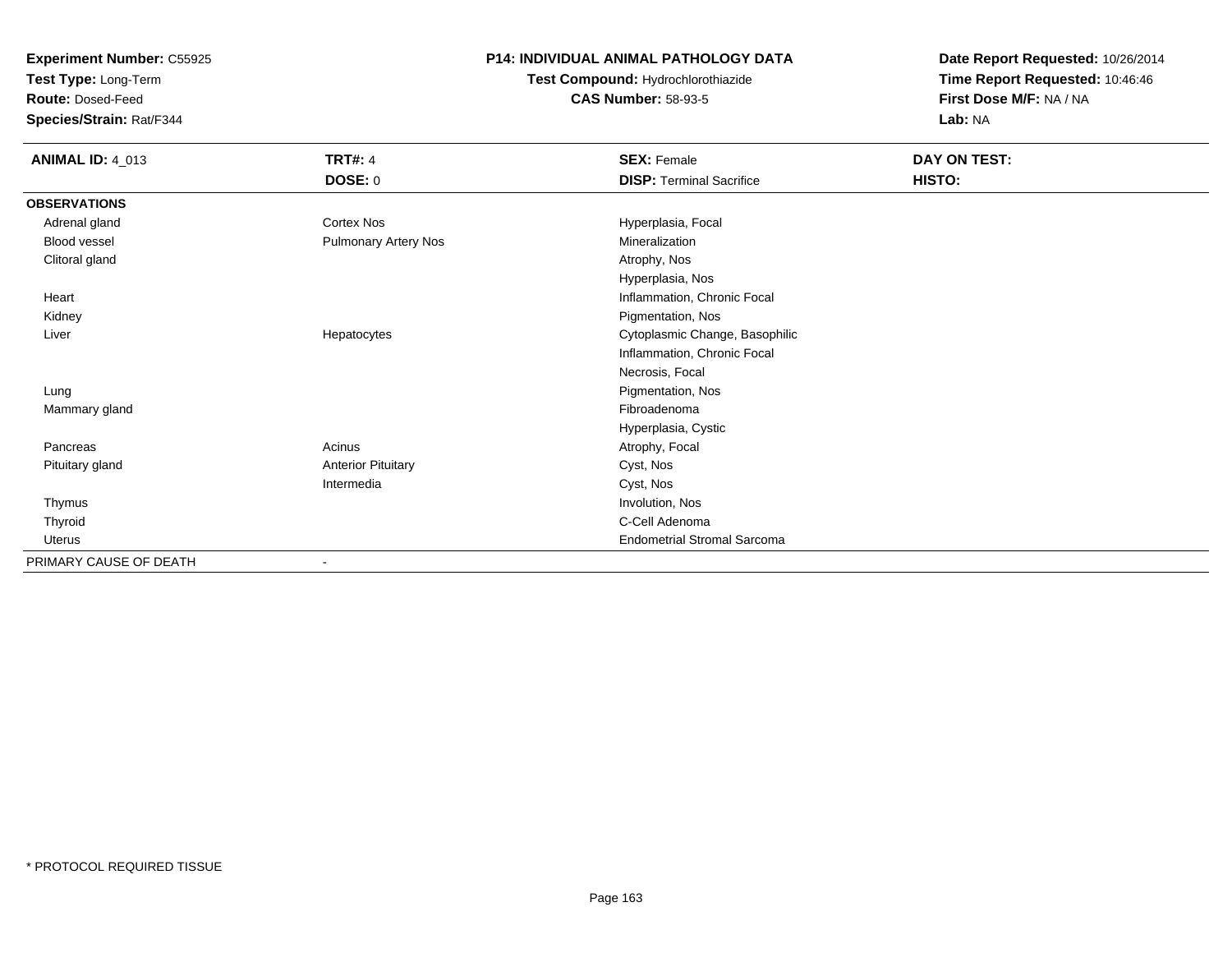**Test Type:** Long-Term

**Route:** Dosed-Feed

**Species/Strain:** Rat/F344

### **P14: INDIVIDUAL ANIMAL PATHOLOGY DATA**

**Test Compound:** Hydrochlorothiazide**CAS Number:** 58-93-5

| <b>ANIMAL ID: 4_014</b> | <b>TRT#: 4</b>              | <b>SEX: Female</b>          | DAY ON TEST: |  |
|-------------------------|-----------------------------|-----------------------------|--------------|--|
|                         | <b>DOSE: 0</b>              | <b>DISP: Natural Death</b>  | HISTO:       |  |
| <b>OBSERVATIONS</b>     |                             |                             |              |  |
| Adrenal gland           | <b>Cortex Nos</b>           | Angiectasis                 |              |  |
| Blood vessel            | <b>Pulmonary Artery Nos</b> | Mineralization              |              |  |
| Clitoral gland          |                             | Carcinoma, Nos              |              |  |
| Heart                   |                             | Inflammation, Chronic Focal |              |  |
| Intestine Large         | Colon                       | Parasitism                  |              |  |
| Kidney                  |                             | Nephropathy                 |              |  |
| Liver                   | Hepatocytes                 | Cytoplasmic Vacuolization   |              |  |
|                         |                             | Hematopoiesis               |              |  |
| Lung                    |                             | Carcinoma, Nos, Metastatic  |              |  |
| Mammary gland           |                             | Hyperplasia, Cystic         |              |  |
| Pancreas                | Acinus                      | Atrophy, Focal              |              |  |
| Pituitary gland         | <b>Anterior Pituitary</b>   | Adenoma, Nos                |              |  |
| Spleen                  |                             | Hematopoiesis               |              |  |
| Thymus                  |                             | Involution, Nos             |              |  |
| Uterus                  | Cervix Uteri                | Cyst, Epidermal Inclusion   |              |  |
| PRIMARY CAUSE OF DEATH  |                             |                             |              |  |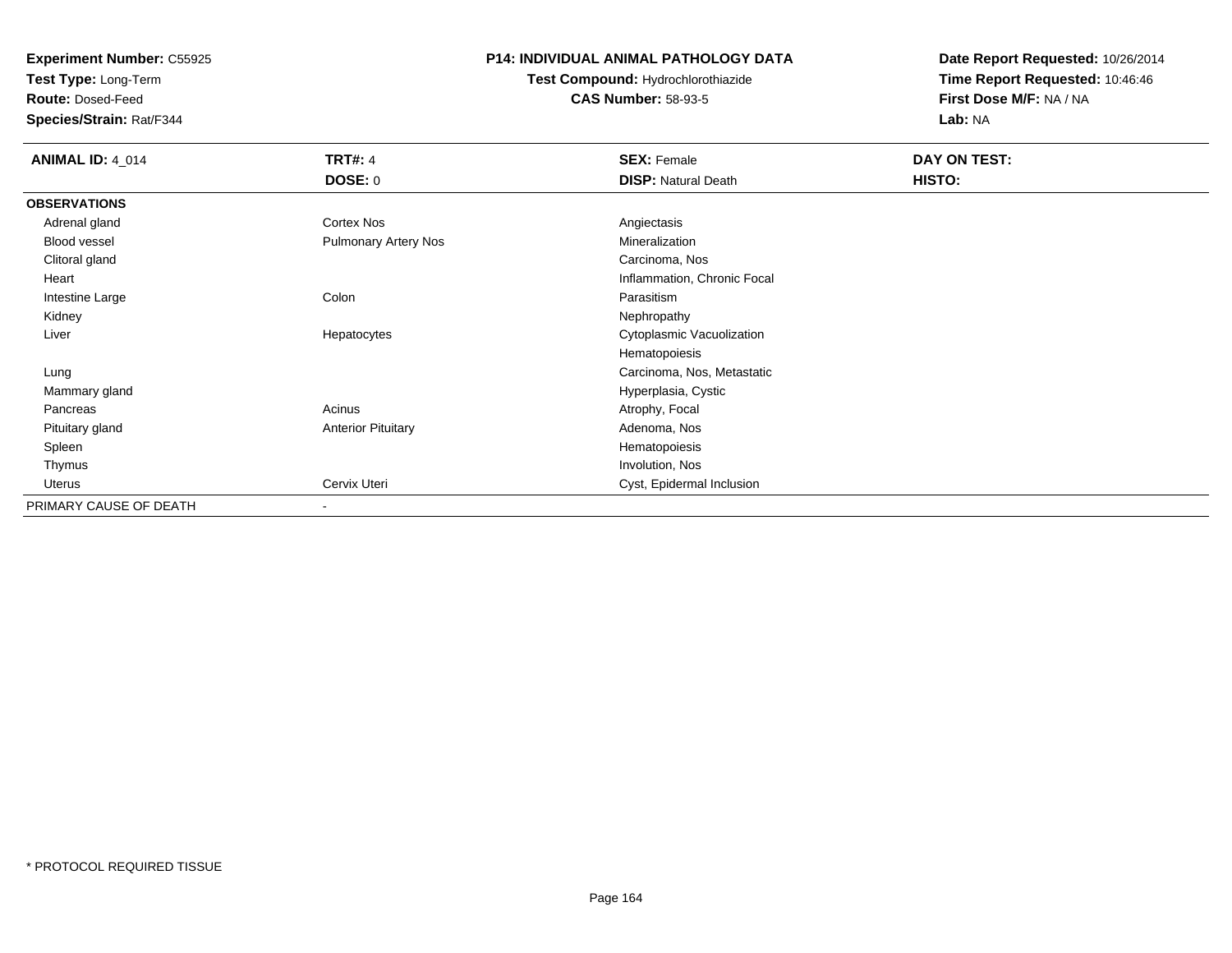**Test Type:** Long-Term

**Route:** Dosed-Feed

**Species/Strain:** Rat/F344

# **P14: INDIVIDUAL ANIMAL PATHOLOGY DATA**

# **Test Compound:** Hydrochlorothiazide**CAS Number:** 58-93-5

| <b>ANIMAL ID: 4_015</b> | <b>TRT#: 4</b>            | <b>SEX: Female</b>          | DAY ON TEST: |
|-------------------------|---------------------------|-----------------------------|--------------|
|                         | <b>DOSE: 0</b>            | <b>DISP: Natural Death</b>  | HISTO:       |
| <b>OBSERVATIONS</b>     |                           |                             |              |
| Adrenal gland           | Cortex Nos                | Angiectasis                 |              |
| Blood vessel            | Pulmonary Artery Nos      | Mineralization              |              |
| Clitoral gland          |                           | Atrophy, Nos                |              |
|                         |                           | Cyst, Nos                   |              |
| Heart                   |                           | Inflammation, Chronic Focal |              |
| Intestine Large         | Cecum, Colon              | Inflammation, Acute Focal   |              |
| Kidney                  |                           | Nephropathy                 |              |
|                         |                           | Pigmentation, Nos           |              |
| Liver                   |                           | Abnormal Curvature          |              |
|                         | <b>Bile Duct</b>          | Hyperplasia, Focal          |              |
| Lung                    |                           | Pigmentation, Nos           |              |
| Lymph node              | Thoracic Lymph Node       | Hyperplasia, Reticulum Cell |              |
| Mammary gland           |                           | Hyperplasia, Cystic         |              |
| Pituitary gland         | <b>Anterior Pituitary</b> | Hyperplasia, Focal          |              |
| Thymus                  |                           | Involution, Nos             |              |
| Unspecified             | Multiple Organs Nos       | Leukemia, Mononuclear Cell  |              |
| PRIMARY CAUSE OF DEATH  | $\blacksquare$            |                             |              |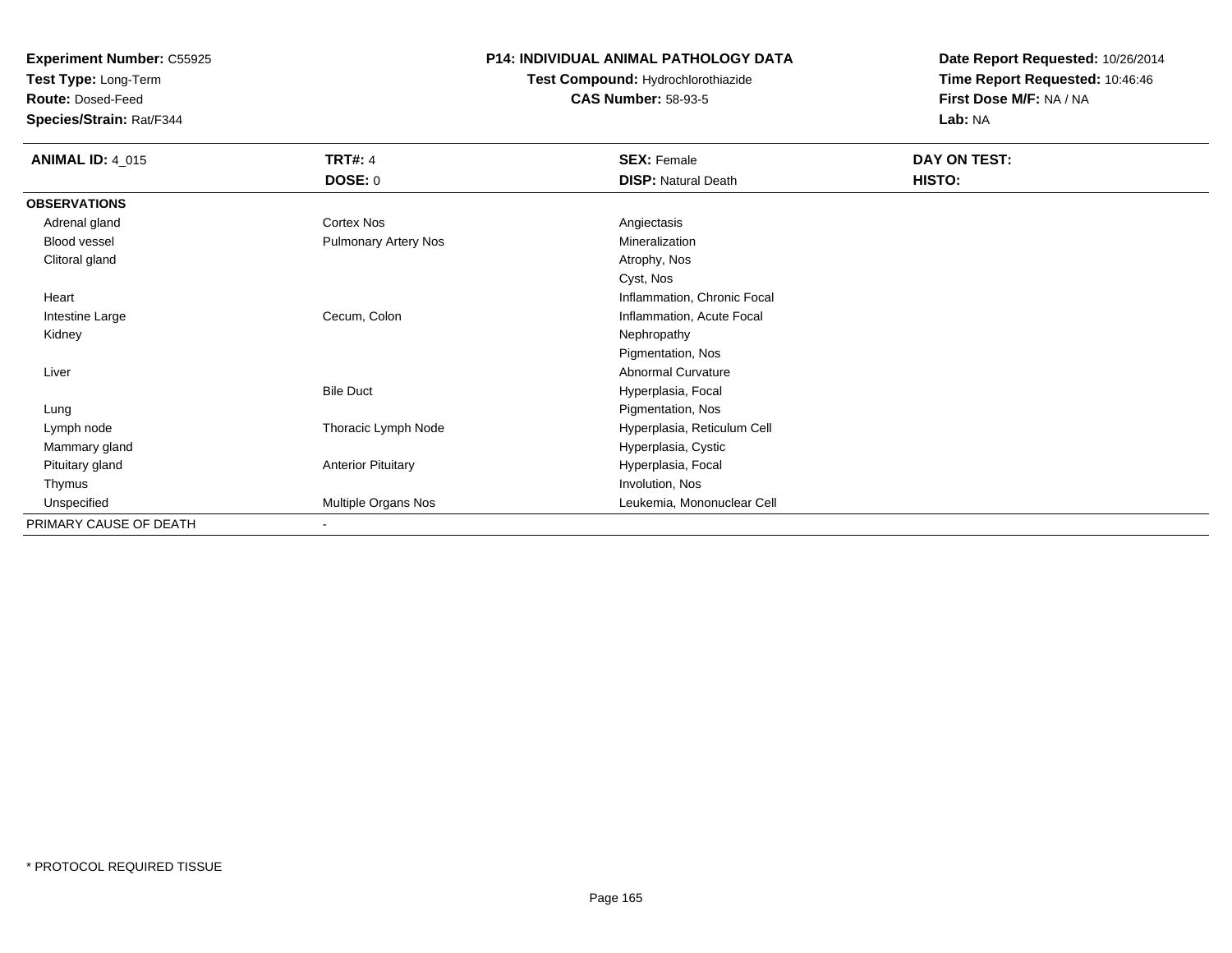**Test Type:** Long-Term

**Route:** Dosed-Feed

**Species/Strain:** Rat/F344

# **P14: INDIVIDUAL ANIMAL PATHOLOGY DATA**

**Test Compound:** Hydrochlorothiazide**CAS Number:** 58-93-5

| <b>ANIMAL ID: 4_016</b> | <b>TRT#: 4</b>              | <b>SEX: Female</b>               | DAY ON TEST: |  |
|-------------------------|-----------------------------|----------------------------------|--------------|--|
|                         | DOSE: 0                     | <b>DISP: Terminal Sacrifice</b>  | HISTO:       |  |
| <b>OBSERVATIONS</b>     |                             |                                  |              |  |
| Adrenal gland           | Cortex Nos                  | Angiectasis                      |              |  |
|                         | Medulla                     | Pheochromocytoma                 |              |  |
| <b>Blood vessel</b>     | <b>Pulmonary Artery Nos</b> | Mineralization                   |              |  |
| Clitoral gland          |                             | Atrophy, Nos                     |              |  |
| Heart                   |                             | Inflammation, Chronic Focal      |              |  |
| Kidney                  |                             | Mineralization                   |              |  |
|                         |                             | Nephropathy                      |              |  |
| Liver                   | Hepatocytes                 | Cytoplasmic Change, Basophilic   |              |  |
| Lung                    |                             | Pigmentation, Nos                |              |  |
| Mammary gland           |                             | Fibroadenoma                     |              |  |
|                         |                             | Hyperplasia, Cystic              |              |  |
| Pancreas                |                             | Inflammation, Chronic Focal      |              |  |
| Pituitary gland         | <b>Anterior Pituitary</b>   | Hyperplasia, Focal               |              |  |
| Thymus                  |                             | Cyst, Nos                        |              |  |
|                         |                             | Involution, Nos                  |              |  |
| Thyroid                 |                             | Hyperplasia, C Cell              |              |  |
| Unspecified             | <b>Abdominal Cavity</b>     | Necrosis, Fat                    |              |  |
| Uterus                  |                             | <b>Endometrial Stromal Polyp</b> |              |  |
|                         |                             | Hydrometra                       |              |  |
| PRIMARY CAUSE OF DEATH  |                             |                                  |              |  |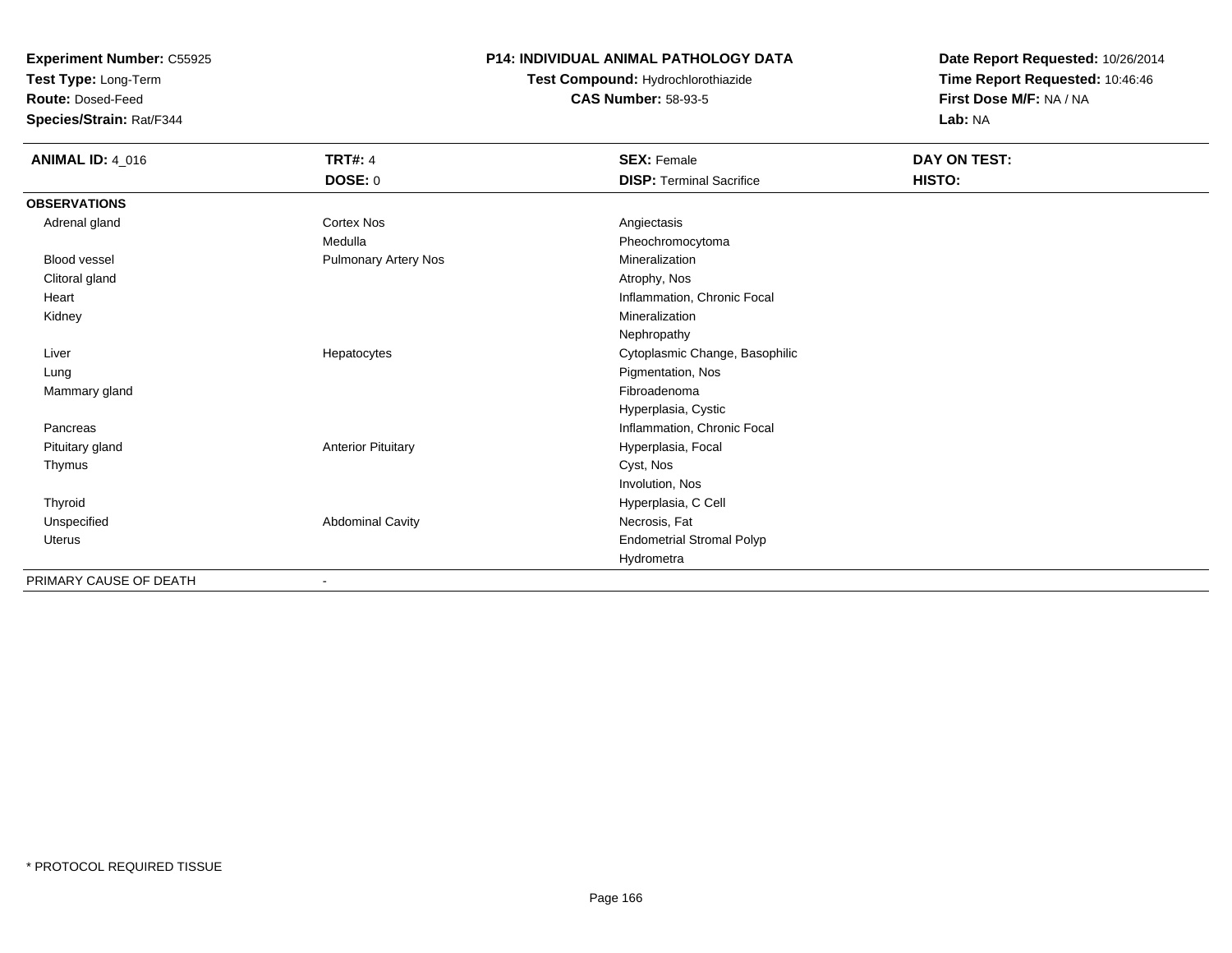**Test Type:** Long-Term

**Route:** Dosed-Feed

**Species/Strain:** Rat/F344

# **P14: INDIVIDUAL ANIMAL PATHOLOGY DATA**

**Test Compound:** Hydrochlorothiazide**CAS Number:** 58-93-5

| <b>ANIMAL ID: 4_017</b> | <b>TRT#: 4</b>              | <b>SEX: Female</b>              | DAY ON TEST: |  |
|-------------------------|-----------------------------|---------------------------------|--------------|--|
|                         | DOSE: 0                     | <b>DISP: Terminal Sacrifice</b> | HISTO:       |  |
| <b>OBSERVATIONS</b>     |                             |                                 |              |  |
| Adrenal gland           | <b>Cortex Nos</b>           | Hyperplasia, Focal              |              |  |
| Blood vessel            | <b>Pulmonary Artery Nos</b> | Mineralization                  |              |  |
| Clitoral gland          |                             | Atrophy, Nos                    |              |  |
| Eye                     | Nasolacrimal Duct           | Inflammation, Acute Focal       |              |  |
| Heart                   |                             | Inflammation, Chronic Focal     |              |  |
| Intestine Large         | Cecum, Colon                | Congestion, Nos                 |              |  |
|                         | Cecum, Colon                | Edema, Nos                      |              |  |
| <b>Intestine Small</b>  | <b>Ileum</b>                | Congestion, Nos                 |              |  |
| Kidney                  |                             | Nephropathy                     |              |  |
|                         |                             | Pigmentation, Nos               |              |  |
| Liver                   | Hepatocytes                 | Degeneration, Nos               |              |  |
|                         | <b>Bile Duct</b>            | Hyperplasia, Focal              |              |  |
| Lymph node              | Mesenteric Lymph Node       | Angiectasis                     |              |  |
|                         | Thoracic Lymph Node         | Angiectasis                     |              |  |
| Mammary gland           |                             | Fibroadenoma                    |              |  |
| Pituitary gland         | <b>Anterior Pituitary</b>   | Hyperplasia, Focal              |              |  |
| Thymus                  |                             | Involution, Nos                 |              |  |
| Unspecified             | Abdominal Cavity            | Inflammation, Chronic Focal     |              |  |
|                         | Multiple Organs Nos         | Leukemia, Mononuclear Cell      |              |  |
| PRIMARY CAUSE OF DEATH  |                             |                                 |              |  |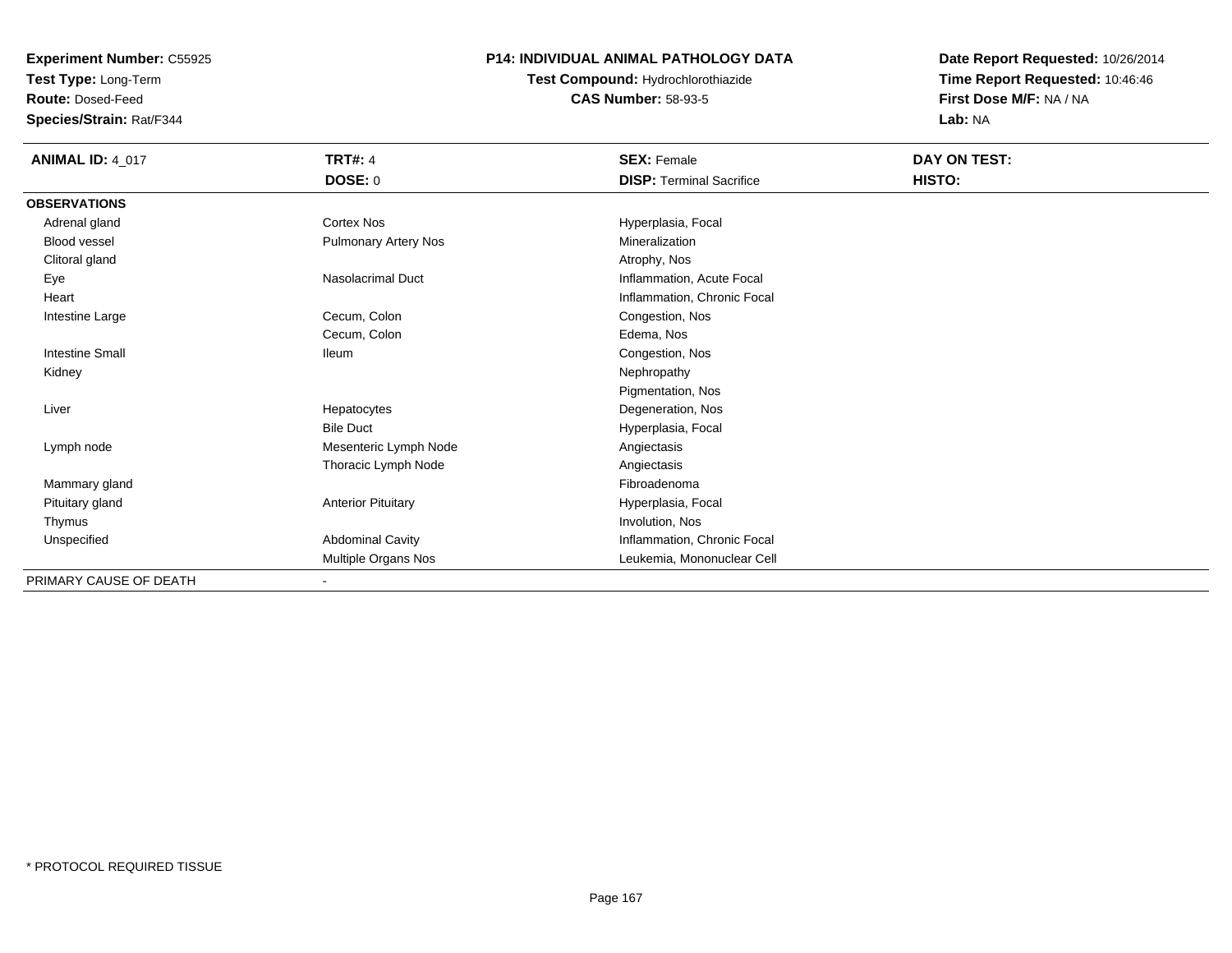**Test Type:** Long-Term

**Route:** Dosed-Feed

**Species/Strain:** Rat/F344

## **P14: INDIVIDUAL ANIMAL PATHOLOGY DATA**

**Test Compound:** Hydrochlorothiazide**CAS Number:** 58-93-5

| <b>ANIMAL ID: 4_018</b> | <b>TRT#: 4</b>            | <b>SEX: Female</b>               | DAY ON TEST: |  |
|-------------------------|---------------------------|----------------------------------|--------------|--|
|                         | <b>DOSE: 0</b>            | <b>DISP: Natural Death</b>       | HISTO:       |  |
| <b>OBSERVATIONS</b>     |                           |                                  |              |  |
| Adrenal gland           | Cortex Nos                | Congestion, Nos                  |              |  |
|                         | Cortex Nos                | Hyperplasia, Focal               |              |  |
| Bone                    |                           | Osteosclerosis                   |              |  |
| Clitoral gland          |                           | Atrophy, Nos                     |              |  |
| Heart                   |                           | Inflammation, Chronic Focal      |              |  |
| Kidney                  |                           | Nephropathy                      |              |  |
| Liver                   | Hepatocytes               | Cytoplasmic Change, Basophilic   |              |  |
| Lung                    |                           | Congestion, Nos                  |              |  |
| Lymph node              | Mesenteric Lymph Node     | Congestion, Nos                  |              |  |
| Mammary gland           |                           | Adenocarcinoma, Nos              |              |  |
|                         |                           | Lactation                        |              |  |
| Pancreas                | Acinus                    | Atrophy, Focal                   |              |  |
| Pituitary gland         | <b>Anterior Pituitary</b> | Adenoma, Nos                     |              |  |
| Spleen                  |                           | Atrophy, Nos                     |              |  |
|                         |                           | Pigmentation, Nos                |              |  |
| <b>Uterus</b>           |                           | <b>Endometrial Stromal Polyp</b> |              |  |
| PRIMARY CAUSE OF DEATH  | $\overline{\phantom{a}}$  |                                  |              |  |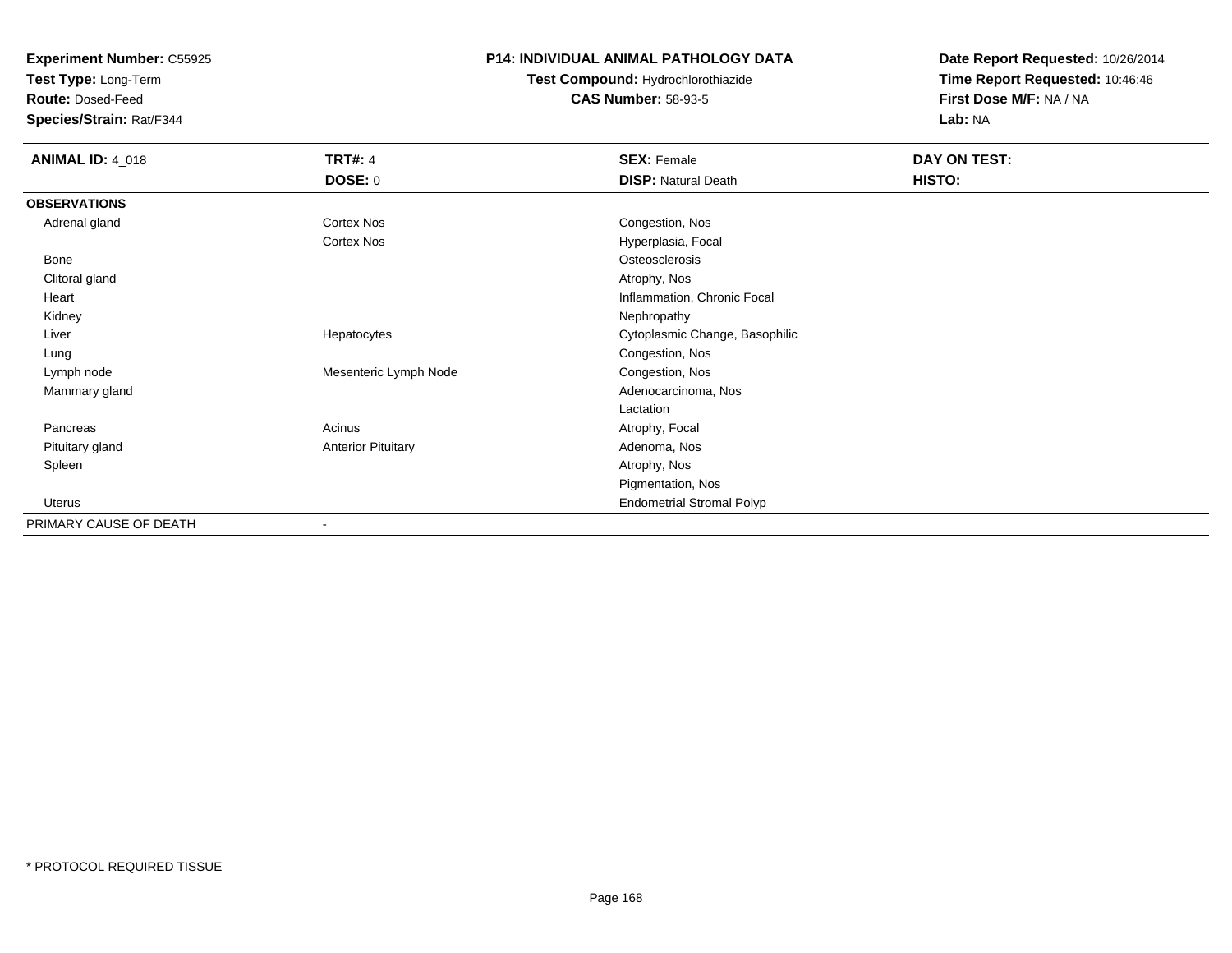**Test Type:** Long-Term

**Route:** Dosed-Feed

**Species/Strain:** Rat/F344

# **P14: INDIVIDUAL ANIMAL PATHOLOGY DATA**

**Test Compound:** Hydrochlorothiazide**CAS Number:** 58-93-5

| <b>ANIMAL ID: 4_019</b> | <b>TRT#: 4</b>              | <b>SEX: Female</b>               | DAY ON TEST: |
|-------------------------|-----------------------------|----------------------------------|--------------|
|                         | DOSE: 0                     | <b>DISP:</b> Moribund Sacrifice  | HISTO:       |
| <b>OBSERVATIONS</b>     |                             |                                  |              |
| Adrenal gland           | <b>Cortex Nos</b>           | Hypertrophy, Focal               |              |
| Blood vessel            | <b>Pulmonary Artery Nos</b> | Mineralization                   |              |
| Clitoral gland          |                             | Adenoma, Nos                     |              |
|                         |                             | Atrophy, Nos                     |              |
| Heart                   |                             | Inflammation, Chronic Focal      |              |
| Kidney                  |                             | Nephropathy                      |              |
| Liver                   |                             | <b>Abnormal Curvature</b>        |              |
|                         | Hepatocytes                 | Cytoplasmic Change, Basophilic   |              |
|                         |                             | Inflammation, Chronic Focal      |              |
| Lung                    |                             | Alveolar Macrophages             |              |
| Mammary gland           |                             | Hyperplasia, Cystic              |              |
| Pancreas                | Acinus                      | Atrophy, Focal                   |              |
| Pituitary gland         | <b>Anterior Pituitary</b>   | Hyperplasia, Focal               |              |
| Spleen                  |                             | Hematopoiesis                    |              |
| Thymus                  |                             | Involution, Nos                  |              |
| Thyroid                 |                             | Hyperplasia, C Cell              |              |
| Uterus                  |                             | <b>Endometrial Stromal Polyp</b> |              |
| PRIMARY CAUSE OF DEATH  |                             |                                  |              |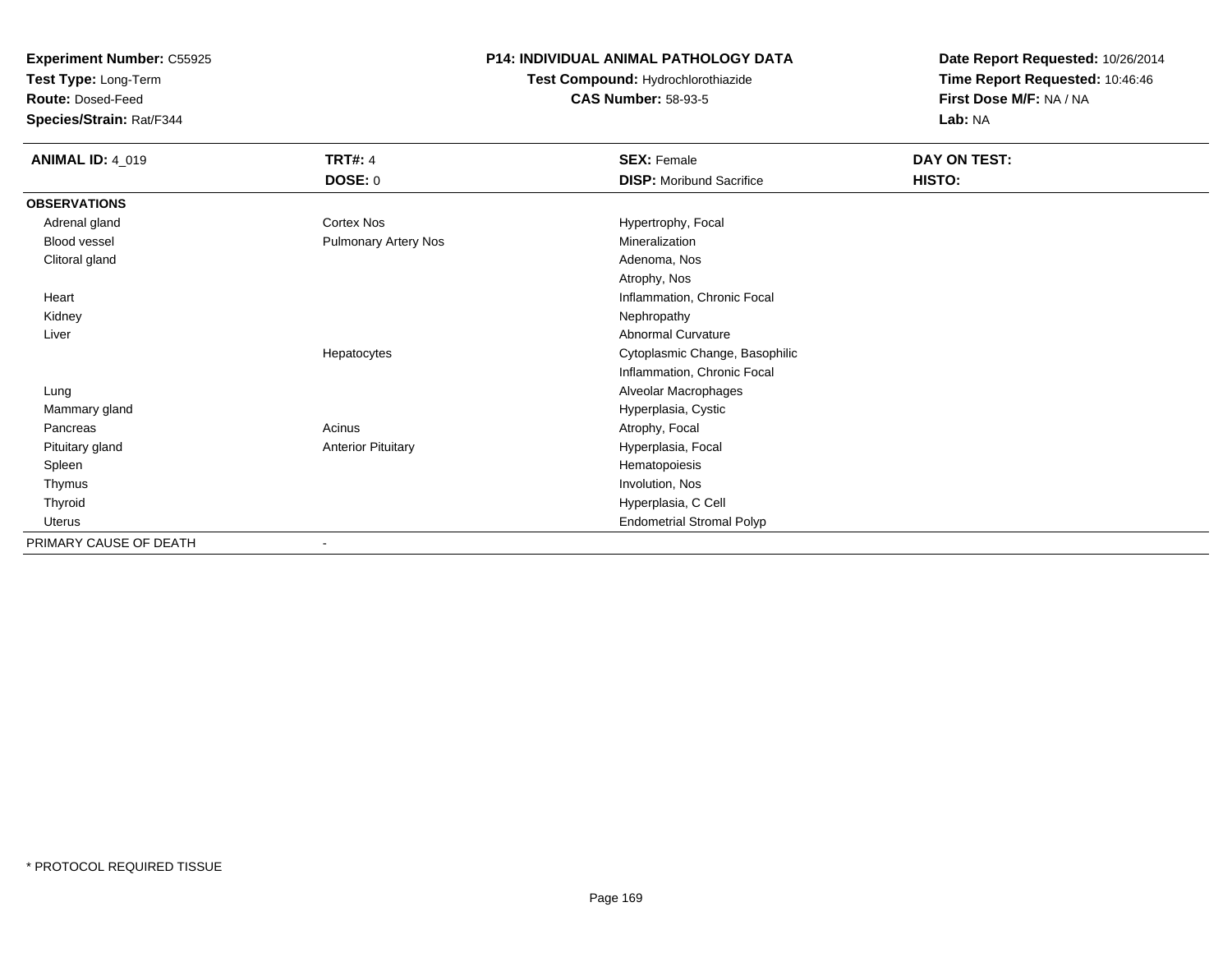**Test Type:** Long-Term

**Route:** Dosed-Feed

**Species/Strain:** Rat/F344

### **P14: INDIVIDUAL ANIMAL PATHOLOGY DATA**

**Test Compound:** Hydrochlorothiazide**CAS Number:** 58-93-5

| <b>ANIMAL ID: 4_020</b> | <b>TRT#: 4</b>            | <b>SEX: Female</b>              | DAY ON TEST: |
|-------------------------|---------------------------|---------------------------------|--------------|
|                         | <b>DOSE: 0</b>            | <b>DISP: Terminal Sacrifice</b> | HISTO:       |
| <b>OBSERVATIONS</b>     |                           |                                 |              |
| Adrenal gland           | Cortex Nos                | Hypertrophy, Focal              |              |
| Clitoral gland          |                           | Carcinoma, Nos                  |              |
| Heart                   |                           | Inflammation, Chronic Focal     |              |
| Kidney                  |                           | Infarct, Nos                    |              |
|                         |                           | Mineralization                  |              |
|                         |                           | Nephropathy                     |              |
| Liver                   | Hepatocytes               | Cytoplasmic Change, Basophilic  |              |
|                         | <b>Bile Duct</b>          | Hyperplasia, Focal              |              |
|                         |                           | Necrosis, Focal                 |              |
| Lymph node              | Inguinal Lymph Node       | Cyst, Nos                       |              |
|                         | Mandibular Lymph Node     | Cyst, Nos                       |              |
| Mammary gland           |                           | Hyperplasia, Cystic             |              |
| Pituitary gland         | Intermedia                | Cyst, Nos                       |              |
|                         | <b>Anterior Pituitary</b> | Hyperplasia, Focal              |              |
| Thymus                  |                           | Involution, Nos                 |              |
| Thyroid                 |                           | Hyperplasia, C Cell             |              |
| Tongue                  |                           | Squamous Cell Carcinoma         |              |
| Unspecified             | Multiple Organs Nos       | Leukemia, Mononuclear Cell      |              |
| Uterus                  |                           | Hydrometra                      |              |
| PRIMARY CAUSE OF DEATH  | ٠                         |                                 |              |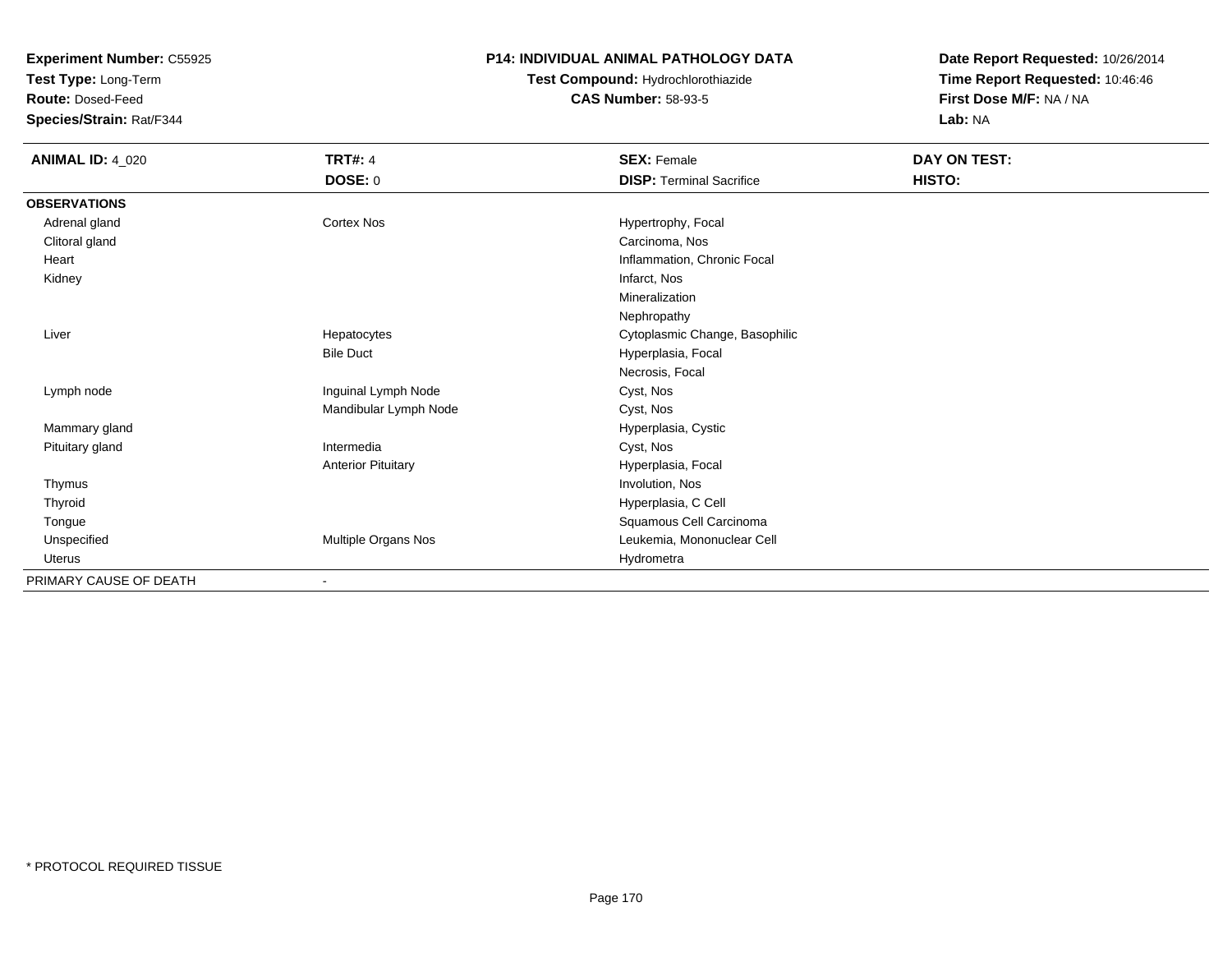**Test Type:** Long-Term

**Route:** Dosed-Feed

**Species/Strain:** Rat/F344

### **P14: INDIVIDUAL ANIMAL PATHOLOGY DATA**

**Test Compound:** Hydrochlorothiazide**CAS Number:** 58-93-5

| <b>ANIMAL ID: 4_021</b> | <b>TRT#: 4</b>            | <b>SEX: Female</b>               | DAY ON TEST: |  |
|-------------------------|---------------------------|----------------------------------|--------------|--|
|                         | <b>DOSE: 0</b>            | <b>DISP: Terminal Sacrifice</b>  | HISTO:       |  |
| <b>OBSERVATIONS</b>     |                           |                                  |              |  |
| Adrenal gland           | <b>Cortex Nos</b>         | Angiectasis                      |              |  |
|                         | <b>Cortex Nos</b>         | Hyperplasia, Focal               |              |  |
|                         | Medulla                   | Hyperplasia, Nos                 |              |  |
| Clitoral gland          |                           | Atrophy, Nos                     |              |  |
| Heart                   |                           | Inflammation, Chronic Focal      |              |  |
| Kidney                  |                           | Nephropathy                      |              |  |
| Liver                   | Hepatocytes               | Cytoplasmic Change, Basophilic   |              |  |
|                         | <b>Bile Duct</b>          | Hyperplasia, Focal               |              |  |
|                         |                           | Inflammation, Chronic Focal      |              |  |
| Lung                    |                           | Pigmentation, Nos                |              |  |
| Mammary gland           |                           | Fibroadenoma                     |              |  |
| Pituitary gland         | <b>Anterior Pituitary</b> | Cyst, Nos                        |              |  |
| Thymus                  |                           | Involution, Nos                  |              |  |
| Unspecified             | <b>Abdominal Cavity</b>   | Necrosis, Fat                    |              |  |
| Uterus                  |                           | <b>Endometrial Stromal Polyp</b> |              |  |
| PRIMARY CAUSE OF DEATH  |                           |                                  |              |  |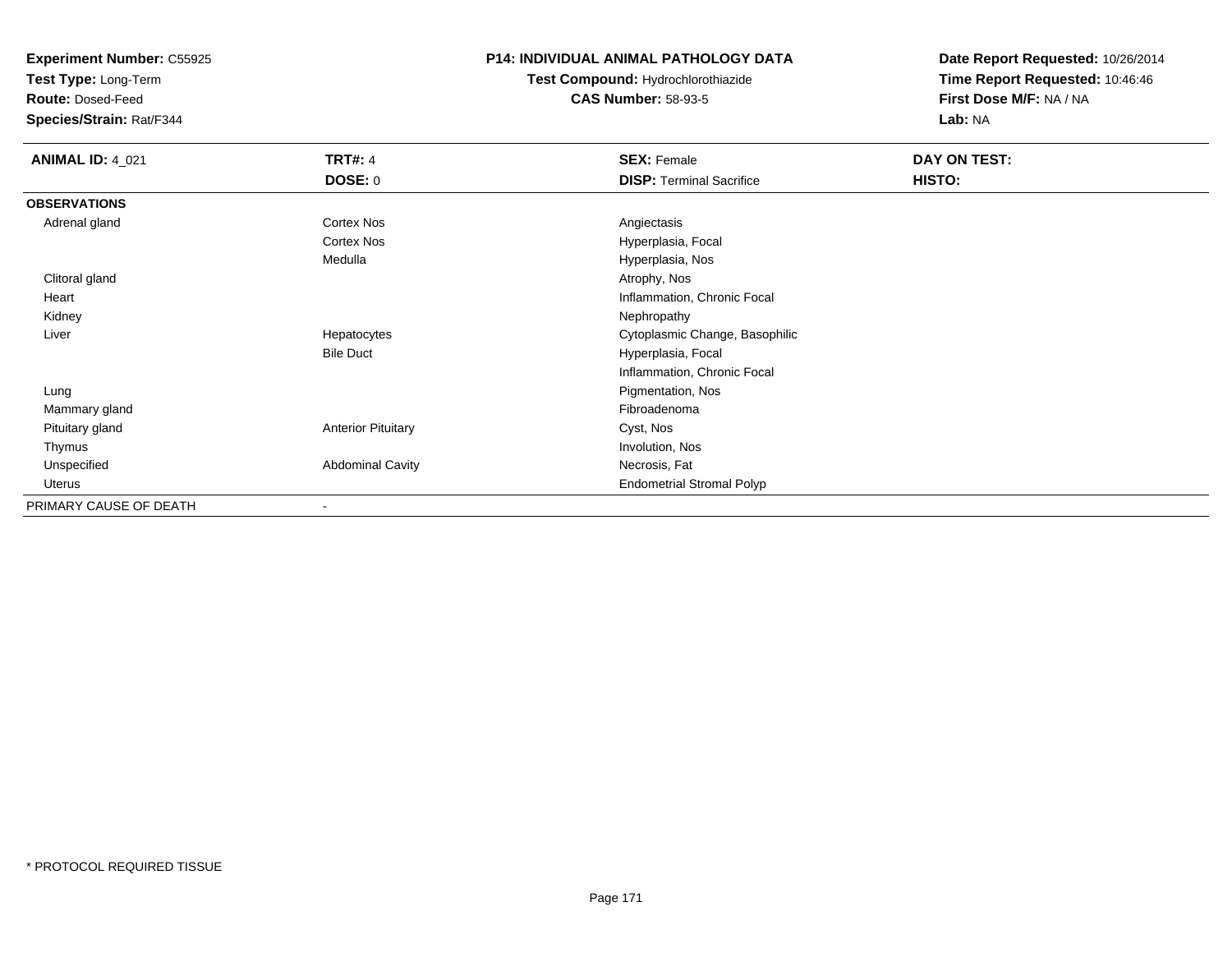**Test Type:** Long-Term

**Route:** Dosed-Feed

**Species/Strain:** Rat/F344

## **P14: INDIVIDUAL ANIMAL PATHOLOGY DATA**

# **Test Compound:** Hydrochlorothiazide**CAS Number:** 58-93-5

| <b>ANIMAL ID: 4_022</b> | <b>TRT#: 4</b>            | <b>SEX: Female</b>              | DAY ON TEST: |  |
|-------------------------|---------------------------|---------------------------------|--------------|--|
|                         | DOSE: 0                   | <b>DISP: Terminal Sacrifice</b> | HISTO:       |  |
| <b>OBSERVATIONS</b>     |                           |                                 |              |  |
| Adrenal gland           | Cortex Nos                | Angiectasis                     |              |  |
| Bone                    |                           | Osteosclerosis                  |              |  |
| Clitoral gland          |                           | Carcinoma, Nos                  |              |  |
|                         |                           | Hyperplasia, Nos                |              |  |
| Eye                     | Retina                    | Atrophy, Diffuse                |              |  |
|                         | <b>Crystalline Lens</b>   | Degeneration, Nos               |              |  |
| Heart                   |                           | Inflammation, Chronic Focal     |              |  |
| Kidney                  | Tubule                    | Necrosis, Focal                 |              |  |
|                         |                           | Nephropathy                     |              |  |
| Liver                   | <b>Bile Duct</b>          | Hyperplasia, Focal              |              |  |
|                         |                           | Inflammation, Chronic Focal     |              |  |
| Lung                    |                           | Pigmentation, Nos               |              |  |
| Mammary gland           |                           | Fibroadenoma                    |              |  |
|                         |                           | Hyperplasia, Cystic             |              |  |
| Pituitary gland         | Intermedia                | Cyst, Nos                       |              |  |
|                         | <b>Anterior Pituitary</b> | Hyperplasia, Focal              |              |  |
| Spleen                  |                           | Hematopoiesis                   |              |  |
| Thymus                  |                           | Involution, Nos                 |              |  |
| Thyroid                 |                           | C-Cell Adenoma                  |              |  |
| Unspecified             | Groin                     | Inflammation, Chronic Focal     |              |  |
| PRIMARY CAUSE OF DEATH  | $\blacksquare$            |                                 |              |  |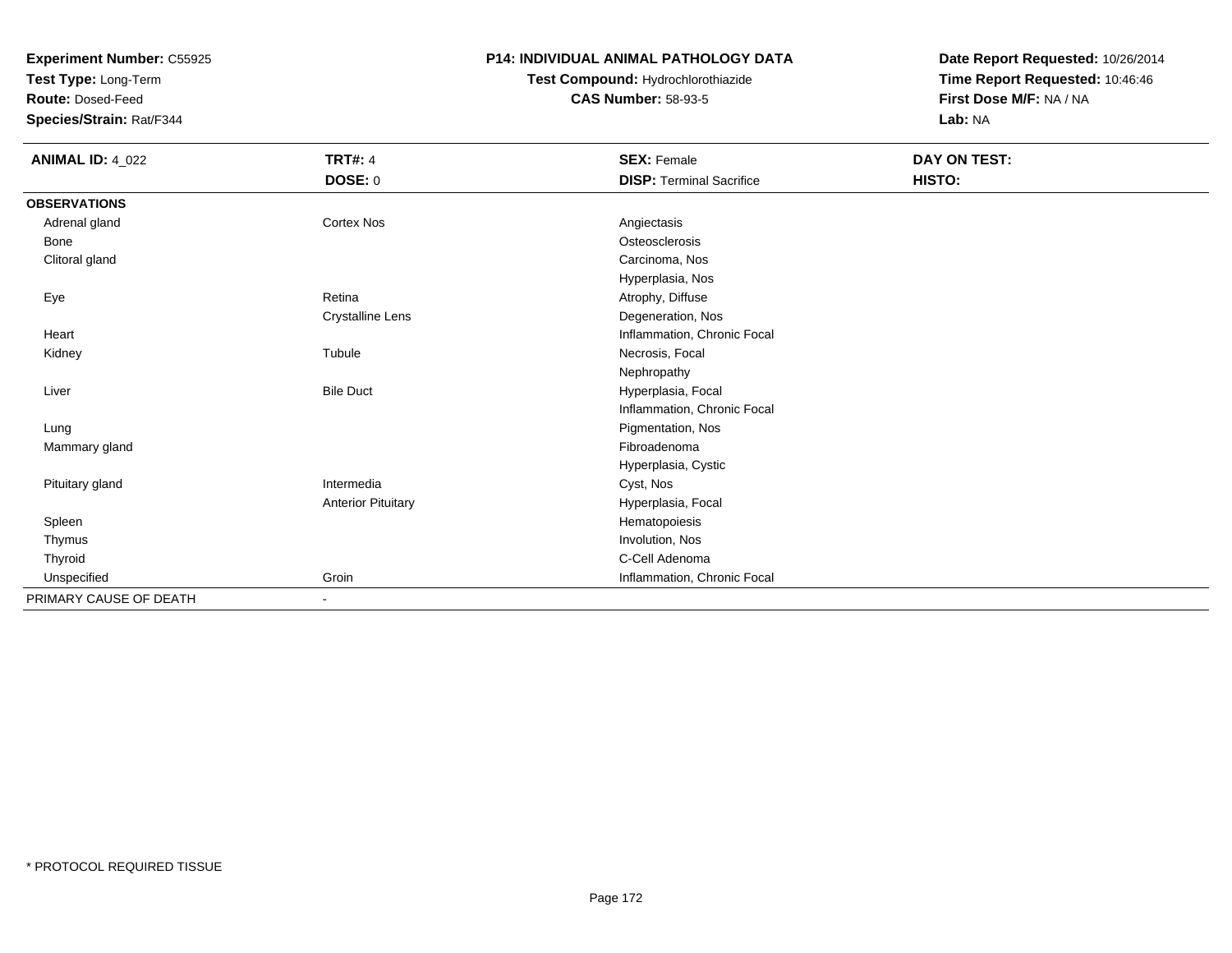**Test Type:** Long-Term

**Route:** Dosed-Feed

**Species/Strain:** Rat/F344

### **P14: INDIVIDUAL ANIMAL PATHOLOGY DATA**

**Test Compound:** Hydrochlorothiazide**CAS Number:** 58-93-5

| <b>ANIMAL ID: 4_023</b> | <b>TRT#: 4</b>              | <b>SEX: Female</b>              | DAY ON TEST: |  |
|-------------------------|-----------------------------|---------------------------------|--------------|--|
|                         | <b>DOSE: 0</b>              | <b>DISP: Terminal Sacrifice</b> | HISTO:       |  |
| <b>OBSERVATIONS</b>     |                             |                                 |              |  |
| Blood vessel            | <b>Pulmonary Artery Nos</b> | Mineralization                  |              |  |
| Clitoral gland          |                             | Atrophy, Nos                    |              |  |
| Eye                     | Nasolacrimal Duct           | Hemorrhage                      |              |  |
| Heart                   |                             | Inflammation, Chronic Focal     |              |  |
| Kidney                  |                             | Mineralization                  |              |  |
|                         |                             | Nephropathy                     |              |  |
| Liver                   | Hepatocytes                 | Cytoplasmic Change, Basophilic  |              |  |
|                         |                             | Inflammation, Chronic Focal     |              |  |
| Lung                    |                             | Pigmentation, Nos               |              |  |
| Mammary gland           |                             | Fibroadenoma                    |              |  |
| Pituitary gland         | <b>Anterior Pituitary</b>   | Adenoma, Nos                    |              |  |
|                         | Intermedia                  | Cyst, Nos                       |              |  |
| Thymus                  |                             | Involution, Nos                 |              |  |
| Thyroid                 |                             | Cyst, Nos                       |              |  |
| Unspecified             | <b>Abdominal Cavity</b>     | Necrosis, Fat                   |              |  |
| PRIMARY CAUSE OF DEATH  | $\overline{\phantom{a}}$    |                                 |              |  |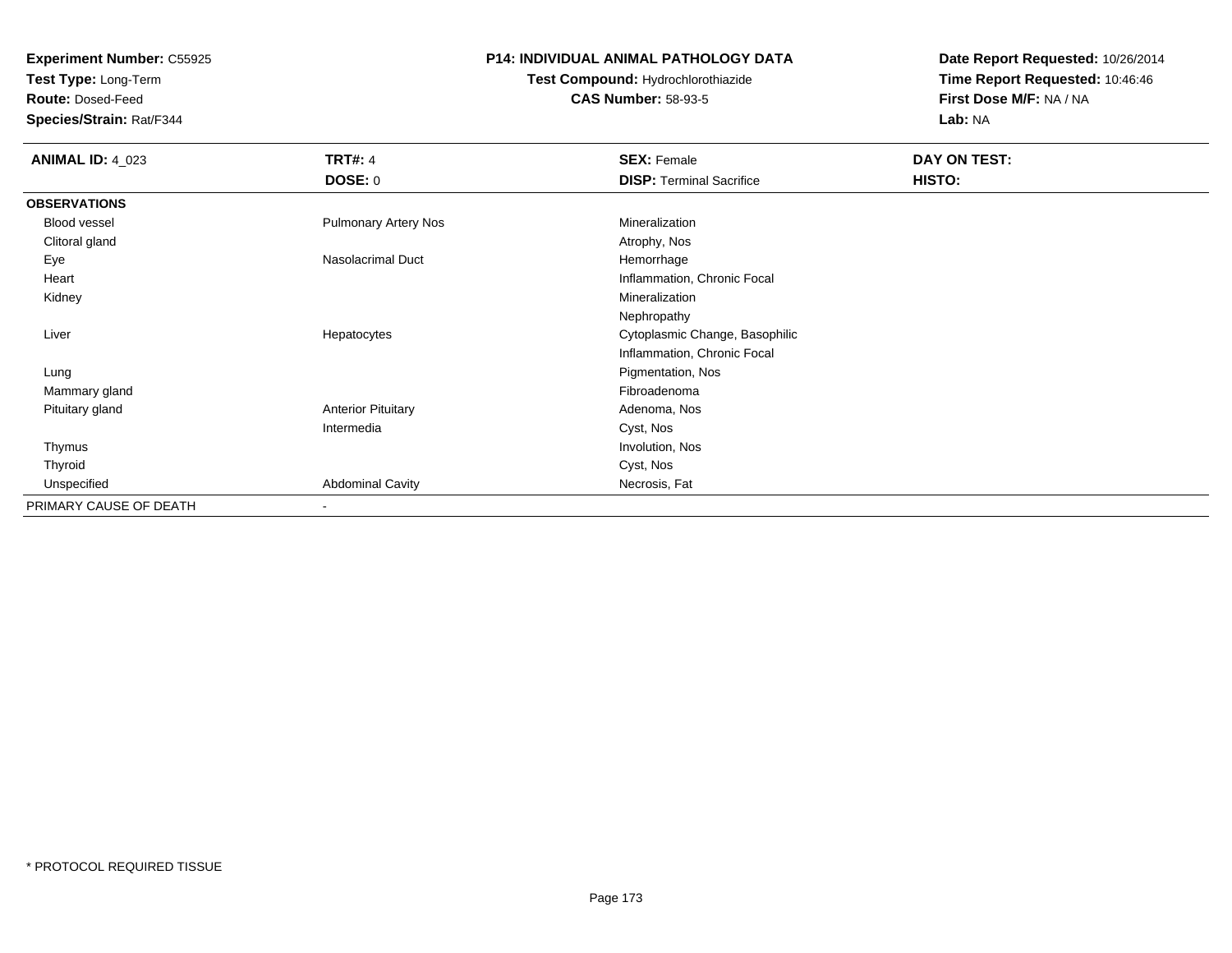**Test Type:** Long-Term

**Route:** Dosed-Feed

**Species/Strain:** Rat/F344

# **P14: INDIVIDUAL ANIMAL PATHOLOGY DATA**

**Test Compound:** Hydrochlorothiazide**CAS Number:** 58-93-5

| <b>ANIMAL ID: 4_024</b> | <b>TRT#: 4</b>            | <b>SEX: Female</b>              | DAY ON TEST: |
|-------------------------|---------------------------|---------------------------------|--------------|
|                         | <b>DOSE: 0</b>            | <b>DISP: Terminal Sacrifice</b> | HISTO:       |
| <b>OBSERVATIONS</b>     |                           |                                 |              |
| Adrenal gland           | Cortex Nos                | Hyperplasia, Focal              |              |
| Blood vessel            | Pulmonary Artery Nos      | Mineralization                  |              |
| Clitoral gland          |                           | Atrophy, Nos                    |              |
| Heart                   |                           | Inflammation, Chronic Focal     |              |
| Kidney                  |                           | Nephropathy                     |              |
| Liver                   | Hepatocytes               | Clear-Cell Change               |              |
|                         | Hepatocytes               | Cytoplasmic Change, Basophilic  |              |
|                         | <b>Bile Duct</b>          | Hyperplasia, Focal              |              |
|                         |                           | Inflammation, Chronic Focal     |              |
| Lung                    |                           | Inflammation, Chronic Focal     |              |
|                         |                           | Pigmentation, Nos               |              |
| Mammary gland           |                           | Fibroadenoma                    |              |
|                         |                           | Hyperplasia, Cystic             |              |
| Pancreas                | Acinus                    | Atrophy, Focal                  |              |
| Pituitary gland         | <b>Anterior Pituitary</b> | Hyperplasia, Focal              |              |
| Salivary gland          |                           | Atrophy, Focal                  |              |
| Thymus                  |                           | Involution, Nos                 |              |
| PRIMARY CAUSE OF DEATH  |                           |                                 |              |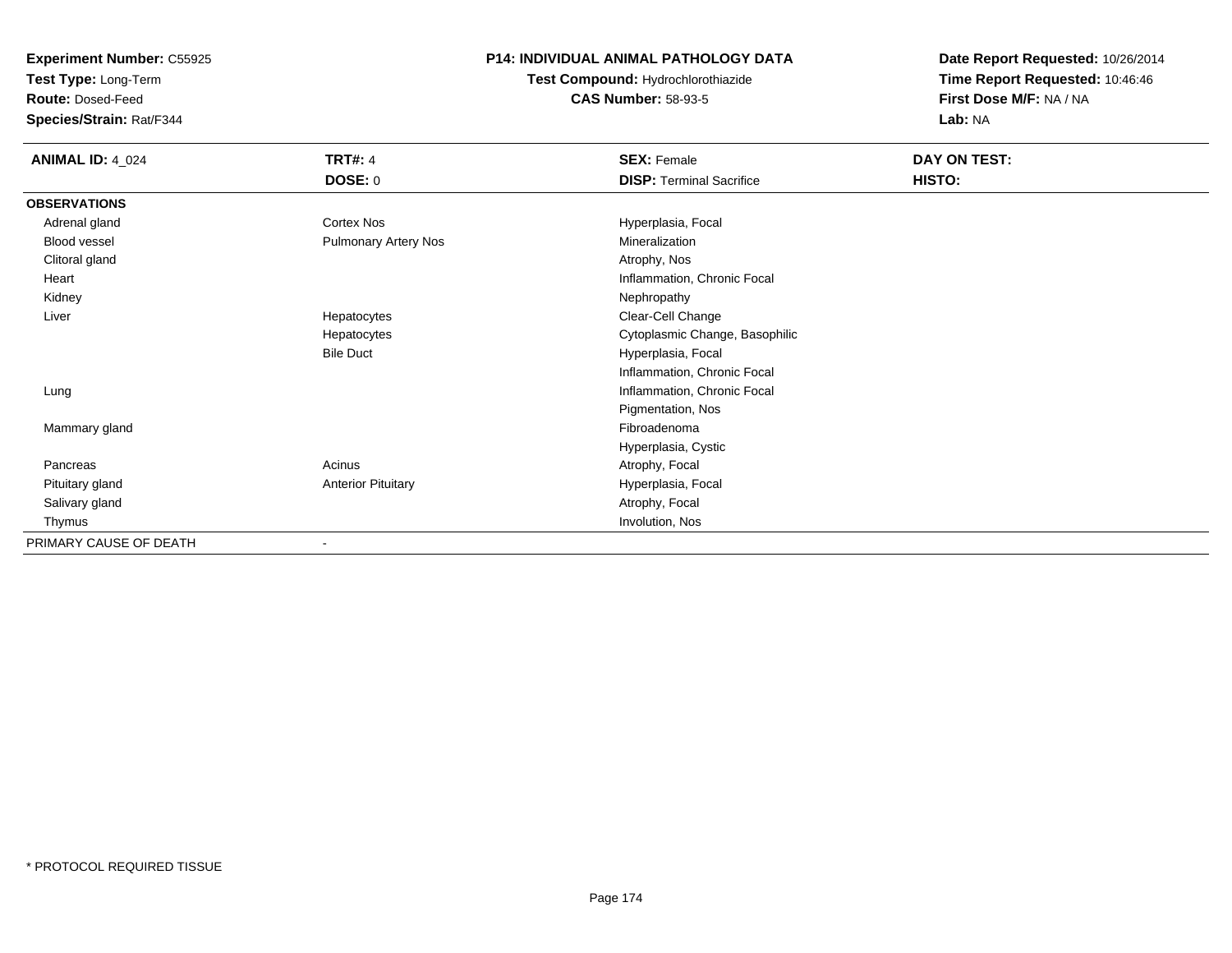**Test Type:** Long-Term

**Route:** Dosed-Feed

**Species/Strain:** Rat/F344

### **P14: INDIVIDUAL ANIMAL PATHOLOGY DATA**

**Test Compound:** Hydrochlorothiazide**CAS Number:** 58-93-5

| <b>ANIMAL ID: 4_025</b> | <b>TRT#: 4</b>            | <b>SEX: Female</b>               | DAY ON TEST: |  |
|-------------------------|---------------------------|----------------------------------|--------------|--|
|                         | <b>DOSE: 0</b>            | <b>DISP: Terminal Sacrifice</b>  | HISTO:       |  |
| <b>OBSERVATIONS</b>     |                           |                                  |              |  |
| Adrenal gland           | <b>Cortex Nos</b>         | Hyperplasia, Focal               |              |  |
| Clitoral gland          |                           | Atrophy, Nos                     |              |  |
| Heart                   |                           | Inflammation, Chronic Focal      |              |  |
| Kidney                  |                           | Mineralization                   |              |  |
|                         |                           | Nephropathy                      |              |  |
| Liver                   | Hepatocytes               | Cytoplasmic Change, Basophilic   |              |  |
|                         | <b>Bile Duct</b>          | Hyperplasia, Focal               |              |  |
|                         |                           | Inflammation, Chronic Focal      |              |  |
| Lung                    |                           | Hyperplasia, Alveolar Epithelium |              |  |
| Lymph node              | Mandibular Lymph Node     | Cyst, Nos                        |              |  |
| Pancreas                | Acinus                    | Atrophy, Focal                   |              |  |
| Pituitary gland         | <b>Anterior Pituitary</b> | Cyst, Nos                        |              |  |
| Salivary gland          |                           | Inflammation, Chronic Focal      |              |  |
| Thymus                  |                           | Involution, Nos                  |              |  |
| Thyroid                 |                           | Hyperplasia, C Cell              |              |  |
| Unspecified             | <b>Abdominal Cavity</b>   | Necrosis, Fat                    |              |  |
| Uterus                  |                           | <b>Endometrial Stromal Polyp</b> |              |  |
| PRIMARY CAUSE OF DEATH  |                           |                                  |              |  |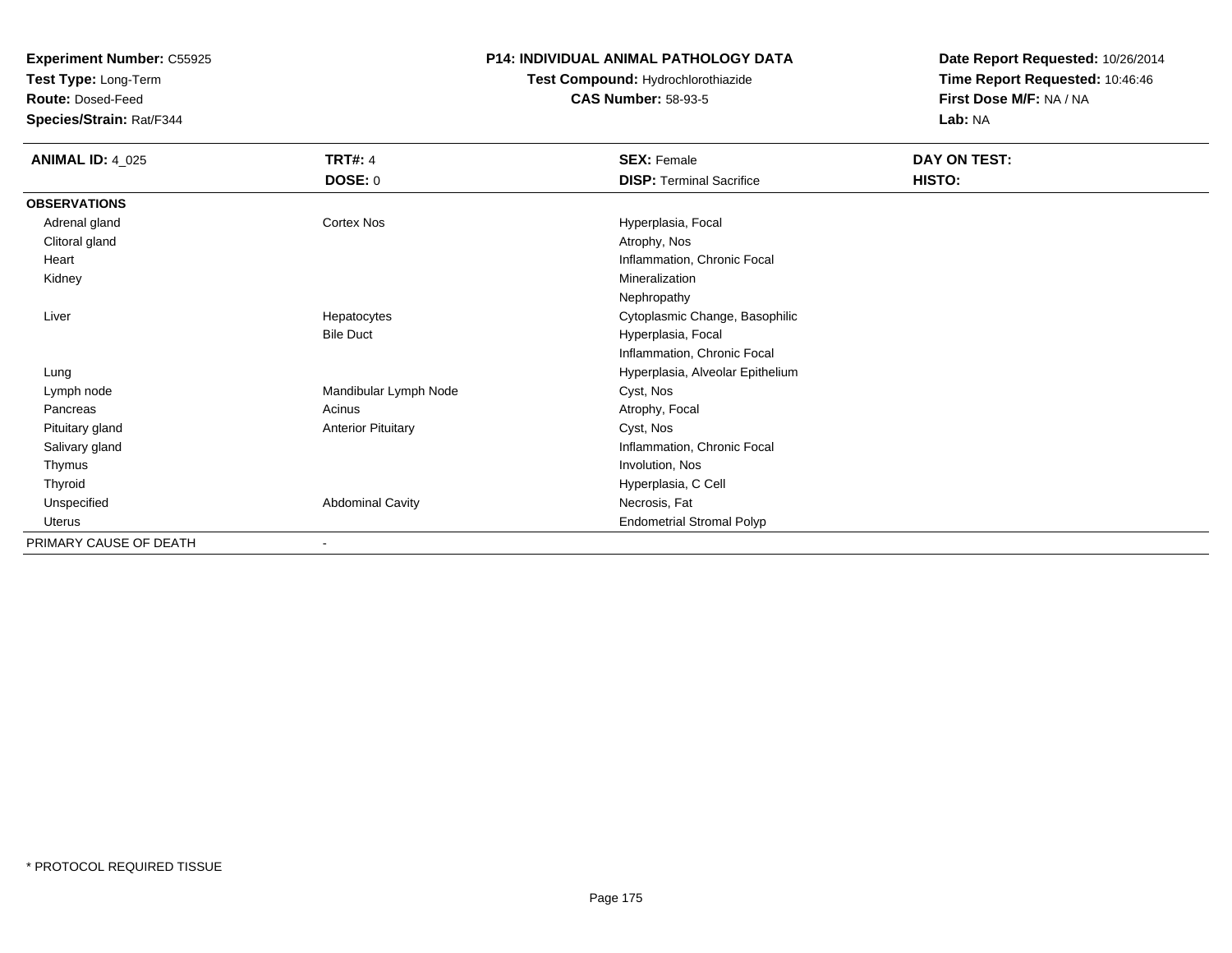**Test Type:** Long-Term

**Route:** Dosed-Feed

**Species/Strain:** Rat/F344

# **P14: INDIVIDUAL ANIMAL PATHOLOGY DATA**

**Test Compound:** Hydrochlorothiazide**CAS Number:** 58-93-5

| <b>ANIMAL ID: 4_026</b> | <b>TRT#: 4</b>              | <b>SEX: Female</b>             | DAY ON TEST: |  |
|-------------------------|-----------------------------|--------------------------------|--------------|--|
|                         | <b>DOSE: 0</b>              | <b>DISP: Natural Death</b>     | HISTO:       |  |
| <b>OBSERVATIONS</b>     |                             |                                |              |  |
| Adrenal gland           | Cortex Nos                  | Cytoplasmic Vacuolization      |              |  |
| <b>Blood vessel</b>     | <b>Pulmonary Artery Nos</b> | Mineralization                 |              |  |
| Clitoral gland          |                             | Atrophy, Nos                   |              |  |
|                         |                             | Cyst, Nos                      |              |  |
| Heart                   |                             | Inflammation, Chronic Focal    |              |  |
| Kidney                  |                             | Nephropathy                    |              |  |
| Liver                   | Hepatocytes                 | Cytoplasmic Change, Basophilic |              |  |
|                         | Hepatocytes                 | Cytoplasmic Vacuolization      |              |  |
|                         | <b>Bile Duct</b>            | Hyperplasia, Focal             |              |  |
| Ovary                   |                             | Cyst, Nos                      |              |  |
| Pancreas                |                             | Inflammation, Chronic Focal    |              |  |
| Pituitary gland         | <b>Anterior Pituitary</b>   | Hyperplasia, Focal             |              |  |
| Thymus                  |                             | Involution, Nos                |              |  |
| Unspecified             | <b>Abdominal Cavity</b>     | Hemorrhage                     |              |  |
|                         | Multiple Organs Nos         | Leukemia, Mononuclear Cell     |              |  |
| PRIMARY CAUSE OF DEATH  |                             |                                |              |  |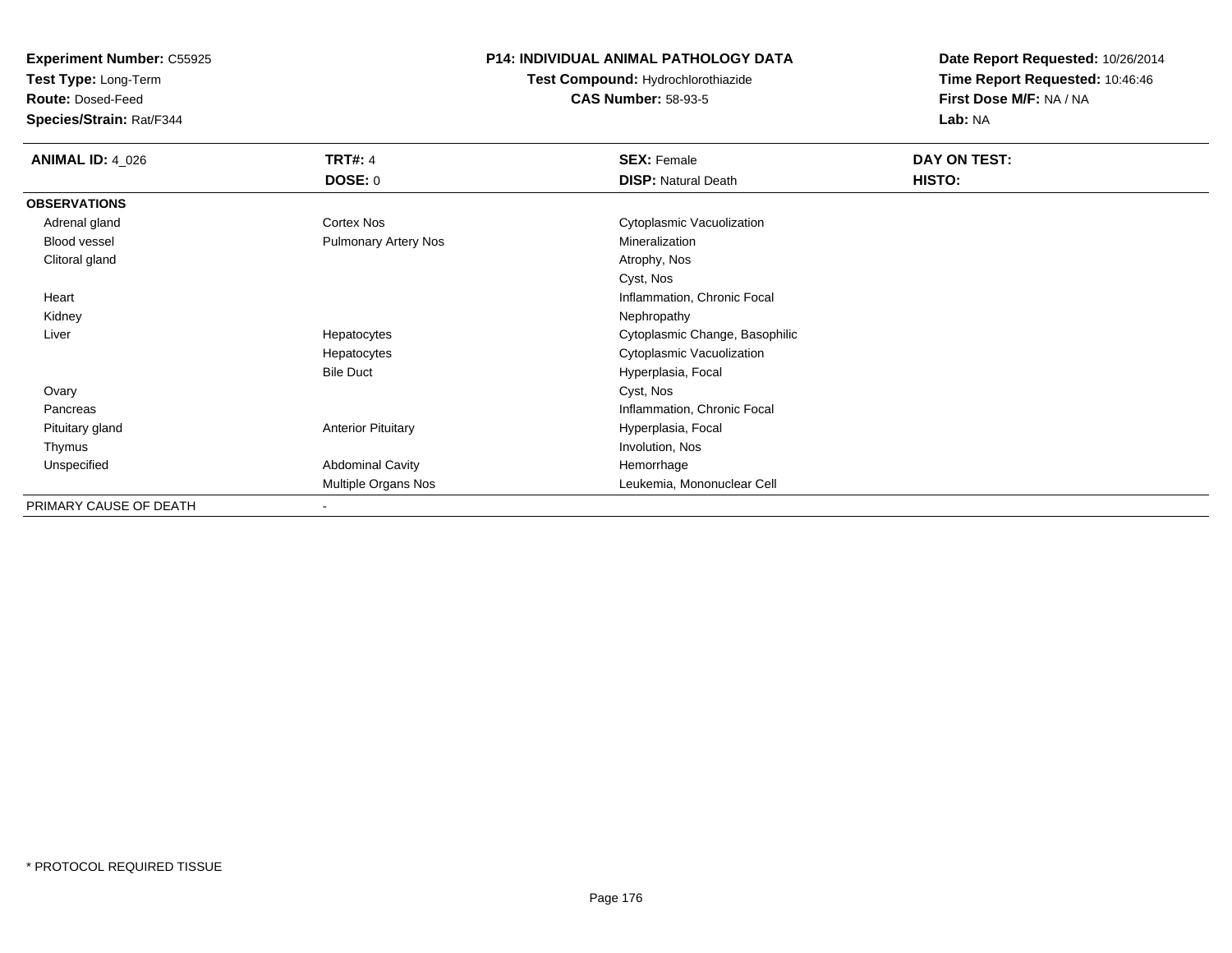**Test Type:** Long-Term

**Route:** Dosed-Feed

**Species/Strain:** Rat/F344

### **P14: INDIVIDUAL ANIMAL PATHOLOGY DATA**

**Test Compound:** Hydrochlorothiazide**CAS Number:** 58-93-5

| <b>ANIMAL ID: 4_027</b> | <b>TRT#: 4</b>            | <b>SEX: Female</b>               | DAY ON TEST: |
|-------------------------|---------------------------|----------------------------------|--------------|
|                         | <b>DOSE: 0</b>            | <b>DISP:</b> Moribund Sacrifice  | HISTO:       |
| <b>OBSERVATIONS</b>     |                           |                                  |              |
| Adrenal gland           | Cortex Nos                | Degeneration, Nos                |              |
| Bone marrow             |                           | Hyperplasia, Granulocytic        |              |
| Clitoral gland          |                           | Carcinoma, Nos                   |              |
| Heart                   |                           | Inflammation, Chronic Focal      |              |
| Liver                   |                           | Abnormal Curvature               |              |
|                         | Hepatocytes               | Cytoplasmic Vacuolization        |              |
| Lung                    |                           | Carcinoma, Nos, Metastatic       |              |
|                         |                           | Inflammation, Chronic Focal      |              |
| Lymph node              |                           | Cyst, Nos                        |              |
|                         | Pancreatic Lymph Node     | Hematopoiesis                    |              |
| Mammary gland           |                           | Fibroadenoma                     |              |
|                         |                           | Hyperplasia, Cystic              |              |
| Pituitary gland         | <b>Anterior Pituitary</b> | Hyperplasia, Focal               |              |
| Spleen                  |                           | Hematopoiesis                    |              |
| Stomach                 | Glandular Stomach         | Atrophy, Focal                   |              |
|                         | Forestomach               | Hyperplasia, Epithelial          |              |
| Thymus                  |                           | Involution, Nos                  |              |
| Urinary bladder         | Mucosa                    | Hyperplasia, Epithelial          |              |
| Uterus                  |                           | <b>Endometrial Stromal Polyp</b> |              |
| PRIMARY CAUSE OF DEATH  | ٠                         |                                  |              |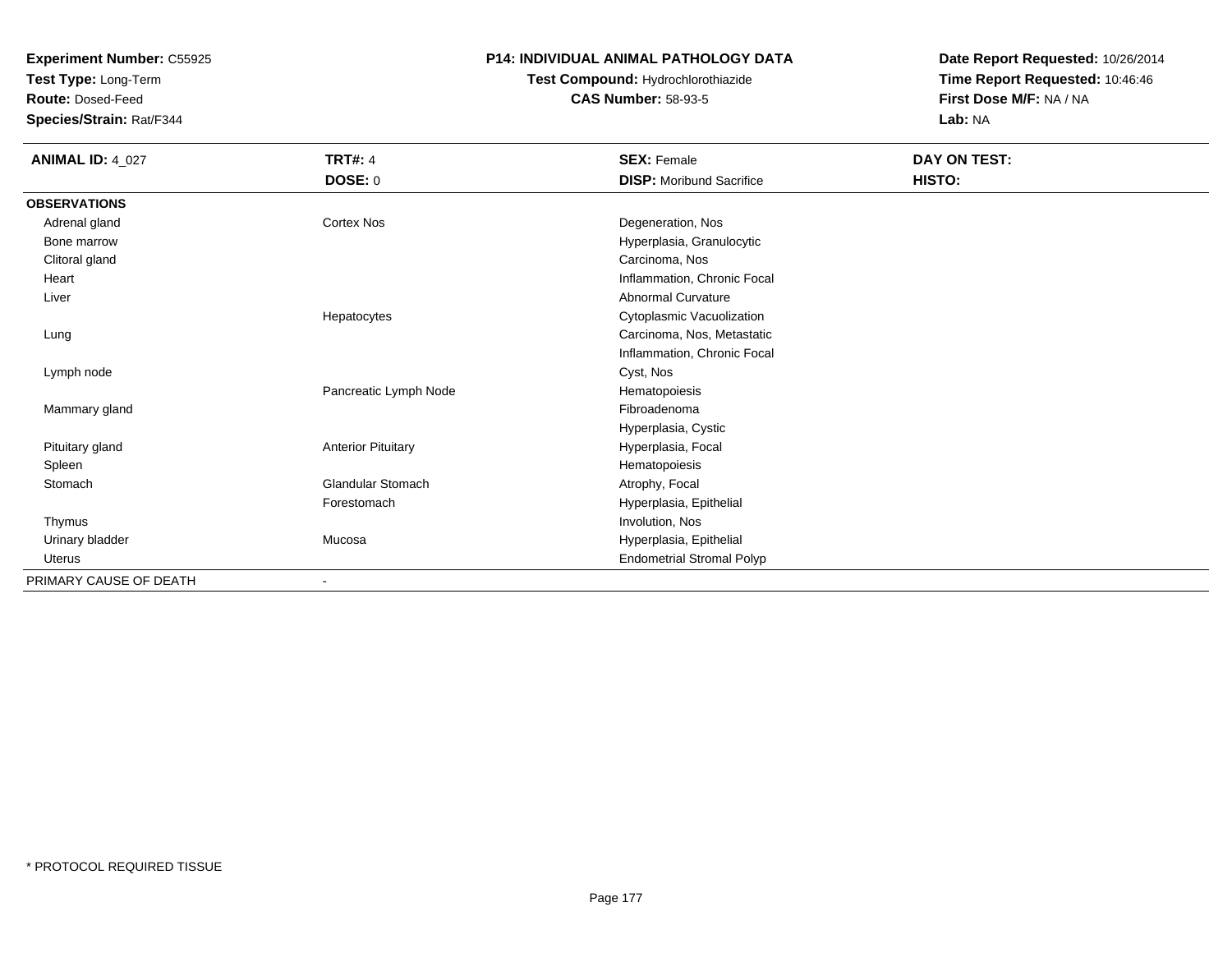**Test Type:** Long-Term

**Route:** Dosed-Feed

**Species/Strain:** Rat/F344

# **P14: INDIVIDUAL ANIMAL PATHOLOGY DATA**

**Test Compound:** Hydrochlorothiazide**CAS Number:** 58-93-5

| <b>ANIMAL ID: 4_028</b> | <b>TRT#: 4</b>              | <b>SEX: Female</b>               | DAY ON TEST: |  |
|-------------------------|-----------------------------|----------------------------------|--------------|--|
|                         | <b>DOSE: 0</b>              | <b>DISP: Terminal Sacrifice</b>  | HISTO:       |  |
| <b>OBSERVATIONS</b>     |                             |                                  |              |  |
| Adrenal gland           | Medulla                     | Pheochromocytoma                 |              |  |
| <b>Blood vessel</b>     | <b>Pulmonary Artery Nos</b> | Mineralization                   |              |  |
| Bone                    |                             | Osteosclerosis                   |              |  |
| Bone marrow             |                             | Hyperplasia, Reticulum Cell      |              |  |
| Clitoral gland          |                             | Atrophy, Nos                     |              |  |
| Eye                     | Retina                      | Atrophy, Focal                   |              |  |
| Harderian gland         | Hardarian Gland             | Inflammation, Chronic Focal      |              |  |
| Heart                   |                             | Inflammation, Chronic Focal      |              |  |
| Kidney                  |                             | Mineralization                   |              |  |
|                         |                             | Nephropathy                      |              |  |
| Liver                   |                             | Cyst, Hemorrhagic                |              |  |
|                         | Hepatocytes                 | Cytoplasmic Change, Basophilic   |              |  |
|                         |                             | Inflammation, Chronic Focal      |              |  |
| Lung                    |                             | Pigmentation, Nos                |              |  |
| Mammary gland           |                             | Adenocarcinoma, Nos              |              |  |
|                         |                             | Hyperplasia, Cystic              |              |  |
| Pancreas                |                             | Inflammation, Chronic Focal      |              |  |
| Pituitary gland         | <b>Anterior Pituitary</b>   | Adenoma, Nos                     |              |  |
| Spleen                  |                             | Hematopoiesis                    |              |  |
| Thymus                  |                             | Involution, Nos                  |              |  |
| Thyroid                 |                             | Hyperplasia, C Cell              |              |  |
| Uterus                  |                             | <b>Endometrial Stromal Polyp</b> |              |  |
|                         |                             | Leiomyoma                        |              |  |
| PRIMARY CAUSE OF DEATH  |                             |                                  |              |  |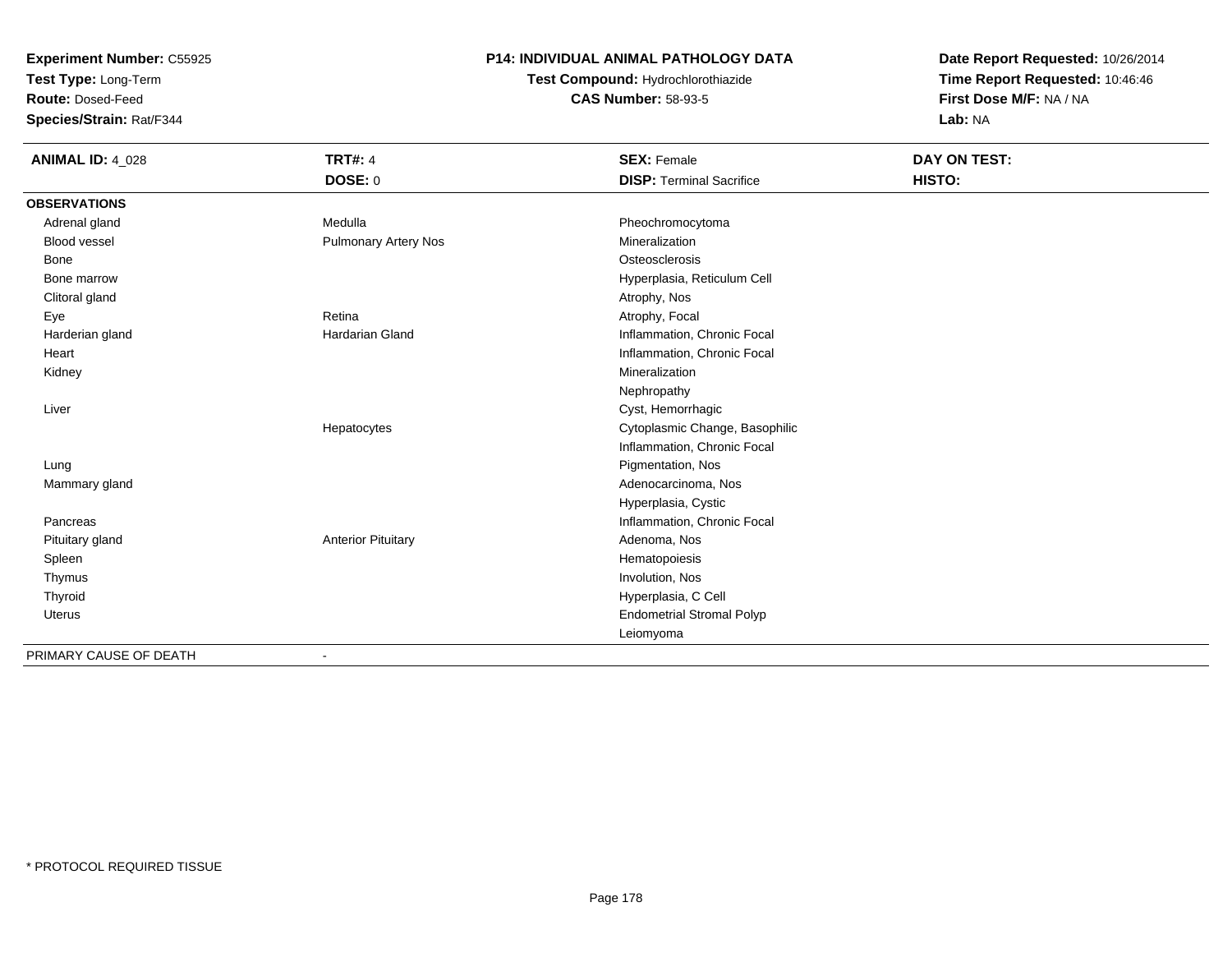**Test Type:** Long-Term

**Route:** Dosed-Feed

**Species/Strain:** Rat/F344

### **P14: INDIVIDUAL ANIMAL PATHOLOGY DATA**

**Test Compound:** Hydrochlorothiazide**CAS Number:** 58-93-5

| <b>ANIMAL ID: 4_029</b> | <b>TRT#: 4</b>              | <b>SEX: Female</b>              | DAY ON TEST: |  |
|-------------------------|-----------------------------|---------------------------------|--------------|--|
|                         | <b>DOSE: 0</b>              | <b>DISP:</b> Moribund Sacrifice | HISTO:       |  |
| <b>OBSERVATIONS</b>     |                             |                                 |              |  |
| <b>Blood vessel</b>     | <b>Pulmonary Artery Nos</b> | Mineralization                  |              |  |
| Brain                   |                             | Hydrocephalus, Nos              |              |  |
| Clitoral gland          |                             | Atrophy, Nos                    |              |  |
| Heart                   |                             | Inflammation, Chronic Focal     |              |  |
| Kidney                  |                             | Nephropathy                     |              |  |
| Liver                   |                             | Inflammation, Chronic Focal     |              |  |
| Lung                    |                             | Pigmentation, Nos               |              |  |
| Mammary gland           |                             | Fibroadenoma                    |              |  |
|                         |                             | Hyperplasia, Cystic             |              |  |
| Pituitary gland         | <b>Anterior Pituitary</b>   | Adenoma, Nos                    |              |  |
| Thymus                  |                             | Involution, Nos                 |              |  |
| PRIMARY CAUSE OF DEATH  |                             |                                 |              |  |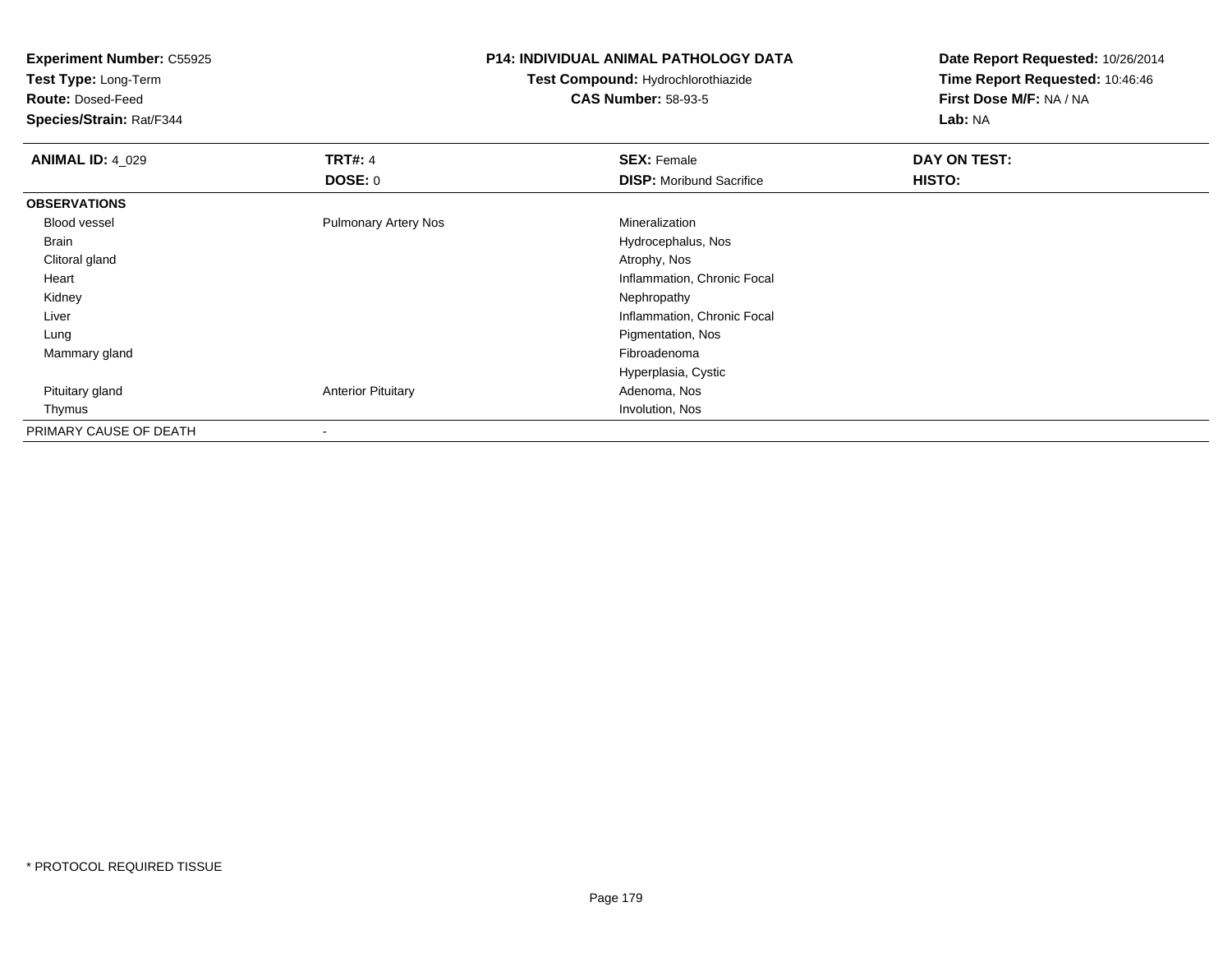**Test Type:** Long-Term

**Route:** Dosed-Feed

**Species/Strain:** Rat/F344

# **P14: INDIVIDUAL ANIMAL PATHOLOGY DATA**

**Test Compound:** Hydrochlorothiazide**CAS Number:** 58-93-5

| <b>ANIMAL ID: 4_030</b> | <b>TRT#: 4</b>              | <b>SEX: Female</b>              | DAY ON TEST: |  |
|-------------------------|-----------------------------|---------------------------------|--------------|--|
|                         | DOSE: 0                     | <b>DISP: Terminal Sacrifice</b> | HISTO:       |  |
| <b>OBSERVATIONS</b>     |                             |                                 |              |  |
| Adrenal gland           | Cortex Nos                  | Hyperplasia, Focal              |              |  |
| Blood vessel            | <b>Pulmonary Artery Nos</b> | Mineralization                  |              |  |
| Clitoral gland          |                             | Atrophy, Nos                    |              |  |
| Eye                     | Retina                      | Atrophy, Diffuse                |              |  |
|                         | <b>Crystalline Lens</b>     | Degeneration, Nos               |              |  |
| Harderian gland         | <b>Hardarian Gland</b>      | Inflammation, Chronic Focal     |              |  |
| Heart                   |                             | Inflammation, Chronic Focal     |              |  |
|                         |                             | Periarteritis                   |              |  |
| Kidney                  |                             | Mineralization                  |              |  |
|                         |                             | Nephropathy                     |              |  |
| Liver                   | Hepatocytes                 | Cytoplasmic Change, Basophilic  |              |  |
|                         |                             | Inflammation, Chronic Focal     |              |  |
| Mammary gland           |                             | Fibroadenoma                    |              |  |
|                         |                             | Hyperplasia, Cystic             |              |  |
| Pancreas                |                             | Periarteritis                   |              |  |
| Pituitary gland         | <b>Anterior Pituitary</b>   | Adenoma, Nos                    |              |  |
| Spleen                  |                             | Hematopoiesis                   |              |  |
| Thymus                  |                             | Involution, Nos                 |              |  |
| Thyroid                 |                             | C-Cell Adenoma                  |              |  |
| PRIMARY CAUSE OF DEATH  |                             |                                 |              |  |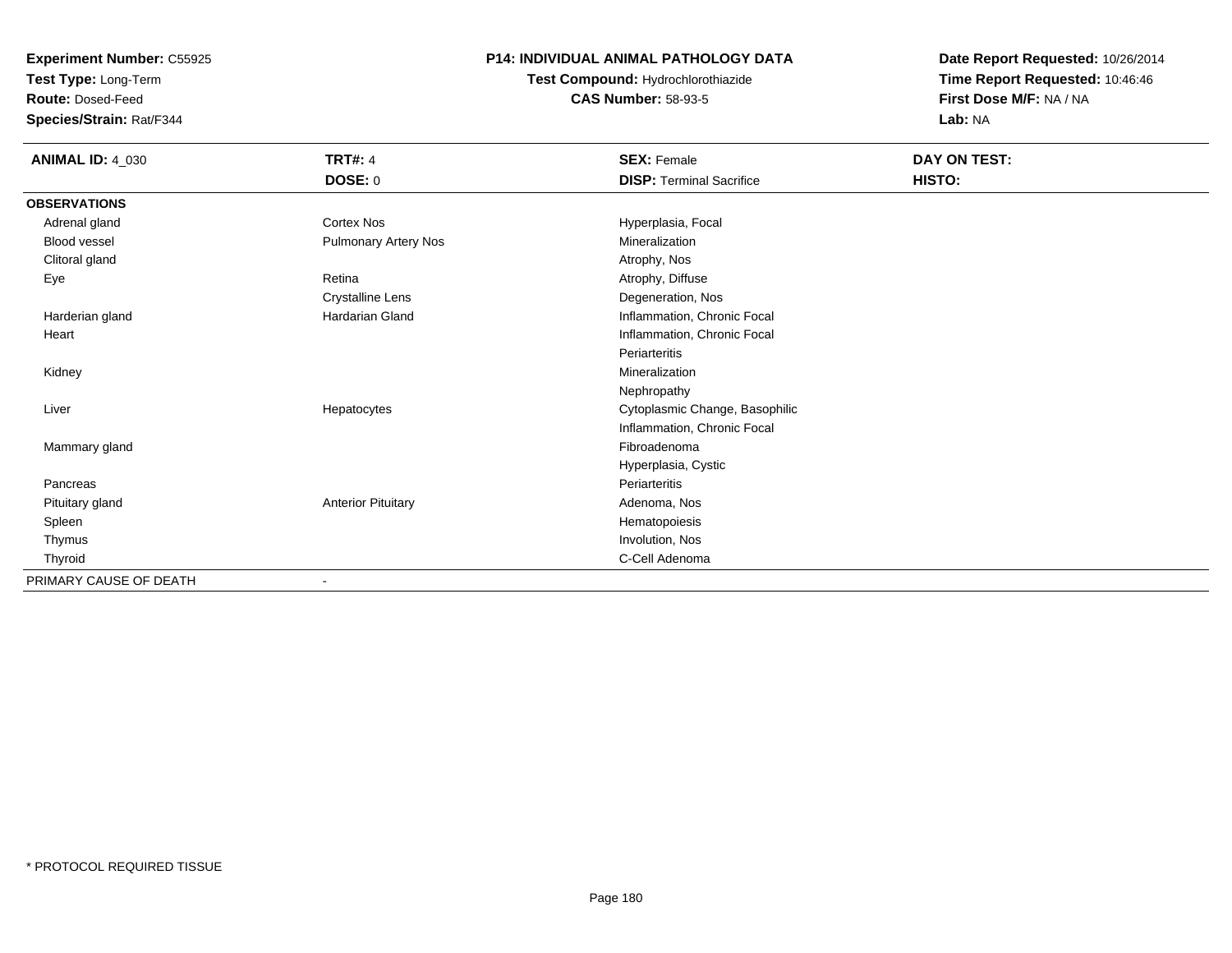**Test Type:** Long-Term

**Route:** Dosed-Feed

**Species/Strain:** Rat/F344

### **P14: INDIVIDUAL ANIMAL PATHOLOGY DATA**

**Test Compound:** Hydrochlorothiazide**CAS Number:** 58-93-5

| <b>ANIMAL ID: 4_031</b> | <b>TRT#: 4</b>              | <b>SEX: Female</b>             | DAY ON TEST: |  |
|-------------------------|-----------------------------|--------------------------------|--------------|--|
|                         | <b>DOSE: 0</b>              | <b>DISP: Natural Death</b>     | HISTO:       |  |
| <b>OBSERVATIONS</b>     |                             |                                |              |  |
| Adrenal gland           | Cortex Nos                  | Congestion, Nos                |              |  |
|                         | Cortex Nos                  | Hyperplasia, Focal             |              |  |
| Blood vessel            | <b>Pulmonary Artery Nos</b> | Mineralization                 |              |  |
| Clitoral gland          |                             | Atrophy, Nos                   |              |  |
| Eye                     | Nasolacrimal Duct           | Inflammation, Acute Focal      |              |  |
| Heart                   |                             | Inflammation, Chronic Focal    |              |  |
| Kidney                  |                             | Nephropathy                    |              |  |
| Liver                   | Hepatocytes                 | Cytoplasmic Change, Basophilic |              |  |
|                         | Hepatocytes                 | Cytoplasmic Vacuolization      |              |  |
|                         |                             | Hematopoiesis                  |              |  |
| Lung                    |                             | Congestion, Nos                |              |  |
| Mammary gland           |                             | Fibroadenoma                   |              |  |
|                         |                             | Hyperplasia, Cystic            |              |  |
| Pancreas                | Acinus                      | Atrophy, Focal                 |              |  |
| Pituitary gland         | <b>Anterior Pituitary</b>   | Adenoma, Nos                   |              |  |
| Thymus                  |                             | Congestion, Nos                |              |  |
|                         |                             | Involution, Nos                |              |  |
| Thyroid                 |                             | Cyst, Nos                      |              |  |
| PRIMARY CAUSE OF DEATH  | $\blacksquare$              |                                |              |  |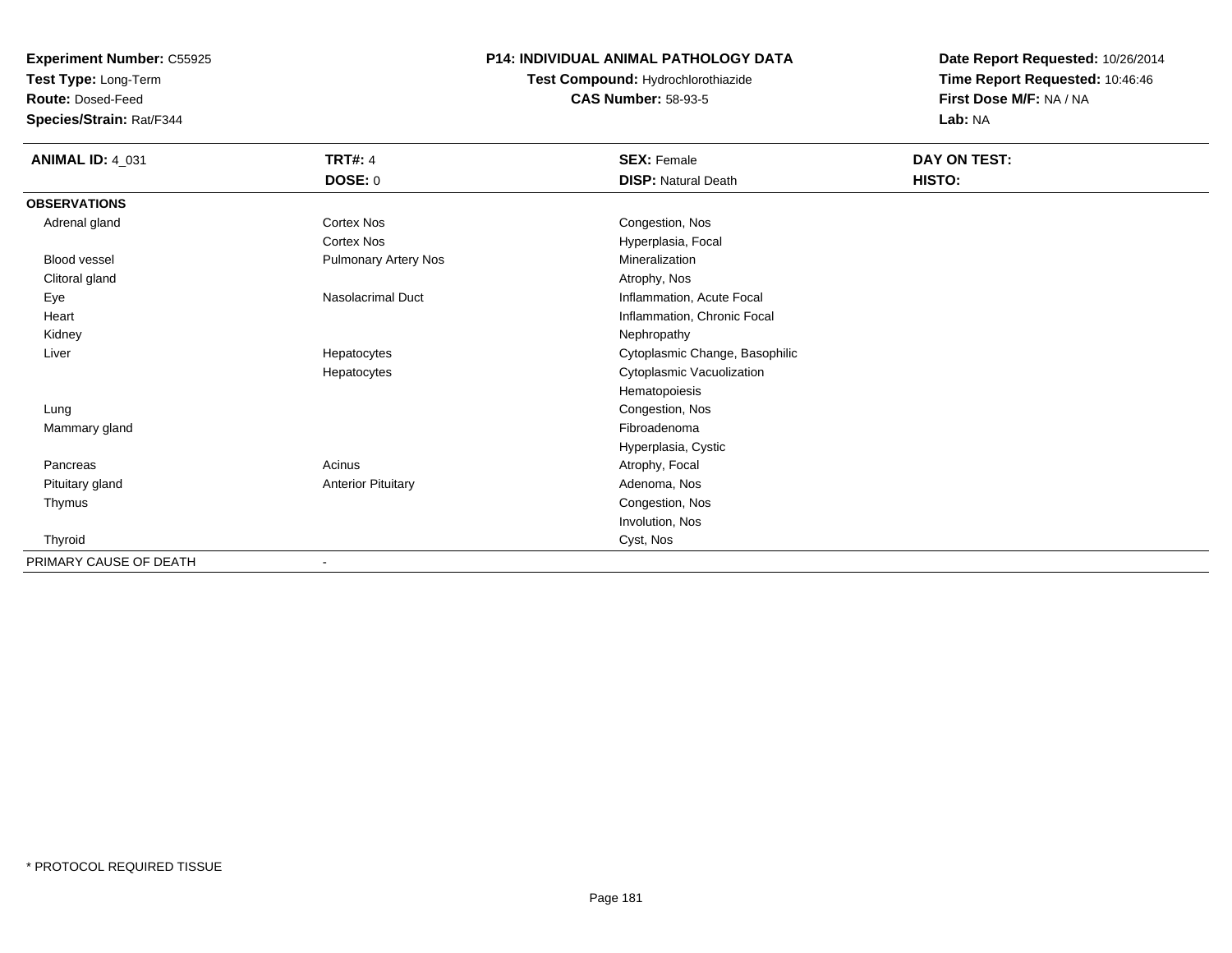**Test Type:** Long-Term

**Route:** Dosed-Feed

**Species/Strain:** Rat/F344

#### **P14: INDIVIDUAL ANIMAL PATHOLOGY DATA**

**Test Compound:** Hydrochlorothiazide**CAS Number:** 58-93-5

| <b>ANIMAL ID: 4_032</b> | <b>TRT#: 4</b>              | <b>SEX: Female</b>             | DAY ON TEST:  |  |
|-------------------------|-----------------------------|--------------------------------|---------------|--|
|                         | <b>DOSE: 0</b>              | <b>DISP: Natural Death</b>     | <b>HISTO:</b> |  |
| <b>OBSERVATIONS</b>     |                             |                                |               |  |
| <b>Blood vessel</b>     | <b>Pulmonary Artery Nos</b> | Mineralization                 |               |  |
|                         | Pulmonary Artery Nos        | Thrombosis, Nos                |               |  |
| Clitoral gland          |                             | Atrophy, Nos                   |               |  |
| Eye                     | Nasolacrimal Duct           | Inflammation, Acute Focal      |               |  |
| Heart                   |                             | Inflammation, Chronic Focal    |               |  |
| Kidney                  |                             | Nephropathy                    |               |  |
| Liver                   |                             | Congestion, Nos                |               |  |
|                         | Hepatocytes                 | Cytoplasmic Change, Basophilic |               |  |
| Lung                    |                             | Chordoma, Metastatic           |               |  |
|                         |                             | Congestion, Nos                |               |  |
| Mammary gland           |                             | Fibroadenoma                   |               |  |
|                         |                             | Hyperplasia, Cystic            |               |  |
| Pituitary gland         | <b>Anterior Pituitary</b>   | Adenoma, Nos                   |               |  |
| Spleen                  |                             | Hematopoiesis                  |               |  |
| Thymus                  |                             | Involution, Nos                |               |  |
| PRIMARY CAUSE OF DEATH  |                             |                                |               |  |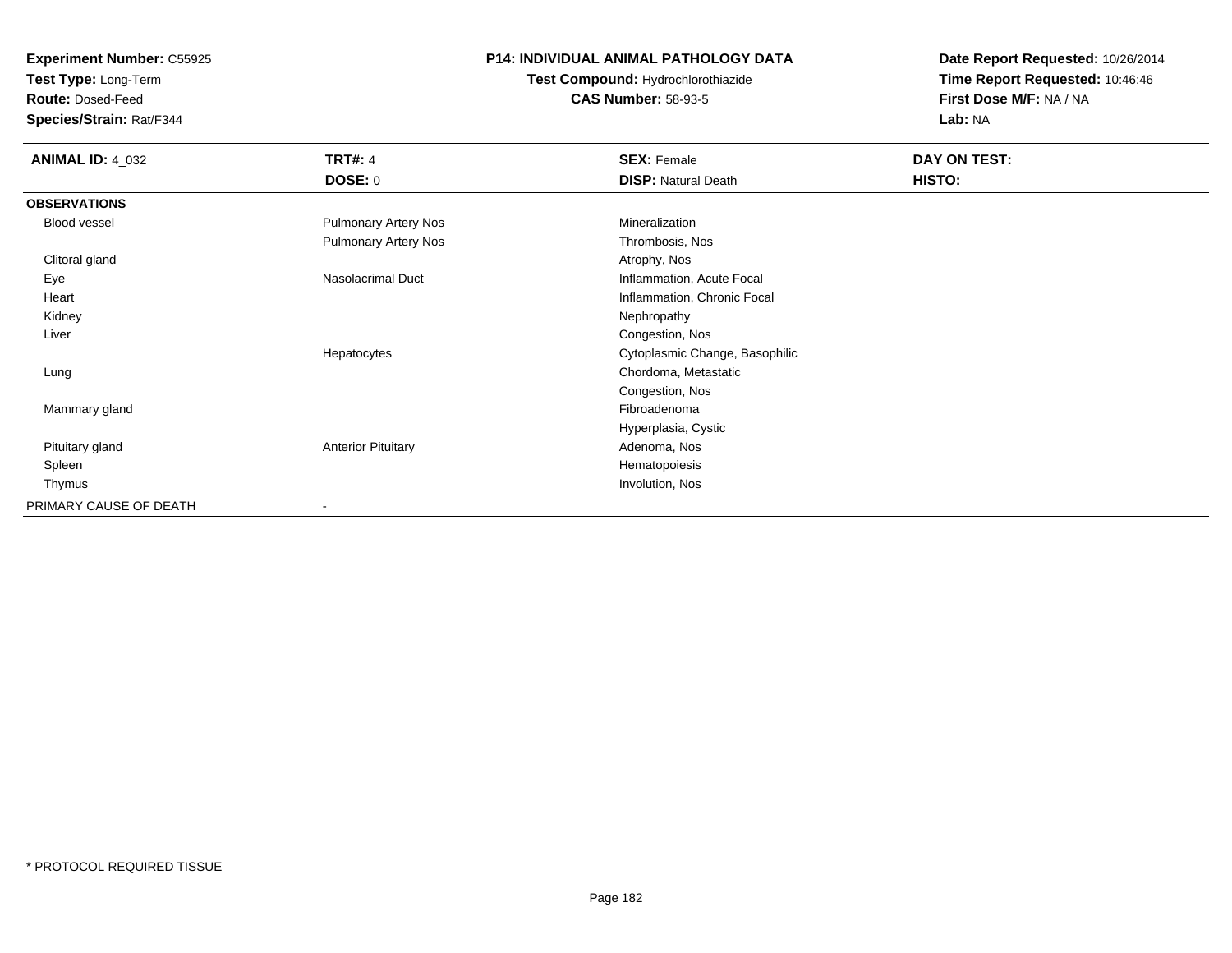**Test Type:** Long-Term

**Route:** Dosed-Feed

**Species/Strain:** Rat/F344

### **P14: INDIVIDUAL ANIMAL PATHOLOGY DATA**

**Test Compound:** Hydrochlorothiazide**CAS Number:** 58-93-5

| <b>ANIMAL ID: 4_033</b> | <b>TRT#: 4</b>            | <b>SEX: Female</b>               | DAY ON TEST: |
|-------------------------|---------------------------|----------------------------------|--------------|
|                         | <b>DOSE: 0</b>            | <b>DISP: Terminal Sacrifice</b>  | HISTO:       |
| <b>OBSERVATIONS</b>     |                           |                                  |              |
| Adrenal gland           | Cortex Nos                | Cytoplasmic Vacuolization        |              |
| Blood vessel            | Pulmonary Artery Nos      | Mineralization                   |              |
| Heart                   |                           | Inflammation, Chronic Focal      |              |
| Kidney                  |                           | Nephropathy                      |              |
| Liver                   | Hepatocytes               | Cytoplasmic Vacuolization        |              |
|                         | <b>Bile Duct</b>          | Hyperplasia, Focal               |              |
| Lung                    |                           | Hemorrhage                       |              |
|                         |                           | Pigmentation, Nos                |              |
| Mammary gland           |                           | Fibroadenoma                     |              |
|                         |                           | Lactation                        |              |
| Pancreas                | Islets                    | Islet-Cell Adenoma               |              |
| Pituitary gland         | <b>Anterior Pituitary</b> | Adenoma, Nos                     |              |
| Thymus                  |                           | Involution, Nos                  |              |
| Thyroid                 |                           | C-Cell Adenoma                   |              |
| Unspecified             | Face                      | Inflammation, Suppurative        |              |
|                         | Multiple Organs Nos       | Leukemia, Mononuclear Cell       |              |
| <b>Uterus</b>           |                           | <b>Endometrial Stromal Polyp</b> |              |
| PRIMARY CAUSE OF DEATH  |                           |                                  |              |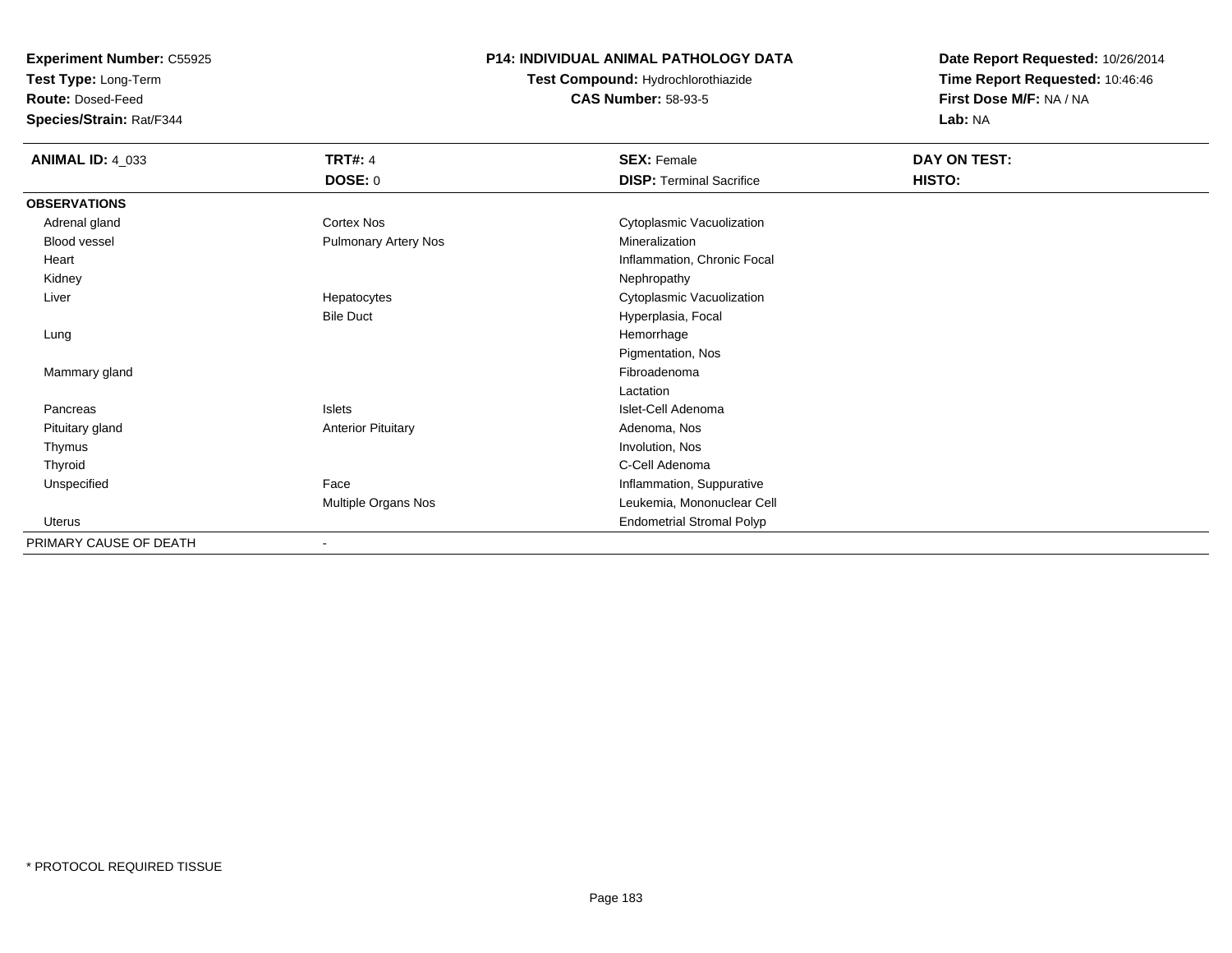**Test Type:** Long-Term

**Route:** Dosed-Feed

**Species/Strain:** Rat/F344

### **P14: INDIVIDUAL ANIMAL PATHOLOGY DATA**

**Test Compound:** Hydrochlorothiazide**CAS Number:** 58-93-5

| <b>ANIMAL ID: 4_034</b> | <b>TRT#: 4</b>              | <b>SEX: Female</b>               | DAY ON TEST: |
|-------------------------|-----------------------------|----------------------------------|--------------|
|                         | DOSE: 0                     | <b>DISP: Terminal Sacrifice</b>  | HISTO:       |
| <b>OBSERVATIONS</b>     |                             |                                  |              |
| Adrenal gland           | <b>Cortex Nos</b>           | Hyperplasia, Focal               |              |
| Blood vessel            | <b>Pulmonary Artery Nos</b> | Mineralization                   |              |
| Clitoral gland          |                             | Atrophy, Nos                     |              |
| Heart                   |                             | Inflammation, Chronic Focal      |              |
| Kidney                  |                             | Nephropathy                      |              |
| Liver                   | Hepatocytes                 | Cytoplasmic Change, Basophilic   |              |
|                         | Hepatocytes                 | Cytoplasmic Vacuolization        |              |
|                         | <b>Bile Duct</b>            | Hyperplasia, Focal               |              |
|                         |                             | Inflammation, Chronic Focal      |              |
|                         |                             | Pigmentation, Nos                |              |
| Lung                    |                             | Pigmentation, Nos                |              |
| Pituitary gland         | <b>Anterior Pituitary</b>   | Adenoma, Nos                     |              |
| Thymus                  |                             | Involution, Nos                  |              |
| Thyroid                 |                             | C-Cell Adenoma                   |              |
| Unspecified             | Chest                       | <b>Basal-Cell Tumor</b>          |              |
|                         | <b>Abdominal Cavity</b>     | Necrosis, Fat                    |              |
| Uterus                  |                             | <b>Endometrial Stromal Polyp</b> |              |
| PRIMARY CAUSE OF DEATH  |                             |                                  |              |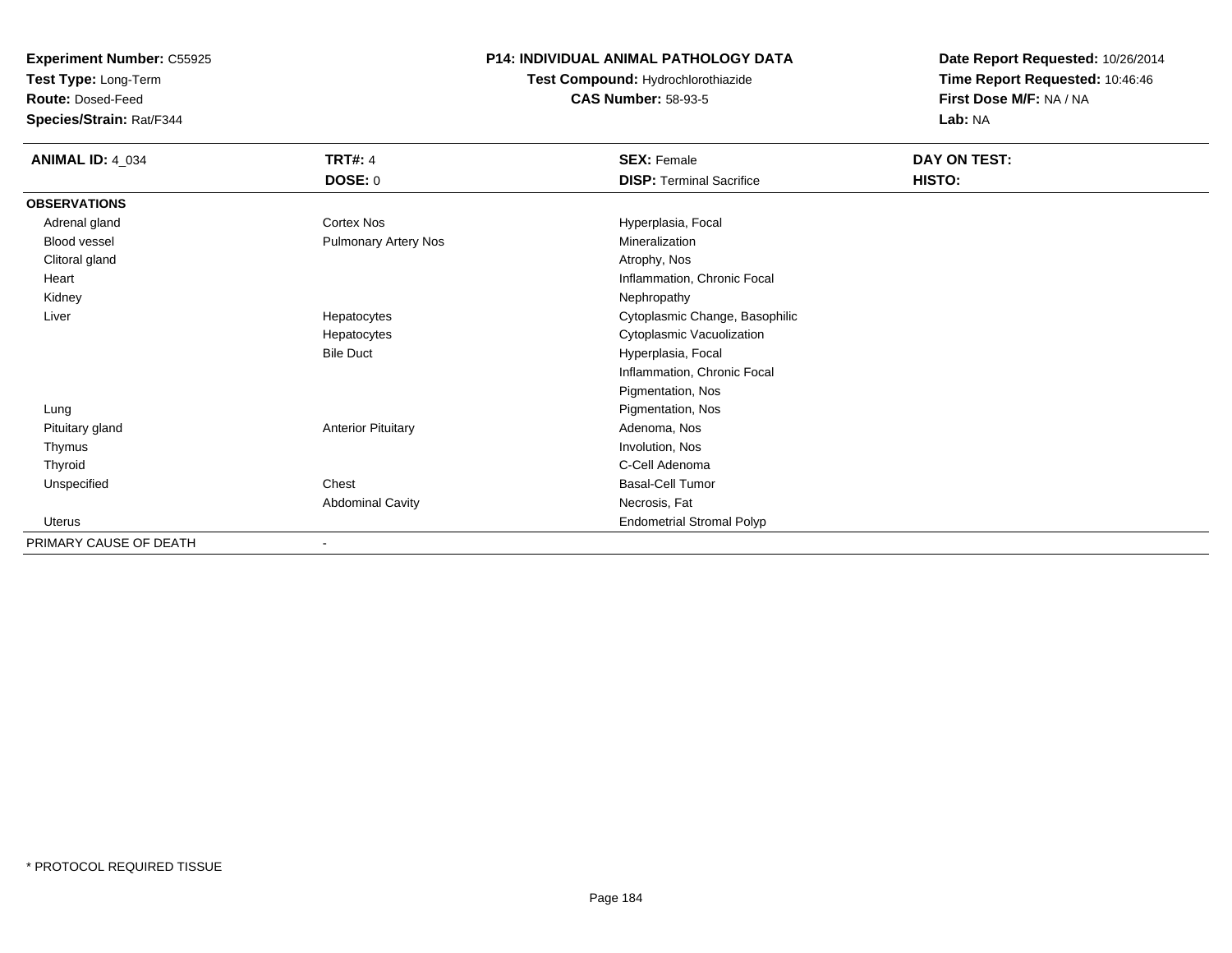**Test Type:** Long-Term

**Route:** Dosed-Feed

**Species/Strain:** Rat/F344

#### **P14: INDIVIDUAL ANIMAL PATHOLOGY DATA**

# **Test Compound:** Hydrochlorothiazide**CAS Number:** 58-93-5

| <b>ANIMAL ID: 4_035</b> | <b>TRT#: 4</b>            | <b>SEX: Female</b>               | DAY ON TEST: |  |
|-------------------------|---------------------------|----------------------------------|--------------|--|
|                         | <b>DOSE: 0</b>            | <b>DISP:</b> Moribund Sacrifice  | HISTO:       |  |
| <b>OBSERVATIONS</b>     |                           |                                  |              |  |
| Adrenal gland           | Cortex Nos                | Hyperplasia, Focal               |              |  |
| Brain                   |                           | Astrocytoma                      |              |  |
| Clitoral gland          |                           | Atrophy, Nos                     |              |  |
| Eye                     | Nasolacrimal Duct         | Inflammation, Acute Focal        |              |  |
| Kidney                  |                           | Nephropathy                      |              |  |
| Liver                   | Hepatocytes               | Cytoplasmic Vacuolization        |              |  |
| Lung                    |                           | Alveolar Macrophages             |              |  |
| Mammary gland           |                           | Fibroadenoma                     |              |  |
|                         |                           | Hyperplasia, Cystic              |              |  |
| Pancreas                | Acinus                    | Atrophy, Focal                   |              |  |
|                         |                           | Inflammation, Chronic Focal      |              |  |
| Pituitary gland         | <b>Anterior Pituitary</b> | Hyperplasia, Focal               |              |  |
| Salivary gland          |                           | Hyperplasia, Focal               |              |  |
| Thymus                  |                           | Involution, Nos                  |              |  |
| Thyroid                 |                           | Hyperplasia, C Cell              |              |  |
| Uterus                  |                           | <b>Endometrial Stromal Polyp</b> |              |  |
| PRIMARY CAUSE OF DEATH  |                           |                                  |              |  |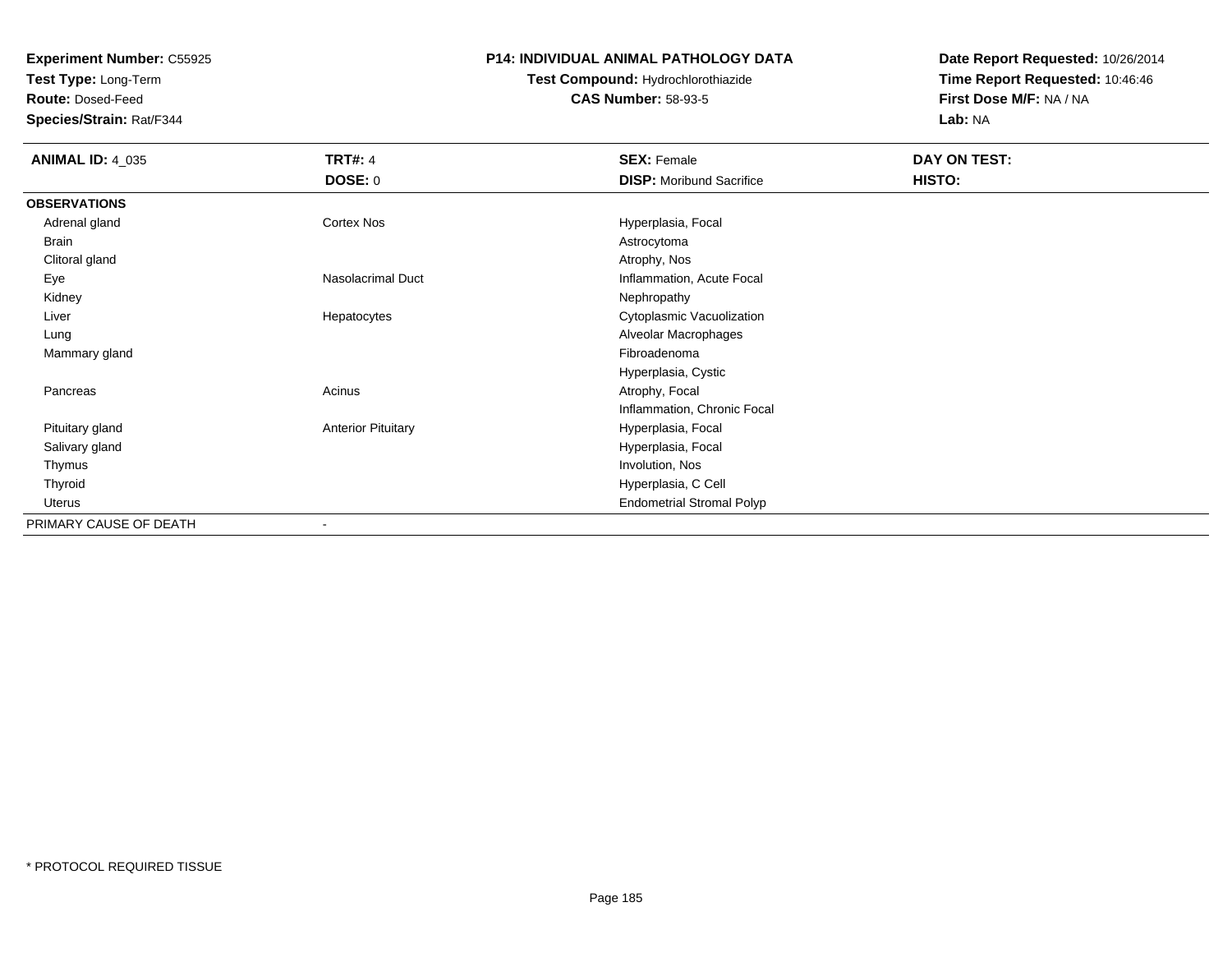**Test Type:** Long-Term

**Route:** Dosed-Feed

**Species/Strain:** Rat/F344

### **P14: INDIVIDUAL ANIMAL PATHOLOGY DATA**

**Test Compound:** Hydrochlorothiazide**CAS Number:** 58-93-5

| <b>ANIMAL ID: 4_036</b> | <b>TRT#: 4</b>              | <b>SEX: Female</b>               | DAY ON TEST: |  |
|-------------------------|-----------------------------|----------------------------------|--------------|--|
|                         | DOSE: 0                     | <b>DISP: Terminal Sacrifice</b>  | HISTO:       |  |
| <b>OBSERVATIONS</b>     |                             |                                  |              |  |
| Adrenal gland           | Cortex Nos                  | Cytoplasmic Vacuolization        |              |  |
| Blood vessel            | <b>Pulmonary Artery Nos</b> | Mineralization                   |              |  |
| Bone                    |                             | Osteosclerosis                   |              |  |
| Clitoral gland          |                             | Atrophy, Nos                     |              |  |
| Harderian gland         | <b>Hardarian Gland</b>      | Inflammation, Chronic Focal      |              |  |
| Heart                   |                             | Inflammation, Chronic Focal      |              |  |
| Kidney                  |                             | Nephropathy                      |              |  |
| Liver                   |                             | Congestion, Nos                  |              |  |
|                         | Hepatocytes                 | Cytoplasmic Change, Basophilic   |              |  |
|                         |                             | Inflammation, Chronic Focal      |              |  |
| Lung                    |                             | Alveolar/Bronchiolar Carcinoma   |              |  |
|                         |                             | Congestion, Nos                  |              |  |
|                         |                             | Hyperplasia, Alveolar Epithelium |              |  |
| Mammary gland           |                             | Hyperplasia, Cystic              |              |  |
| Pancreas                | Acinus                      | Atrophy, Focal                   |              |  |
| Pituitary gland         | <b>Anterior Pituitary</b>   | Hyperplasia, Focal               |              |  |
| Thymus                  |                             | Involution, Nos                  |              |  |
| Thyroid                 |                             | Hyperplasia, C Cell              |              |  |
| PRIMARY CAUSE OF DEATH  |                             |                                  |              |  |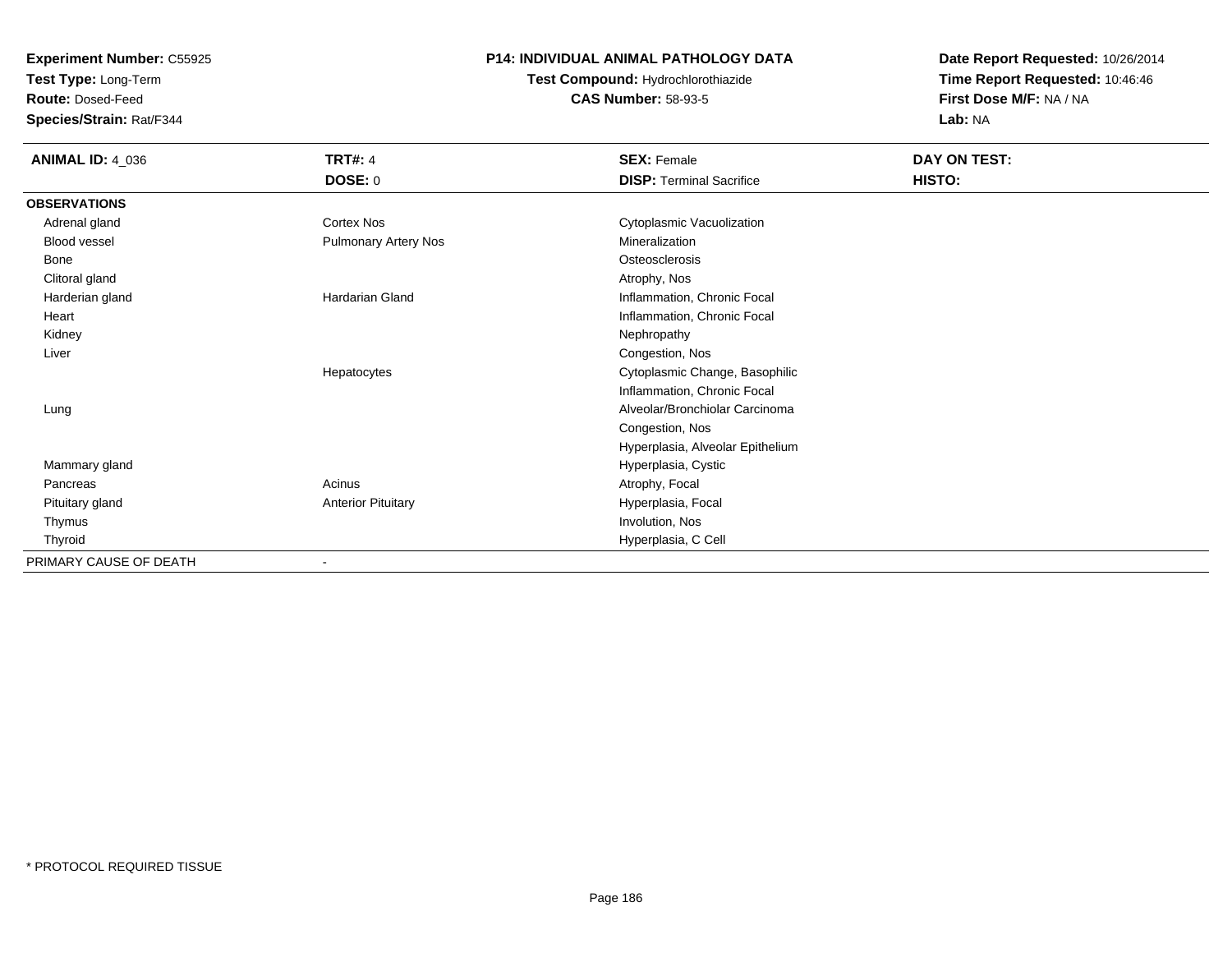**Test Type:** Long-Term

**Route:** Dosed-Feed

**Species/Strain:** Rat/F344

### **P14: INDIVIDUAL ANIMAL PATHOLOGY DATA**

**Test Compound:** Hydrochlorothiazide**CAS Number:** 58-93-5

| <b>ANIMAL ID: 4_037</b> | <b>TRT#: 4</b>            | <b>SEX: Female</b>                    | DAY ON TEST: |  |
|-------------------------|---------------------------|---------------------------------------|--------------|--|
|                         | <b>DOSE: 0</b>            | <b>DISP: Terminal Sacrifice</b>       | HISTO:       |  |
| <b>OBSERVATIONS</b>     |                           |                                       |              |  |
| Adrenal gland           | Cortex Nos                | Hyperplasia, Focal                    |              |  |
| Blood vessel            | Pulmonary Artery Nos      | Mineralization                        |              |  |
| Clitoral gland          |                           | Atrophy, Nos                          |              |  |
| Heart                   |                           | Inflammation, Chronic Focal           |              |  |
| Kidney                  |                           | Nephropathy                           |              |  |
| Liver                   | Hepatocytes               | Cytoplasmic Change, Basophilic        |              |  |
|                         | <b>Bile Duct</b>          | Hyperplasia, Focal                    |              |  |
|                         |                           | Necrosis, Focal                       |              |  |
| Lung                    |                           | Follicular-Cell Carcinoma, Metastatic |              |  |
|                         |                           | Pigmentation, Nos                     |              |  |
| Ovary                   |                           | Inflammation, Chronic Focal           |              |  |
| Pancreas                | Acinus                    | Atrophy, Focal                        |              |  |
| Pituitary gland         | <b>Anterior Pituitary</b> | Cyst, Nos                             |              |  |
|                         | <b>Anterior Pituitary</b> | Hyperplasia, Focal                    |              |  |
| Thymus                  |                           | Involution, Nos                       |              |  |
| Thyroid                 |                           | Follicular-Cell Carcinoma             |              |  |
| Unspecified             | <b>Abdominal Cavity</b>   | Necrosis, Fat                         |              |  |
| Uterus                  |                           | <b>Endometrial Stromal Polyp</b>      |              |  |
|                         |                           | Hydrometra                            |              |  |
| PRIMARY CAUSE OF DEATH  |                           |                                       |              |  |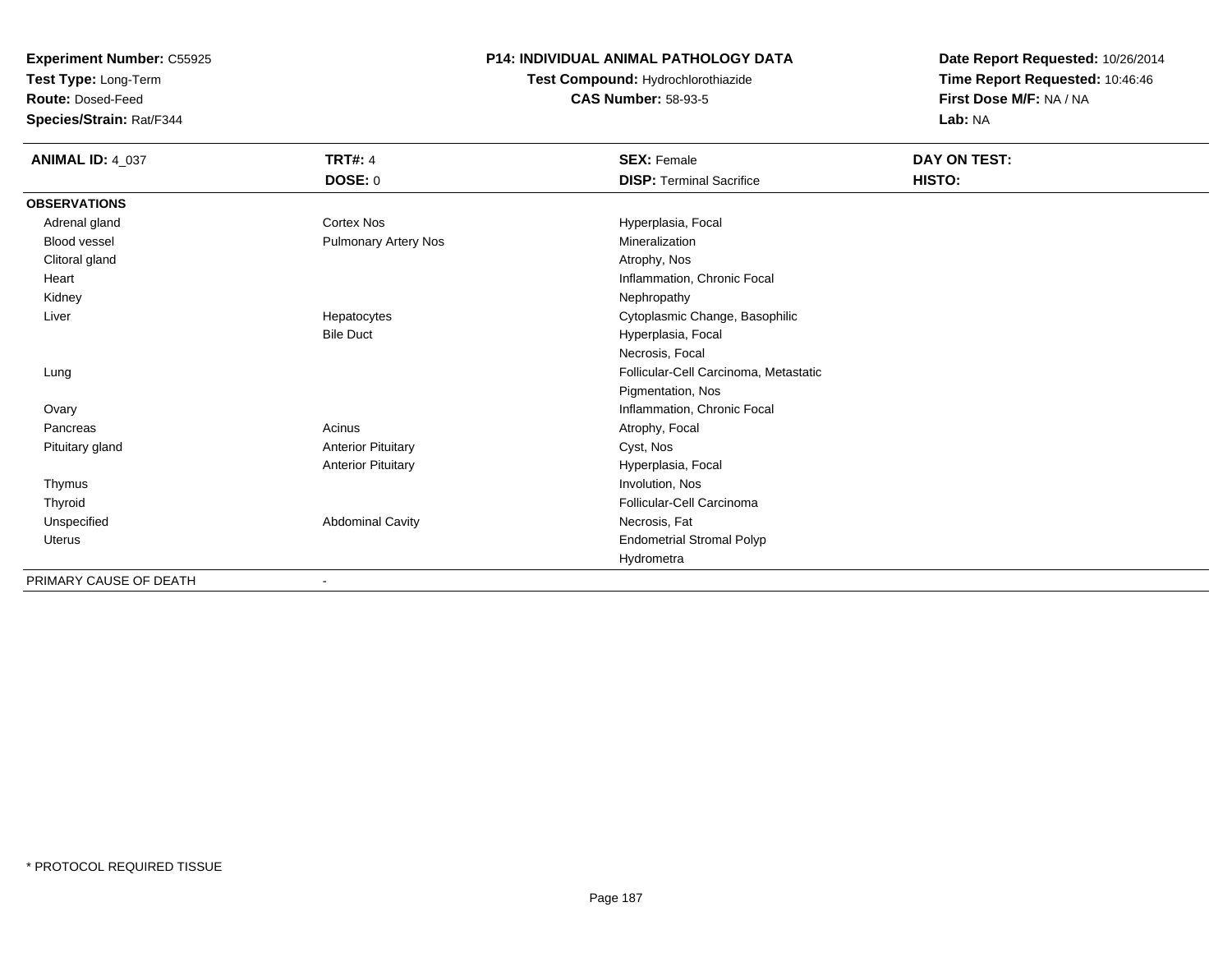**Test Type:** Long-Term

**Route:** Dosed-Feed

**Species/Strain:** Rat/F344

#### **P14: INDIVIDUAL ANIMAL PATHOLOGY DATA**

**Test Compound:** Hydrochlorothiazide**CAS Number:** 58-93-5

| <b>ANIMAL ID: 4_038</b> | <b>TRT#: 4</b><br><b>DOSE: 0</b> | <b>SEX: Female</b><br><b>DISP: Terminal Sacrifice</b> | DAY ON TEST:<br>HISTO: |
|-------------------------|----------------------------------|-------------------------------------------------------|------------------------|
| <b>OBSERVATIONS</b>     |                                  |                                                       |                        |
| Blood vessel            | <b>Pulmonary Artery Nos</b>      | Mineralization                                        |                        |
| Clitoral gland          |                                  | Atrophy, Nos                                          |                        |
| Heart                   |                                  | Inflammation, Chronic Focal                           |                        |
| Kidney                  | Tubule                           | Necrosis, Focal                                       |                        |
|                         |                                  | Nephropathy                                           |                        |
| Liver                   | Hepatocytes                      | Cytoplasmic Change, Basophilic                        |                        |
|                         |                                  | Inflammation, Chronic Focal                           |                        |
| Lung                    |                                  | Pigmentation, Nos                                     |                        |
| Mammary gland           |                                  | Fibroadenoma                                          |                        |
|                         |                                  | Galactocele                                           |                        |
|                         |                                  | Hyperplasia, Cystic                                   |                        |
| Ovary                   |                                  | Cyst, Nos                                             |                        |
| Pituitary gland         | <b>Anterior Pituitary</b>        | Adenoma, Nos                                          |                        |
|                         | <b>Anterior Pituitary</b>        | Hyperplasia, Focal                                    |                        |
| Thymus                  |                                  | Involution, Nos                                       |                        |
| Thyroid                 |                                  | C-Cell Adenoma                                        |                        |
| PRIMARY CAUSE OF DEATH  | $\overline{\phantom{a}}$         |                                                       |                        |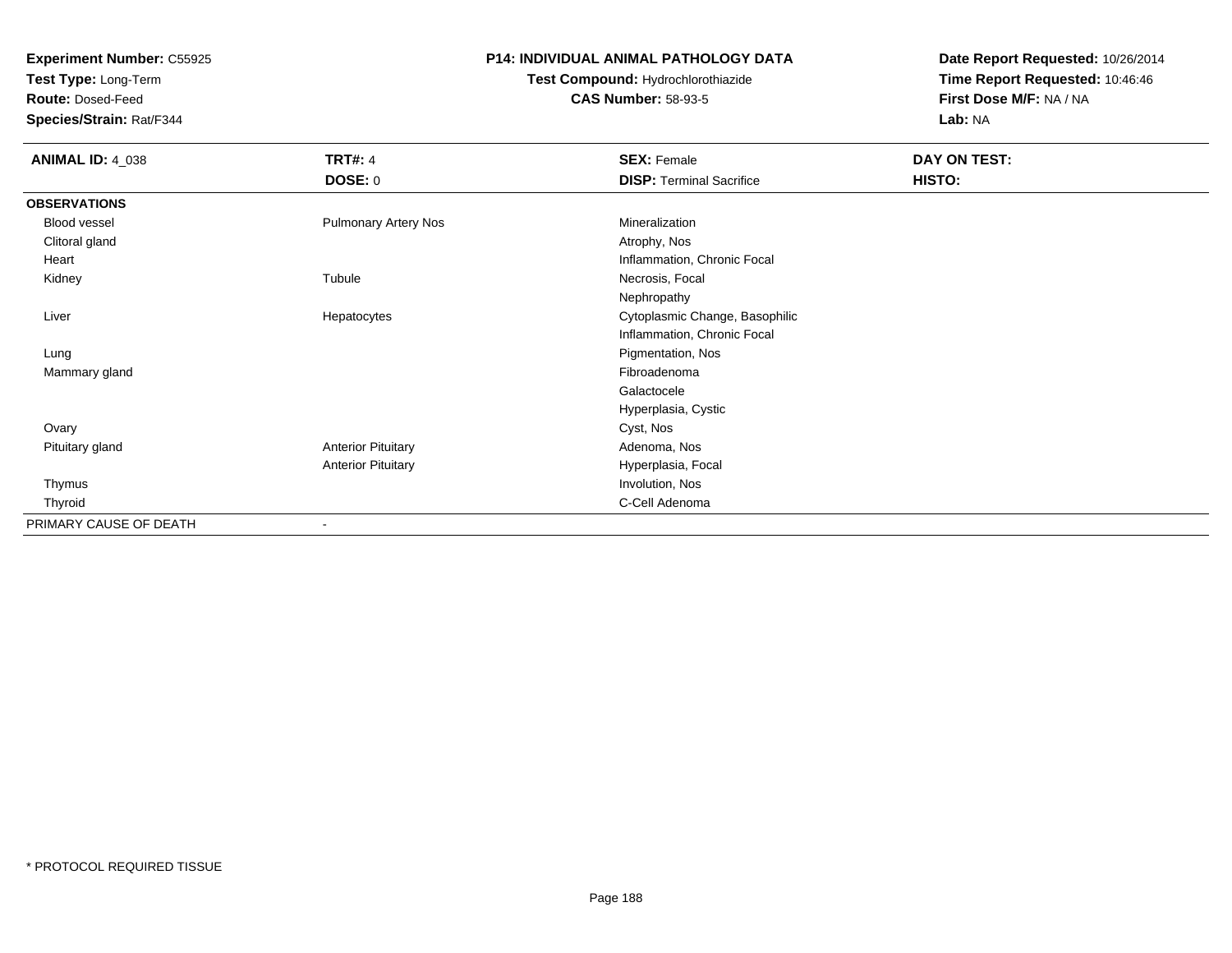**Test Type:** Long-Term

**Route:** Dosed-Feed

**Species/Strain:** Rat/F344

### **P14: INDIVIDUAL ANIMAL PATHOLOGY DATA**

**Test Compound:** Hydrochlorothiazide**CAS Number:** 58-93-5

| <b>ANIMAL ID: 4_039</b> | <b>TRT#: 4</b>              | <b>SEX: Female</b>              | DAY ON TEST: |
|-------------------------|-----------------------------|---------------------------------|--------------|
|                         | <b>DOSE: 0</b>              | <b>DISP: Terminal Sacrifice</b> | HISTO:       |
| <b>OBSERVATIONS</b>     |                             |                                 |              |
| Adrenal gland           | Cortex Nos                  | Hyperplasia, Focal              |              |
| Blood vessel            | <b>Pulmonary Artery Nos</b> | Mineralization                  |              |
| Eye                     | Nasolacrimal Duct           | Inflammation, Acute Focal       |              |
| Kidney                  |                             | Nephropathy                     |              |
| Liver                   | Hepatocytes                 | Cytoplasmic Change, Basophilic  |              |
|                         | <b>Bile Duct</b>            | Hyperplasia, Focal              |              |
|                         |                             | Inflammation, Chronic Focal     |              |
| Lung                    |                             | Pigmentation, Nos               |              |
| Mammary gland           |                             | Fibroadenoma                    |              |
|                         |                             | Hyperplasia, Cystic             |              |
| Pancreas                | Acinus                      | Atrophy, Focal                  |              |
| Pituitary gland         | <b>Anterior Pituitary</b>   | Adenoma, Nos                    |              |
|                         | <b>Anterior Pituitary</b>   | Hyperplasia, Focal              |              |
| Thymus                  |                             | Involution, Nos                 |              |
| Thyroid                 |                             | Hyperplasia, C Cell             |              |
| Unspecified             | <b>Abdominal Cavity</b>     | Necrosis, Fat                   |              |
| Uterus                  |                             | Hydrometra                      |              |
| PRIMARY CAUSE OF DEATH  | $\blacksquare$              |                                 |              |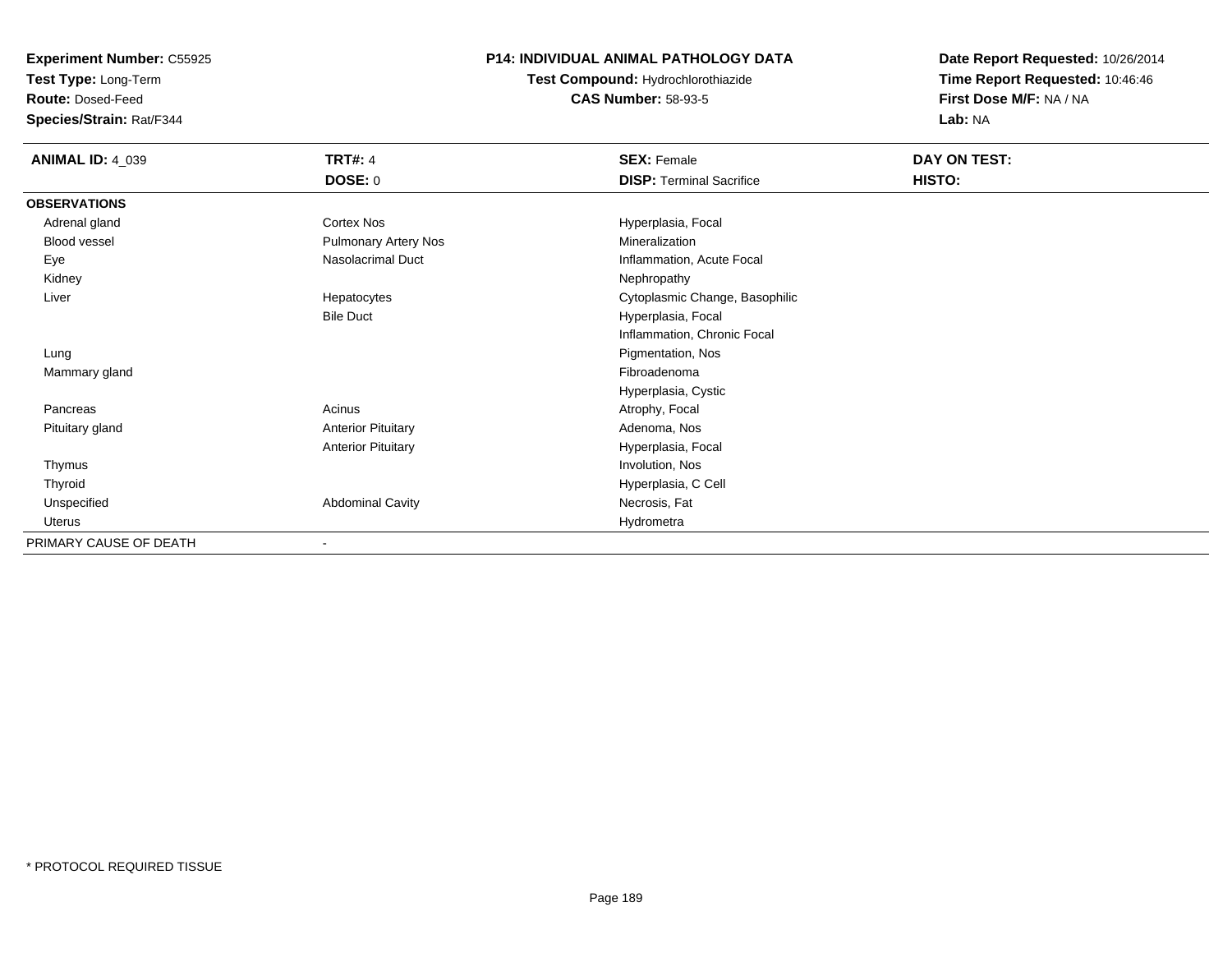**Test Type:** Long-Term

**Route:** Dosed-Feed

**Species/Strain:** Rat/F344

### **P14: INDIVIDUAL ANIMAL PATHOLOGY DATA**

**Test Compound:** Hydrochlorothiazide**CAS Number:** 58-93-5

| <b>ANIMAL ID: 4_040</b> | <b>TRT#: 4</b>            | <b>SEX: Female</b>               | DAY ON TEST: |  |
|-------------------------|---------------------------|----------------------------------|--------------|--|
|                         | <b>DOSE: 0</b>            | <b>DISP: Terminal Sacrifice</b>  | HISTO:       |  |
| <b>OBSERVATIONS</b>     |                           |                                  |              |  |
| Adrenal gland           | <b>Cortex Nos</b>         | Angiectasis                      |              |  |
|                         | <b>Cortex Nos</b>         | Hyperplasia, Focal               |              |  |
| <b>Blood vessel</b>     | Pulmonary Artery Nos      | Mineralization                   |              |  |
| Bone                    |                           | Osteosclerosis                   |              |  |
| Clitoral gland          |                           | Atrophy, Nos                     |              |  |
| Heart                   |                           | Inflammation, Chronic Focal      |              |  |
| Kidney                  |                           | Nephropathy                      |              |  |
| Liver                   |                           | <b>Abnormal Curvature</b>        |              |  |
|                         | Hepatocytes               | Cytoplasmic Change, Basophilic   |              |  |
|                         | <b>Bile Duct</b>          | Hyperplasia, Focal               |              |  |
|                         |                           | Inflammation, Chronic Focal      |              |  |
| Lung                    |                           | Pigmentation, Nos                |              |  |
| Lymph node              | Mandibular Lymph Node     | Congestion, Nos                  |              |  |
| Mammary gland           |                           | Fibroadenoma                     |              |  |
|                         |                           | Hyperplasia, Cystic              |              |  |
| Pituitary gland         | <b>Anterior Pituitary</b> | Hyperplasia, Focal               |              |  |
| Spleen                  |                           | Hematopoiesis                    |              |  |
| Thymus                  |                           | Involution, Nos                  |              |  |
| Unspecified             | Groin                     | Inflammation, Suppurative        |              |  |
| Uterus                  |                           | <b>Endometrial Stromal Polyp</b> |              |  |
| PRIMARY CAUSE OF DEATH  | $\blacksquare$            |                                  |              |  |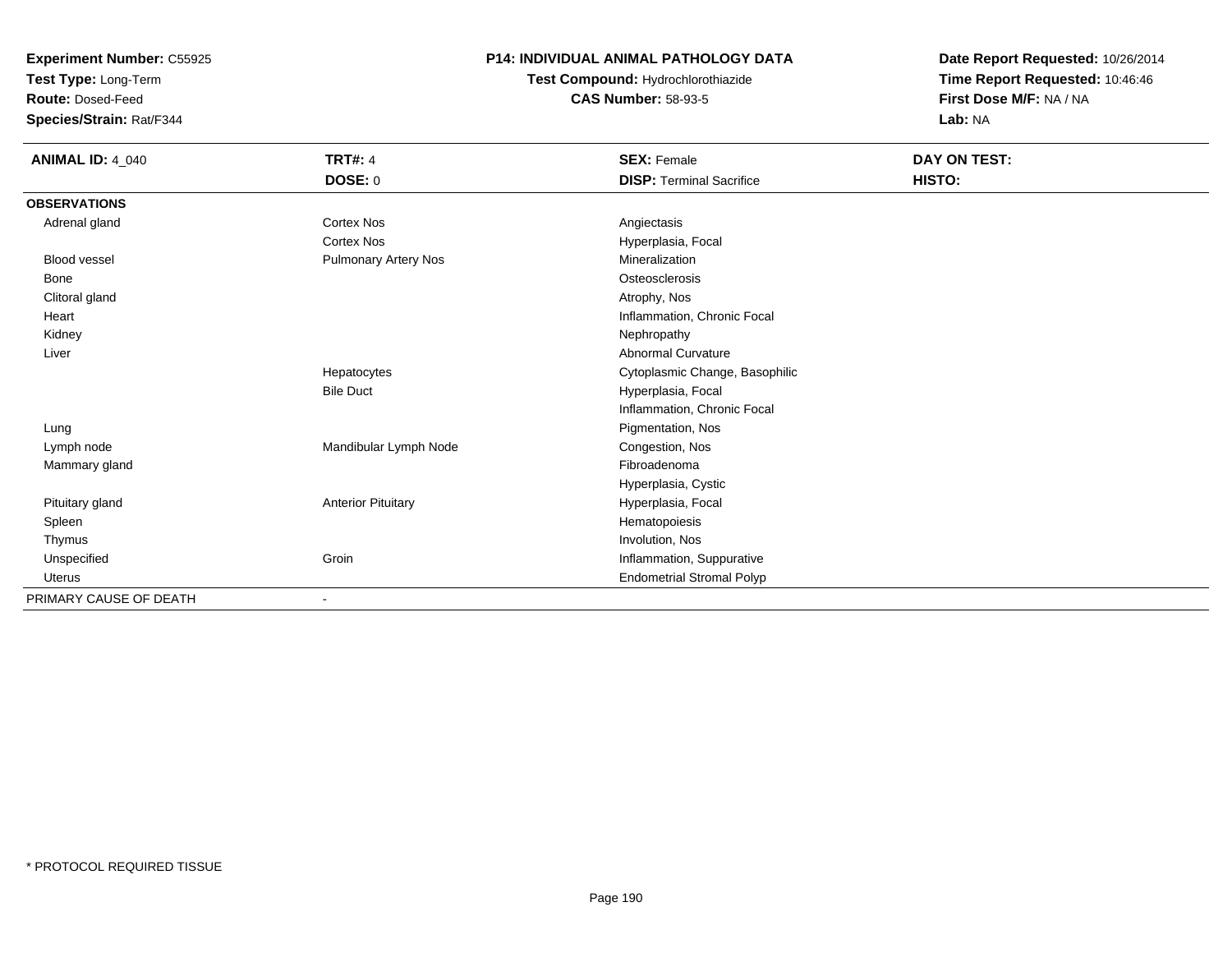**Test Type:** Long-Term

**Route:** Dosed-Feed

**Species/Strain:** Rat/F344

#### **P14: INDIVIDUAL ANIMAL PATHOLOGY DATA**

**Test Compound:** Hydrochlorothiazide**CAS Number:** 58-93-5

| <b>ANIMAL ID: 4_041</b> | <b>TRT#: 4</b>              | <b>SEX: Female</b>               | DAY ON TEST: |  |
|-------------------------|-----------------------------|----------------------------------|--------------|--|
|                         | <b>DOSE: 0</b>              | <b>DISP: Terminal Sacrifice</b>  | HISTO:       |  |
| <b>OBSERVATIONS</b>     |                             |                                  |              |  |
| Adrenal gland           | Cortex Nos                  | Cytoplasmic Vacuolization        |              |  |
| Blood vessel            | <b>Pulmonary Artery Nos</b> | Mineralization                   |              |  |
| Clitoral gland          |                             | Atrophy, Nos                     |              |  |
| Eye                     | Nasolacrimal Duct           | Inflammation, Acute Focal        |              |  |
| Heart                   |                             | Inflammation, Chronic Focal      |              |  |
| Kidney                  |                             | Nephropathy                      |              |  |
| Liver                   | Hepatocytes                 | Cytoplasmic Change, Basophilic   |              |  |
|                         |                             | Inflammation, Chronic Focal      |              |  |
| Lung                    |                             | Pigmentation, Nos                |              |  |
| Mammary gland           |                             | Fibroadenoma                     |              |  |
|                         |                             | Hyperplasia, Cystic              |              |  |
| Pituitary gland         | <b>Anterior Pituitary</b>   | Hyperplasia, Focal               |              |  |
| Thymus                  |                             | Involution, Nos                  |              |  |
| Thyroid                 |                             | Hyperplasia, C Cell              |              |  |
| Unspecified             | <b>Abdominal Cavity</b>     | Necrosis, Fat                    |              |  |
| Uterus                  |                             | <b>Endometrial Stromal Polyp</b> |              |  |
| PRIMARY CAUSE OF DEATH  |                             |                                  |              |  |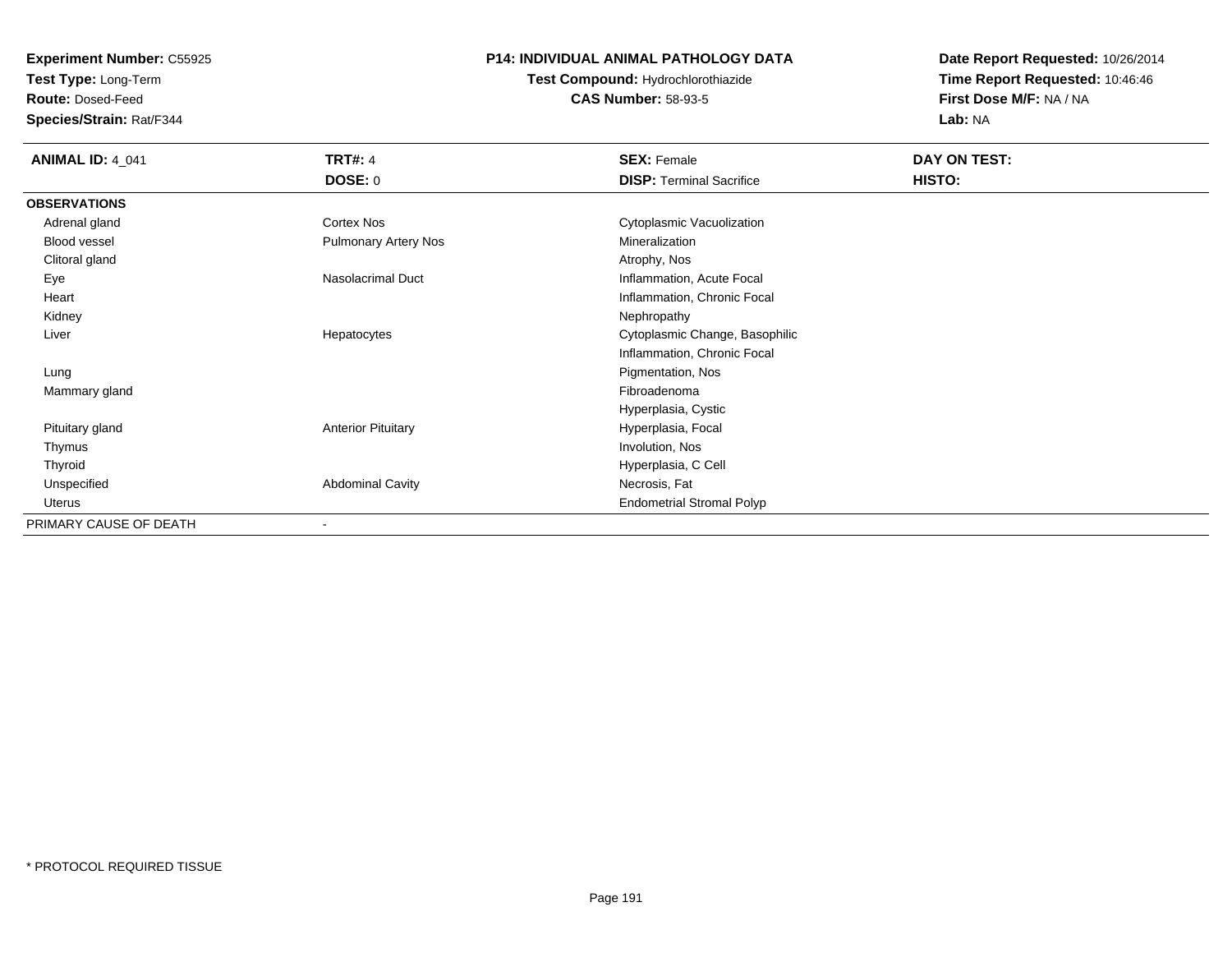**Test Type:** Long-Term

**Route:** Dosed-Feed

**Species/Strain:** Rat/F344

#### **P14: INDIVIDUAL ANIMAL PATHOLOGY DATA**

**Test Compound:** Hydrochlorothiazide**CAS Number:** 58-93-5

| <b>ANIMAL ID: 4_042</b> | <b>TRT#: 4</b>              | <b>SEX: Female</b>              | DAY ON TEST: |  |
|-------------------------|-----------------------------|---------------------------------|--------------|--|
|                         | DOSE: 0                     | <b>DISP: Terminal Sacrifice</b> | HISTO:       |  |
| <b>OBSERVATIONS</b>     |                             |                                 |              |  |
| Adrenal gland           | <b>Cortex Nos</b>           | Fibrosis, Focal                 |              |  |
|                         | <b>Cortex Nos</b>           | Hyperplasia, Focal              |              |  |
| <b>Blood vessel</b>     | <b>Pulmonary Artery Nos</b> | Mineralization                  |              |  |
| Clitoral gland          |                             | Atrophy, Nos                    |              |  |
| Eye                     | Retina                      | Atrophy, Focal                  |              |  |
| Heart                   |                             | Inflammation, Chronic Focal     |              |  |
| Kidney                  |                             | Nephropathy                     |              |  |
| Liver                   | Hepatocytes                 | Clear-Cell Change               |              |  |
|                         | Hepatocytes                 | Cytoplasmic Change, Basophilic  |              |  |
|                         | <b>Bile Duct</b>            | Hyperplasia, Focal              |              |  |
|                         |                             | Inflammation, Chronic Focal     |              |  |
|                         |                             | Necrosis, Focal                 |              |  |
| Lung                    |                             | Pigmentation, Nos               |              |  |
| Mammary gland           |                             | Fibroadenoma                    |              |  |
|                         |                             | Hyperplasia, Cystic             |              |  |
| Pancreas                | Acinus                      | Atrophy, Focal                  |              |  |
| Pituitary gland         | <b>Anterior Pituitary</b>   | Hyperplasia, Focal              |              |  |
| Thymus                  |                             | Involution, Nos                 |              |  |
| Urinary bladder         | Submucosa                   | Inflammation, Chronic Focal     |              |  |
| <b>Uterus</b>           |                             | Hydrometra                      |              |  |
| PRIMARY CAUSE OF DEATH  |                             |                                 |              |  |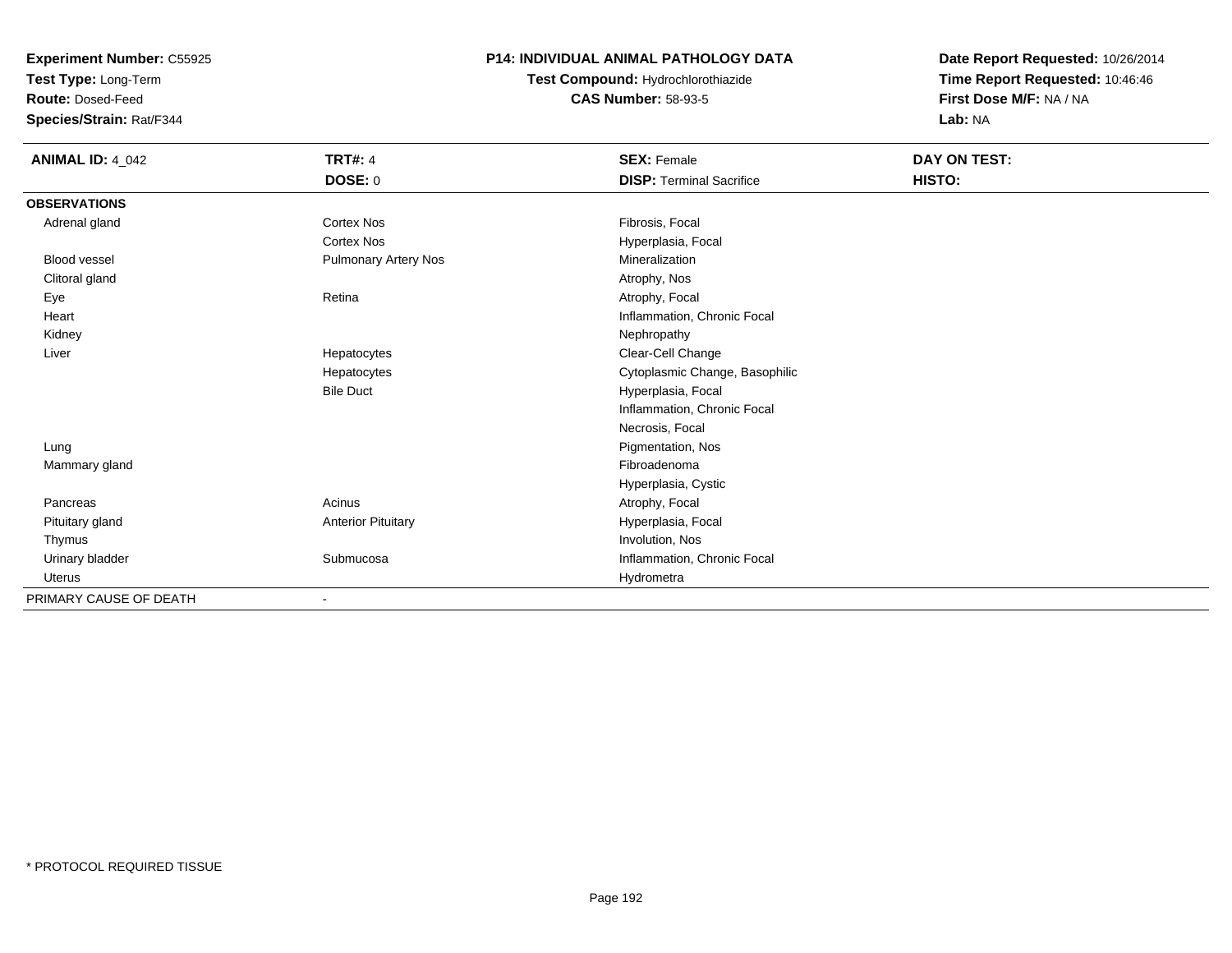**Test Type:** Long-Term

**Route:** Dosed-Feed

**Species/Strain:** Rat/F344

### **P14: INDIVIDUAL ANIMAL PATHOLOGY DATA**

**Test Compound:** Hydrochlorothiazide**CAS Number:** 58-93-5

| <b>ANIMAL ID: 4_043</b> | <b>TRT#: 4</b>            | <b>SEX: Female</b>             | DAY ON TEST: |
|-------------------------|---------------------------|--------------------------------|--------------|
|                         | <b>DOSE: 0</b>            | <b>DISP: Natural Death</b>     | HISTO:       |
| <b>OBSERVATIONS</b>     |                           |                                |              |
| Adrenal gland           | Cortex Nos                | Angiectasis                    |              |
| Blood vessel            | Pulmonary Artery Nos      | Mineralization                 |              |
| <b>Brain</b>            |                           | Meningioma                     |              |
| Clitoral gland          |                           | Atrophy, Nos                   |              |
| Eye                     | <b>Nasolacrimal Duct</b>  | Inflammation, Acute Focal      |              |
| Harderian gland         | Hardarian Gland           | Inflammation, Chronic Focal    |              |
| Heart                   |                           | Inflammation, Chronic Focal    |              |
| Kidney                  |                           | Nephropathy                    |              |
| Liver                   |                           | Congestion, Nos                |              |
|                         | Hepatocytes               | Cytoplasmic Change, Basophilic |              |
|                         |                           | Inflammation, Chronic Focal    |              |
| Lung                    |                           | Congestion, Nos                |              |
| Lymph node              | Mandibular Lymph Node     | Congestion, Nos                |              |
|                         | Mesenteric Lymph Node     | Hemorrhage                     |              |
| Mammary gland           |                           | Hyperplasia, Cystic            |              |
| Pituitary gland         | <b>Anterior Pituitary</b> | Cyst, Nos                      |              |
| Thymus                  |                           | Hemorrhage                     |              |
|                         |                           | Involution, Nos                |              |
| PRIMARY CAUSE OF DEATH  | $\overline{\phantom{a}}$  |                                |              |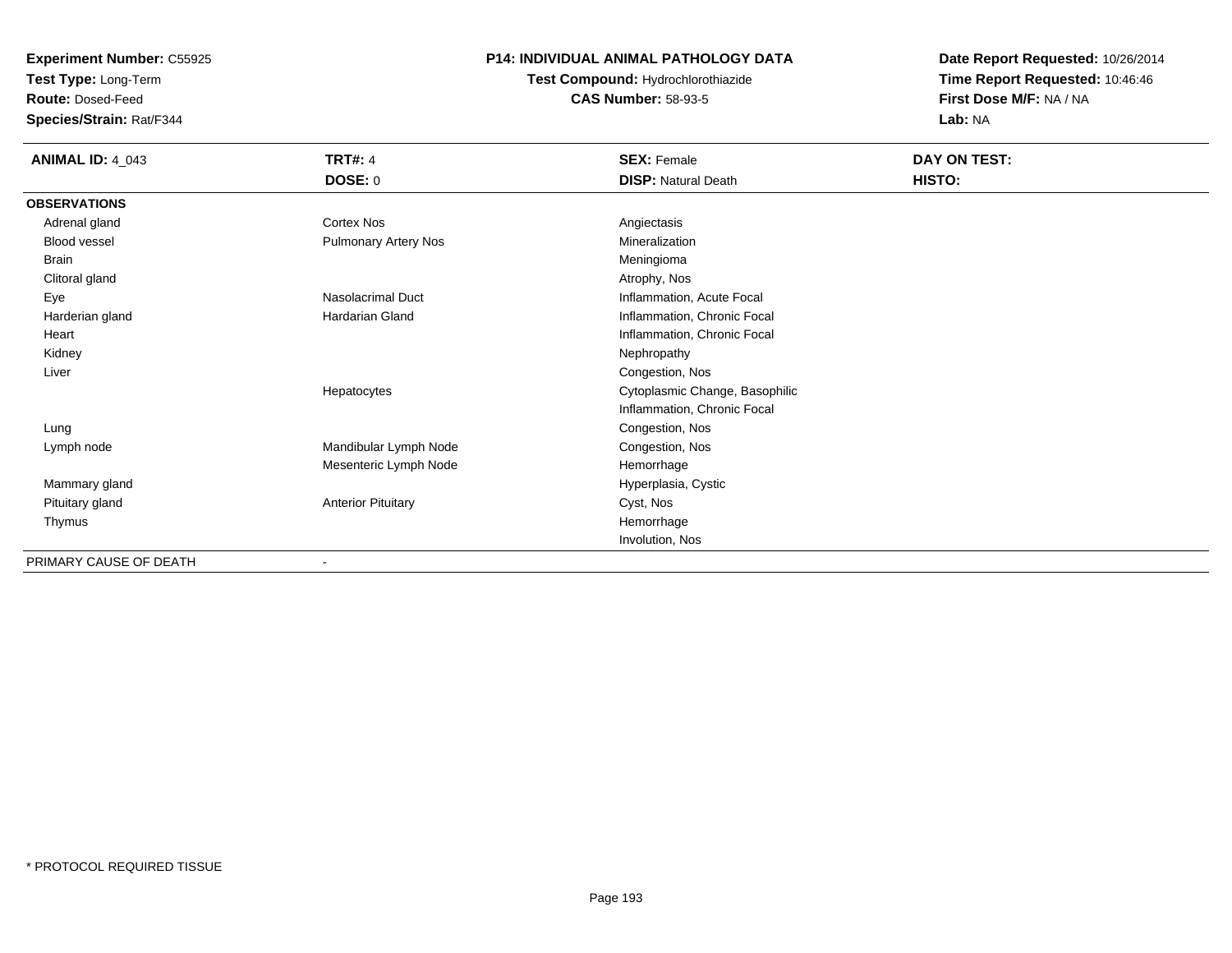**Test Type:** Long-Term

**Route:** Dosed-Feed

**Species/Strain:** Rat/F344

### **P14: INDIVIDUAL ANIMAL PATHOLOGY DATA**

**Test Compound:** Hydrochlorothiazide**CAS Number:** 58-93-5

| <b>ANIMAL ID: 4_044</b> | <b>TRT#: 4</b>            | <b>SEX: Female</b>              | DAY ON TEST: |  |
|-------------------------|---------------------------|---------------------------------|--------------|--|
|                         | DOSE: 0                   | <b>DISP:</b> Moribund Sacrifice | HISTO:       |  |
| <b>OBSERVATIONS</b>     |                           |                                 |              |  |
| Adrenal gland           | <b>Cortex Nos</b>         | Hemorrhage                      |              |  |
|                         | <b>Cortex Nos</b>         | Hyperplasia, Focal              |              |  |
|                         | Medulla                   | Hyperplasia, Nos                |              |  |
| Clitoral gland          |                           | Atrophy, Nos                    |              |  |
| Kidney                  |                           | Infarct, Nos                    |              |  |
|                         |                           | Nephropathy                     |              |  |
|                         |                           | Pigmentation, Nos               |              |  |
| Liver                   | Hepatocytes               | Cytoplasmic Change, Basophilic  |              |  |
|                         | Hepatocytes               | Cytoplasmic Vacuolization       |              |  |
|                         | <b>Bile Duct</b>          | Hyperplasia, Focal              |              |  |
| Lung                    |                           | Alveolar Macrophages            |              |  |
| Mammary gland           |                           | Lactation                       |              |  |
| Pituitary gland         | <b>Anterior Pituitary</b> | Hyperplasia, Focal              |              |  |
| Thyroid                 |                           | Hyperplasia, C Cell             |              |  |
| Unspecified             | Multiple Organs Nos       | Leukemia, Mononuclear Cell      |              |  |
| Uterus                  |                           | Hydrometra                      |              |  |
| PRIMARY CAUSE OF DEATH  |                           |                                 |              |  |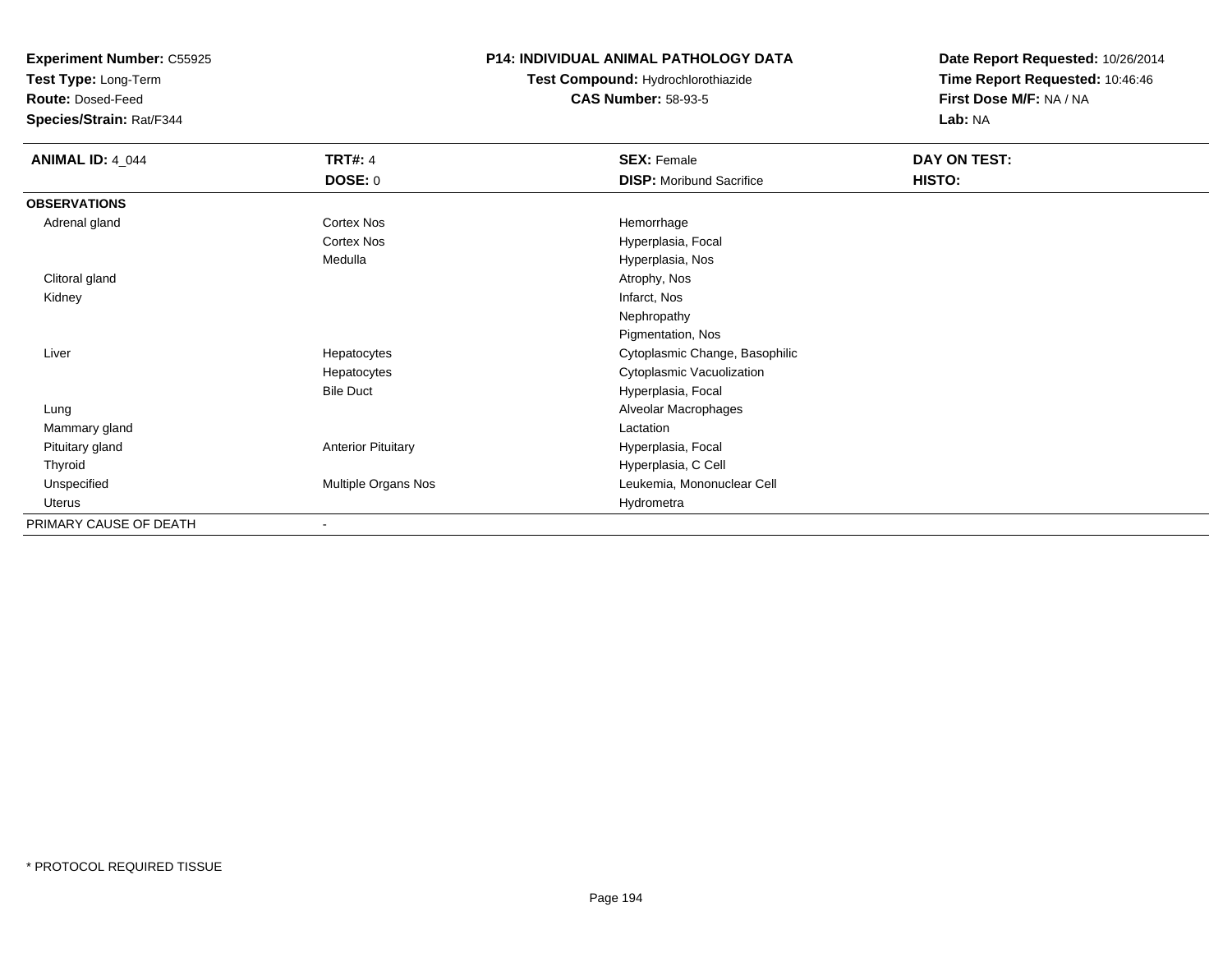**Test Type:** Long-Term

**Route:** Dosed-Feed

**Species/Strain:** Rat/F344

#### **P14: INDIVIDUAL ANIMAL PATHOLOGY DATA**

**Test Compound:** Hydrochlorothiazide**CAS Number:** 58-93-5

| <b>ANIMAL ID: 4_045</b> | <b>TRT#: 4</b>              | <b>SEX: Female</b>              | DAY ON TEST: |  |
|-------------------------|-----------------------------|---------------------------------|--------------|--|
|                         | <b>DOSE: 0</b>              | <b>DISP: Terminal Sacrifice</b> | HISTO:       |  |
| <b>OBSERVATIONS</b>     |                             |                                 |              |  |
| Adrenal gland           | <b>Cortex Nos</b>           | Cytoplasmic Vacuolization       |              |  |
| Blood vessel            | <b>Pulmonary Artery Nos</b> | Mineralization                  |              |  |
| Clitoral gland          |                             | Atrophy, Nos                    |              |  |
| Heart                   |                             | Inflammation, Chronic Focal     |              |  |
| Kidney                  |                             | Nephropathy                     |              |  |
| Liver                   | Hepatocytes                 | Cytoplasmic Change, Basophilic  |              |  |
|                         | Hepatocytes                 | Cytoplasmic Vacuolization       |              |  |
|                         |                             | Peliosis Hepatis                |              |  |
| Lung                    |                             | Pigmentation, Nos               |              |  |
| Lymph node              | Mandibular Lymph Node       | Hyperplasia, Lymphoid           |              |  |
| Mammary gland           |                             | Hyperplasia, Cystic             |              |  |
| Pituitary gland         | <b>Anterior Pituitary</b>   | Adenoma, Nos                    |              |  |
|                         | <b>Anterior Pituitary</b>   | Hyperplasia, Focal              |              |  |
| Spleen                  |                             | Hematopoiesis                   |              |  |
| Thymus                  |                             | Involution, Nos                 |              |  |
| Thyroid                 |                             | Hyperplasia, C Cell             |              |  |
| PRIMARY CAUSE OF DEATH  |                             |                                 |              |  |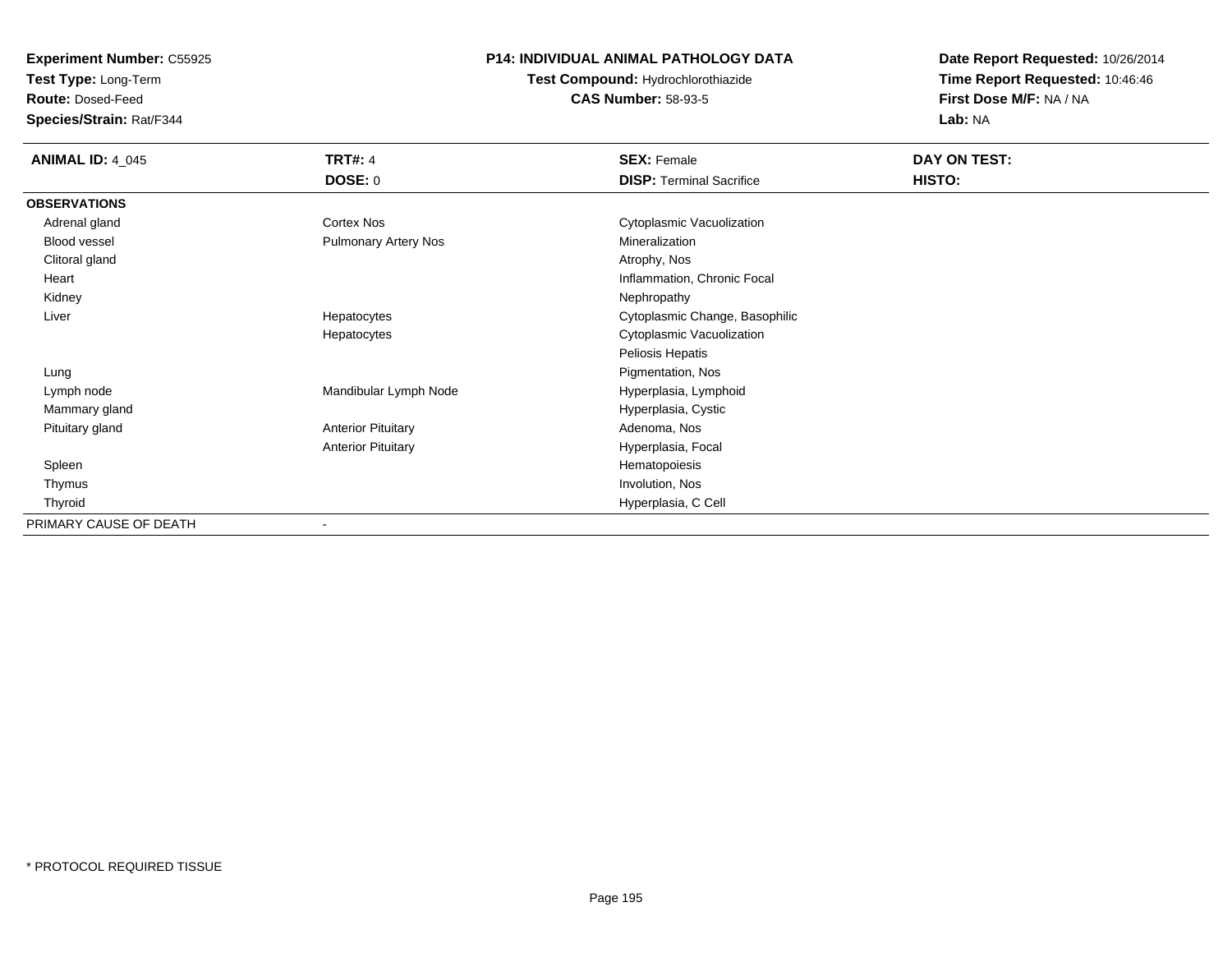**Test Type:** Long-Term

**Route:** Dosed-Feed

**Species/Strain:** Rat/F344

### **P14: INDIVIDUAL ANIMAL PATHOLOGY DATA**

**Test Compound:** Hydrochlorothiazide**CAS Number:** 58-93-5

**Date Report Requested:** 10/26/2014**Time Report Requested:** 10:46:46**First Dose M/F:** NA / NA**Lab:** NA

| <b>ANIMAL ID: 4_046</b> | <b>TRT#: 4</b>              | <b>SEX: Female</b>               | DAY ON TEST: |  |
|-------------------------|-----------------------------|----------------------------------|--------------|--|
|                         | <b>DOSE: 0</b>              | <b>DISP: Terminal Sacrifice</b>  | HISTO:       |  |
| <b>OBSERVATIONS</b>     |                             |                                  |              |  |
| Adrenal gland           | Cortex Nos                  | Angiectasis                      |              |  |
|                         | <b>Cortex Nos</b>           | Hyperplasia, Focal               |              |  |
| <b>Blood vessel</b>     | <b>Pulmonary Artery Nos</b> | Mineralization                   |              |  |
| Clitoral gland          |                             | Inflammation, Suppurative        |              |  |
| Heart                   |                             | Inflammation, Chronic Focal      |              |  |
| Kidney                  |                             | Mineralization                   |              |  |
|                         |                             | Nephropathy                      |              |  |
| Liver                   | Hepatocytes                 | Cytoplasmic Change, Basophilic   |              |  |
|                         | <b>Bile Duct</b>            | Hyperplasia, Focal               |              |  |
|                         |                             | Inflammation, Chronic Focal      |              |  |
| Lung                    |                             | Pigmentation, Nos                |              |  |
| Mammary gland           |                             | Fibroadenoma                     |              |  |
|                         |                             | Hyperplasia, Cystic              |              |  |
| Pancreas                | Islets                      | Islet-Cell Adenoma               |              |  |
| Pituitary gland         | <b>Anterior Pituitary</b>   | Angiectasis                      |              |  |
|                         | <b>Anterior Pituitary</b>   | Cyst, Nos                        |              |  |
| Salivary gland          |                             | Atrophy, Focal                   |              |  |
| Skeletal muscle         | Trunk                       | Hemorrhage                       |              |  |
| Skin                    |                             | Hemorrhage                       |              |  |
| Thymus                  |                             | Involution, Nos                  |              |  |
| Thyroid                 |                             | Hyperplasia, C Cell              |              |  |
| Unspecified             | Tail                        | <b>Abnormal Curvature</b>        |              |  |
|                         | Face                        | Inflammation, Suppurative        |              |  |
|                         | <b>Abdominal Cavity</b>     | Necrosis, Fat                    |              |  |
| Uterus                  | Cervix Uteri                | Cyst, Epidermal Inclusion        |              |  |
|                         |                             | <b>Endometrial Stromal Polyp</b> |              |  |
| PRIMARY CAUSE OF DEATH  |                             |                                  |              |  |

-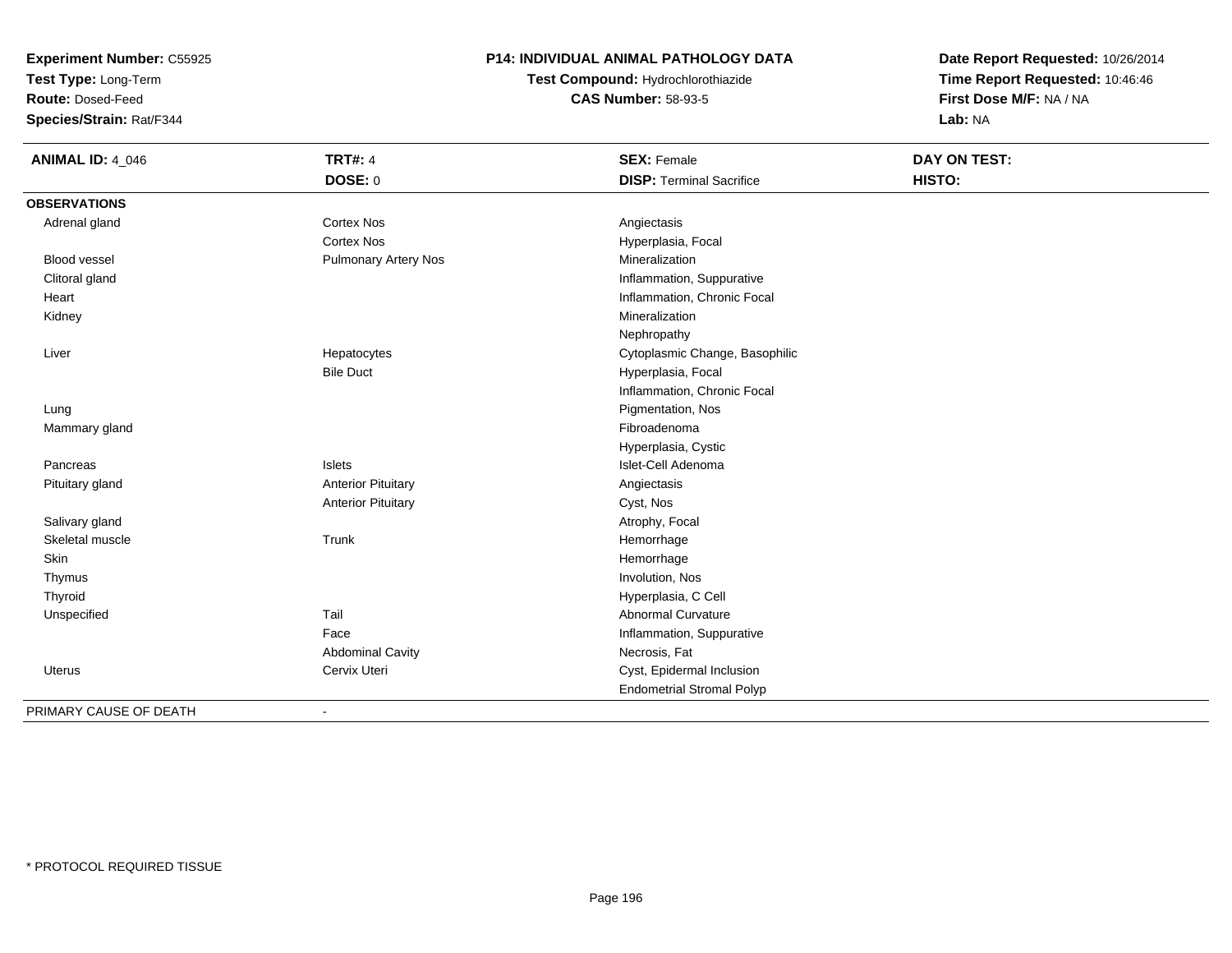**Test Type:** Long-Term

**Route:** Dosed-Feed

**Species/Strain:** Rat/F344

#### **P14: INDIVIDUAL ANIMAL PATHOLOGY DATA**

**Test Compound:** Hydrochlorothiazide**CAS Number:** 58-93-5

| <b>ANIMAL ID: 4_047</b> | <b>TRT#: 4</b>            | <b>SEX: Female</b>              | <b>DAY ON TEST:</b> |  |
|-------------------------|---------------------------|---------------------------------|---------------------|--|
|                         | <b>DOSE: 0</b>            | <b>DISP:</b> Moribund Sacrifice | HISTO:              |  |
| <b>OBSERVATIONS</b>     |                           |                                 |                     |  |
| Adrenal gland           | <b>Cortex Nos</b>         | Angiectasis                     |                     |  |
| Clitoral gland          |                           | Atrophy, Nos                    |                     |  |
| Heart                   |                           | Inflammation, Chronic Focal     |                     |  |
| Intestine Large         | Colon                     | Edema, Nos                      |                     |  |
|                         | Colon                     | Hemorrhage                      |                     |  |
|                         | Colon                     | Inflammation, Acute Focal       |                     |  |
| Kidney                  |                           | Mineralization                  |                     |  |
|                         |                           | Nephropathy                     |                     |  |
| Liver                   | Hepatocytes               | Clear-Cell Change               |                     |  |
|                         | Hepatocytes               | Cytoplasmic Vacuolization       |                     |  |
| Lung                    |                           | Alveolar Macrophages            |                     |  |
| Mammary gland           |                           | Hyperplasia, Cystic             |                     |  |
| Pancreas                | Islets                    | Hyperplasia, Focal              |                     |  |
| Pituitary gland         | <b>Anterior Pituitary</b> | Cyst, Nos                       |                     |  |
|                         | <b>Anterior Pituitary</b> | Hyperplasia, Focal              |                     |  |
| Salivary gland          |                           | Inflammation, Acute Focal       |                     |  |
| Stomach                 | <b>Glandular Stomach</b>  | Atrophy, Focal                  |                     |  |
|                         | Forestomach               | Hyperplasia, Epithelial         |                     |  |
|                         | <b>Glandular Stomach</b>  | Ulcer, Nos                      |                     |  |
| Thymus                  |                           | Involution, Nos                 |                     |  |
| Thyroid                 |                           | Hyperplasia, C Cell             |                     |  |
| PRIMARY CAUSE OF DEATH  |                           |                                 |                     |  |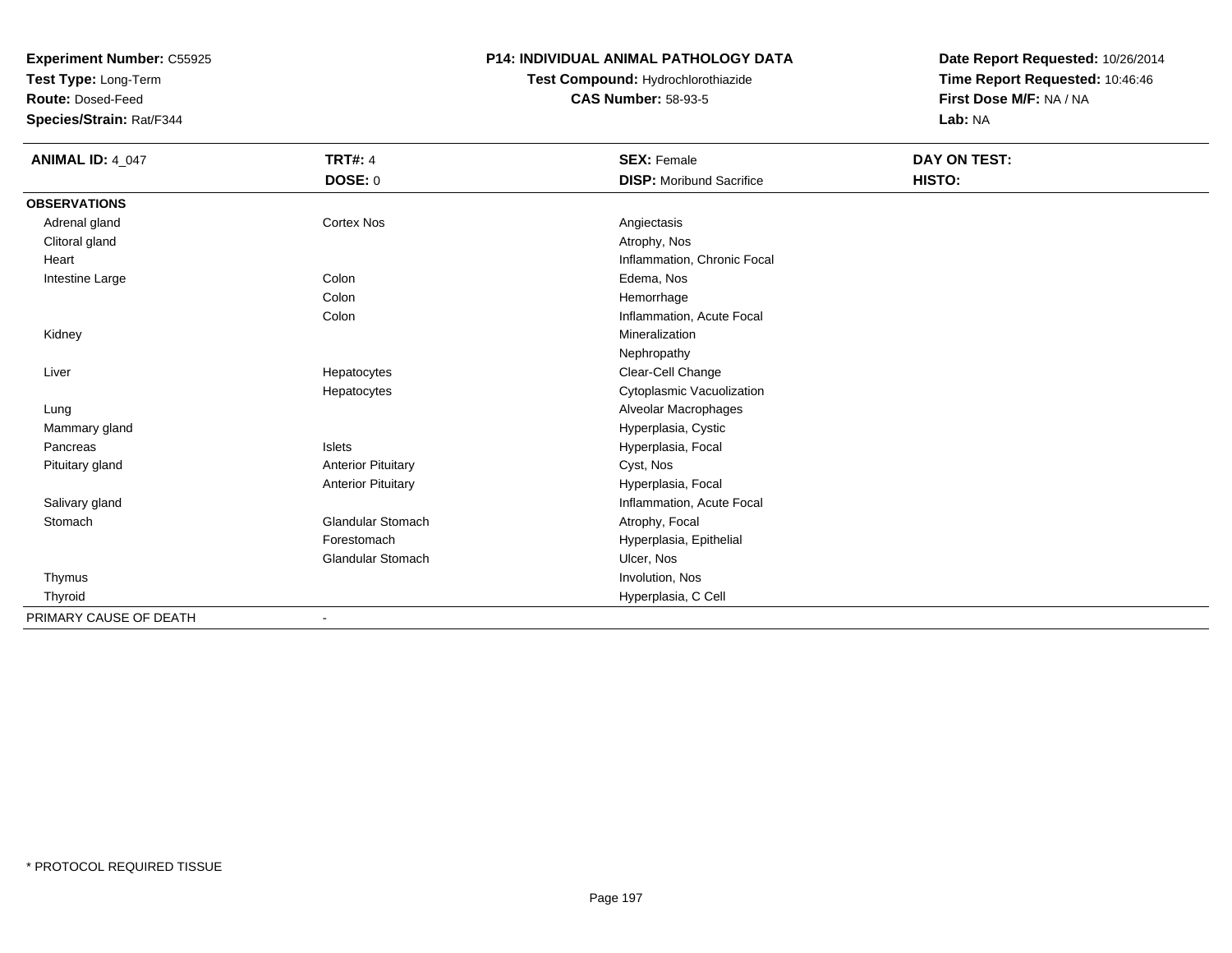**Test Type:** Long-Term

**Route:** Dosed-Feed

**Species/Strain:** Rat/F344

#### **P14: INDIVIDUAL ANIMAL PATHOLOGY DATA**

**Test Compound:** Hydrochlorothiazide**CAS Number:** 58-93-5

| <b>ANIMAL ID: 4_048</b> | <b>TRT#: 4</b>              | <b>SEX: Female</b>               | DAY ON TEST: |  |
|-------------------------|-----------------------------|----------------------------------|--------------|--|
|                         | <b>DOSE: 0</b>              | <b>DISP: Terminal Sacrifice</b>  | HISTO:       |  |
| <b>OBSERVATIONS</b>     |                             |                                  |              |  |
| Adrenal gland           | Cortex Nos                  | Hypertrophy, Focal               |              |  |
| Blood vessel            | <b>Pulmonary Artery Nos</b> | Mineralization                   |              |  |
| Brain                   |                             | Hydrocephalus, Nos               |              |  |
| Clitoral gland          |                             | Atrophy, Nos                     |              |  |
| Eye                     | <b>Nasolacrimal Duct</b>    | Inflammation, Acute Focal        |              |  |
| Heart                   |                             | Inflammation, Chronic Focal      |              |  |
| Kidney                  |                             | Nephropathy                      |              |  |
| Liver                   | Hepatocytes                 | Cytoplasmic Vacuolization        |              |  |
|                         |                             | Inflammation, Chronic Focal      |              |  |
| Lung                    |                             | Inflammation, Chronic Focal      |              |  |
|                         |                             | Pigmentation, Nos                |              |  |
| Mammary gland           |                             | Lactation                        |              |  |
| Pituitary gland         | <b>Anterior Pituitary</b>   | Carcinoma, Nos                   |              |  |
| Thymus                  |                             | Involution, Nos                  |              |  |
| Thyroid                 |                             | Hyperplasia, C Cell              |              |  |
| Uterus                  |                             | <b>Endometrial Stromal Polyp</b> |              |  |
|                         |                             | Hydrometra                       |              |  |
| PRIMARY CAUSE OF DEATH  |                             |                                  |              |  |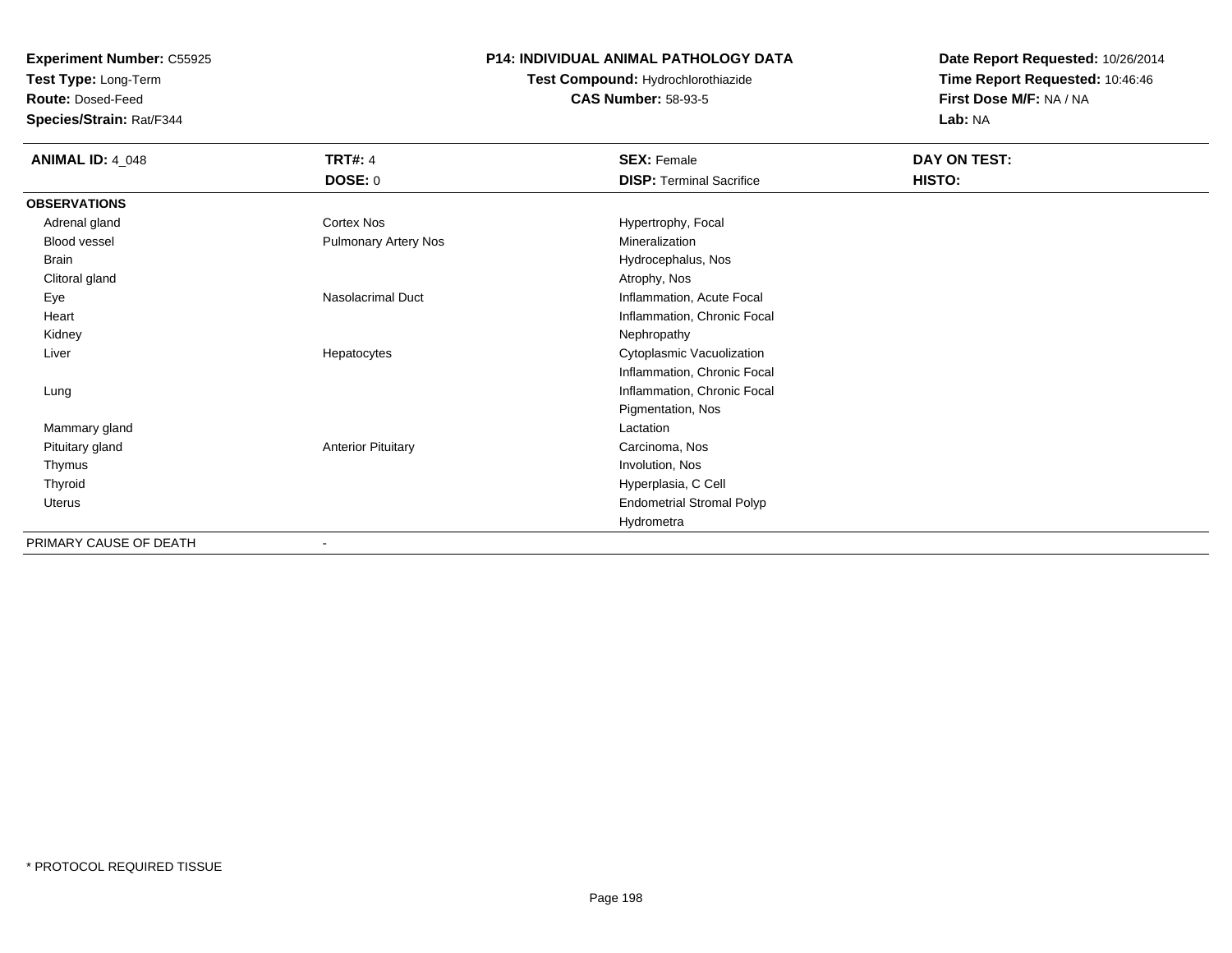**Test Type:** Long-Term

**Route:** Dosed-Feed

**Species/Strain:** Rat/F344

### **P14: INDIVIDUAL ANIMAL PATHOLOGY DATA**

**Test Compound:** Hydrochlorothiazide**CAS Number:** 58-93-5

| <b>ANIMAL ID: 4_049</b> | <b>TRT#: 4</b>            | <b>SEX: Female</b>              | DAY ON TEST: |  |
|-------------------------|---------------------------|---------------------------------|--------------|--|
|                         | <b>DOSE: 0</b>            | <b>DISP: Terminal Sacrifice</b> | HISTO:       |  |
| <b>OBSERVATIONS</b>     |                           |                                 |              |  |
| Adrenal gland           | Cortex Nos                | Angiectasis                     |              |  |
|                         | Cortex Nos                | Hyperplasia, Focal              |              |  |
| Clitoral gland          |                           | Atrophy, Nos                    |              |  |
| Heart                   |                           | Inflammation, Chronic Focal     |              |  |
| Kidney                  |                           | Mineralization                  |              |  |
|                         |                           | Nephropathy                     |              |  |
| Liver                   | Hepatocytes               | Clear-Cell Change               |              |  |
|                         | Hepatocytes               | Cytoplasmic Change, Basophilic  |              |  |
|                         | <b>Bile Duct</b>          | Hyperplasia, Focal              |              |  |
|                         |                           | Inflammation, Chronic Focal     |              |  |
| Lung                    |                           | Pigmentation, Nos               |              |  |
| Mammary gland           |                           | Fibroadenoma                    |              |  |
|                         |                           | Hyperplasia, Cystic             |              |  |
| Pancreas                | Islets                    | Islet-Cell Carcinoma            |              |  |
| Pituitary gland         | <b>Anterior Pituitary</b> | Adenoma, Nos                    |              |  |
| Skin                    | Cheek                     | Hyperplasia, Epithelial         |              |  |
| Thymus                  |                           | Involution, Nos                 |              |  |
| <b>Uterus</b>           |                           | Hydrometra                      |              |  |
| PRIMARY CAUSE OF DEATH  |                           |                                 |              |  |